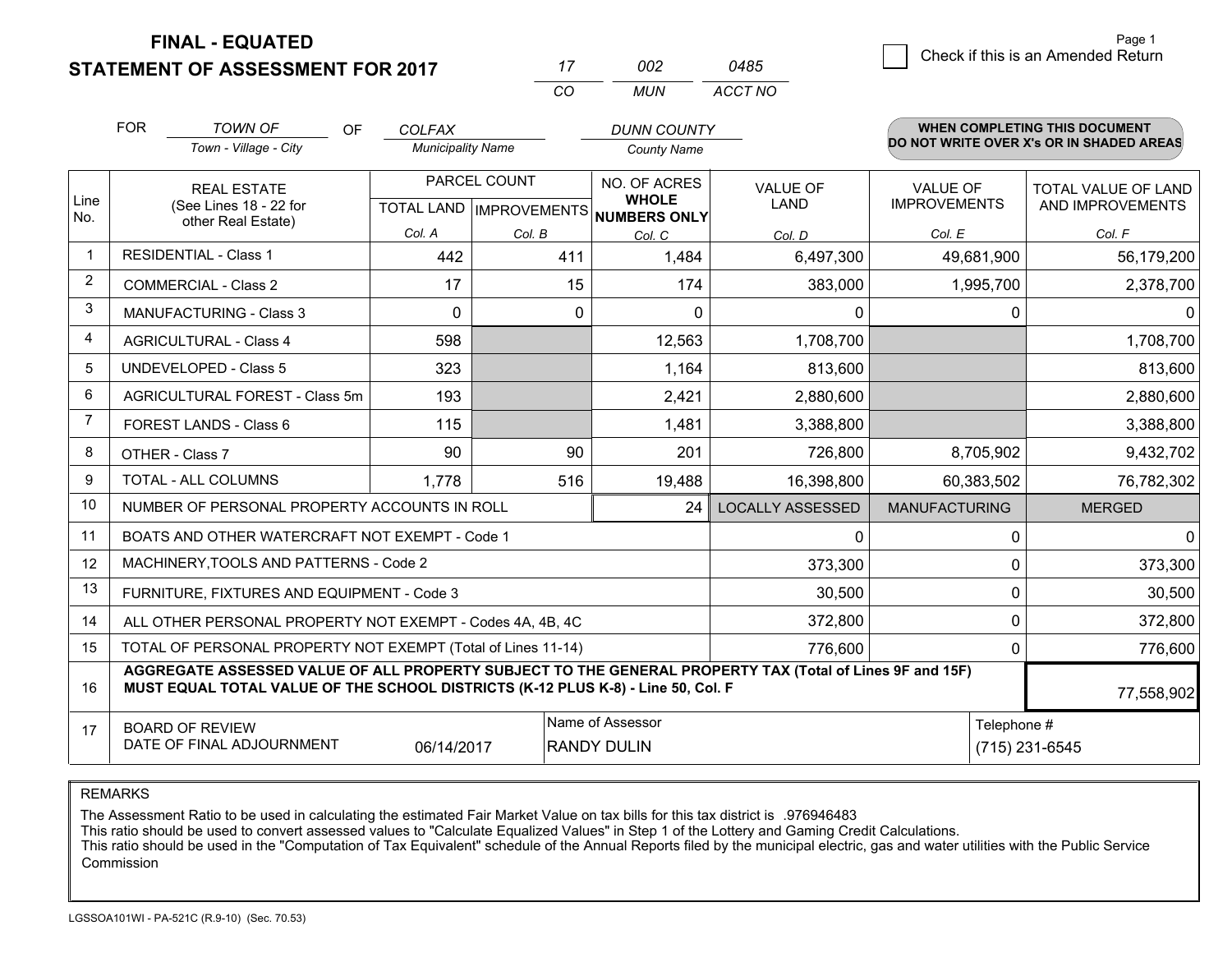*YEAR CO MUN ACCT NO* <sup>2017</sup> <sup>17</sup> <sup>002</sup> <sup>0485</sup>

Do not confuse FOREST LANDS (Line 7) with FOREST CROPS (in this section) - They are **NOT** the same

|    |                                                               | Private Forest Crop - Reg Class @ 10¢ per acre                                 |              |                    |                                                               | Private Forest Crop - Reg Class @ \$2.52 per acre                            |                                                               |                                                                    |                    |                    |
|----|---------------------------------------------------------------|--------------------------------------------------------------------------------|--------------|--------------------|---------------------------------------------------------------|------------------------------------------------------------------------------|---------------------------------------------------------------|--------------------------------------------------------------------|--------------------|--------------------|
| 18 | (a) PARCELS                                                   | (b) ACRES                                                                      |              | (c) ASSESSED VALUE |                                                               | (d) PARCELS                                                                  |                                                               | (e) ACRES                                                          |                    | (f) ASSESSED VALUE |
|    |                                                               |                                                                                |              |                    |                                                               |                                                                              |                                                               |                                                                    |                    |                    |
|    | Private Forest Crop - Special Class @ 20¢ per acre            |                                                                                |              |                    |                                                               | Entered Before 2005 Managed Forest - Ferrous Mining CLOSED @ \$8.27 per acre |                                                               |                                                                    |                    |                    |
| 19 | (a) PARCELS                                                   | (c) ASSESSED VALUE<br>(b) ACRES                                                |              |                    | (d) PARCELS                                                   |                                                                              | (e) ACRES                                                     |                                                                    | (f) ASSESSED VALUE |                    |
|    |                                                               |                                                                                |              |                    |                                                               |                                                                              |                                                               |                                                                    |                    |                    |
|    |                                                               | Entered Before 2005 Managed Forest - OPEN @ \$.79 per acre                     |              |                    | Entered Before 2005 Managed Forest - CLOSED @ \$1.87 per acre |                                                                              |                                                               |                                                                    |                    |                    |
| 20 | (a) PARCELS                                                   | (b) ACRES                                                                      |              | (c) ASSESSED VALUE |                                                               | (d) PARCELS                                                                  |                                                               | (e) ACRES                                                          |                    | (f) ASSESSED VALUE |
|    |                                                               | 40                                                                             |              | 94,000             |                                                               | 9                                                                            |                                                               | 258.41                                                             | 323,100            |                    |
|    | Entered After 2004 Managed Forest - OPEN @<br>\$2.14 per acre |                                                                                |              |                    |                                                               |                                                                              | Entered After 2004 Managed Forest - CLOSED @ \$10.68 per acre |                                                                    |                    |                    |
| 21 | (a) PARCELS                                                   | (b) ACRES                                                                      |              | (c) ASSESSED VALUE |                                                               | (d) PARCELS                                                                  |                                                               | (e) ACRES                                                          |                    | (f) ASSESSED VALUE |
|    |                                                               |                                                                                |              |                    |                                                               |                                                                              |                                                               |                                                                    |                    |                    |
|    | 10 <sup>1</sup>                                               | 309.94                                                                         |              | 696,800            |                                                               | 38                                                                           |                                                               | 1,043.58                                                           |                    | 2,159,600          |
| 22 | (a) County Forest Cropland Acres                              |                                                                                |              | (b) Federal Acres  | (c) State Acres                                               |                                                                              | (d) County (NOT FOREST CROP) Acres                            |                                                                    |                    | (e) Other Acres    |
|    |                                                               |                                                                                |              |                    | 182.27                                                        |                                                                              | 239.78                                                        |                                                                    | 419.14             |                    |
|    |                                                               | Assessed Value of Omitted Property From Prior Years (Sec. 70.44)               |              |                    |                                                               |                                                                              |                                                               | Assessed Value of Sec. 70.43 Corrections of Errors by Assessors    |                    |                    |
| 23 |                                                               | (a) REAL ESTATE                                                                |              | (b) PERSONAL       |                                                               |                                                                              |                                                               | (c1) REAL ESTATE                                                   |                    | (c2) PERSONAL      |
|    |                                                               |                                                                                |              |                    |                                                               |                                                                              |                                                               |                                                                    |                    |                    |
|    |                                                               | Manufacturing Equated Value of Omitted Property From Prior Years (Sec. 70.995) |              |                    |                                                               |                                                                              |                                                               | Mfg. Equated Value of Sec.70.43 Corrections of Errors by Assessors |                    |                    |
|    | (d) REAL ESTATE                                               |                                                                                | (e) PERSONAL |                    | (f1) REAL ESTATE                                              |                                                                              |                                                               | (f2) PERSONAL                                                      |                    |                    |
|    |                                                               |                                                                                |              |                    |                                                               |                                                                              |                                                               |                                                                    |                    |                    |

## **SPECIAL DISTRICTS**

| Line<br>No. | Enter 6-digit<br><b>Special District</b> | <b>Account</b><br><b>Number</b> | <b>Special District Name</b> | <b>Locally Assessed Value</b><br>of Real Estate and | Mfg Value of Real Estate<br>and Personal Property | <b>Merged Value of</b><br><b>Real Estate and</b> |
|-------------|------------------------------------------|---------------------------------|------------------------------|-----------------------------------------------------|---------------------------------------------------|--------------------------------------------------|
|             | Code (Col. A)                            | (Col. B)                        | (Col. C)                     | Personal Property (Col. D)                          | (Col. E)                                          | Personal Property (Col. F)                       |
| 24          |                                          |                                 |                              |                                                     |                                                   |                                                  |
| 25          |                                          |                                 |                              |                                                     |                                                   |                                                  |
| 26          |                                          |                                 |                              |                                                     |                                                   |                                                  |
| 27          |                                          |                                 |                              |                                                     |                                                   |                                                  |
| 28          |                                          |                                 |                              |                                                     |                                                   |                                                  |
| 29          |                                          |                                 |                              |                                                     |                                                   |                                                  |
| 30          |                                          |                                 |                              |                                                     |                                                   |                                                  |
| 31          |                                          |                                 |                              |                                                     |                                                   |                                                  |
| 32          |                                          |                                 |                              |                                                     |                                                   |                                                  |
| 33          |                                          |                                 |                              |                                                     |                                                   |                                                  |
| 34          |                                          |                                 |                              |                                                     |                                                   |                                                  |
| 35          |                                          |                                 |                              |                                                     |                                                   |                                                  |

LGSSOA101WI-PA - 521C (R. 9-10) (Sec. 70.53)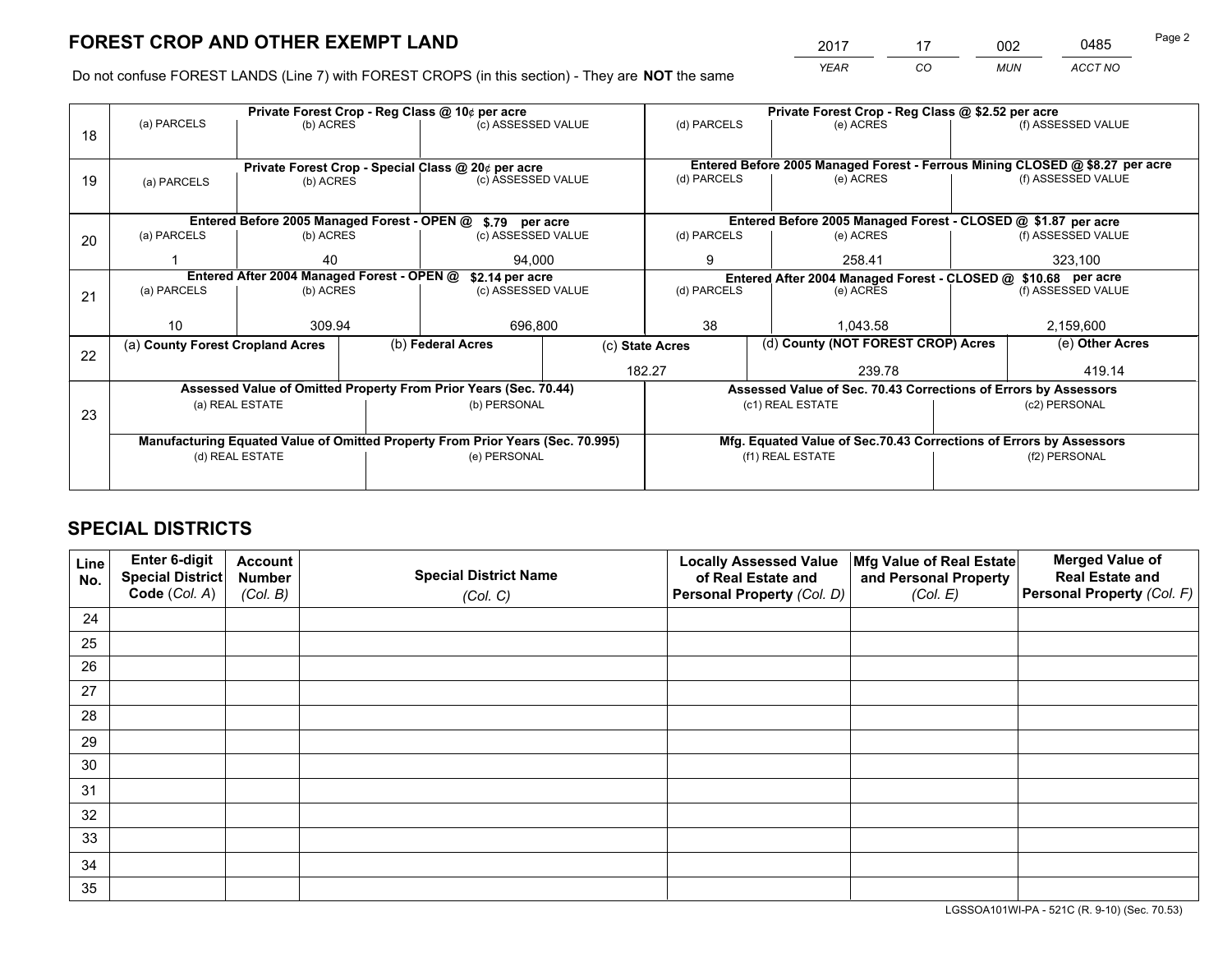|                       |                                                          |                                             |                                                         | YEAR                                                                              | CO.<br><b>MUN</b>                                             | ACCT NO                                                                        |
|-----------------------|----------------------------------------------------------|---------------------------------------------|---------------------------------------------------------|-----------------------------------------------------------------------------------|---------------------------------------------------------------|--------------------------------------------------------------------------------|
| Line<br>No.           | Enter 6-digit<br><b>School District</b><br>Code (Col. A) | <b>Account</b><br><b>Number</b><br>(Col. B) | <b>School District Name</b><br>(Col. C)                 | <b>Locally Assessed Value</b><br>of Real Estate and<br>Personal Property (Col. D) | Mfg Value of Real Estate<br>and Personal Property<br>(Col. E) | <b>Merged Value of</b><br><b>Real Estate and</b><br>Personal Property (Col. F) |
|                       | A. SCHOOL DISTRICTS (K-8 and K-12)                       |                                             |                                                         |                                                                                   |                                                               |                                                                                |
| 36                    | 171176                                                   | 0115                                        | SCH D OF COLFAX                                         | 75,858,502                                                                        |                                                               | 75,858,502                                                                     |
| 37                    | 171645                                                   | 0116                                        | SCH D OF ELK MOUND AREA                                 | 1,700,400                                                                         |                                                               | 1,700,400                                                                      |
| 38                    |                                                          |                                             |                                                         |                                                                                   |                                                               |                                                                                |
| 39                    |                                                          |                                             |                                                         |                                                                                   |                                                               |                                                                                |
| 40                    |                                                          |                                             |                                                         |                                                                                   |                                                               |                                                                                |
| 41                    |                                                          |                                             |                                                         |                                                                                   |                                                               |                                                                                |
| 42                    |                                                          |                                             |                                                         |                                                                                   |                                                               |                                                                                |
| 43                    |                                                          |                                             |                                                         |                                                                                   |                                                               |                                                                                |
| 44                    |                                                          |                                             |                                                         |                                                                                   |                                                               |                                                                                |
| 45<br>$\overline{46}$ |                                                          |                                             |                                                         |                                                                                   |                                                               |                                                                                |
| 47                    |                                                          |                                             |                                                         |                                                                                   |                                                               |                                                                                |
| 48                    |                                                          |                                             |                                                         |                                                                                   |                                                               |                                                                                |
| 49                    |                                                          |                                             |                                                         |                                                                                   |                                                               |                                                                                |
| 50                    |                                                          |                                             | TOTAL ASSESSED VALUE OF SCHOOL DISTRICTS (K-8 and K-12) | 77,558,902                                                                        |                                                               | 77,558,902                                                                     |
|                       | <b>UNION HIGH SCHOOL DISTRICTS</b><br><b>B.</b>          |                                             |                                                         |                                                                                   |                                                               |                                                                                |
| 51                    |                                                          |                                             |                                                         |                                                                                   |                                                               |                                                                                |
| 52                    |                                                          |                                             |                                                         |                                                                                   |                                                               |                                                                                |
| 53                    |                                                          |                                             |                                                         |                                                                                   |                                                               |                                                                                |
| 54                    |                                                          |                                             |                                                         |                                                                                   |                                                               |                                                                                |
| 55                    |                                                          |                                             | TOTAL ASSESSED VALUE OF UNION HIGH SCHOOLS              |                                                                                   |                                                               |                                                                                |
|                       | C.<br><b>TECHNICAL COLLEGE DISTRICTS</b>                 |                                             |                                                         |                                                                                   |                                                               |                                                                                |
| 56                    | 000100                                                   | 0001                                        | CHIPPEWA VALLEY TECHNICAL COLLEGE EAUC                  | 77,558,902                                                                        |                                                               | 77,558,902                                                                     |
| 57                    |                                                          |                                             |                                                         |                                                                                   |                                                               |                                                                                |
| 58                    |                                                          |                                             |                                                         |                                                                                   |                                                               |                                                                                |
| 59                    |                                                          |                                             | TOTAL ASSESSED VALUE OF TECHNICAL COLLEGES              | 77,558,902                                                                        |                                                               | 77,558,902                                                                     |

17

002

 *I hereby certify, to the best of my knowledge and belief, this form is complete and correct.*

**SCHOOL DISTRICTS**

| Print name of preparer | Title                    | Date (MM / DD / CCYY) |  |
|------------------------|--------------------------|-----------------------|--|
|                        |                          |                       |  |
| Signature of preparer  | Contact Telephone Number | E-mail address        |  |
|                        | $\sim$                   |                       |  |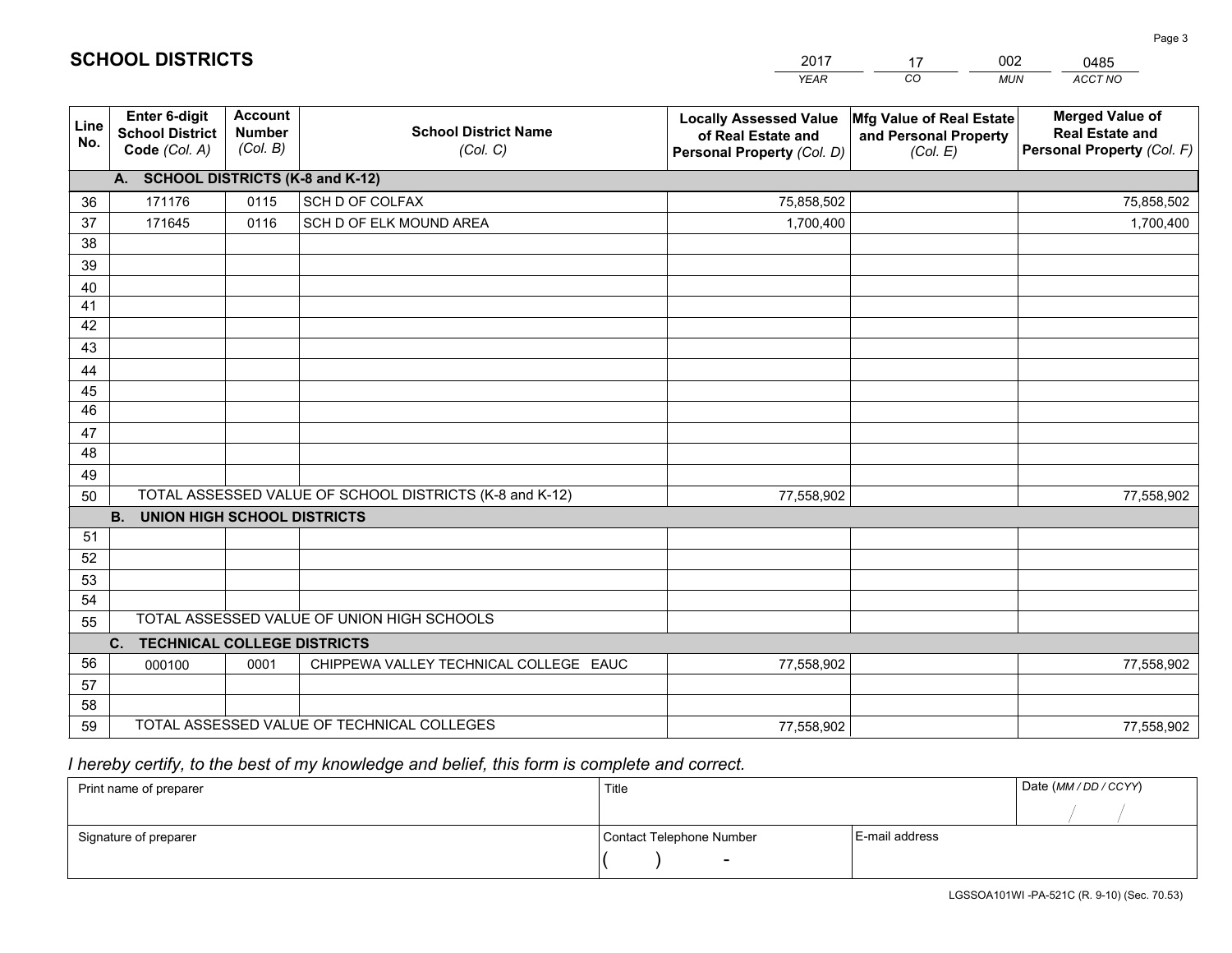### **HIGHLIGHTS**

- 1. Complete the Statement of Assessment after the Board of Review. Reflect any changes made there.
- 2. Use black ink to complete.
- 3. Line 16 must equal Line 50, Col D.
- 4. Line 55 must equal the total of K-8 schools listed on lines 36-49. Do not include K-12 schools in this comparision.
- 5. Line 59, Col. D must equal Line 16.
- 6. Special District, School District and Technical College District values must include both real estate and personal property. Examples of Special districts are: town sanitary districts, public inland lake protection and rehabilitation districts, and metropolitan sewerage districts.
- 7. DO NOT INCLUDE Manufacturing property values.DOR will print these values on the final SOA.
- 8. Accuracy of this form is very important. The values reported directly affect the equalized value DOR calculates for school and special districts.

### **Page 1:**

 If not prefilled, enter the tax year,county and municipal code,municipal type, municipal name and county name on the top of form.

Check the Amended box, if filing an amended / corrected SOA.

 Report the parcel count, acres and assessed value of taxable general property, total parcel count, (real and personal), total acres, and values from final figures set by the Board of Review.

- A. Real Estate land and improvements (buildings, etc.) is reported on lines 1 8, total line 9.
- B. Personal Property is reported on lines 11 14, Column D, total line 15.
- C. To complete this report, use the computer produced summary of the assessment roll that shows these amounts.
- D. Use whole numbers only.
- E. Add each line across and each column down to verify entries.

### **Page 2:**

- A. Report Special Items (not subject to general property tax).
- 1. Private Forest Croplands and Managed Forest Lands are reported on lines 18,19, 20 and 21. Be sure to report assessed values **NOT** taxes.
- 2. You should have copies of the orders of entry, orders of withdrawal, etc., to update your assessment roll.
	- 3. Show hundredths of acres (e.g. 39.75).
- 4. Tax exempt lands are reported on line 22.
- 5. Omitted property and sec. 70.43, Wis. Stats., corrections of errors by assessor are reported on line 23. Report real estate and personal property separately. These should be for **prior years**, not something found on the current assessment roll after the board of review.
- B. Special District (Lines 24-35) Include the value of both real and personal property.
- The Department of Revenue (DOR) preprints much of the information regarding names and codes for schools, special districts,etc. If a district is not listed, enter the name and value only, DOR will enter the proper code.

## **Page 3 School Districts:**

Include the value of both real and personal property.

Report School District (regular, elementary, union high school, and technical college).

- 1. Regular (K-12) and Elementary (K-8) school values are reported on lines 36-49, total on line 50.
- 2. Union High School (UHS) (use only if elementary schools are listed on lines 36-49) are reported on lines 51-54. UHS total value (line 55) must equal to the total **elementary school** values reported on lines 36-49. Do notinclude K-12 schools in this comparison.
- 3. Technical College values are reported on lines 56-58, total on line 59.
- 4. Use the computer summary that shows these amounts to complete this report.

#### **This form is due the second Monday in June. File this report only after your Board of Review is complete.**

 *If you have questions: Return forms to:*

 Email: lgs@wisconsin.gov Wisconsin Department of RevenueCall:  $(608)$  266-2569 or  $(608)$  264-6892 Fax number: (608) 264-6887 PO Box 8971

Local Government Services Section 6-97 Madison WI 53708-8971

Σ N8409 COUNTY ROAD M KAREN MYERS<br>TOWN OF COLFAX<br>N8409 COUNTY ROAD M TOWN OF COLFAX COLFAX, WI 54730 KAREN MYERS

COLFAX, WI 54730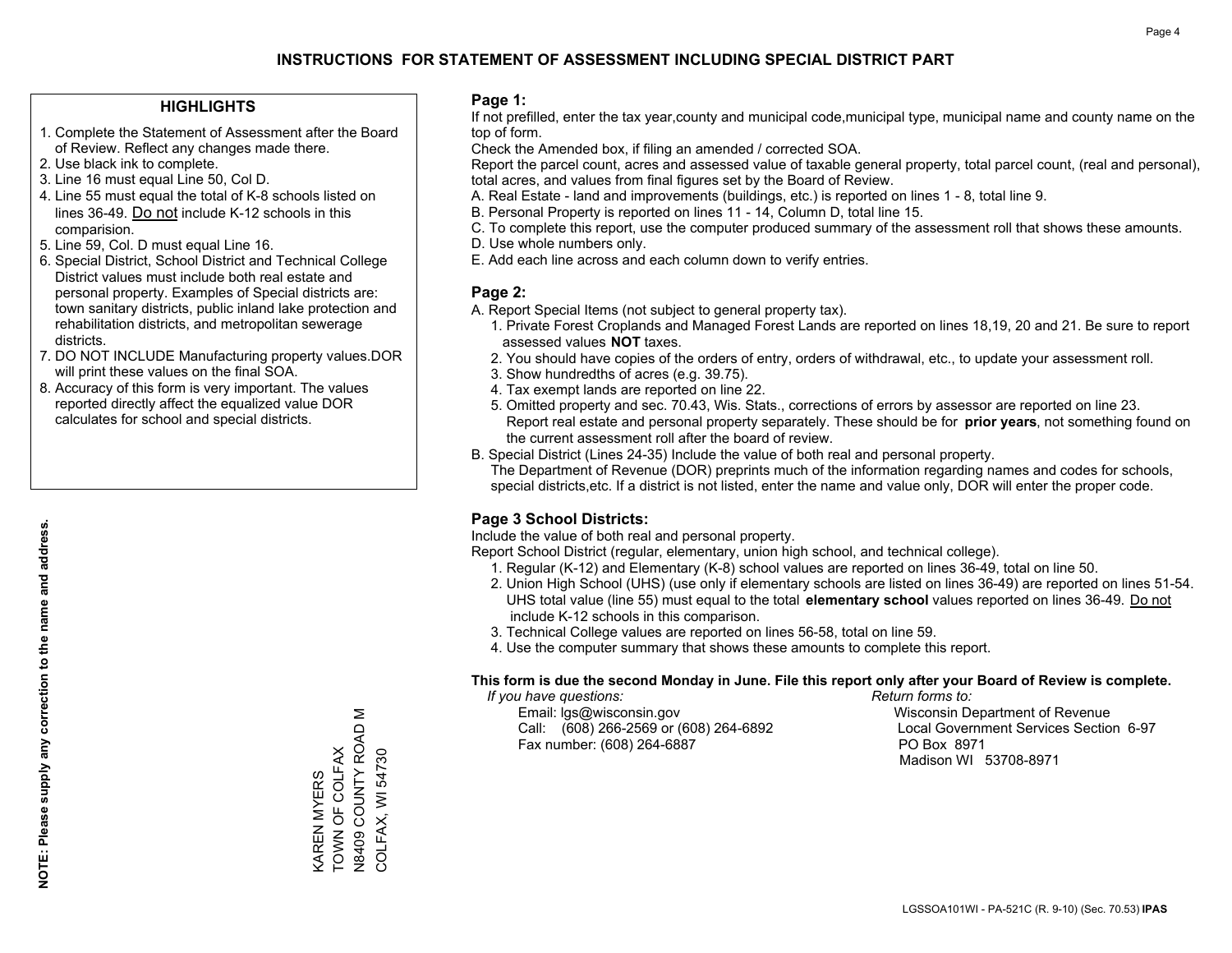**FINAL - EQUATED**

**STATEMENT OF ASSESSMENT FOR 2017** 

 $\overline{6}$  Check if this is an Amended Return Page 1

|                | <b>FOR</b> | <b>TOWN OF</b><br>OF                                                                                                                                                                         | <b>DUNN</b>              |                           | <b>DUNN COUNTY</b>                  |                         |                      | WHEN COMPLETING THIS DOCUMENT            |
|----------------|------------|----------------------------------------------------------------------------------------------------------------------------------------------------------------------------------------------|--------------------------|---------------------------|-------------------------------------|-------------------------|----------------------|------------------------------------------|
|                |            | Town - Village - City                                                                                                                                                                        | <b>Municipality Name</b> |                           | <b>County Name</b>                  |                         |                      | DO NOT WRITE OVER X's OR IN SHADED AREAS |
|                |            | <b>REAL ESTATE</b>                                                                                                                                                                           |                          | PARCEL COUNT              | NO. OF ACRES                        | <b>VALUE OF</b>         | <b>VALUE OF</b>      | <b>TOTAL VALUE OF LAND</b>               |
| Line<br>No.    |            | (See Lines 18 - 22 for<br>other Real Estate)                                                                                                                                                 |                          | TOTAL LAND   IMPROVEMENTS | <b>WHOLE</b><br><b>NUMBERS ONLY</b> | <b>LAND</b>             | <b>IMPROVEMENTS</b>  | AND IMPROVEMENTS                         |
|                |            |                                                                                                                                                                                              | Col. A                   | Col. B                    | Col. C                              | Col. D                  | Col. E               | Col. F                                   |
| $\mathbf 1$    |            | <b>RESIDENTIAL - Class 1</b>                                                                                                                                                                 | 637                      | 510                       | 1,175                               | 9,092,200               | 61,931,900           | 71,024,100                               |
| 2              |            | <b>COMMERCIAL - Class 2</b>                                                                                                                                                                  | 25                       | 16                        | 113                                 | 456,300                 | 1,890,200            | 2,346,500                                |
| 3              |            | <b>MANUFACTURING - Class 3</b>                                                                                                                                                               |                          |                           | 7                                   | 27,300                  | 371,400              | 398,700                                  |
| 4              |            | <b>AGRICULTURAL - Class 4</b>                                                                                                                                                                | 858                      |                           | 18,851                              | 2,572,800               |                      | 2,572,800                                |
| 5              |            | UNDEVELOPED - Class 5                                                                                                                                                                        | 313                      |                           | 1,056                               | 505,500                 |                      | 505,500                                  |
| 6              |            | AGRICULTURAL FOREST - Class 5m                                                                                                                                                               | 377                      |                           | 4,314                               | 4,678,600               |                      | 4,678,600                                |
| $\overline{7}$ |            | FOREST LANDS - Class 6                                                                                                                                                                       | 116                      |                           | 2,037                               | 4,356,200               |                      | 4,356,200                                |
| 8              |            | OTHER - Class 7                                                                                                                                                                              | 102                      | 102                       | 204                                 | 851,000                 | 10,402,500           | 11,253,500                               |
| 9              |            | <b>TOTAL - ALL COLUMNS</b>                                                                                                                                                                   | 2,429                    | 629                       | 27,757                              | 22,539,900              | 74,596,000           | 97,135,900                               |
| 10             |            | NUMBER OF PERSONAL PROPERTY ACCOUNTS IN ROLL                                                                                                                                                 |                          |                           | 15                                  | <b>LOCALLY ASSESSED</b> | <b>MANUFACTURING</b> | <b>MERGED</b>                            |
| 11             |            | BOATS AND OTHER WATERCRAFT NOT EXEMPT - Code 1                                                                                                                                               |                          |                           |                                     | 0                       | 0                    | 0                                        |
| 12             |            | MACHINERY, TOOLS AND PATTERNS - Code 2                                                                                                                                                       |                          |                           |                                     | 41,400                  | 11,300               | 52,700                                   |
| 13             |            | FURNITURE, FIXTURES AND EQUIPMENT - Code 3                                                                                                                                                   |                          |                           |                                     | 17,300                  | 400                  | 17,700                                   |
| 14             |            | ALL OTHER PERSONAL PROPERTY NOT EXEMPT - Codes 4A, 4B, 4C                                                                                                                                    |                          |                           |                                     | 0                       | 500                  | 500                                      |
| 15             |            | TOTAL OF PERSONAL PROPERTY NOT EXEMPT (Total of Lines 11-14)                                                                                                                                 |                          |                           |                                     | 58,700                  | 12,200               | 70,900                                   |
| 16             |            | AGGREGATE ASSESSED VALUE OF ALL PROPERTY SUBJECT TO THE GENERAL PROPERTY TAX (Total of Lines 9F and 15F)<br>MUST EQUAL TOTAL VALUE OF THE SCHOOL DISTRICTS (K-12 PLUS K-8) - Line 50, Col. F |                          |                           |                                     |                         |                      | 97,206,800                               |
| 17             |            | <b>BOARD OF REVIEW</b>                                                                                                                                                                       |                          |                           | Name of Assessor                    |                         | Telephone #          |                                          |
|                |            | DATE OF FINAL ADJOURNMENT                                                                                                                                                                    | 06/07/2017               |                           | RONALD A. MEYER                     |                         |                      | (715) 232-9068                           |

*CO*

*MUN*

*ACCT NO0486*

*<sup>17</sup> <sup>004</sup>*

REMARKS

The Assessment Ratio to be used in calculating the estimated Fair Market Value on tax bills for this tax district is 1.042317964<br>This ratio should be used to convert assessed values to "Calculate Equalized Values" in Step Commission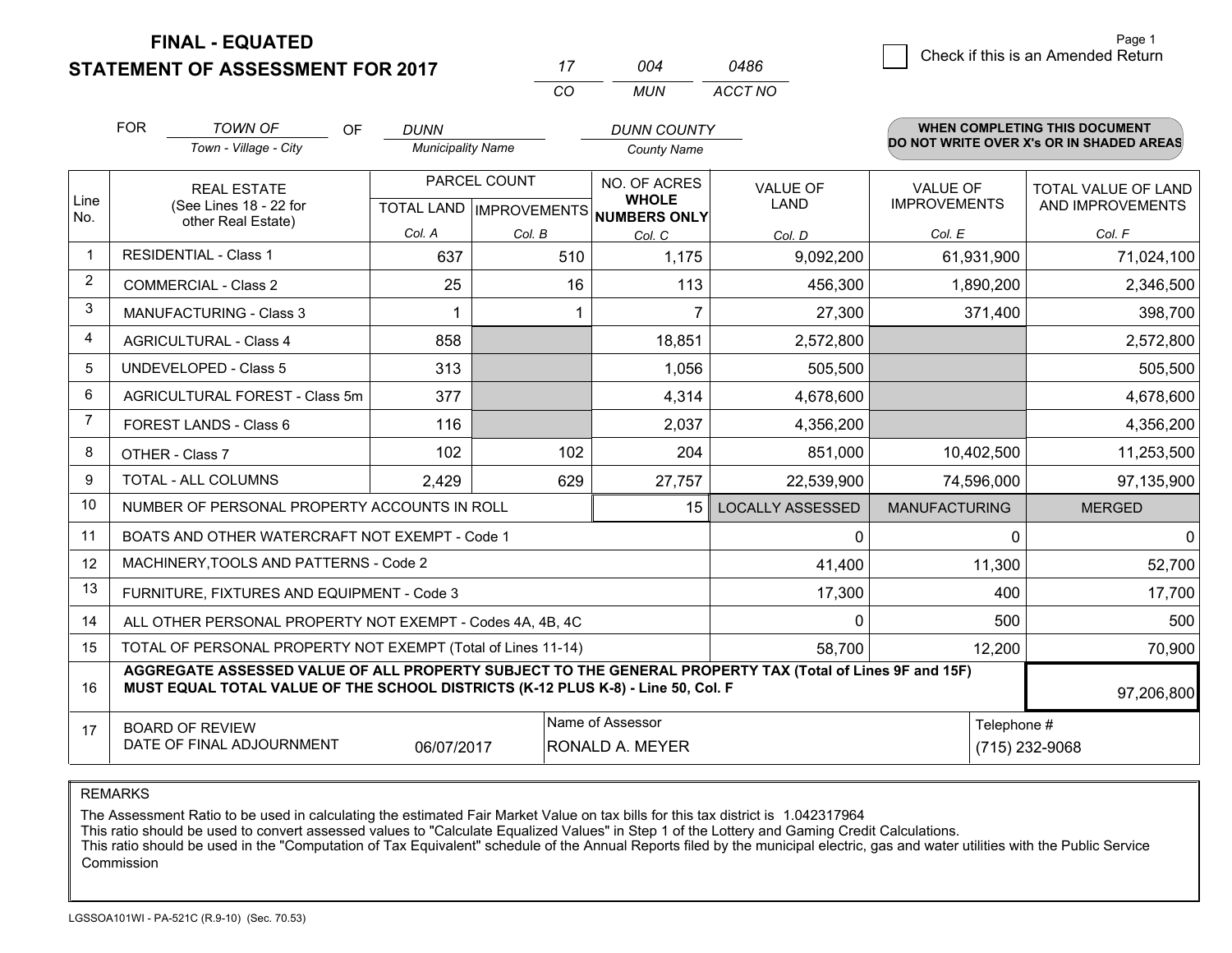*YEAR CO MUN ACCT NO* <sup>2017</sup> <sup>17</sup> <sup>004</sup> <sup>0486</sup>

Do not confuse FOREST LANDS (Line 7) with FOREST CROPS (in this section) - They are **NOT** the same

|    |                                                                 |                                             |  | Private Forest Crop - Reg Class @ 10¢ per acre                                 |    |                                                                                                          | Private Forest Crop - Reg Class @ \$2.52 per acre                  |               |                    |  |
|----|-----------------------------------------------------------------|---------------------------------------------|--|--------------------------------------------------------------------------------|----|----------------------------------------------------------------------------------------------------------|--------------------------------------------------------------------|---------------|--------------------|--|
| 18 | (a) PARCELS                                                     | (b) ACRES                                   |  | (c) ASSESSED VALUE                                                             |    | (d) PARCELS                                                                                              | (e) ACRES                                                          |               | (f) ASSESSED VALUE |  |
|    |                                                                 |                                             |  |                                                                                |    |                                                                                                          |                                                                    |               |                    |  |
| 19 | Private Forest Crop - Special Class @ 20¢ per acre<br>(b) ACRES |                                             |  | (c) ASSESSED VALUE                                                             |    | Entered Before 2005 Managed Forest - Ferrous Mining CLOSED @ \$8.27 per acre<br>(d) PARCELS<br>(e) ACRES |                                                                    |               | (f) ASSESSED VALUE |  |
|    | (a) PARCELS                                                     |                                             |  |                                                                                |    |                                                                                                          |                                                                    |               |                    |  |
|    |                                                                 |                                             |  |                                                                                |    |                                                                                                          |                                                                    |               |                    |  |
|    |                                                                 | Entered Before 2005 Managed Forest - OPEN @ |  | \$.79 per acre                                                                 |    |                                                                                                          | Entered Before 2005 Managed Forest - CLOSED @ \$1.87 per acre      |               |                    |  |
| 20 | (a) PARCELS                                                     | (b) ACRES                                   |  | (c) ASSESSED VALUE                                                             |    | (d) PARCELS                                                                                              | (e) ACRES                                                          |               | (f) ASSESSED VALUE |  |
|    |                                                                 |                                             |  |                                                                                |    |                                                                                                          |                                                                    |               |                    |  |
|    | 74.3<br>8                                                       |                                             |  | 84,000                                                                         | 73 |                                                                                                          | 1,437.5                                                            |               | 2,231,900          |  |
|    | Entered After 2004 Managed Forest - OPEN @                      |                                             |  | \$2.14 per acre                                                                |    |                                                                                                          | Entered After 2004 Managed Forest - CLOSED @ \$10.68 per acre      |               |                    |  |
| 21 | (a) PARCELS                                                     | (b) ACRES                                   |  | (c) ASSESSED VALUE                                                             |    | (d) PARCELS                                                                                              | (e) ACRES                                                          |               | (f) ASSESSED VALUE |  |
|    |                                                                 |                                             |  |                                                                                |    |                                                                                                          |                                                                    |               |                    |  |
|    |                                                                 |                                             |  |                                                                                |    | 41                                                                                                       | 808.59                                                             |               |                    |  |
|    | (a) County Forest Cropland Acres                                |                                             |  | (b) Federal Acres<br>(c) State Acres                                           |    | (d) County (NOT FOREST CROP) Acres                                                                       |                                                                    |               | (e) Other Acres    |  |
| 22 |                                                                 |                                             |  |                                                                                |    |                                                                                                          |                                                                    |               |                    |  |
|    |                                                                 |                                             |  |                                                                                |    | 4,966.62                                                                                                 | 175.62                                                             |               | 205.88             |  |
|    |                                                                 |                                             |  | Assessed Value of Omitted Property From Prior Years (Sec. 70.44)               |    |                                                                                                          | Assessed Value of Sec. 70.43 Corrections of Errors by Assessors    |               |                    |  |
|    |                                                                 | (a) REAL ESTATE                             |  | (b) PERSONAL                                                                   |    |                                                                                                          | (c1) REAL ESTATE                                                   |               | (c2) PERSONAL      |  |
| 23 |                                                                 |                                             |  |                                                                                |    |                                                                                                          |                                                                    |               |                    |  |
|    |                                                                 |                                             |  | Manufacturing Equated Value of Omitted Property From Prior Years (Sec. 70.995) |    |                                                                                                          | Mfg. Equated Value of Sec.70.43 Corrections of Errors by Assessors |               |                    |  |
|    |                                                                 | (d) REAL ESTATE                             |  | (e) PERSONAL                                                                   |    |                                                                                                          | (f1) REAL ESTATE                                                   | (f2) PERSONAL |                    |  |
|    |                                                                 |                                             |  |                                                                                |    |                                                                                                          |                                                                    |               |                    |  |
|    |                                                                 |                                             |  |                                                                                |    |                                                                                                          |                                                                    |               |                    |  |

## **SPECIAL DISTRICTS**

| Line<br>No. | Enter 6-digit<br><b>Special District</b><br>Code (Col. A) | <b>Account</b><br><b>Number</b><br>(Col. B) | <b>Special District Name</b><br>(Col. C) | <b>Locally Assessed Value</b><br>of Real Estate and<br><b>Personal Property (Col. D)</b> | Mfg Value of Real Estate<br>and Personal Property<br>(Col. E) | <b>Merged Value of</b><br><b>Real Estate and</b><br>Personal Property (Col. F) |
|-------------|-----------------------------------------------------------|---------------------------------------------|------------------------------------------|------------------------------------------------------------------------------------------|---------------------------------------------------------------|--------------------------------------------------------------------------------|
| 24          | 177040                                                    | 0120                                        | DOWNSVILLE SANITARY DISTRICT             | 9,144,800                                                                                | 410,900                                                       | 9,555,700                                                                      |
| 25          |                                                           |                                             |                                          |                                                                                          |                                                               |                                                                                |
| 26          |                                                           |                                             |                                          |                                                                                          |                                                               |                                                                                |
| 27          |                                                           |                                             |                                          |                                                                                          |                                                               |                                                                                |
| 28          |                                                           |                                             |                                          |                                                                                          |                                                               |                                                                                |
| 29          |                                                           |                                             |                                          |                                                                                          |                                                               |                                                                                |
| 30          |                                                           |                                             |                                          |                                                                                          |                                                               |                                                                                |
| 31          |                                                           |                                             |                                          |                                                                                          |                                                               |                                                                                |
| 32          |                                                           |                                             |                                          |                                                                                          |                                                               |                                                                                |
| 33          |                                                           |                                             |                                          |                                                                                          |                                                               |                                                                                |
| 34          |                                                           |                                             |                                          |                                                                                          |                                                               |                                                                                |
| 35          |                                                           |                                             |                                          |                                                                                          |                                                               |                                                                                |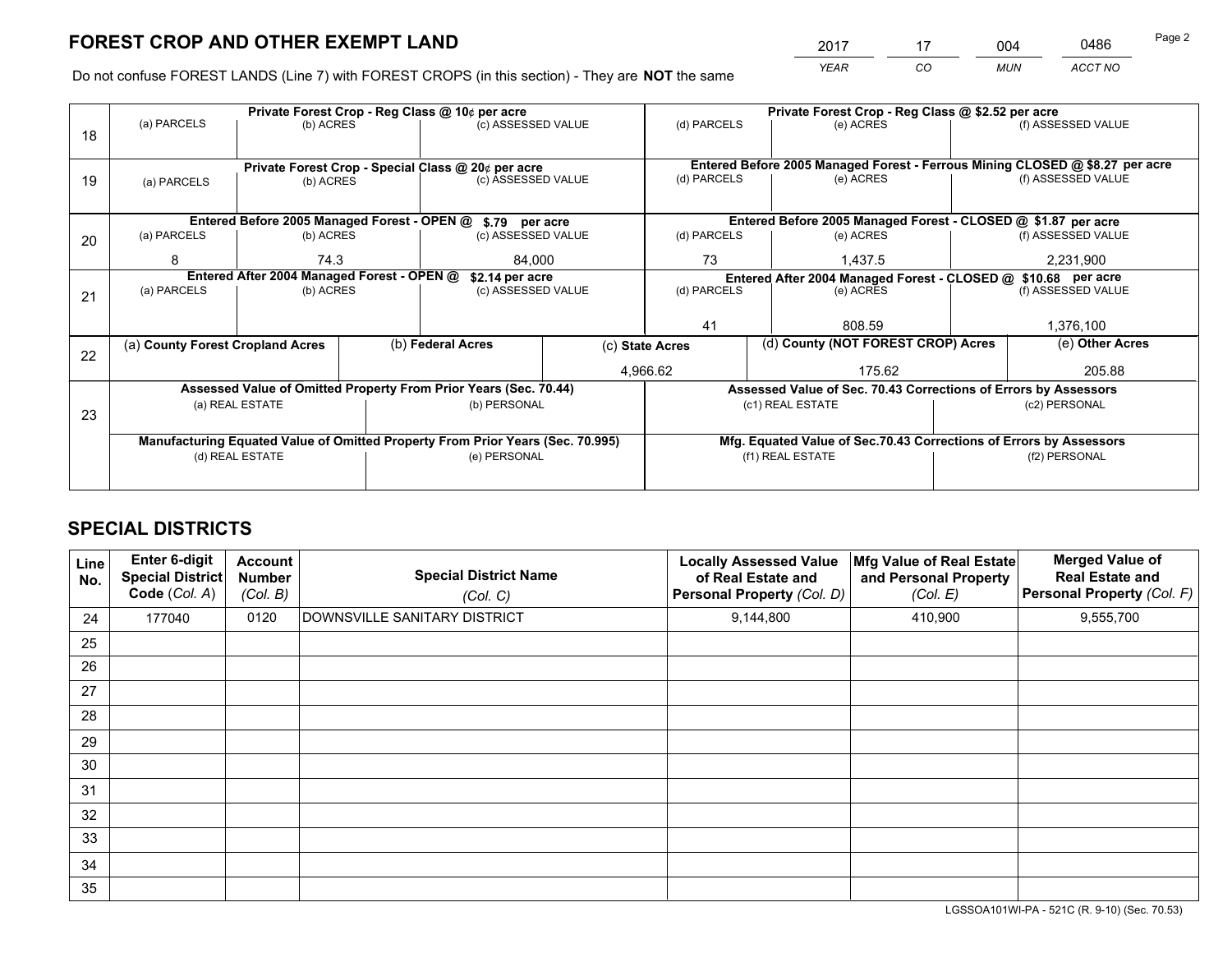|                 |                                                                 |                                             |                                                         | <b>YEAR</b>                                                                       | CO<br><b>MUN</b>                                              | ACCT NO                                                                        |  |  |  |  |  |
|-----------------|-----------------------------------------------------------------|---------------------------------------------|---------------------------------------------------------|-----------------------------------------------------------------------------------|---------------------------------------------------------------|--------------------------------------------------------------------------------|--|--|--|--|--|
| Line<br>No.     | <b>Enter 6-digit</b><br><b>School District</b><br>Code (Col. A) | <b>Account</b><br><b>Number</b><br>(Col. B) | <b>School District Name</b><br>(Col. C)                 | <b>Locally Assessed Value</b><br>of Real Estate and<br>Personal Property (Col. D) | Mfg Value of Real Estate<br>and Personal Property<br>(Col. E) | <b>Merged Value of</b><br><b>Real Estate and</b><br>Personal Property (Col. F) |  |  |  |  |  |
|                 | A. SCHOOL DISTRICTS (K-8 and K-12)                              |                                             |                                                         |                                                                                   |                                                               |                                                                                |  |  |  |  |  |
| 36              | 173444                                                          | 0117                                        | SCH D OF MENOMONIE AREA                                 | 82,111,500                                                                        | 410,900                                                       | 82,522,400                                                                     |  |  |  |  |  |
| 37              | 461499                                                          | 0278                                        | SCH D OF DURAND                                         | 14,684,400                                                                        |                                                               | 14,684,400                                                                     |  |  |  |  |  |
| 38              |                                                                 |                                             |                                                         |                                                                                   |                                                               |                                                                                |  |  |  |  |  |
| 39              |                                                                 |                                             |                                                         |                                                                                   |                                                               |                                                                                |  |  |  |  |  |
| 40              |                                                                 |                                             |                                                         |                                                                                   |                                                               |                                                                                |  |  |  |  |  |
| 41              |                                                                 |                                             |                                                         |                                                                                   |                                                               |                                                                                |  |  |  |  |  |
| 42              |                                                                 |                                             |                                                         |                                                                                   |                                                               |                                                                                |  |  |  |  |  |
| 43              |                                                                 |                                             |                                                         |                                                                                   |                                                               |                                                                                |  |  |  |  |  |
| 44<br>45        |                                                                 |                                             |                                                         |                                                                                   |                                                               |                                                                                |  |  |  |  |  |
| $\overline{46}$ |                                                                 |                                             |                                                         |                                                                                   |                                                               |                                                                                |  |  |  |  |  |
| 47              |                                                                 |                                             |                                                         |                                                                                   |                                                               |                                                                                |  |  |  |  |  |
| 48              |                                                                 |                                             |                                                         |                                                                                   |                                                               |                                                                                |  |  |  |  |  |
| 49              |                                                                 |                                             |                                                         |                                                                                   |                                                               |                                                                                |  |  |  |  |  |
| 50              |                                                                 |                                             | TOTAL ASSESSED VALUE OF SCHOOL DISTRICTS (K-8 and K-12) | 96,795,900                                                                        | 410,900                                                       | 97,206,800                                                                     |  |  |  |  |  |
|                 | <b>B.</b><br>UNION HIGH SCHOOL DISTRICTS                        |                                             |                                                         |                                                                                   |                                                               |                                                                                |  |  |  |  |  |
| 51              |                                                                 |                                             |                                                         |                                                                                   |                                                               |                                                                                |  |  |  |  |  |
| 52              |                                                                 |                                             |                                                         |                                                                                   |                                                               |                                                                                |  |  |  |  |  |
| 53              |                                                                 |                                             |                                                         |                                                                                   |                                                               |                                                                                |  |  |  |  |  |
| 54              |                                                                 |                                             |                                                         |                                                                                   |                                                               |                                                                                |  |  |  |  |  |
| 55              |                                                                 |                                             | TOTAL ASSESSED VALUE OF UNION HIGH SCHOOLS              |                                                                                   |                                                               |                                                                                |  |  |  |  |  |
|                 | C.<br><b>TECHNICAL COLLEGE DISTRICTS</b>                        |                                             |                                                         |                                                                                   |                                                               |                                                                                |  |  |  |  |  |
| 56              | 000100                                                          | 0001                                        | CHIPPEWA VALLEY TECHNICAL COLLEGE EAUC                  | 96,795,900                                                                        | 410,900                                                       | 97,206,800                                                                     |  |  |  |  |  |
| 57              |                                                                 |                                             |                                                         |                                                                                   |                                                               |                                                                                |  |  |  |  |  |
| 58<br>59        |                                                                 |                                             | TOTAL ASSESSED VALUE OF TECHNICAL COLLEGES              |                                                                                   |                                                               |                                                                                |  |  |  |  |  |
|                 |                                                                 |                                             |                                                         | 96,795,900                                                                        | 410,900                                                       | 97,206,800                                                                     |  |  |  |  |  |

17

004

 *I hereby certify, to the best of my knowledge and belief, this form is complete and correct.*

**SCHOOL DISTRICTS**

| Print name of preparer | Title                    | Date (MM / DD / CCYY) |  |
|------------------------|--------------------------|-----------------------|--|
|                        |                          |                       |  |
| Signature of preparer  | Contact Telephone Number | E-mail address        |  |
|                        | $\sim$                   |                       |  |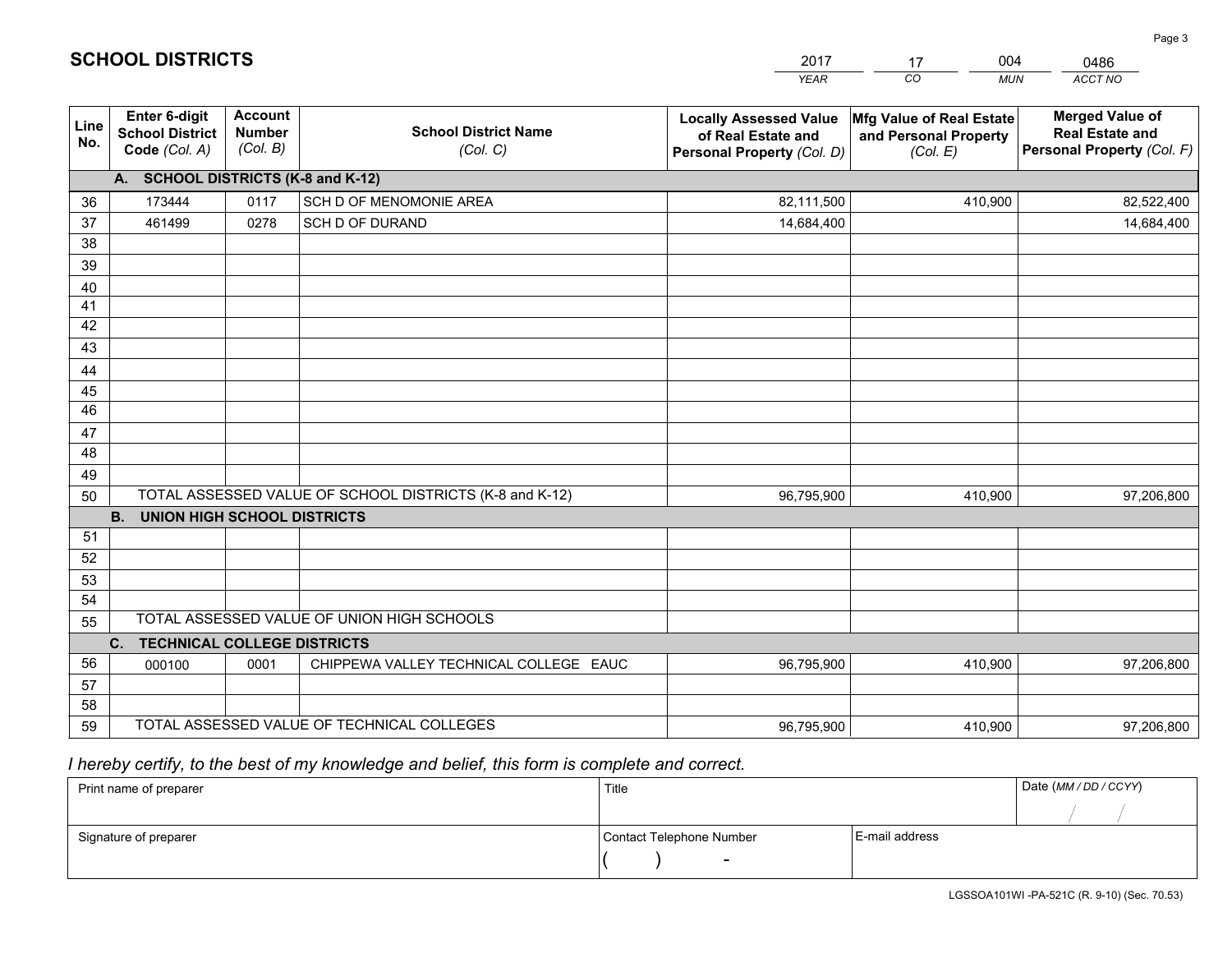### **HIGHLIGHTS**

- 1. Complete the Statement of Assessment after the Board of Review. Reflect any changes made there.
- 2. Use black ink to complete.
- 3. Line 16 must equal Line 50, Col D.
- 4. Line 55 must equal the total of K-8 schools listed on lines 36-49. Do not include K-12 schools in this comparision.
- 5. Line 59, Col. D must equal Line 16.
- 6. Special District, School District and Technical College District values must include both real estate and personal property. Examples of Special districts are: town sanitary districts, public inland lake protection and rehabilitation districts, and metropolitan sewerage districts.
- 7. DO NOT INCLUDE Manufacturing property values.DOR will print these values on the final SOA.

SALLY RASMUSSEN TOWN OF DUNN E4391 STATE ROAD 72 MENOMONIE, WI 54751

SALLY RASMUSSEN<br>TOWN OF DUNN

E4391 STATE ROAD 72 **MENOMONIE, WI 54751** 

 8. Accuracy of this form is very important. The values reported directly affect the equalized value DOR calculates for school and special districts.

### **Page 1:**

 If not prefilled, enter the tax year,county and municipal code,municipal type, municipal name and county name on the top of form.

Check the Amended box, if filing an amended / corrected SOA.

 Report the parcel count, acres and assessed value of taxable general property, total parcel count, (real and personal), total acres, and values from final figures set by the Board of Review.

- A. Real Estate land and improvements (buildings, etc.) is reported on lines 1 8, total line 9.
- B. Personal Property is reported on lines 11 14, Column D, total line 15.
- C. To complete this report, use the computer produced summary of the assessment roll that shows these amounts.
- D. Use whole numbers only.
- E. Add each line across and each column down to verify entries.

### **Page 2:**

- A. Report Special Items (not subject to general property tax).
- 1. Private Forest Croplands and Managed Forest Lands are reported on lines 18,19, 20 and 21. Be sure to report assessed values **NOT** taxes.
- 2. You should have copies of the orders of entry, orders of withdrawal, etc., to update your assessment roll.
	- 3. Show hundredths of acres (e.g. 39.75).
- 4. Tax exempt lands are reported on line 22.
- 5. Omitted property and sec. 70.43, Wis. Stats., corrections of errors by assessor are reported on line 23. Report real estate and personal property separately. These should be for **prior years**, not something found on the current assessment roll after the board of review.
- B. Special District (Lines 24-35) Include the value of both real and personal property.
- The Department of Revenue (DOR) preprints much of the information regarding names and codes for schools, special districts,etc. If a district is not listed, enter the name and value only, DOR will enter the proper code.

## **Page 3 School Districts:**

Include the value of both real and personal property.

Report School District (regular, elementary, union high school, and technical college).

- 1. Regular (K-12) and Elementary (K-8) school values are reported on lines 36-49, total on line 50.
- 2. Union High School (UHS) (use only if elementary schools are listed on lines 36-49) are reported on lines 51-54. UHS total value (line 55) must equal to the total **elementary school** values reported on lines 36-49. Do notinclude K-12 schools in this comparison.
- 3. Technical College values are reported on lines 56-58, total on line 59.
- 4. Use the computer summary that shows these amounts to complete this report.

### **This form is due the second Monday in June. File this report only after your Board of Review is complete.**

 *If you have questions: Return forms to:*

 Email: lgs@wisconsin.gov Wisconsin Department of RevenueCall:  $(608)$  266-2569 or  $(608)$  264-6892 Fax number: (608) 264-6887 PO Box 8971

Local Government Services Section 6-97 Madison WI 53708-8971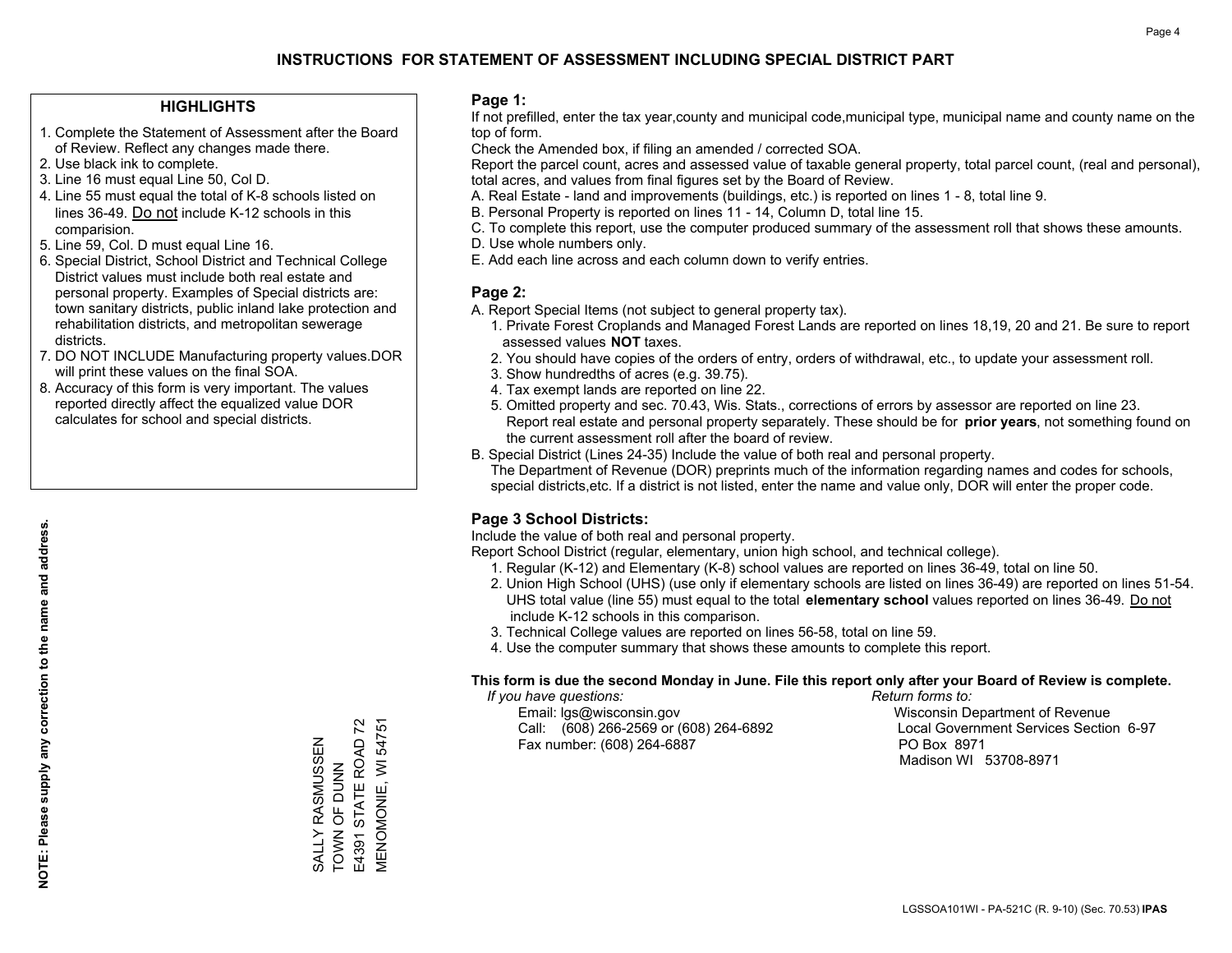**FINAL - EQUATED**

**STATEMENT OF ASSESSMENT FOR 2017** 

| Page 1                             |
|------------------------------------|
| Check if this is an Amended Return |
|                                    |

|             | <b>FOR</b>                     | <b>TOWN OF</b><br><b>OF</b>                                                                                                                                                                  | <b>EAU GALLE</b> |                          | <b>DUNN COUNTY</b>                                       |                         |                      | <b>WHEN COMPLETING THIS DOCUMENT</b>     |  |
|-------------|--------------------------------|----------------------------------------------------------------------------------------------------------------------------------------------------------------------------------------------|------------------|--------------------------|----------------------------------------------------------|-------------------------|----------------------|------------------------------------------|--|
|             |                                | Town - Village - City                                                                                                                                                                        |                  | <b>Municipality Name</b> |                                                          |                         |                      | DO NOT WRITE OVER X's OR IN SHADED AREAS |  |
|             |                                | <b>REAL ESTATE</b>                                                                                                                                                                           |                  | PARCEL COUNT             | NO. OF ACRES                                             | <b>VALUE OF</b>         | <b>VALUE OF</b>      | TOTAL VALUE OF LAND                      |  |
| Line<br>No. |                                | (See Lines 18 - 22 for<br>other Real Estate)                                                                                                                                                 |                  |                          | <b>WHOLE</b><br>TOTAL LAND   IMPROVEMENTS   NUMBERS ONLY | <b>LAND</b>             | <b>IMPROVEMENTS</b>  | AND IMPROVEMENTS                         |  |
|             |                                |                                                                                                                                                                                              | Col. A           | Col. B                   | Col. C                                                   | Col. D                  | Col. E               | Col. F                                   |  |
|             |                                | <b>RESIDENTIAL - Class 1</b>                                                                                                                                                                 | 420              | 349                      | 841                                                      | 6,149,300               | 38,254,900           | 44,404,200                               |  |
| 2           | <b>COMMERCIAL - Class 2</b>    |                                                                                                                                                                                              | 12               | 12                       | 9                                                        | 58,800                  | 592,700              | 651,500                                  |  |
| 3           | <b>MANUFACTURING - Class 3</b> |                                                                                                                                                                                              | 0                | 0                        | $\Omega$                                                 | 0                       | 0                    | $\mathbf{0}$                             |  |
| 4           | <b>AGRICULTURAL - Class 4</b>  |                                                                                                                                                                                              | 827              |                          | 18,190                                                   | 3,066,300               |                      | 3,066,300                                |  |
| 5           | <b>UNDEVELOPED - Class 5</b>   |                                                                                                                                                                                              | 309              |                          | 869                                                      | 477,200                 |                      | 477,200                                  |  |
| 6           | AGRICULTURAL FOREST - Class 5m |                                                                                                                                                                                              | 434              |                          | 5,567                                                    | 6,272,200               |                      | 6,272,200                                |  |
| 7           |                                | FOREST LANDS - Class 6                                                                                                                                                                       | 79               |                          | 1,352                                                    | 2,983,400               |                      | 2,983,400                                |  |
| 8           |                                | OTHER - Class 7                                                                                                                                                                              | 82               | 82                       | 214                                                      | 757,800                 | 8,274,000            | 9,031,800                                |  |
| 9           |                                | TOTAL - ALL COLUMNS                                                                                                                                                                          | 2,163            | 443                      | 27,042                                                   | 19,765,000              | 47,121,600           | 66,886,600                               |  |
| 10          |                                | NUMBER OF PERSONAL PROPERTY ACCOUNTS IN ROLL                                                                                                                                                 |                  |                          | 28                                                       | <b>LOCALLY ASSESSED</b> | <b>MANUFACTURING</b> | <b>MERGED</b>                            |  |
| 11          |                                | BOATS AND OTHER WATERCRAFT NOT EXEMPT - Code 1                                                                                                                                               |                  |                          |                                                          | $\Omega$                | $\Omega$             | $\mathbf{0}$                             |  |
| 12          |                                | MACHINERY, TOOLS AND PATTERNS - Code 2                                                                                                                                                       |                  |                          |                                                          | 499,700                 | $\Omega$             | 499,700                                  |  |
| 13          |                                | FURNITURE, FIXTURES AND EQUIPMENT - Code 3                                                                                                                                                   |                  |                          |                                                          | 38,700                  | 100                  | 38,800                                   |  |
| 14          |                                | ALL OTHER PERSONAL PROPERTY NOT EXEMPT - Codes 4A, 4B, 4C                                                                                                                                    |                  |                          |                                                          | 17,000                  | 1,400                | 18,400                                   |  |
| 15          |                                | TOTAL OF PERSONAL PROPERTY NOT EXEMPT (Total of Lines 11-14)                                                                                                                                 |                  |                          |                                                          | 555,400                 | 1,500                | 556,900                                  |  |
| 16          |                                | AGGREGATE ASSESSED VALUE OF ALL PROPERTY SUBJECT TO THE GENERAL PROPERTY TAX (Total of Lines 9F and 15F)<br>MUST EQUAL TOTAL VALUE OF THE SCHOOL DISTRICTS (K-12 PLUS K-8) - Line 50, Col. F |                  |                          |                                                          |                         |                      | 67,443,500                               |  |
| 17          |                                | <b>BOARD OF REVIEW</b><br>DATE OF FINAL ADJOURNMENT                                                                                                                                          | 07/10/2017       |                          | Name of Assessor<br><b>ROBERT J IRWIN</b>                |                         |                      | Telephone #<br>(715) 235-6941            |  |

*CO*

*MUN*

*ACCT NO0487*

*<sup>17</sup> <sup>006</sup>*

REMARKS

The Assessment Ratio to be used in calculating the estimated Fair Market Value on tax bills for this tax district is .88129064<br>This ratio should be used to convert assessed values to "Calculate Equalized Values" in Step 1 Commission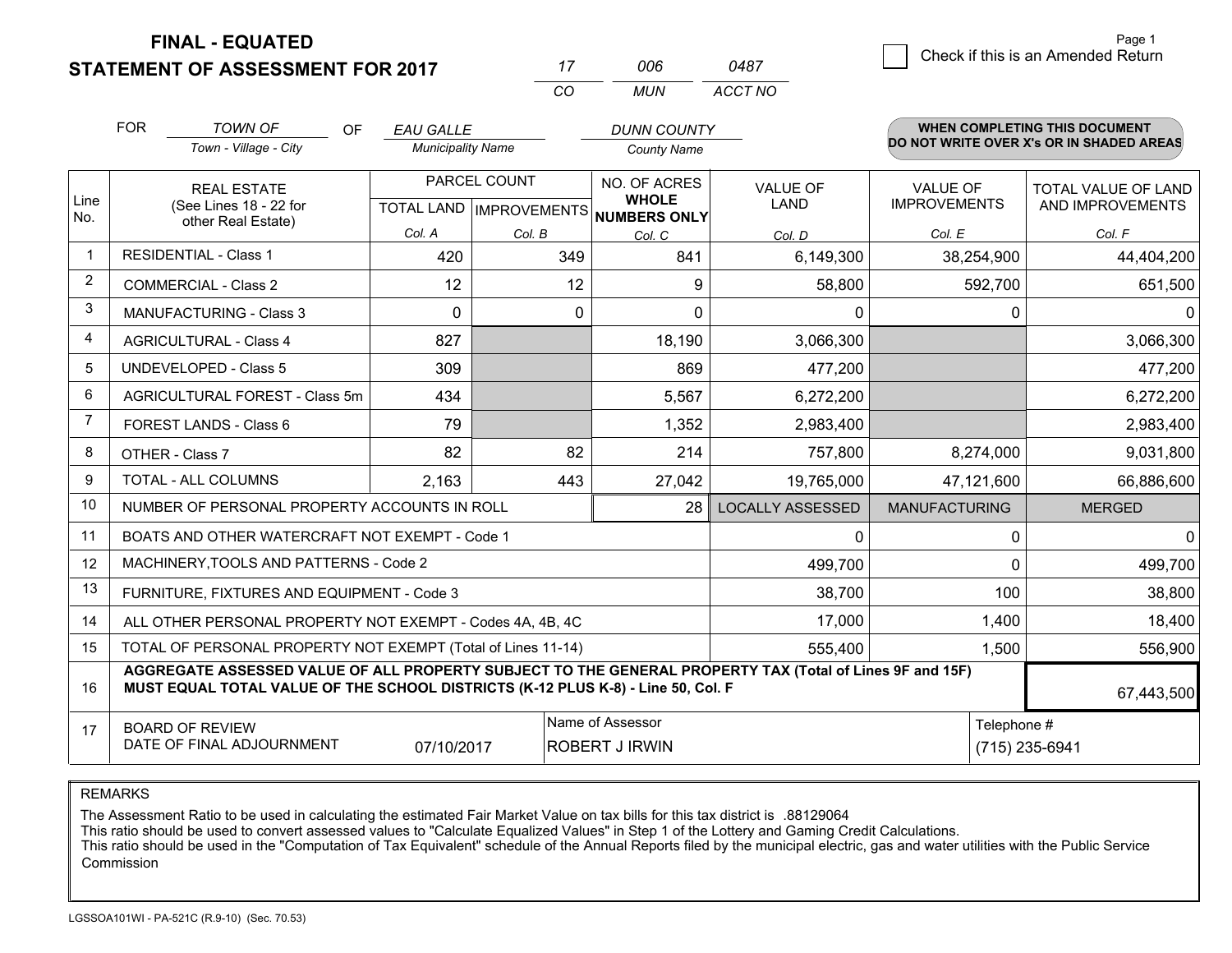*YEAR CO MUN ACCT NO* 2017 <u>17 006 0487</u> Page 2

Do not confuse FOREST LANDS (Line 7) with FOREST CROPS (in this section) - They are **NOT** the same

|    |                                                                                |                                             |  | Private Forest Crop - Reg Class @ 10¢ per acre                   |  |                                                               | Private Forest Crop - Reg Class @ \$2.52 per acre                            |               |                    |  |
|----|--------------------------------------------------------------------------------|---------------------------------------------|--|------------------------------------------------------------------|--|---------------------------------------------------------------|------------------------------------------------------------------------------|---------------|--------------------|--|
| 18 | (a) PARCELS                                                                    | (b) ACRES                                   |  | (c) ASSESSED VALUE                                               |  | (d) PARCELS                                                   | (e) ACRES                                                                    |               | (f) ASSESSED VALUE |  |
|    |                                                                                |                                             |  |                                                                  |  |                                                               |                                                                              |               |                    |  |
|    |                                                                                |                                             |  | Private Forest Crop - Special Class @ 20¢ per acre               |  |                                                               | Entered Before 2005 Managed Forest - Ferrous Mining CLOSED @ \$8.27 per acre |               |                    |  |
| 19 | (b) ACRES<br>(a) PARCELS                                                       |                                             |  | (c) ASSESSED VALUE                                               |  | (d) PARCELS                                                   | (e) ACRES                                                                    |               | (f) ASSESSED VALUE |  |
|    |                                                                                |                                             |  |                                                                  |  |                                                               |                                                                              |               |                    |  |
|    |                                                                                | Entered Before 2005 Managed Forest - OPEN @ |  | \$.79 per acre                                                   |  |                                                               | Entered Before 2005 Managed Forest - CLOSED @ \$1.87 per acre                |               |                    |  |
| 20 | (a) PARCELS<br>(b) ACRES                                                       |                                             |  | (c) ASSESSED VALUE                                               |  | (d) PARCELS                                                   | (e) ACRES                                                                    |               | (f) ASSESSED VALUE |  |
|    |                                                                                |                                             |  |                                                                  |  | 112                                                           | 2,181.83                                                                     |               | 3,492,300          |  |
|    | Entered After 2004 Managed Forest - OPEN @                                     |                                             |  | \$2.14 per acre                                                  |  | Entered After 2004 Managed Forest - CLOSED @ \$10.68 per acre |                                                                              |               |                    |  |
| 21 | (a) PARCELS                                                                    | (b) ACRES                                   |  | (c) ASSESSED VALUE                                               |  | (d) PARCELS                                                   | (e) ACRES                                                                    |               | (f) ASSESSED VALUE |  |
|    |                                                                                |                                             |  |                                                                  |  |                                                               |                                                                              |               |                    |  |
|    |                                                                                |                                             |  |                                                                  |  | 20                                                            | 547.47                                                                       |               | 1,097,900          |  |
| 22 | (a) County Forest Cropland Acres                                               |                                             |  | (b) Federal Acres                                                |  | (c) State Acres                                               | (d) County (NOT FOREST CROP) Acres                                           |               | (e) Other Acres    |  |
|    |                                                                                |                                             |  |                                                                  |  | 238.63                                                        | 178.51                                                                       |               | 264.55             |  |
|    |                                                                                |                                             |  | Assessed Value of Omitted Property From Prior Years (Sec. 70.44) |  |                                                               | Assessed Value of Sec. 70.43 Corrections of Errors by Assessors              |               |                    |  |
| 23 |                                                                                | (a) REAL ESTATE                             |  | (b) PERSONAL                                                     |  |                                                               | (c1) REAL ESTATE                                                             |               | (c2) PERSONAL      |  |
|    |                                                                                |                                             |  |                                                                  |  |                                                               |                                                                              |               |                    |  |
|    | Manufacturing Equated Value of Omitted Property From Prior Years (Sec. 70.995) |                                             |  |                                                                  |  |                                                               | Mfg. Equated Value of Sec.70.43 Corrections of Errors by Assessors           |               |                    |  |
|    |                                                                                | (d) REAL ESTATE                             |  | (e) PERSONAL                                                     |  | (f1) REAL ESTATE                                              |                                                                              | (f2) PERSONAL |                    |  |
|    |                                                                                |                                             |  |                                                                  |  |                                                               |                                                                              |               |                    |  |

## **SPECIAL DISTRICTS**

| Line<br>No. | Enter 6-digit<br><b>Special District</b><br>Code (Col. A) | <b>Account</b><br><b>Number</b><br>(Col. B) | <b>Special District Name</b><br>(Col. C) | <b>Locally Assessed Value</b><br>of Real Estate and<br>Personal Property (Col. D) | Mfg Value of Real Estate<br>and Personal Property<br>(Col. E) | <b>Merged Value of</b><br><b>Real Estate and</b><br>Personal Property (Col. F) |
|-------------|-----------------------------------------------------------|---------------------------------------------|------------------------------------------|-----------------------------------------------------------------------------------|---------------------------------------------------------------|--------------------------------------------------------------------------------|
| 24          | 177050                                                    | 0121                                        | <b>EAU GALLE SANITARY DISTRICT #1</b>    | 9,316,000                                                                         |                                                               | 9,316,000                                                                      |
| 25          |                                                           |                                             |                                          |                                                                                   |                                                               |                                                                                |
| 26          |                                                           |                                             |                                          |                                                                                   |                                                               |                                                                                |
| 27          |                                                           |                                             |                                          |                                                                                   |                                                               |                                                                                |
| 28          |                                                           |                                             |                                          |                                                                                   |                                                               |                                                                                |
| 29          |                                                           |                                             |                                          |                                                                                   |                                                               |                                                                                |
| 30          |                                                           |                                             |                                          |                                                                                   |                                                               |                                                                                |
| 31          |                                                           |                                             |                                          |                                                                                   |                                                               |                                                                                |
| 32          |                                                           |                                             |                                          |                                                                                   |                                                               |                                                                                |
| 33          |                                                           |                                             |                                          |                                                                                   |                                                               |                                                                                |
| 34          |                                                           |                                             |                                          |                                                                                   |                                                               |                                                                                |
| 35          |                                                           |                                             |                                          |                                                                                   |                                                               |                                                                                |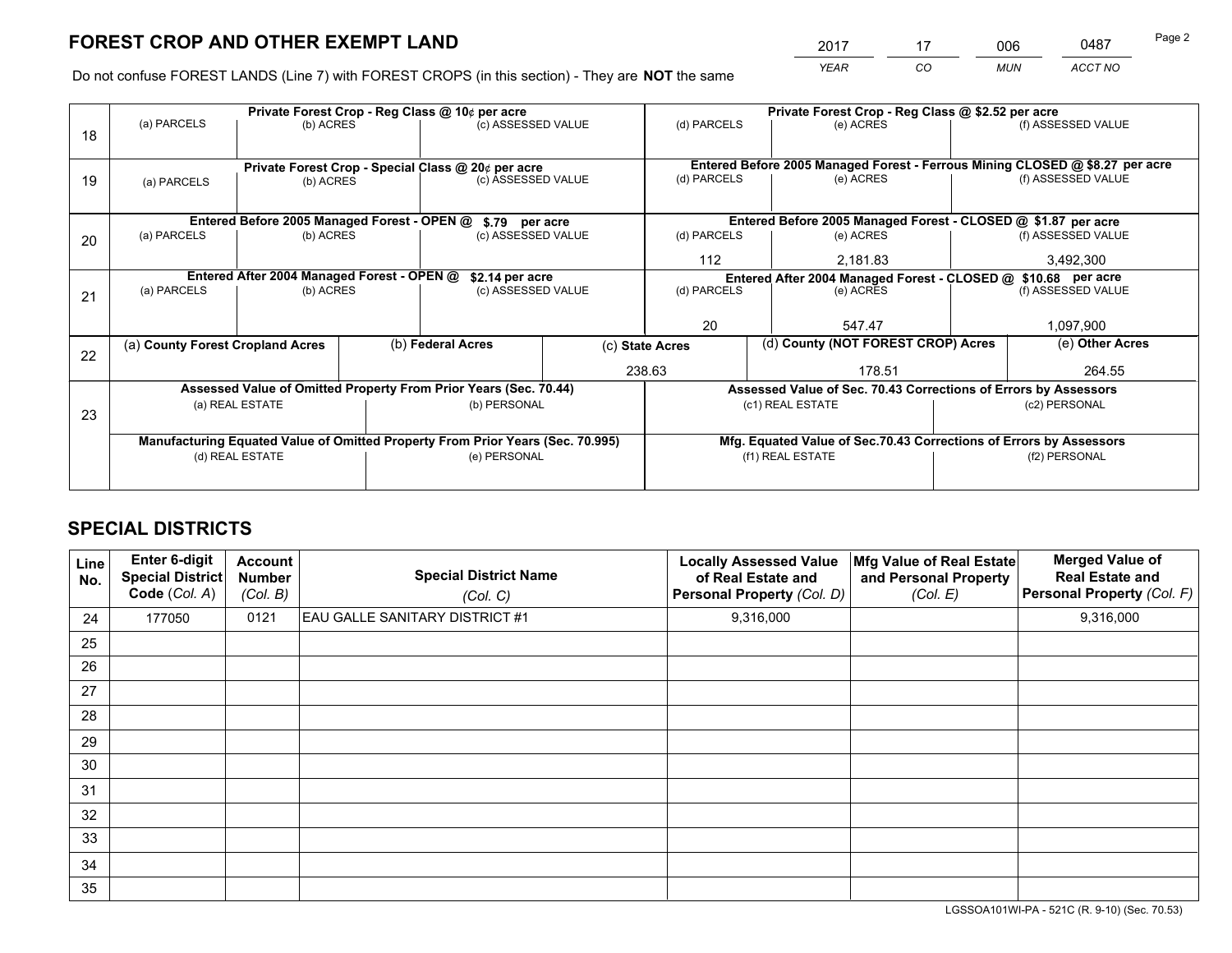|             |                                                                 |                                             |                                                         | <b>YEAR</b>                                                                       | CO<br><b>MUN</b>                                              | ACCT NO                                                                        |  |  |  |
|-------------|-----------------------------------------------------------------|---------------------------------------------|---------------------------------------------------------|-----------------------------------------------------------------------------------|---------------------------------------------------------------|--------------------------------------------------------------------------------|--|--|--|
| Line<br>No. | <b>Enter 6-digit</b><br><b>School District</b><br>Code (Col. A) | <b>Account</b><br><b>Number</b><br>(Col. B) | <b>School District Name</b><br>(Col. C)                 | <b>Locally Assessed Value</b><br>of Real Estate and<br>Personal Property (Col. D) | Mfg Value of Real Estate<br>and Personal Property<br>(Col. E) | <b>Merged Value of</b><br><b>Real Estate and</b><br>Personal Property (Col. F) |  |  |  |
|             | A. SCHOOL DISTRICTS (K-8 and K-12)                              |                                             |                                                         |                                                                                   |                                                               |                                                                                |  |  |  |
| 36          | 173444                                                          | 0117                                        | SCH D OF MENOMONIE AREA                                 | 2,935,000                                                                         |                                                               | 2,935,000                                                                      |  |  |  |
| 37          | 461499                                                          | 0278                                        | <b>SCH D OF DURAND</b>                                  | 36,630,000                                                                        | 1,500                                                         | 36,631,500                                                                     |  |  |  |
| 38          | 471666                                                          | 0281                                        | SCH D OF ELMWOOD                                        | 27,877,000                                                                        |                                                               | 27,877,000                                                                     |  |  |  |
| 39          |                                                                 |                                             |                                                         |                                                                                   |                                                               |                                                                                |  |  |  |
| 40          |                                                                 |                                             |                                                         |                                                                                   |                                                               |                                                                                |  |  |  |
| 41          |                                                                 |                                             |                                                         |                                                                                   |                                                               |                                                                                |  |  |  |
| 42          |                                                                 |                                             |                                                         |                                                                                   |                                                               |                                                                                |  |  |  |
| 43          |                                                                 |                                             |                                                         |                                                                                   |                                                               |                                                                                |  |  |  |
| 44          |                                                                 |                                             |                                                         |                                                                                   |                                                               |                                                                                |  |  |  |
| 45<br>46    |                                                                 |                                             |                                                         |                                                                                   |                                                               |                                                                                |  |  |  |
| 47          |                                                                 |                                             |                                                         |                                                                                   |                                                               |                                                                                |  |  |  |
| 48          |                                                                 |                                             |                                                         |                                                                                   |                                                               |                                                                                |  |  |  |
| 49          |                                                                 |                                             |                                                         |                                                                                   |                                                               |                                                                                |  |  |  |
| 50          |                                                                 |                                             | TOTAL ASSESSED VALUE OF SCHOOL DISTRICTS (K-8 and K-12) | 67,442,000                                                                        | 1,500                                                         | 67,443,500                                                                     |  |  |  |
|             | <b>B.</b><br>UNION HIGH SCHOOL DISTRICTS                        |                                             |                                                         |                                                                                   |                                                               |                                                                                |  |  |  |
| 51          |                                                                 |                                             |                                                         |                                                                                   |                                                               |                                                                                |  |  |  |
| 52          |                                                                 |                                             |                                                         |                                                                                   |                                                               |                                                                                |  |  |  |
| 53          |                                                                 |                                             |                                                         |                                                                                   |                                                               |                                                                                |  |  |  |
| 54          |                                                                 |                                             |                                                         |                                                                                   |                                                               |                                                                                |  |  |  |
| 55          | TOTAL ASSESSED VALUE OF UNION HIGH SCHOOLS                      |                                             |                                                         |                                                                                   |                                                               |                                                                                |  |  |  |
|             | C.<br><b>TECHNICAL COLLEGE DISTRICTS</b>                        |                                             |                                                         |                                                                                   |                                                               |                                                                                |  |  |  |
| 56          | 000100                                                          | 0001                                        | CHIPPEWA VALLEY TECHNICAL COLLEGE EAUC                  | 67,442,000                                                                        | 1,500                                                         | 67,443,500                                                                     |  |  |  |
| 57          |                                                                 |                                             |                                                         |                                                                                   |                                                               |                                                                                |  |  |  |
| 58          |                                                                 |                                             |                                                         |                                                                                   |                                                               |                                                                                |  |  |  |
| 59          |                                                                 |                                             | TOTAL ASSESSED VALUE OF TECHNICAL COLLEGES              | 67,442,000                                                                        | 1,500                                                         | 67,443,500                                                                     |  |  |  |

17

006

 *I hereby certify, to the best of my knowledge and belief, this form is complete and correct.*

**SCHOOL DISTRICTS**

| Print name of preparer | Title                    | Date (MM / DD / CCYY) |  |
|------------------------|--------------------------|-----------------------|--|
|                        |                          |                       |  |
| Signature of preparer  | Contact Telephone Number | E-mail address        |  |
|                        | $\overline{\phantom{0}}$ |                       |  |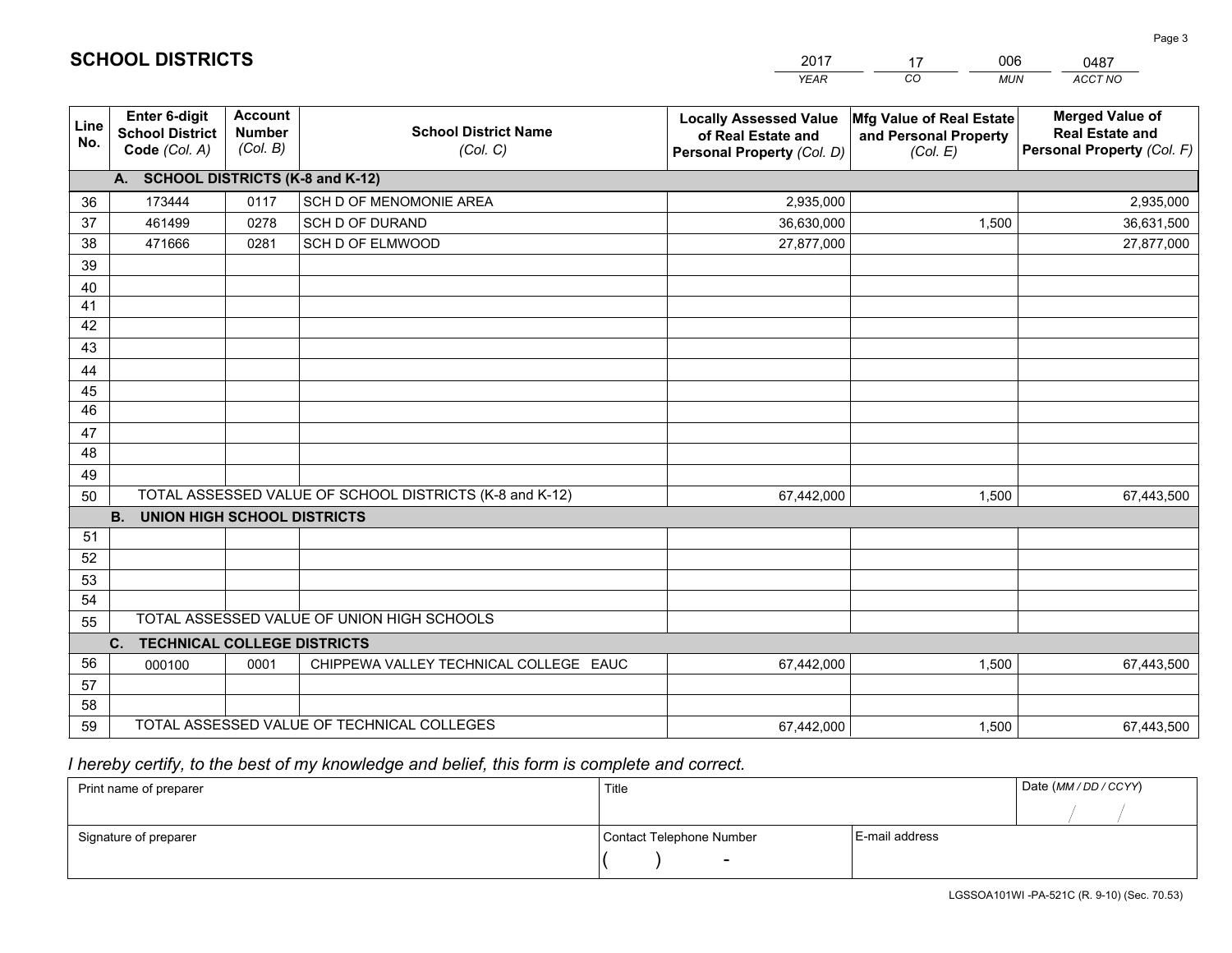### **HIGHLIGHTS**

- 1. Complete the Statement of Assessment after the Board of Review. Reflect any changes made there.
- 2. Use black ink to complete.
- 3. Line 16 must equal Line 50, Col D.
- 4. Line 55 must equal the total of K-8 schools listed on lines 36-49. Do not include K-12 schools in this comparision.
- 5. Line 59, Col. D must equal Line 16.
- 6. Special District, School District and Technical College District values must include both real estate and personal property. Examples of Special districts are: town sanitary districts, public inland lake protection and rehabilitation districts, and metropolitan sewerage districts.
- 7. DO NOT INCLUDE Manufacturing property values.DOR will print these values on the final SOA.
- 8. Accuracy of this form is very important. The values reported directly affect the equalized value DOR calculates for school and special districts.

### **Page 1:**

 If not prefilled, enter the tax year,county and municipal code,municipal type, municipal name and county name on the top of form.

Check the Amended box, if filing an amended / corrected SOA.

 Report the parcel count, acres and assessed value of taxable general property, total parcel count, (real and personal), total acres, and values from final figures set by the Board of Review.

- A. Real Estate land and improvements (buildings, etc.) is reported on lines 1 8, total line 9.
- B. Personal Property is reported on lines 11 14, Column D, total line 15.
- C. To complete this report, use the computer produced summary of the assessment roll that shows these amounts.
- D. Use whole numbers only.
- E. Add each line across and each column down to verify entries.

### **Page 2:**

- A. Report Special Items (not subject to general property tax).
- 1. Private Forest Croplands and Managed Forest Lands are reported on lines 18,19, 20 and 21. Be sure to report assessed values **NOT** taxes.
- 2. You should have copies of the orders of entry, orders of withdrawal, etc., to update your assessment roll.
	- 3. Show hundredths of acres (e.g. 39.75).
- 4. Tax exempt lands are reported on line 22.
- 5. Omitted property and sec. 70.43, Wis. Stats., corrections of errors by assessor are reported on line 23. Report real estate and personal property separately. These should be for **prior years**, not something found on the current assessment roll after the board of review.
- B. Special District (Lines 24-35) Include the value of both real and personal property.

 The Department of Revenue (DOR) preprints much of the information regarding names and codes for schools, special districts,etc. If a district is not listed, enter the name and value only, DOR will enter the proper code.

## **Page 3 School Districts:**

Include the value of both real and personal property.

Report School District (regular, elementary, union high school, and technical college).

- 1. Regular (K-12) and Elementary (K-8) school values are reported on lines 36-49, total on line 50.
- 2. Union High School (UHS) (use only if elementary schools are listed on lines 36-49) are reported on lines 51-54. UHS total value (line 55) must equal to the total **elementary school** values reported on lines 36-49. Do notinclude K-12 schools in this comparison.
- 3. Technical College values are reported on lines 56-58, total on line 59.
- 4. Use the computer summary that shows these amounts to complete this report.

#### **This form is due the second Monday in June. File this report only after your Board of Review is complete.**

 *If you have questions: Return forms to:*

 Email: lgs@wisconsin.gov Wisconsin Department of RevenueCall:  $(608)$  266-2569 or  $(608)$  264-6892 Fax number: (608) 264-6887 PO Box 8971

Local Government Services Section 6-97 Madison WI 53708-8971

9549 EAU GALLE, WI 54737 - 9549 SANDY PICKERIGN<br>TOWN OF EAU GALLE TOWN OF EAU GALLE EAU GALLE, WI 54737 N1327 COUNTY RD Z SANDY PICKERIGN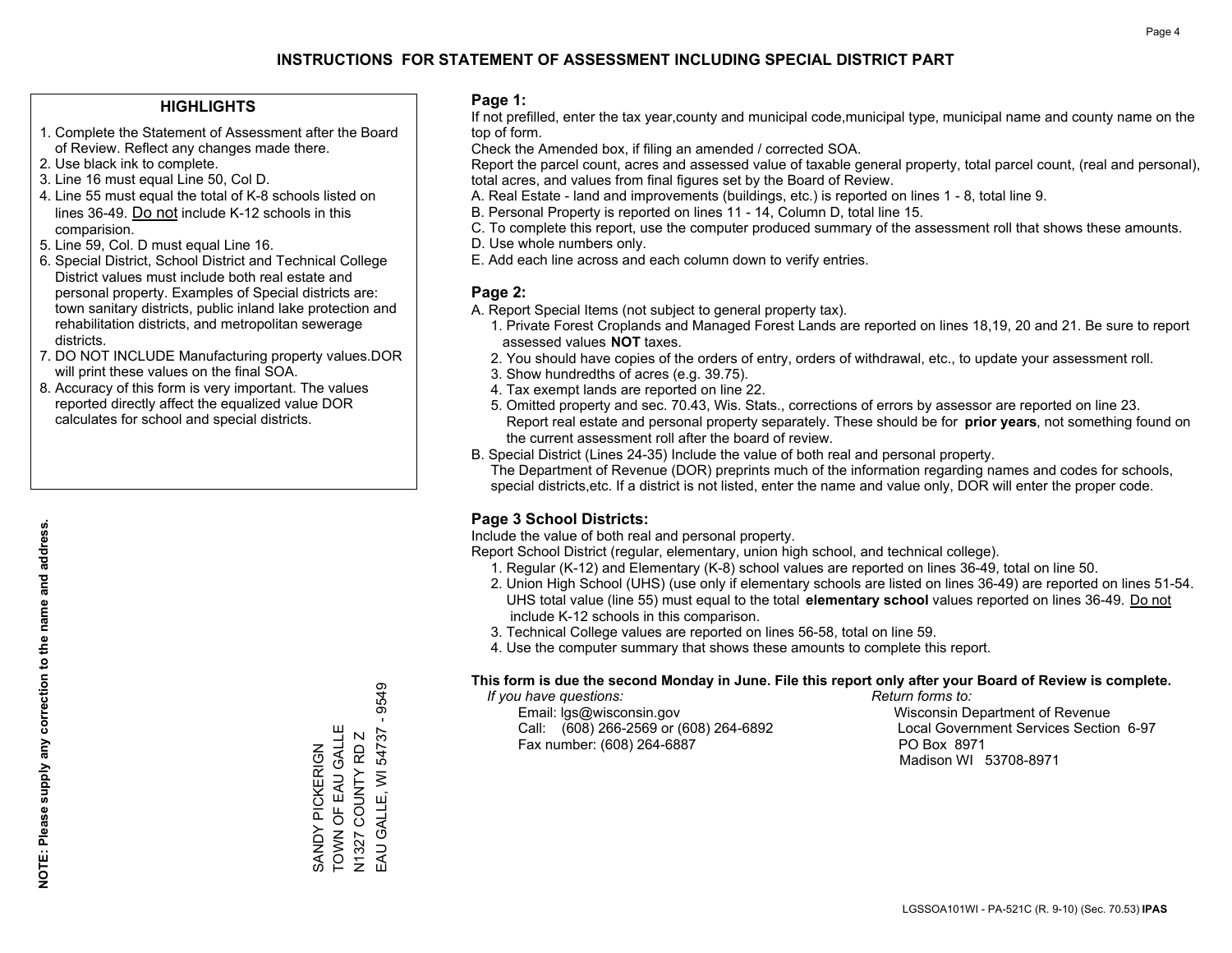**STATEMENT OF ASSESSMENT FOR 2017 FINAL - EQUATED**

 $\overline{\mathcal{B}}$  Check if this is an Amended Return Page 1

|                |                                                                                                                                                                                              | <b>STATEMENT OF ASSESSMENT FOR 2017</b>                   |           |                          |              | 17                                             | 008                          | 0488                           |                                          |            | oncent in this is an intrictious retain        |
|----------------|----------------------------------------------------------------------------------------------------------------------------------------------------------------------------------------------|-----------------------------------------------------------|-----------|--------------------------|--------------|------------------------------------------------|------------------------------|--------------------------------|------------------------------------------|------------|------------------------------------------------|
|                |                                                                                                                                                                                              |                                                           |           |                          |              | CO                                             | <b>MUN</b>                   | ACCT NO                        |                                          |            |                                                |
|                | <b>FOR</b>                                                                                                                                                                                   | <b>TOWN OF</b>                                            | <b>OF</b> | <b>ELK MOUND</b>         |              |                                                | <b>DUNN COUNTY</b>           |                                |                                          |            | <b>WHEN COMPLETING THIS DOCUMENT</b>           |
|                |                                                                                                                                                                                              | Town - Village - City                                     |           | <b>Municipality Name</b> |              | <b>County Name</b>                             |                              |                                | DO NOT WRITE OVER X's OR IN SHADED AREAS |            |                                                |
| Line           |                                                                                                                                                                                              | <b>REAL ESTATE</b><br>(See Lines 18 - 22 for              |           |                          | PARCEL COUNT |                                                | NO. OF ACRES<br><b>WHOLE</b> | <b>VALUE OF</b><br><b>LAND</b> | <b>VALUE OF</b><br><b>IMPROVEMENTS</b>   |            | <b>TOTAL VALUE OF LAND</b><br>AND IMPROVEMENTS |
| No.            |                                                                                                                                                                                              | other Real Estate)                                        |           |                          | Col. B       | TOTAL LAND IMPROVEMENTS NUMBERS ONLY<br>Col. C |                              | Col. D                         | Col. E                                   |            | Col. F                                         |
|                | <b>RESIDENTIAL - Class 1</b>                                                                                                                                                                 |                                                           |           | 638                      |              | 565                                            | 2,194                        | 15,736,800                     |                                          | 78,202,700 | 93,939,500                                     |
| 2              |                                                                                                                                                                                              | <b>COMMERCIAL - Class 2</b>                               |           | 25                       |              | 22                                             | 140                          | 1,314,100                      |                                          | 4,826,500  | 6,140,600                                      |
| 3              |                                                                                                                                                                                              | <b>MANUFACTURING - Class 3</b>                            |           | 0                        |              | 0                                              | 0                            | 0                              |                                          | 0          | $\Omega$                                       |
| 4              |                                                                                                                                                                                              | <b>AGRICULTURAL - Class 4</b>                             |           | 488                      |              |                                                | 8,986                        | 1,394,400                      |                                          |            | 1,394,400                                      |
| 5              |                                                                                                                                                                                              | <b>UNDEVELOPED - Class 5</b>                              |           | 294                      |              |                                                | 1,879                        | 1,534,400                      |                                          |            | 1,534,400                                      |
| 6              |                                                                                                                                                                                              | AGRICULTURAL FOREST - Class 5m                            |           | 176                      |              |                                                | 2,088                        | 2,789,300                      |                                          |            | 2,789,300                                      |
| $\overline{7}$ |                                                                                                                                                                                              | FOREST LANDS - Class 6                                    |           | 97                       |              |                                                | 1,648                        | 4,429,300                      |                                          |            | 4,429,300                                      |
| 8              | OTHER - Class 7                                                                                                                                                                              |                                                           |           | 33                       |              | 33                                             | 107                          | 716,500                        |                                          | 5,354,100  | 6,070,600                                      |
| 9              |                                                                                                                                                                                              | TOTAL - ALL COLUMNS                                       |           | 1,751                    |              | 620                                            | 17,042                       | 27,914,800                     |                                          | 88,383,300 | 116,298,100                                    |
| 10             |                                                                                                                                                                                              | NUMBER OF PERSONAL PROPERTY ACCOUNTS IN ROLL              |           |                          |              |                                                | 47                           | <b>LOCALLY ASSESSED</b>        | <b>MANUFACTURING</b>                     |            | <b>MERGED</b>                                  |
| 11             |                                                                                                                                                                                              | BOATS AND OTHER WATERCRAFT NOT EXEMPT - Code 1            |           |                          |              |                                                |                              | 5,600                          |                                          | $\Omega$   | 5,600                                          |
| 12             |                                                                                                                                                                                              | MACHINERY, TOOLS AND PATTERNS - Code 2                    |           |                          |              |                                                |                              | 3,052,300                      |                                          | 246,000    | 3,298,300                                      |
| 13             |                                                                                                                                                                                              | FURNITURE, FIXTURES AND EQUIPMENT - Code 3                |           |                          |              |                                                |                              | 138,500                        |                                          | 2,500      | 141,000                                        |
| 14             |                                                                                                                                                                                              | ALL OTHER PERSONAL PROPERTY NOT EXEMPT - Codes 4A, 4B, 4C |           |                          |              |                                                |                              | 39,300                         |                                          | 2,900      | 42,200                                         |
| 15             | TOTAL OF PERSONAL PROPERTY NOT EXEMPT (Total of Lines 11-14)                                                                                                                                 |                                                           |           |                          |              |                                                |                              | 3,235,700                      |                                          | 251,400    | 3,487,100                                      |
| 16             | AGGREGATE ASSESSED VALUE OF ALL PROPERTY SUBJECT TO THE GENERAL PROPERTY TAX (Total of Lines 9F and 15F)<br>MUST EQUAL TOTAL VALUE OF THE SCHOOL DISTRICTS (K-12 PLUS K-8) - Line 50, Col. F |                                                           |           |                          |              |                                                |                              |                                |                                          |            | 119,785,200                                    |
| 17             | <b>BOARD OF REVIEW</b><br>DATE OF FINAL ADJOURNMENT<br>05/26/2017                                                                                                                            |                                                           |           |                          |              | Name of Assessor<br><b>ROBERT IRWIN</b>        |                              |                                | Telephone #<br>(715) 235-6941            |            |                                                |

REMARKS

The Assessment Ratio to be used in calculating the estimated Fair Market Value on tax bills for this tax district is .949968688<br>This ratio should be used to convert assessed values to "Calculate Equalized Values" in Step 1 Commission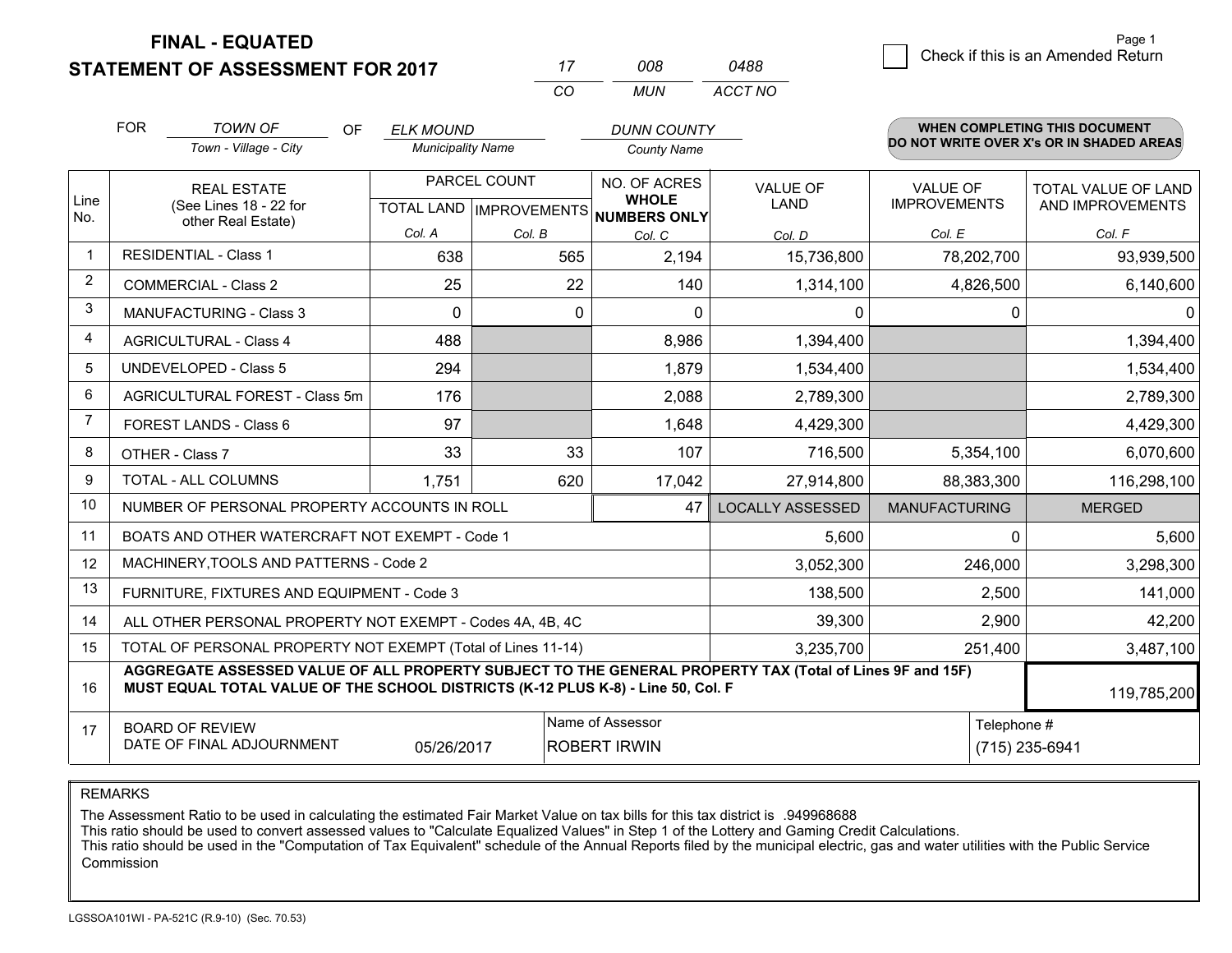*YEAR CO MUN ACCT NO* <sup>2017</sup> <sup>17</sup> <sup>008</sup> <sup>0488</sup>

Do not confuse FOREST LANDS (Line 7) with FOREST CROPS (in this section) - They are **NOT** the same

|    |                                                                                |                                            |  | Private Forest Crop - Reg Class @ 10¢ per acre                   |  | Private Forest Crop - Reg Class @ \$2.52 per acre             |                                                                              |               |                    |  |
|----|--------------------------------------------------------------------------------|--------------------------------------------|--|------------------------------------------------------------------|--|---------------------------------------------------------------|------------------------------------------------------------------------------|---------------|--------------------|--|
| 18 | (a) PARCELS                                                                    | (b) ACRES                                  |  | (c) ASSESSED VALUE                                               |  | (d) PARCELS                                                   | (e) ACRES                                                                    |               | (f) ASSESSED VALUE |  |
|    |                                                                                |                                            |  |                                                                  |  |                                                               |                                                                              |               |                    |  |
|    |                                                                                |                                            |  | Private Forest Crop - Special Class @ 20¢ per acre               |  |                                                               | Entered Before 2005 Managed Forest - Ferrous Mining CLOSED @ \$8.27 per acre |               |                    |  |
| 19 | (a) PARCELS                                                                    | (b) ACRES                                  |  | (c) ASSESSED VALUE                                               |  | (d) PARCELS                                                   | (e) ACRES                                                                    |               | (f) ASSESSED VALUE |  |
|    |                                                                                |                                            |  |                                                                  |  |                                                               |                                                                              |               |                    |  |
|    |                                                                                |                                            |  | Entered Before 2005 Managed Forest - OPEN @ \$.79 per acre       |  |                                                               | Entered Before 2005 Managed Forest - CLOSED @ \$1.87 per acre                |               |                    |  |
| 20 | (a) PARCELS                                                                    | (b) ACRES                                  |  | (c) ASSESSED VALUE                                               |  | (d) PARCELS                                                   | (e) ACRES                                                                    |               | (f) ASSESSED VALUE |  |
|    | 42                                                                             |                                            |  | 93,000                                                           |  | 31                                                            | 788.71                                                                       |               | 1,845,200          |  |
|    |                                                                                | Entered After 2004 Managed Forest - OPEN @ |  |                                                                  |  | Entered After 2004 Managed Forest - CLOSED @ \$10.68 per acre |                                                                              |               |                    |  |
|    | (a) PARCELS                                                                    | (b) ACRES                                  |  | \$2.14 per acre<br>(c) ASSESSED VALUE                            |  | (d) PARCELS                                                   |                                                                              | (e) ACRES     |                    |  |
| 21 |                                                                                |                                            |  |                                                                  |  |                                                               |                                                                              |               | (f) ASSESSED VALUE |  |
|    |                                                                                |                                            |  |                                                                  |  | 21                                                            | 574.3                                                                        |               | 1,453,900          |  |
|    |                                                                                |                                            |  |                                                                  |  |                                                               |                                                                              |               |                    |  |
| 22 | (a) County Forest Cropland Acres                                               |                                            |  | (b) Federal Acres                                                |  | (c) State Acres                                               | (d) County (NOT FOREST CROP) Acres                                           |               | (e) Other Acres    |  |
|    |                                                                                |                                            |  |                                                                  |  | 2,994.24                                                      | 27.34                                                                        |               | 109.55             |  |
|    |                                                                                |                                            |  | Assessed Value of Omitted Property From Prior Years (Sec. 70.44) |  |                                                               | Assessed Value of Sec. 70.43 Corrections of Errors by Assessors              |               |                    |  |
|    |                                                                                | (a) REAL ESTATE                            |  | (b) PERSONAL                                                     |  |                                                               | (c1) REAL ESTATE                                                             |               | (c2) PERSONAL      |  |
| 23 |                                                                                |                                            |  |                                                                  |  |                                                               |                                                                              |               |                    |  |
|    | Manufacturing Equated Value of Omitted Property From Prior Years (Sec. 70.995) |                                            |  |                                                                  |  |                                                               | Mfg. Equated Value of Sec.70.43 Corrections of Errors by Assessors           |               |                    |  |
|    | (d) REAL ESTATE                                                                |                                            |  | (e) PERSONAL                                                     |  | (f1) REAL ESTATE                                              |                                                                              | (f2) PERSONAL |                    |  |
|    |                                                                                |                                            |  |                                                                  |  |                                                               |                                                                              |               |                    |  |
|    |                                                                                |                                            |  |                                                                  |  |                                                               |                                                                              |               |                    |  |

## **SPECIAL DISTRICTS**

| Line<br>No. | Enter 6-digit<br>Special District<br>Code (Col. A) | <b>Account</b><br><b>Number</b> | <b>Special District Name</b> | <b>Locally Assessed Value</b><br>of Real Estate and | Mfg Value of Real Estate<br>and Personal Property | <b>Merged Value of</b><br><b>Real Estate and</b><br>Personal Property (Col. F) |
|-------------|----------------------------------------------------|---------------------------------|------------------------------|-----------------------------------------------------|---------------------------------------------------|--------------------------------------------------------------------------------|
|             |                                                    | (Col. B)                        | (Col. C)                     | Personal Property (Col. D)                          | (Col. E)                                          |                                                                                |
| 24          |                                                    |                                 |                              |                                                     |                                                   |                                                                                |
| 25          |                                                    |                                 |                              |                                                     |                                                   |                                                                                |
| 26          |                                                    |                                 |                              |                                                     |                                                   |                                                                                |
| 27          |                                                    |                                 |                              |                                                     |                                                   |                                                                                |
| 28          |                                                    |                                 |                              |                                                     |                                                   |                                                                                |
| 29          |                                                    |                                 |                              |                                                     |                                                   |                                                                                |
| 30          |                                                    |                                 |                              |                                                     |                                                   |                                                                                |
| 31          |                                                    |                                 |                              |                                                     |                                                   |                                                                                |
| 32          |                                                    |                                 |                              |                                                     |                                                   |                                                                                |
| 33          |                                                    |                                 |                              |                                                     |                                                   |                                                                                |
| 34          |                                                    |                                 |                              |                                                     |                                                   |                                                                                |
| 35          |                                                    |                                 |                              |                                                     |                                                   |                                                                                |

LGSSOA101WI-PA - 521C (R. 9-10) (Sec. 70.53)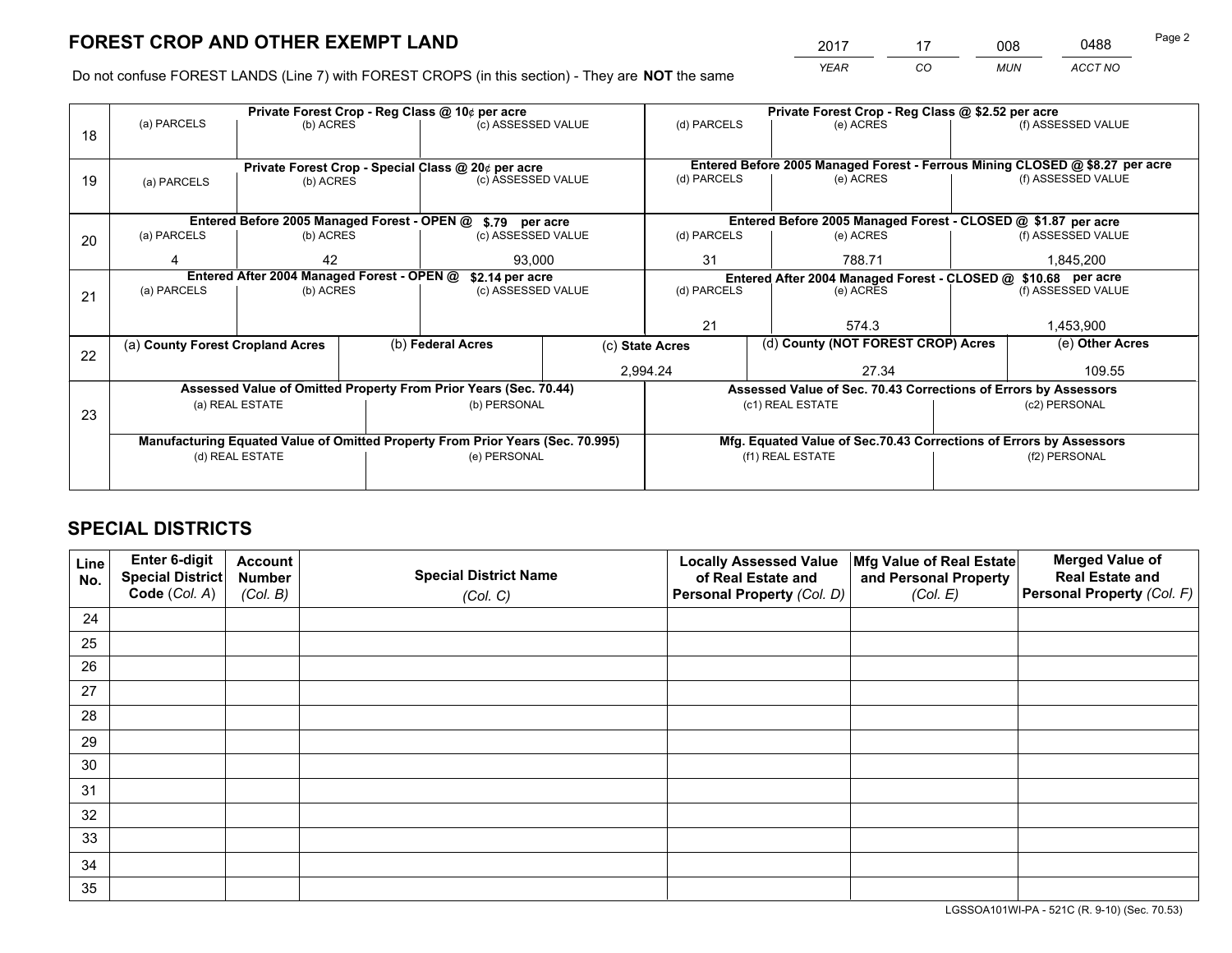|             |                                                                 |                                             |                                                         | <b>YEAR</b>                                                                       | CO.<br><b>MUN</b>                                             | ACCT NO                                                                        |  |  |  |  |
|-------------|-----------------------------------------------------------------|---------------------------------------------|---------------------------------------------------------|-----------------------------------------------------------------------------------|---------------------------------------------------------------|--------------------------------------------------------------------------------|--|--|--|--|
| Line<br>No. | <b>Enter 6-digit</b><br><b>School District</b><br>Code (Col. A) | <b>Account</b><br><b>Number</b><br>(Col. B) | <b>School District Name</b><br>(Col. C)                 | <b>Locally Assessed Value</b><br>of Real Estate and<br>Personal Property (Col. D) | Mfg Value of Real Estate<br>and Personal Property<br>(Col. E) | <b>Merged Value of</b><br><b>Real Estate and</b><br>Personal Property (Col. F) |  |  |  |  |
|             | A. SCHOOL DISTRICTS (K-8 and K-12)                              |                                             |                                                         |                                                                                   |                                                               |                                                                                |  |  |  |  |
| 36          | 171176                                                          | 0115                                        | SCH D OF COLFAX                                         | 3,801,000                                                                         | 14,100                                                        | 3,815,100                                                                      |  |  |  |  |
| 37          | 171645                                                          | 0116                                        | SCH D OF ELK MOUND AREA                                 | 114,781,200                                                                       | 237,300                                                       | 115,018,500                                                                    |  |  |  |  |
| 38          | 173444                                                          | 0117                                        | SCH D OF MENOMONIE AREA                                 | 951,600                                                                           |                                                               | 951,600                                                                        |  |  |  |  |
| 39          |                                                                 |                                             |                                                         |                                                                                   |                                                               |                                                                                |  |  |  |  |
| 40          |                                                                 |                                             |                                                         |                                                                                   |                                                               |                                                                                |  |  |  |  |
| 41          |                                                                 |                                             |                                                         |                                                                                   |                                                               |                                                                                |  |  |  |  |
| 42          |                                                                 |                                             |                                                         |                                                                                   |                                                               |                                                                                |  |  |  |  |
| 43          |                                                                 |                                             |                                                         |                                                                                   |                                                               |                                                                                |  |  |  |  |
| 44          |                                                                 |                                             |                                                         |                                                                                   |                                                               |                                                                                |  |  |  |  |
| 45          |                                                                 |                                             |                                                         |                                                                                   |                                                               |                                                                                |  |  |  |  |
| 46          |                                                                 |                                             |                                                         |                                                                                   |                                                               |                                                                                |  |  |  |  |
| 47          |                                                                 |                                             |                                                         |                                                                                   |                                                               |                                                                                |  |  |  |  |
| 48          |                                                                 |                                             |                                                         |                                                                                   |                                                               |                                                                                |  |  |  |  |
| 49          |                                                                 |                                             |                                                         |                                                                                   |                                                               |                                                                                |  |  |  |  |
| 50          |                                                                 |                                             | TOTAL ASSESSED VALUE OF SCHOOL DISTRICTS (K-8 and K-12) | 119,533,800                                                                       | 251,400                                                       | 119,785,200                                                                    |  |  |  |  |
|             | <b>B. UNION HIGH SCHOOL DISTRICTS</b>                           |                                             |                                                         |                                                                                   |                                                               |                                                                                |  |  |  |  |
| 51<br>52    |                                                                 |                                             |                                                         |                                                                                   |                                                               |                                                                                |  |  |  |  |
| 53          |                                                                 |                                             |                                                         |                                                                                   |                                                               |                                                                                |  |  |  |  |
| 54          |                                                                 |                                             |                                                         |                                                                                   |                                                               |                                                                                |  |  |  |  |
| 55          |                                                                 |                                             | TOTAL ASSESSED VALUE OF UNION HIGH SCHOOLS              |                                                                                   |                                                               |                                                                                |  |  |  |  |
|             | C.<br><b>TECHNICAL COLLEGE DISTRICTS</b>                        |                                             |                                                         |                                                                                   |                                                               |                                                                                |  |  |  |  |
| 56          | 000100                                                          | 0001                                        | CHIPPEWA VALLEY TECHNICAL COLLEGE EAUC                  | 119,533,800                                                                       | 251,400                                                       | 119,785,200                                                                    |  |  |  |  |
| 57          |                                                                 |                                             |                                                         |                                                                                   |                                                               |                                                                                |  |  |  |  |
| 58          |                                                                 |                                             |                                                         |                                                                                   |                                                               |                                                                                |  |  |  |  |
| 59          |                                                                 |                                             | TOTAL ASSESSED VALUE OF TECHNICAL COLLEGES              | 119,533,800                                                                       | 251,400                                                       | 119,785,200                                                                    |  |  |  |  |

17

008

 *I hereby certify, to the best of my knowledge and belief, this form is complete and correct.*

**SCHOOL DISTRICTS**

| Print name of preparer | Title                    |                | Date (MM / DD / CCYY) |
|------------------------|--------------------------|----------------|-----------------------|
|                        |                          |                |                       |
| Signature of preparer  | Contact Telephone Number | E-mail address |                       |
|                        | $\sim$                   |                |                       |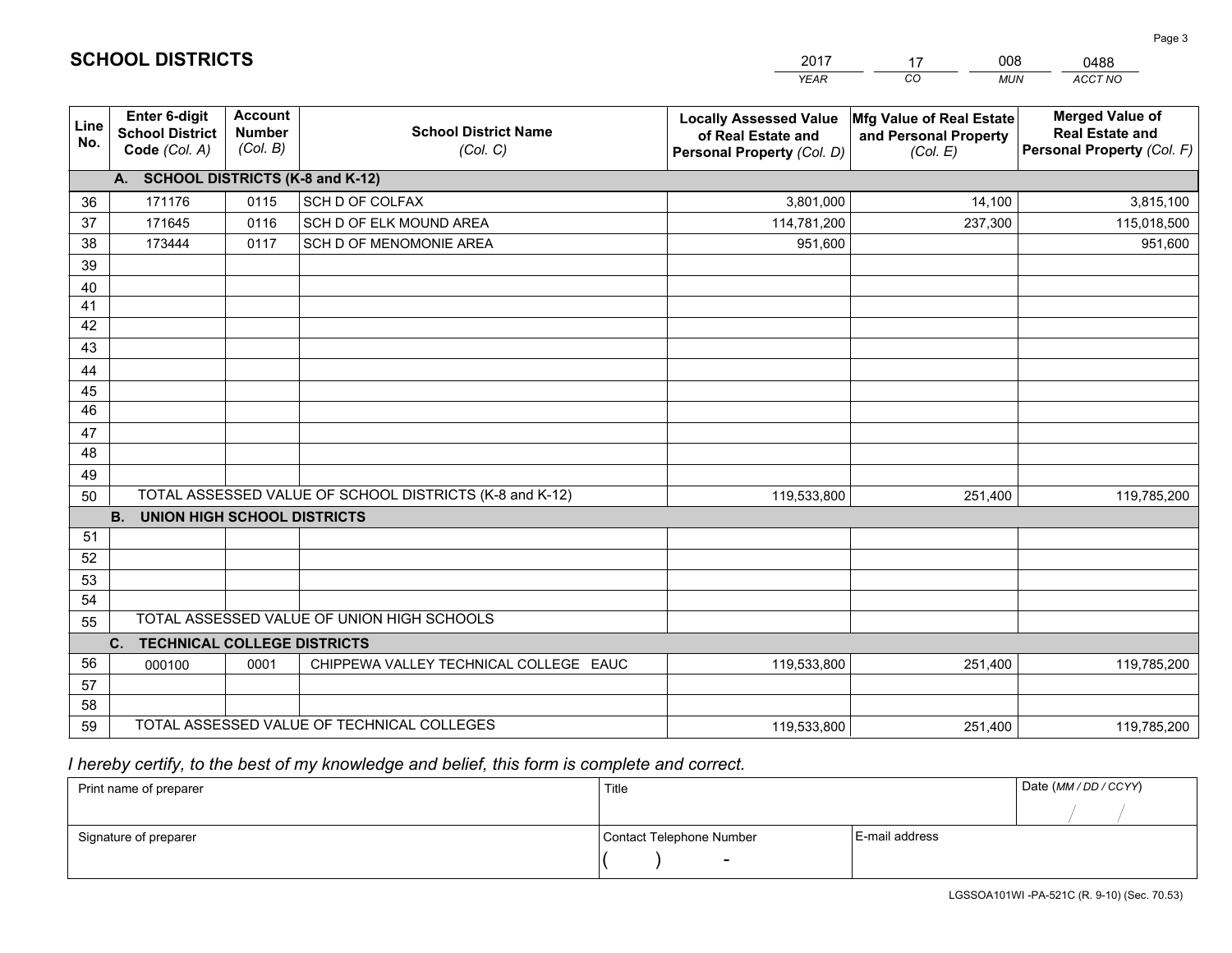### **HIGHLIGHTS**

- 1. Complete the Statement of Assessment after the Board of Review. Reflect any changes made there.
- 2. Use black ink to complete.
- 3. Line 16 must equal Line 50, Col D.
- 4. Line 55 must equal the total of K-8 schools listed on lines 36-49. Do not include K-12 schools in this comparision.
- 5. Line 59, Col. D must equal Line 16.
- 6. Special District, School District and Technical College District values must include both real estate and personal property. Examples of Special districts are: town sanitary districts, public inland lake protection and rehabilitation districts, and metropolitan sewerage districts.
- 7. DO NOT INCLUDE Manufacturing property values.DOR will print these values on the final SOA.

CAROLYN LOECHLER TOWN OF ELK MOUND

CAROLYN LOECHLER<br>TOWN OF ELK MOUND

N6936 810TH ST

ELK MOUND, WI 54739 - 9277

ELK MOUND, WI 54739

 $-9277$ 

 8. Accuracy of this form is very important. The values reported directly affect the equalized value DOR calculates for school and special districts.

### **Page 1:**

 If not prefilled, enter the tax year,county and municipal code,municipal type, municipal name and county name on the top of form.

Check the Amended box, if filing an amended / corrected SOA.

 Report the parcel count, acres and assessed value of taxable general property, total parcel count, (real and personal), total acres, and values from final figures set by the Board of Review.

- A. Real Estate land and improvements (buildings, etc.) is reported on lines 1 8, total line 9.
- B. Personal Property is reported on lines 11 14, Column D, total line 15.
- C. To complete this report, use the computer produced summary of the assessment roll that shows these amounts.
- D. Use whole numbers only.
- E. Add each line across and each column down to verify entries.

### **Page 2:**

- A. Report Special Items (not subject to general property tax).
- 1. Private Forest Croplands and Managed Forest Lands are reported on lines 18,19, 20 and 21. Be sure to report assessed values **NOT** taxes.
- 2. You should have copies of the orders of entry, orders of withdrawal, etc., to update your assessment roll.
	- 3. Show hundredths of acres (e.g. 39.75).
- 4. Tax exempt lands are reported on line 22.
- 5. Omitted property and sec. 70.43, Wis. Stats., corrections of errors by assessor are reported on line 23. Report real estate and personal property separately. These should be for **prior years**, not something found on the current assessment roll after the board of review.
- B. Special District (Lines 24-35) Include the value of both real and personal property.
- The Department of Revenue (DOR) preprints much of the information regarding names and codes for schools, special districts,etc. If a district is not listed, enter the name and value only, DOR will enter the proper code.

## **Page 3 School Districts:**

Include the value of both real and personal property.

Report School District (regular, elementary, union high school, and technical college).

- 1. Regular (K-12) and Elementary (K-8) school values are reported on lines 36-49, total on line 50.
- 2. Union High School (UHS) (use only if elementary schools are listed on lines 36-49) are reported on lines 51-54. UHS total value (line 55) must equal to the total **elementary school** values reported on lines 36-49. Do notinclude K-12 schools in this comparison.
- 3. Technical College values are reported on lines 56-58, total on line 59.
- 4. Use the computer summary that shows these amounts to complete this report.

#### **This form is due the second Monday in June. File this report only after your Board of Review is complete.**

 *If you have questions: Return forms to:*

 Email: lgs@wisconsin.gov Wisconsin Department of RevenueCall:  $(608)$  266-2569 or  $(608)$  264-6892 Fax number: (608) 264-6887 PO Box 8971

Local Government Services Section 6-97 Madison WI 53708-8971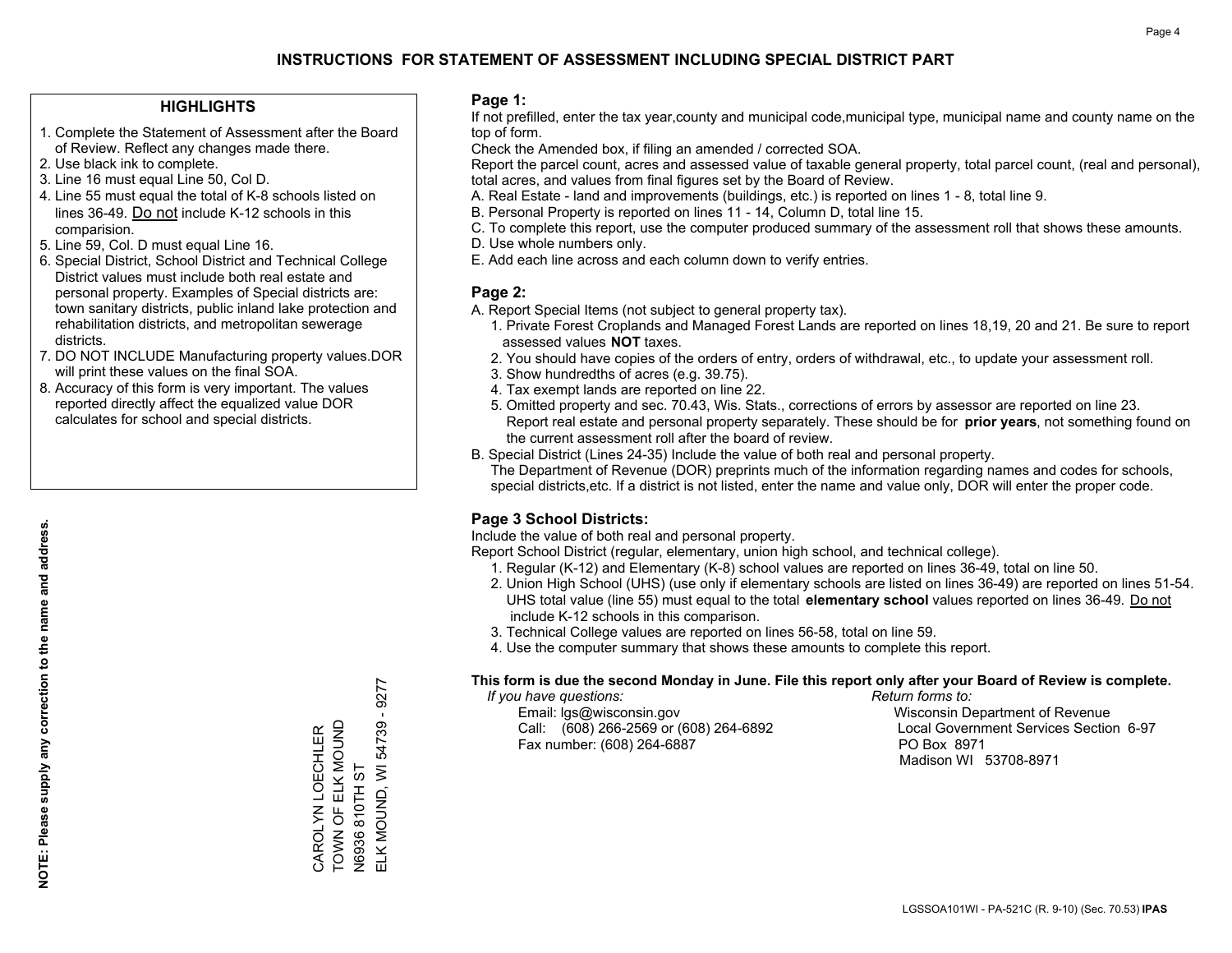**FINAL - EQUATED**

**STATEMENT OF ASSESSMENT FOR 2017** 

g **Check if this is an Amended Return** Page 1

|                | <b>FOR</b>                   | <b>TOWN OF</b><br>OF                                                                                                                                                                         | GRANT                    |              | <b>DUNN COUNTY</b>                                   |                         |                                          | <b>WHEN COMPLETING THIS DOCUMENT</b> |  |
|----------------|------------------------------|----------------------------------------------------------------------------------------------------------------------------------------------------------------------------------------------|--------------------------|--------------|------------------------------------------------------|-------------------------|------------------------------------------|--------------------------------------|--|
|                |                              | Town - Village - City                                                                                                                                                                        | <b>Municipality Name</b> |              | <b>County Name</b>                                   |                         | DO NOT WRITE OVER X's OR IN SHADED AREAS |                                      |  |
|                |                              | <b>REAL ESTATE</b>                                                                                                                                                                           |                          | PARCEL COUNT | NO. OF ACRES                                         | <b>VALUE OF</b>         | <b>VALUE OF</b>                          | <b>TOTAL VALUE OF LAND</b>           |  |
| Line<br>No.    |                              | (See Lines 18 - 22 for<br>other Real Estate)                                                                                                                                                 |                          |              | <b>WHOLE</b><br>TOTAL LAND IMPROVEMENTS NUMBERS ONLY | <b>LAND</b>             | <b>IMPROVEMENTS</b>                      | AND IMPROVEMENTS                     |  |
|                |                              |                                                                                                                                                                                              | Col. A                   | Col. B       | Col. C                                               | Col. D                  | Col. E                                   | Col. F                               |  |
| $\mathbf{1}$   | <b>RESIDENTIAL - Class 1</b> |                                                                                                                                                                                              | 148                      | 142          | 326                                                  | 1,480,300               | 16,964,700                               | 18,445,000                           |  |
| 2              | <b>COMMERCIAL - Class 2</b>  |                                                                                                                                                                                              | 0                        |              | $\mathbf{0}$<br>$\Omega$                             | 0                       | $\Omega$                                 | 0                                    |  |
| 3              |                              | <b>MANUFACTURING - Class 3</b>                                                                                                                                                               | $\Omega$                 |              | 0<br>$\Omega$                                        | $\Omega$                | $\Omega$                                 | $\Omega$                             |  |
| 4              |                              | <b>AGRICULTURAL - Class 4</b>                                                                                                                                                                | 603                      |              | 13,605                                               | 1,790,300               |                                          | 1,790,300                            |  |
| 5              |                              | <b>UNDEVELOPED - Class 5</b>                                                                                                                                                                 | 349                      |              | 1,480                                                | 726,500                 |                                          | 726,500                              |  |
| 6              |                              | AGRICULTURAL FOREST - Class 5m                                                                                                                                                               | 279                      |              | 4,273                                                | 4,242,100               |                                          | 4,242,100                            |  |
| $\overline{7}$ |                              | FOREST LANDS - Class 6                                                                                                                                                                       | 92                       |              | 1,898                                                | 3,411,300               |                                          | 3,411,300                            |  |
| 8              |                              | OTHER - Class 7                                                                                                                                                                              | 72                       | 72           | 147                                                  | 498,500                 | 6,788,000                                | 7,286,500                            |  |
| 9              |                              | TOTAL - ALL COLUMNS                                                                                                                                                                          | 1,543                    | 214          | 21,729                                               | 12,149,000              | 23,752,700                               | 35,901,700                           |  |
| 10             |                              | NUMBER OF PERSONAL PROPERTY ACCOUNTS IN ROLL                                                                                                                                                 |                          |              | 10                                                   | <b>LOCALLY ASSESSED</b> | <b>MANUFACTURING</b>                     | <b>MERGED</b>                        |  |
| 11             |                              | BOATS AND OTHER WATERCRAFT NOT EXEMPT - Code 1                                                                                                                                               |                          |              |                                                      | 0                       | $\Omega$                                 | $\Omega$                             |  |
| 12             |                              | MACHINERY, TOOLS AND PATTERNS - Code 2                                                                                                                                                       |                          |              |                                                      | 39,742                  | $\Omega$                                 | 39,742                               |  |
| 13             |                              | FURNITURE, FIXTURES AND EQUIPMENT - Code 3                                                                                                                                                   |                          |              |                                                      | 1,570                   | 0                                        | 1,570                                |  |
| 14             |                              | ALL OTHER PERSONAL PROPERTY NOT EXEMPT - Codes 4A, 4B, 4C                                                                                                                                    |                          |              |                                                      | 70,053                  | $\Omega$                                 | 70,053                               |  |
| 15             |                              | TOTAL OF PERSONAL PROPERTY NOT EXEMPT (Total of Lines 11-14)                                                                                                                                 |                          |              |                                                      | 111,365                 | 0                                        | 111,365                              |  |
| 16             |                              | AGGREGATE ASSESSED VALUE OF ALL PROPERTY SUBJECT TO THE GENERAL PROPERTY TAX (Total of Lines 9F and 15F)<br>MUST EQUAL TOTAL VALUE OF THE SCHOOL DISTRICTS (K-12 PLUS K-8) - Line 50, Col. F |                          |              |                                                      |                         |                                          | 36,013,065                           |  |
| 17             |                              | <b>BOARD OF REVIEW</b>                                                                                                                                                                       |                          |              | Name of Assessor                                     |                         | Telephone #                              |                                      |  |
|                |                              | DATE OF FINAL ADJOURNMENT                                                                                                                                                                    | 05/08/2017               |              | GROTA APPRAISALS, LLC C/O JAMES TOTH                 |                         |                                          | (414) 858-0236                       |  |

*MUN*

*ACCT NO0489*

*<sup>17</sup> <sup>010</sup>*

*CO*

REMARKS

The Assessment Ratio to be used in calculating the estimated Fair Market Value on tax bills for this tax district is .959049208<br>This ratio should be used to convert assessed values to "Calculate Equalized Values" in Step 1 Commission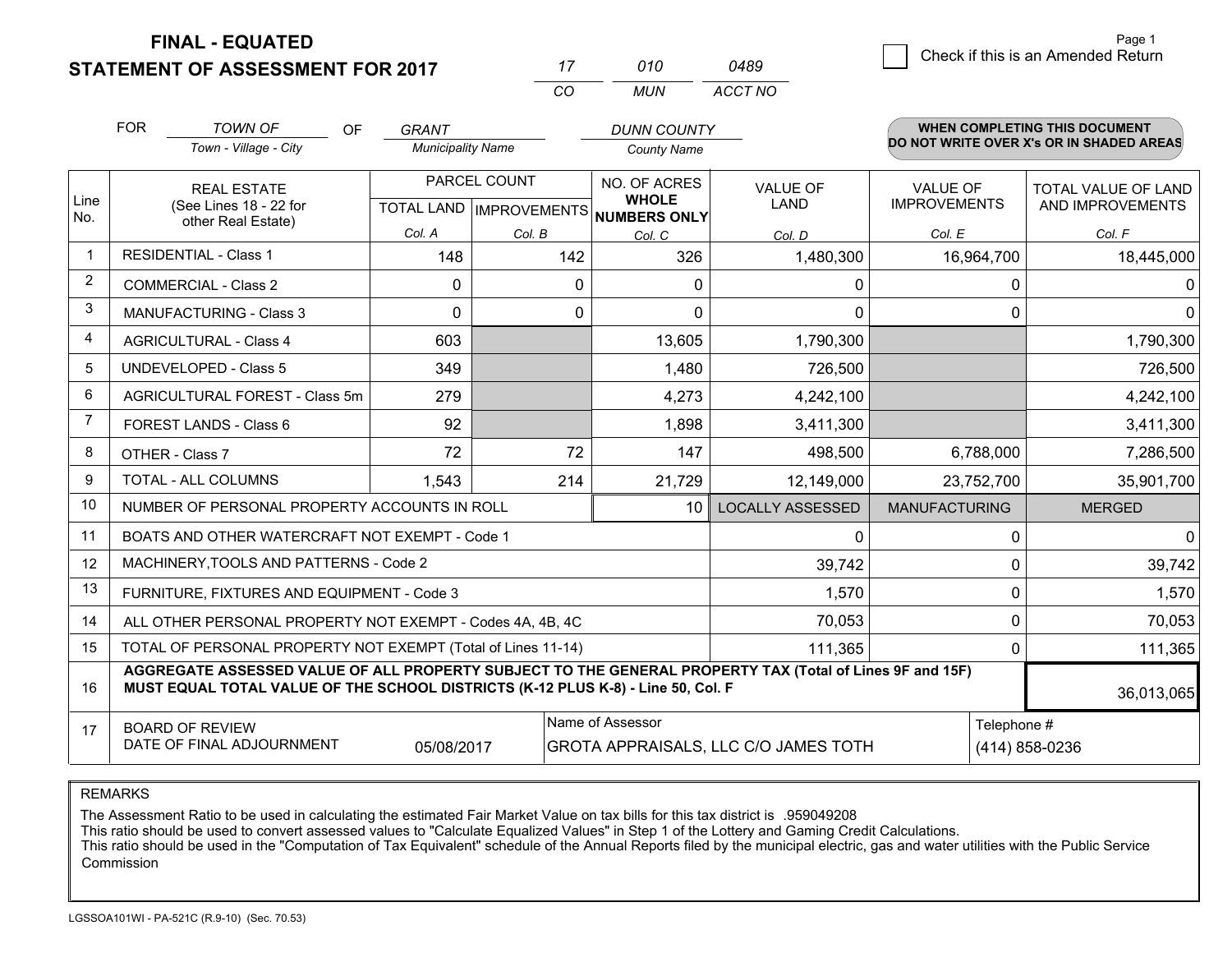*YEAR CO MUN ACCT NO* <sup>2017</sup> <sup>17</sup> <sup>010</sup> <sup>0489</sup>

Do not confuse FOREST LANDS (Line 7) with FOREST CROPS (in this section) - They are **NOT** the same

|    |                                            |                 |                   | Private Forest Crop - Reg Class @ 10¢ per acre                                 |  | Private Forest Crop - Reg Class @ \$2.52 per acre               |                                                                              |                                                                            |                                                                    |  |
|----|--------------------------------------------|-----------------|-------------------|--------------------------------------------------------------------------------|--|-----------------------------------------------------------------|------------------------------------------------------------------------------|----------------------------------------------------------------------------|--------------------------------------------------------------------|--|
| 18 | (a) PARCELS                                | (b) ACRES       |                   | (c) ASSESSED VALUE                                                             |  | (d) PARCELS                                                     | (e) ACRES                                                                    |                                                                            | (f) ASSESSED VALUE                                                 |  |
|    |                                            |                 |                   |                                                                                |  |                                                                 |                                                                              |                                                                            |                                                                    |  |
|    |                                            |                 |                   | Private Forest Crop - Special Class @ 20¢ per acre                             |  |                                                                 | Entered Before 2005 Managed Forest - Ferrous Mining CLOSED @ \$8.27 per acre |                                                                            |                                                                    |  |
| 19 | (a) PARCELS                                | (b) ACRES       |                   | (c) ASSESSED VALUE                                                             |  | (d) PARCELS                                                     | (e) ACRES                                                                    |                                                                            | (f) ASSESSED VALUE                                                 |  |
|    |                                            |                 |                   |                                                                                |  |                                                                 |                                                                              |                                                                            |                                                                    |  |
|    |                                            |                 |                   | Entered Before 2005 Managed Forest - OPEN @ \$.79 per acre                     |  |                                                                 | Entered Before 2005 Managed Forest - CLOSED @ \$1.87 per acre                |                                                                            |                                                                    |  |
| 20 | (a) PARCELS                                | (b) ACRES       |                   | (c) ASSESSED VALUE                                                             |  | (d) PARCELS                                                     | (e) ACRES                                                                    |                                                                            | (f) ASSESSED VALUE                                                 |  |
|    |                                            |                 |                   |                                                                                |  | 46                                                              | 1,182.43                                                                     |                                                                            | 1,972,300                                                          |  |
|    | 10<br>211                                  |                 |                   | 340,600                                                                        |  |                                                                 |                                                                              |                                                                            |                                                                    |  |
|    | Entered After 2004 Managed Forest - OPEN @ |                 |                   | \$2.14 per acre                                                                |  |                                                                 |                                                                              | Entered After 2004 Managed Forest - CLOSED @ \$10.68 per acre<br>(e) ACRES |                                                                    |  |
| 21 | (a) PARCELS                                | (b) ACRES       |                   | (c) ASSESSED VALUE                                                             |  | (d) PARCELS                                                     |                                                                              |                                                                            | (f) ASSESSED VALUE                                                 |  |
|    |                                            |                 |                   |                                                                                |  |                                                                 |                                                                              |                                                                            |                                                                    |  |
|    |                                            | 251             |                   | 460,800                                                                        |  | 17                                                              | 483.49                                                                       |                                                                            | 827,000                                                            |  |
|    | (a) County Forest Cropland Acres           |                 | (b) Federal Acres |                                                                                |  | (c) State Acres                                                 | (d) County (NOT FOREST CROP) Acres                                           |                                                                            | (e) Other Acres                                                    |  |
| 22 |                                            |                 |                   |                                                                                |  |                                                                 | 28.53                                                                        |                                                                            | 50.51                                                              |  |
|    |                                            |                 |                   | Assessed Value of Omitted Property From Prior Years (Sec. 70.44)               |  | Assessed Value of Sec. 70.43 Corrections of Errors by Assessors |                                                                              |                                                                            |                                                                    |  |
|    |                                            |                 |                   |                                                                                |  |                                                                 |                                                                              |                                                                            |                                                                    |  |
| 23 |                                            | (a) REAL ESTATE |                   | (b) PERSONAL                                                                   |  |                                                                 | (c1) REAL ESTATE                                                             | (c2) PERSONAL                                                              |                                                                    |  |
|    |                                            |                 |                   |                                                                                |  |                                                                 |                                                                              |                                                                            |                                                                    |  |
|    |                                            |                 |                   | Manufacturing Equated Value of Omitted Property From Prior Years (Sec. 70.995) |  |                                                                 |                                                                              |                                                                            | Mfg. Equated Value of Sec.70.43 Corrections of Errors by Assessors |  |
|    |                                            | (d) REAL ESTATE |                   | (e) PERSONAL                                                                   |  |                                                                 | (f1) REAL ESTATE                                                             |                                                                            | (f2) PERSONAL                                                      |  |
|    |                                            |                 |                   |                                                                                |  |                                                                 |                                                                              |                                                                            |                                                                    |  |
|    |                                            |                 |                   |                                                                                |  |                                                                 |                                                                              |                                                                            |                                                                    |  |

## **SPECIAL DISTRICTS**

| Line<br>No. | Enter 6-digit<br>Special District<br>Code (Col. A) | <b>Account</b><br><b>Number</b><br>(Col. B) | <b>Special District Name</b><br>(Col. C) | <b>Locally Assessed Value</b><br>of Real Estate and<br>Personal Property (Col. D) | Mfg Value of Real Estate<br>and Personal Property<br>(Col. E) | <b>Merged Value of</b><br><b>Real Estate and</b><br>Personal Property (Col. F) |
|-------------|----------------------------------------------------|---------------------------------------------|------------------------------------------|-----------------------------------------------------------------------------------|---------------------------------------------------------------|--------------------------------------------------------------------------------|
| 24          |                                                    |                                             |                                          |                                                                                   |                                                               |                                                                                |
| 25          |                                                    |                                             |                                          |                                                                                   |                                                               |                                                                                |
| 26          |                                                    |                                             |                                          |                                                                                   |                                                               |                                                                                |
| 27          |                                                    |                                             |                                          |                                                                                   |                                                               |                                                                                |
| 28          |                                                    |                                             |                                          |                                                                                   |                                                               |                                                                                |
| 29          |                                                    |                                             |                                          |                                                                                   |                                                               |                                                                                |
| 30          |                                                    |                                             |                                          |                                                                                   |                                                               |                                                                                |
| 31          |                                                    |                                             |                                          |                                                                                   |                                                               |                                                                                |
| 32          |                                                    |                                             |                                          |                                                                                   |                                                               |                                                                                |
| 33          |                                                    |                                             |                                          |                                                                                   |                                                               |                                                                                |
| 34          |                                                    |                                             |                                          |                                                                                   |                                                               |                                                                                |
| 35          |                                                    |                                             |                                          |                                                                                   |                                                               |                                                                                |

LGSSOA101WI-PA - 521C (R. 9-10) (Sec. 70.53)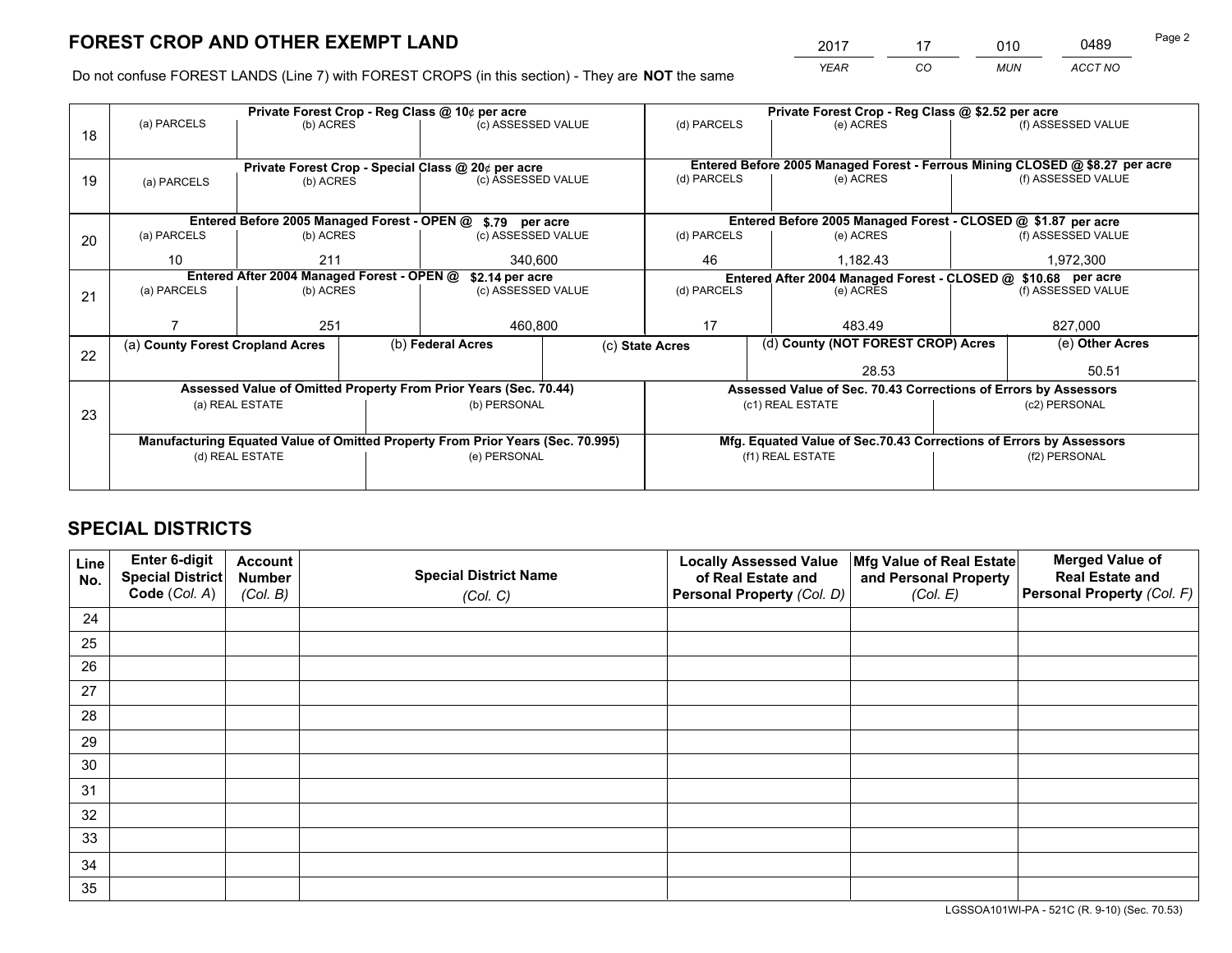|             |                                                          |                                             |                                                         | YEAR                                                                              | CO.<br><b>MUN</b>                                             | ACCT NO                                                                        |
|-------------|----------------------------------------------------------|---------------------------------------------|---------------------------------------------------------|-----------------------------------------------------------------------------------|---------------------------------------------------------------|--------------------------------------------------------------------------------|
| Line<br>No. | Enter 6-digit<br><b>School District</b><br>Code (Col. A) | <b>Account</b><br><b>Number</b><br>(Col. B) | <b>School District Name</b><br>(Col. C)                 | <b>Locally Assessed Value</b><br>of Real Estate and<br>Personal Property (Col. D) | Mfg Value of Real Estate<br>and Personal Property<br>(Col. E) | <b>Merged Value of</b><br><b>Real Estate and</b><br>Personal Property (Col. F) |
|             | A. SCHOOL DISTRICTS (K-8 and K-12)                       |                                             |                                                         |                                                                                   |                                                               |                                                                                |
| 36          | 090497                                                   | 0053                                        | <b>SCH D OF BLOOMER</b>                                 | 454,600                                                                           |                                                               | 454,600                                                                        |
| 37          | 171176                                                   | 0115                                        | SCH D OF COLFAX                                         | 35,558,465                                                                        |                                                               | 35,558,465                                                                     |
| 38          |                                                          |                                             |                                                         |                                                                                   |                                                               |                                                                                |
| 39          |                                                          |                                             |                                                         |                                                                                   |                                                               |                                                                                |
| 40          |                                                          |                                             |                                                         |                                                                                   |                                                               |                                                                                |
| 41          |                                                          |                                             |                                                         |                                                                                   |                                                               |                                                                                |
| 42          |                                                          |                                             |                                                         |                                                                                   |                                                               |                                                                                |
| 43          |                                                          |                                             |                                                         |                                                                                   |                                                               |                                                                                |
| 44          |                                                          |                                             |                                                         |                                                                                   |                                                               |                                                                                |
| 45          |                                                          |                                             |                                                         |                                                                                   |                                                               |                                                                                |
| 46          |                                                          |                                             |                                                         |                                                                                   |                                                               |                                                                                |
| 47          |                                                          |                                             |                                                         |                                                                                   |                                                               |                                                                                |
| 48          |                                                          |                                             |                                                         |                                                                                   |                                                               |                                                                                |
| 49          |                                                          |                                             | TOTAL ASSESSED VALUE OF SCHOOL DISTRICTS (K-8 and K-12) |                                                                                   |                                                               |                                                                                |
| 50          | <b>B.</b><br><b>UNION HIGH SCHOOL DISTRICTS</b>          |                                             |                                                         | 36,013,065                                                                        |                                                               | 36,013,065                                                                     |
| 51          |                                                          |                                             |                                                         |                                                                                   |                                                               |                                                                                |
| 52          |                                                          |                                             |                                                         |                                                                                   |                                                               |                                                                                |
| 53          |                                                          |                                             |                                                         |                                                                                   |                                                               |                                                                                |
| 54          |                                                          |                                             |                                                         |                                                                                   |                                                               |                                                                                |
| 55          |                                                          |                                             | TOTAL ASSESSED VALUE OF UNION HIGH SCHOOLS              |                                                                                   |                                                               |                                                                                |
|             | C <sub>1</sub><br>TECHNICAL COLLEGE DISTRICTS            |                                             |                                                         |                                                                                   |                                                               |                                                                                |
| 56          | 000100                                                   | 0001                                        | CHIPPEWA VALLEY TECHNICAL COLLEGE EAUC                  | 36,013,065                                                                        |                                                               | 36,013,065                                                                     |
| 57          |                                                          |                                             |                                                         |                                                                                   |                                                               |                                                                                |
| 58          |                                                          |                                             |                                                         |                                                                                   |                                                               |                                                                                |
| 59          |                                                          |                                             | TOTAL ASSESSED VALUE OF TECHNICAL COLLEGES              | 36,013,065                                                                        |                                                               | 36,013,065                                                                     |

17

010

 *I hereby certify, to the best of my knowledge and belief, this form is complete and correct.*

**SCHOOL DISTRICTS**

| Print name of preparer | Title                    |                | Date (MM / DD / CCYY) |
|------------------------|--------------------------|----------------|-----------------------|
|                        |                          |                |                       |
| Signature of preparer  | Contact Telephone Number | E-mail address |                       |
|                        | $\sim$                   |                |                       |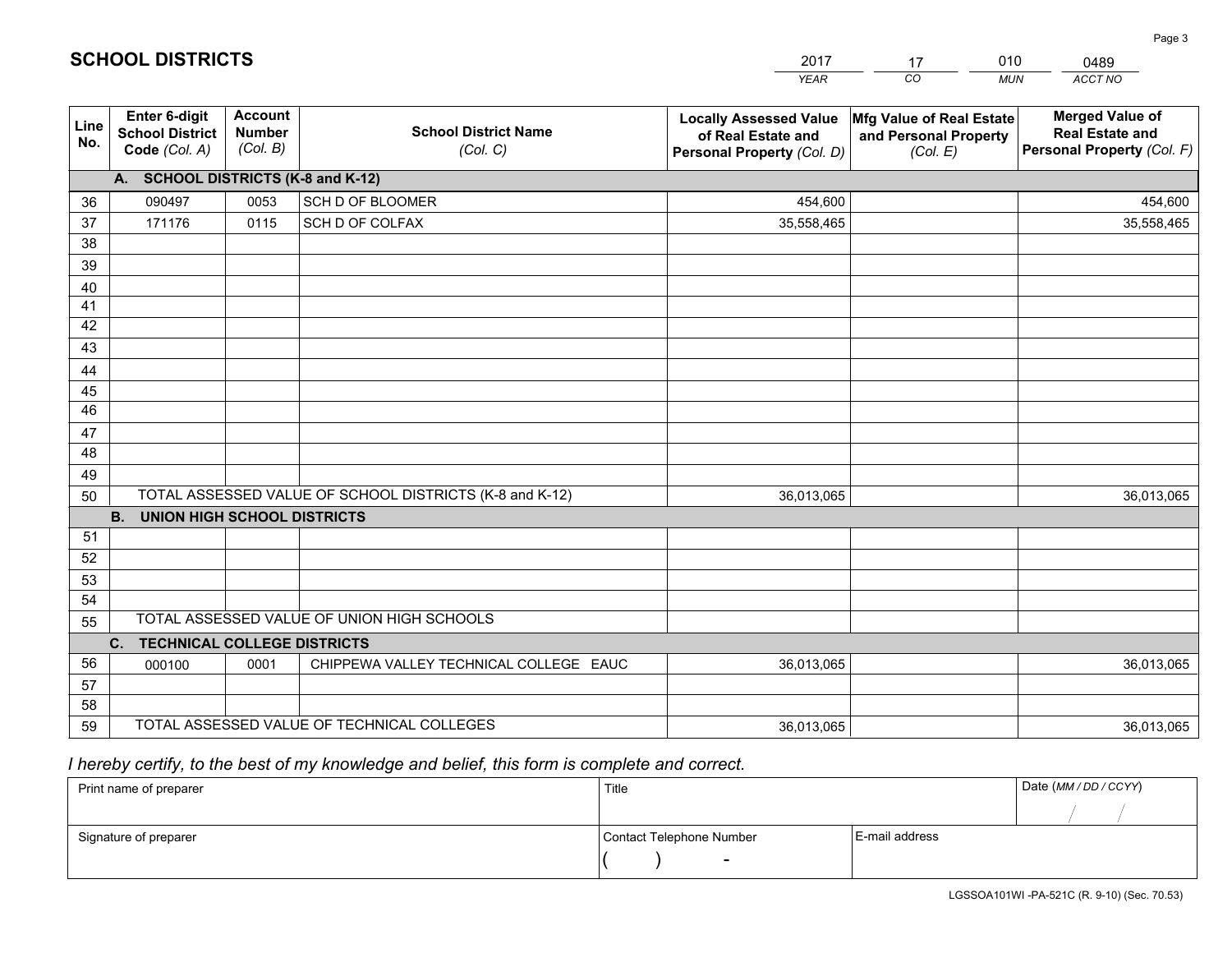### **HIGHLIGHTS**

- 1. Complete the Statement of Assessment after the Board of Review. Reflect any changes made there.
- 2. Use black ink to complete.
- 3. Line 16 must equal Line 50, Col D.
- 4. Line 55 must equal the total of K-8 schools listed on lines 36-49. Do not include K-12 schools in this comparision.
- 5. Line 59, Col. D must equal Line 16.
- 6. Special District, School District and Technical College District values must include both real estate and personal property. Examples of Special districts are: town sanitary districts, public inland lake protection and rehabilitation districts, and metropolitan sewerage districts.
- 7. DO NOT INCLUDE Manufacturing property values.DOR will print these values on the final SOA.
- 8. Accuracy of this form is very important. The values reported directly affect the equalized value DOR calculates for school and special districts.

### **Page 1:**

 If not prefilled, enter the tax year,county and municipal code,municipal type, municipal name and county name on the top of form.

Check the Amended box, if filing an amended / corrected SOA.

 Report the parcel count, acres and assessed value of taxable general property, total parcel count, (real and personal), total acres, and values from final figures set by the Board of Review.

- A. Real Estate land and improvements (buildings, etc.) is reported on lines 1 8, total line 9.
- B. Personal Property is reported on lines 11 14, Column D, total line 15.
- C. To complete this report, use the computer produced summary of the assessment roll that shows these amounts.
- D. Use whole numbers only.
- E. Add each line across and each column down to verify entries.

### **Page 2:**

- A. Report Special Items (not subject to general property tax).
- 1. Private Forest Croplands and Managed Forest Lands are reported on lines 18,19, 20 and 21. Be sure to report assessed values **NOT** taxes.
- 2. You should have copies of the orders of entry, orders of withdrawal, etc., to update your assessment roll.
	- 3. Show hundredths of acres (e.g. 39.75).
- 4. Tax exempt lands are reported on line 22.
- 5. Omitted property and sec. 70.43, Wis. Stats., corrections of errors by assessor are reported on line 23. Report real estate and personal property separately. These should be for **prior years**, not something found on the current assessment roll after the board of review.
- B. Special District (Lines 24-35) Include the value of both real and personal property.

 The Department of Revenue (DOR) preprints much of the information regarding names and codes for schools, special districts,etc. If a district is not listed, enter the name and value only, DOR will enter the proper code.

## **Page 3 School Districts:**

Include the value of both real and personal property.

Report School District (regular, elementary, union high school, and technical college).

- 1. Regular (K-12) and Elementary (K-8) school values are reported on lines 36-49, total on line 50.
- 2. Union High School (UHS) (use only if elementary schools are listed on lines 36-49) are reported on lines 51-54. UHS total value (line 55) must equal to the total **elementary school** values reported on lines 36-49. Do notinclude K-12 schools in this comparison.
- 3. Technical College values are reported on lines 56-58, total on line 59.
- 4. Use the computer summary that shows these amounts to complete this report.

#### **This form is due the second Monday in June. File this report only after your Board of Review is complete.**

 *If you have questions: Return forms to:*

 Email: lgs@wisconsin.gov Wisconsin Department of RevenueCall:  $(608)$  266-2569 or  $(608)$  264-6892 Fax number: (608) 264-6887 PO Box 8971

Local Government Services Section 6-97 Madison WI 53708-8971

COLFAX, WI 54730 - 4930 COLFAX, WI 54730 - 4930 N12038 890TH STREET N12038 890TH STREET PEGGY JOHNSON<br>TOWN OF GRANT TOWN OF GRANT PEGGY JOHNSON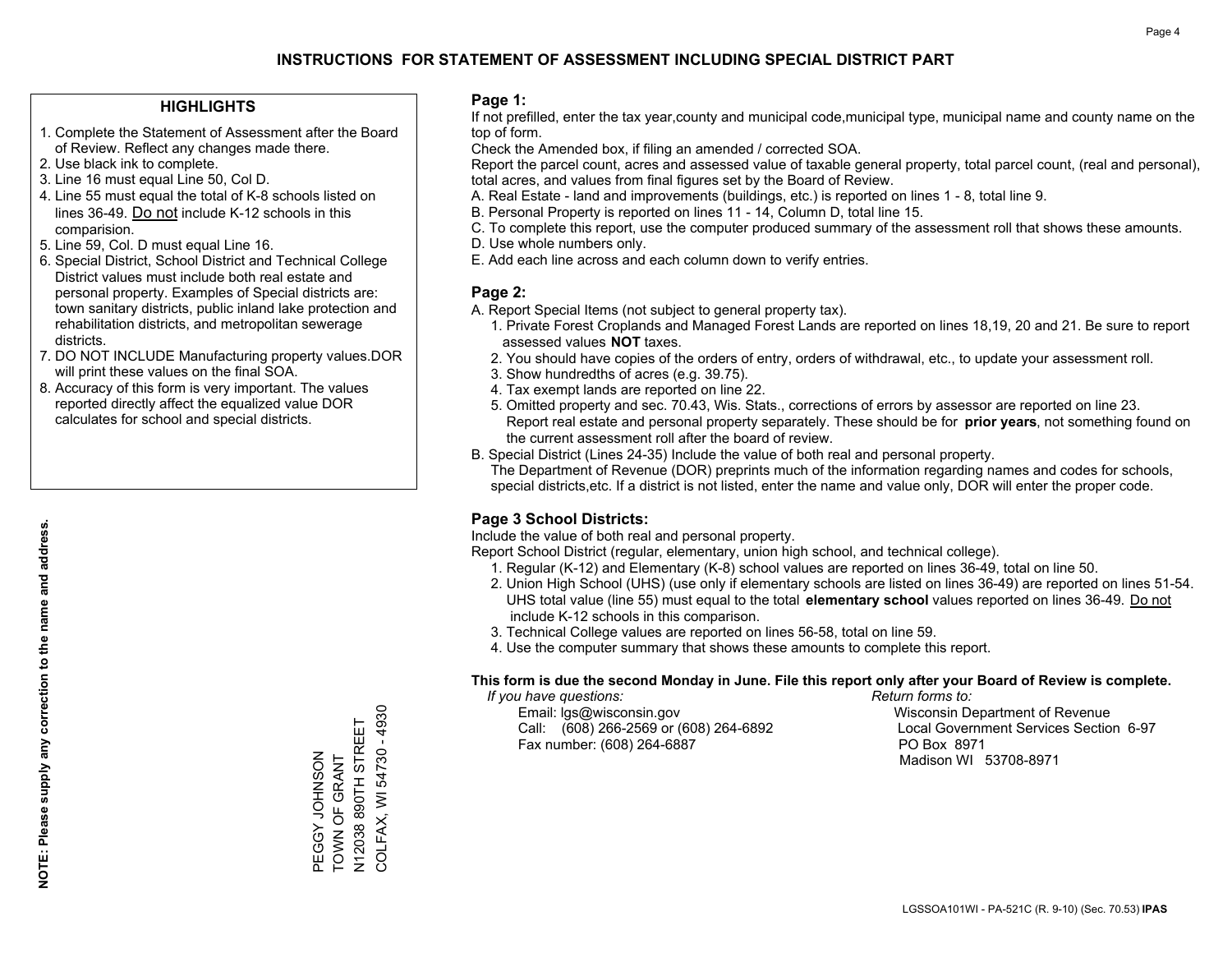**FINAL - EQUATED**

**STATEMENT OF ASSESSMENT FOR 2017** 

| 17  | 012 | 0490    |
|-----|-----|---------|
| -CO | MUN | ACCT NO |

|                | <b>FOR</b>                                                                                                                                                                                                 | <b>TOWN OF</b><br>OF                                         | <b>HAY RIVER</b>         |                           | <b>DUNN COUNTY</b>                  |                         |                                          | <b>WHEN COMPLETING THIS DOCUMENT</b> |  |
|----------------|------------------------------------------------------------------------------------------------------------------------------------------------------------------------------------------------------------|--------------------------------------------------------------|--------------------------|---------------------------|-------------------------------------|-------------------------|------------------------------------------|--------------------------------------|--|
|                |                                                                                                                                                                                                            | Town - Village - City                                        | <b>Municipality Name</b> |                           | <b>County Name</b>                  |                         | DO NOT WRITE OVER X's OR IN SHADED AREAS |                                      |  |
|                | <b>REAL ESTATE</b>                                                                                                                                                                                         |                                                              |                          | PARCEL COUNT              | NO. OF ACRES                        | <b>VALUE OF</b>         | VALUE OF                                 | TOTAL VALUE OF LAND                  |  |
| Line<br>No.    |                                                                                                                                                                                                            | (See Lines 18 - 22 for<br>other Real Estate)                 |                          | TOTAL LAND   IMPROVEMENTS | <b>WHOLE</b><br><b>NUMBERS ONLY</b> | LAND                    | <b>IMPROVEMENTS</b>                      | AND IMPROVEMENTS                     |  |
|                |                                                                                                                                                                                                            |                                                              | Col. A                   | Col. B                    | Col. C                              | Col. D                  | Col. E                                   | Col. F                               |  |
| $\mathbf 1$    |                                                                                                                                                                                                            | <b>RESIDENTIAL - Class 1</b>                                 | 228                      | 224                       | 632                                 | 2,629,400               | 22,227,500                               | 24,856,900                           |  |
| $\overline{2}$ |                                                                                                                                                                                                            | <b>COMMERCIAL - Class 2</b>                                  | 4                        | 4                         | 17                                  | 61,300                  | 378,100                                  | 439,400                              |  |
| 3              |                                                                                                                                                                                                            | <b>MANUFACTURING - Class 3</b>                               | 3                        | 1                         | 117                                 | 205,500                 | 8,782,300                                | 8,987,800                            |  |
| 4              |                                                                                                                                                                                                            | <b>AGRICULTURAL - Class 4</b>                                | 538                      |                           | 11,335                              | 1,453,100               |                                          | 1,453,100                            |  |
| 5              |                                                                                                                                                                                                            | <b>UNDEVELOPED - Class 5</b>                                 | 424                      |                           | 2,501                               | 1,000,200               |                                          | 1,000,200                            |  |
| 6              |                                                                                                                                                                                                            | AGRICULTURAL FOREST - Class 5m                               | 241                      |                           | 3,015                               | 3,103,300               |                                          | 3,103,300                            |  |
| 7              |                                                                                                                                                                                                            | FOREST LANDS - Class 6                                       | 109                      |                           | 1,686                               | 3,436,400               |                                          | 3,436,400                            |  |
| 8              |                                                                                                                                                                                                            | OTHER - Class 7                                              | 89                       | 89                        | 170                                 | 694,100                 | 5,626,300                                | 6,320,400                            |  |
| 9              |                                                                                                                                                                                                            | TOTAL - ALL COLUMNS                                          | 1,636                    | 318                       | 19,473                              | 12,583,300              | 37,014,200                               | 49,597,500                           |  |
| 10             |                                                                                                                                                                                                            | NUMBER OF PERSONAL PROPERTY ACCOUNTS IN ROLL                 |                          |                           | 25                                  | <b>LOCALLY ASSESSED</b> | <b>MANUFACTURING</b>                     | <b>MERGED</b>                        |  |
| 11             |                                                                                                                                                                                                            | BOATS AND OTHER WATERCRAFT NOT EXEMPT - Code 1               |                          |                           |                                     | 0                       | 0                                        | 0                                    |  |
| 12             |                                                                                                                                                                                                            | MACHINERY, TOOLS AND PATTERNS - Code 2                       |                          |                           |                                     | 31,865                  | 5,222,800                                | 5,254,665                            |  |
| 13             |                                                                                                                                                                                                            | FURNITURE, FIXTURES AND EQUIPMENT - Code 3                   |                          |                           |                                     | 5,099                   | 84,200                                   | 89,299                               |  |
| 14             |                                                                                                                                                                                                            | ALL OTHER PERSONAL PROPERTY NOT EXEMPT - Codes 4A, 4B, 4C    |                          |                           |                                     | 269,061                 | 1,109,900                                | 1,378,961                            |  |
| 15             |                                                                                                                                                                                                            | TOTAL OF PERSONAL PROPERTY NOT EXEMPT (Total of Lines 11-14) |                          |                           |                                     | 306,025                 | 6,416,900                                | 6,722,925                            |  |
| 16             | AGGREGATE ASSESSED VALUE OF ALL PROPERTY SUBJECT TO THE GENERAL PROPERTY TAX (Total of Lines 9F and 15F)<br>MUST EQUAL TOTAL VALUE OF THE SCHOOL DISTRICTS (K-12 PLUS K-8) - Line 50, Col. F<br>56,320,425 |                                                              |                          |                           |                                     |                         |                                          |                                      |  |
| 17             | Name of Assessor<br><b>BOARD OF REVIEW</b><br>DATE OF FINAL ADJOURNMENT<br>05/15/2017<br><b>TODD ANDERSON</b>                                                                                              |                                                              |                          |                           |                                     | Telephone #             |                                          |                                      |  |
|                |                                                                                                                                                                                                            |                                                              |                          |                           |                                     |                         |                                          | (715) 845-2022                       |  |

REMARKS

The Assessment Ratio to be used in calculating the estimated Fair Market Value on tax bills for this tax district is .959613792

This ratio should be used to convert assessed values to "Calculate Equalized Values" in Step 1 of the Lottery and Gaming Credit Calculations.<br>This ratio should be used in the "Computation of Tax Equivalent" schedule of the Commission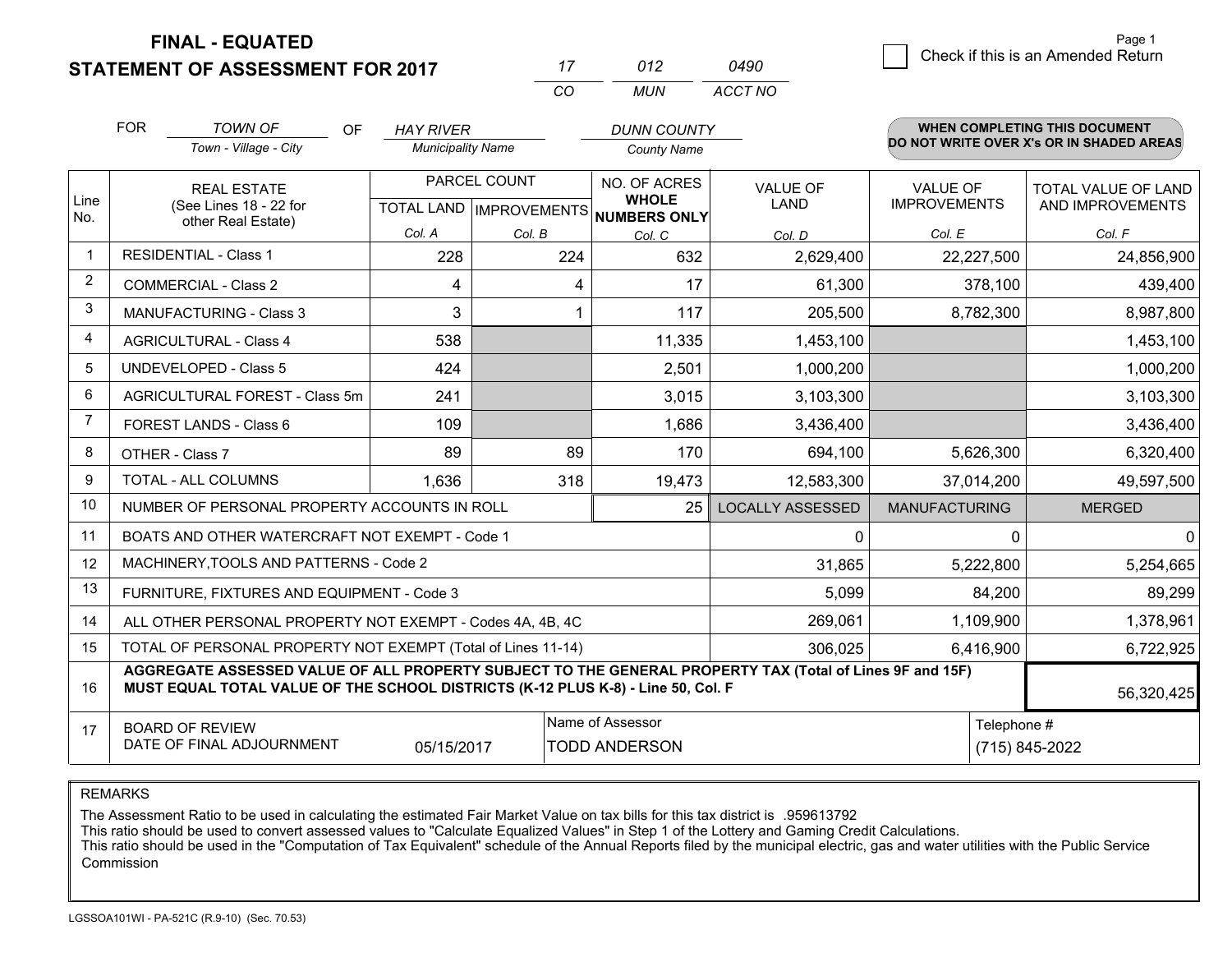*YEAR CO MUN ACCT NO* <sup>2017</sup> <sup>17</sup> <sup>012</sup> <sup>0490</sup>

Do not confuse FOREST LANDS (Line 7) with FOREST CROPS (in this section) - They are **NOT** the same

|    |                                                                                |                                            |  | Private Forest Crop - Reg Class @ 10¢ per acre                   |               |                          | Private Forest Crop - Reg Class @ \$2.52 per acre |                                                                                                                                                                                                                                                                                                                                                                                                       |  |
|----|--------------------------------------------------------------------------------|--------------------------------------------|--|------------------------------------------------------------------|---------------|--------------------------|---------------------------------------------------|-------------------------------------------------------------------------------------------------------------------------------------------------------------------------------------------------------------------------------------------------------------------------------------------------------------------------------------------------------------------------------------------------------|--|
| 18 | (a) PARCELS                                                                    | (b) ACRES                                  |  | (c) ASSESSED VALUE                                               |               | (d) PARCELS              | (e) ACRES                                         | (f) ASSESSED VALUE                                                                                                                                                                                                                                                                                                                                                                                    |  |
|    |                                                                                |                                            |  |                                                                  |               |                          |                                                   |                                                                                                                                                                                                                                                                                                                                                                                                       |  |
|    | Private Forest Crop - Special Class @ 20¢ per acre                             |                                            |  |                                                                  |               |                          |                                                   |                                                                                                                                                                                                                                                                                                                                                                                                       |  |
| 19 | (a) PARCELS                                                                    | (b) ACRES                                  |  | (c) ASSESSED VALUE                                               |               | (d) PARCELS              | (e) ACRES                                         | (f) ASSESSED VALUE                                                                                                                                                                                                                                                                                                                                                                                    |  |
|    |                                                                                |                                            |  |                                                                  |               |                          |                                                   |                                                                                                                                                                                                                                                                                                                                                                                                       |  |
|    |                                                                                |                                            |  | Entered Before 2005 Managed Forest - OPEN @ \$.79 per acre       |               |                          |                                                   | Entered Before 2005 Managed Forest - Ferrous Mining CLOSED @ \$8.27 per acre<br>Entered Before 2005 Managed Forest - CLOSED @ \$1.87 per acre<br>(f) ASSESSED VALUE<br>1,550,800<br>Entered After 2004 Managed Forest - CLOSED @ \$10.68 per acre<br>(f) ASSESSED VALUE<br>2,013,100<br>(e) Other Acres<br>101.23<br>Assessed Value of Sec. 70.43 Corrections of Errors by Assessors<br>(c2) PERSONAL |  |
| 20 | (a) PARCELS                                                                    | (b) ACRES                                  |  | (c) ASSESSED VALUE                                               |               | (d) PARCELS<br>(e) ACRES |                                                   |                                                                                                                                                                                                                                                                                                                                                                                                       |  |
|    | 9                                                                              | 199.87                                     |  |                                                                  | 297,600<br>39 |                          | 936.13                                            |                                                                                                                                                                                                                                                                                                                                                                                                       |  |
|    |                                                                                | Entered After 2004 Managed Forest - OPEN @ |  | \$2.14 per acre                                                  |               |                          |                                                   |                                                                                                                                                                                                                                                                                                                                                                                                       |  |
| 21 | (a) PARCELS                                                                    | (b) ACRES                                  |  | (c) ASSESSED VALUE                                               |               | (d) PARCELS              | (e) ACRES                                         |                                                                                                                                                                                                                                                                                                                                                                                                       |  |
|    |                                                                                |                                            |  |                                                                  |               |                          |                                                   |                                                                                                                                                                                                                                                                                                                                                                                                       |  |
|    | 19                                                                             | 572                                        |  | 996,700                                                          |               | 38                       | 1.075.95                                          |                                                                                                                                                                                                                                                                                                                                                                                                       |  |
|    | (a) County Forest Cropland Acres                                               |                                            |  | (b) Federal Acres                                                |               | (c) State Acres          | (d) County (NOT FOREST CROP) Acres                |                                                                                                                                                                                                                                                                                                                                                                                                       |  |
| 22 |                                                                                |                                            |  |                                                                  |               | 678.87                   | 36.75                                             |                                                                                                                                                                                                                                                                                                                                                                                                       |  |
|    |                                                                                |                                            |  | Assessed Value of Omitted Property From Prior Years (Sec. 70.44) |               |                          |                                                   |                                                                                                                                                                                                                                                                                                                                                                                                       |  |
|    |                                                                                | (a) REAL ESTATE                            |  | (b) PERSONAL                                                     |               |                          | (c1) REAL ESTATE                                  |                                                                                                                                                                                                                                                                                                                                                                                                       |  |
| 23 |                                                                                |                                            |  |                                                                  |               |                          |                                                   | Mfg. Equated Value of Sec.70.43 Corrections of Errors by Assessors<br>(f2) PERSONAL                                                                                                                                                                                                                                                                                                                   |  |
|    | Manufacturing Equated Value of Omitted Property From Prior Years (Sec. 70.995) |                                            |  |                                                                  |               |                          |                                                   |                                                                                                                                                                                                                                                                                                                                                                                                       |  |
|    | (d) REAL ESTATE                                                                |                                            |  | (e) PERSONAL                                                     |               |                          | (f1) REAL ESTATE                                  |                                                                                                                                                                                                                                                                                                                                                                                                       |  |
|    |                                                                                |                                            |  |                                                                  |               |                          |                                                   |                                                                                                                                                                                                                                                                                                                                                                                                       |  |
|    |                                                                                |                                            |  |                                                                  |               |                          |                                                   |                                                                                                                                                                                                                                                                                                                                                                                                       |  |

## **SPECIAL DISTRICTS**

| Line<br>No. | Enter 6-digit<br><b>Special District</b> | <b>Account</b><br><b>Number</b> | <b>Special District Name</b> | <b>Locally Assessed Value</b><br>of Real Estate and | Mfg Value of Real Estate<br>and Personal Property | <b>Merged Value of</b><br><b>Real Estate and</b> |
|-------------|------------------------------------------|---------------------------------|------------------------------|-----------------------------------------------------|---------------------------------------------------|--------------------------------------------------|
|             | Code (Col. A)                            | (Col. B)                        | (Col. C)                     | Personal Property (Col. D)                          | (Col. E)                                          | Personal Property (Col. F)                       |
| 24          |                                          |                                 |                              |                                                     |                                                   |                                                  |
| 25          |                                          |                                 |                              |                                                     |                                                   |                                                  |
| 26          |                                          |                                 |                              |                                                     |                                                   |                                                  |
| 27          |                                          |                                 |                              |                                                     |                                                   |                                                  |
| 28          |                                          |                                 |                              |                                                     |                                                   |                                                  |
| 29          |                                          |                                 |                              |                                                     |                                                   |                                                  |
| 30          |                                          |                                 |                              |                                                     |                                                   |                                                  |
| 31          |                                          |                                 |                              |                                                     |                                                   |                                                  |
| 32          |                                          |                                 |                              |                                                     |                                                   |                                                  |
| 33          |                                          |                                 |                              |                                                     |                                                   |                                                  |
| 34          |                                          |                                 |                              |                                                     |                                                   |                                                  |
| 35          |                                          |                                 |                              |                                                     |                                                   |                                                  |

LGSSOA101WI-PA - 521C (R. 9-10) (Sec. 70.53)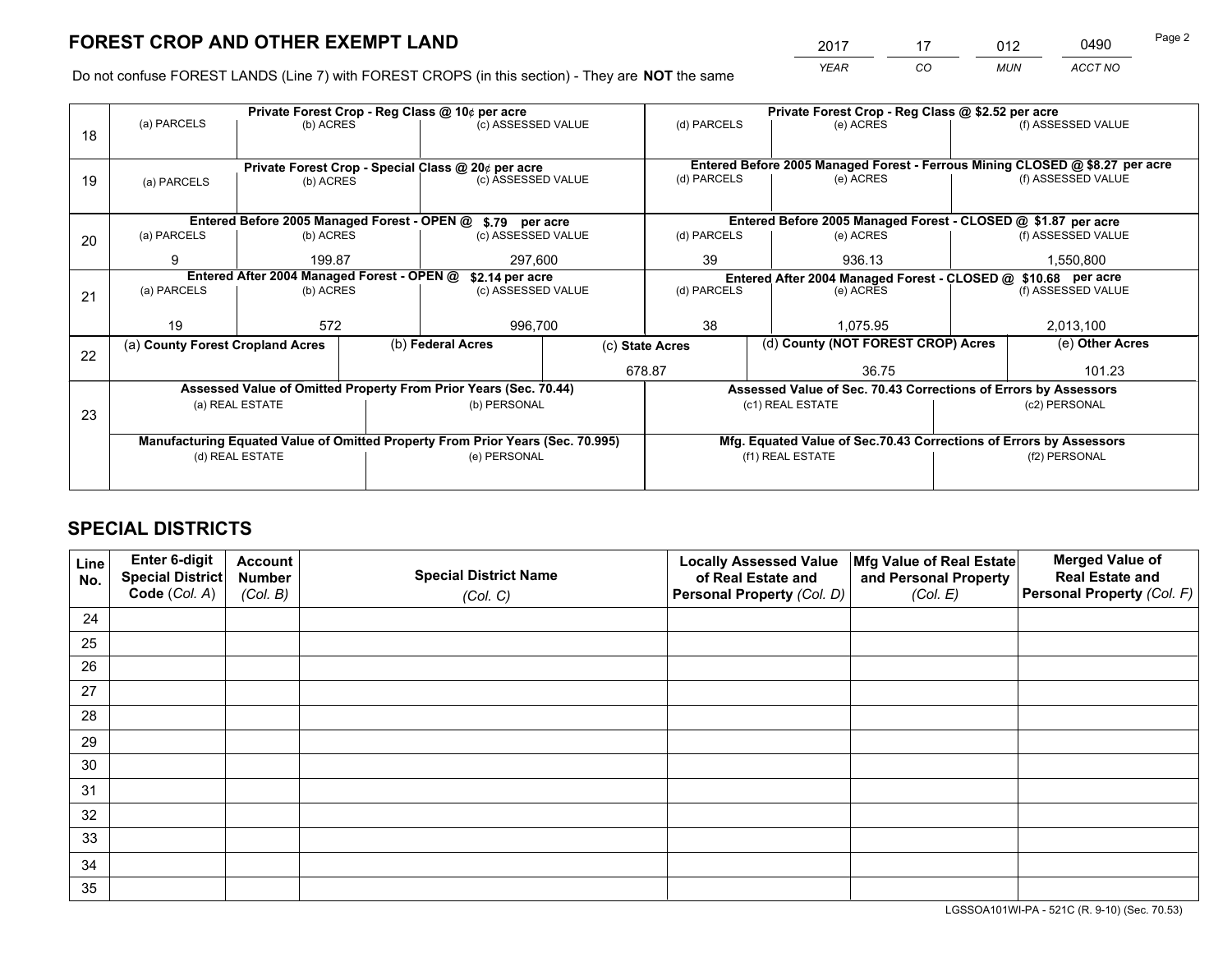|                 |                                                                 |                                             |                                                         | YEAR                                                                              | CO.<br><b>MUN</b>                                             | ACCT NO                                                                        |
|-----------------|-----------------------------------------------------------------|---------------------------------------------|---------------------------------------------------------|-----------------------------------------------------------------------------------|---------------------------------------------------------------|--------------------------------------------------------------------------------|
| Line<br>No.     | <b>Enter 6-digit</b><br><b>School District</b><br>Code (Col. A) | <b>Account</b><br><b>Number</b><br>(Col. B) | <b>School District Name</b><br>(Col. C)                 | <b>Locally Assessed Value</b><br>of Real Estate and<br>Personal Property (Col. D) | Mfg Value of Real Estate<br>and Personal Property<br>(Col. E) | <b>Merged Value of</b><br><b>Real Estate and</b><br>Personal Property (Col. F) |
|                 | A. SCHOOL DISTRICTS (K-8 and K-12)                              |                                             |                                                         |                                                                                   |                                                               |                                                                                |
| 36              | 170637                                                          | 0114                                        | SCH D OF BOYCEVILLE COMMUNITY                           | 40,695,425                                                                        | 15,404,700                                                    | 56,100,125                                                                     |
| 37              | 171176                                                          | 0115                                        | SCH D OF COLFAX                                         | 220,300                                                                           |                                                               | 220,300                                                                        |
| 38              |                                                                 |                                             |                                                         |                                                                                   |                                                               |                                                                                |
| 39              |                                                                 |                                             |                                                         |                                                                                   |                                                               |                                                                                |
| 40              |                                                                 |                                             |                                                         |                                                                                   |                                                               |                                                                                |
| 41<br>42        |                                                                 |                                             |                                                         |                                                                                   |                                                               |                                                                                |
| 43              |                                                                 |                                             |                                                         |                                                                                   |                                                               |                                                                                |
| 44              |                                                                 |                                             |                                                         |                                                                                   |                                                               |                                                                                |
| 45              |                                                                 |                                             |                                                         |                                                                                   |                                                               |                                                                                |
| $\overline{46}$ |                                                                 |                                             |                                                         |                                                                                   |                                                               |                                                                                |
| 47              |                                                                 |                                             |                                                         |                                                                                   |                                                               |                                                                                |
| 48              |                                                                 |                                             |                                                         |                                                                                   |                                                               |                                                                                |
| 49              |                                                                 |                                             |                                                         |                                                                                   |                                                               |                                                                                |
| 50              |                                                                 |                                             | TOTAL ASSESSED VALUE OF SCHOOL DISTRICTS (K-8 and K-12) | 40,915,725                                                                        | 15,404,700                                                    | 56,320,425                                                                     |
|                 | <b>B.</b><br><b>UNION HIGH SCHOOL DISTRICTS</b>                 |                                             |                                                         |                                                                                   |                                                               |                                                                                |
| 51              |                                                                 |                                             |                                                         |                                                                                   |                                                               |                                                                                |
| 52              |                                                                 |                                             |                                                         |                                                                                   |                                                               |                                                                                |
| 53<br>54        |                                                                 |                                             |                                                         |                                                                                   |                                                               |                                                                                |
| 55              |                                                                 |                                             | TOTAL ASSESSED VALUE OF UNION HIGH SCHOOLS              |                                                                                   |                                                               |                                                                                |
|                 | C.<br><b>TECHNICAL COLLEGE DISTRICTS</b>                        |                                             |                                                         |                                                                                   |                                                               |                                                                                |
| 56              | 000100                                                          | 0001                                        | CHIPPEWA VALLEY TECHNICAL COLLEGE EAUC                  | 40,915,725                                                                        | 15,404,700                                                    | 56,320,425                                                                     |
| 57              |                                                                 |                                             |                                                         |                                                                                   |                                                               |                                                                                |
| 58              |                                                                 |                                             |                                                         |                                                                                   |                                                               |                                                                                |
| 59              |                                                                 |                                             | TOTAL ASSESSED VALUE OF TECHNICAL COLLEGES              | 40,915,725                                                                        | 15,404,700                                                    | 56,320,425                                                                     |

17

012

 *I hereby certify, to the best of my knowledge and belief, this form is complete and correct.*

**SCHOOL DISTRICTS**

| Print name of preparer | Title                    |                | Date (MM / DD / CCYY) |
|------------------------|--------------------------|----------------|-----------------------|
|                        |                          |                |                       |
| Signature of preparer  | Contact Telephone Number | E-mail address |                       |
|                        |                          |                |                       |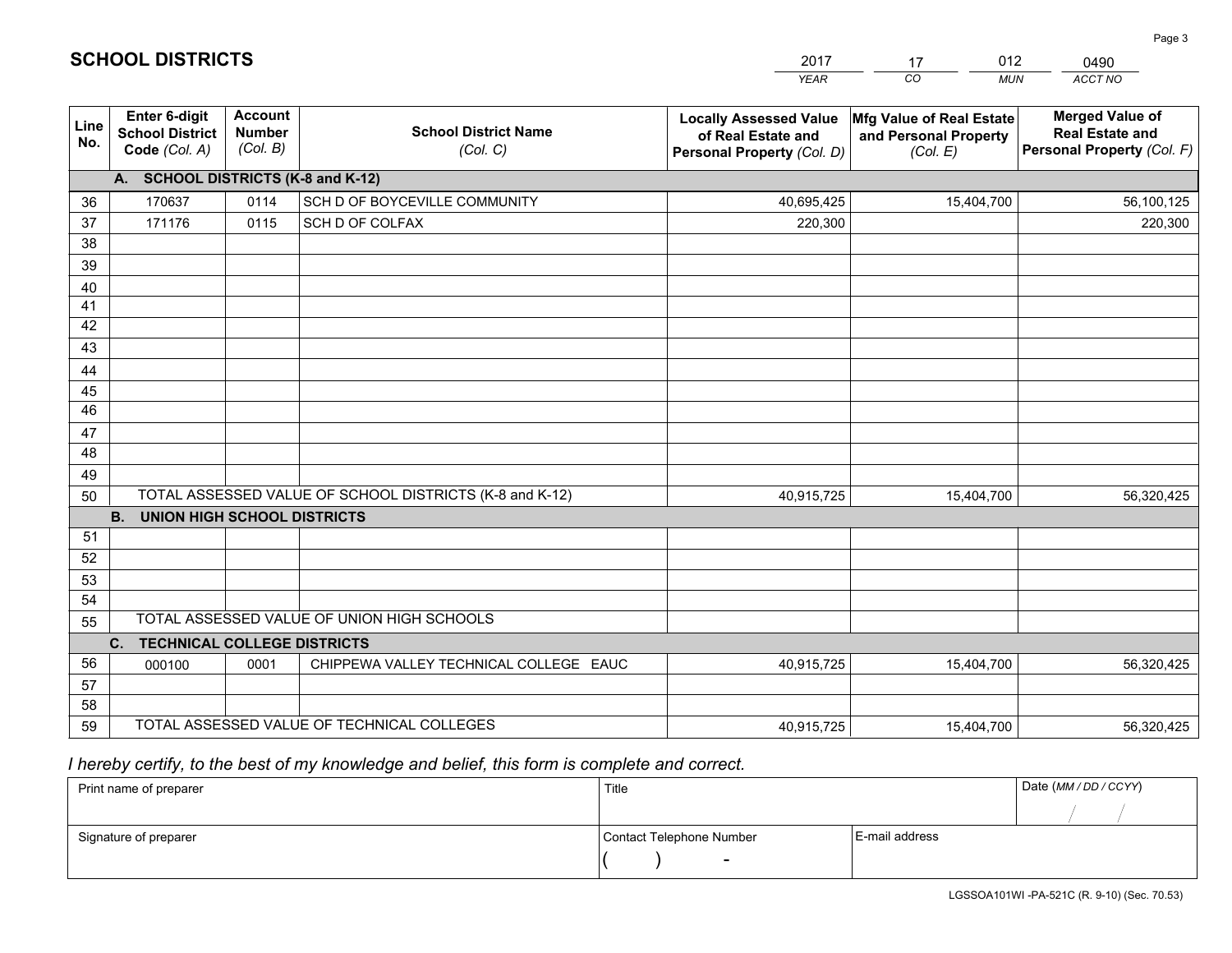### **HIGHLIGHTS**

- 1. Complete the Statement of Assessment after the Board of Review. Reflect any changes made there.
- 2. Use black ink to complete.
- 3. Line 16 must equal Line 50, Col D.
- 4. Line 55 must equal the total of K-8 schools listed on lines 36-49. Do not include K-12 schools in this comparision.
- 5. Line 59, Col. D must equal Line 16.
- 6. Special District, School District and Technical College District values must include both real estate and personal property. Examples of Special districts are: town sanitary districts, public inland lake protection and rehabilitation districts, and metropolitan sewerage districts.
- 7. DO NOT INCLUDE Manufacturing property values.DOR will print these values on the final SOA.

MICHELLE DRURY TOWN OF HAY RIVER E4039 1210TH AVE

VIICHELLE DRURY<br>TOWN OF HAY RIVER E4039 1210TH AVE BOYCEVILLE, WI 54725 - 9467

3OYCEVILLE, WI 54725 - 9467

 8. Accuracy of this form is very important. The values reported directly affect the equalized value DOR calculates for school and special districts.

### **Page 1:**

 If not prefilled, enter the tax year,county and municipal code,municipal type, municipal name and county name on the top of form.

Check the Amended box, if filing an amended / corrected SOA.

 Report the parcel count, acres and assessed value of taxable general property, total parcel count, (real and personal), total acres, and values from final figures set by the Board of Review.

- A. Real Estate land and improvements (buildings, etc.) is reported on lines 1 8, total line 9.
- B. Personal Property is reported on lines 11 14, Column D, total line 15.
- C. To complete this report, use the computer produced summary of the assessment roll that shows these amounts.
- D. Use whole numbers only.
- E. Add each line across and each column down to verify entries.

### **Page 2:**

- A. Report Special Items (not subject to general property tax).
- 1. Private Forest Croplands and Managed Forest Lands are reported on lines 18,19, 20 and 21. Be sure to report assessed values **NOT** taxes.
- 2. You should have copies of the orders of entry, orders of withdrawal, etc., to update your assessment roll.
	- 3. Show hundredths of acres (e.g. 39.75).
- 4. Tax exempt lands are reported on line 22.
- 5. Omitted property and sec. 70.43, Wis. Stats., corrections of errors by assessor are reported on line 23. Report real estate and personal property separately. These should be for **prior years**, not something found on the current assessment roll after the board of review.
- B. Special District (Lines 24-35) Include the value of both real and personal property.

 The Department of Revenue (DOR) preprints much of the information regarding names and codes for schools, special districts,etc. If a district is not listed, enter the name and value only, DOR will enter the proper code.

## **Page 3 School Districts:**

Include the value of both real and personal property.

Report School District (regular, elementary, union high school, and technical college).

- 1. Regular (K-12) and Elementary (K-8) school values are reported on lines 36-49, total on line 50.
- 2. Union High School (UHS) (use only if elementary schools are listed on lines 36-49) are reported on lines 51-54. UHS total value (line 55) must equal to the total **elementary school** values reported on lines 36-49. Do notinclude K-12 schools in this comparison.
- 3. Technical College values are reported on lines 56-58, total on line 59.
- 4. Use the computer summary that shows these amounts to complete this report.

#### **This form is due the second Monday in June. File this report only after your Board of Review is complete.**

 *If you have questions: Return forms to:*

 Email: lgs@wisconsin.gov Wisconsin Department of RevenueCall:  $(608)$  266-2569 or  $(608)$  264-6892 Fax number: (608) 264-6887 PO Box 8971

Local Government Services Section 6-97 Madison WI 53708-8971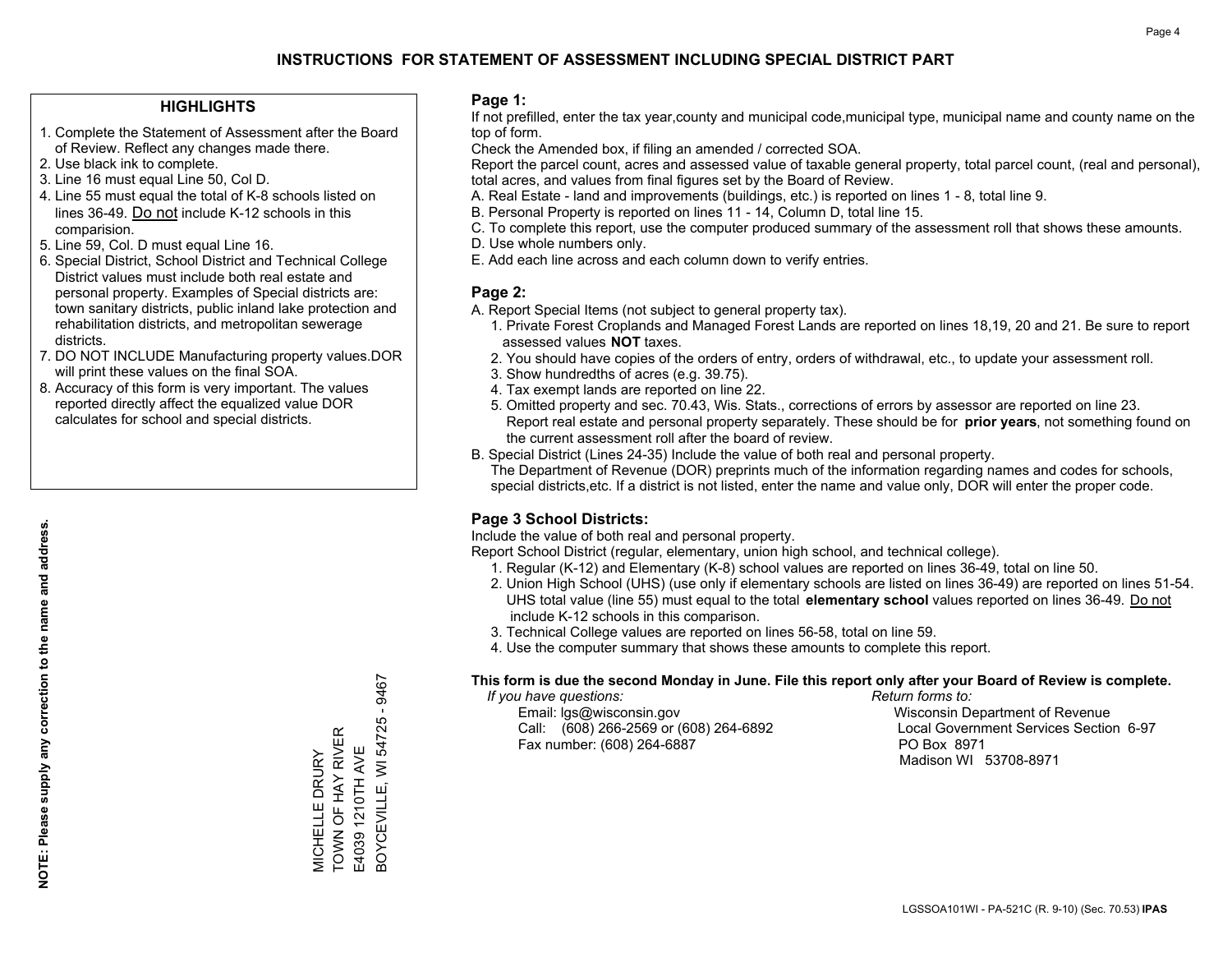**FINAL - EQUATED**

**STATEMENT OF ASSESSMENT FOR 2017** 

| 17 | 014  | 0491    |
|----|------|---------|
| rη | MUN. | ACCT NO |

|                         | <b>FOR</b>                                                           | <b>TOWN OF</b><br><b>OF</b>                                                                                                                                                                  | <b>LUCAS</b>             |              | <b>DUNN COUNTY</b>                                  |                         |                      | <b>WHEN COMPLETING THIS DOCUMENT</b>     |
|-------------------------|----------------------------------------------------------------------|----------------------------------------------------------------------------------------------------------------------------------------------------------------------------------------------|--------------------------|--------------|-----------------------------------------------------|-------------------------|----------------------|------------------------------------------|
|                         |                                                                      | Town - Village - City                                                                                                                                                                        | <b>Municipality Name</b> |              | <b>County Name</b>                                  |                         |                      | DO NOT WRITE OVER X's OR IN SHADED AREAS |
|                         |                                                                      | <b>REAL ESTATE</b>                                                                                                                                                                           |                          | PARCEL COUNT | NO. OF ACRES                                        | <b>VALUE OF</b>         | <b>VALUE OF</b>      | <b>TOTAL VALUE OF LAND</b>               |
| Line<br>No.             |                                                                      | (See Lines 18 - 22 for<br>other Real Estate)                                                                                                                                                 |                          |              | <b>WHOLE</b><br>TOTAL LAND MPROVEMENTS NUMBERS ONLY | <b>LAND</b>             | <b>IMPROVEMENTS</b>  | AND IMPROVEMENTS                         |
|                         |                                                                      |                                                                                                                                                                                              | Col. A                   | Col. B       | Col. C                                              | Col. D                  | Col. E               | Col. F                                   |
| $\mathbf{1}$            |                                                                      | <b>RESIDENTIAL - Class 1</b>                                                                                                                                                                 | 265                      | 252          | 652                                                 | 3,491,200               | 27,689,000           | 31,180,200                               |
| 2                       |                                                                      | <b>COMMERCIAL - Class 2</b>                                                                                                                                                                  | 13                       | 6            | 44                                                  | 201,100                 | 577,300              | 778,400                                  |
| 3                       |                                                                      | <b>MANUFACTURING - Class 3</b>                                                                                                                                                               | 5                        |              | 167                                                 | 306,800                 | 4,400                | 311,200                                  |
| $\overline{\mathbf{4}}$ |                                                                      | <b>AGRICULTURAL - Class 4</b>                                                                                                                                                                | 601                      |              | 11,824                                              | 1,634,000               |                      | 1,634,000                                |
| 5                       |                                                                      | <b>UNDEVELOPED - Class 5</b>                                                                                                                                                                 | 305                      |              | 946                                                 | 609,200                 |                      | 609,200                                  |
| 6                       |                                                                      | AGRICULTURAL FOREST - Class 5m                                                                                                                                                               | 293                      |              | 4,041                                               | 5,319,400               |                      | 5,319,400                                |
| $\overline{7}$          |                                                                      | FOREST LANDS - Class 6                                                                                                                                                                       | 82                       |              | 1,147                                               | 2,939,200               |                      | 2,939,200                                |
| 8                       |                                                                      | OTHER - Class 7                                                                                                                                                                              | 74                       | 74           | 168                                                 | 716,600                 | 6,708,000            | 7,424,600                                |
| 9                       |                                                                      | TOTAL - ALL COLUMNS                                                                                                                                                                          | 1,638                    | 333          | 18,989                                              | 15,217,500              | 34,978,700           | 50,196,200                               |
| 10                      |                                                                      | NUMBER OF PERSONAL PROPERTY ACCOUNTS IN ROLL                                                                                                                                                 |                          |              | 26                                                  | <b>LOCALLY ASSESSED</b> | <b>MANUFACTURING</b> | <b>MERGED</b>                            |
| 11                      |                                                                      | BOATS AND OTHER WATERCRAFT NOT EXEMPT - Code 1                                                                                                                                               |                          |              |                                                     | $\mathbf{0}$            | $\Omega$             | $\mathbf 0$                              |
| 12                      |                                                                      | MACHINERY, TOOLS AND PATTERNS - Code 2                                                                                                                                                       |                          |              |                                                     | 67,410                  | 26,300               | 93,710                                   |
| 13                      |                                                                      | FURNITURE, FIXTURES AND EQUIPMENT - Code 3                                                                                                                                                   |                          |              |                                                     | 12,051                  | $\Omega$             | 12,051                                   |
| 14                      |                                                                      | ALL OTHER PERSONAL PROPERTY NOT EXEMPT - Codes 4A, 4B, 4C                                                                                                                                    |                          |              |                                                     | 373,117                 | 100                  | 373,217                                  |
| 15                      |                                                                      | TOTAL OF PERSONAL PROPERTY NOT EXEMPT (Total of Lines 11-14)                                                                                                                                 |                          |              |                                                     | 452,578                 | 26,400               | 478,978                                  |
| 16                      |                                                                      | AGGREGATE ASSESSED VALUE OF ALL PROPERTY SUBJECT TO THE GENERAL PROPERTY TAX (Total of Lines 9F and 15F)<br>MUST EQUAL TOTAL VALUE OF THE SCHOOL DISTRICTS (K-12 PLUS K-8) - Line 50, Col. F |                          |              |                                                     |                         |                      | 50,675,178                               |
| 17                      |                                                                      | <b>BOARD OF REVIEW</b>                                                                                                                                                                       |                          |              | Name of Assessor                                    |                         | Telephone #          |                                          |
|                         | DATE OF FINAL ADJOURNMENT<br><b>DONALD N HERSCHLEB</b><br>05/09/2017 |                                                                                                                                                                                              |                          |              |                                                     |                         |                      | (715) 549-5395                           |

REMARKS

The Assessment Ratio to be used in calculating the estimated Fair Market Value on tax bills for this tax district is .920707739

This ratio should be used to convert assessed values to "Calculate Equalized Values" in Step 1 of the Lottery and Gaming Credit Calculations.<br>This ratio should be used in the "Computation of Tax Equivalent" schedule of the Commission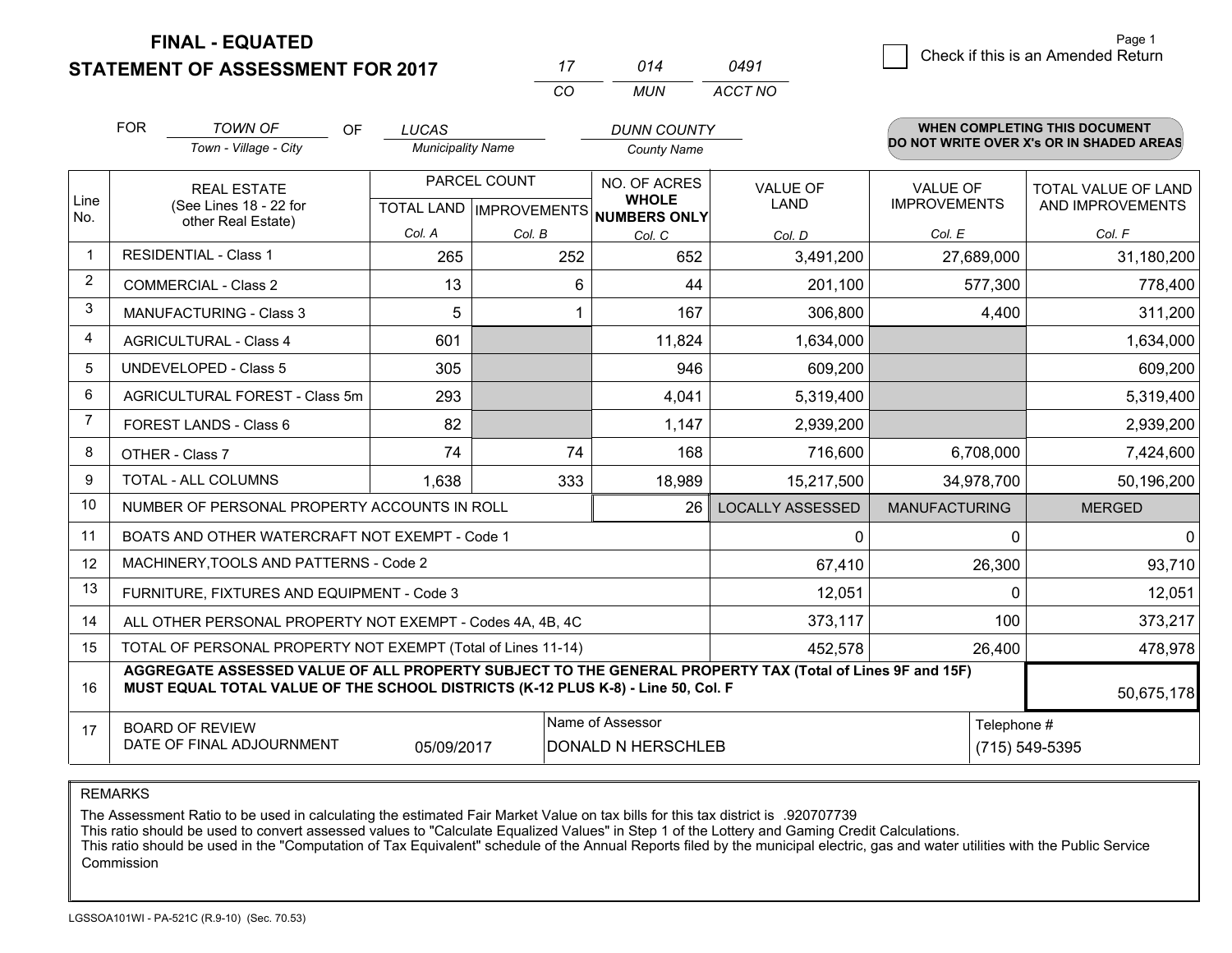*YEAR CO MUN ACCT NO* <u>2017 - 17 014 0491</u>

Do not confuse FOREST LANDS (Line 7) with FOREST CROPS (in this section) - They are **NOT** the same

|    |                                                               |                 |  | Private Forest Crop - Reg Class @ 10¢ per acre                                 |  |                                                               |                                 | Private Forest Crop - Reg Class @ \$2.52 per acre                  |                 |                                                                              |  |
|----|---------------------------------------------------------------|-----------------|--|--------------------------------------------------------------------------------|--|---------------------------------------------------------------|---------------------------------|--------------------------------------------------------------------|-----------------|------------------------------------------------------------------------------|--|
| 18 | (a) PARCELS                                                   | (b) ACRES       |  | (c) ASSESSED VALUE                                                             |  | (d) PARCELS                                                   |                                 | (e) ACRES                                                          |                 | (f) ASSESSED VALUE                                                           |  |
|    |                                                               |                 |  |                                                                                |  |                                                               |                                 | 36.73                                                              |                 | 104.700                                                                      |  |
|    |                                                               |                 |  | Private Forest Crop - Special Class @ 20¢ per acre                             |  |                                                               |                                 |                                                                    |                 | Entered Before 2005 Managed Forest - Ferrous Mining CLOSED @ \$8.27 per acre |  |
| 19 | (a) PARCELS                                                   | (b) ACRES       |  | (c) ASSESSED VALUE                                                             |  | (d) PARCELS                                                   |                                 | (e) ACRES                                                          |                 | (f) ASSESSED VALUE                                                           |  |
|    |                                                               |                 |  |                                                                                |  |                                                               |                                 |                                                                    |                 |                                                                              |  |
|    |                                                               |                 |  | Entered Before 2005 Managed Forest - OPEN @ \$.79 per acre                     |  |                                                               |                                 | Entered Before 2005 Managed Forest - CLOSED @ \$1.87 per acre      |                 |                                                                              |  |
| 20 | (a) PARCELS                                                   | (b) ACRES       |  | (c) ASSESSED VALUE                                                             |  | (d) PARCELS                                                   |                                 | (e) ACRES                                                          |                 | (f) ASSESSED VALUE                                                           |  |
|    |                                                               | 142.34          |  | 399,600                                                                        |  | 60                                                            |                                 | 1,194.07                                                           |                 | 2,564,100                                                                    |  |
|    | Entered After 2004 Managed Forest - OPEN @<br>\$2.14 per acre |                 |  |                                                                                |  | Entered After 2004 Managed Forest - CLOSED @ \$10.68 per acre |                                 |                                                                    |                 |                                                                              |  |
| 21 | (a) PARCELS                                                   | (b) ACRES       |  | (c) ASSESSED VALUE                                                             |  | (d) PARCELS                                                   | (f) ASSESSED VALUE<br>(e) ACRES |                                                                    |                 |                                                                              |  |
|    |                                                               |                 |  |                                                                                |  |                                                               |                                 |                                                                    |                 |                                                                              |  |
|    | 6                                                             | 201             |  | 516,800                                                                        |  | 38                                                            |                                 | 915.76                                                             |                 | 2,236,000                                                                    |  |
|    | (a) County Forest Cropland Acres                              |                 |  | (b) Federal Acres                                                              |  | (c) State Acres                                               |                                 | (d) County (NOT FOREST CROP) Acres                                 | (e) Other Acres |                                                                              |  |
| 22 |                                                               |                 |  | 12.8                                                                           |  | 635.74                                                        |                                 | 590.1                                                              |                 | 18.22                                                                        |  |
|    |                                                               |                 |  | Assessed Value of Omitted Property From Prior Years (Sec. 70.44)               |  |                                                               |                                 | Assessed Value of Sec. 70.43 Corrections of Errors by Assessors    |                 |                                                                              |  |
|    |                                                               | (a) REAL ESTATE |  | (b) PERSONAL                                                                   |  |                                                               |                                 | (c1) REAL ESTATE                                                   |                 | (c2) PERSONAL                                                                |  |
| 23 |                                                               |                 |  |                                                                                |  |                                                               |                                 |                                                                    |                 |                                                                              |  |
|    |                                                               |                 |  | Manufacturing Equated Value of Omitted Property From Prior Years (Sec. 70.995) |  |                                                               |                                 | Mfg. Equated Value of Sec.70.43 Corrections of Errors by Assessors |                 |                                                                              |  |
|    | (d) REAL ESTATE                                               |                 |  | (e) PERSONAL                                                                   |  |                                                               |                                 | (f1) REAL ESTATE                                                   |                 | (f2) PERSONAL                                                                |  |
|    |                                                               |                 |  |                                                                                |  |                                                               |                                 |                                                                    |                 |                                                                              |  |

## **SPECIAL DISTRICTS**

| Line<br>No. | Enter 6-digit<br><b>Special District</b> | <b>Account</b><br><b>Number</b> | <b>Special District Name</b> | <b>Locally Assessed Value</b><br>of Real Estate and | Mfg Value of Real Estate<br>and Personal Property | <b>Merged Value of</b><br><b>Real Estate and</b> |
|-------------|------------------------------------------|---------------------------------|------------------------------|-----------------------------------------------------|---------------------------------------------------|--------------------------------------------------|
|             | Code (Col. A)                            | (Col. B)                        | (Col. C)                     | Personal Property (Col. D)                          | (Col. E)                                          | Personal Property (Col. F)                       |
| 24          |                                          |                                 |                              |                                                     |                                                   |                                                  |
| 25          |                                          |                                 |                              |                                                     |                                                   |                                                  |
| 26          |                                          |                                 |                              |                                                     |                                                   |                                                  |
| 27          |                                          |                                 |                              |                                                     |                                                   |                                                  |
| 28          |                                          |                                 |                              |                                                     |                                                   |                                                  |
| 29          |                                          |                                 |                              |                                                     |                                                   |                                                  |
| 30          |                                          |                                 |                              |                                                     |                                                   |                                                  |
| 31          |                                          |                                 |                              |                                                     |                                                   |                                                  |
| 32          |                                          |                                 |                              |                                                     |                                                   |                                                  |
| 33          |                                          |                                 |                              |                                                     |                                                   |                                                  |
| 34          |                                          |                                 |                              |                                                     |                                                   |                                                  |
| 35          |                                          |                                 |                              |                                                     |                                                   |                                                  |

LGSSOA101WI-PA - 521C (R. 9-10) (Sec. 70.53)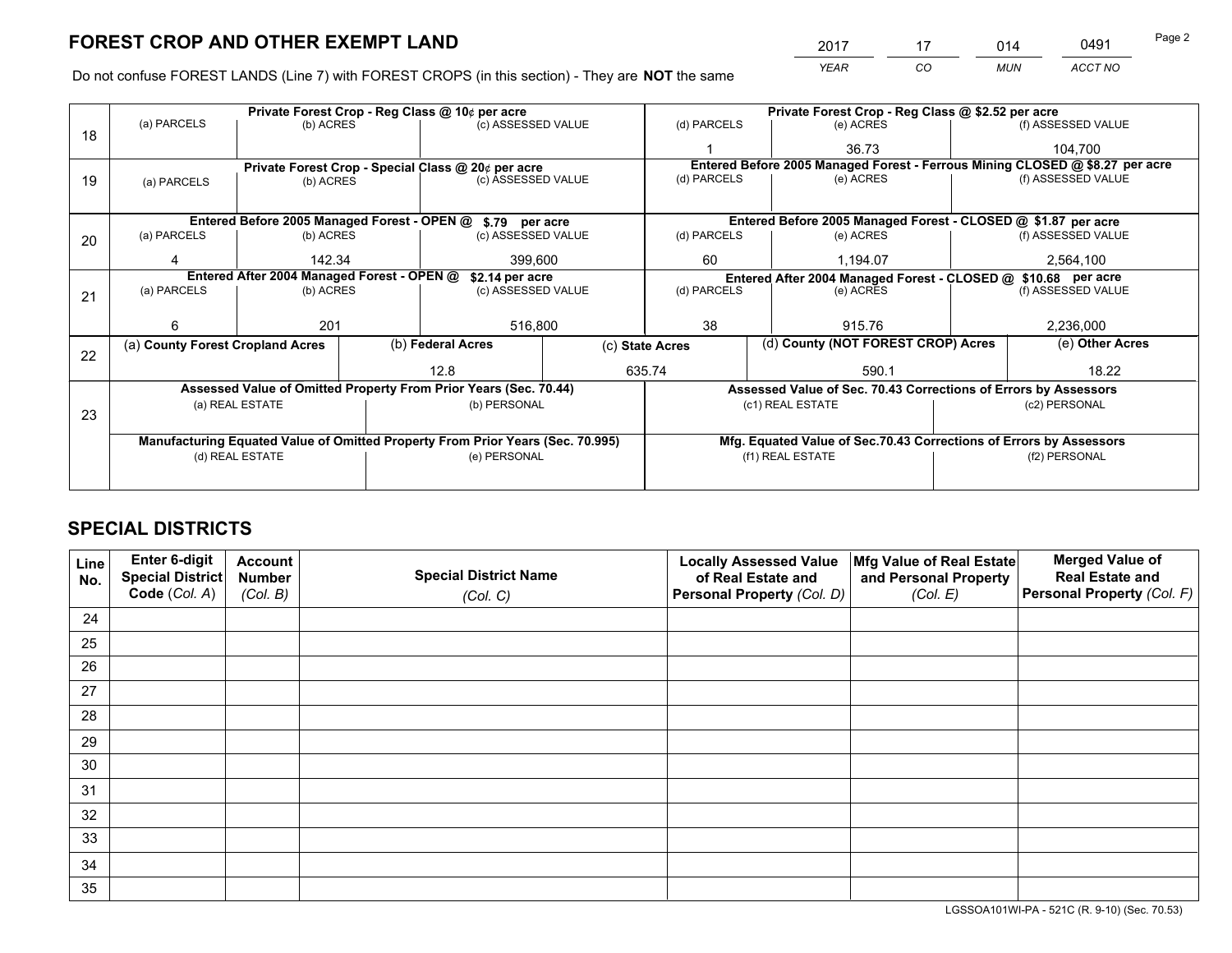|             |                                                          |                                             |                                                         | YEAR                                                                              | CO.<br><b>MUN</b>                                             | ACCT NO                                                                        |  |  |
|-------------|----------------------------------------------------------|---------------------------------------------|---------------------------------------------------------|-----------------------------------------------------------------------------------|---------------------------------------------------------------|--------------------------------------------------------------------------------|--|--|
| Line<br>No. | Enter 6-digit<br><b>School District</b><br>Code (Col. A) | <b>Account</b><br><b>Number</b><br>(Col. B) | <b>School District Name</b><br>(Col. C)                 | <b>Locally Assessed Value</b><br>of Real Estate and<br>Personal Property (Col. D) | Mfg Value of Real Estate<br>and Personal Property<br>(Col. E) | <b>Merged Value of</b><br><b>Real Estate and</b><br>Personal Property (Col. F) |  |  |
|             | A. SCHOOL DISTRICTS (K-8 and K-12)                       |                                             |                                                         |                                                                                   |                                                               |                                                                                |  |  |
| 36          | 170637                                                   | 0114                                        | SCH D OF BOYCEVILLE COMMUNITY                           | 311,000                                                                           |                                                               | 311,000                                                                        |  |  |
| 37          | 173444                                                   | 0117                                        | SCH D OF MENOMONIE AREA                                 | 48,879,878                                                                        | 337,600                                                       | 49,217,478                                                                     |  |  |
| 38          | 471666                                                   | 0281                                        | SCH D OF ELMWOOD                                        | 1,055,500                                                                         |                                                               | 1,055,500                                                                      |  |  |
| 39          | 475586                                                   | 0285                                        | SCH D OF SPRING VALLEY                                  | 91,200                                                                            |                                                               | 91,200                                                                         |  |  |
| 40          |                                                          |                                             |                                                         |                                                                                   |                                                               |                                                                                |  |  |
| 41          |                                                          |                                             |                                                         |                                                                                   |                                                               |                                                                                |  |  |
| 42          |                                                          |                                             |                                                         |                                                                                   |                                                               |                                                                                |  |  |
| 43          |                                                          |                                             |                                                         |                                                                                   |                                                               |                                                                                |  |  |
| 44          |                                                          |                                             |                                                         |                                                                                   |                                                               |                                                                                |  |  |
| 45<br>46    |                                                          |                                             |                                                         |                                                                                   |                                                               |                                                                                |  |  |
| 47          |                                                          |                                             |                                                         |                                                                                   |                                                               |                                                                                |  |  |
| 48          |                                                          |                                             |                                                         |                                                                                   |                                                               |                                                                                |  |  |
| 49          |                                                          |                                             |                                                         |                                                                                   |                                                               |                                                                                |  |  |
| 50          |                                                          |                                             | TOTAL ASSESSED VALUE OF SCHOOL DISTRICTS (K-8 and K-12) | 50,337,578                                                                        | 337,600                                                       | 50,675,178                                                                     |  |  |
|             | <b>B.</b><br><b>UNION HIGH SCHOOL DISTRICTS</b>          |                                             |                                                         |                                                                                   |                                                               |                                                                                |  |  |
| 51          |                                                          |                                             |                                                         |                                                                                   |                                                               |                                                                                |  |  |
| 52          |                                                          |                                             |                                                         |                                                                                   |                                                               |                                                                                |  |  |
| 53          |                                                          |                                             |                                                         |                                                                                   |                                                               |                                                                                |  |  |
| 54          |                                                          |                                             |                                                         |                                                                                   |                                                               |                                                                                |  |  |
| 55          |                                                          |                                             | TOTAL ASSESSED VALUE OF UNION HIGH SCHOOLS              |                                                                                   |                                                               |                                                                                |  |  |
|             | C.<br><b>TECHNICAL COLLEGE DISTRICTS</b>                 |                                             |                                                         |                                                                                   |                                                               |                                                                                |  |  |
| 56          | 000100                                                   | 0001                                        | CHIPPEWA VALLEY TECHNICAL COLLEGE EAUC                  | 50,337,578                                                                        | 337,600                                                       | 50,675,178                                                                     |  |  |
| 57          |                                                          |                                             |                                                         |                                                                                   |                                                               |                                                                                |  |  |
| 58          |                                                          |                                             |                                                         |                                                                                   |                                                               |                                                                                |  |  |
| 59          |                                                          |                                             | TOTAL ASSESSED VALUE OF TECHNICAL COLLEGES              | 50,337,578                                                                        | 337,600                                                       | 50,675,178                                                                     |  |  |

17

014

 *I hereby certify, to the best of my knowledge and belief, this form is complete and correct.*

**SCHOOL DISTRICTS**

| Print name of preparer | Title                    |                | Date (MM / DD / CCYY) |
|------------------------|--------------------------|----------------|-----------------------|
|                        |                          |                |                       |
| Signature of preparer  | Contact Telephone Number | E-mail address |                       |
|                        | $\sim$                   |                |                       |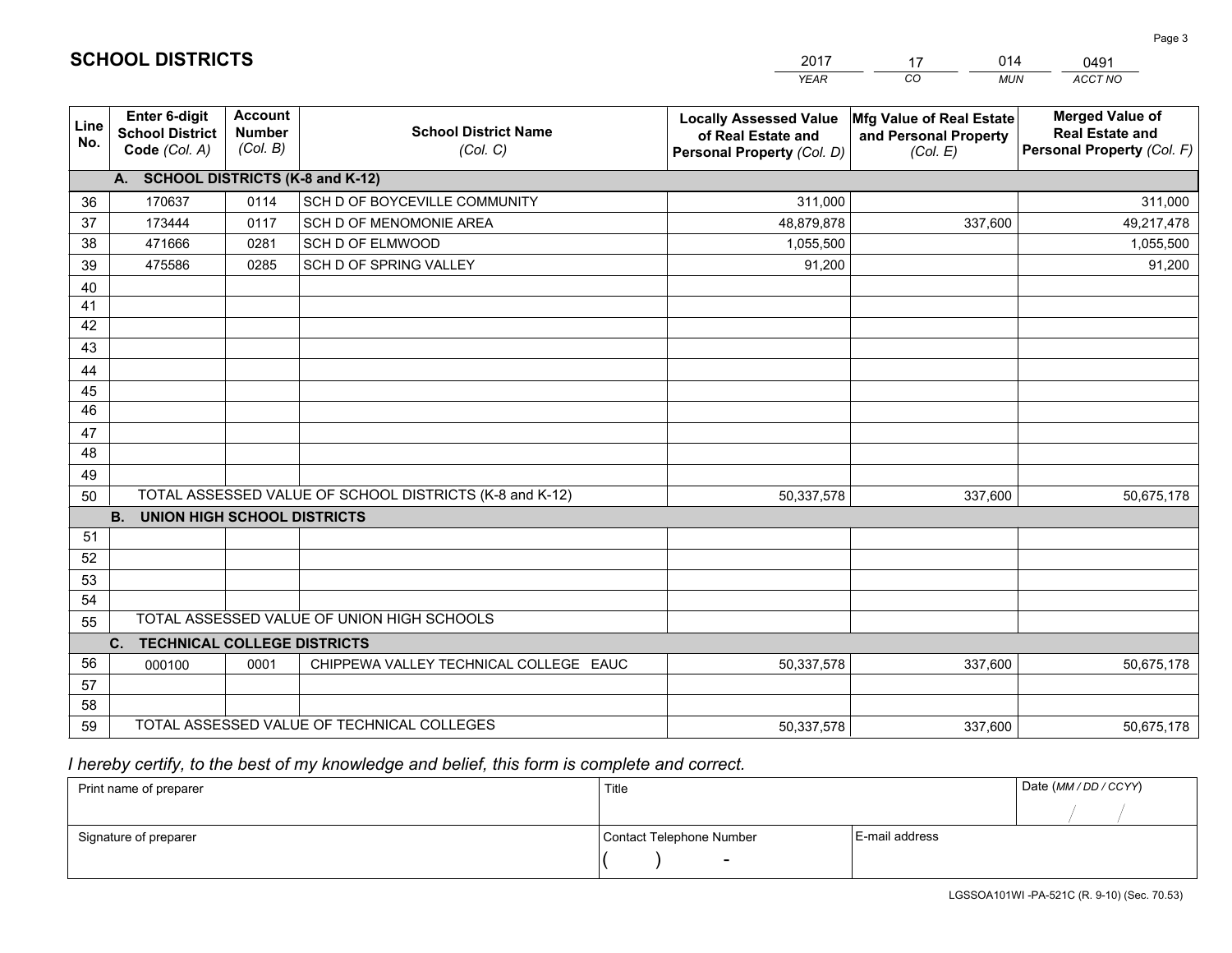### **HIGHLIGHTS**

- 1. Complete the Statement of Assessment after the Board of Review. Reflect any changes made there.
- 2. Use black ink to complete.
- 3. Line 16 must equal Line 50, Col D.
- 4. Line 55 must equal the total of K-8 schools listed on lines 36-49. Do not include K-12 schools in this comparision.
- 5. Line 59, Col. D must equal Line 16.
- 6. Special District, School District and Technical College District values must include both real estate and personal property. Examples of Special districts are: town sanitary districts, public inland lake protection and rehabilitation districts, and metropolitan sewerage districts.
- 7. DO NOT INCLUDE Manufacturing property values.DOR will print these values on the final SOA.

STACEY SIMONSON TOWN OF LUCAS N5671 234TH ST

STACEY SIMONSON **TOWN OF LUCAS V5671 234TH ST**  MENOMONIE, WI 54751

**MENOMONIE, WI 54751** 

 8. Accuracy of this form is very important. The values reported directly affect the equalized value DOR calculates for school and special districts.

### **Page 1:**

 If not prefilled, enter the tax year,county and municipal code,municipal type, municipal name and county name on the top of form.

Check the Amended box, if filing an amended / corrected SOA.

 Report the parcel count, acres and assessed value of taxable general property, total parcel count, (real and personal), total acres, and values from final figures set by the Board of Review.

- A. Real Estate land and improvements (buildings, etc.) is reported on lines 1 8, total line 9.
- B. Personal Property is reported on lines 11 14, Column D, total line 15.
- C. To complete this report, use the computer produced summary of the assessment roll that shows these amounts.
- D. Use whole numbers only.
- E. Add each line across and each column down to verify entries.

### **Page 2:**

- A. Report Special Items (not subject to general property tax).
- 1. Private Forest Croplands and Managed Forest Lands are reported on lines 18,19, 20 and 21. Be sure to report assessed values **NOT** taxes.
- 2. You should have copies of the orders of entry, orders of withdrawal, etc., to update your assessment roll.
	- 3. Show hundredths of acres (e.g. 39.75).
- 4. Tax exempt lands are reported on line 22.
- 5. Omitted property and sec. 70.43, Wis. Stats., corrections of errors by assessor are reported on line 23. Report real estate and personal property separately. These should be for **prior years**, not something found on the current assessment roll after the board of review.
- B. Special District (Lines 24-35) Include the value of both real and personal property.
- The Department of Revenue (DOR) preprints much of the information regarding names and codes for schools, special districts,etc. If a district is not listed, enter the name and value only, DOR will enter the proper code.

## **Page 3 School Districts:**

Include the value of both real and personal property.

Report School District (regular, elementary, union high school, and technical college).

- 1. Regular (K-12) and Elementary (K-8) school values are reported on lines 36-49, total on line 50.
- 2. Union High School (UHS) (use only if elementary schools are listed on lines 36-49) are reported on lines 51-54. UHS total value (line 55) must equal to the total **elementary school** values reported on lines 36-49. Do notinclude K-12 schools in this comparison.
- 3. Technical College values are reported on lines 56-58, total on line 59.
- 4. Use the computer summary that shows these amounts to complete this report.

#### **This form is due the second Monday in June. File this report only after your Board of Review is complete.**

 *If you have questions: Return forms to:*

 Email: lgs@wisconsin.gov Wisconsin Department of RevenueCall:  $(608)$  266-2569 or  $(608)$  264-6892 Fax number: (608) 264-6887 PO Box 8971

Local Government Services Section 6-97 Madison WI 53708-8971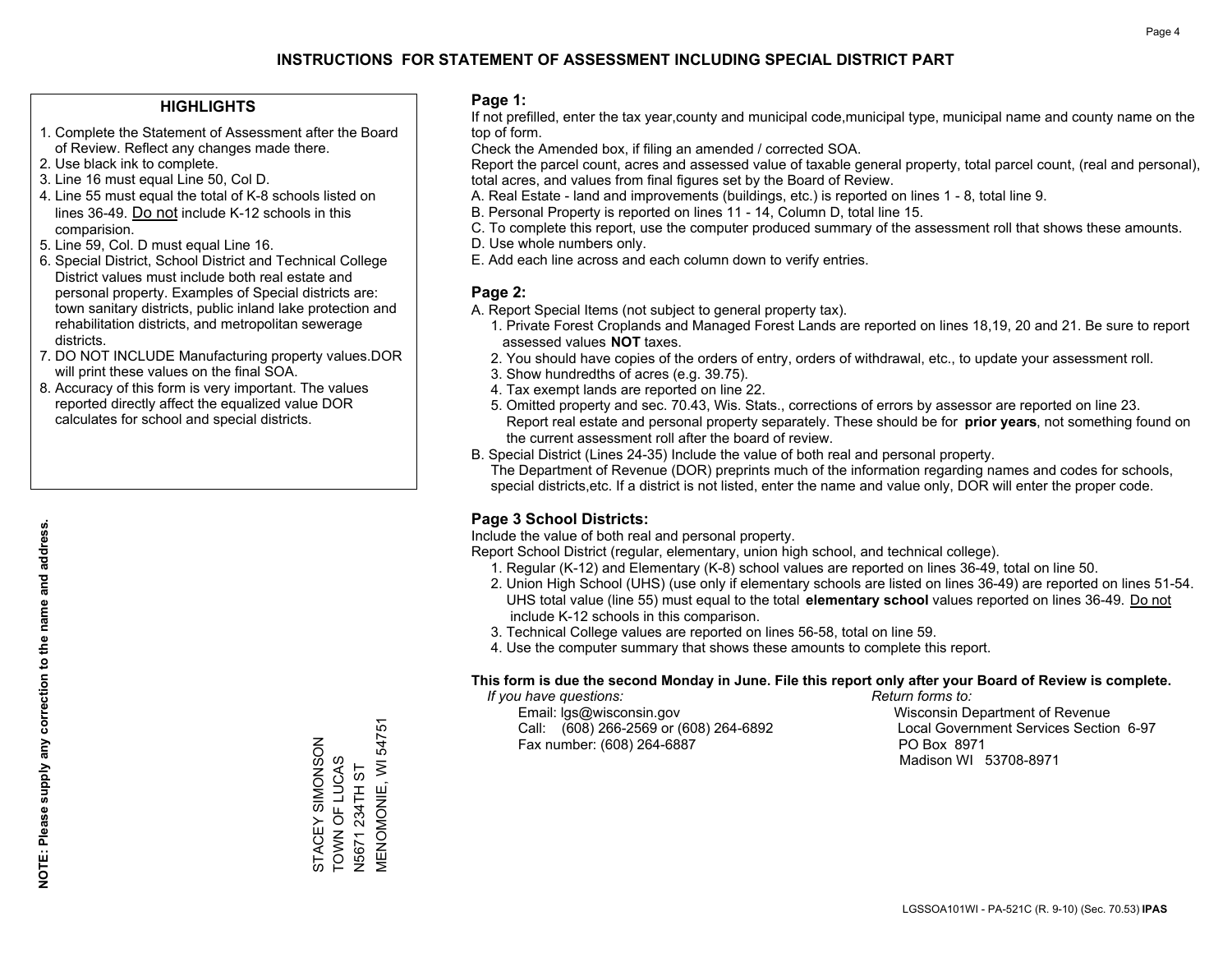**STATEMENT OF ASSESSMENT FOR 2017 FINAL - EQUATED**

2 Check if this is an Amended Return Page 1

|                | <b>FOR</b>                                                                                                                                                                                                  | <b>TOWN OF</b><br>OF<br>Town - Village - City                | <b>MENOMONIE</b><br><b>Municipality Name</b> |                 | <b>DUNN COUNTY</b><br><b>County Name</b> |                                |                                        | <b>WHEN COMPLETING THIS DOCUMENT</b><br>DO NOT WRITE OVER X's OR IN SHADED AREAS |  |
|----------------|-------------------------------------------------------------------------------------------------------------------------------------------------------------------------------------------------------------|--------------------------------------------------------------|----------------------------------------------|-----------------|------------------------------------------|--------------------------------|----------------------------------------|----------------------------------------------------------------------------------|--|
| Line           |                                                                                                                                                                                                             | PARCEL COUNT<br><b>REAL ESTATE</b><br>(See Lines 18 - 22 for |                                              |                 | NO. OF ACRES<br><b>WHOLE</b>             | <b>VALUE OF</b><br><b>LAND</b> | <b>VALUE OF</b><br><b>IMPROVEMENTS</b> | TOTAL VALUE OF LAND<br>AND IMPROVEMENTS                                          |  |
| No.            |                                                                                                                                                                                                             | other Real Estate)                                           |                                              |                 | TOTAL LAND IMPROVEMENTS NUMBERS ONLY     |                                |                                        |                                                                                  |  |
| -1             |                                                                                                                                                                                                             | <b>RESIDENTIAL - Class 1</b>                                 | Col. A<br>1,314                              | Col. B<br>1,082 | Col. C<br>3,102                          | Col. D<br>31,886,500           | Col. E<br>161,449,100                  | Col. F<br>193,335,600                                                            |  |
| $\overline{2}$ | <b>COMMERCIAL - Class 2</b>                                                                                                                                                                                 |                                                              | 65                                           | 51              | 358                                      | 3,643,200                      | 10,883,400                             | 14,526,600                                                                       |  |
| 3              | <b>MANUFACTURING - Class 3</b>                                                                                                                                                                              |                                                              | $\Omega$                                     | 0               | $\Omega$                                 | $\Omega$                       | 0                                      | 0                                                                                |  |
| 4              | <b>AGRICULTURAL - Class 4</b>                                                                                                                                                                               |                                                              | 807                                          |                 | 15,766                                   | 2,263,300                      |                                        | 2,263,300                                                                        |  |
| 5              | <b>UNDEVELOPED - Class 5</b>                                                                                                                                                                                |                                                              | 286                                          |                 | 544                                      | 412,950                        |                                        | 412,950                                                                          |  |
| 6              | AGRICULTURAL FOREST - Class 5m                                                                                                                                                                              |                                                              | 336                                          |                 | 3,682                                    | 5,577,300                      |                                        | 5,577,300                                                                        |  |
| $\overline{7}$ | FOREST LANDS - Class 6                                                                                                                                                                                      |                                                              | 75                                           |                 | 834                                      | 2,313,600                      |                                        | 2,313,600                                                                        |  |
| 8              |                                                                                                                                                                                                             | OTHER - Class 7                                              | 74                                           | 74              | 169                                      | 1,320,300                      | 8,806,400                              | 10,126,700                                                                       |  |
| 9              |                                                                                                                                                                                                             | TOTAL - ALL COLUMNS                                          | 2,957                                        | 1,207           | 24,455                                   | 47,417,150                     | 181,138,900                            | 228,556,050                                                                      |  |
| 10             |                                                                                                                                                                                                             | NUMBER OF PERSONAL PROPERTY ACCOUNTS IN ROLL                 |                                              |                 | 40                                       | <b>LOCALLY ASSESSED</b>        | <b>MANUFACTURING</b>                   | <b>MERGED</b>                                                                    |  |
| 11             |                                                                                                                                                                                                             | BOATS AND OTHER WATERCRAFT NOT EXEMPT - Code 1               |                                              |                 |                                          | 1,700                          | 0                                      | 1,700                                                                            |  |
| 12             |                                                                                                                                                                                                             | MACHINERY, TOOLS AND PATTERNS - Code 2                       |                                              |                 |                                          | 2,765,000                      | 14,500                                 | 2,779,500                                                                        |  |
| 13             |                                                                                                                                                                                                             | FURNITURE, FIXTURES AND EQUIPMENT - Code 3                   |                                              |                 |                                          | 96,400                         | 100                                    | 96,500                                                                           |  |
| 14             |                                                                                                                                                                                                             | ALL OTHER PERSONAL PROPERTY NOT EXEMPT - Codes 4A, 4B, 4C    |                                              |                 |                                          | 58,800                         | 3,800                                  | 62,600                                                                           |  |
| 15             |                                                                                                                                                                                                             | TOTAL OF PERSONAL PROPERTY NOT EXEMPT (Total of Lines 11-14) |                                              |                 |                                          | 2,921,900                      | 18,400                                 | 2,940,300                                                                        |  |
| 16             | AGGREGATE ASSESSED VALUE OF ALL PROPERTY SUBJECT TO THE GENERAL PROPERTY TAX (Total of Lines 9F and 15F)<br>MUST EQUAL TOTAL VALUE OF THE SCHOOL DISTRICTS (K-12 PLUS K-8) - Line 50, Col. F<br>231,496,350 |                                                              |                                              |                 |                                          |                                |                                        |                                                                                  |  |
| 17             | Name of Assessor<br><b>BOARD OF REVIEW</b><br>DATE OF FINAL ADJOURNMENT<br>07/25/2017<br><b>KEVIN IRWIN</b>                                                                                                 |                                                              |                                              |                 |                                          |                                |                                        | Telephone #<br>(715) 836-0966                                                    |  |

*CO*

*MUN*

*ACCT NO0492*

*<sup>17</sup> <sup>016</sup>*

REMARKS

The Assessment Ratio to be used in calculating the estimated Fair Market Value on tax bills for this tax district is .998793782<br>This ratio should be used to convert assessed values to "Calculate Equalized Values" in Step 1 Commission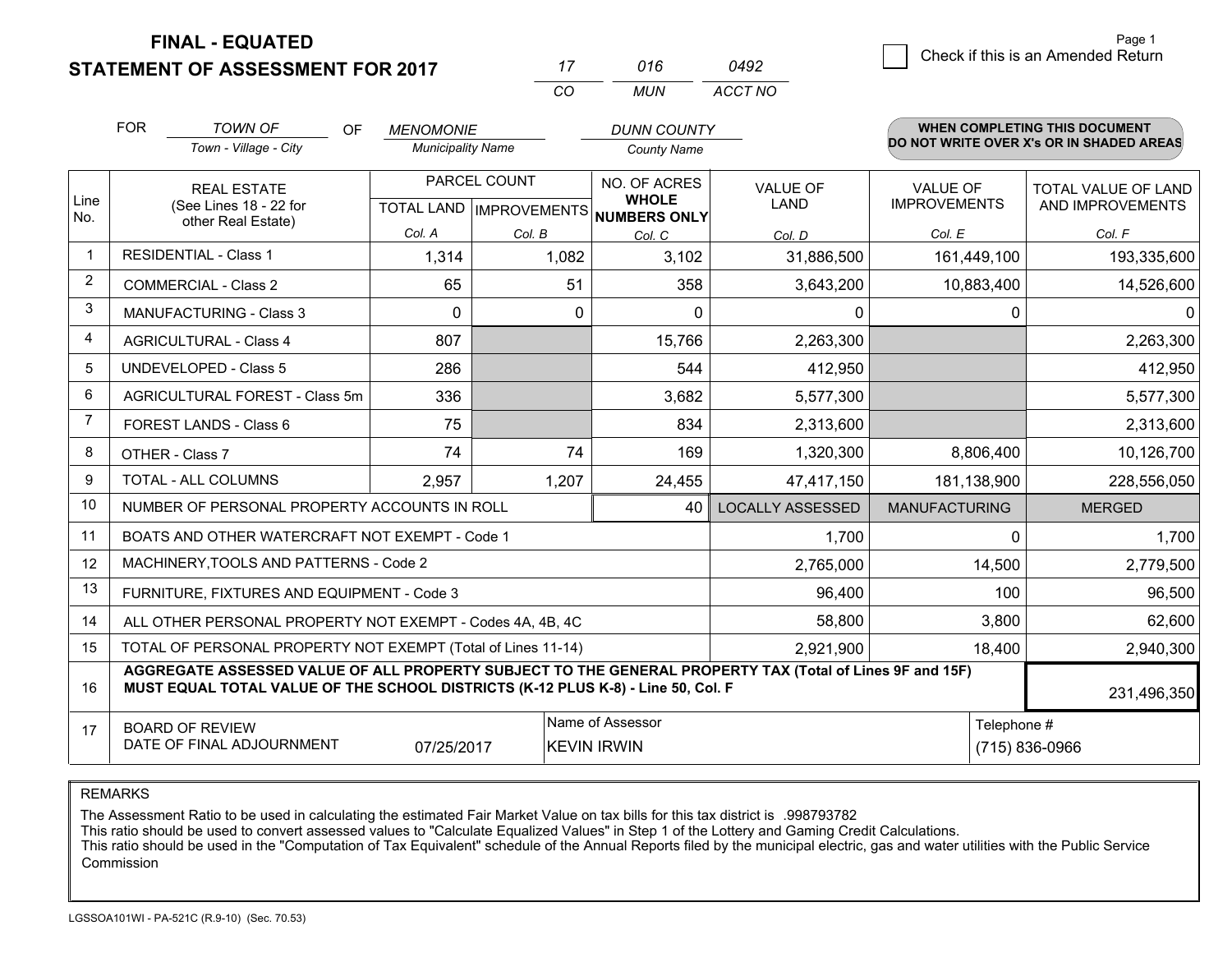*YEAR CO MUN ACCT NO* <sup>2017</sup> <sup>17</sup> <sup>016</sup> <sup>0492</sup> Page 2

Do not confuse FOREST LANDS (Line 7) with FOREST CROPS (in this section) - They are **NOT** the same

|    |                                            |                                                    |  | Private Forest Crop - Reg Class @ 10¢ per acre                                 |    | Private Forest Crop - Reg Class @ \$2.52 per acre             |                                                                              |  |                    |  |
|----|--------------------------------------------|----------------------------------------------------|--|--------------------------------------------------------------------------------|----|---------------------------------------------------------------|------------------------------------------------------------------------------|--|--------------------|--|
| 18 | (a) PARCELS                                | (b) ACRES                                          |  | (c) ASSESSED VALUE                                                             |    | (d) PARCELS                                                   | (e) ACRES                                                                    |  | (f) ASSESSED VALUE |  |
|    |                                            |                                                    |  |                                                                                |    |                                                               |                                                                              |  |                    |  |
|    |                                            | Private Forest Crop - Special Class @ 20¢ per acre |  |                                                                                |    |                                                               | Entered Before 2005 Managed Forest - Ferrous Mining CLOSED @ \$8.27 per acre |  |                    |  |
| 19 | (a) PARCELS                                | (b) ACRES                                          |  | (c) ASSESSED VALUE                                                             |    | (d) PARCELS                                                   | (e) ACRES                                                                    |  | (f) ASSESSED VALUE |  |
|    |                                            |                                                    |  |                                                                                |    |                                                               |                                                                              |  |                    |  |
|    |                                            |                                                    |  | Entered Before 2005 Managed Forest - OPEN @ \$.79 per acre                     |    |                                                               | Entered Before 2005 Managed Forest - CLOSED @ \$1.87 per acre                |  |                    |  |
| 20 | (a) PARCELS                                | (b) ACRES                                          |  | (c) ASSESSED VALUE                                                             |    | (d) PARCELS                                                   | (e) ACRES                                                                    |  | (f) ASSESSED VALUE |  |
|    | 11                                         | 228.21                                             |  | 564,600                                                                        | 22 |                                                               | 443.19                                                                       |  |                    |  |
|    |                                            |                                                    |  |                                                                                |    | 979,900                                                       |                                                                              |  |                    |  |
|    | Entered After 2004 Managed Forest - OPEN @ |                                                    |  | \$2.14 per acre                                                                |    | Entered After 2004 Managed Forest - CLOSED @ \$10.68 per acre |                                                                              |  |                    |  |
| 21 | (a) PARCELS                                | (b) ACRES                                          |  | (c) ASSESSED VALUE                                                             |    | (d) PARCELS                                                   | (e) ACRES                                                                    |  | (f) ASSESSED VALUE |  |
|    |                                            |                                                    |  |                                                                                |    |                                                               |                                                                              |  |                    |  |
|    |                                            | 109.35                                             |  | 328,000                                                                        |    | 10                                                            | 347.37                                                                       |  | 960,300            |  |
|    | (a) County Forest Cropland Acres           |                                                    |  | (b) Federal Acres<br>(c) State Acres                                           |    | (d) County (NOT FOREST CROP) Acres                            |                                                                              |  | (e) Other Acres    |  |
| 22 |                                            |                                                    |  |                                                                                |    | 271.6                                                         |                                                                              |  | 267.28             |  |
|    |                                            |                                                    |  |                                                                                |    |                                                               | 73.89                                                                        |  |                    |  |
|    |                                            |                                                    |  | Assessed Value of Omitted Property From Prior Years (Sec. 70.44)               |    |                                                               | Assessed Value of Sec. 70.43 Corrections of Errors by Assessors              |  |                    |  |
| 23 |                                            | (a) REAL ESTATE                                    |  | (b) PERSONAL                                                                   |    |                                                               | (c1) REAL ESTATE                                                             |  | (c2) PERSONAL      |  |
|    |                                            |                                                    |  |                                                                                |    |                                                               |                                                                              |  |                    |  |
|    |                                            |                                                    |  | Manufacturing Equated Value of Omitted Property From Prior Years (Sec. 70.995) |    |                                                               | Mfg. Equated Value of Sec.70.43 Corrections of Errors by Assessors           |  |                    |  |
|    | (d) REAL ESTATE                            |                                                    |  | (e) PERSONAL                                                                   |    |                                                               | (f1) REAL ESTATE                                                             |  | (f2) PERSONAL      |  |
|    |                                            |                                                    |  |                                                                                |    |                                                               |                                                                              |  |                    |  |
|    |                                            |                                                    |  |                                                                                |    |                                                               |                                                                              |  |                    |  |

## **SPECIAL DISTRICTS**

| Line<br>No. | Enter 6-digit<br>Special District<br>Code (Col. A) | <b>Account</b><br><b>Number</b><br>(Col. B) | <b>Special District Name</b><br>(Col. C) | <b>Locally Assessed Value</b><br>of Real Estate and<br>Personal Property (Col. D) | Mfg Value of Real Estate<br>and Personal Property<br>(Col. E) | <b>Merged Value of</b><br><b>Real Estate and</b><br>Personal Property (Col. F) |
|-------------|----------------------------------------------------|---------------------------------------------|------------------------------------------|-----------------------------------------------------------------------------------|---------------------------------------------------------------|--------------------------------------------------------------------------------|
| 24          | 177060                                             | 0122                                        | MENOMONIE SANITARY DISTRICT #1           | 1,800,000                                                                         |                                                               | 1,800,000                                                                      |
| 25          |                                                    |                                             |                                          |                                                                                   |                                                               |                                                                                |
| 26          |                                                    |                                             |                                          |                                                                                   |                                                               |                                                                                |
| 27          |                                                    |                                             |                                          |                                                                                   |                                                               |                                                                                |
| 28          |                                                    |                                             |                                          |                                                                                   |                                                               |                                                                                |
| 29          |                                                    |                                             |                                          |                                                                                   |                                                               |                                                                                |
| 30          |                                                    |                                             |                                          |                                                                                   |                                                               |                                                                                |
| 31          |                                                    |                                             |                                          |                                                                                   |                                                               |                                                                                |
| 32          |                                                    |                                             |                                          |                                                                                   |                                                               |                                                                                |
| 33          |                                                    |                                             |                                          |                                                                                   |                                                               |                                                                                |
| 34          |                                                    |                                             |                                          |                                                                                   |                                                               |                                                                                |
| 35          |                                                    |                                             |                                          |                                                                                   |                                                               |                                                                                |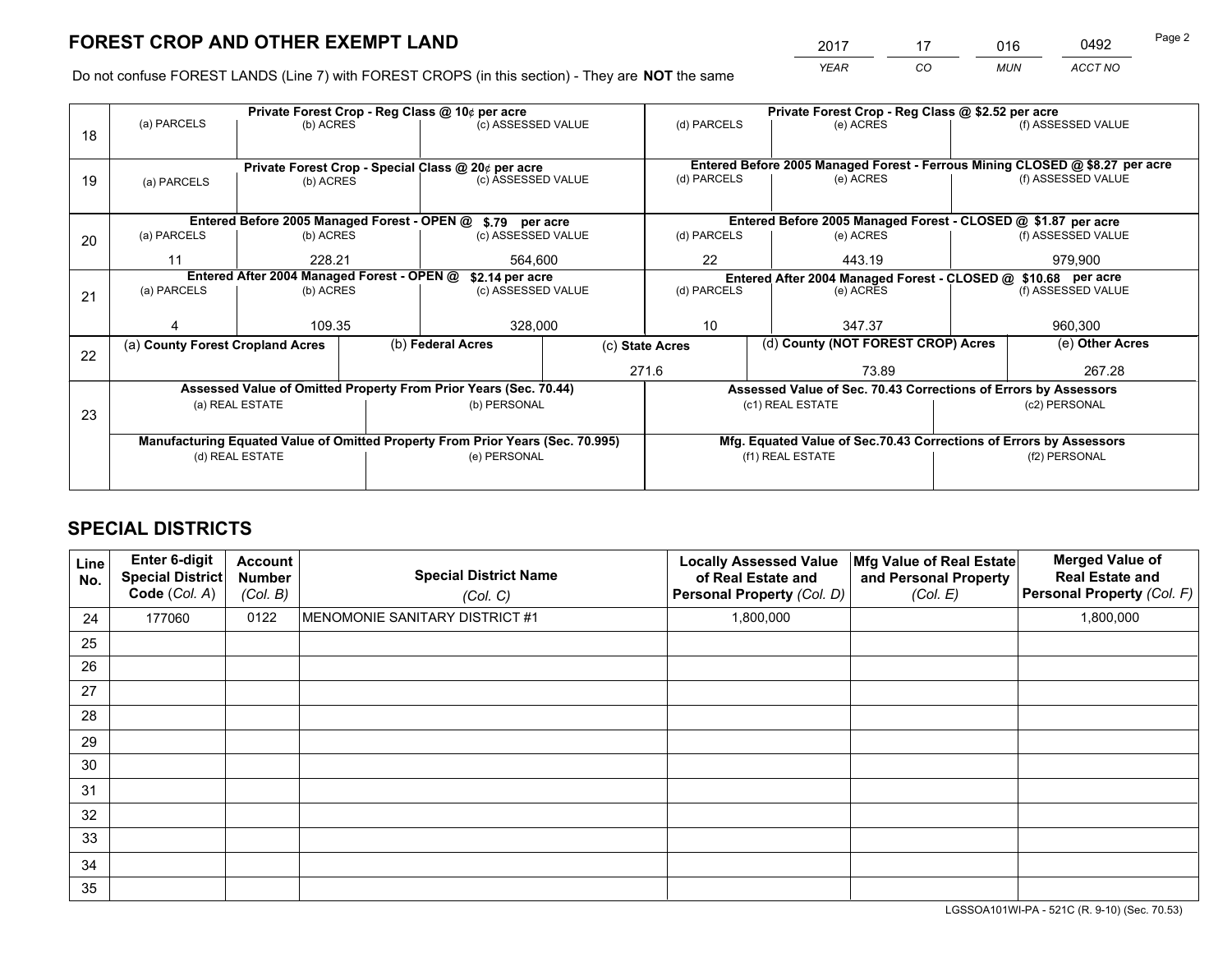|             |                                                          |                                             |                                                         | <b>YEAR</b>                                                                       | CO<br><b>MUN</b>                                              | ACCT NO                                                                        |
|-------------|----------------------------------------------------------|---------------------------------------------|---------------------------------------------------------|-----------------------------------------------------------------------------------|---------------------------------------------------------------|--------------------------------------------------------------------------------|
| Line<br>No. | Enter 6-digit<br><b>School District</b><br>Code (Col. A) | <b>Account</b><br><b>Number</b><br>(Col. B) | <b>School District Name</b><br>(Col. C)                 | <b>Locally Assessed Value</b><br>of Real Estate and<br>Personal Property (Col. D) | Mfg Value of Real Estate<br>and Personal Property<br>(Col. E) | <b>Merged Value of</b><br><b>Real Estate and</b><br>Personal Property (Col. F) |
|             | A. SCHOOL DISTRICTS (K-8 and K-12)                       |                                             |                                                         |                                                                                   |                                                               |                                                                                |
| 36          | 173444                                                   | 0117                                        | SCH D OF MENOMONIE AREA                                 | 231,477,950                                                                       | 18,400                                                        | 231,496,350                                                                    |
| 37          |                                                          |                                             |                                                         |                                                                                   |                                                               |                                                                                |
| 38          |                                                          |                                             |                                                         |                                                                                   |                                                               |                                                                                |
| 39          |                                                          |                                             |                                                         |                                                                                   |                                                               |                                                                                |
| 40          |                                                          |                                             |                                                         |                                                                                   |                                                               |                                                                                |
| 41<br>42    |                                                          |                                             |                                                         |                                                                                   |                                                               |                                                                                |
| 43          |                                                          |                                             |                                                         |                                                                                   |                                                               |                                                                                |
| 44          |                                                          |                                             |                                                         |                                                                                   |                                                               |                                                                                |
| 45          |                                                          |                                             |                                                         |                                                                                   |                                                               |                                                                                |
| 46          |                                                          |                                             |                                                         |                                                                                   |                                                               |                                                                                |
| 47          |                                                          |                                             |                                                         |                                                                                   |                                                               |                                                                                |
| 48          |                                                          |                                             |                                                         |                                                                                   |                                                               |                                                                                |
| 49          |                                                          |                                             |                                                         |                                                                                   |                                                               |                                                                                |
| 50          |                                                          |                                             | TOTAL ASSESSED VALUE OF SCHOOL DISTRICTS (K-8 and K-12) | 231,477,950                                                                       | 18,400                                                        | 231,496,350                                                                    |
|             | <b>B.</b><br><b>UNION HIGH SCHOOL DISTRICTS</b>          |                                             |                                                         |                                                                                   |                                                               |                                                                                |
| 51          |                                                          |                                             |                                                         |                                                                                   |                                                               |                                                                                |
| 52          |                                                          |                                             |                                                         |                                                                                   |                                                               |                                                                                |
| 53          |                                                          |                                             |                                                         |                                                                                   |                                                               |                                                                                |
| 54          |                                                          |                                             | TOTAL ASSESSED VALUE OF UNION HIGH SCHOOLS              |                                                                                   |                                                               |                                                                                |
| 55          |                                                          |                                             |                                                         |                                                                                   |                                                               |                                                                                |
| 56          | C.<br><b>TECHNICAL COLLEGE DISTRICTS</b><br>000100       | 0001                                        | CHIPPEWA VALLEY TECHNICAL COLLEGE EAUC                  | 231,477,950                                                                       | 18,400                                                        | 231,496,350                                                                    |
| 57          |                                                          |                                             |                                                         |                                                                                   |                                                               |                                                                                |
| 58          |                                                          |                                             |                                                         |                                                                                   |                                                               |                                                                                |
| 59          |                                                          |                                             | TOTAL ASSESSED VALUE OF TECHNICAL COLLEGES              | 231,477,950                                                                       | 18,400                                                        | 231,496,350                                                                    |

17

016

# *I hereby certify, to the best of my knowledge and belief, this form is complete and correct.*

**SCHOOL DISTRICTS**

| Print name of preparer | Title                    |                | Date (MM / DD / CCYY) |
|------------------------|--------------------------|----------------|-----------------------|
|                        |                          |                |                       |
| Signature of preparer  | Contact Telephone Number | E-mail address |                       |
|                        | $\overline{\phantom{0}}$ |                |                       |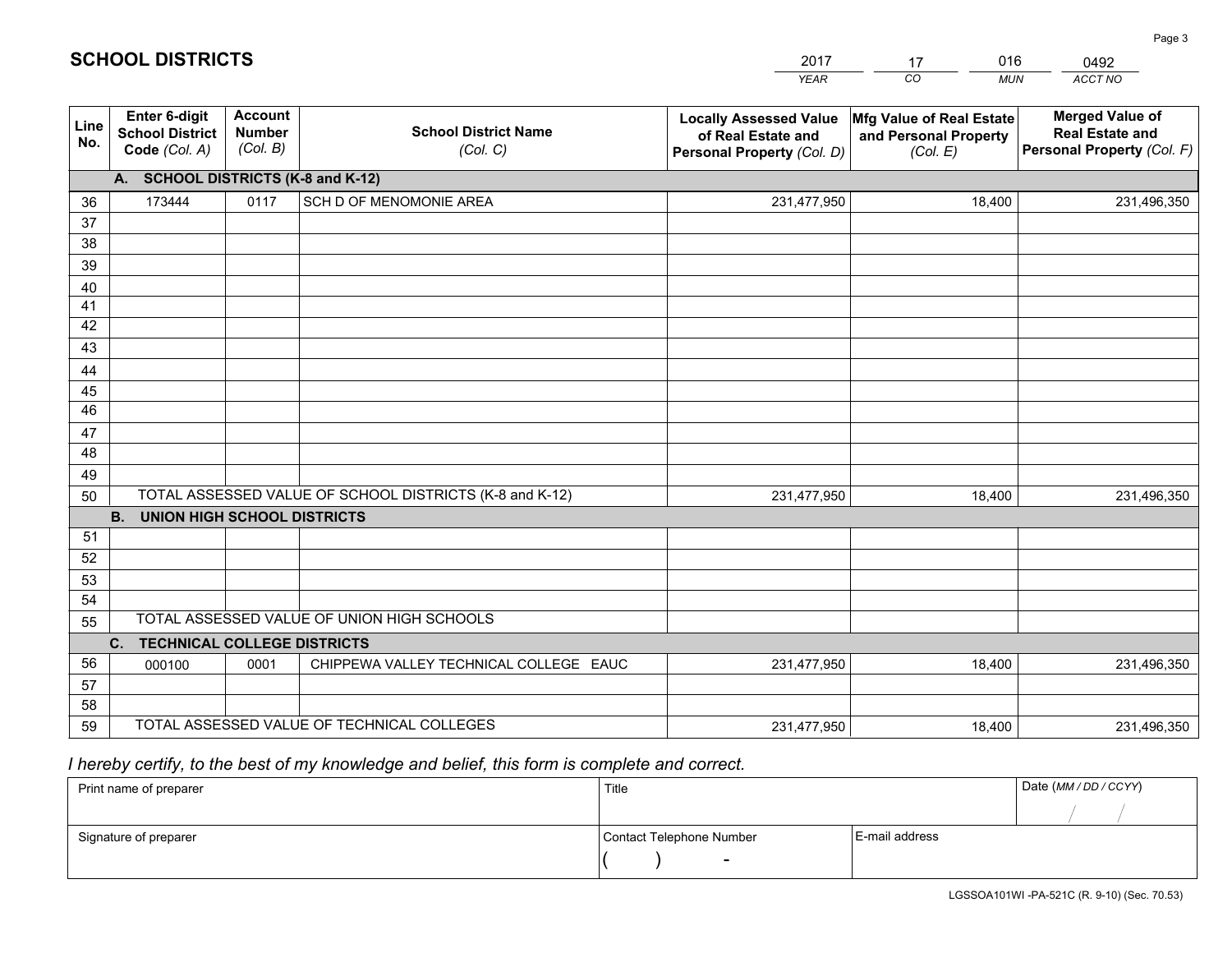### **HIGHLIGHTS**

- 1. Complete the Statement of Assessment after the Board of Review. Reflect any changes made there.
- 2. Use black ink to complete.
- 3. Line 16 must equal Line 50, Col D.
- 4. Line 55 must equal the total of K-8 schools listed on lines 36-49. Do not include K-12 schools in this comparision.
- 5. Line 59, Col. D must equal Line 16.
- 6. Special District, School District and Technical College District values must include both real estate and personal property. Examples of Special districts are: town sanitary districts, public inland lake protection and rehabilitation districts, and metropolitan sewerage districts.
- 7. DO NOT INCLUDE Manufacturing property values.DOR will print these values on the final SOA.
- 8. Accuracy of this form is very important. The values reported directly affect the equalized value DOR calculates for school and special districts.

### **Page 1:**

 If not prefilled, enter the tax year,county and municipal code,municipal type, municipal name and county name on the top of form.

Check the Amended box, if filing an amended / corrected SOA.

 Report the parcel count, acres and assessed value of taxable general property, total parcel count, (real and personal), total acres, and values from final figures set by the Board of Review.

- A. Real Estate land and improvements (buildings, etc.) is reported on lines 1 8, total line 9.
- B. Personal Property is reported on lines 11 14, Column D, total line 15.
- C. To complete this report, use the computer produced summary of the assessment roll that shows these amounts.
- D. Use whole numbers only.
- E. Add each line across and each column down to verify entries.

### **Page 2:**

- A. Report Special Items (not subject to general property tax).
- 1. Private Forest Croplands and Managed Forest Lands are reported on lines 18,19, 20 and 21. Be sure to report assessed values **NOT** taxes.
- 2. You should have copies of the orders of entry, orders of withdrawal, etc., to update your assessment roll.
	- 3. Show hundredths of acres (e.g. 39.75).
- 4. Tax exempt lands are reported on line 22.
- 5. Omitted property and sec. 70.43, Wis. Stats., corrections of errors by assessor are reported on line 23. Report real estate and personal property separately. These should be for **prior years**, not something found on the current assessment roll after the board of review.
- B. Special District (Lines 24-35) Include the value of both real and personal property.
- The Department of Revenue (DOR) preprints much of the information regarding names and codes for schools, special districts,etc. If a district is not listed, enter the name and value only, DOR will enter the proper code.

## **Page 3 School Districts:**

Include the value of both real and personal property.

Report School District (regular, elementary, union high school, and technical college).

- 1. Regular (K-12) and Elementary (K-8) school values are reported on lines 36-49, total on line 50.
- 2. Union High School (UHS) (use only if elementary schools are listed on lines 36-49) are reported on lines 51-54. UHS total value (line 55) must equal to the total **elementary school** values reported on lines 36-49. Do notinclude K-12 schools in this comparison.
- 3. Technical College values are reported on lines 56-58, total on line 59.
- 4. Use the computer summary that shows these amounts to complete this report.

#### **This form is due the second Monday in June. File this report only after your Board of Review is complete.**

 *If you have questions: Return forms to:*

 Email: lgs@wisconsin.gov Wisconsin Department of RevenueCall:  $(608)$  266-2569 or  $(608)$  264-6892 Fax number: (608) 264-6887 PO Box 8971

Local Government Services Section 6-97 Madison WI 53708-8971

TOWN OF MENOMONIE TOWN OF MENOMONIE **MENOMONIE, WI 54751** E4299 COUNTY RD D E4299 COUNTY RD D **LESLIE HULBERT** LESLIE HULBERT

MENOMONIE, WI 54751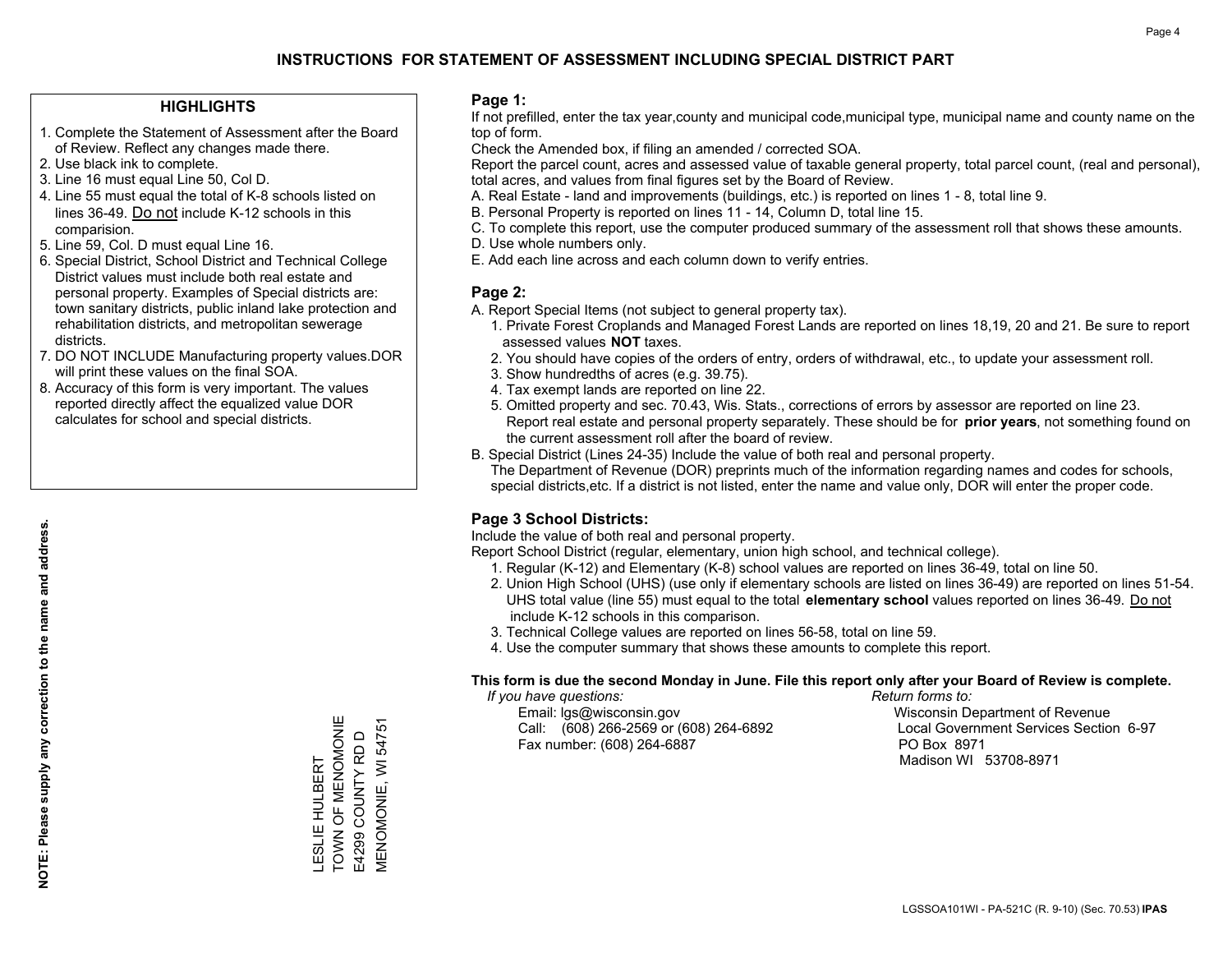**FINAL - EQUATED**

**STATEMENT OF ASSESSMENT FOR 2017** 

|                | <b>FOR</b><br><b>TOWN OF</b><br>OF                                                 |                                                                                                                                                                                              | <b>NEW HAVEN</b>         |                | <b>DUNN COUNTY</b>                                       |                         |                      | <b>WHEN COMPLETING THIS DOCUMENT</b>     |  |
|----------------|------------------------------------------------------------------------------------|----------------------------------------------------------------------------------------------------------------------------------------------------------------------------------------------|--------------------------|----------------|----------------------------------------------------------|-------------------------|----------------------|------------------------------------------|--|
|                |                                                                                    | Town - Village - City                                                                                                                                                                        | <b>Municipality Name</b> |                | <b>County Name</b>                                       |                         |                      | DO NOT WRITE OVER X's OR IN SHADED AREAS |  |
|                |                                                                                    | <b>REAL ESTATE</b>                                                                                                                                                                           |                          | PARCEL COUNT   | NO. OF ACRES                                             | <b>VALUE OF</b>         | <b>VALUE OF</b>      | TOTAL VALUE OF LAND                      |  |
| Line<br>No.    |                                                                                    | (See Lines 18 - 22 for<br>other Real Estate)                                                                                                                                                 |                          |                | <b>WHOLE</b><br>TOTAL LAND   IMPROVEMENTS   NUMBERS ONLY | <b>LAND</b>             | <b>IMPROVEMENTS</b>  | AND IMPROVEMENTS                         |  |
|                |                                                                                    |                                                                                                                                                                                              | Col. A                   | Col. B         | Col. C                                                   | Col. D                  | Col. E               | Col. F                                   |  |
| $\mathbf{1}$   |                                                                                    | <b>RESIDENTIAL - Class 1</b>                                                                                                                                                                 | 258                      | 249            | 484                                                      | 1,229,400               | 17,515,500           | 18,744,900                               |  |
| $\overline{2}$ |                                                                                    | <b>COMMERCIAL - Class 2</b>                                                                                                                                                                  | 9                        | 7              | 36                                                       | 108,600                 | 222,800              | 331,400                                  |  |
| 3              |                                                                                    | MANUFACTURING - Class 3                                                                                                                                                                      | $\overline{2}$           | $\overline{2}$ | 5                                                        | 15,900                  | 106,900              | 122,800                                  |  |
| 4              |                                                                                    | <b>AGRICULTURAL - Class 4</b>                                                                                                                                                                | 572                      |                | 12,486                                                   | 1,127,500               |                      | 1,127,500                                |  |
| 5              |                                                                                    | UNDEVELOPED - Class 5                                                                                                                                                                        | 334                      |                | 2,007                                                    | 796,500                 |                      | 796,500                                  |  |
| 6              |                                                                                    | AGRICULTURAL FOREST - Class 5m                                                                                                                                                               | 281                      |                | 4,345                                                    | 3,911,200               |                      | 3,911,200                                |  |
| $\overline{7}$ |                                                                                    | FOREST LANDS - Class 6                                                                                                                                                                       | 95                       |                | 1,894                                                    | 3,305,000               |                      | 3,305,000                                |  |
| 8              |                                                                                    | OTHER - Class 7                                                                                                                                                                              | 85                       | 85             | 167                                                      | 664,000                 | 7,102,200            | 7,766,200                                |  |
| 9              |                                                                                    | TOTAL - ALL COLUMNS                                                                                                                                                                          | 1,636                    | 343            | 21,424                                                   | 11,158,100              | 24,947,400           | 36,105,500                               |  |
| 10             |                                                                                    | NUMBER OF PERSONAL PROPERTY ACCOUNTS IN ROLL                                                                                                                                                 |                          |                | 13 <sup>1</sup>                                          | <b>LOCALLY ASSESSED</b> | <b>MANUFACTURING</b> | <b>MERGED</b>                            |  |
| 11             |                                                                                    | BOATS AND OTHER WATERCRAFT NOT EXEMPT - Code 1                                                                                                                                               |                          |                |                                                          | 0                       | $\Omega$             | $\Omega$                                 |  |
| 12             |                                                                                    | MACHINERY, TOOLS AND PATTERNS - Code 2                                                                                                                                                       |                          |                |                                                          | 2,400                   | 17,600               | 20,000                                   |  |
| 13             |                                                                                    | FURNITURE, FIXTURES AND EQUIPMENT - Code 3                                                                                                                                                   |                          |                |                                                          | 6,600                   | 4,100                | 10,700                                   |  |
| 14             |                                                                                    | ALL OTHER PERSONAL PROPERTY NOT EXEMPT - Codes 4A, 4B, 4C                                                                                                                                    |                          |                |                                                          | 52,800                  | 2,200                | 55,000                                   |  |
| 15             |                                                                                    | TOTAL OF PERSONAL PROPERTY NOT EXEMPT (Total of Lines 11-14)                                                                                                                                 |                          |                |                                                          | 61,800                  | 23,900               | 85,700                                   |  |
| 16             |                                                                                    | AGGREGATE ASSESSED VALUE OF ALL PROPERTY SUBJECT TO THE GENERAL PROPERTY TAX (Total of Lines 9F and 15F)<br>MUST EQUAL TOTAL VALUE OF THE SCHOOL DISTRICTS (K-12 PLUS K-8) - Line 50, Col. F |                          |                |                                                          |                         |                      | 36,191,200                               |  |
| 17             |                                                                                    | <b>BOARD OF REVIEW</b>                                                                                                                                                                       |                          |                | Name of Assessor                                         |                         | Telephone #          |                                          |  |
|                | DATE OF FINAL ADJOURNMENT<br>05/18/2017<br><b>RANDY PROCHNOW</b><br>(715) 632-2116 |                                                                                                                                                                                              |                          |                |                                                          |                         |                      |                                          |  |

*CO*

*MUN*

*ACCT NO*

*<sup>17</sup> <sup>018</sup>*

REMARKS

The Assessment Ratio to be used in calculating the estimated Fair Market Value on tax bills for this tax district is .875474237<br>This ratio should be used to convert assessed values to "Calculate Equalized Values" in Step 1 Commission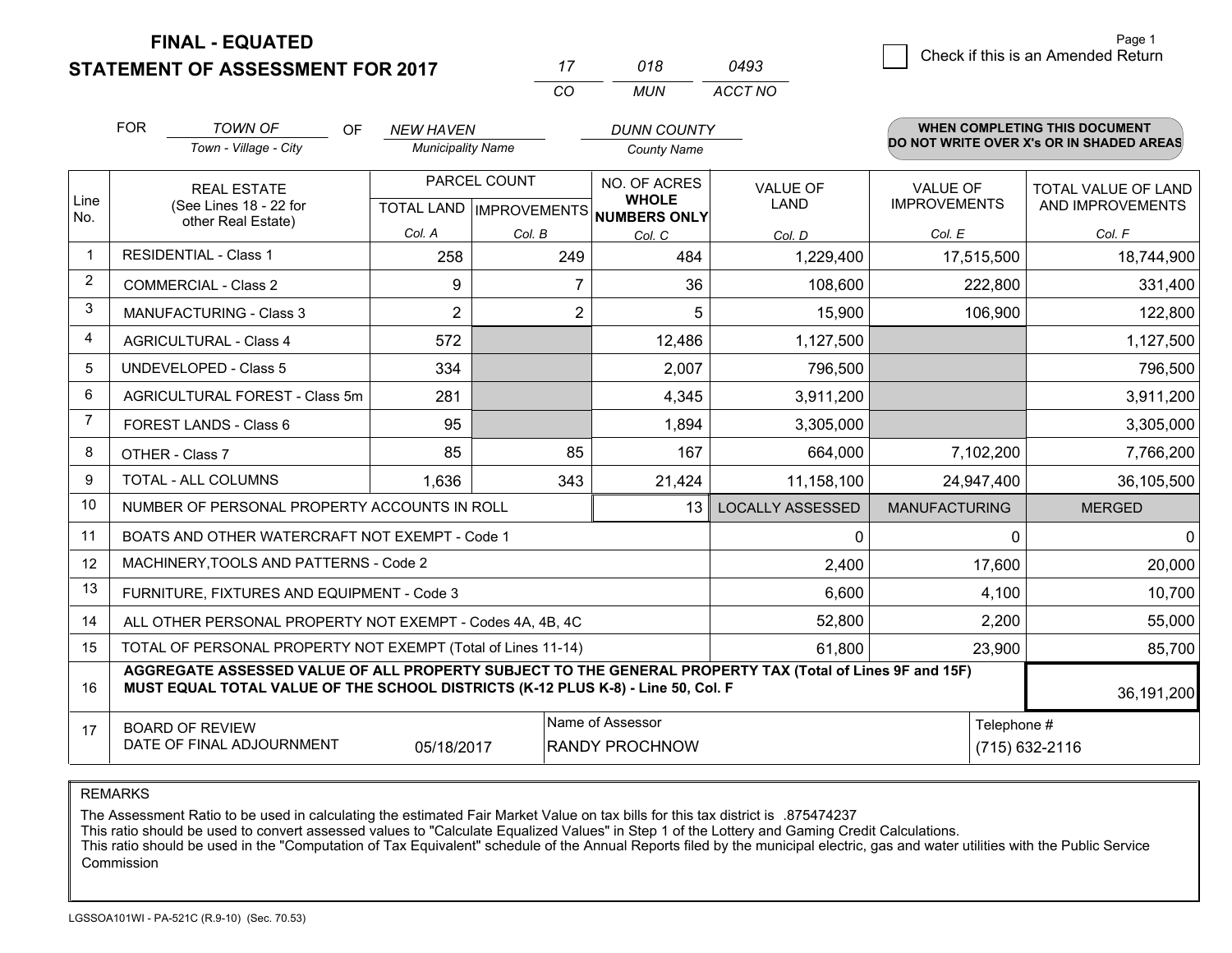*YEAR CO MUN ACCT NO* <sup>2017</sup> <sup>17</sup> <sup>018</sup> <sup>0493</sup> Page 2

Do not confuse FOREST LANDS (Line 7) with FOREST CROPS (in this section) - They are **NOT** the same

|    |                                  |                                                    |  | Private Forest Crop - Reg Class @ 10¢ per acre                                 |                                   | Private Forest Crop - Reg Class @ \$2.52 per acre             |                  |                                                                    |                 |                                                                              |
|----|----------------------------------|----------------------------------------------------|--|--------------------------------------------------------------------------------|-----------------------------------|---------------------------------------------------------------|------------------|--------------------------------------------------------------------|-----------------|------------------------------------------------------------------------------|
| 18 | (a) PARCELS                      | (b) ACRES                                          |  | (c) ASSESSED VALUE                                                             |                                   | (d) PARCELS                                                   |                  | (e) ACRES                                                          |                 | (f) ASSESSED VALUE                                                           |
|    |                                  |                                                    |  |                                                                                |                                   |                                                               |                  |                                                                    |                 |                                                                              |
|    |                                  | Private Forest Crop - Special Class @ 20¢ per acre |  |                                                                                |                                   |                                                               |                  |                                                                    |                 | Entered Before 2005 Managed Forest - Ferrous Mining CLOSED @ \$8.27 per acre |
| 19 | (a) PARCELS                      | (b) ACRES                                          |  | (c) ASSESSED VALUE                                                             |                                   | (d) PARCELS                                                   |                  | (e) ACRES                                                          |                 | (f) ASSESSED VALUE                                                           |
|    |                                  |                                                    |  |                                                                                |                                   |                                                               |                  |                                                                    |                 |                                                                              |
|    |                                  |                                                    |  | Entered Before 2005 Managed Forest - OPEN @ \$.79 per acre                     |                                   | Entered Before 2005 Managed Forest - CLOSED @ \$1.87 per acre |                  |                                                                    |                 |                                                                              |
|    | (a) PARCELS                      | (b) ACRES                                          |  | (c) ASSESSED VALUE                                                             |                                   | (d) PARCELS                                                   |                  | (e) ACRES                                                          |                 | (f) ASSESSED VALUE                                                           |
| 20 |                                  |                                                    |  |                                                                                |                                   |                                                               |                  |                                                                    |                 |                                                                              |
|    |                                  |                                                    |  | 5.400                                                                          |                                   | 32<br>933.69                                                  |                  | 1,489,800                                                          |                 |                                                                              |
|    |                                  | Entered After 2004 Managed Forest - OPEN @         |  | \$2.14 per acre                                                                |                                   |                                                               |                  | Entered After 2004 Managed Forest - CLOSED @ \$10.68 per acre      |                 |                                                                              |
| 21 | (a) PARCELS                      | (b) ACRES                                          |  |                                                                                | (d) PARCELS<br>(c) ASSESSED VALUE |                                                               |                  | (e) ACRES                                                          |                 | (f) ASSESSED VALUE                                                           |
|    |                                  |                                                    |  |                                                                                |                                   |                                                               |                  |                                                                    |                 |                                                                              |
|    |                                  | 119                                                |  | 165,600                                                                        |                                   | 27                                                            |                  | 868.2                                                              |                 | 1,521,600                                                                    |
|    | (a) County Forest Cropland Acres |                                                    |  | (b) Federal Acres                                                              |                                   | (d) County (NOT FOREST CROP) Acres<br>(c) State Acres         |                  |                                                                    | (e) Other Acres |                                                                              |
| 22 |                                  |                                                    |  |                                                                                |                                   |                                                               |                  |                                                                    |                 |                                                                              |
|    |                                  |                                                    |  |                                                                                |                                   | 136.69                                                        |                  | 4.59                                                               |                 | 63.35                                                                        |
|    |                                  |                                                    |  | Assessed Value of Omitted Property From Prior Years (Sec. 70.44)               |                                   |                                                               |                  | Assessed Value of Sec. 70.43 Corrections of Errors by Assessors    |                 |                                                                              |
| 23 |                                  | (a) REAL ESTATE                                    |  | (b) PERSONAL                                                                   |                                   |                                                               | (c1) REAL ESTATE |                                                                    |                 | (c2) PERSONAL                                                                |
|    |                                  |                                                    |  |                                                                                |                                   |                                                               |                  |                                                                    |                 |                                                                              |
|    |                                  |                                                    |  | Manufacturing Equated Value of Omitted Property From Prior Years (Sec. 70.995) |                                   |                                                               |                  | Mfg. Equated Value of Sec.70.43 Corrections of Errors by Assessors |                 |                                                                              |
|    |                                  | (d) REAL ESTATE                                    |  | (e) PERSONAL                                                                   |                                   |                                                               | (f1) REAL ESTATE |                                                                    |                 | (f2) PERSONAL                                                                |
|    |                                  |                                                    |  |                                                                                |                                   |                                                               |                  |                                                                    |                 |                                                                              |
|    |                                  |                                                    |  |                                                                                |                                   |                                                               |                  |                                                                    |                 |                                                                              |

## **SPECIAL DISTRICTS**

| Line<br>No. | Enter 6-digit<br><b>Special District</b><br>Code (Col. A) | <b>Account</b><br><b>Number</b><br>(Col. B) | <b>Special District Name</b><br>(Col. C) | <b>Locally Assessed Value</b><br>of Real Estate and<br>Personal Property (Col. D) | Mfg Value of Real Estate<br>and Personal Property<br>(Col. E) | <b>Merged Value of</b><br><b>Real Estate and</b><br>Personal Property (Col. F) |
|-------------|-----------------------------------------------------------|---------------------------------------------|------------------------------------------|-----------------------------------------------------------------------------------|---------------------------------------------------------------|--------------------------------------------------------------------------------|
| 24          |                                                           |                                             |                                          |                                                                                   |                                                               |                                                                                |
| 25          |                                                           |                                             |                                          |                                                                                   |                                                               |                                                                                |
| 26          |                                                           |                                             |                                          |                                                                                   |                                                               |                                                                                |
| 27          |                                                           |                                             |                                          |                                                                                   |                                                               |                                                                                |
| 28          |                                                           |                                             |                                          |                                                                                   |                                                               |                                                                                |
| 29          |                                                           |                                             |                                          |                                                                                   |                                                               |                                                                                |
| 30          |                                                           |                                             |                                          |                                                                                   |                                                               |                                                                                |
| 31          |                                                           |                                             |                                          |                                                                                   |                                                               |                                                                                |
| 32          |                                                           |                                             |                                          |                                                                                   |                                                               |                                                                                |
| 33          |                                                           |                                             |                                          |                                                                                   |                                                               |                                                                                |
| 34          |                                                           |                                             |                                          |                                                                                   |                                                               |                                                                                |
| 35          |                                                           |                                             |                                          |                                                                                   |                                                               |                                                                                |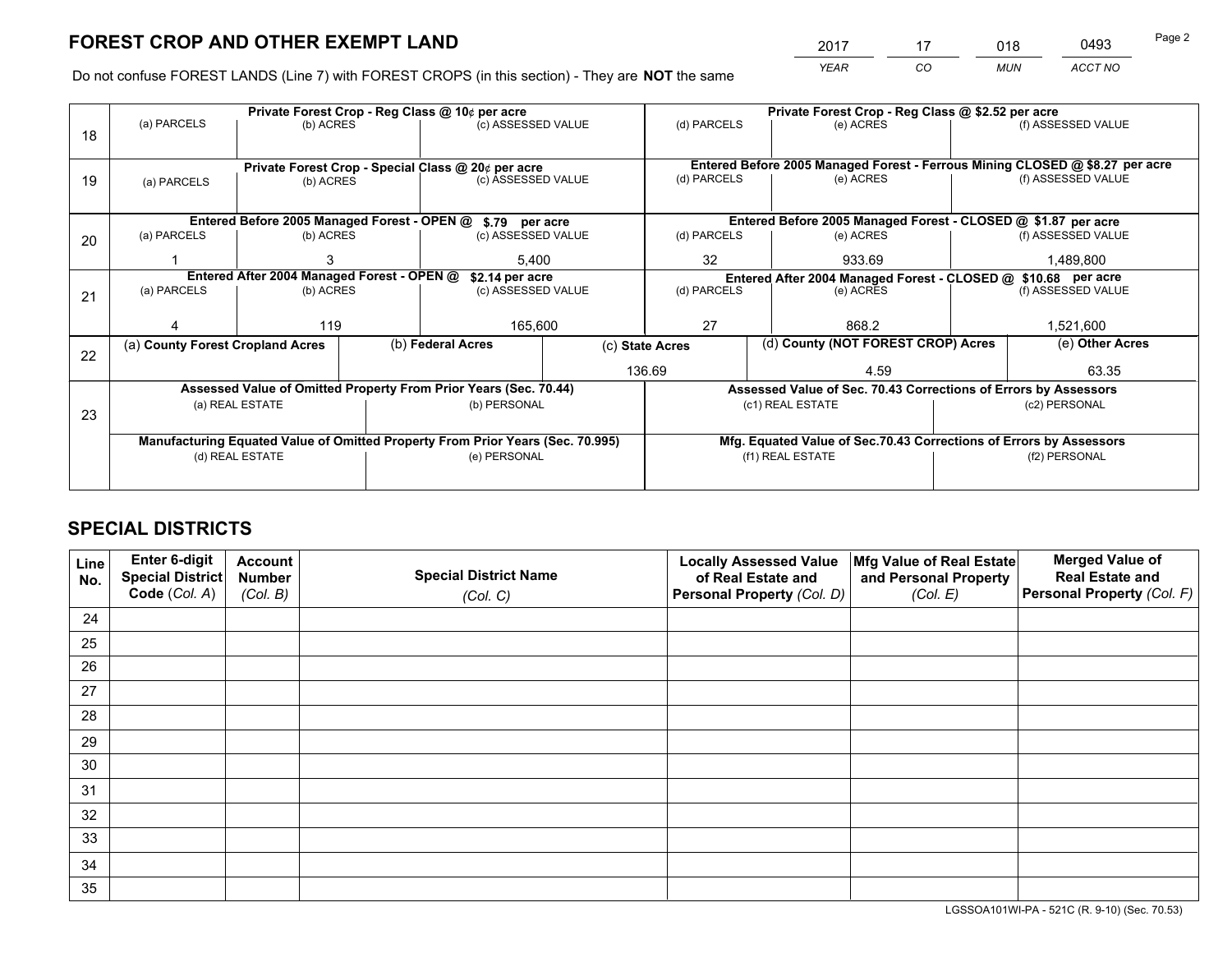|             |                                                                 |                                             |                                                         | <b>YEAR</b>                                                                       | CO.<br><b>MUN</b>                                             | ACCT NO                                                                        |
|-------------|-----------------------------------------------------------------|---------------------------------------------|---------------------------------------------------------|-----------------------------------------------------------------------------------|---------------------------------------------------------------|--------------------------------------------------------------------------------|
| Line<br>No. | <b>Enter 6-digit</b><br><b>School District</b><br>Code (Col. A) | <b>Account</b><br><b>Number</b><br>(Col. B) | <b>School District Name</b><br>(Col. C)                 | <b>Locally Assessed Value</b><br>of Real Estate and<br>Personal Property (Col. D) | Mfg Value of Real Estate<br>and Personal Property<br>(Col. E) | <b>Merged Value of</b><br><b>Real Estate and</b><br>Personal Property (Col. F) |
|             | A. SCHOOL DISTRICTS (K-8 and K-12)                              |                                             |                                                         |                                                                                   |                                                               |                                                                                |
| 36          | 034557                                                          | 0026                                        | <b>SCH D OF PRAIRIE FARM</b>                            | 4,251,400                                                                         |                                                               | 4,251,400                                                                      |
| 37          | 170637                                                          | 0114                                        | SCH D OF BOYCEVILLE COMMUNITY                           | 27,609,800                                                                        | 146,700                                                       | 27,756,500                                                                     |
| 38          | 481127                                                          | 0289                                        | SCH D OF CLEAR LAKE                                     | 1,465,700                                                                         |                                                               | 1,465,700                                                                      |
| 39          | 552198                                                          | 0328                                        | SCH D OF GLENWOOD CITY                                  | 2,717,600                                                                         |                                                               | 2,717,600                                                                      |
| 40          |                                                                 |                                             |                                                         |                                                                                   |                                                               |                                                                                |
| 41          |                                                                 |                                             |                                                         |                                                                                   |                                                               |                                                                                |
| 42          |                                                                 |                                             |                                                         |                                                                                   |                                                               |                                                                                |
| 43          |                                                                 |                                             |                                                         |                                                                                   |                                                               |                                                                                |
| 44          |                                                                 |                                             |                                                         |                                                                                   |                                                               |                                                                                |
| 45          |                                                                 |                                             |                                                         |                                                                                   |                                                               |                                                                                |
| 46          |                                                                 |                                             |                                                         |                                                                                   |                                                               |                                                                                |
| 47          |                                                                 |                                             |                                                         |                                                                                   |                                                               |                                                                                |
| 48          |                                                                 |                                             |                                                         |                                                                                   |                                                               |                                                                                |
| 49          |                                                                 |                                             |                                                         |                                                                                   |                                                               |                                                                                |
| 50          | <b>B.</b><br><b>UNION HIGH SCHOOL DISTRICTS</b>                 |                                             | TOTAL ASSESSED VALUE OF SCHOOL DISTRICTS (K-8 and K-12) | 36,044,500                                                                        | 146,700                                                       | 36,191,200                                                                     |
| 51          |                                                                 |                                             |                                                         |                                                                                   |                                                               |                                                                                |
| 52          |                                                                 |                                             |                                                         |                                                                                   |                                                               |                                                                                |
| 53          |                                                                 |                                             |                                                         |                                                                                   |                                                               |                                                                                |
| 54          |                                                                 |                                             |                                                         |                                                                                   |                                                               |                                                                                |
| 55          |                                                                 |                                             | TOTAL ASSESSED VALUE OF UNION HIGH SCHOOLS              |                                                                                   |                                                               |                                                                                |
|             | C.<br><b>TECHNICAL COLLEGE DISTRICTS</b>                        |                                             |                                                         |                                                                                   |                                                               |                                                                                |
| 56          | 000100                                                          | 0001                                        | CHIPPEWA VALLEY TECHNICAL COLLEGE EAUC                  | 36,044,500                                                                        | 146,700                                                       | 36,191,200                                                                     |
| 57          |                                                                 |                                             |                                                         |                                                                                   |                                                               |                                                                                |
| 58          |                                                                 |                                             |                                                         |                                                                                   |                                                               |                                                                                |
| 59          |                                                                 |                                             | TOTAL ASSESSED VALUE OF TECHNICAL COLLEGES              | 36,044,500                                                                        | 146,700                                                       | 36,191,200                                                                     |

17

018

 *I hereby certify, to the best of my knowledge and belief, this form is complete and correct.*

**SCHOOL DISTRICTS**

| Print name of preparer | Title                    |                | Date (MM / DD / CCYY) |
|------------------------|--------------------------|----------------|-----------------------|
|                        |                          |                |                       |
| Signature of preparer  | Contact Telephone Number | E-mail address |                       |
|                        | $\sim$                   |                |                       |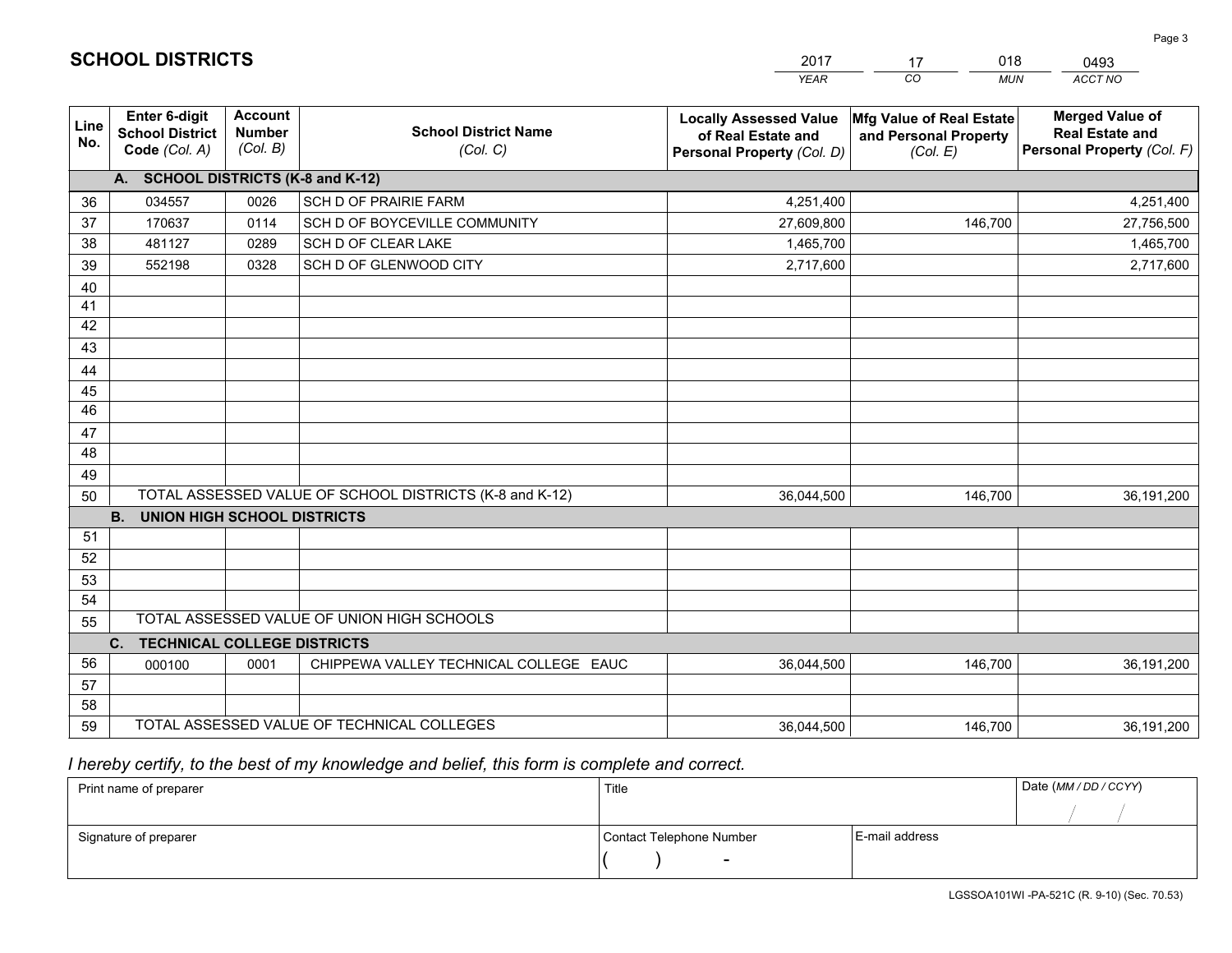### **HIGHLIGHTS**

- 1. Complete the Statement of Assessment after the Board of Review. Reflect any changes made there.
- 2. Use black ink to complete.
- 3. Line 16 must equal Line 50, Col D.
- 4. Line 55 must equal the total of K-8 schools listed on lines 36-49. Do not include K-12 schools in this comparision.
- 5. Line 59, Col. D must equal Line 16.
- 6. Special District, School District and Technical College District values must include both real estate and personal property. Examples of Special districts are: town sanitary districts, public inland lake protection and rehabilitation districts, and metropolitan sewerage districts.
- 7. DO NOT INCLUDE Manufacturing property values.DOR will print these values on the final SOA.

DIANE DUERST

TOWN OF NEW HAVEN N12488 150TH ST BOYCEVILLE, WI 54725

3OYCEVILLE, WI 54725 N12488 150TH ST

DIANE DUERST<br>TOWN OF NEW HAVEN

 8. Accuracy of this form is very important. The values reported directly affect the equalized value DOR calculates for school and special districts.

### **Page 1:**

 If not prefilled, enter the tax year,county and municipal code,municipal type, municipal name and county name on the top of form.

Check the Amended box, if filing an amended / corrected SOA.

 Report the parcel count, acres and assessed value of taxable general property, total parcel count, (real and personal), total acres, and values from final figures set by the Board of Review.

- A. Real Estate land and improvements (buildings, etc.) is reported on lines 1 8, total line 9.
- B. Personal Property is reported on lines 11 14, Column D, total line 15.
- C. To complete this report, use the computer produced summary of the assessment roll that shows these amounts.
- D. Use whole numbers only.
- E. Add each line across and each column down to verify entries.

### **Page 2:**

- A. Report Special Items (not subject to general property tax).
- 1. Private Forest Croplands and Managed Forest Lands are reported on lines 18,19, 20 and 21. Be sure to report assessed values **NOT** taxes.
- 2. You should have copies of the orders of entry, orders of withdrawal, etc., to update your assessment roll.
	- 3. Show hundredths of acres (e.g. 39.75).
- 4. Tax exempt lands are reported on line 22.
- 5. Omitted property and sec. 70.43, Wis. Stats., corrections of errors by assessor are reported on line 23. Report real estate and personal property separately. These should be for **prior years**, not something found on the current assessment roll after the board of review.
- B. Special District (Lines 24-35) Include the value of both real and personal property.
- The Department of Revenue (DOR) preprints much of the information regarding names and codes for schools, special districts,etc. If a district is not listed, enter the name and value only, DOR will enter the proper code.

## **Page 3 School Districts:**

Include the value of both real and personal property.

Report School District (regular, elementary, union high school, and technical college).

- 1. Regular (K-12) and Elementary (K-8) school values are reported on lines 36-49, total on line 50.
- 2. Union High School (UHS) (use only if elementary schools are listed on lines 36-49) are reported on lines 51-54. UHS total value (line 55) must equal to the total **elementary school** values reported on lines 36-49. Do notinclude K-12 schools in this comparison.
- 3. Technical College values are reported on lines 56-58, total on line 59.
- 4. Use the computer summary that shows these amounts to complete this report.

#### **This form is due the second Monday in June. File this report only after your Board of Review is complete.**

 *If you have questions: Return forms to:*

 Email: lgs@wisconsin.gov Wisconsin Department of RevenueCall:  $(608)$  266-2569 or  $(608)$  264-6892 Fax number: (608) 264-6887 PO Box 8971

Local Government Services Section 6-97 Madison WI 53708-8971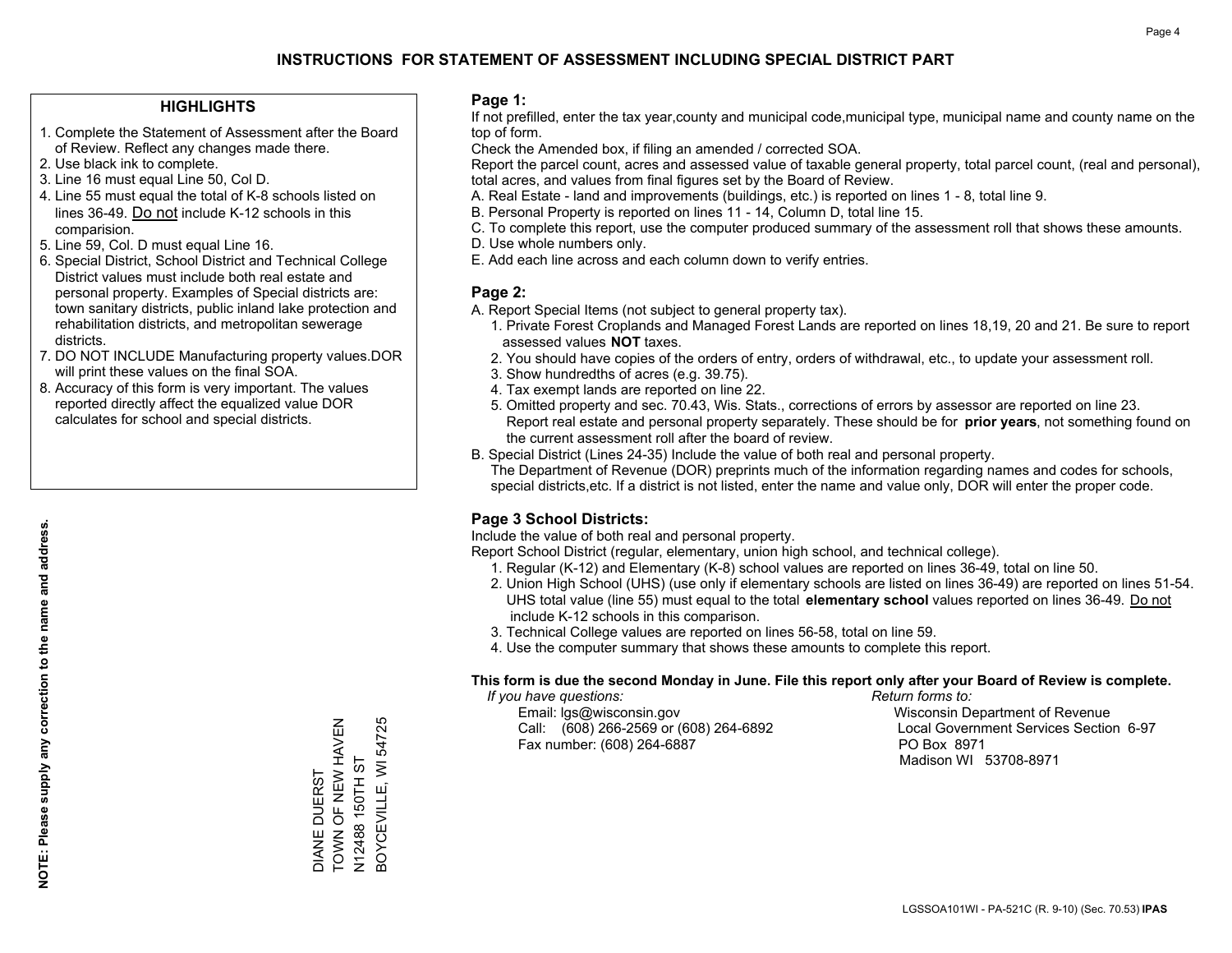**STATEMENT OF ASSESSMENT FOR 2017** 

**FINAL - EQUATED**

|                | <b>FOR</b><br><b>TOWN OF</b>                                                                                                                                                                 | <b>OF</b> | <b>OTTER CREEK</b>       |              | <b>DUNN COUNTY</b>                                   |                         |                      | WHEN COMPLETING THIS DOCUMENT            |  |  |
|----------------|----------------------------------------------------------------------------------------------------------------------------------------------------------------------------------------------|-----------|--------------------------|--------------|------------------------------------------------------|-------------------------|----------------------|------------------------------------------|--|--|
|                | Town - Village - City                                                                                                                                                                        |           | <b>Municipality Name</b> |              | <b>County Name</b>                                   |                         |                      | DO NOT WRITE OVER X's OR IN SHADED AREAS |  |  |
|                | <b>REAL ESTATE</b>                                                                                                                                                                           |           |                          | PARCEL COUNT | NO. OF ACRES                                         | <b>VALUE OF</b>         | <b>VALUE OF</b>      | <b>TOTAL VALUE OF LAND</b>               |  |  |
| Line<br>No.    | (See Lines 18 - 22 for                                                                                                                                                                       |           |                          |              | <b>WHOLE</b><br>TOTAL LAND IMPROVEMENTS NUMBERS ONLY | <b>LAND</b>             | <b>IMPROVEMENTS</b>  | AND IMPROVEMENTS                         |  |  |
|                | other Real Estate)                                                                                                                                                                           |           | Col. A                   | Col. B       | Col. C                                               | Col. D                  | Col. E               | Col. F                                   |  |  |
| 1              | <b>RESIDENTIAL - Class 1</b>                                                                                                                                                                 |           | 262                      | 246          | 833                                                  | 3,237,700               | 19,645,200           | 22,882,900                               |  |  |
| 2              | <b>COMMERCIAL - Class 2</b>                                                                                                                                                                  |           | 4                        | 3            | 11                                                   | 53,700                  | 238,500              | 292,200                                  |  |  |
| 3              | <b>MANUFACTURING - Class 3</b>                                                                                                                                                               |           | 0                        | $\Omega$     | $\Omega$                                             | 0                       |                      | 0<br>$\mathbf{0}$                        |  |  |
| 4              | <b>AGRICULTURAL - Class 4</b>                                                                                                                                                                |           | 244                      |              | 4,829                                                | 622,700                 |                      | 622,700                                  |  |  |
| 5              | <b>UNDEVELOPED - Class 5</b>                                                                                                                                                                 |           | 239                      |              | 2,151                                                | 1,246,800               |                      | 1,246,800                                |  |  |
| 6              | AGRICULTURAL FOREST - Class 5m                                                                                                                                                               |           | 114                      |              | 1,824                                                | 1,648,400               |                      | 1,648,400                                |  |  |
| $\overline{7}$ | FOREST LANDS - Class 6                                                                                                                                                                       |           | 231                      |              | 4,717                                                | 8,648,800               |                      | 8,648,800                                |  |  |
| 8              | OTHER - Class 7                                                                                                                                                                              |           | 15                       | 15           | 23                                                   | 124,000                 | 912,600              | 1,036,600                                |  |  |
| 9              | TOTAL - ALL COLUMNS                                                                                                                                                                          |           | 1,109                    | 264          | 14,388                                               | 15,582,100              | 20,796,300           | 36,378,400                               |  |  |
| 10             | NUMBER OF PERSONAL PROPERTY ACCOUNTS IN ROLL                                                                                                                                                 |           |                          |              | 13                                                   | <b>LOCALLY ASSESSED</b> | <b>MANUFACTURING</b> | <b>MERGED</b>                            |  |  |
| 11             | BOATS AND OTHER WATERCRAFT NOT EXEMPT - Code 1                                                                                                                                               |           |                          |              |                                                      | 0                       |                      | $\Omega$<br>0                            |  |  |
| 12             | MACHINERY, TOOLS AND PATTERNS - Code 2                                                                                                                                                       |           |                          |              |                                                      | 77,900                  |                      | $\mathbf{0}$<br>77,900                   |  |  |
| 13             | FURNITURE, FIXTURES AND EQUIPMENT - Code 3                                                                                                                                                   |           |                          |              |                                                      | 9,200                   |                      | $\mathbf 0$<br>9,200                     |  |  |
| 14             | ALL OTHER PERSONAL PROPERTY NOT EXEMPT - Codes 4A, 4B, 4C                                                                                                                                    |           |                          |              |                                                      | 87,500                  |                      | $\mathbf 0$<br>87,500                    |  |  |
| 15             | TOTAL OF PERSONAL PROPERTY NOT EXEMPT (Total of Lines 11-14)                                                                                                                                 |           |                          |              |                                                      | 174,600                 |                      | $\mathbf{0}$<br>174,600                  |  |  |
| 16             | AGGREGATE ASSESSED VALUE OF ALL PROPERTY SUBJECT TO THE GENERAL PROPERTY TAX (Total of Lines 9F and 15F)<br>MUST EQUAL TOTAL VALUE OF THE SCHOOL DISTRICTS (K-12 PLUS K-8) - Line 50, Col. F |           |                          |              |                                                      |                         |                      | 36,553,000                               |  |  |
| 17             | <b>BOARD OF REVIEW</b>                                                                                                                                                                       |           |                          |              | Name of Assessor                                     |                         |                      | Telephone #                              |  |  |
|                | DATE OF FINAL ADJOURNMENT                                                                                                                                                                    |           | 05/15/2017               |              | <b>ROBERT IRWIN</b>                                  |                         |                      | (715) 235-6941                           |  |  |

*MUN*

*ACCT NO0494*

*<sup>17</sup> <sup>020</sup>*

*CO*

REMARKS

The Assessment Ratio to be used in calculating the estimated Fair Market Value on tax bills for this tax district is .912399376<br>This ratio should be used to convert assessed values to "Calculate Equalized Values" in Step 1 Commission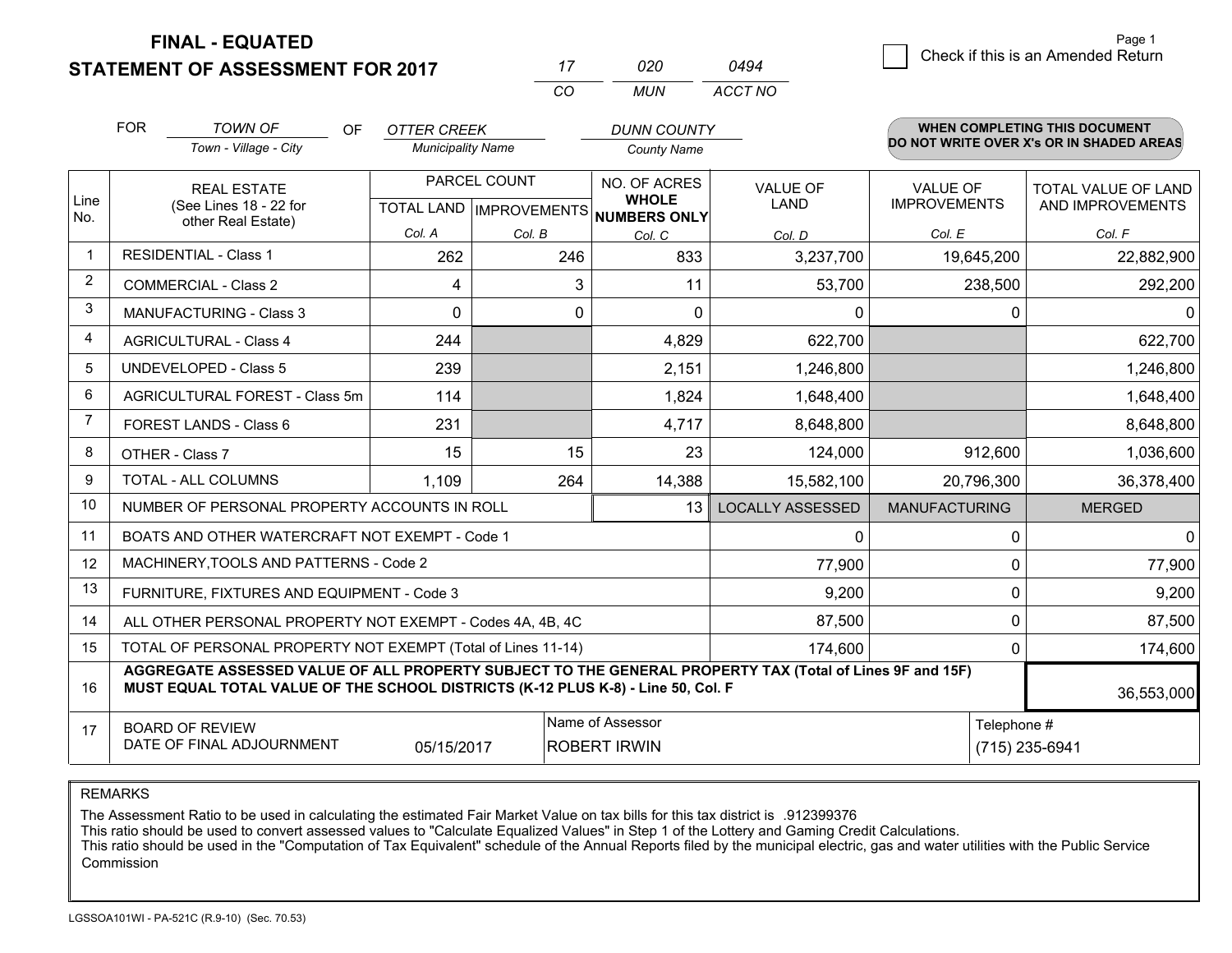*YEAR CO MUN ACCT NO* <u>2017 - 17 020 0494</u> Page 2

Do not confuse FOREST LANDS (Line 7) with FOREST CROPS (in this section) - They are **NOT** the same

|    |                                            |                 |  | Private Forest Crop - Reg Class @ 10¢ per acre                                 |             |                  | Private Forest Crop - Reg Class @ \$2.52 per acre                            |                                                                                                  |               |                                                                    |  |
|----|--------------------------------------------|-----------------|--|--------------------------------------------------------------------------------|-------------|------------------|------------------------------------------------------------------------------|--------------------------------------------------------------------------------------------------|---------------|--------------------------------------------------------------------|--|
| 18 | (a) PARCELS                                | (b) ACRES       |  | (c) ASSESSED VALUE                                                             |             | (d) PARCELS      |                                                                              | (e) ACRES                                                                                        |               | (f) ASSESSED VALUE                                                 |  |
|    |                                            | 40              |  | 80.000                                                                         |             | $\mathfrak{p}$   |                                                                              | 80                                                                                               |               | 160,000                                                            |  |
|    |                                            |                 |  | Private Forest Crop - Special Class @ 20¢ per acre                             |             |                  | Entered Before 2005 Managed Forest - Ferrous Mining CLOSED @ \$8.27 per acre |                                                                                                  |               |                                                                    |  |
| 19 | (a) PARCELS                                | (b) ACRES       |  | (c) ASSESSED VALUE                                                             |             | (d) PARCELS      |                                                                              | (e) ACRES                                                                                        |               | (f) ASSESSED VALUE                                                 |  |
|    |                                            |                 |  |                                                                                |             |                  |                                                                              |                                                                                                  |               |                                                                    |  |
|    |                                            |                 |  | Entered Before 2005 Managed Forest - OPEN @ \$.79 per acre                     |             |                  |                                                                              |                                                                                                  |               | Entered Before 2005 Managed Forest - CLOSED @ \$1.87 per acre      |  |
| 20 | (a) PARCELS                                | (b) ACRES       |  | (c) ASSESSED VALUE                                                             |             | (d) PARCELS      |                                                                              | (e) ACRES                                                                                        |               | (f) ASSESSED VALUE                                                 |  |
|    | 38                                         | 1,276.76        |  | 2,477,300                                                                      |             | 98               |                                                                              | 2,808.98                                                                                         |               | 5,284,300                                                          |  |
|    | Entered After 2004 Managed Forest - OPEN @ |                 |  |                                                                                |             |                  |                                                                              |                                                                                                  |               |                                                                    |  |
|    | (a) PARCELS                                | (b) ACRES       |  | \$2.14 per acre<br>(c) ASSESSED VALUE                                          | (d) PARCELS |                  |                                                                              | Entered After 2004 Managed Forest - CLOSED @ \$10.68 per acre<br>(f) ASSESSED VALUE<br>(e) ACRES |               |                                                                    |  |
| 21 |                                            |                 |  |                                                                                |             |                  |                                                                              |                                                                                                  |               |                                                                    |  |
|    | 34                                         | 1,091.11        |  |                                                                                | 88          |                  |                                                                              | 2.620.88                                                                                         |               | 4,748,600                                                          |  |
|    |                                            |                 |  | 2,173,100                                                                      |             |                  |                                                                              |                                                                                                  |               |                                                                    |  |
| 22 | (a) County Forest Cropland Acres           |                 |  | (b) Federal Acres                                                              |             | (c) State Acres  |                                                                              | (d) County (NOT FOREST CROP) Acres                                                               |               | (e) Other Acres                                                    |  |
|    |                                            |                 |  |                                                                                |             | 1,263.8<br>85.57 |                                                                              |                                                                                                  |               | 36.45                                                              |  |
|    |                                            |                 |  | Assessed Value of Omitted Property From Prior Years (Sec. 70.44)               |             |                  |                                                                              |                                                                                                  |               | Assessed Value of Sec. 70.43 Corrections of Errors by Assessors    |  |
|    |                                            | (a) REAL ESTATE |  | (b) PERSONAL                                                                   |             |                  | (c1) REAL ESTATE                                                             |                                                                                                  |               | (c2) PERSONAL                                                      |  |
| 23 |                                            |                 |  |                                                                                |             |                  |                                                                              |                                                                                                  |               |                                                                    |  |
|    |                                            |                 |  | Manufacturing Equated Value of Omitted Property From Prior Years (Sec. 70.995) |             |                  |                                                                              |                                                                                                  |               | Mfg. Equated Value of Sec.70.43 Corrections of Errors by Assessors |  |
|    |                                            | (d) REAL ESTATE |  | (e) PERSONAL                                                                   |             |                  | (f1) REAL ESTATE                                                             |                                                                                                  | (f2) PERSONAL |                                                                    |  |
|    |                                            |                 |  |                                                                                |             |                  |                                                                              |                                                                                                  |               |                                                                    |  |

# **SPECIAL DISTRICTS**

| Line<br>No. | Enter 6-digit<br><b>Special District</b> | <b>Account</b><br><b>Number</b> | <b>Special District Name</b> | <b>Locally Assessed Value</b><br>of Real Estate and | Mfg Value of Real Estate<br>and Personal Property | <b>Merged Value of</b><br><b>Real Estate and</b> |
|-------------|------------------------------------------|---------------------------------|------------------------------|-----------------------------------------------------|---------------------------------------------------|--------------------------------------------------|
|             | Code (Col. A)                            | (Col. B)                        | (Col. C)                     | Personal Property (Col. D)                          | (Col. E)                                          | Personal Property (Col. F)                       |
| 24          |                                          |                                 |                              |                                                     |                                                   |                                                  |
| 25          |                                          |                                 |                              |                                                     |                                                   |                                                  |
| 26          |                                          |                                 |                              |                                                     |                                                   |                                                  |
| 27          |                                          |                                 |                              |                                                     |                                                   |                                                  |
| 28          |                                          |                                 |                              |                                                     |                                                   |                                                  |
| 29          |                                          |                                 |                              |                                                     |                                                   |                                                  |
| 30          |                                          |                                 |                              |                                                     |                                                   |                                                  |
| 31          |                                          |                                 |                              |                                                     |                                                   |                                                  |
| 32          |                                          |                                 |                              |                                                     |                                                   |                                                  |
| 33          |                                          |                                 |                              |                                                     |                                                   |                                                  |
| 34          |                                          |                                 |                              |                                                     |                                                   |                                                  |
| 35          |                                          |                                 |                              |                                                     |                                                   |                                                  |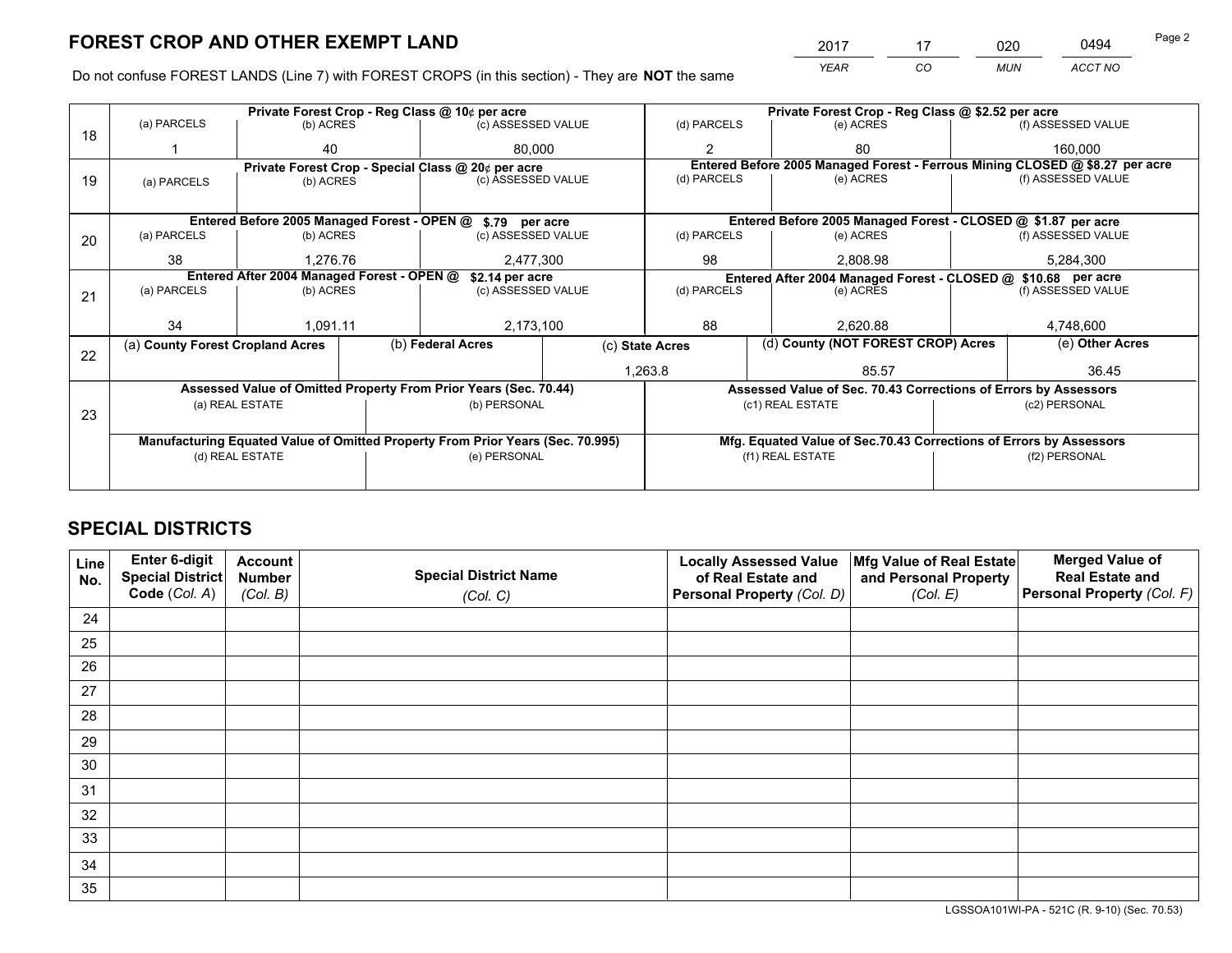|             |                                                          |                                             |                                                         | YEAR                                                                              | CO.<br><b>MUN</b>                                             | ACCT NO                                                                        |
|-------------|----------------------------------------------------------|---------------------------------------------|---------------------------------------------------------|-----------------------------------------------------------------------------------|---------------------------------------------------------------|--------------------------------------------------------------------------------|
| Line<br>No. | Enter 6-digit<br><b>School District</b><br>Code (Col. A) | <b>Account</b><br><b>Number</b><br>(Col. B) | <b>School District Name</b><br>(Col. C)                 | <b>Locally Assessed Value</b><br>of Real Estate and<br>Personal Property (Col. D) | Mfg Value of Real Estate<br>and Personal Property<br>(Col. E) | <b>Merged Value of</b><br><b>Real Estate and</b><br>Personal Property (Col. F) |
|             | A. SCHOOL DISTRICTS (K-8 and K-12)                       |                                             |                                                         |                                                                                   |                                                               |                                                                                |
| 36          | 170637                                                   | 0114                                        | SCH D OF BOYCEVILLE COMMUNITY                           | 2,091,700                                                                         |                                                               | 2,091,700                                                                      |
| 37          | 171176                                                   | 0115                                        | SCH D OF COLFAX                                         | 34,461,300                                                                        |                                                               | 34,461,300                                                                     |
| 38          |                                                          |                                             |                                                         |                                                                                   |                                                               |                                                                                |
| 39          |                                                          |                                             |                                                         |                                                                                   |                                                               |                                                                                |
| 40          |                                                          |                                             |                                                         |                                                                                   |                                                               |                                                                                |
| 41          |                                                          |                                             |                                                         |                                                                                   |                                                               |                                                                                |
| 42          |                                                          |                                             |                                                         |                                                                                   |                                                               |                                                                                |
| 43          |                                                          |                                             |                                                         |                                                                                   |                                                               |                                                                                |
| 44          |                                                          |                                             |                                                         |                                                                                   |                                                               |                                                                                |
| 45<br>46    |                                                          |                                             |                                                         |                                                                                   |                                                               |                                                                                |
| 47          |                                                          |                                             |                                                         |                                                                                   |                                                               |                                                                                |
| 48          |                                                          |                                             |                                                         |                                                                                   |                                                               |                                                                                |
| 49          |                                                          |                                             |                                                         |                                                                                   |                                                               |                                                                                |
| 50          |                                                          |                                             | TOTAL ASSESSED VALUE OF SCHOOL DISTRICTS (K-8 and K-12) | 36,553,000                                                                        |                                                               | 36,553,000                                                                     |
|             | <b>B.</b><br><b>UNION HIGH SCHOOL DISTRICTS</b>          |                                             |                                                         |                                                                                   |                                                               |                                                                                |
| 51          |                                                          |                                             |                                                         |                                                                                   |                                                               |                                                                                |
| 52          |                                                          |                                             |                                                         |                                                                                   |                                                               |                                                                                |
| 53          |                                                          |                                             |                                                         |                                                                                   |                                                               |                                                                                |
| 54          |                                                          |                                             |                                                         |                                                                                   |                                                               |                                                                                |
| 55          |                                                          |                                             | TOTAL ASSESSED VALUE OF UNION HIGH SCHOOLS              |                                                                                   |                                                               |                                                                                |
|             | C.<br>TECHNICAL COLLEGE DISTRICTS                        |                                             |                                                         |                                                                                   |                                                               |                                                                                |
| 56          | 000100                                                   | 0001                                        | CHIPPEWA VALLEY TECHNICAL COLLEGE EAUC                  | 36,553,000                                                                        |                                                               | 36,553,000                                                                     |
| 57          |                                                          |                                             |                                                         |                                                                                   |                                                               |                                                                                |
| 58          |                                                          |                                             |                                                         |                                                                                   |                                                               |                                                                                |
| 59          |                                                          |                                             | TOTAL ASSESSED VALUE OF TECHNICAL COLLEGES              | 36,553,000                                                                        |                                                               | 36,553,000                                                                     |

17

020

 *I hereby certify, to the best of my knowledge and belief, this form is complete and correct.*

**SCHOOL DISTRICTS**

| Print name of preparer | Title                    |                | Date (MM / DD / CCYY) |
|------------------------|--------------------------|----------------|-----------------------|
|                        |                          |                |                       |
| Signature of preparer  | Contact Telephone Number | E-mail address |                       |
|                        | $\sim$                   |                |                       |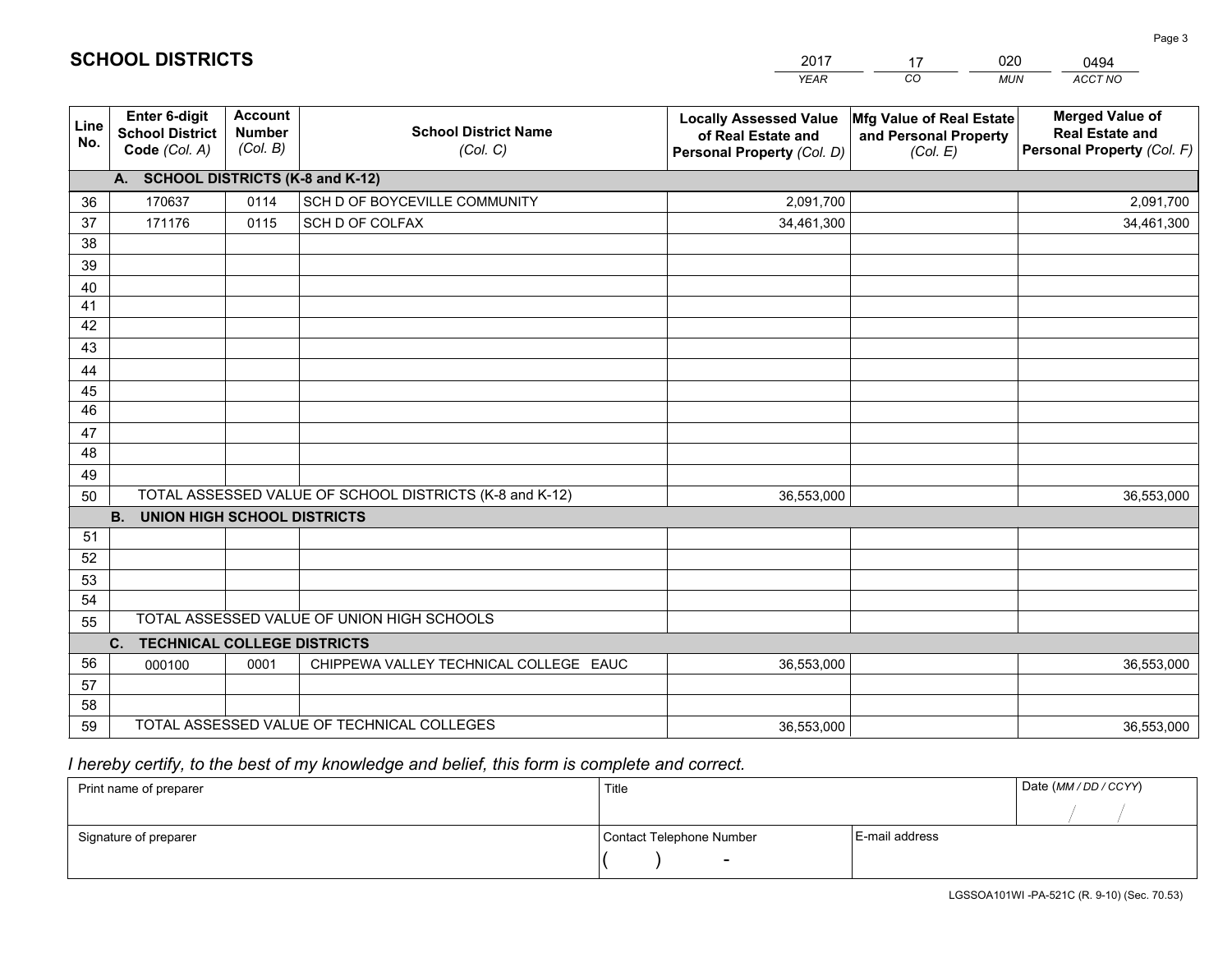## **HIGHLIGHTS**

- 1. Complete the Statement of Assessment after the Board of Review. Reflect any changes made there.
- 2. Use black ink to complete.
- 3. Line 16 must equal Line 50, Col D.
- 4. Line 55 must equal the total of K-8 schools listed on lines 36-49. Do not include K-12 schools in this comparision.
- 5. Line 59, Col. D must equal Line 16.
- 6. Special District, School District and Technical College District values must include both real estate and personal property. Examples of Special districts are: town sanitary districts, public inland lake protection and rehabilitation districts, and metropolitan sewerage districts.
- 7. DO NOT INCLUDE Manufacturing property values.DOR will print these values on the final SOA.
- 8. Accuracy of this form is very important. The values reported directly affect the equalized value DOR calculates for school and special districts.

### **Page 1:**

 If not prefilled, enter the tax year,county and municipal code,municipal type, municipal name and county name on the top of form.

Check the Amended box, if filing an amended / corrected SOA.

 Report the parcel count, acres and assessed value of taxable general property, total parcel count, (real and personal), total acres, and values from final figures set by the Board of Review.

- A. Real Estate land and improvements (buildings, etc.) is reported on lines 1 8, total line 9.
- B. Personal Property is reported on lines 11 14, Column D, total line 15.
- C. To complete this report, use the computer produced summary of the assessment roll that shows these amounts.
- D. Use whole numbers only.
- E. Add each line across and each column down to verify entries.

### **Page 2:**

- A. Report Special Items (not subject to general property tax).
- 1. Private Forest Croplands and Managed Forest Lands are reported on lines 18,19, 20 and 21. Be sure to report assessed values **NOT** taxes.
- 2. You should have copies of the orders of entry, orders of withdrawal, etc., to update your assessment roll.
	- 3. Show hundredths of acres (e.g. 39.75).
- 4. Tax exempt lands are reported on line 22.
- 5. Omitted property and sec. 70.43, Wis. Stats., corrections of errors by assessor are reported on line 23. Report real estate and personal property separately. These should be for **prior years**, not something found on the current assessment roll after the board of review.
- B. Special District (Lines 24-35) Include the value of both real and personal property.
- The Department of Revenue (DOR) preprints much of the information regarding names and codes for schools, special districts,etc. If a district is not listed, enter the name and value only, DOR will enter the proper code.

## **Page 3 School Districts:**

Include the value of both real and personal property.

Report School District (regular, elementary, union high school, and technical college).

- 1. Regular (K-12) and Elementary (K-8) school values are reported on lines 36-49, total on line 50.
- 2. Union High School (UHS) (use only if elementary schools are listed on lines 36-49) are reported on lines 51-54. UHS total value (line 55) must equal to the total **elementary school** values reported on lines 36-49. Do notinclude K-12 schools in this comparison.
- 3. Technical College values are reported on lines 56-58, total on line 59.
- 4. Use the computer summary that shows these amounts to complete this report.

#### **This form is due the second Monday in June. File this report only after your Board of Review is complete.**

 *If you have questions: Return forms to:*

 Email: lgs@wisconsin.gov Wisconsin Department of RevenueCall:  $(608)$  266-2569 or  $(608)$  264-6892 Fax number: (608) 264-6887 PO Box 8971

Local Government Services Section 6-97 Madison WI 53708-8971

WHEELER, WI 54772 - 9456 WHEELER, WI 54772 - 9456 TOWN OF OTTER CREEK ANITA RUNDLE<br>TOWN OF OTTER CREEK N11263 570TH ST N11263 570TH ST ANITA RUNDLE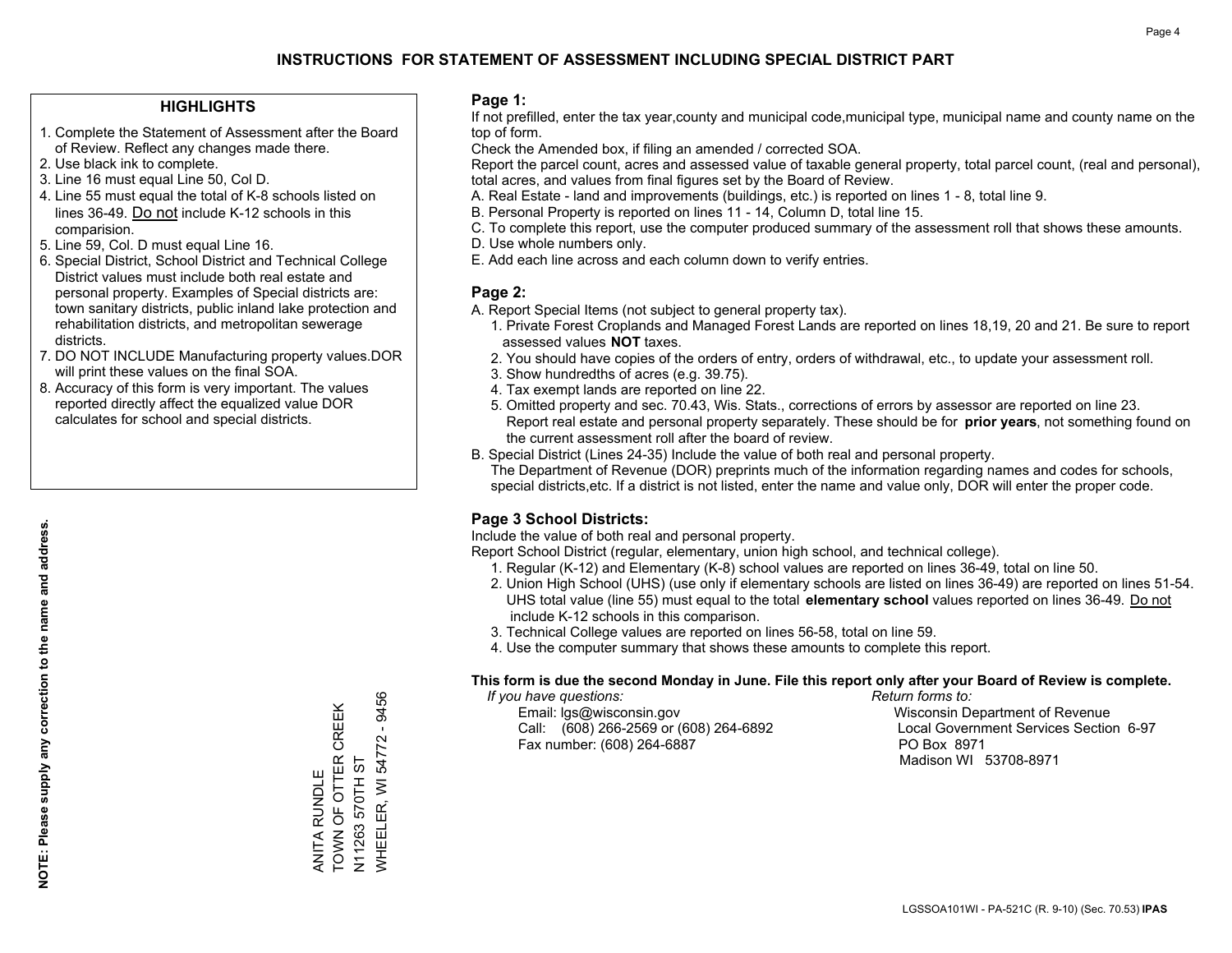**FINAL - EQUATED**

**STATEMENT OF ASSESSMENT FOR 2017** 

|   | Check if this is an Amended Return | raye i |
|---|------------------------------------|--------|
| 5 |                                    |        |

Page 1

|                | <b>FOR</b>                                                   | <b>TOWN OF</b><br>OF<br>Town - Village - City                                                                                                                                                | <b>PERU</b><br><b>Municipality Name</b> |                           | <b>DUNN COUNTY</b>                  |                         |                      | <b>WHEN COMPLETING THIS DOCUMENT</b><br>DO NOT WRITE OVER X's OR IN SHADED AREAS |
|----------------|--------------------------------------------------------------|----------------------------------------------------------------------------------------------------------------------------------------------------------------------------------------------|-----------------------------------------|---------------------------|-------------------------------------|-------------------------|----------------------|----------------------------------------------------------------------------------|
|                |                                                              |                                                                                                                                                                                              |                                         |                           | <b>County Name</b>                  |                         |                      |                                                                                  |
|                |                                                              | <b>REAL ESTATE</b>                                                                                                                                                                           |                                         | PARCEL COUNT              | NO. OF ACRES                        | <b>VALUE OF</b>         | <b>VALUE OF</b>      | <b>TOTAL VALUE OF LAND</b>                                                       |
| Line<br>No.    |                                                              | (See Lines 18 - 22 for<br>other Real Estate)                                                                                                                                                 |                                         | TOTAL LAND   IMPROVEMENTS | <b>WHOLE</b><br><b>NUMBERS ONLY</b> | <b>LAND</b>             | <b>IMPROVEMENTS</b>  | AND IMPROVEMENTS                                                                 |
|                |                                                              |                                                                                                                                                                                              | Col. A                                  | Col. B                    | Col. C                              | Col. D                  | Col. E               | Col. F                                                                           |
| $\mathbf 1$    |                                                              | <b>RESIDENTIAL - Class 1</b>                                                                                                                                                                 | 98                                      | 93                        | 227                                 | 1,003,000               | 8,112,200            | 9,115,200                                                                        |
| $\overline{2}$ |                                                              | <b>COMMERCIAL - Class 2</b>                                                                                                                                                                  | 2                                       |                           | 7                                   | 19,800                  | 83,800               | 103,600                                                                          |
| 3              |                                                              | <b>MANUFACTURING - Class 3</b>                                                                                                                                                               | 0                                       |                           | 0<br>$\Omega$                       | 0                       | $\Omega$             |                                                                                  |
| 4              |                                                              | <b>AGRICULTURAL - Class 4</b>                                                                                                                                                                | 257                                     |                           | 6,004                               | 737,950                 |                      | 737,950                                                                          |
| 5              |                                                              | <b>UNDEVELOPED - Class 5</b>                                                                                                                                                                 | 247                                     |                           | 2,083                               | 670,400                 |                      | 670,400                                                                          |
| 6              |                                                              | AGRICULTURAL FOREST - Class 5m                                                                                                                                                               | 100                                     |                           | 872                                 | 1,046,000               |                      | 1,046,000                                                                        |
| $\overline{7}$ |                                                              | FOREST LANDS - Class 6                                                                                                                                                                       | 38                                      |                           | 538                                 | 1,291,300               |                      | 1,291,300                                                                        |
| 8              |                                                              | OTHER - Class 7                                                                                                                                                                              | 35                                      | 35                        | 70                                  | 276,000                 | 2,955,400            | 3,231,400                                                                        |
| 9              |                                                              | TOTAL - ALL COLUMNS                                                                                                                                                                          | 777                                     | 129                       | 9,801                               | 5,044,450               | 11,151,400           | 16,195,850                                                                       |
| 10             |                                                              | NUMBER OF PERSONAL PROPERTY ACCOUNTS IN ROLL                                                                                                                                                 |                                         |                           |                                     | <b>LOCALLY ASSESSED</b> | <b>MANUFACTURING</b> | <b>MERGED</b>                                                                    |
| 11             |                                                              | BOATS AND OTHER WATERCRAFT NOT EXEMPT - Code 1                                                                                                                                               |                                         |                           |                                     | 0                       | $\mathbf{0}$         | $\mathbf 0$                                                                      |
| 12             |                                                              | MACHINERY, TOOLS AND PATTERNS - Code 2                                                                                                                                                       |                                         |                           |                                     | 4,000                   | 0                    | 4,000                                                                            |
| 13             |                                                              | FURNITURE, FIXTURES AND EQUIPMENT - Code 3                                                                                                                                                   |                                         |                           |                                     | 200                     | $\Omega$             | 200                                                                              |
| 14             |                                                              | ALL OTHER PERSONAL PROPERTY NOT EXEMPT - Codes 4A, 4B, 4C                                                                                                                                    |                                         |                           |                                     | 29,400                  | $\mathbf{0}$         | 29,400                                                                           |
| 15             | TOTAL OF PERSONAL PROPERTY NOT EXEMPT (Total of Lines 11-14) |                                                                                                                                                                                              |                                         |                           |                                     |                         | $\mathbf{0}$         | 33,600                                                                           |
| 16             |                                                              | AGGREGATE ASSESSED VALUE OF ALL PROPERTY SUBJECT TO THE GENERAL PROPERTY TAX (Total of Lines 9F and 15F)<br>MUST EQUAL TOTAL VALUE OF THE SCHOOL DISTRICTS (K-12 PLUS K-8) - Line 50, Col. F |                                         |                           |                                     |                         |                      | 16,229,450                                                                       |
| 17             |                                                              | <b>BOARD OF REVIEW</b>                                                                                                                                                                       |                                         |                           | Name of Assessor                    |                         | Telephone #          |                                                                                  |
|                |                                                              | DATE OF FINAL ADJOURNMENT                                                                                                                                                                    | 05/20/2017                              |                           | <b>BARRETT BRENNER</b>              |                         |                      | (715) 926-3199                                                                   |

*CO*

*MUN*

*ACCT NO0495*

*<sup>17</sup> <sup>022</sup>*

REMARKS

The Assessment Ratio to be used in calculating the estimated Fair Market Value on tax bills for this tax district is .949957271<br>This ratio should be used to convert assessed values to "Calculate Equalized Values" in Step 1 Commission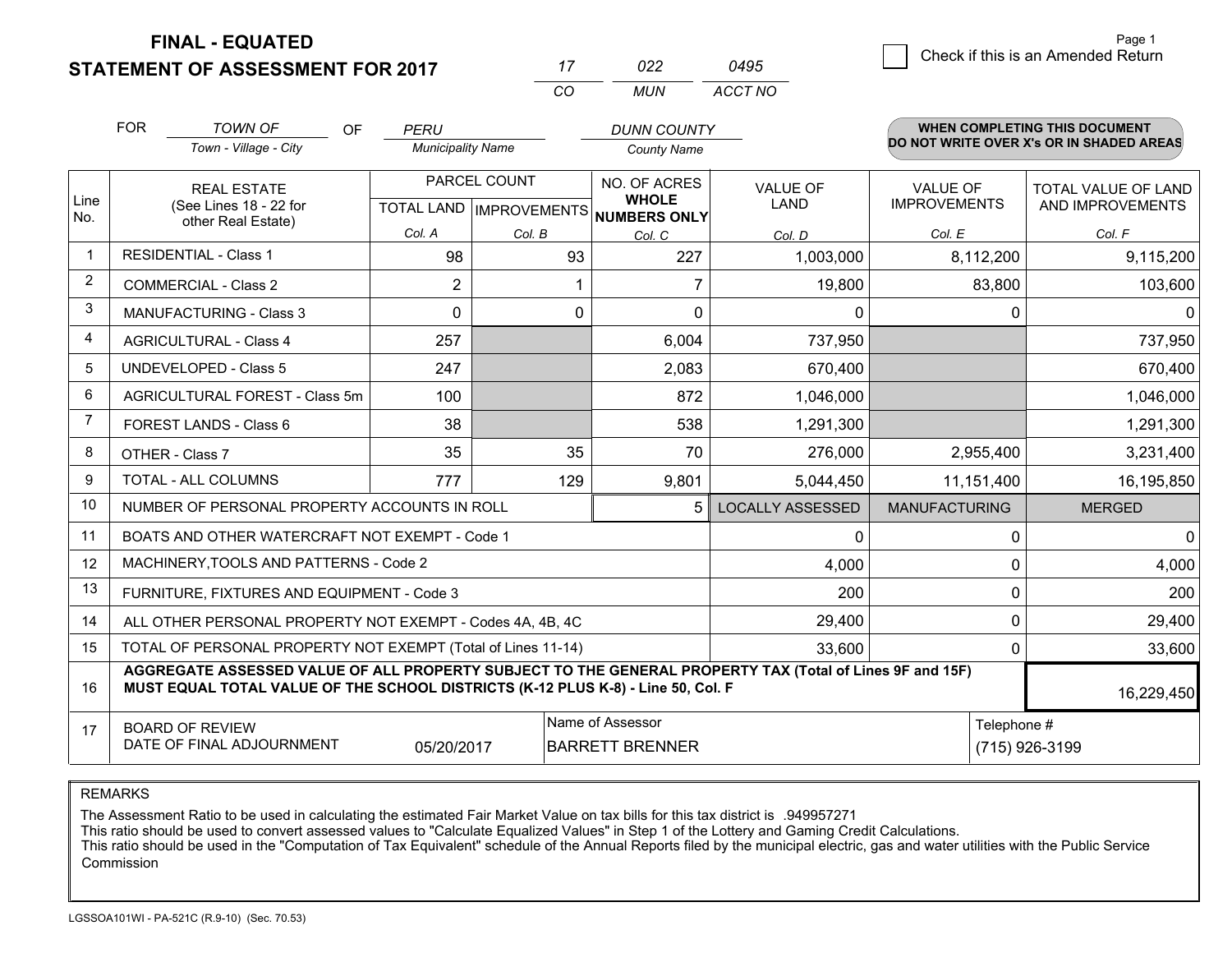*YEAR CO MUN ACCT NO* <sup>2017</sup> <sup>17</sup> <sup>022</sup> <sup>0495</sup>

Do not confuse FOREST LANDS (Line 7) with FOREST CROPS (in this section) - They are **NOT** the same

| (f) ASSESSED VALUE                                                                        |  |  |  |
|-------------------------------------------------------------------------------------------|--|--|--|
|                                                                                           |  |  |  |
|                                                                                           |  |  |  |
| Entered Before 2005 Managed Forest - Ferrous Mining CLOSED @ \$8.27 per acre              |  |  |  |
| (f) ASSESSED VALUE                                                                        |  |  |  |
|                                                                                           |  |  |  |
| Entered Before 2005 Managed Forest - CLOSED @ \$1.87 per acre                             |  |  |  |
| (f) ASSESSED VALUE                                                                        |  |  |  |
|                                                                                           |  |  |  |
| Entered After 2004 Managed Forest - CLOSED @ \$10.68 per acre<br>(d) PARCELS<br>(e) ACRES |  |  |  |
| (f) ASSESSED VALUE                                                                        |  |  |  |
|                                                                                           |  |  |  |
|                                                                                           |  |  |  |
| (e) Other Acres                                                                           |  |  |  |
|                                                                                           |  |  |  |
| Assessed Value of Sec. 70.43 Corrections of Errors by Assessors                           |  |  |  |
|                                                                                           |  |  |  |
|                                                                                           |  |  |  |
| Mfg. Equated Value of Sec.70.43 Corrections of Errors by Assessors                        |  |  |  |
| (f2) PERSONAL                                                                             |  |  |  |
|                                                                                           |  |  |  |
| 8.9<br>(c2) PERSONAL                                                                      |  |  |  |

# **SPECIAL DISTRICTS**

| Line<br>No. | Enter 6-digit<br>Special District<br>Code (Col. A) | <b>Account</b><br><b>Number</b><br>(Col. B) | <b>Special District Name</b><br>(Col. C) | <b>Locally Assessed Value</b><br>of Real Estate and<br>Personal Property (Col. D) | Mfg Value of Real Estate<br>and Personal Property<br>(Col. E) | <b>Merged Value of</b><br><b>Real Estate and</b><br>Personal Property (Col. F) |
|-------------|----------------------------------------------------|---------------------------------------------|------------------------------------------|-----------------------------------------------------------------------------------|---------------------------------------------------------------|--------------------------------------------------------------------------------|
| 24          |                                                    |                                             |                                          |                                                                                   |                                                               |                                                                                |
| 25          |                                                    |                                             |                                          |                                                                                   |                                                               |                                                                                |
| 26          |                                                    |                                             |                                          |                                                                                   |                                                               |                                                                                |
| 27          |                                                    |                                             |                                          |                                                                                   |                                                               |                                                                                |
| 28          |                                                    |                                             |                                          |                                                                                   |                                                               |                                                                                |
| 29          |                                                    |                                             |                                          |                                                                                   |                                                               |                                                                                |
| 30          |                                                    |                                             |                                          |                                                                                   |                                                               |                                                                                |
| 31          |                                                    |                                             |                                          |                                                                                   |                                                               |                                                                                |
| 32          |                                                    |                                             |                                          |                                                                                   |                                                               |                                                                                |
| 33          |                                                    |                                             |                                          |                                                                                   |                                                               |                                                                                |
| 34          |                                                    |                                             |                                          |                                                                                   |                                                               |                                                                                |
| 35          |                                                    |                                             |                                          |                                                                                   |                                                               |                                                                                |

LGSSOA101WI-PA - 521C (R. 9-10) (Sec. 70.53)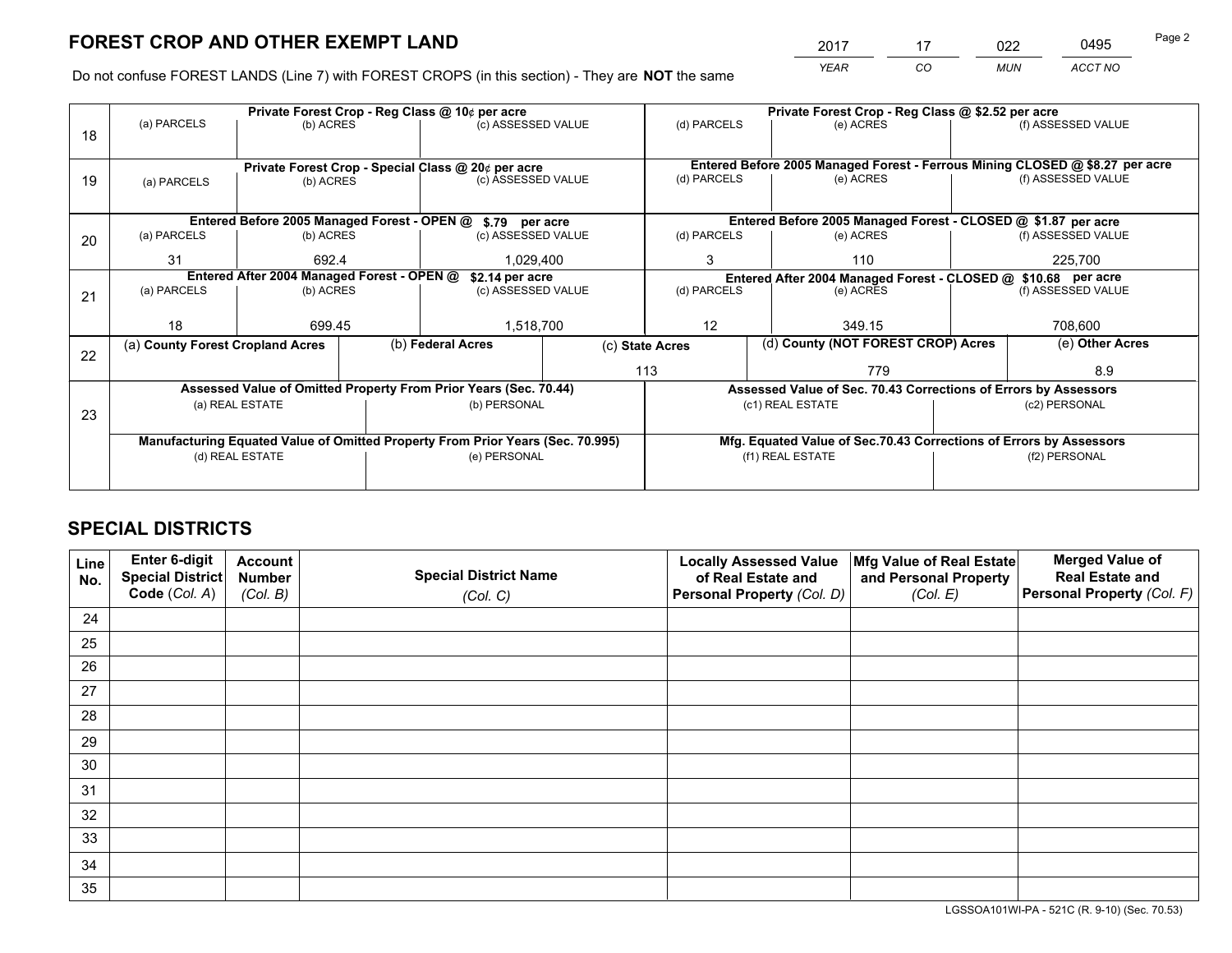|                 |                                                          |                                             |                                                         | YEAR                                                                              | CO.<br><b>MUN</b>                                             | ACCT NO                                                                        |
|-----------------|----------------------------------------------------------|---------------------------------------------|---------------------------------------------------------|-----------------------------------------------------------------------------------|---------------------------------------------------------------|--------------------------------------------------------------------------------|
| Line<br>No.     | Enter 6-digit<br><b>School District</b><br>Code (Col. A) | <b>Account</b><br><b>Number</b><br>(Col. B) | <b>School District Name</b><br>(Col. C)                 | <b>Locally Assessed Value</b><br>of Real Estate and<br>Personal Property (Col. D) | Mfg Value of Real Estate<br>and Personal Property<br>(Col. E) | <b>Merged Value of</b><br><b>Real Estate and</b><br>Personal Property (Col. F) |
|                 | A. SCHOOL DISTRICTS (K-8 and K-12)                       |                                             |                                                         |                                                                                   |                                                               |                                                                                |
| 36              | 461499                                                   | 0278                                        | SCH D OF DURAND                                         | 16,229,450                                                                        |                                                               | 16,229,450                                                                     |
| 37              |                                                          |                                             |                                                         |                                                                                   |                                                               |                                                                                |
| 38              |                                                          |                                             |                                                         |                                                                                   |                                                               |                                                                                |
| 39              |                                                          |                                             |                                                         |                                                                                   |                                                               |                                                                                |
| 40              |                                                          |                                             |                                                         |                                                                                   |                                                               |                                                                                |
| 41<br>42        |                                                          |                                             |                                                         |                                                                                   |                                                               |                                                                                |
| 43              |                                                          |                                             |                                                         |                                                                                   |                                                               |                                                                                |
| 44              |                                                          |                                             |                                                         |                                                                                   |                                                               |                                                                                |
| 45              |                                                          |                                             |                                                         |                                                                                   |                                                               |                                                                                |
| $\overline{46}$ |                                                          |                                             |                                                         |                                                                                   |                                                               |                                                                                |
| 47              |                                                          |                                             |                                                         |                                                                                   |                                                               |                                                                                |
| 48              |                                                          |                                             |                                                         |                                                                                   |                                                               |                                                                                |
| 49              |                                                          |                                             |                                                         |                                                                                   |                                                               |                                                                                |
| 50              |                                                          |                                             | TOTAL ASSESSED VALUE OF SCHOOL DISTRICTS (K-8 and K-12) | 16,229,450                                                                        |                                                               | 16,229,450                                                                     |
|                 | <b>B.</b><br>UNION HIGH SCHOOL DISTRICTS                 |                                             |                                                         |                                                                                   |                                                               |                                                                                |
| 51              |                                                          |                                             |                                                         |                                                                                   |                                                               |                                                                                |
| 52              |                                                          |                                             |                                                         |                                                                                   |                                                               |                                                                                |
| 53<br>54        |                                                          |                                             |                                                         |                                                                                   |                                                               |                                                                                |
| 55              |                                                          |                                             | TOTAL ASSESSED VALUE OF UNION HIGH SCHOOLS              |                                                                                   |                                                               |                                                                                |
|                 | $C_{1}$<br><b>TECHNICAL COLLEGE DISTRICTS</b>            |                                             |                                                         |                                                                                   |                                                               |                                                                                |
| 56              | 000100                                                   | 0001                                        | CHIPPEWA VALLEY TECHNICAL COLLEGE EAUC                  | 16,229,450                                                                        |                                                               | 16,229,450                                                                     |
| 57              |                                                          |                                             |                                                         |                                                                                   |                                                               |                                                                                |
| 58              |                                                          |                                             |                                                         |                                                                                   |                                                               |                                                                                |
| 59              |                                                          |                                             | TOTAL ASSESSED VALUE OF TECHNICAL COLLEGES              | 16,229,450                                                                        |                                                               | 16,229,450                                                                     |

17

022

 *I hereby certify, to the best of my knowledge and belief, this form is complete and correct.*

**SCHOOL DISTRICTS**

| Print name of preparer | Title                    |                | Date (MM / DD / CCYY) |
|------------------------|--------------------------|----------------|-----------------------|
|                        |                          |                |                       |
| Signature of preparer  | Contact Telephone Number | E-mail address |                       |
|                        | $\sim$                   |                |                       |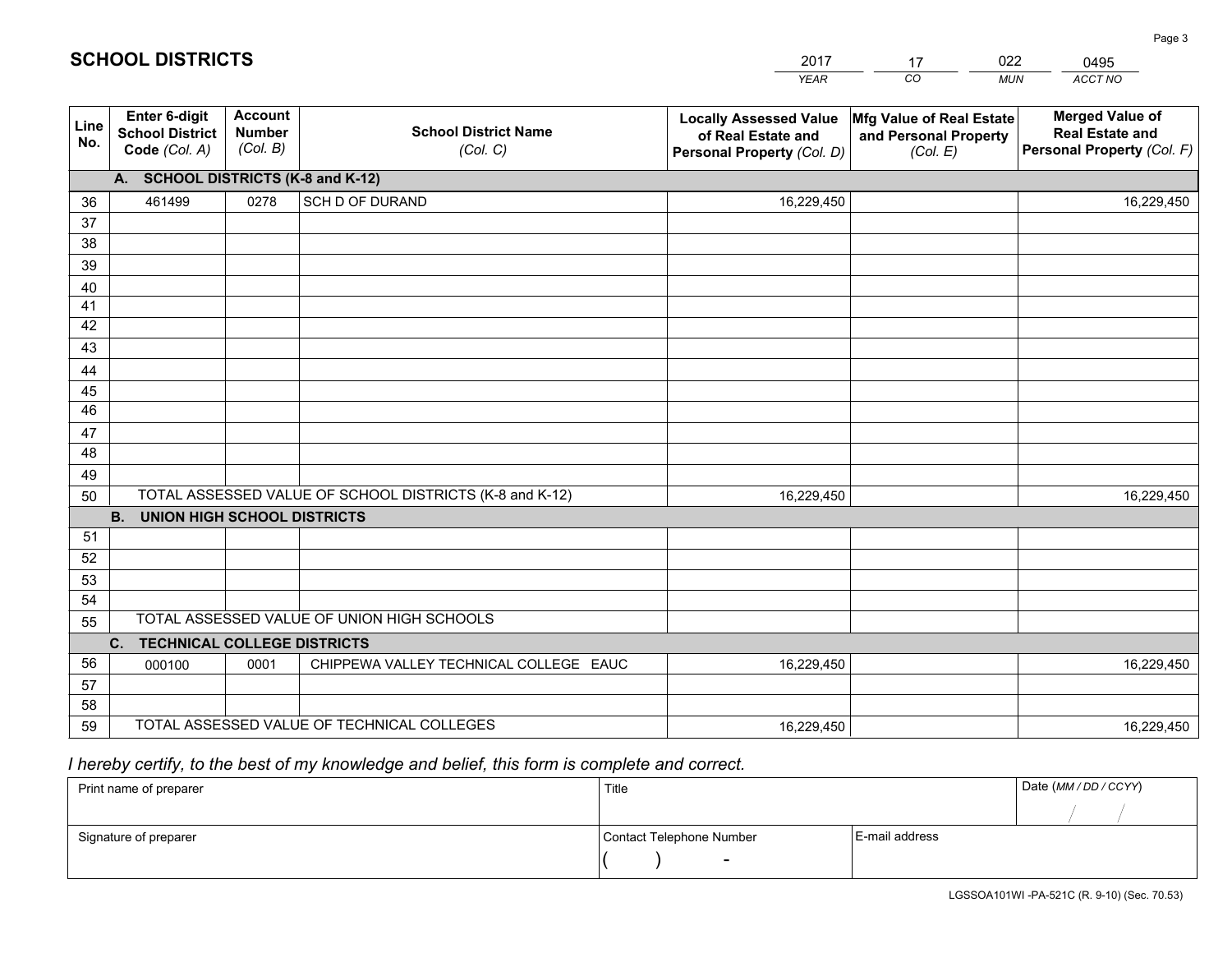## **HIGHLIGHTS**

- 1. Complete the Statement of Assessment after the Board of Review. Reflect any changes made there.
- 2. Use black ink to complete.
- 3. Line 16 must equal Line 50, Col D.
- 4. Line 55 must equal the total of K-8 schools listed on lines 36-49. Do not include K-12 schools in this comparision.
- 5. Line 59, Col. D must equal Line 16.
- 6. Special District, School District and Technical College District values must include both real estate and personal property. Examples of Special districts are: town sanitary districts, public inland lake protection and rehabilitation districts, and metropolitan sewerage districts.
- 7. DO NOT INCLUDE Manufacturing property values.DOR will print these values on the final SOA.

REBECCA RICHARDSON

REBECCA RICHARDSON<br>TOWN OF PERU

TOWN OF PERU N112 760TH ST DURAND, WI 54736 - 9601

**DURAND, WI 54736 -**N112760TH ST

9601

 8. Accuracy of this form is very important. The values reported directly affect the equalized value DOR calculates for school and special districts.

### **Page 1:**

 If not prefilled, enter the tax year,county and municipal code,municipal type, municipal name and county name on the top of form.

Check the Amended box, if filing an amended / corrected SOA.

 Report the parcel count, acres and assessed value of taxable general property, total parcel count, (real and personal), total acres, and values from final figures set by the Board of Review.

- A. Real Estate land and improvements (buildings, etc.) is reported on lines 1 8, total line 9.
- B. Personal Property is reported on lines 11 14, Column D, total line 15.
- C. To complete this report, use the computer produced summary of the assessment roll that shows these amounts.
- D. Use whole numbers only.
- E. Add each line across and each column down to verify entries.

### **Page 2:**

- A. Report Special Items (not subject to general property tax).
- 1. Private Forest Croplands and Managed Forest Lands are reported on lines 18,19, 20 and 21. Be sure to report assessed values **NOT** taxes.
- 2. You should have copies of the orders of entry, orders of withdrawal, etc., to update your assessment roll.
	- 3. Show hundredths of acres (e.g. 39.75).
- 4. Tax exempt lands are reported on line 22.
- 5. Omitted property and sec. 70.43, Wis. Stats., corrections of errors by assessor are reported on line 23. Report real estate and personal property separately. These should be for **prior years**, not something found on the current assessment roll after the board of review.
- B. Special District (Lines 24-35) Include the value of both real and personal property.
- The Department of Revenue (DOR) preprints much of the information regarding names and codes for schools, special districts,etc. If a district is not listed, enter the name and value only, DOR will enter the proper code.

## **Page 3 School Districts:**

Include the value of both real and personal property.

Report School District (regular, elementary, union high school, and technical college).

- 1. Regular (K-12) and Elementary (K-8) school values are reported on lines 36-49, total on line 50.
- 2. Union High School (UHS) (use only if elementary schools are listed on lines 36-49) are reported on lines 51-54. UHS total value (line 55) must equal to the total **elementary school** values reported on lines 36-49. Do notinclude K-12 schools in this comparison.
- 3. Technical College values are reported on lines 56-58, total on line 59.
- 4. Use the computer summary that shows these amounts to complete this report.

#### **This form is due the second Monday in June. File this report only after your Board of Review is complete.**

 *If you have questions: Return forms to:*

 Email: lgs@wisconsin.gov Wisconsin Department of RevenueCall:  $(608)$  266-2569 or  $(608)$  264-6892 Fax number: (608) 264-6887 PO Box 8971

Local Government Services Section 6-97 Madison WI 53708-8971

LGSSOA101WI - PA-521C (R. 9-10) (Sec. 70.53) **IPAS**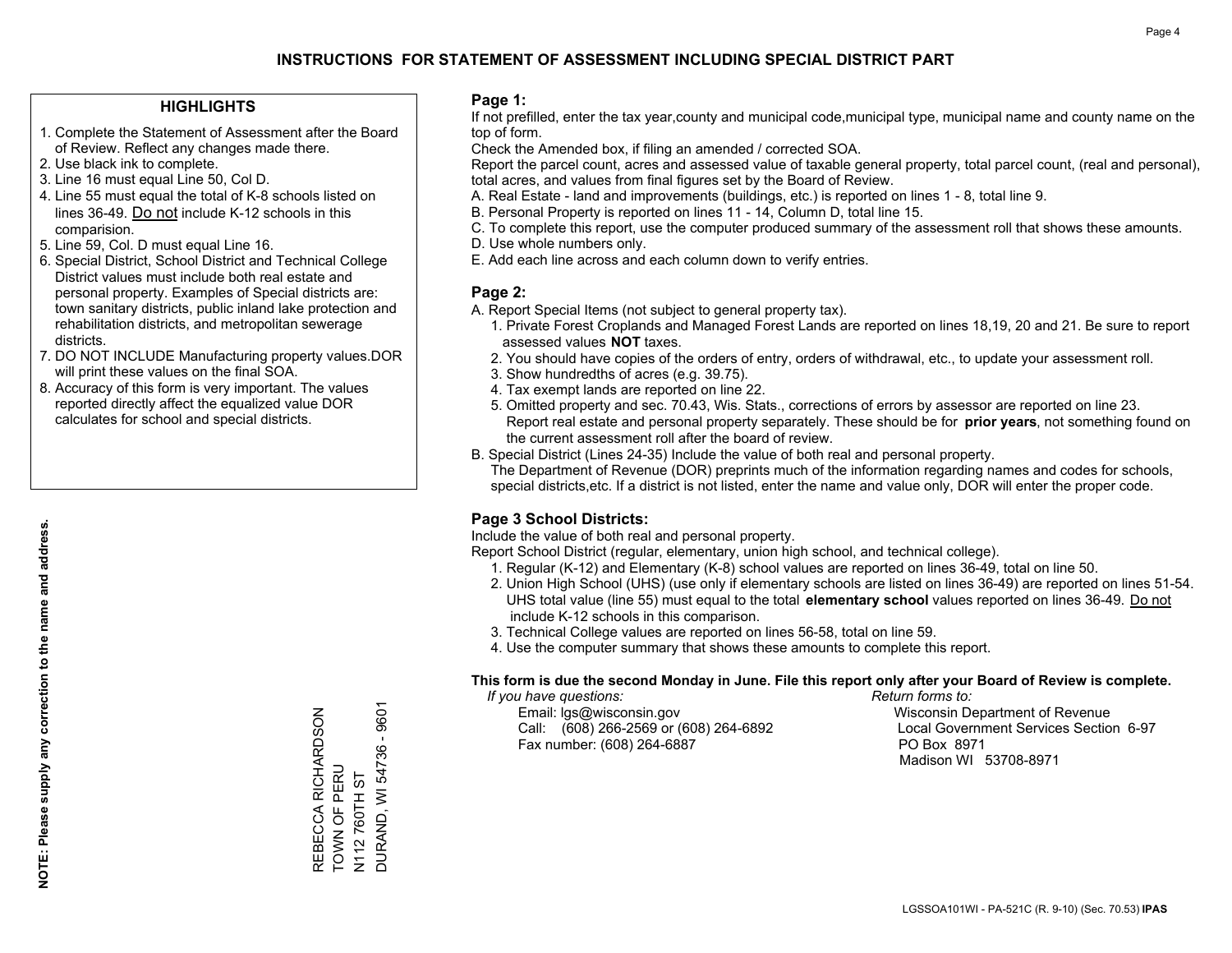**FINAL - EQUATED**

**STATEMENT OF ASSESSMENT FOR 2017** 

|                | <b>FOR</b> | <b>TOWN OF</b><br>OF<br>Town - Village - City                                                                                                                                                | <b>RED CEDAR</b><br><b>Municipality Name</b> |                                                | <b>DUNN COUNTY</b><br><b>County Name</b>     |                         |                                        | WHEN COMPLETING THIS DOCUMENT<br>DO NOT WRITE OVER X's OR IN SHADED AREAS |
|----------------|------------|----------------------------------------------------------------------------------------------------------------------------------------------------------------------------------------------|----------------------------------------------|------------------------------------------------|----------------------------------------------|-------------------------|----------------------------------------|---------------------------------------------------------------------------|
| Line<br>No.    |            | <b>REAL ESTATE</b><br>(See Lines 18 - 22 for<br>other Real Estate)                                                                                                                           |                                              | PARCEL COUNT<br><b>TOTAL LAND IMPROVEMENTS</b> | NO. OF ACRES<br><b>WHOLE</b><br>NUMBERS ONLY | <b>VALUE OF</b><br>LAND | <b>VALUE OF</b><br><b>IMPROVEMENTS</b> | <b>TOTAL VALUE OF LAND</b><br>AND IMPROVEMENTS                            |
|                |            |                                                                                                                                                                                              | Col. A                                       | Col. B                                         | Col. C                                       | Col. D                  | Col. E                                 | Col. F                                                                    |
| $\mathbf 1$    |            | <b>RESIDENTIAL - Class 1</b>                                                                                                                                                                 | 997                                          | 805                                            | 1,572                                        | 21,944,500              | 123,041,900                            | 144,986,400                                                               |
| 2              |            | <b>COMMERCIAL - Class 2</b>                                                                                                                                                                  | 39                                           | 24                                             | 194                                          | 1,363,300               | 3,036,700                              | 4,400,000                                                                 |
| 3              |            | MANUFACTURING - Class 3                                                                                                                                                                      | 10                                           | 5                                              | 207                                          | 1,291,200               | 367,500                                | 1,658,700                                                                 |
| 4              |            | <b>AGRICULTURAL - Class 4</b>                                                                                                                                                                | 716                                          |                                                | 16,305                                       | 2,635,200               |                                        | 2,635,200                                                                 |
| 5              |            | <b>UNDEVELOPED - Class 5</b>                                                                                                                                                                 | 302                                          |                                                | 1,866                                        | 1,458,300               |                                        | 1,458,300                                                                 |
| 6              |            | AGRICULTURAL FOREST - Class 5m                                                                                                                                                               | 123                                          |                                                | 1,372                                        | 1,894,900               |                                        | 1,894,900                                                                 |
| $\overline{7}$ |            | FOREST LANDS - Class 6                                                                                                                                                                       | 43                                           |                                                | 529                                          | 1,314,400               |                                        | 1,314,400                                                                 |
| 8              |            | OTHER - Class 7                                                                                                                                                                              | 109                                          | 109                                            | 184                                          | 1,017,500               | 10,905,700                             | 11,923,200                                                                |
| 9              |            | TOTAL - ALL COLUMNS                                                                                                                                                                          | 2,339                                        | 943                                            | 22,229                                       | 32,919,300              | 137,351,800                            | 170,271,100                                                               |
| 10             |            | NUMBER OF PERSONAL PROPERTY ACCOUNTS IN ROLL                                                                                                                                                 |                                              |                                                | 49                                           | <b>LOCALLY ASSESSED</b> | <b>MANUFACTURING</b>                   | <b>MERGED</b>                                                             |
| 11             |            | BOATS AND OTHER WATERCRAFT NOT EXEMPT - Code 1                                                                                                                                               |                                              |                                                |                                              | $\mathbf{0}$            | $\Omega$                               | $\Omega$                                                                  |
| 12             |            | MACHINERY, TOOLS AND PATTERNS - Code 2                                                                                                                                                       |                                              |                                                |                                              | 392,900                 | 611,300                                | 1,004,200                                                                 |
| 13             |            | FURNITURE, FIXTURES AND EQUIPMENT - Code 3                                                                                                                                                   |                                              |                                                |                                              | 94,100                  | 15,000                                 | 109,100                                                                   |
| 14             |            | ALL OTHER PERSONAL PROPERTY NOT EXEMPT - Codes 4A, 4B, 4C                                                                                                                                    |                                              |                                                |                                              | 220,100                 | 5,150,600                              | 5,370,700                                                                 |
| 15             |            | TOTAL OF PERSONAL PROPERTY NOT EXEMPT (Total of Lines 11-14)                                                                                                                                 |                                              |                                                | 707,100                                      | 5,776,900               | 6,484,000                              |                                                                           |
| 16             |            | AGGREGATE ASSESSED VALUE OF ALL PROPERTY SUBJECT TO THE GENERAL PROPERTY TAX (Total of Lines 9F and 15F)<br>MUST EQUAL TOTAL VALUE OF THE SCHOOL DISTRICTS (K-12 PLUS K-8) - Line 50, Col. F |                                              |                                                |                                              |                         |                                        | 176,755,100                                                               |
| 17             |            | <b>BOARD OF REVIEW</b><br>DATE OF FINAL ADJOURNMENT                                                                                                                                          | 05/30/2017                                   |                                                | Name of Assessor<br><b>RANDY PROCHNOW</b>    |                         | Telephone #                            | (715) 632-2116                                                            |

*CO*

*MUN*

*ACCT NO0496*

*<sup>17</sup> <sup>024</sup>*

REMARKS

The Assessment Ratio to be used in calculating the estimated Fair Market Value on tax bills for this tax district is .968602141<br>This ratio should be used to convert assessed values to "Calculate Equalized Values" in Step 1 Commission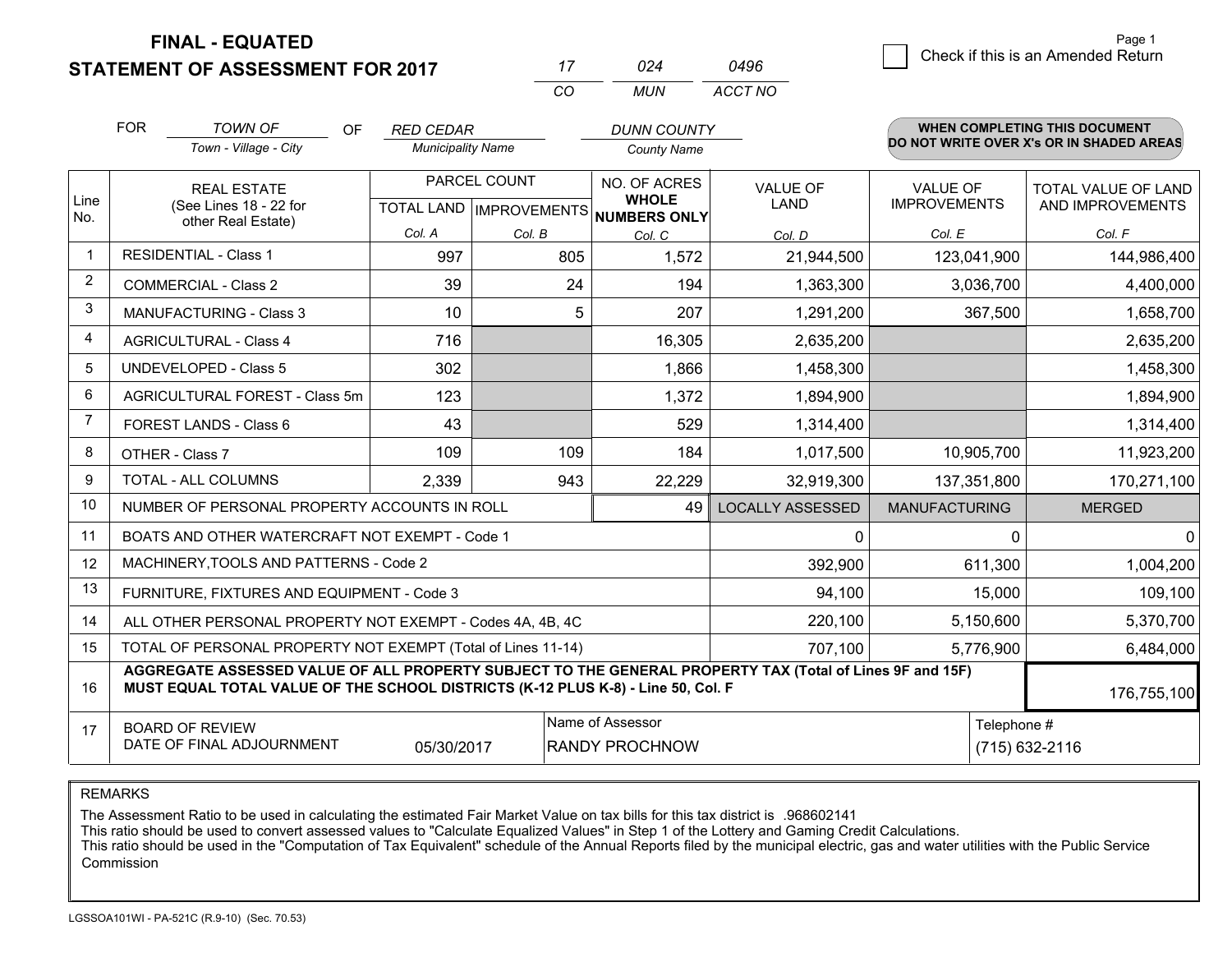|   | 2017 | 17 | 024        | 0496    | Page 2 |
|---|------|----|------------|---------|--------|
| e | YEAR | CO | <b>MUN</b> | ACCT NO |        |

Do not confuse FOREST LANDS (Line 7) with FOREST CROPS (in this section) - They are **NOT** the same

|    |                                            |                 |  | Private Forest Crop - Reg Class @ 10¢ per acre                                 |                 | Private Forest Crop - Reg Class @ \$2.52 per acre             |                                                                              |               |                    |  |
|----|--------------------------------------------|-----------------|--|--------------------------------------------------------------------------------|-----------------|---------------------------------------------------------------|------------------------------------------------------------------------------|---------------|--------------------|--|
| 18 | (a) PARCELS                                | (b) ACRES       |  | (c) ASSESSED VALUE                                                             |                 | (d) PARCELS                                                   | (e) ACRES                                                                    |               | (f) ASSESSED VALUE |  |
|    |                                            |                 |  |                                                                                |                 |                                                               |                                                                              |               |                    |  |
|    |                                            |                 |  | Private Forest Crop - Special Class @ 20¢ per acre                             |                 |                                                               | Entered Before 2005 Managed Forest - Ferrous Mining CLOSED @ \$8.27 per acre |               |                    |  |
| 19 | (a) PARCELS                                | (b) ACRES       |  | (c) ASSESSED VALUE                                                             |                 | (d) PARCELS                                                   | (e) ACRES                                                                    |               | (f) ASSESSED VALUE |  |
|    |                                            |                 |  |                                                                                |                 |                                                               |                                                                              |               |                    |  |
|    |                                            |                 |  | Entered Before 2005 Managed Forest - OPEN @ \$.79 per acre                     |                 |                                                               | Entered Before 2005 Managed Forest - CLOSED @ \$1.87 per acre                |               |                    |  |
| 20 | (a) PARCELS<br>(b) ACRES                   |                 |  | (c) ASSESSED VALUE                                                             |                 | (d) PARCELS                                                   | (e) ACRES                                                                    |               | (f) ASSESSED VALUE |  |
|    |                                            |                 |  | $12 \overline{ }$                                                              | 244             |                                                               | 576,800                                                                      |               |                    |  |
|    | Entered After 2004 Managed Forest - OPEN @ |                 |  |                                                                                |                 | Entered After 2004 Managed Forest - CLOSED @ \$10.68 per acre |                                                                              |               |                    |  |
|    | (a) PARCELS                                | (b) ACRES       |  | \$2.14 per acre<br>(c) ASSESSED VALUE                                          |                 | (d) PARCELS                                                   | (e) ACRES                                                                    |               | (f) ASSESSED VALUE |  |
| 21 |                                            |                 |  |                                                                                |                 |                                                               |                                                                              |               |                    |  |
|    |                                            |                 |  |                                                                                |                 |                                                               | 183.78                                                                       |               | 381,400            |  |
|    |                                            |                 |  |                                                                                |                 |                                                               |                                                                              |               |                    |  |
| 22 | (a) County Forest Cropland Acres           |                 |  | (b) Federal Acres                                                              | (c) State Acres |                                                               | (d) County (NOT FOREST CROP) Acres                                           |               | (e) Other Acres    |  |
|    |                                            |                 |  | 636.27                                                                         |                 | 1,445.46<br>155.36                                            |                                                                              |               | 201.09             |  |
|    |                                            |                 |  | Assessed Value of Omitted Property From Prior Years (Sec. 70.44)               |                 |                                                               | Assessed Value of Sec. 70.43 Corrections of Errors by Assessors              |               |                    |  |
|    |                                            | (a) REAL ESTATE |  | (b) PERSONAL                                                                   |                 |                                                               | (c1) REAL ESTATE                                                             |               | (c2) PERSONAL      |  |
| 23 |                                            |                 |  |                                                                                |                 |                                                               |                                                                              |               |                    |  |
|    |                                            |                 |  | Manufacturing Equated Value of Omitted Property From Prior Years (Sec. 70.995) |                 |                                                               | Mfg. Equated Value of Sec.70.43 Corrections of Errors by Assessors           |               |                    |  |
|    |                                            | (d) REAL ESTATE |  | (e) PERSONAL                                                                   |                 |                                                               | (f1) REAL ESTATE                                                             | (f2) PERSONAL |                    |  |
|    |                                            |                 |  |                                                                                |                 |                                                               |                                                                              |               |                    |  |
|    |                                            |                 |  |                                                                                |                 |                                                               |                                                                              |               |                    |  |

# **SPECIAL DISTRICTS**

| Line<br>No. | Enter 6-digit<br><b>Special District</b><br>Code (Col. A) | <b>Account</b><br><b>Number</b><br>(Col. B) | <b>Special District Name</b><br>(Col. C) | <b>Locally Assessed Value</b><br>of Real Estate and<br>Personal Property (Col. D) | Mfg Value of Real Estate<br>and Personal Property<br>(Col. E) | <b>Merged Value of</b><br><b>Real Estate and</b><br>Personal Property (Col. F) |
|-------------|-----------------------------------------------------------|---------------------------------------------|------------------------------------------|-----------------------------------------------------------------------------------|---------------------------------------------------------------|--------------------------------------------------------------------------------|
| 24          | 177070                                                    | 0123                                        | TOWN OF RED CEDAR SANITARY DISTRICT #1   | 2,582,400                                                                         | 94,800                                                        | 2,677,200                                                                      |
| 25          |                                                           |                                             |                                          |                                                                                   |                                                               |                                                                                |
| 26          |                                                           |                                             |                                          |                                                                                   |                                                               |                                                                                |
| 27          |                                                           |                                             |                                          |                                                                                   |                                                               |                                                                                |
| 28          |                                                           |                                             |                                          |                                                                                   |                                                               |                                                                                |
| 29          |                                                           |                                             |                                          |                                                                                   |                                                               |                                                                                |
| 30          |                                                           |                                             |                                          |                                                                                   |                                                               |                                                                                |
| 31          |                                                           |                                             |                                          |                                                                                   |                                                               |                                                                                |
| 32          |                                                           |                                             |                                          |                                                                                   |                                                               |                                                                                |
| 33          |                                                           |                                             |                                          |                                                                                   |                                                               |                                                                                |
| 34          |                                                           |                                             |                                          |                                                                                   |                                                               |                                                                                |
| 35          |                                                           |                                             |                                          |                                                                                   |                                                               |                                                                                |

LGSSOA101WI-PA - 521C (R. 9-10) (Sec. 70.53)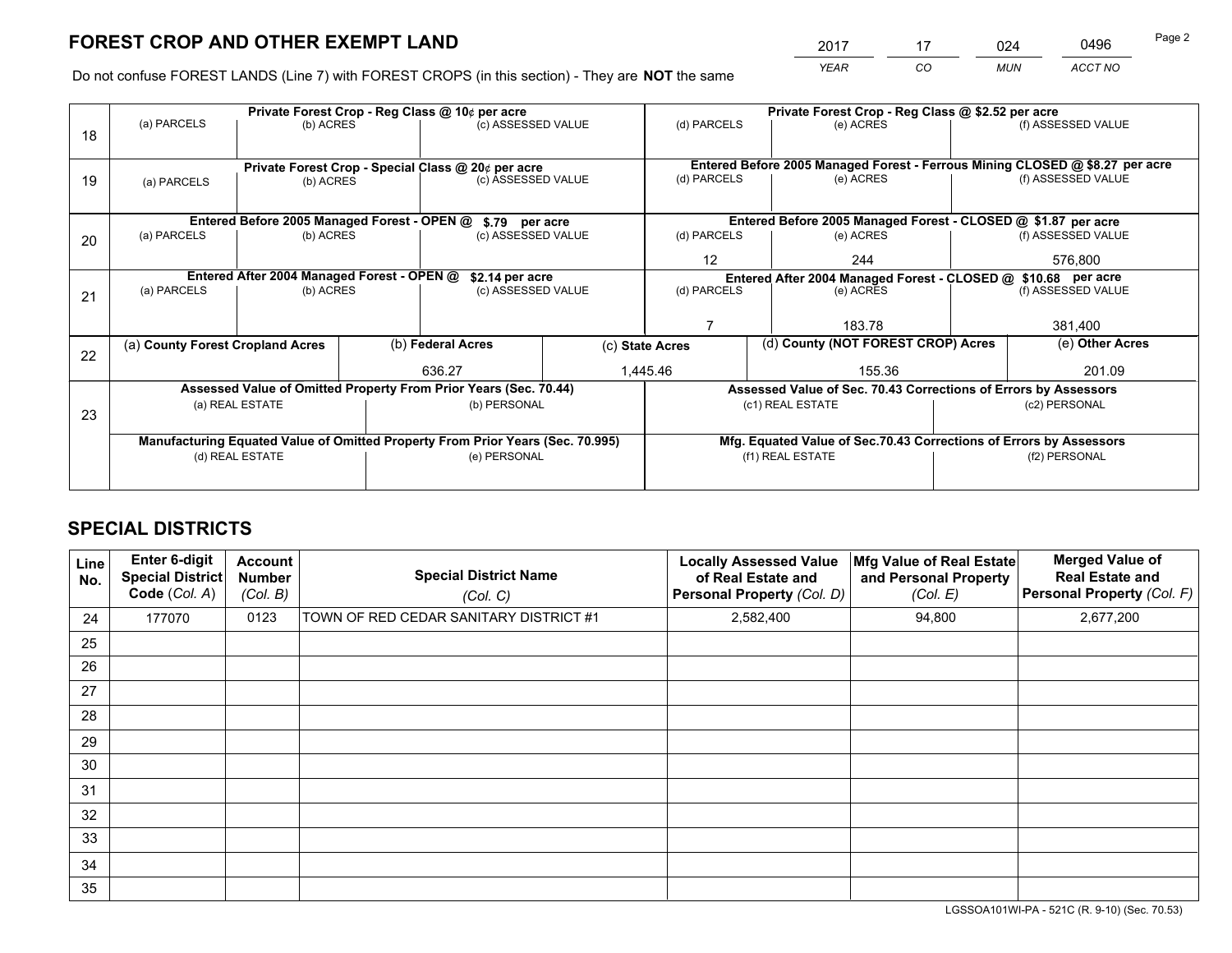|             |                                                                 |                                             |                                                         | <b>YEAR</b>                                                                       | CO<br><b>MUN</b>                                              | <b>ACCT NO</b>                                                                 |
|-------------|-----------------------------------------------------------------|---------------------------------------------|---------------------------------------------------------|-----------------------------------------------------------------------------------|---------------------------------------------------------------|--------------------------------------------------------------------------------|
| Line<br>No. | <b>Enter 6-digit</b><br><b>School District</b><br>Code (Col. A) | <b>Account</b><br><b>Number</b><br>(Col. B) | <b>School District Name</b><br>(Col. C)                 | <b>Locally Assessed Value</b><br>of Real Estate and<br>Personal Property (Col. D) | Mfg Value of Real Estate<br>and Personal Property<br>(Col. E) | <b>Merged Value of</b><br><b>Real Estate and</b><br>Personal Property (Col. F) |
|             | A. SCHOOL DISTRICTS (K-8 and K-12)                              |                                             |                                                         |                                                                                   |                                                               |                                                                                |
| 36          | 171176                                                          | 0115                                        | SCH D OF COLFAX                                         | 5,919,900                                                                         |                                                               | 5,919,900                                                                      |
| 37          | 171645                                                          | 0116                                        | SCH D OF ELK MOUND AREA                                 | 2,137,000                                                                         |                                                               | 2,137,000                                                                      |
| 38          | 173444                                                          | 0117                                        | SCH D OF MENOMONIE AREA                                 | 161,262,600                                                                       | 7,435,600                                                     | 168,698,200                                                                    |
| 39          |                                                                 |                                             |                                                         |                                                                                   |                                                               |                                                                                |
| 40          |                                                                 |                                             |                                                         |                                                                                   |                                                               |                                                                                |
| 41          |                                                                 |                                             |                                                         |                                                                                   |                                                               |                                                                                |
| 42          |                                                                 |                                             |                                                         |                                                                                   |                                                               |                                                                                |
| 43          |                                                                 |                                             |                                                         |                                                                                   |                                                               |                                                                                |
| 44          |                                                                 |                                             |                                                         |                                                                                   |                                                               |                                                                                |
| 45          |                                                                 |                                             |                                                         |                                                                                   |                                                               |                                                                                |
| 46          |                                                                 |                                             |                                                         |                                                                                   |                                                               |                                                                                |
| 47          |                                                                 |                                             |                                                         |                                                                                   |                                                               |                                                                                |
| 48          |                                                                 |                                             |                                                         |                                                                                   |                                                               |                                                                                |
| 49          |                                                                 |                                             |                                                         |                                                                                   |                                                               |                                                                                |
| 50          |                                                                 |                                             | TOTAL ASSESSED VALUE OF SCHOOL DISTRICTS (K-8 and K-12) | 169,319,500                                                                       | 7,435,600                                                     | 176,755,100                                                                    |
|             | <b>B. UNION HIGH SCHOOL DISTRICTS</b>                           |                                             |                                                         |                                                                                   |                                                               |                                                                                |
| 51<br>52    |                                                                 |                                             |                                                         |                                                                                   |                                                               |                                                                                |
|             |                                                                 |                                             |                                                         |                                                                                   |                                                               |                                                                                |
| 53<br>54    |                                                                 |                                             |                                                         |                                                                                   |                                                               |                                                                                |
| 55          |                                                                 |                                             | TOTAL ASSESSED VALUE OF UNION HIGH SCHOOLS              |                                                                                   |                                                               |                                                                                |
|             | C.<br><b>TECHNICAL COLLEGE DISTRICTS</b>                        |                                             |                                                         |                                                                                   |                                                               |                                                                                |
| 56          | 000100                                                          | 0001                                        | CHIPPEWA VALLEY TECHNICAL COLLEGE EAUC                  | 169,319,500                                                                       | 7,435,600                                                     | 176,755,100                                                                    |
| 57          |                                                                 |                                             |                                                         |                                                                                   |                                                               |                                                                                |
| 58          |                                                                 |                                             |                                                         |                                                                                   |                                                               |                                                                                |
| 59          |                                                                 |                                             | TOTAL ASSESSED VALUE OF TECHNICAL COLLEGES              | 169,319,500                                                                       | 7,435,600                                                     | 176,755,100                                                                    |

17

024

 *I hereby certify, to the best of my knowledge and belief, this form is complete and correct.*

**SCHOOL DISTRICTS**

| Print name of preparer | Title                    |                | Date (MM / DD / CCYY) |
|------------------------|--------------------------|----------------|-----------------------|
|                        |                          |                |                       |
| Signature of preparer  | Contact Telephone Number | E-mail address |                       |
|                        | $\sim$                   |                |                       |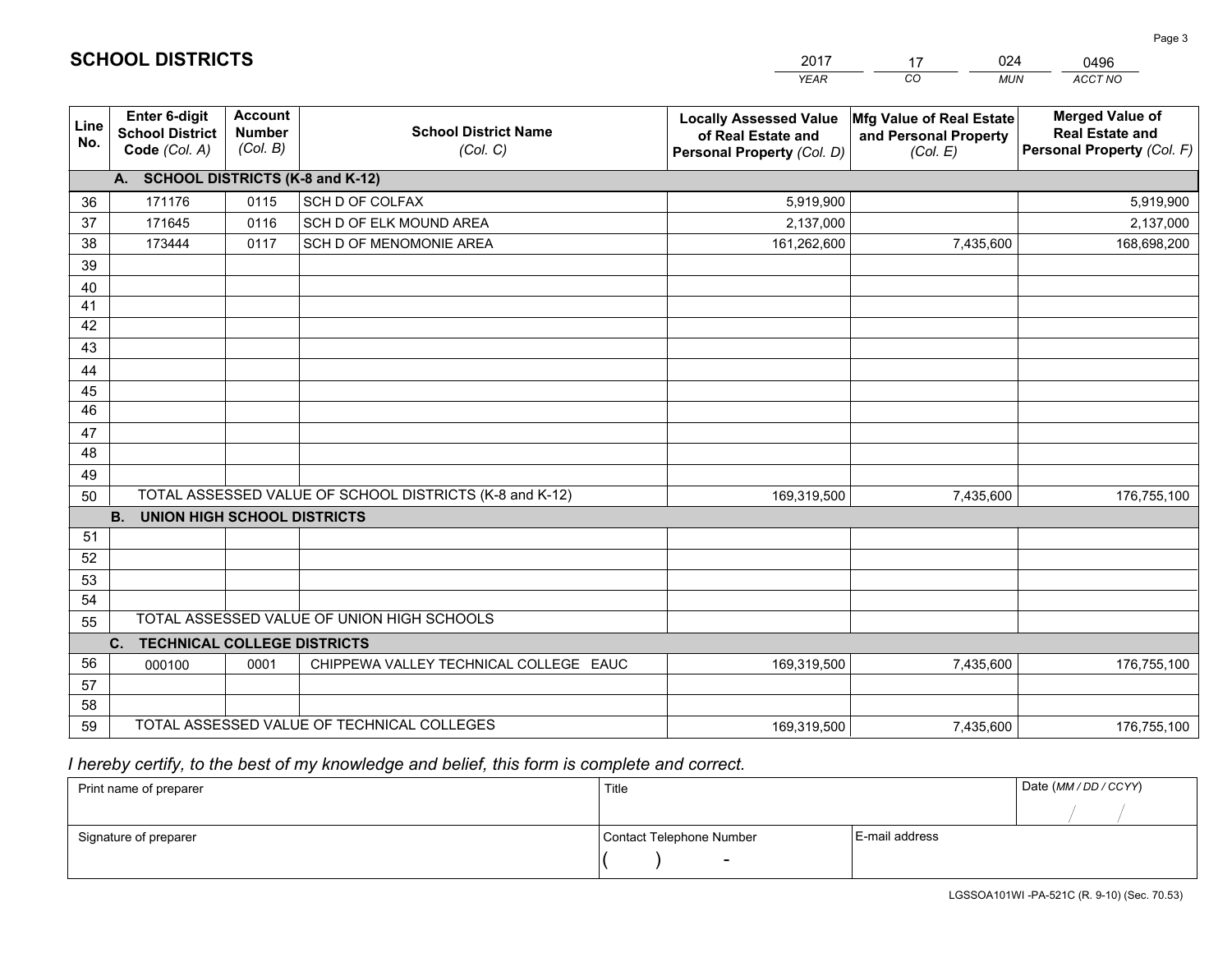## **HIGHLIGHTS**

- 1. Complete the Statement of Assessment after the Board of Review. Reflect any changes made there.
- 2. Use black ink to complete.
- 3. Line 16 must equal Line 50, Col D.
- 4. Line 55 must equal the total of K-8 schools listed on lines 36-49. Do not include K-12 schools in this comparision.
- 5. Line 59, Col. D must equal Line 16.
- 6. Special District, School District and Technical College District values must include both real estate and personal property. Examples of Special districts are: town sanitary districts, public inland lake protection and rehabilitation districts, and metropolitan sewerage districts.
- 7. DO NOT INCLUDE Manufacturing property values.DOR will print these values on the final SOA.

CHERYL MILLER TOWN OF RED CEDAR E6990 720TH AVE MENOMONIE, WI 54751

CHERYL MILLER<br>TOWN OF RED CEDAR

**MENOMONIE, WI 54751** 

E6990 720TH AVE

 8. Accuracy of this form is very important. The values reported directly affect the equalized value DOR calculates for school and special districts.

### **Page 1:**

 If not prefilled, enter the tax year,county and municipal code,municipal type, municipal name and county name on the top of form.

Check the Amended box, if filing an amended / corrected SOA.

 Report the parcel count, acres and assessed value of taxable general property, total parcel count, (real and personal), total acres, and values from final figures set by the Board of Review.

- A. Real Estate land and improvements (buildings, etc.) is reported on lines 1 8, total line 9.
- B. Personal Property is reported on lines 11 14, Column D, total line 15.
- C. To complete this report, use the computer produced summary of the assessment roll that shows these amounts.
- D. Use whole numbers only.
- E. Add each line across and each column down to verify entries.

## **Page 2:**

- A. Report Special Items (not subject to general property tax).
- 1. Private Forest Croplands and Managed Forest Lands are reported on lines 18,19, 20 and 21. Be sure to report assessed values **NOT** taxes.
- 2. You should have copies of the orders of entry, orders of withdrawal, etc., to update your assessment roll.
	- 3. Show hundredths of acres (e.g. 39.75).
- 4. Tax exempt lands are reported on line 22.
- 5. Omitted property and sec. 70.43, Wis. Stats., corrections of errors by assessor are reported on line 23. Report real estate and personal property separately. These should be for **prior years**, not something found on the current assessment roll after the board of review.
- B. Special District (Lines 24-35) Include the value of both real and personal property.

 The Department of Revenue (DOR) preprints much of the information regarding names and codes for schools, special districts,etc. If a district is not listed, enter the name and value only, DOR will enter the proper code.

## **Page 3 School Districts:**

Include the value of both real and personal property.

Report School District (regular, elementary, union high school, and technical college).

- 1. Regular (K-12) and Elementary (K-8) school values are reported on lines 36-49, total on line 50.
- 2. Union High School (UHS) (use only if elementary schools are listed on lines 36-49) are reported on lines 51-54. UHS total value (line 55) must equal to the total **elementary school** values reported on lines 36-49. Do notinclude K-12 schools in this comparison.
- 3. Technical College values are reported on lines 56-58, total on line 59.
- 4. Use the computer summary that shows these amounts to complete this report.

#### **This form is due the second Monday in June. File this report only after your Board of Review is complete.**

 *If you have questions: Return forms to:*

 Email: lgs@wisconsin.gov Wisconsin Department of RevenueCall:  $(608)$  266-2569 or  $(608)$  264-6892 Fax number: (608) 264-6887 PO Box 8971

Local Government Services Section 6-97 Madison WI 53708-8971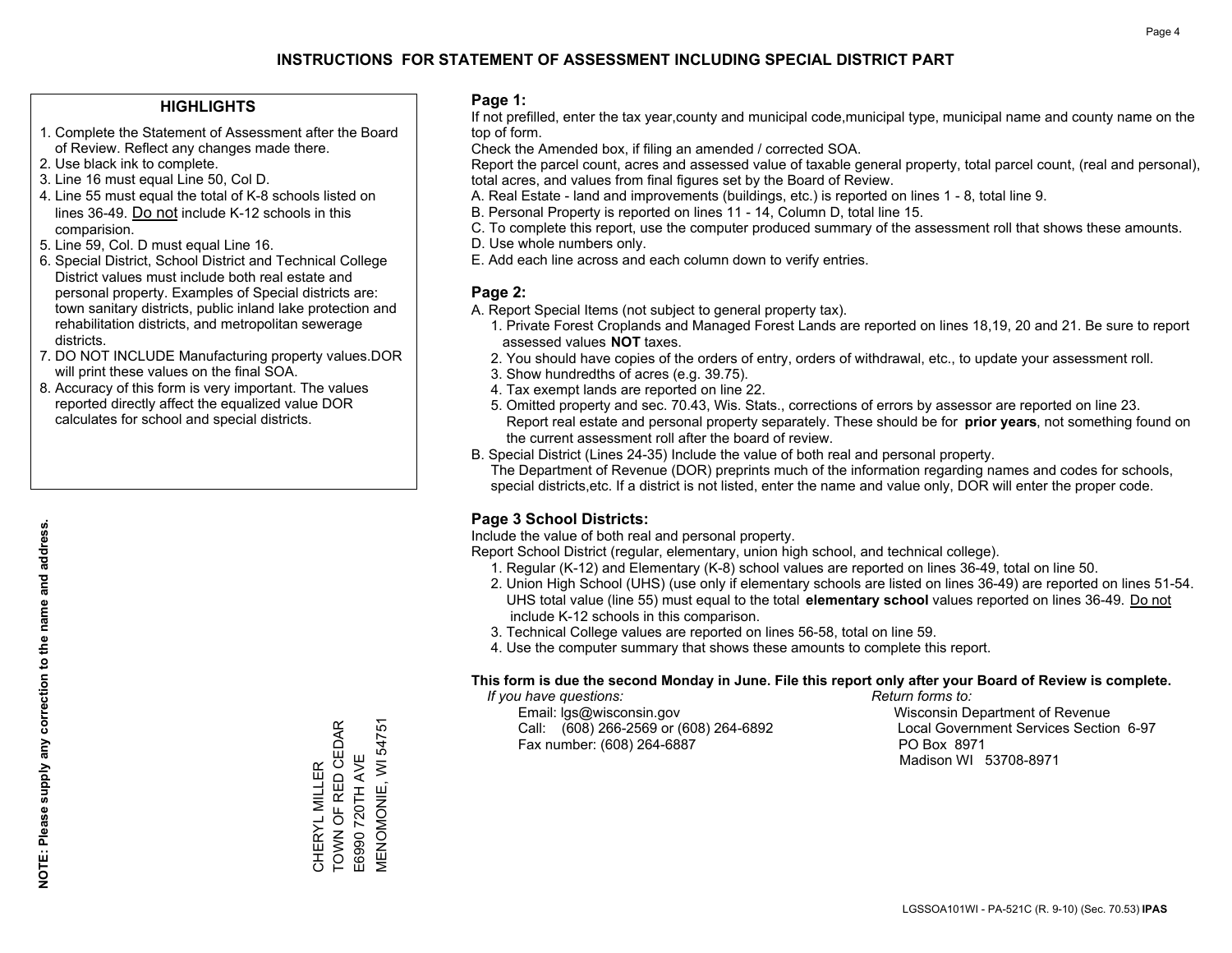**STATEMENT OF ASSESSMENT FOR 2017 FINAL - EQUATED**

7 Check if this is an Amended Return<br>7 Page 1

|                | <b>FOR</b>                                          | <b>TOWN OF</b><br>OF<br>Town - Village - City                                                                                                                                                | <b>ROCK CREEK</b><br><b>Municipality Name</b>    |        | <b>DUNN COUNTY</b><br><b>County Name</b>     |                                |                                        | WHEN COMPLETING THIS DOCUMENT<br>DO NOT WRITE OVER X's OR IN SHADED AREAS |
|----------------|-----------------------------------------------------|----------------------------------------------------------------------------------------------------------------------------------------------------------------------------------------------|--------------------------------------------------|--------|----------------------------------------------|--------------------------------|----------------------------------------|---------------------------------------------------------------------------|
| Line<br>No.    |                                                     | <b>REAL ESTATE</b><br>(See Lines 18 - 22 for<br>other Real Estate)                                                                                                                           | PARCEL COUNT<br><b>TOTAL LAND   IMPROVEMENTS</b> |        | NO. OF ACRES<br><b>WHOLE</b><br>NUMBERS ONLY | <b>VALUE OF</b><br><b>LAND</b> | <b>VALUE OF</b><br><b>IMPROVEMENTS</b> | <b>TOTAL VALUE OF LAND</b><br>AND IMPROVEMENTS                            |
|                |                                                     |                                                                                                                                                                                              | Col. A                                           | Col. B | Col. C                                       | Col. D                         | Col. E                                 | Col. F                                                                    |
| $\overline{1}$ | <b>RESIDENTIAL - Class 1</b>                        |                                                                                                                                                                                              | 428                                              | 367    | 1,065                                        | 5,856,500                      | 42,630,800                             | 48,487,300                                                                |
| 2              |                                                     | <b>COMMERCIAL - Class 2</b>                                                                                                                                                                  | 16                                               | 14     | 98                                           | 291,700                        | 1,444,000                              | 1,735,700                                                                 |
| 3              |                                                     | <b>MANUFACTURING - Class 3</b>                                                                                                                                                               | $\Omega$                                         | 0      | $\Omega$                                     | $\Omega$                       | $\Omega$                               | $\Omega$                                                                  |
| 4              |                                                     | <b>AGRICULTURAL - Class 4</b>                                                                                                                                                                | 472                                              |        | 10,406                                       | 1,270,700                      |                                        | 1,270,700                                                                 |
| 5              |                                                     | <b>UNDEVELOPED - Class 5</b>                                                                                                                                                                 | 293                                              |        | 1,573                                        | 674,200                        |                                        | 674,200                                                                   |
| 6              |                                                     | AGRICULTURAL FOREST - Class 5m                                                                                                                                                               | 191                                              |        | 2,176                                        | 2,721,300                      |                                        | 2,721,300                                                                 |
| $\overline{7}$ | FOREST LANDS - Class 6                              |                                                                                                                                                                                              | 52                                               |        | 665                                          | 1,632,000                      |                                        | 1,632,000                                                                 |
| 8              |                                                     | OTHER - Class 7                                                                                                                                                                              | 76                                               | 76     | 138                                          | 499,200                        | 7,039,700                              | 7,538,900                                                                 |
| 9              |                                                     | TOTAL - ALL COLUMNS                                                                                                                                                                          | 1,528                                            | 457    | 16,121                                       | 12,945,600                     | 51,114,500                             | 64,060,100                                                                |
| 10             |                                                     | NUMBER OF PERSONAL PROPERTY ACCOUNTS IN ROLL                                                                                                                                                 |                                                  |        | 22                                           | <b>LOCALLY ASSESSED</b>        | <b>MANUFACTURING</b>                   | <b>MERGED</b>                                                             |
| 11             |                                                     | BOATS AND OTHER WATERCRAFT NOT EXEMPT - Code 1                                                                                                                                               |                                                  |        |                                              | $\mathbf 0$                    | 0                                      | $\Omega$                                                                  |
| 12             |                                                     | MACHINERY, TOOLS AND PATTERNS - Code 2                                                                                                                                                       |                                                  |        |                                              | 221,400                        | 0                                      | 221,400                                                                   |
| 13             |                                                     | FURNITURE, FIXTURES AND EQUIPMENT - Code 3                                                                                                                                                   |                                                  |        |                                              | 15,400                         | $\Omega$                               | 15,400                                                                    |
| 14             |                                                     | ALL OTHER PERSONAL PROPERTY NOT EXEMPT - Codes 4A, 4B, 4C                                                                                                                                    |                                                  |        |                                              | 12,800                         | 0                                      | 12,800                                                                    |
| 15             |                                                     | TOTAL OF PERSONAL PROPERTY NOT EXEMPT (Total of Lines 11-14)                                                                                                                                 |                                                  |        |                                              | 249,600                        | 0                                      | 249,600                                                                   |
| 16             |                                                     | AGGREGATE ASSESSED VALUE OF ALL PROPERTY SUBJECT TO THE GENERAL PROPERTY TAX (Total of Lines 9F and 15F)<br>MUST EQUAL TOTAL VALUE OF THE SCHOOL DISTRICTS (K-12 PLUS K-8) - Line 50, Col. F |                                                  |        |                                              |                                |                                        | 64,309,700                                                                |
| 17             | <b>BOARD OF REVIEW</b><br>DATE OF FINAL ADJOURNMENT | Telephone #<br>(715) 632-2116                                                                                                                                                                |                                                  |        |                                              |                                |                                        |                                                                           |

*CO*

*MUN*

*ACCT NO0497*

*<sup>17</sup> <sup>026</sup>*

#### REMARKS

The Assessment Ratio to be used in calculating the estimated Fair Market Value on tax bills for this tax district is .96805159<br>This ratio should be used to convert assessed values to "Calculate Equalized Values" in Step 1 Commission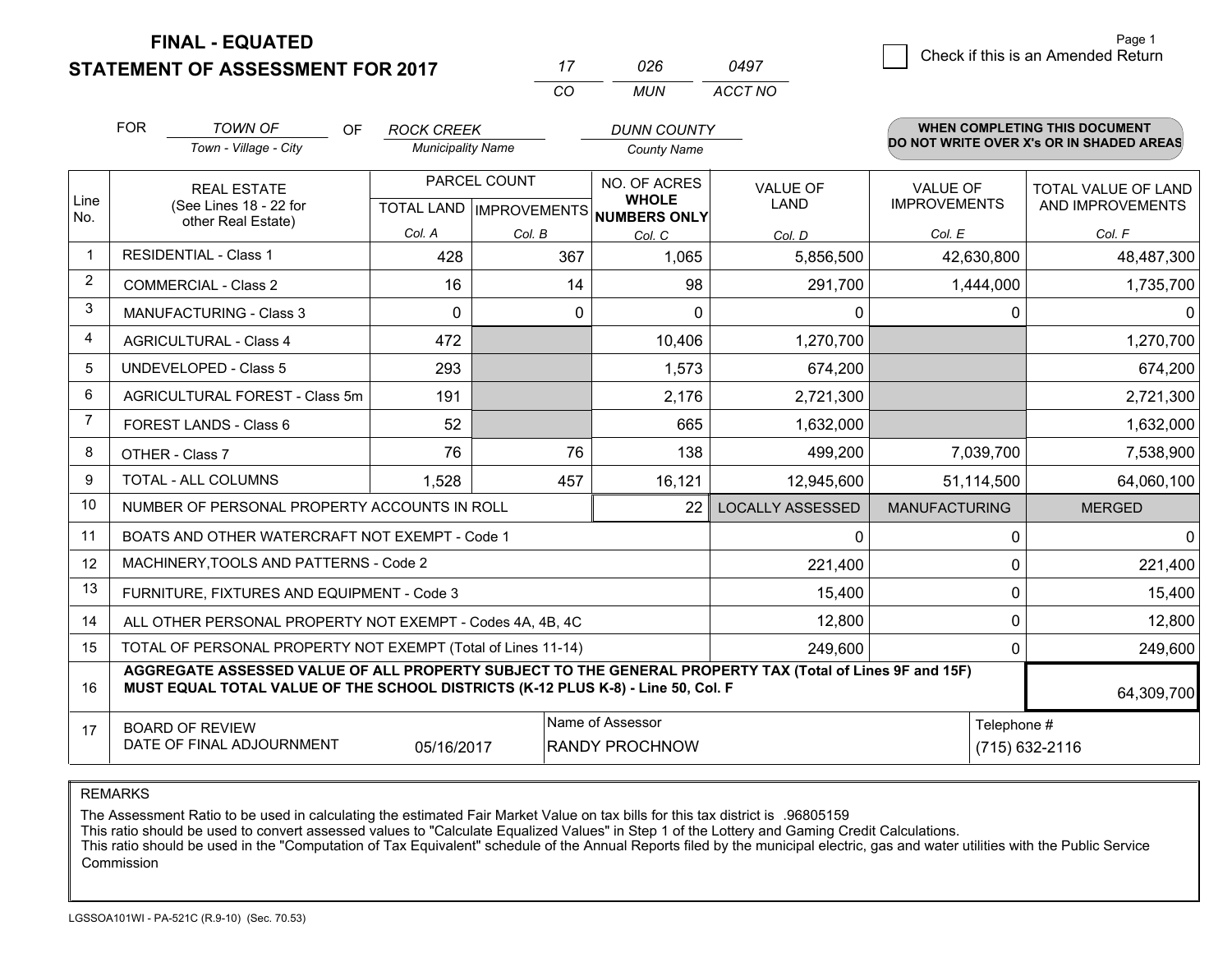*YEAR CO MUN ACCT NO* <u>2017 - 17 026 0497</u> Page 2

Do not confuse FOREST LANDS (Line 7) with FOREST CROPS (in this section) - They are **NOT** the same

|    |                                                                                |                                            |  | Private Forest Crop - Reg Class @ 10¢ per acre                   |  | Private Forest Crop - Reg Class @ \$2.52 per acre     |                  |                                                                    |               |                                                                              |
|----|--------------------------------------------------------------------------------|--------------------------------------------|--|------------------------------------------------------------------|--|-------------------------------------------------------|------------------|--------------------------------------------------------------------|---------------|------------------------------------------------------------------------------|
| 18 | (a) PARCELS                                                                    | (b) ACRES                                  |  | (c) ASSESSED VALUE                                               |  | (d) PARCELS                                           |                  | (e) ACRES                                                          |               | (f) ASSESSED VALUE                                                           |
|    |                                                                                |                                            |  |                                                                  |  |                                                       |                  |                                                                    |               |                                                                              |
|    | Private Forest Crop - Special Class @ 20¢ per acre                             |                                            |  |                                                                  |  |                                                       |                  |                                                                    |               | Entered Before 2005 Managed Forest - Ferrous Mining CLOSED @ \$8.27 per acre |
| 19 | (a) PARCELS                                                                    | (b) ACRES                                  |  | (c) ASSESSED VALUE                                               |  | (d) PARCELS                                           |                  | (e) ACRES                                                          |               | (f) ASSESSED VALUE                                                           |
|    |                                                                                |                                            |  |                                                                  |  |                                                       |                  |                                                                    |               |                                                                              |
|    |                                                                                |                                            |  | Entered Before 2005 Managed Forest - OPEN @ \$.79 per acre       |  |                                                       |                  | Entered Before 2005 Managed Forest - CLOSED @ \$1.87 per acre      |               |                                                                              |
| 20 | (a) PARCELS                                                                    | (b) ACRES                                  |  | (c) ASSESSED VALUE                                               |  | (d) PARCELS                                           |                  | (e) ACRES                                                          |               | (f) ASSESSED VALUE                                                           |
|    | 5                                                                              | 114.53                                     |  | 286,300                                                          |  | 28                                                    |                  | 451.3                                                              | 1,013,000     |                                                                              |
|    |                                                                                | Entered After 2004 Managed Forest - OPEN @ |  | \$2.14 per acre                                                  |  |                                                       |                  | Entered After 2004 Managed Forest - CLOSED @ \$10.68 per acre      |               |                                                                              |
| 21 | (a) PARCELS                                                                    | (b) ACRES                                  |  | (c) ASSESSED VALUE                                               |  | (d) PARCELS                                           |                  | (e) ACRES                                                          |               | (f) ASSESSED VALUE                                                           |
|    |                                                                                |                                            |  |                                                                  |  |                                                       |                  |                                                                    |               |                                                                              |
|    |                                                                                |                                            |  |                                                                  |  | 8                                                     |                  | 164.38                                                             |               | 327,300                                                                      |
| 22 | (a) County Forest Cropland Acres                                               |                                            |  | (b) Federal Acres                                                |  | (d) County (NOT FOREST CROP) Acres<br>(c) State Acres |                  |                                                                    |               | (e) Other Acres                                                              |
|    |                                                                                |                                            |  | 675                                                              |  | 968.63<br>1,059.97                                    |                  |                                                                    |               | 45.94                                                                        |
|    |                                                                                |                                            |  | Assessed Value of Omitted Property From Prior Years (Sec. 70.44) |  |                                                       |                  | Assessed Value of Sec. 70.43 Corrections of Errors by Assessors    |               |                                                                              |
| 23 |                                                                                | (a) REAL ESTATE                            |  | (b) PERSONAL                                                     |  |                                                       | (c1) REAL ESTATE |                                                                    |               | (c2) PERSONAL                                                                |
|    |                                                                                |                                            |  |                                                                  |  |                                                       |                  |                                                                    |               |                                                                              |
|    | Manufacturing Equated Value of Omitted Property From Prior Years (Sec. 70.995) |                                            |  |                                                                  |  |                                                       |                  | Mfg. Equated Value of Sec.70.43 Corrections of Errors by Assessors |               |                                                                              |
|    | (d) REAL ESTATE                                                                |                                            |  | (e) PERSONAL                                                     |  |                                                       | (f1) REAL ESTATE |                                                                    | (f2) PERSONAL |                                                                              |
|    |                                                                                |                                            |  |                                                                  |  |                                                       |                  |                                                                    |               |                                                                              |

# **SPECIAL DISTRICTS**

| Line<br>No. | Enter 6-digit<br><b>Special District</b><br>Code (Col. A) | <b>Account</b><br><b>Number</b><br>(Col. B) | <b>Special District Name</b><br>(Col. C) | <b>Locally Assessed Value</b><br>of Real Estate and<br>Personal Property (Col. D) | Mfg Value of Real Estate<br>and Personal Property<br>(Col. E) | <b>Merged Value of</b><br><b>Real Estate and</b><br>Personal Property (Col. F) |
|-------------|-----------------------------------------------------------|---------------------------------------------|------------------------------------------|-----------------------------------------------------------------------------------|---------------------------------------------------------------|--------------------------------------------------------------------------------|
| 24          | 177020                                                    | 0118                                        | ROCK FALLS SANITARY DISTRICT             | 7,534,000                                                                         |                                                               | 7,534,000                                                                      |
| 25          |                                                           |                                             |                                          |                                                                                   |                                                               |                                                                                |
| 26          |                                                           |                                             |                                          |                                                                                   |                                                               |                                                                                |
| 27          |                                                           |                                             |                                          |                                                                                   |                                                               |                                                                                |
| 28          |                                                           |                                             |                                          |                                                                                   |                                                               |                                                                                |
| 29          |                                                           |                                             |                                          |                                                                                   |                                                               |                                                                                |
| 30          |                                                           |                                             |                                          |                                                                                   |                                                               |                                                                                |
| 31          |                                                           |                                             |                                          |                                                                                   |                                                               |                                                                                |
| 32          |                                                           |                                             |                                          |                                                                                   |                                                               |                                                                                |
| 33          |                                                           |                                             |                                          |                                                                                   |                                                               |                                                                                |
| 34          |                                                           |                                             |                                          |                                                                                   |                                                               |                                                                                |
| 35          |                                                           |                                             |                                          |                                                                                   |                                                               |                                                                                |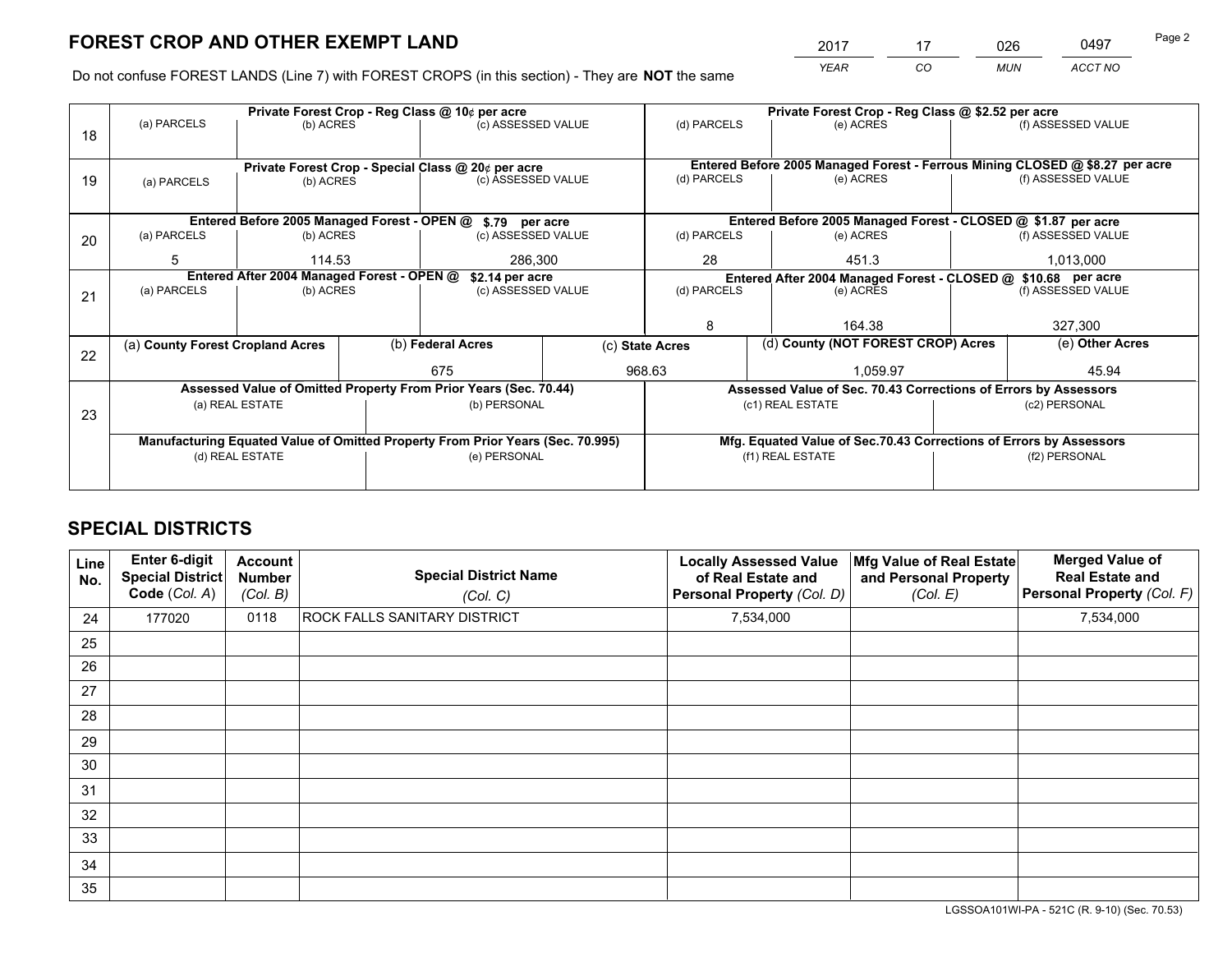|             |                                                          |                                             |                                                         | <b>YEAR</b>                                                                       | CO<br><b>MUN</b>                                              | <b>ACCT NO</b>                                                                 |
|-------------|----------------------------------------------------------|---------------------------------------------|---------------------------------------------------------|-----------------------------------------------------------------------------------|---------------------------------------------------------------|--------------------------------------------------------------------------------|
| Line<br>No. | Enter 6-digit<br><b>School District</b><br>Code (Col. A) | <b>Account</b><br><b>Number</b><br>(Col. B) | <b>School District Name</b><br>(Col. C)                 | <b>Locally Assessed Value</b><br>of Real Estate and<br>Personal Property (Col. D) | Mfg Value of Real Estate<br>and Personal Property<br>(Col. E) | <b>Merged Value of</b><br><b>Real Estate and</b><br>Personal Property (Col. F) |
|             | A. SCHOOL DISTRICTS (K-8 and K-12)                       |                                             |                                                         |                                                                                   |                                                               |                                                                                |
| 36          | 063668                                                   | 0044                                        | SCH D OF MONDOVI                                        | 127,800                                                                           |                                                               | 127,800                                                                        |
| 37          | 181554                                                   | 0120                                        | SCH D OF EAU CLAIRE AREA                                | 37,061,100                                                                        |                                                               | 37,061,100                                                                     |
| 38          | 461499                                                   | 0278                                        | SCH D OF DURAND                                         | 27,120,800                                                                        |                                                               | 27,120,800                                                                     |
| 39          |                                                          |                                             |                                                         |                                                                                   |                                                               |                                                                                |
| 40          |                                                          |                                             |                                                         |                                                                                   |                                                               |                                                                                |
| 41          |                                                          |                                             |                                                         |                                                                                   |                                                               |                                                                                |
| 42          |                                                          |                                             |                                                         |                                                                                   |                                                               |                                                                                |
| 43          |                                                          |                                             |                                                         |                                                                                   |                                                               |                                                                                |
| 44          |                                                          |                                             |                                                         |                                                                                   |                                                               |                                                                                |
| 45          |                                                          |                                             |                                                         |                                                                                   |                                                               |                                                                                |
| 46          |                                                          |                                             |                                                         |                                                                                   |                                                               |                                                                                |
| 47          |                                                          |                                             |                                                         |                                                                                   |                                                               |                                                                                |
| 48          |                                                          |                                             |                                                         |                                                                                   |                                                               |                                                                                |
| 49          |                                                          |                                             |                                                         |                                                                                   |                                                               |                                                                                |
| 50          |                                                          |                                             | TOTAL ASSESSED VALUE OF SCHOOL DISTRICTS (K-8 and K-12) | 64,309,700                                                                        |                                                               | 64,309,700                                                                     |
|             | <b>B.</b><br><b>UNION HIGH SCHOOL DISTRICTS</b>          |                                             |                                                         |                                                                                   |                                                               |                                                                                |
| 51          |                                                          |                                             |                                                         |                                                                                   |                                                               |                                                                                |
| 52          |                                                          |                                             |                                                         |                                                                                   |                                                               |                                                                                |
| 53<br>54    |                                                          |                                             |                                                         |                                                                                   |                                                               |                                                                                |
| 55          |                                                          |                                             | TOTAL ASSESSED VALUE OF UNION HIGH SCHOOLS              |                                                                                   |                                                               |                                                                                |
|             | $C_{1}$<br><b>TECHNICAL COLLEGE DISTRICTS</b>            |                                             |                                                         |                                                                                   |                                                               |                                                                                |
| 56          | 000100                                                   | 0001                                        | CHIPPEWA VALLEY TECHNICAL COLLEGE EAUC                  | 64,309,700                                                                        |                                                               | 64,309,700                                                                     |
| 57          |                                                          |                                             |                                                         |                                                                                   |                                                               |                                                                                |
| 58          |                                                          |                                             |                                                         |                                                                                   |                                                               |                                                                                |
| 59          |                                                          |                                             | TOTAL ASSESSED VALUE OF TECHNICAL COLLEGES              | 64,309,700                                                                        |                                                               | 64,309,700                                                                     |

17

026

 *I hereby certify, to the best of my knowledge and belief, this form is complete and correct.*

**SCHOOL DISTRICTS**

| Print name of preparer | Title                    |                | Date (MM / DD / CCYY) |
|------------------------|--------------------------|----------------|-----------------------|
|                        |                          |                |                       |
| Signature of preparer  | Contact Telephone Number | E-mail address |                       |
|                        | $\sim$                   |                |                       |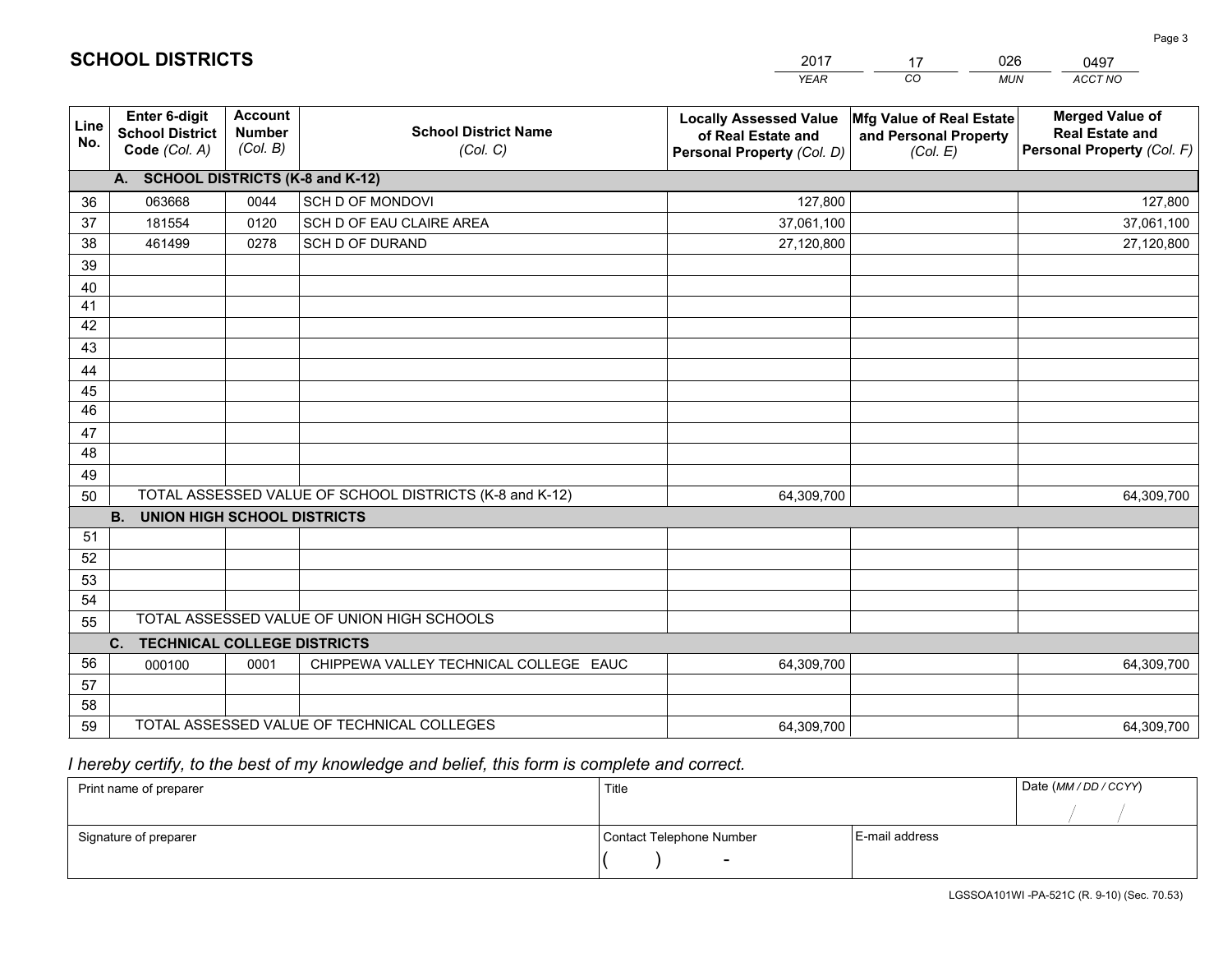## **HIGHLIGHTS**

- 1. Complete the Statement of Assessment after the Board of Review. Reflect any changes made there.
- 2. Use black ink to complete.
- 3. Line 16 must equal Line 50, Col D.
- 4. Line 55 must equal the total of K-8 schools listed on lines 36-49. Do not include K-12 schools in this comparision.
- 5. Line 59, Col. D must equal Line 16.
- 6. Special District, School District and Technical College District values must include both real estate and personal property. Examples of Special districts are: town sanitary districts, public inland lake protection and rehabilitation districts, and metropolitan sewerage districts.
- 7. DO NOT INCLUDE Manufacturing property values.DOR will print these values on the final SOA.
- 8. Accuracy of this form is very important. The values reported directly affect the equalized value DOR calculates for school and special districts.

### **Page 1:**

 If not prefilled, enter the tax year,county and municipal code,municipal type, municipal name and county name on the top of form.

Check the Amended box, if filing an amended / corrected SOA.

 Report the parcel count, acres and assessed value of taxable general property, total parcel count, (real and personal), total acres, and values from final figures set by the Board of Review.

- A. Real Estate land and improvements (buildings, etc.) is reported on lines 1 8, total line 9.
- B. Personal Property is reported on lines 11 14, Column D, total line 15.
- C. To complete this report, use the computer produced summary of the assessment roll that shows these amounts.
- D. Use whole numbers only.
- E. Add each line across and each column down to verify entries.

## **Page 2:**

- A. Report Special Items (not subject to general property tax).
- 1. Private Forest Croplands and Managed Forest Lands are reported on lines 18,19, 20 and 21. Be sure to report assessed values **NOT** taxes.
- 2. You should have copies of the orders of entry, orders of withdrawal, etc., to update your assessment roll.
	- 3. Show hundredths of acres (e.g. 39.75).
- 4. Tax exempt lands are reported on line 22.
- 5. Omitted property and sec. 70.43, Wis. Stats., corrections of errors by assessor are reported on line 23. Report real estate and personal property separately. These should be for **prior years**, not something found on the current assessment roll after the board of review.
- B. Special District (Lines 24-35) Include the value of both real and personal property.

 The Department of Revenue (DOR) preprints much of the information regarding names and codes for schools, special districts,etc. If a district is not listed, enter the name and value only, DOR will enter the proper code.

## **Page 3 School Districts:**

Include the value of both real and personal property.

Report School District (regular, elementary, union high school, and technical college).

- 1. Regular (K-12) and Elementary (K-8) school values are reported on lines 36-49, total on line 50.
- 2. Union High School (UHS) (use only if elementary schools are listed on lines 36-49) are reported on lines 51-54. UHS total value (line 55) must equal to the total **elementary school** values reported on lines 36-49. Do notinclude K-12 schools in this comparison.
- 3. Technical College values are reported on lines 56-58, total on line 59.
- 4. Use the computer summary that shows these amounts to complete this report.

#### **This form is due the second Monday in June. File this report only after your Board of Review is complete.**

 *If you have questions: Return forms to:*

 Email: lgs@wisconsin.gov Wisconsin Department of RevenueCall:  $(608)$  266-2569 or  $(608)$  264-6892 Fax number: (608) 264-6887 PO Box 8971

Local Government Services Section 6-97 Madison WI 53708-8971

TOWN OF ROCK CREEK TOWN OF ROCK CREEK N749 850TH STREET N749 850TH STREET MONDOVI, WI 54755 MONDOVI, WI 54755 SUSAN HUFTEL SUSAN HUFTEL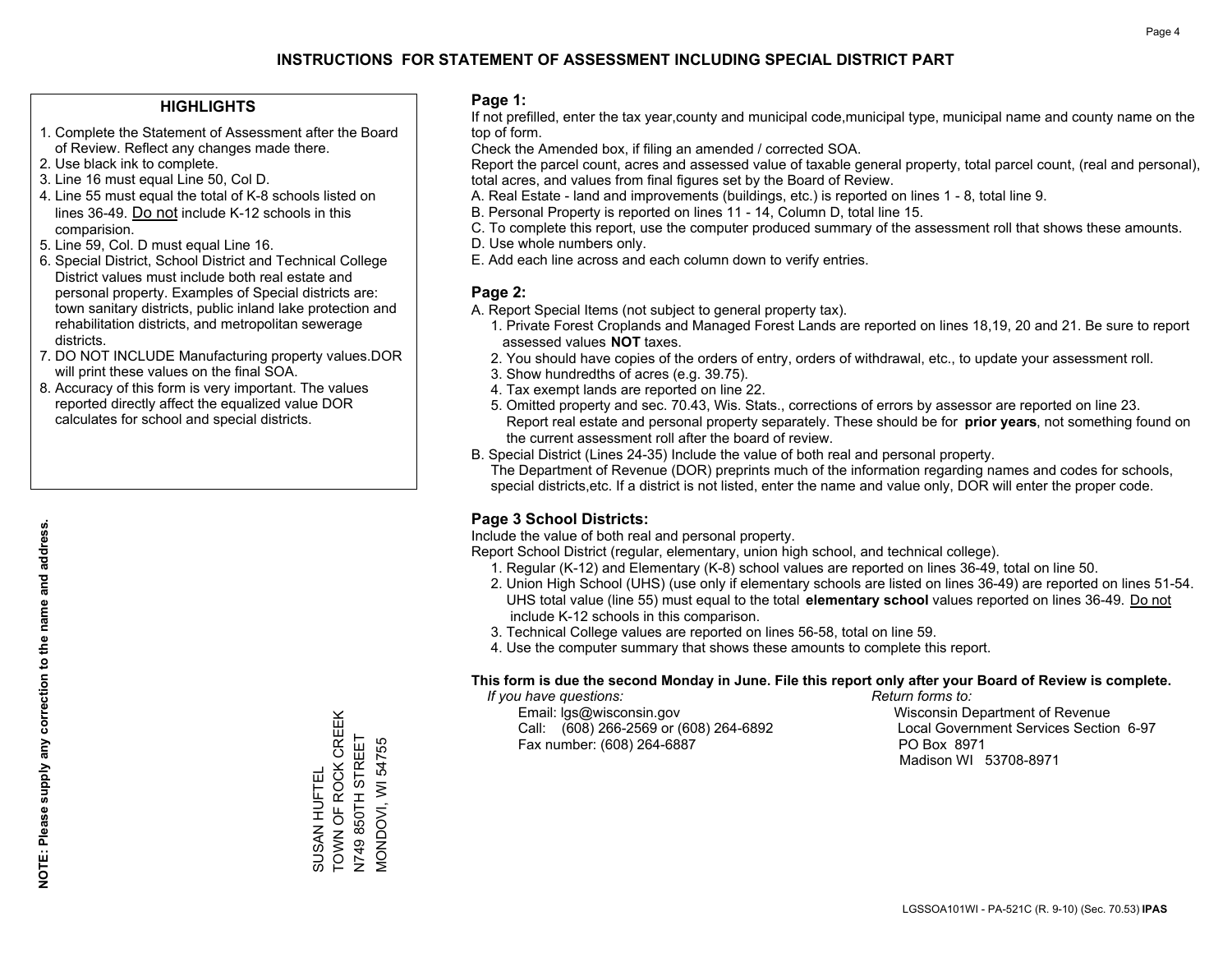**FINAL - EQUATED**

Page 1

#### **STATEMENT OF ASSESSMENT FOR 2017** *CO MUN <sup>17</sup> <sup>028</sup> TOWN OF ACCT NO0498* $\overline{\mathcal{B}}$  Check if this is an Amended Return FOR *SAND CREEK Town - Village - City Municipality Name County Name DUNN COUNTY*OF**WHEN COMPLETING THIS DOCUMENT DO NOT WRITE OVER X's OR IN SHADED AREAS**Line No. 1234NO. OF ACRES**WHOLE NUMBERS ONLY**TOTAL VALUE OF LAND AND IMPROVEMENTSREAL ESTATE (See Lines 18 - 22 forother Real Estate)PARCEL COUNTTOTAL LAND | IMPROVEMENTS RESIDENTIAL - Class 1COMMERCIAL - Class 2MANUFACTURING - Class 3AGRICULTURAL - Class 4*Col. ACol. B Col. C*VALUE OFLAND*Col. D*2.294.900 VALUE OF IMPROVEMENTS*Col. E Col. F* 279 248 24,271,300 34 16 7 184,100 681,100 681,100 865,200 499 11,316 1,544,300 1,544,300 1,544,300 1 0 24 47,600 0 47,600

| 5  | UNDEVELOPED - Class 5                                                                                                                                                                                      | 388        | 2,324 |                                                | 956,300                       |                      | 956,300       |  |  |  |  |
|----|------------------------------------------------------------------------------------------------------------------------------------------------------------------------------------------------------------|------------|-------|------------------------------------------------|-------------------------------|----------------------|---------------|--|--|--|--|
| 6  | AGRICULTURAL FOREST - Class 5m                                                                                                                                                                             | 288        |       | 3,449                                          | 3,630,400                     |                      | 3,630,400     |  |  |  |  |
|    | FOREST LANDS - Class 6                                                                                                                                                                                     | 83         |       | 1,331                                          | 2,795,200                     |                      | 2,795,200     |  |  |  |  |
| 8  | OTHER - Class 7                                                                                                                                                                                            | 66         | 66    | 121                                            | 498,900                       | 4,869,400            | 5,368,300     |  |  |  |  |
| 9  | TOTAL - ALL COLUMNS                                                                                                                                                                                        | 1,638      | 330   | 19,031                                         | 11,951,700                    | 27,526,900           | 39,478,600    |  |  |  |  |
| 10 | NUMBER OF PERSONAL PROPERTY ACCOUNTS IN ROLL                                                                                                                                                               |            |       | 20                                             | LOCALLY ASSESSED              | <b>MANUFACTURING</b> | <b>MERGED</b> |  |  |  |  |
| 11 | BOATS AND OTHER WATERCRAFT NOT EXEMPT - Code 1                                                                                                                                                             |            |       |                                                | 0                             |                      | 0             |  |  |  |  |
| 12 | MACHINERY, TOOLS AND PATTERNS - Code 2                                                                                                                                                                     |            |       |                                                | 116,200                       |                      | 116,200       |  |  |  |  |
| 13 | FURNITURE, FIXTURES AND EQUIPMENT - Code 3                                                                                                                                                                 |            |       |                                                | 19,600                        |                      | 19,600        |  |  |  |  |
| 14 | ALL OTHER PERSONAL PROPERTY NOT EXEMPT - Codes 4A, 4B, 4C                                                                                                                                                  |            |       |                                                | 56,000                        |                      | 56,000        |  |  |  |  |
| 15 | TOTAL OF PERSONAL PROPERTY NOT EXEMPT (Total of Lines 11-14)                                                                                                                                               |            |       |                                                | 191,800                       |                      | 191,800       |  |  |  |  |
| 16 | AGGREGATE ASSESSED VALUE OF ALL PROPERTY SUBJECT TO THE GENERAL PROPERTY TAX (Total of Lines 9F and 15F)<br>MUST EQUAL TOTAL VALUE OF THE SCHOOL DISTRICTS (K-12 PLUS K-8) - Line 50, Col. F<br>39,670,400 |            |       |                                                |                               |                      |               |  |  |  |  |
| 17 | <b>BOARD OF REVIEW</b><br>DATE OF FINAL ADJOURNMENT                                                                                                                                                        | 05/15/2017 |       | Name of Assessor<br><b>OWEN ASSESSING, LLC</b> | Telephone #<br>(715) 643-2081 |                      |               |  |  |  |  |

REMARKS

The Assessment Ratio to be used in calculating the estimated Fair Market Value on tax bills for this tax district is .991115113

This ratio should be used to convert assessed values to "Calculate Equalized Values" in Step 1 of the Lottery and Gaming Credit Calculations.

 This ratio should be used in the "Computation of Tax Equivalent" schedule of the Annual Reports filed by the municipal electric, gas and water utilities with the Public Service Commission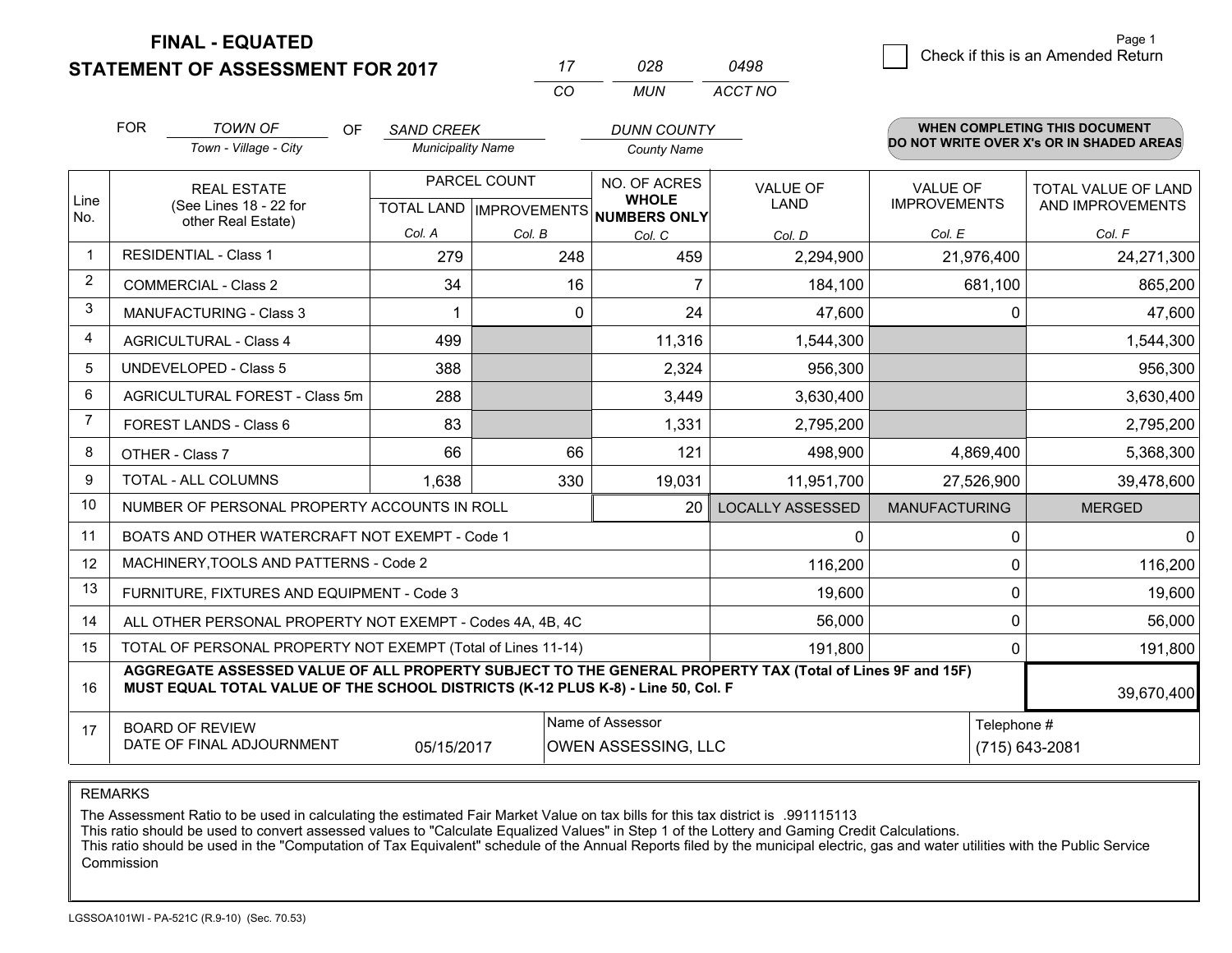*YEAR CO MUN ACCT NO* <sup>2017</sup> <sup>17</sup> <sup>028</sup> <sup>0498</sup> Page 2

Do not confuse FOREST LANDS (Line 7) with FOREST CROPS (in this section) - They are **NOT** the same

|    |                                                               |                   |  | Private Forest Crop - Reg Class @ 10¢ per acre                                 |    |                                                                              | Private Forest Crop - Reg Class @ \$2.52 per acre                  |               |                    |
|----|---------------------------------------------------------------|-------------------|--|--------------------------------------------------------------------------------|----|------------------------------------------------------------------------------|--------------------------------------------------------------------|---------------|--------------------|
| 18 | (a) PARCELS                                                   | (b) ACRES         |  | (c) ASSESSED VALUE                                                             |    | (d) PARCELS                                                                  | (e) ACRES                                                          |               | (f) ASSESSED VALUE |
|    | 9                                                             | 154               |  | 323,500                                                                        |    |                                                                              |                                                                    |               |                    |
|    |                                                               |                   |  | Private Forest Crop - Special Class @ 20¢ per acre                             |    | Entered Before 2005 Managed Forest - Ferrous Mining CLOSED @ \$8.27 per acre |                                                                    |               |                    |
| 19 | (a) PARCELS                                                   | (b) ACRES         |  | (c) ASSESSED VALUE                                                             |    | (d) PARCELS                                                                  | (e) ACRES                                                          |               | (f) ASSESSED VALUE |
|    |                                                               |                   |  |                                                                                |    |                                                                              |                                                                    |               |                    |
|    |                                                               |                   |  | Entered Before 2005 Managed Forest - OPEN @ \$.79 per acre                     |    |                                                                              | Entered Before 2005 Managed Forest - CLOSED @ \$1.87 per acre      |               |                    |
| 20 | (a) PARCELS                                                   | (b) ACRES         |  | (c) ASSESSED VALUE                                                             |    | (d) PARCELS                                                                  | (e) ACRES                                                          |               | (f) ASSESSED VALUE |
|    |                                                               | 201.85<br>408.200 |  |                                                                                | 34 | 1.262.84                                                                     |                                                                    | 2,476,700     |                    |
|    | Entered After 2004 Managed Forest - OPEN @<br>\$2.14 per acre |                   |  |                                                                                |    |                                                                              | Entered After 2004 Managed Forest - CLOSED @ \$10.68 per acre      |               |                    |
| 21 | (a) PARCELS                                                   | (b) ACRES         |  | (c) ASSESSED VALUE                                                             |    | (d) PARCELS                                                                  | (e) ACRES                                                          |               | (f) ASSESSED VALUE |
|    |                                                               |                   |  |                                                                                |    |                                                                              |                                                                    |               |                    |
|    | 9                                                             | 352.24            |  | 739,700                                                                        |    | 43                                                                           | 1.393.36                                                           |               |                    |
| 22 | (a) County Forest Cropland Acres                              |                   |  | (b) Federal Acres                                                              |    | (d) County (NOT FOREST CROP) Acres<br>(c) State Acres                        |                                                                    |               | (e) Other Acres    |
|    |                                                               |                   |  |                                                                                |    | 483.96                                                                       | 82.15                                                              |               | 32.85              |
|    |                                                               |                   |  | Assessed Value of Omitted Property From Prior Years (Sec. 70.44)               |    |                                                                              | Assessed Value of Sec. 70.43 Corrections of Errors by Assessors    |               |                    |
|    |                                                               | (a) REAL ESTATE   |  | (b) PERSONAL                                                                   |    |                                                                              | (c1) REAL ESTATE                                                   |               | (c2) PERSONAL      |
| 23 |                                                               |                   |  |                                                                                |    |                                                                              |                                                                    |               |                    |
|    |                                                               |                   |  | Manufacturing Equated Value of Omitted Property From Prior Years (Sec. 70.995) |    |                                                                              | Mfg. Equated Value of Sec.70.43 Corrections of Errors by Assessors |               |                    |
|    | (d) REAL ESTATE                                               |                   |  | (e) PERSONAL                                                                   |    |                                                                              | (f1) REAL ESTATE                                                   | (f2) PERSONAL |                    |
|    |                                                               |                   |  |                                                                                |    |                                                                              |                                                                    |               |                    |

# **SPECIAL DISTRICTS**

| Line<br>No. | Enter 6-digit<br>Special District<br>Code (Col. A) | <b>Account</b><br><b>Number</b><br>(Col. B) | <b>Special District Name</b><br>(Col. C) | <b>Locally Assessed Value</b><br>of Real Estate and<br>Personal Property (Col. D) | Mfg Value of Real Estate<br>and Personal Property<br>(Col. E) | <b>Merged Value of</b><br><b>Real Estate and</b><br>Personal Property (Col. F) |
|-------------|----------------------------------------------------|---------------------------------------------|------------------------------------------|-----------------------------------------------------------------------------------|---------------------------------------------------------------|--------------------------------------------------------------------------------|
| 24          | 177030                                             | 0119                                        | SAND CREEK SANITARY DISTRICT #1          | 8,067,200                                                                         |                                                               | 8,067,200                                                                      |
| 25          |                                                    |                                             |                                          |                                                                                   |                                                               |                                                                                |
| 26          |                                                    |                                             |                                          |                                                                                   |                                                               |                                                                                |
| 27          |                                                    |                                             |                                          |                                                                                   |                                                               |                                                                                |
| 28          |                                                    |                                             |                                          |                                                                                   |                                                               |                                                                                |
| 29          |                                                    |                                             |                                          |                                                                                   |                                                               |                                                                                |
| 30          |                                                    |                                             |                                          |                                                                                   |                                                               |                                                                                |
| 31          |                                                    |                                             |                                          |                                                                                   |                                                               |                                                                                |
| 32          |                                                    |                                             |                                          |                                                                                   |                                                               |                                                                                |
| 33          |                                                    |                                             |                                          |                                                                                   |                                                               |                                                                                |
| 34          |                                                    |                                             |                                          |                                                                                   |                                                               |                                                                                |
| 35          |                                                    |                                             |                                          |                                                                                   |                                                               |                                                                                |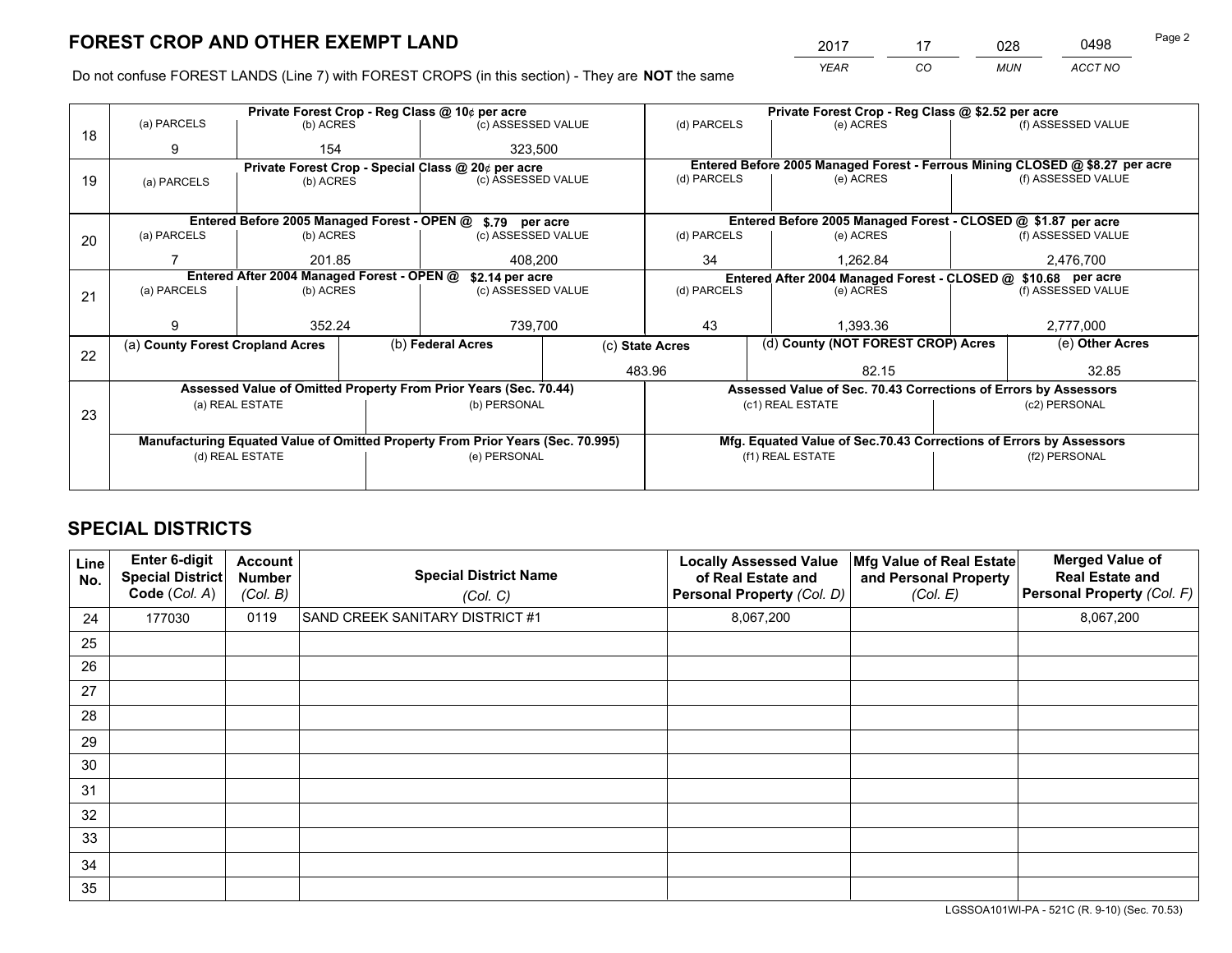|             |                                                                 |                                             |                                                         | <b>YEAR</b>                                                                       | CO.<br><b>MUN</b>                                             | ACCT NO                                                                        |
|-------------|-----------------------------------------------------------------|---------------------------------------------|---------------------------------------------------------|-----------------------------------------------------------------------------------|---------------------------------------------------------------|--------------------------------------------------------------------------------|
| Line<br>No. | <b>Enter 6-digit</b><br><b>School District</b><br>Code (Col. A) | <b>Account</b><br><b>Number</b><br>(Col. B) | <b>School District Name</b><br>(Col. C)                 | <b>Locally Assessed Value</b><br>of Real Estate and<br>Personal Property (Col. D) | Mfg Value of Real Estate<br>and Personal Property<br>(Col. E) | <b>Merged Value of</b><br><b>Real Estate and</b><br>Personal Property (Col. F) |
|             | A. SCHOOL DISTRICTS (K-8 and K-12)                              |                                             |                                                         |                                                                                   |                                                               |                                                                                |
| 36          | 030308                                                          | 0022                                        | <b>SCH D OF BARRON AREA</b>                             | 204,400                                                                           |                                                               | 204,400                                                                        |
| 37          | 031080                                                          | 0024                                        | SCH D OF CHETEK-WEYERHAEUSER AREA                       | 27,798,600                                                                        | 47,600                                                        | 27,846,200                                                                     |
| 38          | 090497                                                          | 0053                                        | SCH D OF BLOOMER                                        | 343,900                                                                           |                                                               | 343,900                                                                        |
| 39          | 171176                                                          | 0115                                        | SCH D OF COLFAX                                         | 11,275,900                                                                        |                                                               | 11,275,900                                                                     |
| 40          |                                                                 |                                             |                                                         |                                                                                   |                                                               |                                                                                |
| 41          |                                                                 |                                             |                                                         |                                                                                   |                                                               |                                                                                |
| 42          |                                                                 |                                             |                                                         |                                                                                   |                                                               |                                                                                |
| 43          |                                                                 |                                             |                                                         |                                                                                   |                                                               |                                                                                |
| 44          |                                                                 |                                             |                                                         |                                                                                   |                                                               |                                                                                |
| 45          |                                                                 |                                             |                                                         |                                                                                   |                                                               |                                                                                |
| 46          |                                                                 |                                             |                                                         |                                                                                   |                                                               |                                                                                |
| 47          |                                                                 |                                             |                                                         |                                                                                   |                                                               |                                                                                |
| 48          |                                                                 |                                             |                                                         |                                                                                   |                                                               |                                                                                |
| 49          |                                                                 |                                             |                                                         |                                                                                   |                                                               |                                                                                |
| 50          |                                                                 |                                             | TOTAL ASSESSED VALUE OF SCHOOL DISTRICTS (K-8 and K-12) | 39,622,800                                                                        | 47,600                                                        | 39,670,400                                                                     |
|             | <b>B.</b><br><b>UNION HIGH SCHOOL DISTRICTS</b>                 |                                             |                                                         |                                                                                   |                                                               |                                                                                |
| 51          |                                                                 |                                             |                                                         |                                                                                   |                                                               |                                                                                |
| 52          |                                                                 |                                             |                                                         |                                                                                   |                                                               |                                                                                |
| 53          |                                                                 |                                             |                                                         |                                                                                   |                                                               |                                                                                |
| 54          |                                                                 |                                             | TOTAL ASSESSED VALUE OF UNION HIGH SCHOOLS              |                                                                                   |                                                               |                                                                                |
| 55          |                                                                 |                                             |                                                         |                                                                                   |                                                               |                                                                                |
|             | C.<br><b>TECHNICAL COLLEGE DISTRICTS</b>                        |                                             |                                                         |                                                                                   |                                                               |                                                                                |
| 56          | 000100                                                          | 0001                                        | CHIPPEWA VALLEY TECHNICAL COLLEGE EAUC                  | 39,622,800                                                                        | 47,600                                                        | 39,670,400                                                                     |
| 57<br>58    |                                                                 |                                             |                                                         |                                                                                   |                                                               |                                                                                |
| 59          |                                                                 |                                             | TOTAL ASSESSED VALUE OF TECHNICAL COLLEGES              |                                                                                   |                                                               |                                                                                |
|             |                                                                 |                                             |                                                         | 39,622,800                                                                        | 47,600                                                        | 39,670,400                                                                     |

17

028

 *I hereby certify, to the best of my knowledge and belief, this form is complete and correct.*

**SCHOOL DISTRICTS**

| Print name of preparer | Title                    | Date (MM / DD / CCYY) |  |
|------------------------|--------------------------|-----------------------|--|
|                        |                          |                       |  |
| Signature of preparer  | Contact Telephone Number | E-mail address        |  |
|                        | $\sim$                   |                       |  |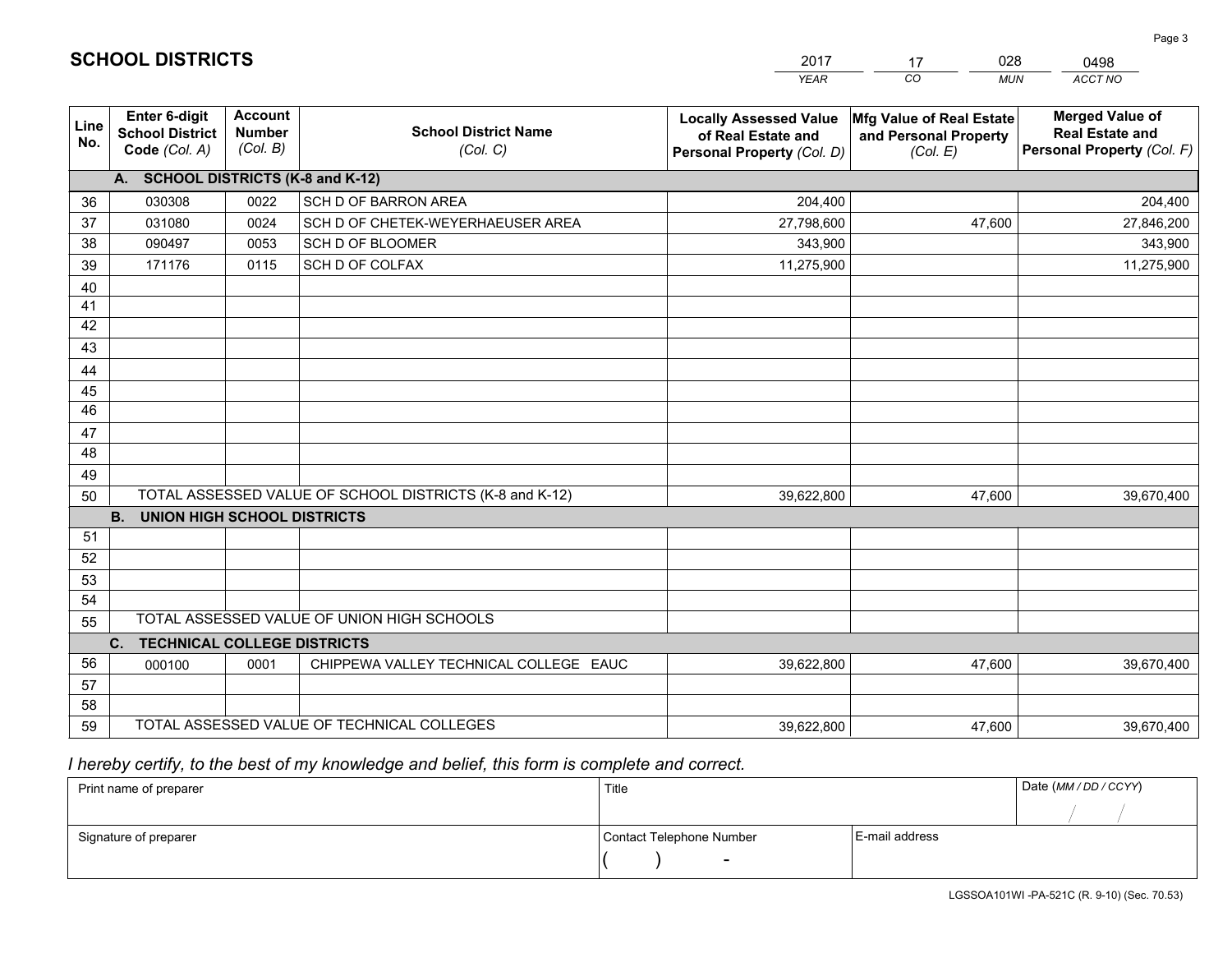## **HIGHLIGHTS**

- 1. Complete the Statement of Assessment after the Board of Review. Reflect any changes made there.
- 2. Use black ink to complete.
- 3. Line 16 must equal Line 50, Col D.
- 4. Line 55 must equal the total of K-8 schools listed on lines 36-49. Do not include K-12 schools in this comparision.
- 5. Line 59, Col. D must equal Line 16.
- 6. Special District, School District and Technical College District values must include both real estate and personal property. Examples of Special districts are: town sanitary districts, public inland lake protection and rehabilitation districts, and metropolitan sewerage districts.
- 7. DO NOT INCLUDE Manufacturing property values.DOR will print these values on the final SOA.

DOUG WESTHOLM TOWN OF SAND CREEK E8391 1330TH AVENUE NEW AUBURN, WI 54757

DOUG WESTHOLM<br>TOWN OF SAND CREEK

E8391 1330TH AVENUE<br>NEW AUBURN, WI 54757

 8. Accuracy of this form is very important. The values reported directly affect the equalized value DOR calculates for school and special districts.

### **Page 1:**

 If not prefilled, enter the tax year,county and municipal code,municipal type, municipal name and county name on the top of form.

Check the Amended box, if filing an amended / corrected SOA.

 Report the parcel count, acres and assessed value of taxable general property, total parcel count, (real and personal), total acres, and values from final figures set by the Board of Review.

- A. Real Estate land and improvements (buildings, etc.) is reported on lines 1 8, total line 9.
- B. Personal Property is reported on lines 11 14, Column D, total line 15.
- C. To complete this report, use the computer produced summary of the assessment roll that shows these amounts.
- D. Use whole numbers only.
- E. Add each line across and each column down to verify entries.

## **Page 2:**

- A. Report Special Items (not subject to general property tax).
- 1. Private Forest Croplands and Managed Forest Lands are reported on lines 18,19, 20 and 21. Be sure to report assessed values **NOT** taxes.
- 2. You should have copies of the orders of entry, orders of withdrawal, etc., to update your assessment roll.
	- 3. Show hundredths of acres (e.g. 39.75).
- 4. Tax exempt lands are reported on line 22.
- 5. Omitted property and sec. 70.43, Wis. Stats., corrections of errors by assessor are reported on line 23. Report real estate and personal property separately. These should be for **prior years**, not something found on the current assessment roll after the board of review.
- B. Special District (Lines 24-35) Include the value of both real and personal property.
- The Department of Revenue (DOR) preprints much of the information regarding names and codes for schools, special districts,etc. If a district is not listed, enter the name and value only, DOR will enter the proper code.

## **Page 3 School Districts:**

Include the value of both real and personal property.

Report School District (regular, elementary, union high school, and technical college).

- 1. Regular (K-12) and Elementary (K-8) school values are reported on lines 36-49, total on line 50.
- 2. Union High School (UHS) (use only if elementary schools are listed on lines 36-49) are reported on lines 51-54. UHS total value (line 55) must equal to the total **elementary school** values reported on lines 36-49. Do notinclude K-12 schools in this comparison.
- 3. Technical College values are reported on lines 56-58, total on line 59.
- 4. Use the computer summary that shows these amounts to complete this report.

## **This form is due the second Monday in June. File this report only after your Board of Review is complete.**

 *If you have questions: Return forms to:*

 Email: lgs@wisconsin.gov Wisconsin Department of RevenueCall:  $(608)$  266-2569 or  $(608)$  264-6892 Fax number: (608) 264-6887 PO Box 8971

Local Government Services Section 6-97 Madison WI 53708-8971

**NOTE: Please supply any correction to the name and address.**

NOTE: Please supply any correction to the name and address.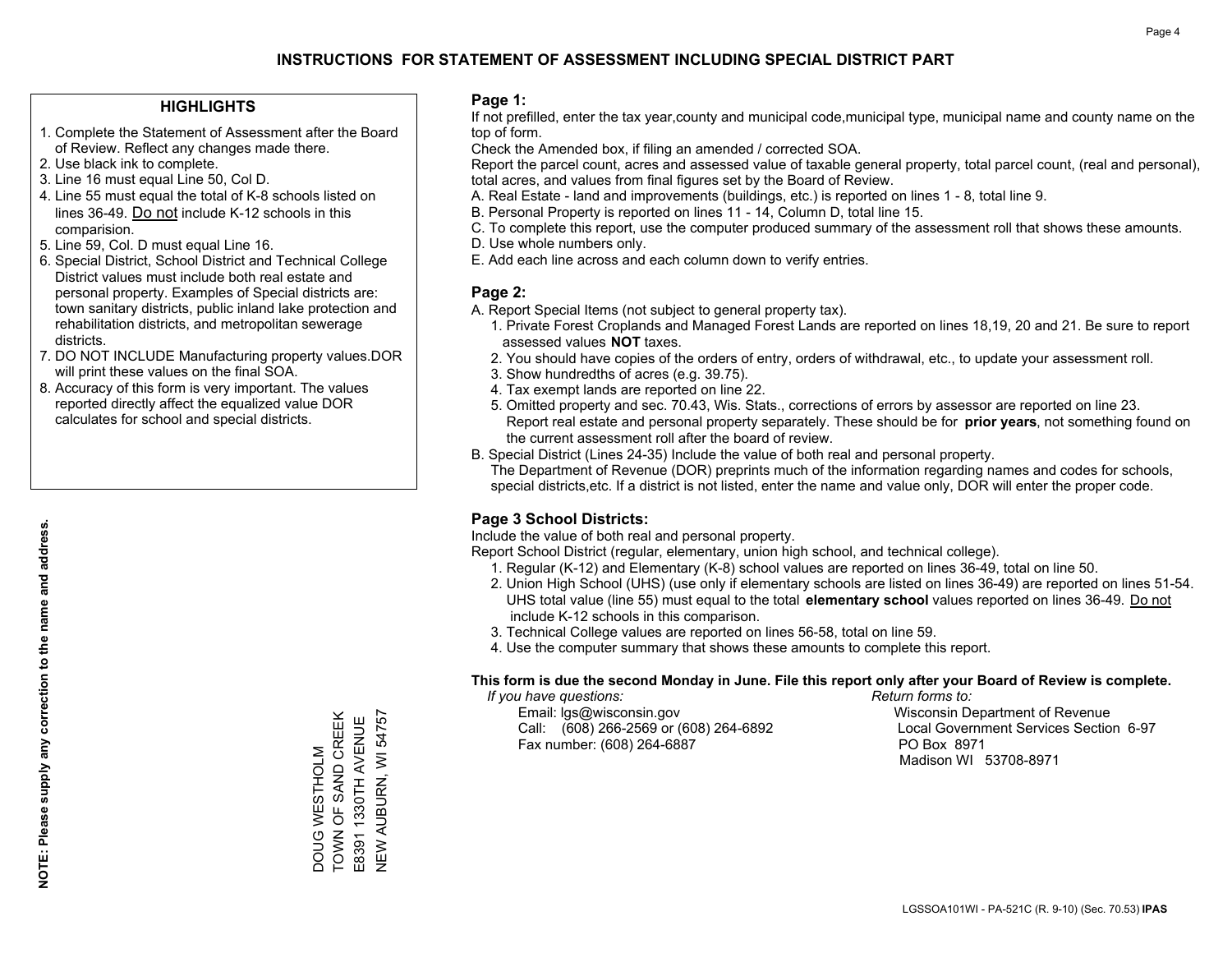**FINAL - EQUATED**

**STATEMENT OF ASSESSMENT FOR 2017** 

g **Check if this is an Amended Return** Page 1

|                | <b>FOR</b>                                                                                                                                      | <b>TOWN OF</b><br>OF<br>Town - Village - City                                                                                                                                                | <b>SHERIDAN</b><br><b>Municipality Name</b> |                                           | <b>DUNN COUNTY</b><br><b>County Name</b> |                         |                                        | WHEN COMPLETING THIS DOCUMENT<br>DO NOT WRITE OVER X's OR IN SHADED AREAS |  |
|----------------|-------------------------------------------------------------------------------------------------------------------------------------------------|----------------------------------------------------------------------------------------------------------------------------------------------------------------------------------------------|---------------------------------------------|-------------------------------------------|------------------------------------------|-------------------------|----------------------------------------|---------------------------------------------------------------------------|--|
| Line           | <b>REAL ESTATE</b><br>(See Lines 18 - 22 for                                                                                                    |                                                                                                                                                                                              |                                             | PARCEL COUNT<br>TOTAL LAND   IMPROVEMENTS | NO. OF ACRES<br><b>WHOLE</b>             | VALUE OF<br><b>LAND</b> | <b>VALUE OF</b><br><b>IMPROVEMENTS</b> | TOTAL VALUE OF LAND<br>AND IMPROVEMENTS                                   |  |
| No.            |                                                                                                                                                 | other Real Estate)                                                                                                                                                                           | Col. A                                      | Col. B                                    | <b>NUMBERS ONLY</b><br>Col. C            | Col. D                  | Col. E                                 | Col. F                                                                    |  |
| $\mathbf{1}$   |                                                                                                                                                 | <b>RESIDENTIAL - Class 1</b>                                                                                                                                                                 | 208                                         | 203                                       | 511                                      | 1,980,800               | 18,341,800                             | 20,322,600                                                                |  |
| 2              |                                                                                                                                                 | <b>COMMERCIAL - Class 2</b>                                                                                                                                                                  | 0                                           | 0                                         | $\mathbf{0}$                             | 0                       | 0                                      |                                                                           |  |
| 3              |                                                                                                                                                 | <b>MANUFACTURING - Class 3</b>                                                                                                                                                               | $\Omega$                                    | $\Omega$                                  | 0                                        | $\Omega$                | 0                                      | 0                                                                         |  |
| 4              |                                                                                                                                                 | <b>AGRICULTURAL - Class 4</b>                                                                                                                                                                | 576                                         |                                           | 12,012                                   | 1,358,100               |                                        | 1,358,100                                                                 |  |
| 5              | <b>UNDEVELOPED - Class 5</b>                                                                                                                    |                                                                                                                                                                                              | 304                                         |                                           | 2,909                                    | 1,250,800               |                                        | 1,250,800                                                                 |  |
| 6              | AGRICULTURAL FOREST - Class 5m                                                                                                                  |                                                                                                                                                                                              | 266                                         |                                           | 4,030                                    | 3,830,700               |                                        | 3,830,700                                                                 |  |
| $\overline{7}$ | FOREST LANDS - Class 6                                                                                                                          |                                                                                                                                                                                              | 83                                          |                                           | 1,517                                    | 2,862,900               |                                        | 2,862,900                                                                 |  |
| 8              |                                                                                                                                                 | OTHER - Class 7                                                                                                                                                                              | 58                                          | 58                                        | 154                                      | 693,000                 | 5,705,400                              | 6,398,400                                                                 |  |
| 9              |                                                                                                                                                 | TOTAL - ALL COLUMNS                                                                                                                                                                          | 1,495                                       | 261                                       | 21,133                                   | 11,976,300              | 24,047,200                             | 36,023,500                                                                |  |
| 10             |                                                                                                                                                 | NUMBER OF PERSONAL PROPERTY ACCOUNTS IN ROLL                                                                                                                                                 |                                             |                                           | 11                                       | <b>LOCALLY ASSESSED</b> | <b>MANUFACTURING</b>                   | <b>MERGED</b>                                                             |  |
| 11             |                                                                                                                                                 | BOATS AND OTHER WATERCRAFT NOT EXEMPT - Code 1                                                                                                                                               |                                             |                                           |                                          | $\mathbf{0}$            | 0                                      | 0                                                                         |  |
| 12             |                                                                                                                                                 | MACHINERY, TOOLS AND PATTERNS - Code 2                                                                                                                                                       |                                             |                                           |                                          | $\mathbf{0}$            | 0                                      | $\Omega$                                                                  |  |
| 13             |                                                                                                                                                 | FURNITURE, FIXTURES AND EQUIPMENT - Code 3                                                                                                                                                   |                                             |                                           |                                          | 5,900                   | 0                                      | 5,900                                                                     |  |
| 14             |                                                                                                                                                 | ALL OTHER PERSONAL PROPERTY NOT EXEMPT - Codes 4A, 4B, 4C                                                                                                                                    |                                             |                                           |                                          | 93,500                  | 0                                      | 93,500                                                                    |  |
| 15             |                                                                                                                                                 | TOTAL OF PERSONAL PROPERTY NOT EXEMPT (Total of Lines 11-14)                                                                                                                                 |                                             |                                           |                                          | 99,400                  | $\mathbf{0}$                           | 99,400                                                                    |  |
| 16             |                                                                                                                                                 | AGGREGATE ASSESSED VALUE OF ALL PROPERTY SUBJECT TO THE GENERAL PROPERTY TAX (Total of Lines 9F and 15F)<br>MUST EQUAL TOTAL VALUE OF THE SCHOOL DISTRICTS (K-12 PLUS K-8) - Line 50, Col. F |                                             |                                           |                                          |                         |                                        | 36,122,900                                                                |  |
| 17             | Name of Assessor<br>Telephone #<br><b>BOARD OF REVIEW</b><br>DATE OF FINAL ADJOURNMENT<br>(715) 309-2863<br>05/09/2017<br><b>RANDY PROCHNOW</b> |                                                                                                                                                                                              |                                             |                                           |                                          |                         |                                        |                                                                           |  |

*CO*

*MUN*

*ACCT NO0499*

*<sup>17</sup> <sup>030</sup>*

REMARKS

The Assessment Ratio to be used in calculating the estimated Fair Market Value on tax bills for this tax district is .919494675<br>This ratio should be used to convert assessed values to "Calculate Equalized Values" in Step 1 Commission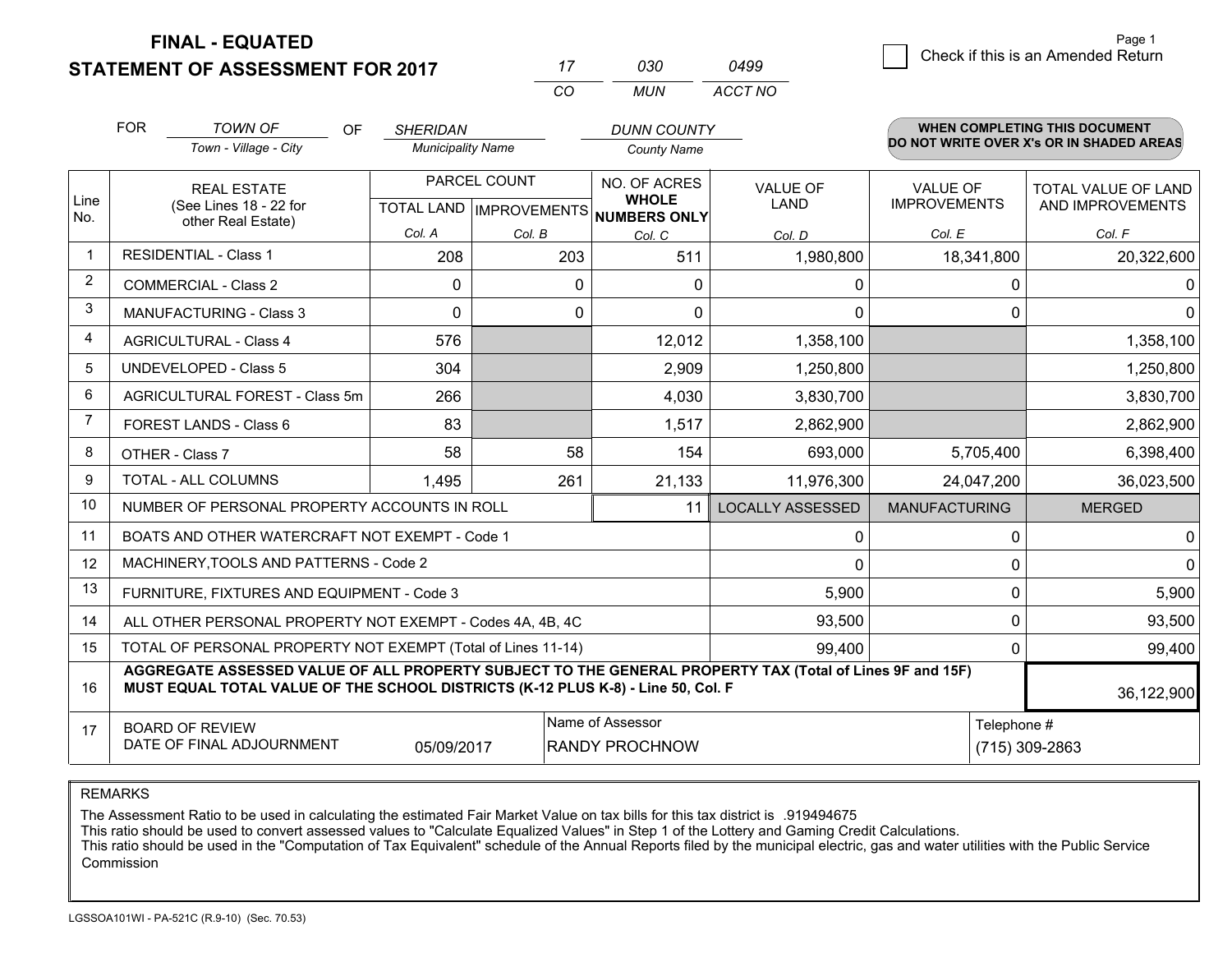*YEAR CO MUN ACCT NO* 2017 <u>17 030</u> 0499

Do not confuse FOREST LANDS (Line 7) with FOREST CROPS (in this section) - They are **NOT** the same

|    | Private Forest Crop - Reg Class @ 10¢ per acre                |                                 |                                                    |                                                                                |                 |                                                               | Private Forest Crop - Reg Class @ \$2.52 per acre                            |                                    |                    |  |
|----|---------------------------------------------------------------|---------------------------------|----------------------------------------------------|--------------------------------------------------------------------------------|-----------------|---------------------------------------------------------------|------------------------------------------------------------------------------|------------------------------------|--------------------|--|
| 18 | (a) PARCELS                                                   | (b) ACRES                       |                                                    | (c) ASSESSED VALUE                                                             |                 | (d) PARCELS                                                   | (e) ACRES                                                                    |                                    | (f) ASSESSED VALUE |  |
|    |                                                               |                                 |                                                    |                                                                                |                 |                                                               |                                                                              |                                    |                    |  |
|    |                                                               |                                 | Private Forest Crop - Special Class @ 20¢ per acre |                                                                                |                 |                                                               | Entered Before 2005 Managed Forest - Ferrous Mining CLOSED @ \$8.27 per acre |                                    |                    |  |
| 19 | (a) PARCELS                                                   | (c) ASSESSED VALUE<br>(b) ACRES |                                                    |                                                                                | (d) PARCELS     | (e) ACRES                                                     |                                                                              | (f) ASSESSED VALUE                 |                    |  |
|    |                                                               |                                 |                                                    |                                                                                |                 |                                                               |                                                                              |                                    |                    |  |
|    |                                                               |                                 |                                                    | Entered Before 2005 Managed Forest - OPEN @ \$.79 per acre                     |                 | Entered Before 2005 Managed Forest - CLOSED @ \$1.87 per acre |                                                                              |                                    |                    |  |
| 20 | (a) PARCELS                                                   | (b) ACRES                       |                                                    | (c) ASSESSED VALUE                                                             |                 | (d) PARCELS                                                   | (e) ACRES                                                                    |                                    | (f) ASSESSED VALUE |  |
|    | 8                                                             | 164.2                           |                                                    | 312,000                                                                        |                 | 24                                                            | 689.94                                                                       |                                    | 1,235,000          |  |
|    | Entered After 2004 Managed Forest - OPEN @<br>\$2.14 per acre |                                 |                                                    |                                                                                |                 | Entered After 2004 Managed Forest - CLOSED @ \$10.68 per acre |                                                                              |                                    |                    |  |
| 21 | (a) PARCELS                                                   | (b) ACRES                       |                                                    | (c) ASSESSED VALUE                                                             |                 | (d) PARCELS<br>(e) ACRES                                      |                                                                              |                                    | (f) ASSESSED VALUE |  |
|    |                                                               |                                 |                                                    |                                                                                |                 |                                                               |                                                                              |                                    |                    |  |
|    |                                                               |                                 |                                                    |                                                                                | 42              |                                                               | 1.075.77                                                                     |                                    |                    |  |
|    | (a) County Forest Cropland Acres                              |                                 |                                                    | (b) Federal Acres                                                              | (c) State Acres |                                                               |                                                                              | (d) County (NOT FOREST CROP) Acres |                    |  |
| 22 |                                                               |                                 |                                                    |                                                                                |                 | 16.67                                                         | 71.77                                                                        |                                    | 44.28              |  |
|    |                                                               |                                 |                                                    | Assessed Value of Omitted Property From Prior Years (Sec. 70.44)               |                 |                                                               | Assessed Value of Sec. 70.43 Corrections of Errors by Assessors              |                                    |                    |  |
|    |                                                               | (a) REAL ESTATE                 |                                                    | (b) PERSONAL                                                                   |                 |                                                               | (c1) REAL ESTATE                                                             |                                    | (c2) PERSONAL      |  |
| 23 |                                                               |                                 |                                                    |                                                                                |                 |                                                               |                                                                              |                                    |                    |  |
|    |                                                               |                                 |                                                    | Manufacturing Equated Value of Omitted Property From Prior Years (Sec. 70.995) |                 |                                                               | Mfg. Equated Value of Sec.70.43 Corrections of Errors by Assessors           |                                    |                    |  |
|    |                                                               | (d) REAL ESTATE                 |                                                    | (e) PERSONAL                                                                   |                 |                                                               | (f1) REAL ESTATE                                                             |                                    | (f2) PERSONAL      |  |
|    |                                                               |                                 |                                                    |                                                                                |                 |                                                               |                                                                              |                                    |                    |  |

# **SPECIAL DISTRICTS**

| Line<br>No. | Enter 6-digit<br><b>Special District</b> | <b>Account</b><br><b>Number</b> | <b>Special District Name</b> | <b>Locally Assessed Value</b><br>of Real Estate and | Mfg Value of Real Estate<br>and Personal Property | <b>Merged Value of</b><br><b>Real Estate and</b> |
|-------------|------------------------------------------|---------------------------------|------------------------------|-----------------------------------------------------|---------------------------------------------------|--------------------------------------------------|
|             | Code (Col. A)                            | (Col. B)                        | (Col. C)                     | Personal Property (Col. D)                          | (Col. E)                                          | Personal Property (Col. F)                       |
| 24          |                                          |                                 |                              |                                                     |                                                   |                                                  |
| 25          |                                          |                                 |                              |                                                     |                                                   |                                                  |
| 26          |                                          |                                 |                              |                                                     |                                                   |                                                  |
| 27          |                                          |                                 |                              |                                                     |                                                   |                                                  |
| 28          |                                          |                                 |                              |                                                     |                                                   |                                                  |
| 29          |                                          |                                 |                              |                                                     |                                                   |                                                  |
| 30          |                                          |                                 |                              |                                                     |                                                   |                                                  |
| 31          |                                          |                                 |                              |                                                     |                                                   |                                                  |
| 32          |                                          |                                 |                              |                                                     |                                                   |                                                  |
| 33          |                                          |                                 |                              |                                                     |                                                   |                                                  |
| 34          |                                          |                                 |                              |                                                     |                                                   |                                                  |
| 35          |                                          |                                 |                              |                                                     |                                                   |                                                  |

LGSSOA101WI-PA - 521C (R. 9-10) (Sec. 70.53)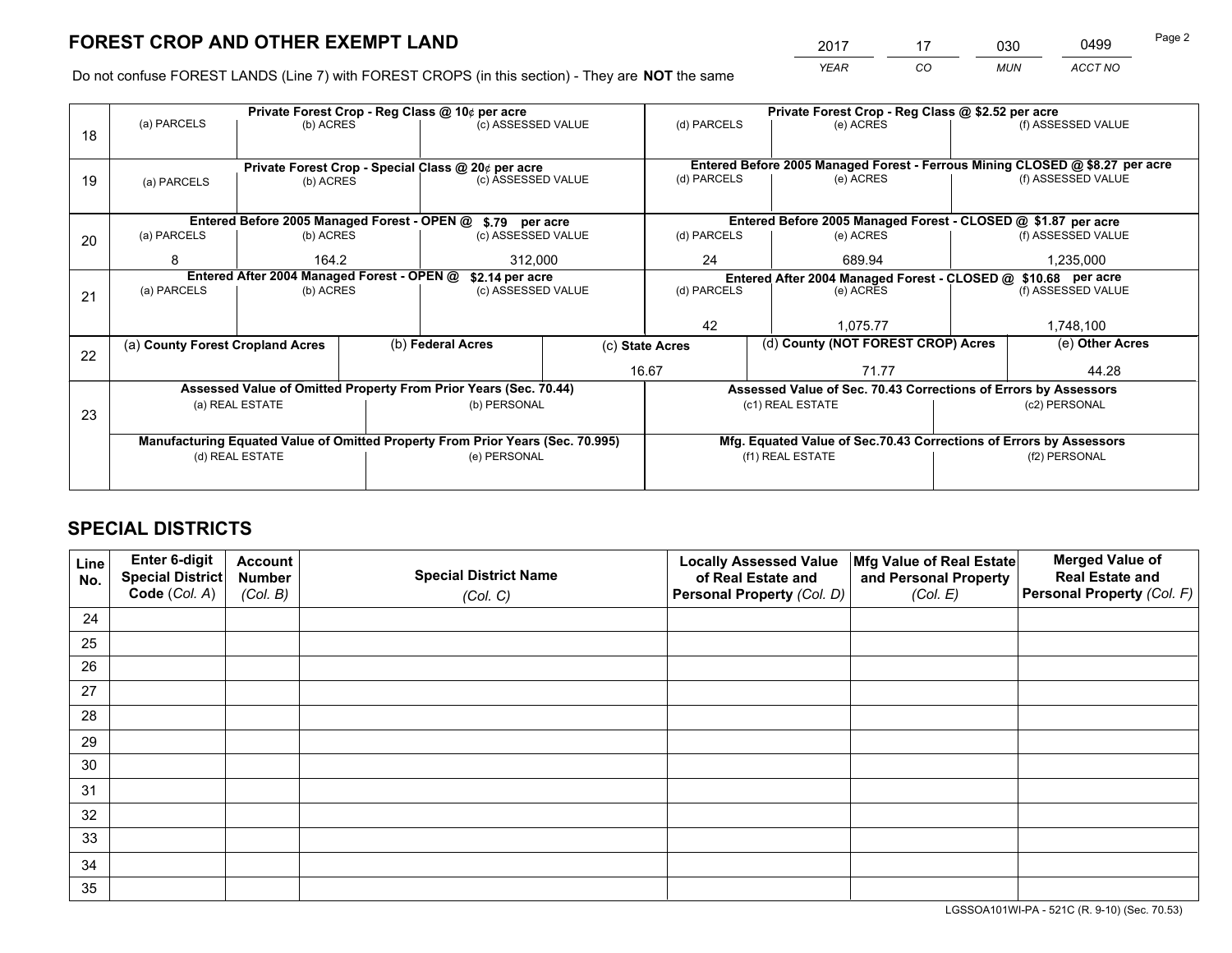|                 |                                                          |                                             |                                                         | YEAR                                                                              | CO.<br><b>MUN</b>                                             | ACCT NO                                                                        |
|-----------------|----------------------------------------------------------|---------------------------------------------|---------------------------------------------------------|-----------------------------------------------------------------------------------|---------------------------------------------------------------|--------------------------------------------------------------------------------|
| Line<br>No.     | Enter 6-digit<br><b>School District</b><br>Code (Col. A) | <b>Account</b><br><b>Number</b><br>(Col. B) | <b>School District Name</b><br>(Col. C)                 | <b>Locally Assessed Value</b><br>of Real Estate and<br>Personal Property (Col. D) | Mfg Value of Real Estate<br>and Personal Property<br>(Col. E) | <b>Merged Value of</b><br><b>Real Estate and</b><br>Personal Property (Col. F) |
|                 | A. SCHOOL DISTRICTS (K-8 and K-12)                       |                                             |                                                         |                                                                                   |                                                               |                                                                                |
| 36              | 030308                                                   | 0022                                        | SCH D OF BARRON AREA                                    | 157,600                                                                           |                                                               | 157,600                                                                        |
| 37              | 034557                                                   | 0026                                        | SCH D OF PRAIRIE FARM                                   | 19,243,000                                                                        |                                                               | 19,243,000                                                                     |
| 38              | 170637                                                   | 0114                                        | SCH D OF BOYCEVILLE COMMUNITY                           | 16,722,300                                                                        |                                                               | 16,722,300                                                                     |
| 39              |                                                          |                                             |                                                         |                                                                                   |                                                               |                                                                                |
| 40              |                                                          |                                             |                                                         |                                                                                   |                                                               |                                                                                |
| 41              |                                                          |                                             |                                                         |                                                                                   |                                                               |                                                                                |
| 42              |                                                          |                                             |                                                         |                                                                                   |                                                               |                                                                                |
| 43              |                                                          |                                             |                                                         |                                                                                   |                                                               |                                                                                |
| 44              |                                                          |                                             |                                                         |                                                                                   |                                                               |                                                                                |
| 45              |                                                          |                                             |                                                         |                                                                                   |                                                               |                                                                                |
| $\overline{46}$ |                                                          |                                             |                                                         |                                                                                   |                                                               |                                                                                |
| 47              |                                                          |                                             |                                                         |                                                                                   |                                                               |                                                                                |
| 48              |                                                          |                                             |                                                         |                                                                                   |                                                               |                                                                                |
| 49              |                                                          |                                             |                                                         |                                                                                   |                                                               |                                                                                |
| 50              |                                                          |                                             | TOTAL ASSESSED VALUE OF SCHOOL DISTRICTS (K-8 and K-12) | 36,122,900                                                                        |                                                               | 36,122,900                                                                     |
| 51              | <b>B.</b><br><b>UNION HIGH SCHOOL DISTRICTS</b>          |                                             |                                                         |                                                                                   |                                                               |                                                                                |
| 52              |                                                          |                                             |                                                         |                                                                                   |                                                               |                                                                                |
| 53              |                                                          |                                             |                                                         |                                                                                   |                                                               |                                                                                |
| 54              |                                                          |                                             |                                                         |                                                                                   |                                                               |                                                                                |
| 55              |                                                          |                                             | TOTAL ASSESSED VALUE OF UNION HIGH SCHOOLS              |                                                                                   |                                                               |                                                                                |
|                 | C.<br><b>TECHNICAL COLLEGE DISTRICTS</b>                 |                                             |                                                         |                                                                                   |                                                               |                                                                                |
| 56              | 000100                                                   | 0001                                        | CHIPPEWA VALLEY TECHNICAL COLLEGE EAUC                  | 36,122,900                                                                        |                                                               | 36,122,900                                                                     |
| 57              |                                                          |                                             |                                                         |                                                                                   |                                                               |                                                                                |
| 58              |                                                          |                                             |                                                         |                                                                                   |                                                               |                                                                                |
| 59              |                                                          |                                             | TOTAL ASSESSED VALUE OF TECHNICAL COLLEGES              | 36,122,900                                                                        |                                                               | 36,122,900                                                                     |

 *I hereby certify, to the best of my knowledge and belief, this form is complete and correct.*

| Print name of preparer | Title                    |                | Date (MM / DD / CCYY) |
|------------------------|--------------------------|----------------|-----------------------|
|                        |                          |                |                       |
| Signature of preparer  | Contact Telephone Number | E-mail address |                       |
|                        | $\sim$                   |                |                       |

|  | <b>SCHOOL DISTRICTS</b> |  |  |  |
|--|-------------------------|--|--|--|
|  |                         |  |  |  |

201717030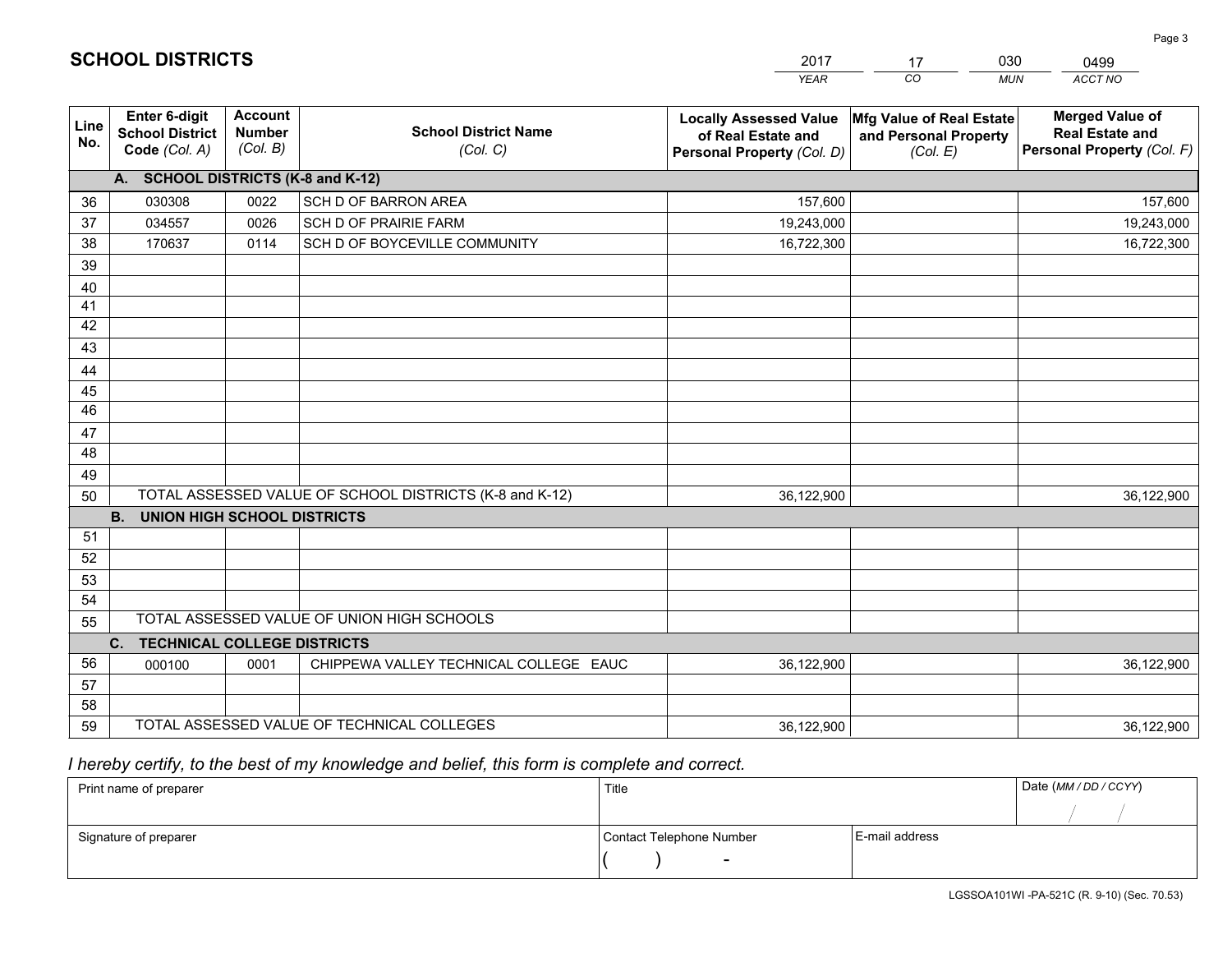## **HIGHLIGHTS**

- 1. Complete the Statement of Assessment after the Board of Review. Reflect any changes made there.
- 2. Use black ink to complete.
- 3. Line 16 must equal Line 50, Col D.
- 4. Line 55 must equal the total of K-8 schools listed on lines 36-49. Do not include K-12 schools in this comparision.
- 5. Line 59, Col. D must equal Line 16.
- 6. Special District, School District and Technical College District values must include both real estate and personal property. Examples of Special districts are: town sanitary districts, public inland lake protection and rehabilitation districts, and metropolitan sewerage districts.
- 7. DO NOT INCLUDE Manufacturing property values.DOR will print these values on the final SOA.

BARBARA BARTLETT TOWN OF SHERIDAN N12395 430TH STREET BOYCEVILLE, WI 54725

BARBARA BARTLETT<br>TOWN OF SHERIDAN

3OYCEVILLE, WI 54725 N12395 430TH STREET

 8. Accuracy of this form is very important. The values reported directly affect the equalized value DOR calculates for school and special districts.

### **Page 1:**

 If not prefilled, enter the tax year,county and municipal code,municipal type, municipal name and county name on the top of form.

Check the Amended box, if filing an amended / corrected SOA.

 Report the parcel count, acres and assessed value of taxable general property, total parcel count, (real and personal), total acres, and values from final figures set by the Board of Review.

- A. Real Estate land and improvements (buildings, etc.) is reported on lines 1 8, total line 9.
- B. Personal Property is reported on lines 11 14, Column D, total line 15.
- C. To complete this report, use the computer produced summary of the assessment roll that shows these amounts.
- D. Use whole numbers only.
- E. Add each line across and each column down to verify entries.

### **Page 2:**

- A. Report Special Items (not subject to general property tax).
- 1. Private Forest Croplands and Managed Forest Lands are reported on lines 18,19, 20 and 21. Be sure to report assessed values **NOT** taxes.
- 2. You should have copies of the orders of entry, orders of withdrawal, etc., to update your assessment roll.
	- 3. Show hundredths of acres (e.g. 39.75).
- 4. Tax exempt lands are reported on line 22.
- 5. Omitted property and sec. 70.43, Wis. Stats., corrections of errors by assessor are reported on line 23. Report real estate and personal property separately. These should be for **prior years**, not something found on the current assessment roll after the board of review.
- B. Special District (Lines 24-35) Include the value of both real and personal property.
- The Department of Revenue (DOR) preprints much of the information regarding names and codes for schools, special districts,etc. If a district is not listed, enter the name and value only, DOR will enter the proper code.

## **Page 3 School Districts:**

Include the value of both real and personal property.

Report School District (regular, elementary, union high school, and technical college).

- 1. Regular (K-12) and Elementary (K-8) school values are reported on lines 36-49, total on line 50.
- 2. Union High School (UHS) (use only if elementary schools are listed on lines 36-49) are reported on lines 51-54. UHS total value (line 55) must equal to the total **elementary school** values reported on lines 36-49. Do notinclude K-12 schools in this comparison.
- 3. Technical College values are reported on lines 56-58, total on line 59.
- 4. Use the computer summary that shows these amounts to complete this report.

#### **This form is due the second Monday in June. File this report only after your Board of Review is complete.**

 *If you have questions: Return forms to:*

 Email: lgs@wisconsin.gov Wisconsin Department of RevenueCall:  $(608)$  266-2569 or  $(608)$  264-6892 Fax number: (608) 264-6887 PO Box 8971

Local Government Services Section 6-97 Madison WI 53708-8971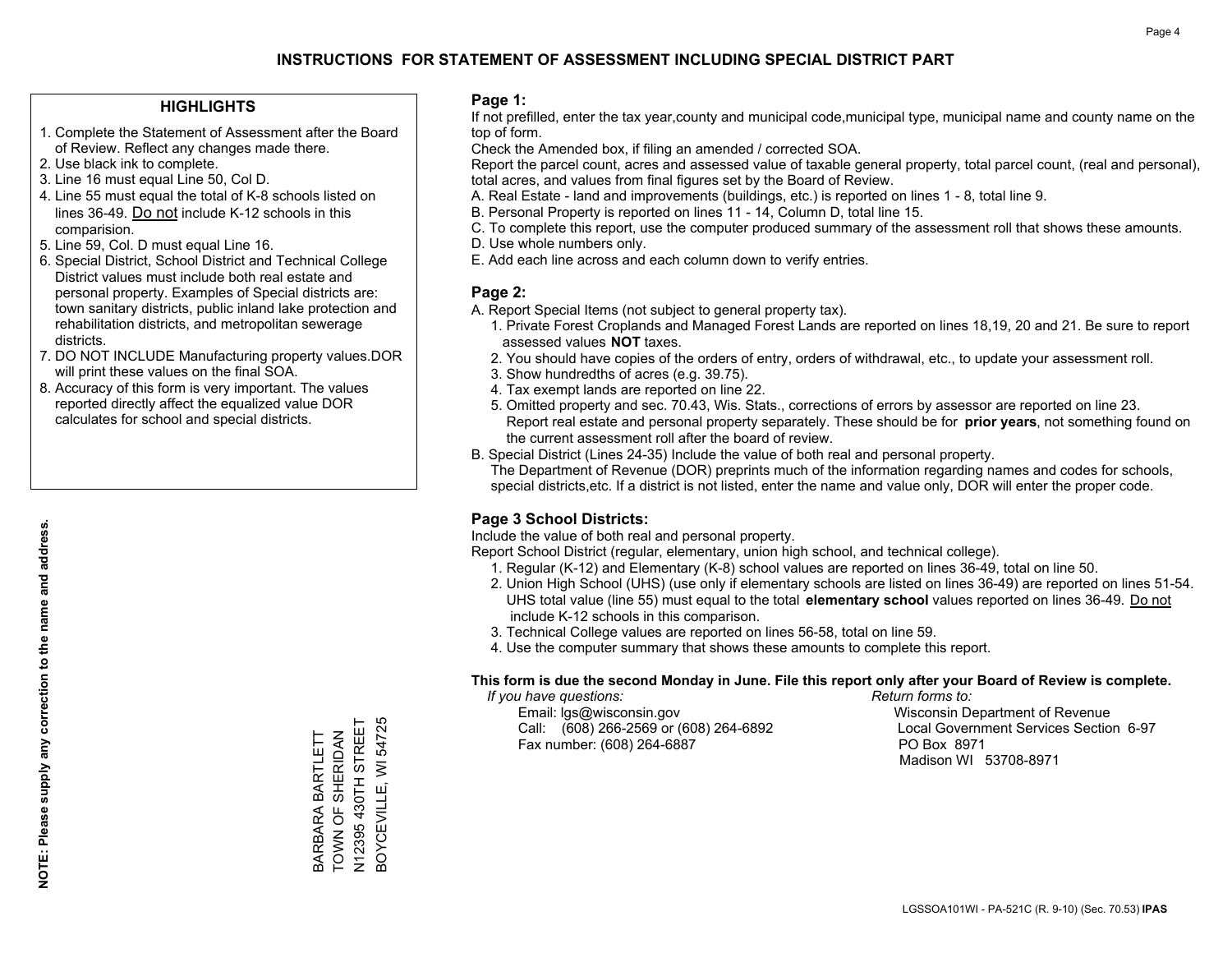**FINAL - EQUATED**

**STATEMENT OF ASSESSMENT FOR 2017** 

| 17  | กจว | 0500    |
|-----|-----|---------|
| .CO | MUN | ACCT NO |

|                | <b>FOR</b>                                 | <b>TOWN OF</b><br><b>OF</b>                                                                                                                                                                  | <b>SHERMAN</b>           |              | <b>DUNN COUNTY</b>                                                                  |                         |                      | <b>WHEN COMPLETING THIS DOCUMENT</b>     |  |
|----------------|--------------------------------------------|----------------------------------------------------------------------------------------------------------------------------------------------------------------------------------------------|--------------------------|--------------|-------------------------------------------------------------------------------------|-------------------------|----------------------|------------------------------------------|--|
|                |                                            | Town - Village - City                                                                                                                                                                        | <b>Municipality Name</b> |              | <b>County Name</b>                                                                  |                         |                      | DO NOT WRITE OVER X's OR IN SHADED AREAS |  |
|                |                                            | <b>REAL ESTATE</b>                                                                                                                                                                           |                          | PARCEL COUNT | NO. OF ACRES                                                                        | <b>VALUE OF</b>         | <b>VALUE OF</b>      | TOTAL VALUE OF LAND                      |  |
| Line<br>No.    |                                            | (See Lines 18 - 22 for<br>other Real Estate)                                                                                                                                                 |                          |              | <b>WHOLE</b><br>TOTAL LAND IMPROVEMENTS NUMBERS ONLY                                | LAND                    | <b>IMPROVEMENTS</b>  | AND IMPROVEMENTS                         |  |
|                |                                            |                                                                                                                                                                                              | Col. A                   | Col. B       | Col. C                                                                              | Col. D                  | Col. E               | Col. F                                   |  |
| $\mathbf{1}$   |                                            | <b>RESIDENTIAL - Class 1</b>                                                                                                                                                                 | 361                      | 335          | 823                                                                                 | 8,461,700               | 40,459,700           | 48,921,400                               |  |
| $\overline{2}$ | <b>COMMERCIAL - Class 2</b>                |                                                                                                                                                                                              |                          |              | 6                                                                                   | 36,500                  | 160,000              | 196,500                                  |  |
| 3              |                                            | <b>MANUFACTURING - Class 3</b>                                                                                                                                                               | $\Omega$                 | 0            | $\Omega$                                                                            | $\mathbf{0}$            | 0                    | 0                                        |  |
| 4              |                                            | <b>AGRICULTURAL - Class 4</b>                                                                                                                                                                | 672                      |              | 11,772                                                                              | 1,587,500               |                      | 1,587,500                                |  |
| 5              | <b>UNDEVELOPED - Class 5</b>               |                                                                                                                                                                                              | 265                      |              | 1,130                                                                               | 335,300                 |                      | 335,300                                  |  |
| 6              | AGRICULTURAL FOREST - Class 5m             |                                                                                                                                                                                              | 334                      |              | 3,599                                                                               | 4,143,700               |                      | 4,143,700                                |  |
| 7              | FOREST LANDS - Class 6                     |                                                                                                                                                                                              | 93                       |              | 1,471                                                                               | 3,382,900               |                      | 3,382,900                                |  |
| 8              |                                            | OTHER - Class 7                                                                                                                                                                              | 61                       | 61           | 133                                                                                 | 556,500                 | 5,240,400            | 5,796,900                                |  |
| 9              |                                            | TOTAL - ALL COLUMNS                                                                                                                                                                          | 1,787                    | 397          | 18,934                                                                              | 18,504,100              | 45,860,100           | 64,364,200                               |  |
| 10             |                                            | NUMBER OF PERSONAL PROPERTY ACCOUNTS IN ROLL                                                                                                                                                 |                          |              | 16                                                                                  | <b>LOCALLY ASSESSED</b> | <b>MANUFACTURING</b> | <b>MERGED</b>                            |  |
| 11             |                                            | BOATS AND OTHER WATERCRAFT NOT EXEMPT - Code 1                                                                                                                                               |                          |              |                                                                                     | $\Omega$                | $\mathbf 0$          | 0                                        |  |
| 12             |                                            | MACHINERY, TOOLS AND PATTERNS - Code 2                                                                                                                                                       |                          |              |                                                                                     | 88,000                  | 0                    | 88,000                                   |  |
| 13             |                                            | FURNITURE, FIXTURES AND EQUIPMENT - Code 3                                                                                                                                                   |                          |              |                                                                                     | 3,800                   | 0                    | 3,800                                    |  |
| 14             |                                            | ALL OTHER PERSONAL PROPERTY NOT EXEMPT - Codes 4A, 4B, 4C                                                                                                                                    |                          |              |                                                                                     | 45,500                  | 0                    | 45,500                                   |  |
| 15             |                                            | TOTAL OF PERSONAL PROPERTY NOT EXEMPT (Total of Lines 11-14)                                                                                                                                 |                          |              |                                                                                     | 137,300                 | 0                    | 137,300                                  |  |
| 16             |                                            | AGGREGATE ASSESSED VALUE OF ALL PROPERTY SUBJECT TO THE GENERAL PROPERTY TAX (Total of Lines 9F and 15F)<br>MUST EQUAL TOTAL VALUE OF THE SCHOOL DISTRICTS (K-12 PLUS K-8) - Line 50, Col. F |                          |              |                                                                                     |                         |                      | 64,501,500                               |  |
| 17             | Name of Assessor<br><b>BOARD OF REVIEW</b> |                                                                                                                                                                                              |                          |              |                                                                                     |                         | Telephone #          |                                          |  |
|                |                                            |                                                                                                                                                                                              |                          |              | DATE OF FINAL ADJOURNMENT<br>06/13/2017<br><b>JEROME PROCHNOW</b><br>(715) 231-1253 |                         |                      |                                          |  |

REMARKS

The Assessment Ratio to be used in calculating the estimated Fair Market Value on tax bills for this tax district is .941197672

This ratio should be used to convert assessed values to "Calculate Equalized Values" in Step 1 of the Lottery and Gaming Credit Calculations.<br>This ratio should be used in the "Computation of Tax Equivalent" schedule of the Commission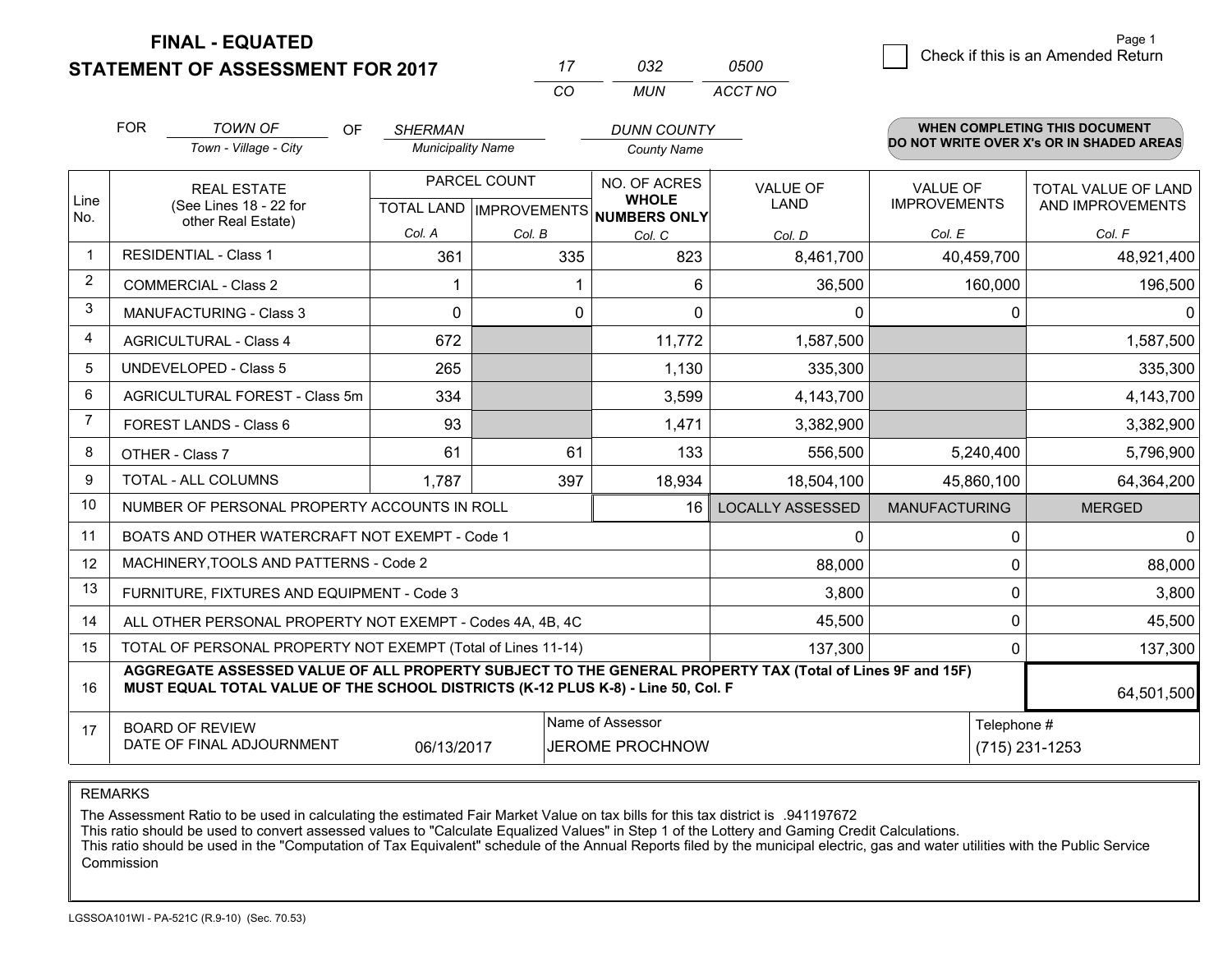*YEAR CO MUN ACCT NO* <sup>2017</sup> <sup>17</sup> <sup>032</sup> <sup>0500</sup>

Do not confuse FOREST LANDS (Line 7) with FOREST CROPS (in this section) - They are **NOT** the same

|    |                                                               |                                             |  | Private Forest Crop - Reg Class @ 10¢ per acre                                 |                 |                                                                              | Private Forest Crop - Reg Class @ \$2.52 per acre                  |                                    |                    |  |
|----|---------------------------------------------------------------|---------------------------------------------|--|--------------------------------------------------------------------------------|-----------------|------------------------------------------------------------------------------|--------------------------------------------------------------------|------------------------------------|--------------------|--|
| 18 | (a) PARCELS                                                   | (b) ACRES                                   |  | (c) ASSESSED VALUE                                                             |                 | (d) PARCELS                                                                  | (e) ACRES                                                          |                                    | (f) ASSESSED VALUE |  |
|    |                                                               |                                             |  |                                                                                |                 | 6                                                                            | 240                                                                |                                    | 552,000            |  |
|    |                                                               |                                             |  | Private Forest Crop - Special Class @ 20¢ per acre                             |                 | Entered Before 2005 Managed Forest - Ferrous Mining CLOSED @ \$8.27 per acre |                                                                    |                                    |                    |  |
| 19 | (a) PARCELS                                                   | (b) ACRES                                   |  | (c) ASSESSED VALUE                                                             |                 | (d) PARCELS                                                                  | (e) ACRES                                                          |                                    | (f) ASSESSED VALUE |  |
|    |                                                               |                                             |  |                                                                                |                 |                                                                              |                                                                    |                                    |                    |  |
|    |                                                               | Entered Before 2005 Managed Forest - OPEN @ |  | \$.79 per acre                                                                 |                 |                                                                              | Entered Before 2005 Managed Forest - CLOSED @ \$1.87 per acre      |                                    |                    |  |
| 20 | (a) PARCELS                                                   | (b) ACRES                                   |  | (c) ASSESSED VALUE                                                             |                 | (d) PARCELS                                                                  | (e) ACRES                                                          |                                    |                    |  |
|    | 26                                                            | 751                                         |  | 1,727,300                                                                      |                 | 965<br>45                                                                    |                                                                    |                                    | 2,164,300          |  |
|    | Entered After 2004 Managed Forest - OPEN @<br>\$2.14 per acre |                                             |  |                                                                                |                 |                                                                              | Entered After 2004 Managed Forest - CLOSED @ \$10.68 per acre      |                                    |                    |  |
| 21 | (a) PARCELS                                                   | (b) ACRES                                   |  | (c) ASSESSED VALUE                                                             |                 | (d) PARCELS                                                                  | (e) ACRES                                                          |                                    | (f) ASSESSED VALUE |  |
|    |                                                               |                                             |  |                                                                                |                 |                                                                              |                                                                    |                                    |                    |  |
|    | 9                                                             | 234.03                                      |  | 538,300                                                                        |                 | 22                                                                           | 579.38                                                             |                                    | 1,332,800          |  |
| 22 | (a) County Forest Cropland Acres                              |                                             |  | (b) Federal Acres                                                              | (c) State Acres |                                                                              |                                                                    | (d) County (NOT FOREST CROP) Acres |                    |  |
|    |                                                               |                                             |  |                                                                                |                 | 771.05                                                                       | 76.01                                                              |                                    | 73.57              |  |
|    |                                                               |                                             |  | Assessed Value of Omitted Property From Prior Years (Sec. 70.44)               |                 |                                                                              | Assessed Value of Sec. 70.43 Corrections of Errors by Assessors    |                                    |                    |  |
|    |                                                               | (a) REAL ESTATE                             |  | (b) PERSONAL                                                                   |                 |                                                                              | (c1) REAL ESTATE                                                   |                                    | (c2) PERSONAL      |  |
| 23 |                                                               |                                             |  |                                                                                |                 |                                                                              |                                                                    |                                    |                    |  |
|    |                                                               |                                             |  | Manufacturing Equated Value of Omitted Property From Prior Years (Sec. 70.995) |                 |                                                                              | Mfg. Equated Value of Sec.70.43 Corrections of Errors by Assessors |                                    |                    |  |
|    |                                                               | (d) REAL ESTATE                             |  | (e) PERSONAL                                                                   |                 | (f1) REAL ESTATE                                                             |                                                                    |                                    | (f2) PERSONAL      |  |
|    |                                                               |                                             |  |                                                                                |                 |                                                                              |                                                                    |                                    |                    |  |

# **SPECIAL DISTRICTS**

| Line<br>No. | Enter 6-digit<br>Special District<br>Code (Col. A) | <b>Account</b><br><b>Number</b> | <b>Special District Name</b> | <b>Locally Assessed Value</b><br>of Real Estate and | Mfg Value of Real Estate<br>and Personal Property | <b>Merged Value of</b><br><b>Real Estate and</b><br>Personal Property (Col. F) |
|-------------|----------------------------------------------------|---------------------------------|------------------------------|-----------------------------------------------------|---------------------------------------------------|--------------------------------------------------------------------------------|
|             |                                                    | (Col. B)                        | (Col. C)                     | Personal Property (Col. D)                          | (Col. E)                                          |                                                                                |
| 24          |                                                    |                                 |                              |                                                     |                                                   |                                                                                |
| 25          |                                                    |                                 |                              |                                                     |                                                   |                                                                                |
| 26          |                                                    |                                 |                              |                                                     |                                                   |                                                                                |
| 27          |                                                    |                                 |                              |                                                     |                                                   |                                                                                |
| 28          |                                                    |                                 |                              |                                                     |                                                   |                                                                                |
| 29          |                                                    |                                 |                              |                                                     |                                                   |                                                                                |
| 30          |                                                    |                                 |                              |                                                     |                                                   |                                                                                |
| 31          |                                                    |                                 |                              |                                                     |                                                   |                                                                                |
| 32          |                                                    |                                 |                              |                                                     |                                                   |                                                                                |
| 33          |                                                    |                                 |                              |                                                     |                                                   |                                                                                |
| 34          |                                                    |                                 |                              |                                                     |                                                   |                                                                                |
| 35          |                                                    |                                 |                              |                                                     |                                                   |                                                                                |

LGSSOA101WI-PA - 521C (R. 9-10) (Sec. 70.53)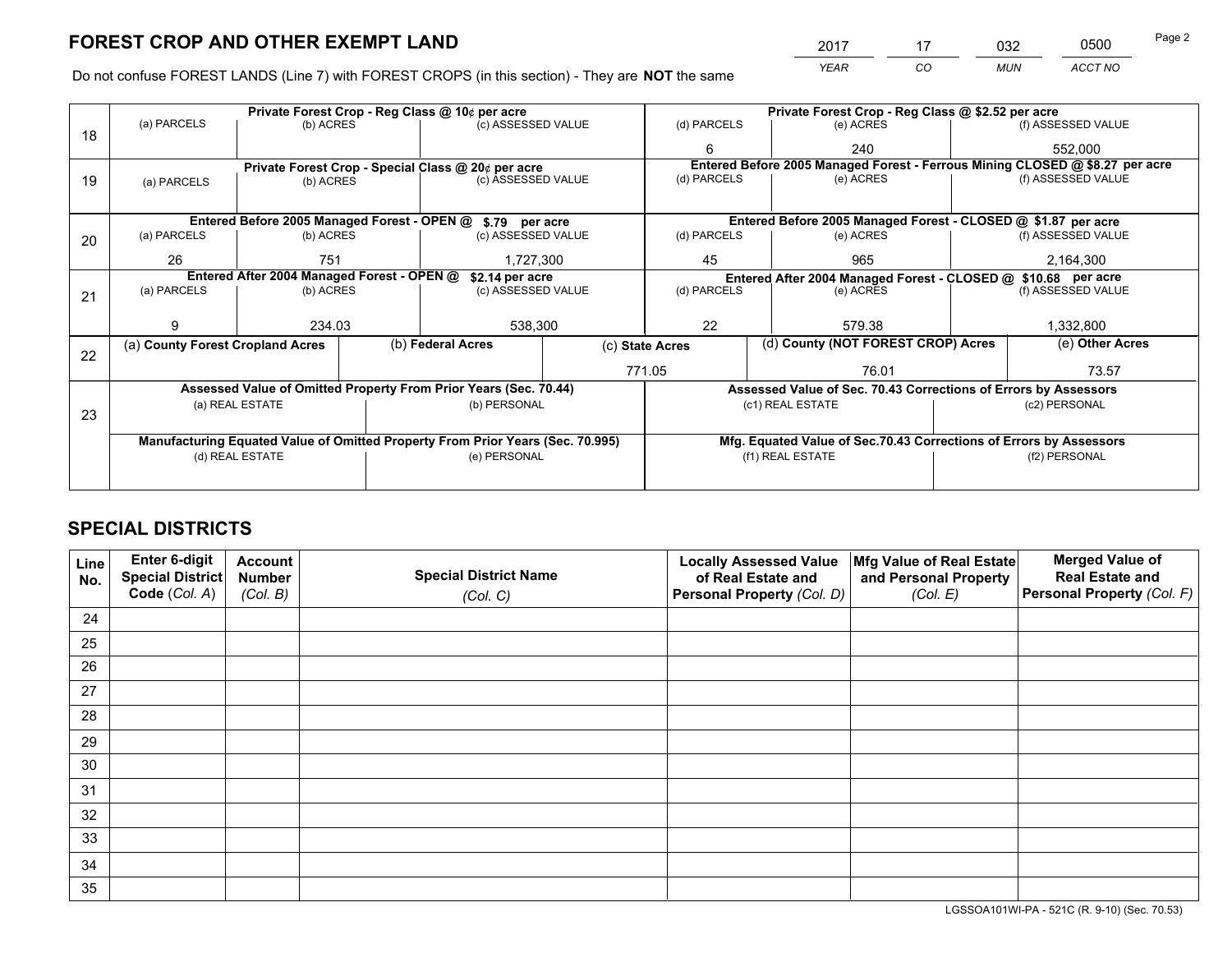|             |                                                          |                                             |                                                         | YEAR                                                                              | CO.<br><b>MUN</b>                                             | ACCT NO                                                                        |  |  |  |  |  |  |
|-------------|----------------------------------------------------------|---------------------------------------------|---------------------------------------------------------|-----------------------------------------------------------------------------------|---------------------------------------------------------------|--------------------------------------------------------------------------------|--|--|--|--|--|--|
| Line<br>No. | Enter 6-digit<br><b>School District</b><br>Code (Col. A) | <b>Account</b><br><b>Number</b><br>(Col. B) | <b>School District Name</b><br>(Col. C)                 | <b>Locally Assessed Value</b><br>of Real Estate and<br>Personal Property (Col. D) | Mfg Value of Real Estate<br>and Personal Property<br>(Col. E) | <b>Merged Value of</b><br><b>Real Estate and</b><br>Personal Property (Col. F) |  |  |  |  |  |  |
|             | A. SCHOOL DISTRICTS (K-8 and K-12)                       |                                             |                                                         |                                                                                   |                                                               |                                                                                |  |  |  |  |  |  |
| 36          | 170637                                                   | 0114                                        | SCH D OF BOYCEVILLE COMMUNITY                           | 35,198,400                                                                        |                                                               | 35,198,400                                                                     |  |  |  |  |  |  |
| 37          | 173444                                                   | 0117                                        | SCH D OF MENOMONIE AREA                                 | 29,303,100                                                                        |                                                               | 29,303,100                                                                     |  |  |  |  |  |  |
| 38          |                                                          |                                             |                                                         |                                                                                   |                                                               |                                                                                |  |  |  |  |  |  |
| 39          |                                                          |                                             |                                                         |                                                                                   |                                                               |                                                                                |  |  |  |  |  |  |
| 40          |                                                          |                                             |                                                         |                                                                                   |                                                               |                                                                                |  |  |  |  |  |  |
| 41          |                                                          |                                             |                                                         |                                                                                   |                                                               |                                                                                |  |  |  |  |  |  |
| 42          |                                                          |                                             |                                                         |                                                                                   |                                                               |                                                                                |  |  |  |  |  |  |
| 43          |                                                          |                                             |                                                         |                                                                                   |                                                               |                                                                                |  |  |  |  |  |  |
| 44          |                                                          |                                             |                                                         |                                                                                   |                                                               |                                                                                |  |  |  |  |  |  |
| 45<br>46    |                                                          |                                             |                                                         |                                                                                   |                                                               |                                                                                |  |  |  |  |  |  |
| 47          |                                                          |                                             |                                                         |                                                                                   |                                                               |                                                                                |  |  |  |  |  |  |
| 48          |                                                          |                                             |                                                         |                                                                                   |                                                               |                                                                                |  |  |  |  |  |  |
| 49          |                                                          |                                             |                                                         |                                                                                   |                                                               |                                                                                |  |  |  |  |  |  |
| 50          |                                                          |                                             | TOTAL ASSESSED VALUE OF SCHOOL DISTRICTS (K-8 and K-12) | 64,501,500                                                                        |                                                               | 64,501,500                                                                     |  |  |  |  |  |  |
|             | <b>UNION HIGH SCHOOL DISTRICTS</b><br><b>B.</b>          |                                             |                                                         |                                                                                   |                                                               |                                                                                |  |  |  |  |  |  |
| 51          |                                                          |                                             |                                                         |                                                                                   |                                                               |                                                                                |  |  |  |  |  |  |
| 52          |                                                          |                                             |                                                         |                                                                                   |                                                               |                                                                                |  |  |  |  |  |  |
| 53          |                                                          |                                             |                                                         |                                                                                   |                                                               |                                                                                |  |  |  |  |  |  |
| 54          |                                                          |                                             |                                                         |                                                                                   |                                                               |                                                                                |  |  |  |  |  |  |
| 55          |                                                          |                                             | TOTAL ASSESSED VALUE OF UNION HIGH SCHOOLS              |                                                                                   |                                                               |                                                                                |  |  |  |  |  |  |
|             | C.<br><b>TECHNICAL COLLEGE DISTRICTS</b>                 |                                             |                                                         |                                                                                   |                                                               |                                                                                |  |  |  |  |  |  |
| 56          | 000100                                                   | 0001                                        | CHIPPEWA VALLEY TECHNICAL COLLEGE EAUC                  | 64,501,500                                                                        |                                                               | 64,501,500                                                                     |  |  |  |  |  |  |
| 57          |                                                          |                                             |                                                         |                                                                                   |                                                               |                                                                                |  |  |  |  |  |  |
| 58          |                                                          |                                             |                                                         |                                                                                   |                                                               |                                                                                |  |  |  |  |  |  |
| 59          |                                                          |                                             | TOTAL ASSESSED VALUE OF TECHNICAL COLLEGES              | 64,501,500                                                                        |                                                               | 64,501,500                                                                     |  |  |  |  |  |  |

17

032

 *I hereby certify, to the best of my knowledge and belief, this form is complete and correct.*

**SCHOOL DISTRICTS**

| Print name of preparer | Title                    |                | Date (MM / DD / CCYY) |
|------------------------|--------------------------|----------------|-----------------------|
|                        |                          |                |                       |
| Signature of preparer  | Contact Telephone Number | E-mail address |                       |
|                        | $\sim$                   |                |                       |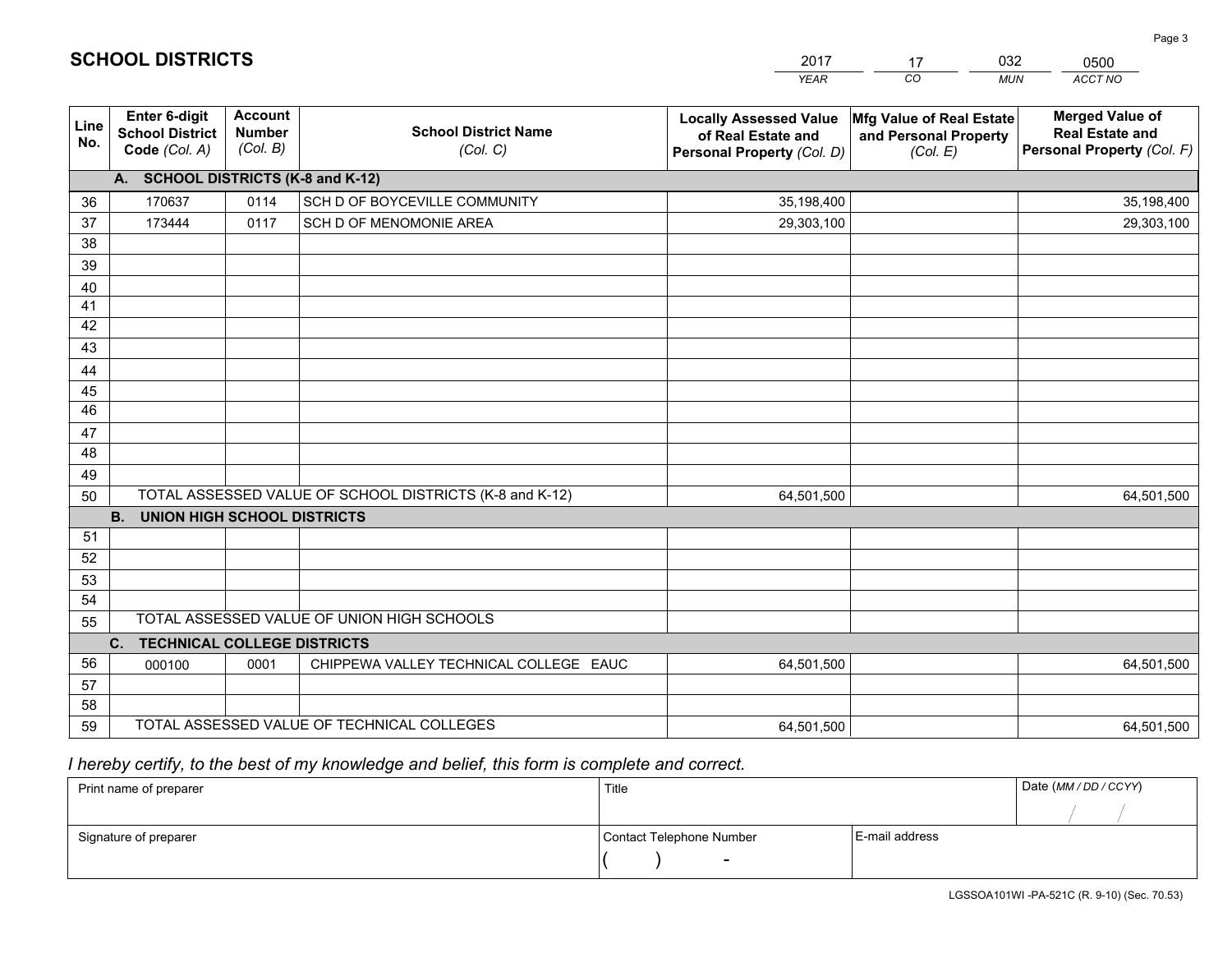## **HIGHLIGHTS**

- 1. Complete the Statement of Assessment after the Board of Review. Reflect any changes made there.
- 2. Use black ink to complete.
- 3. Line 16 must equal Line 50, Col D.
- 4. Line 55 must equal the total of K-8 schools listed on lines 36-49. Do not include K-12 schools in this comparision.
- 5. Line 59, Col. D must equal Line 16.
- 6. Special District, School District and Technical College District values must include both real estate and personal property. Examples of Special districts are: town sanitary districts, public inland lake protection and rehabilitation districts, and metropolitan sewerage districts.
- 7. DO NOT INCLUDE Manufacturing property values.DOR will print these values on the final SOA.

ASHLEY SCORE TOWN OF SHERMAN N12457 COUNTY ROAD F BOYCEVILLE, WI 54725

ASHLEY SCORE<br>TOWN OF SHERMAN

Щ

N12457 COUNTY ROAD 3OYCEVILLE, WI 54725

 8. Accuracy of this form is very important. The values reported directly affect the equalized value DOR calculates for school and special districts.

### **Page 1:**

 If not prefilled, enter the tax year,county and municipal code,municipal type, municipal name and county name on the top of form.

Check the Amended box, if filing an amended / corrected SOA.

 Report the parcel count, acres and assessed value of taxable general property, total parcel count, (real and personal), total acres, and values from final figures set by the Board of Review.

- A. Real Estate land and improvements (buildings, etc.) is reported on lines 1 8, total line 9.
- B. Personal Property is reported on lines 11 14, Column D, total line 15.
- C. To complete this report, use the computer produced summary of the assessment roll that shows these amounts.
- D. Use whole numbers only.
- E. Add each line across and each column down to verify entries.

### **Page 2:**

- A. Report Special Items (not subject to general property tax).
- 1. Private Forest Croplands and Managed Forest Lands are reported on lines 18,19, 20 and 21. Be sure to report assessed values **NOT** taxes.
- 2. You should have copies of the orders of entry, orders of withdrawal, etc., to update your assessment roll.
	- 3. Show hundredths of acres (e.g. 39.75).
- 4. Tax exempt lands are reported on line 22.
- 5. Omitted property and sec. 70.43, Wis. Stats., corrections of errors by assessor are reported on line 23. Report real estate and personal property separately. These should be for **prior years**, not something found on the current assessment roll after the board of review.
- B. Special District (Lines 24-35) Include the value of both real and personal property.
- The Department of Revenue (DOR) preprints much of the information regarding names and codes for schools, special districts,etc. If a district is not listed, enter the name and value only, DOR will enter the proper code.

## **Page 3 School Districts:**

Include the value of both real and personal property.

Report School District (regular, elementary, union high school, and technical college).

- 1. Regular (K-12) and Elementary (K-8) school values are reported on lines 36-49, total on line 50.
- 2. Union High School (UHS) (use only if elementary schools are listed on lines 36-49) are reported on lines 51-54. UHS total value (line 55) must equal to the total **elementary school** values reported on lines 36-49. Do notinclude K-12 schools in this comparison.
- 3. Technical College values are reported on lines 56-58, total on line 59.
- 4. Use the computer summary that shows these amounts to complete this report.

#### **This form is due the second Monday in June. File this report only after your Board of Review is complete.**

 *If you have questions: Return forms to:*

 Email: lgs@wisconsin.gov Wisconsin Department of RevenueCall:  $(608)$  266-2569 or  $(608)$  264-6892 Fax number: (608) 264-6887 PO Box 8971

Local Government Services Section 6-97 Madison WI 53708-8971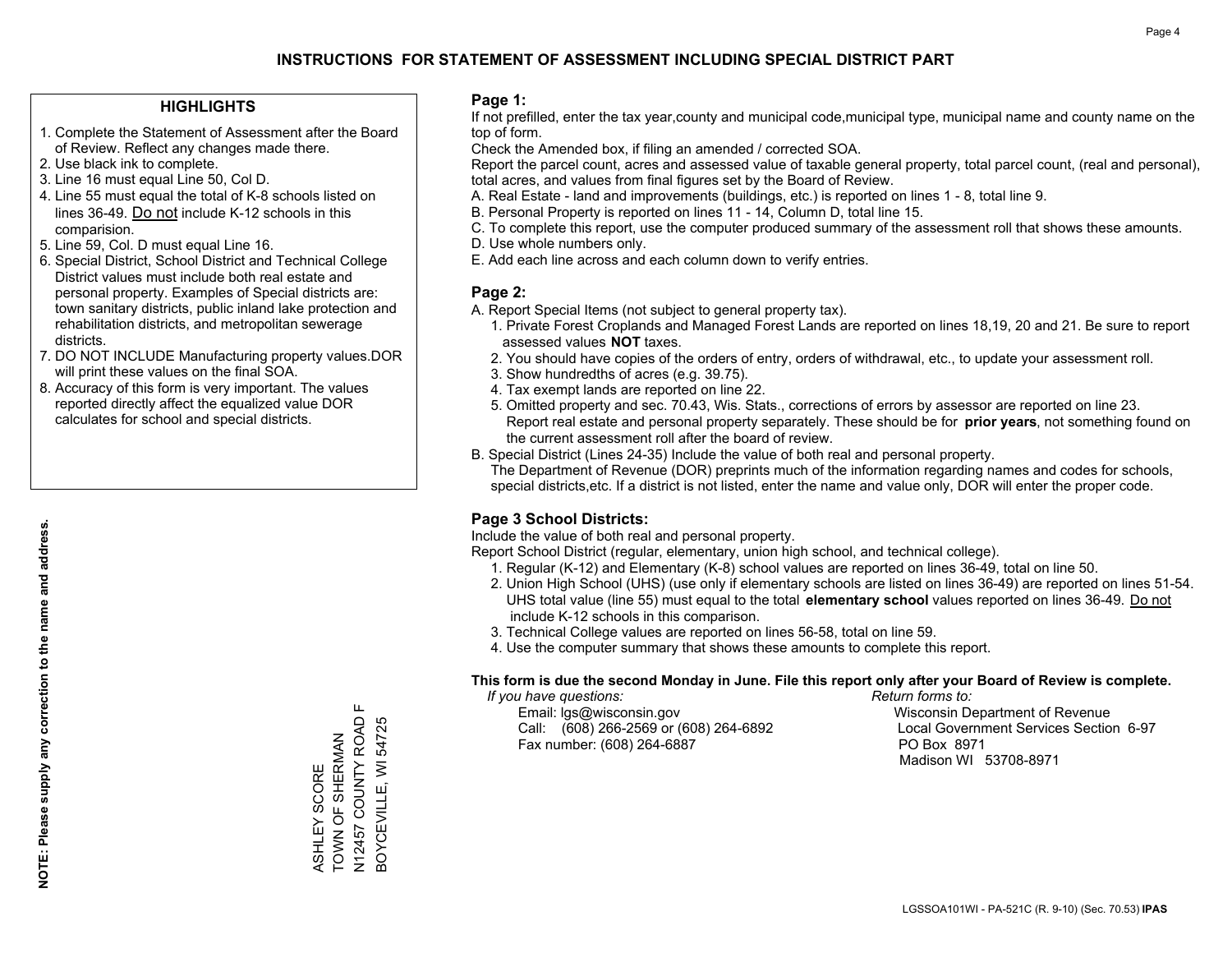**STATEMENT OF ASSESSMENT FOR 2017** 

**FINAL - EQUATED**

|                | <b>FOR</b>                                                                                                   | <b>TOWN OF</b><br>OF.<br>Town - Village - City                                                                                                                                               | <b>SPRING BROOK</b><br><b>Municipality Name</b> |        | <b>DUNN COUNTY</b><br><b>County Name</b> |                         |                                        | <b>WHEN COMPLETING THIS DOCUMENT</b><br>DO NOT WRITE OVER X's OR IN SHADED AREAS |
|----------------|--------------------------------------------------------------------------------------------------------------|----------------------------------------------------------------------------------------------------------------------------------------------------------------------------------------------|-------------------------------------------------|--------|------------------------------------------|-------------------------|----------------------------------------|----------------------------------------------------------------------------------|
| Line           | <b>REAL ESTATE</b><br>(See Lines 18 - 22 for                                                                 |                                                                                                                                                                                              | PARCEL COUNT<br><b>TOTAL LAND IMPROVEMENTS</b>  |        | NO. OF ACRES<br><b>WHOLE</b>             | <b>VALUE OF</b><br>LAND | <b>VALUE OF</b><br><b>IMPROVEMENTS</b> | TOTAL VALUE OF LAND<br>AND IMPROVEMENTS                                          |
| No.            |                                                                                                              | other Real Estate)                                                                                                                                                                           | Col. A                                          | Col. B | <b>NUMBERS ONLY</b><br>Col. C            | Col. D                  | Col. E                                 | Col. F                                                                           |
| -1             |                                                                                                              | <b>RESIDENTIAL - Class 1</b>                                                                                                                                                                 | 750                                             | 588    | 1,808                                    | 14,080,400              | 87,139,300                             | 101,219,700                                                                      |
| $\overline{2}$ |                                                                                                              | <b>COMMERCIAL - Class 2</b>                                                                                                                                                                  | 9                                               | 9      | 30                                       | 133,600                 | 1,008,800                              | 1,142,400                                                                        |
| 3              |                                                                                                              | <b>MANUFACTURING - Class 3</b>                                                                                                                                                               | $\Omega$                                        | 0      | $\mathbf 0$                              | 0                       | $\mathbf{0}$                           | $\mathbf{0}$                                                                     |
| 4              |                                                                                                              | <b>AGRICULTURAL - Class 4</b>                                                                                                                                                                | 999                                             |        | 26,520                                   | 3,858,900               |                                        | 3,858,900                                                                        |
| 5              |                                                                                                              | <b>UNDEVELOPED - Class 5</b>                                                                                                                                                                 | 538                                             |        | 1,999                                    | 790,700                 |                                        | 790,700                                                                          |
| 6              |                                                                                                              | AGRICULTURAL FOREST - Class 5m                                                                                                                                                               | 259                                             |        | 3,232                                    | 3,733,800               |                                        | 3,733,800                                                                        |
| 7              |                                                                                                              | FOREST LANDS - Class 6                                                                                                                                                                       | 77                                              |        | 1,236                                    | 2,458,100               |                                        | 2,458,100                                                                        |
| 8              |                                                                                                              | OTHER - Class 7                                                                                                                                                                              | 117                                             | 117    | 127                                      | 1,120,000               | 10,096,400                             | 11,216,400                                                                       |
| 9              |                                                                                                              | TOTAL - ALL COLUMNS                                                                                                                                                                          | 2,749                                           | 714    | 34,952                                   | 26,175,500              | 98,244,500                             | 124,420,000                                                                      |
| 10             |                                                                                                              | NUMBER OF PERSONAL PROPERTY ACCOUNTS IN ROLL                                                                                                                                                 |                                                 |        | 22                                       | <b>LOCALLY ASSESSED</b> | <b>MANUFACTURING</b>                   | <b>MERGED</b>                                                                    |
| 11             |                                                                                                              | BOATS AND OTHER WATERCRAFT NOT EXEMPT - Code 1                                                                                                                                               |                                                 |        |                                          | 0                       | 0                                      | $\mathbf{0}$                                                                     |
| 12             |                                                                                                              | MACHINERY, TOOLS AND PATTERNS - Code 2                                                                                                                                                       |                                                 |        |                                          | 517,800                 | 71,800                                 | 589,600                                                                          |
| 13             |                                                                                                              | FURNITURE, FIXTURES AND EQUIPMENT - Code 3                                                                                                                                                   |                                                 |        |                                          | 23,300                  | 19,100                                 | 42,400                                                                           |
| 14             |                                                                                                              | ALL OTHER PERSONAL PROPERTY NOT EXEMPT - Codes 4A, 4B, 4C                                                                                                                                    |                                                 |        |                                          | 93,200                  | 300                                    | 93,500                                                                           |
| 15             |                                                                                                              | TOTAL OF PERSONAL PROPERTY NOT EXEMPT (Total of Lines 11-14)                                                                                                                                 |                                                 |        |                                          | 634,300                 | 91,200                                 | 725,500                                                                          |
| 16             |                                                                                                              | AGGREGATE ASSESSED VALUE OF ALL PROPERTY SUBJECT TO THE GENERAL PROPERTY TAX (Total of Lines 9F and 15F)<br>MUST EQUAL TOTAL VALUE OF THE SCHOOL DISTRICTS (K-12 PLUS K-8) - Line 50, Col. F |                                                 |        |                                          |                         |                                        | 125,145,500                                                                      |
| 17             | Name of Assessor<br><b>BOARD OF REVIEW</b><br>DATE OF FINAL ADJOURNMENT<br><b>ROBERT IRWIN</b><br>08/29/2017 |                                                                                                                                                                                              |                                                 |        |                                          |                         | Telephone #                            | (715) 235-6941                                                                   |

*CO*

*MUN*

*ACCT NO0501*

*<sup>17</sup> <sup>034</sup>*

REMARKS

The Assessment Ratio to be used in calculating the estimated Fair Market Value on tax bills for this tax district is .985892874<br>This ratio should be used to convert assessed values to "Calculate Equalized Values" in Step 1 Commission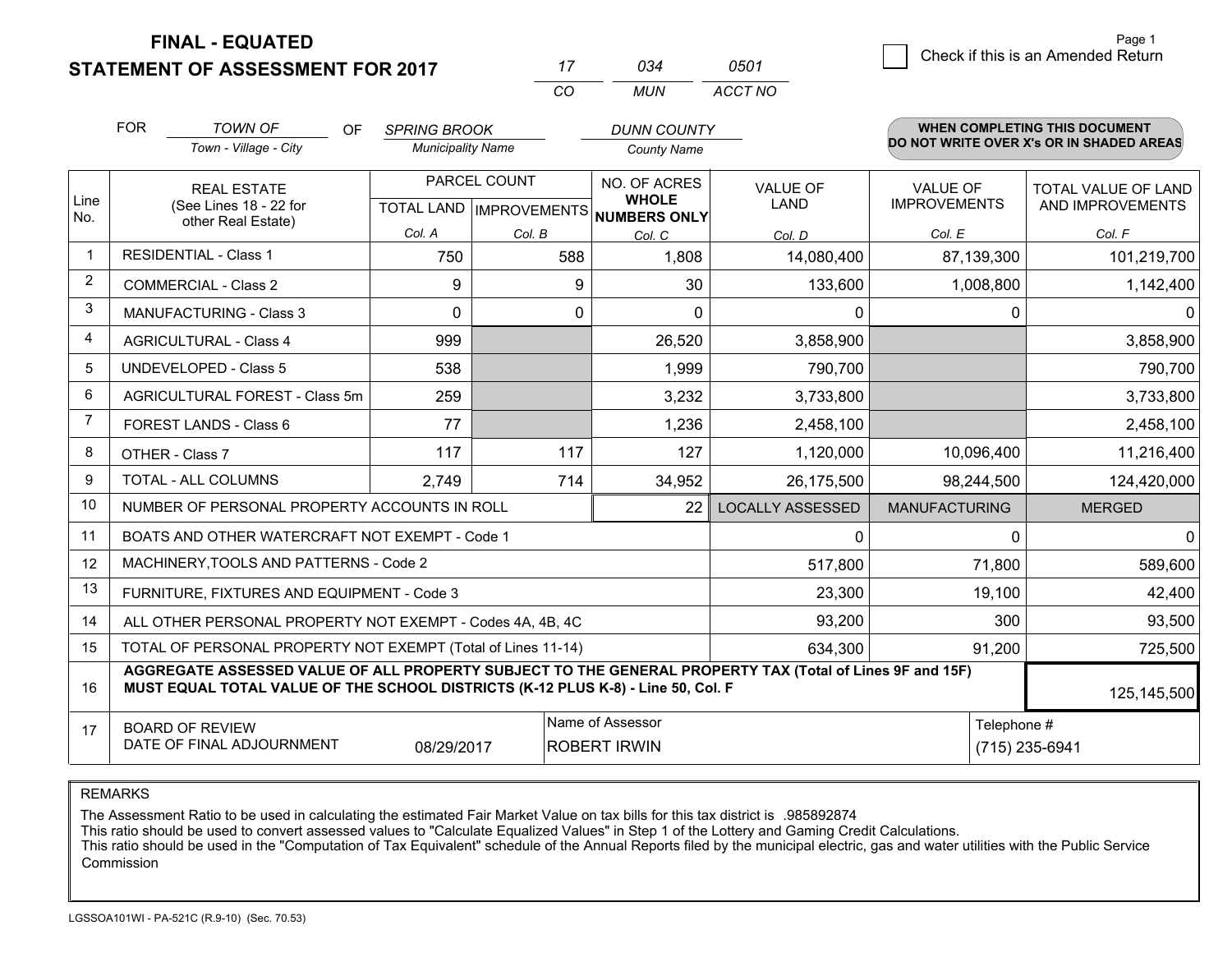*YEAR CO MUN ACCT NO* <u>2017 - 17 034 0501</u>

Do not confuse FOREST LANDS (Line 7) with FOREST CROPS (in this section) - They are **NOT** the same

|    |                                                                                                   |                 |           | Private Forest Crop - Reg Class @ 10¢ per acre                   |             |                                                               | Private Forest Crop - Reg Class @ \$2.52 per acre     |                                                                    |         |                                                                              |
|----|---------------------------------------------------------------------------------------------------|-----------------|-----------|------------------------------------------------------------------|-------------|---------------------------------------------------------------|-------------------------------------------------------|--------------------------------------------------------------------|---------|------------------------------------------------------------------------------|
| 18 | (a) PARCELS                                                                                       | (b) ACRES       |           | (c) ASSESSED VALUE                                               |             | (d) PARCELS                                                   |                                                       | (e) ACRES                                                          |         | (f) ASSESSED VALUE                                                           |
|    |                                                                                                   |                 |           |                                                                  |             |                                                               |                                                       | 47                                                                 |         | 51,700                                                                       |
|    | Private Forest Crop - Special Class @ 20¢ per acre                                                |                 |           |                                                                  |             |                                                               |                                                       |                                                                    |         | Entered Before 2005 Managed Forest - Ferrous Mining CLOSED @ \$8.27 per acre |
| 19 | (a) PARCELS                                                                                       | (b) ACRES       |           | (c) ASSESSED VALUE                                               |             | (d) PARCELS                                                   |                                                       | (e) ACRES                                                          |         | (f) ASSESSED VALUE                                                           |
|    |                                                                                                   |                 |           |                                                                  |             |                                                               |                                                       |                                                                    |         |                                                                              |
|    |                                                                                                   |                 |           | Entered Before 2005 Managed Forest - OPEN @ \$.79 per acre       |             |                                                               |                                                       | Entered Before 2005 Managed Forest - CLOSED @ \$1.87 per acre      |         |                                                                              |
| 20 | (a) PARCELS                                                                                       | (b) ACRES       |           | (c) ASSESSED VALUE                                               |             | (d) PARCELS                                                   |                                                       | (e) ACRES                                                          |         | (f) ASSESSED VALUE                                                           |
|    | 31<br>712.39                                                                                      |                 | 1,507,400 |                                                                  | 17          |                                                               | 387.5                                                 |                                                                    | 796.800 |                                                                              |
|    | Entered After 2004 Managed Forest - OPEN @<br>\$2.14 per acre                                     |                 |           |                                                                  |             | Entered After 2004 Managed Forest - CLOSED @ \$10.68 per acre |                                                       |                                                                    |         |                                                                              |
| 21 | (a) PARCELS                                                                                       | (b) ACRES       |           | (c) ASSESSED VALUE                                               | (d) PARCELS |                                                               |                                                       | (e) ACRES                                                          |         | (f) ASSESSED VALUE                                                           |
|    |                                                                                                   |                 |           |                                                                  |             |                                                               |                                                       |                                                                    |         |                                                                              |
|    | 8                                                                                                 | 180.36          |           | 363,000                                                          |             | 23                                                            |                                                       | 420.54                                                             |         | 787,600                                                                      |
|    | (a) County Forest Cropland Acres                                                                  |                 |           | (b) Federal Acres                                                |             |                                                               | (d) County (NOT FOREST CROP) Acres<br>(c) State Acres |                                                                    |         | (e) Other Acres                                                              |
| 22 |                                                                                                   |                 |           |                                                                  | 804.59      |                                                               | 256.7                                                 |                                                                    |         | 87.81                                                                        |
|    |                                                                                                   |                 |           | Assessed Value of Omitted Property From Prior Years (Sec. 70.44) |             |                                                               |                                                       | Assessed Value of Sec. 70.43 Corrections of Errors by Assessors    |         |                                                                              |
|    |                                                                                                   | (a) REAL ESTATE |           | (b) PERSONAL                                                     |             |                                                               |                                                       | (c1) REAL ESTATE                                                   |         | (c2) PERSONAL                                                                |
| 23 |                                                                                                   |                 |           |                                                                  |             |                                                               |                                                       |                                                                    |         |                                                                              |
|    |                                                                                                   |                 |           |                                                                  |             |                                                               |                                                       |                                                                    |         |                                                                              |
|    | Manufacturing Equated Value of Omitted Property From Prior Years (Sec. 70.995)<br>(d) REAL ESTATE |                 |           |                                                                  |             |                                                               |                                                       | Mfg. Equated Value of Sec.70.43 Corrections of Errors by Assessors |         | (f2) PERSONAL                                                                |
|    |                                                                                                   |                 |           | (e) PERSONAL                                                     |             | (f1) REAL ESTATE                                              |                                                       |                                                                    |         |                                                                              |
|    |                                                                                                   |                 |           |                                                                  |             |                                                               |                                                       |                                                                    |         |                                                                              |

# **SPECIAL DISTRICTS**

| Line<br>No. | <b>Enter 6-digit</b><br><b>Special District</b><br>Code (Col. A) | <b>Account</b><br><b>Number</b><br>(Col. B) | <b>Special District Name</b><br>(Col. C) | <b>Locally Assessed Value</b><br>of Real Estate and<br>Personal Property (Col. D) | Mfg Value of Real Estate<br>and Personal Property<br>(Col. E) | <b>Merged Value of</b><br><b>Real Estate and</b><br>Personal Property (Col. F) |
|-------------|------------------------------------------------------------------|---------------------------------------------|------------------------------------------|-----------------------------------------------------------------------------------|---------------------------------------------------------------|--------------------------------------------------------------------------------|
| 24          | 178020                                                           | 0124                                        | ELK CREEK LAKE PRO & REHAB DISTRICT      | 15,407,500                                                                        |                                                               | 15,407,500                                                                     |
| 25          |                                                                  |                                             |                                          |                                                                                   |                                                               |                                                                                |
| 26          |                                                                  |                                             |                                          |                                                                                   |                                                               |                                                                                |
| 27          |                                                                  |                                             |                                          |                                                                                   |                                                               |                                                                                |
| 28          |                                                                  |                                             |                                          |                                                                                   |                                                               |                                                                                |
| 29          |                                                                  |                                             |                                          |                                                                                   |                                                               |                                                                                |
| 30          |                                                                  |                                             |                                          |                                                                                   |                                                               |                                                                                |
| 31          |                                                                  |                                             |                                          |                                                                                   |                                                               |                                                                                |
| 32          |                                                                  |                                             |                                          |                                                                                   |                                                               |                                                                                |
| 33          |                                                                  |                                             |                                          |                                                                                   |                                                               |                                                                                |
| 34          |                                                                  |                                             |                                          |                                                                                   |                                                               |                                                                                |
| 35          |                                                                  |                                             |                                          |                                                                                   |                                                               |                                                                                |

LGSSOA101WI-PA - 521C (R. 9-10) (Sec. 70.53)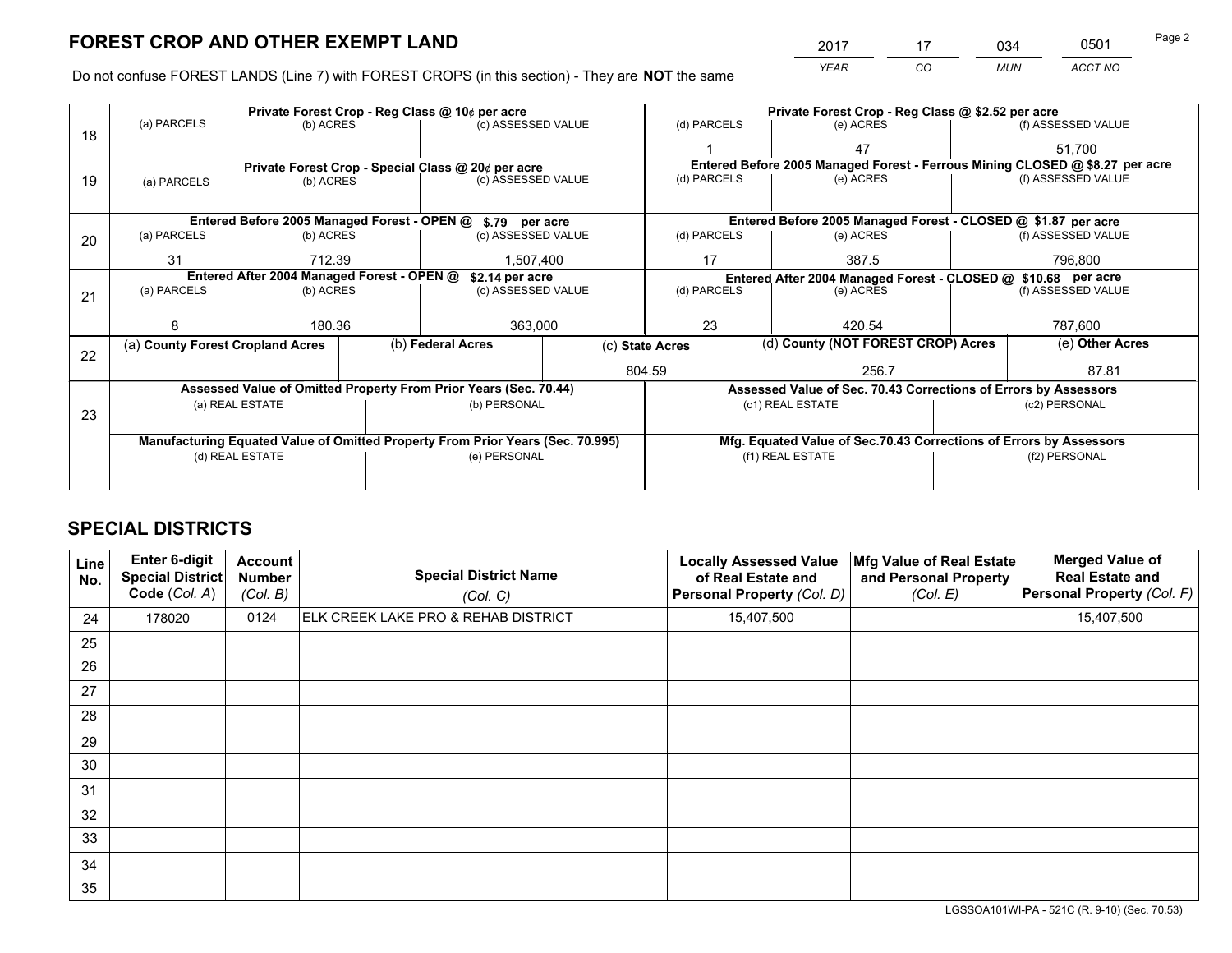|             |                                                          |                                             |                                                         | YEAR                                                                              | CO.<br><b>MUN</b>                                             | ACCT NO                                                                        |
|-------------|----------------------------------------------------------|---------------------------------------------|---------------------------------------------------------|-----------------------------------------------------------------------------------|---------------------------------------------------------------|--------------------------------------------------------------------------------|
| Line<br>No. | Enter 6-digit<br><b>School District</b><br>Code (Col. A) | <b>Account</b><br><b>Number</b><br>(Col. B) | <b>School District Name</b><br>(Col. C)                 | <b>Locally Assessed Value</b><br>of Real Estate and<br>Personal Property (Col. D) | Mfg Value of Real Estate<br>and Personal Property<br>(Col. E) | <b>Merged Value of</b><br><b>Real Estate and</b><br>Personal Property (Col. F) |
|             | A. SCHOOL DISTRICTS (K-8 and K-12)                       |                                             |                                                         |                                                                                   |                                                               |                                                                                |
| 36          | 171645                                                   | 0116                                        | SCH D OF ELK MOUND AREA                                 | 96,093,000                                                                        |                                                               | 96,093,000                                                                     |
| 37          | 173444                                                   | 0117                                        | SCH D OF MENOMONIE AREA                                 | 28,676,600                                                                        | 91,200                                                        | 28,767,800                                                                     |
| 38          | 181554                                                   | 0120                                        | SCH D OF EAU CLAIRE AREA                                | 284,700                                                                           |                                                               | 284,700                                                                        |
| 39          |                                                          |                                             |                                                         |                                                                                   |                                                               |                                                                                |
| 40          |                                                          |                                             |                                                         |                                                                                   |                                                               |                                                                                |
| 41          |                                                          |                                             |                                                         |                                                                                   |                                                               |                                                                                |
| 42          |                                                          |                                             |                                                         |                                                                                   |                                                               |                                                                                |
| 43          |                                                          |                                             |                                                         |                                                                                   |                                                               |                                                                                |
| 44          |                                                          |                                             |                                                         |                                                                                   |                                                               |                                                                                |
| 45<br>46    |                                                          |                                             |                                                         |                                                                                   |                                                               |                                                                                |
| 47          |                                                          |                                             |                                                         |                                                                                   |                                                               |                                                                                |
| 48          |                                                          |                                             |                                                         |                                                                                   |                                                               |                                                                                |
| 49          |                                                          |                                             |                                                         |                                                                                   |                                                               |                                                                                |
| 50          |                                                          |                                             | TOTAL ASSESSED VALUE OF SCHOOL DISTRICTS (K-8 and K-12) | 125,054,300                                                                       | 91,200                                                        | 125,145,500                                                                    |
|             | <b>B. UNION HIGH SCHOOL DISTRICTS</b>                    |                                             |                                                         |                                                                                   |                                                               |                                                                                |
| 51          |                                                          |                                             |                                                         |                                                                                   |                                                               |                                                                                |
| 52          |                                                          |                                             |                                                         |                                                                                   |                                                               |                                                                                |
| 53          |                                                          |                                             |                                                         |                                                                                   |                                                               |                                                                                |
| 54          |                                                          |                                             |                                                         |                                                                                   |                                                               |                                                                                |
| 55          |                                                          |                                             | TOTAL ASSESSED VALUE OF UNION HIGH SCHOOLS              |                                                                                   |                                                               |                                                                                |
|             | C.<br><b>TECHNICAL COLLEGE DISTRICTS</b>                 |                                             |                                                         |                                                                                   |                                                               |                                                                                |
| 56          | 000100                                                   | 0001                                        | CHIPPEWA VALLEY TECHNICAL COLLEGE EAUC                  | 125,054,300                                                                       | 91,200                                                        | 125, 145, 500                                                                  |
| 57          |                                                          |                                             |                                                         |                                                                                   |                                                               |                                                                                |
| 58          |                                                          |                                             |                                                         |                                                                                   |                                                               |                                                                                |
| 59          |                                                          |                                             | TOTAL ASSESSED VALUE OF TECHNICAL COLLEGES              | 125,054,300                                                                       | 91,200                                                        | 125,145,500                                                                    |

17

034

 *I hereby certify, to the best of my knowledge and belief, this form is complete and correct.*

**SCHOOL DISTRICTS**

| Print name of preparer | Title                    | Date (MM / DD / CCYY) |  |
|------------------------|--------------------------|-----------------------|--|
|                        |                          |                       |  |
| Signature of preparer  | Contact Telephone Number | E-mail address        |  |
|                        | $\overline{\phantom{0}}$ |                       |  |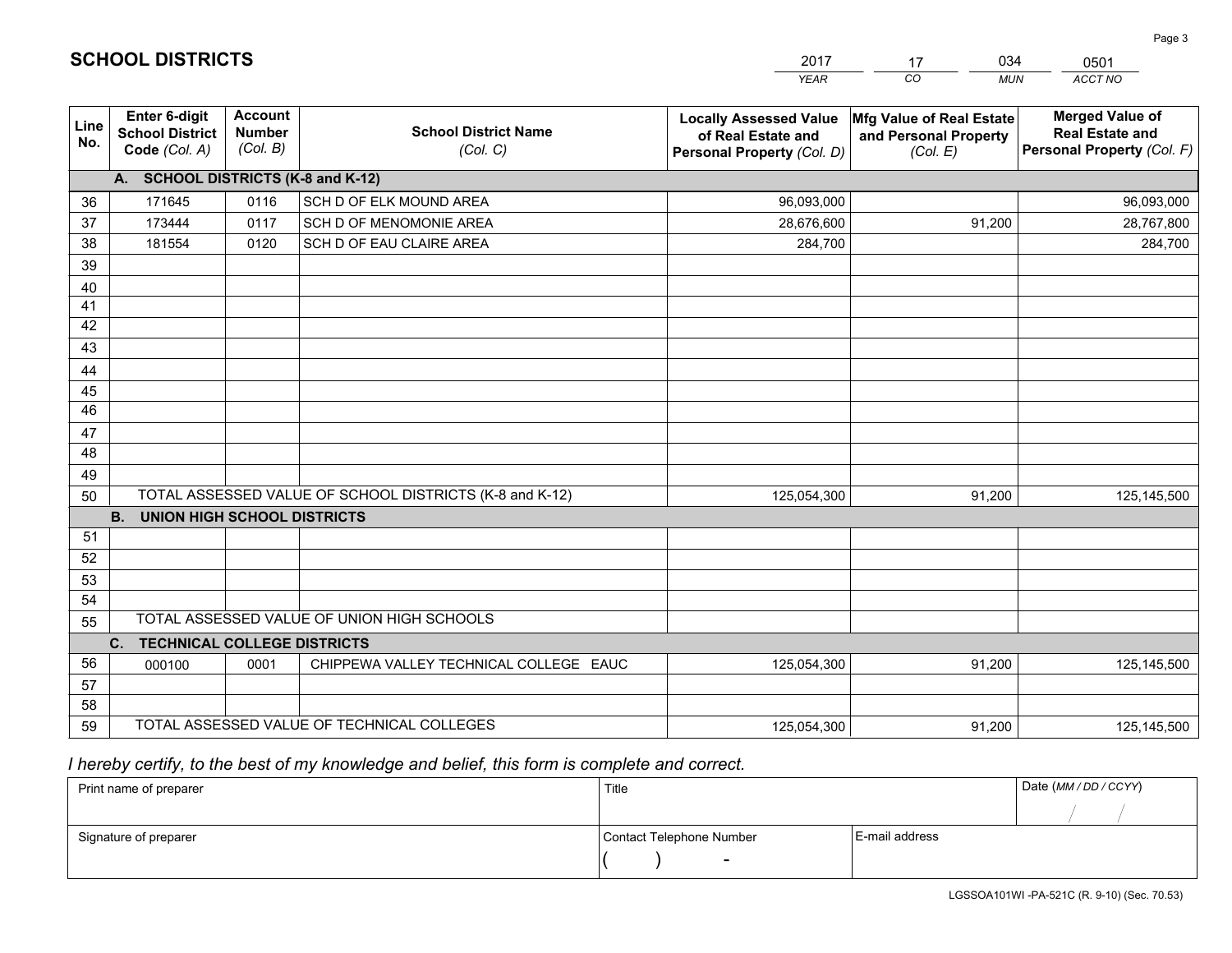## **HIGHLIGHTS**

- 1. Complete the Statement of Assessment after the Board of Review. Reflect any changes made there.
- 2. Use black ink to complete.
- 3. Line 16 must equal Line 50, Col D.
- 4. Line 55 must equal the total of K-8 schools listed on lines 36-49. Do not include K-12 schools in this comparision.
- 5. Line 59, Col. D must equal Line 16.
- 6. Special District, School District and Technical College District values must include both real estate and personal property. Examples of Special districts are: town sanitary districts, public inland lake protection and rehabilitation districts, and metropolitan sewerage districts.
- 7. DO NOT INCLUDE Manufacturing property values.DOR will print these values on the final SOA.
- 8. Accuracy of this form is very important. The values reported directly affect the equalized value DOR calculates for school and special districts.

### **Page 1:**

 If not prefilled, enter the tax year,county and municipal code,municipal type, municipal name and county name on the top of form.

Check the Amended box, if filing an amended / corrected SOA.

 Report the parcel count, acres and assessed value of taxable general property, total parcel count, (real and personal), total acres, and values from final figures set by the Board of Review.

- A. Real Estate land and improvements (buildings, etc.) is reported on lines 1 8, total line 9.
- B. Personal Property is reported on lines 11 14, Column D, total line 15.
- C. To complete this report, use the computer produced summary of the assessment roll that shows these amounts.
- D. Use whole numbers only.
- E. Add each line across and each column down to verify entries.

## **Page 2:**

- A. Report Special Items (not subject to general property tax).
- 1. Private Forest Croplands and Managed Forest Lands are reported on lines 18,19, 20 and 21. Be sure to report assessed values **NOT** taxes.
- 2. You should have copies of the orders of entry, orders of withdrawal, etc., to update your assessment roll.
	- 3. Show hundredths of acres (e.g. 39.75).
- 4. Tax exempt lands are reported on line 22.
- 5. Omitted property and sec. 70.43, Wis. Stats., corrections of errors by assessor are reported on line 23. Report real estate and personal property separately. These should be for **prior years**, not something found on the current assessment roll after the board of review.
- B. Special District (Lines 24-35) Include the value of both real and personal property.

 The Department of Revenue (DOR) preprints much of the information regarding names and codes for schools, special districts,etc. If a district is not listed, enter the name and value only, DOR will enter the proper code.

## **Page 3 School Districts:**

Include the value of both real and personal property.

Report School District (regular, elementary, union high school, and technical college).

- 1. Regular (K-12) and Elementary (K-8) school values are reported on lines 36-49, total on line 50.
- 2. Union High School (UHS) (use only if elementary schools are listed on lines 36-49) are reported on lines 51-54. UHS total value (line 55) must equal to the total **elementary school** values reported on lines 36-49. Do notinclude K-12 schools in this comparison.
- 3. Technical College values are reported on lines 56-58, total on line 59.
- 4. Use the computer summary that shows these amounts to complete this report.

#### **This form is due the second Monday in June. File this report only after your Board of Review is complete.**

 *If you have questions: Return forms to:*

 Email: lgs@wisconsin.gov Wisconsin Department of RevenueCall:  $(608)$  266-2569 or  $(608)$  264-6892 Fax number: (608) 264-6887 PO Box 8971

Local Government Services Section 6-97 Madison WI 53708-8971

ELK MOUND, WI 54739 - 9402 ELK MOUND, WI 54739 - 9402 TOWN OF SPRING BROOK VIARY STRAND<br>TOWN OF SPRING BROOK issessing COUNTY RD H<br>N2616 COUNTY RD H N2616 COUNTY RD H MARY STRAND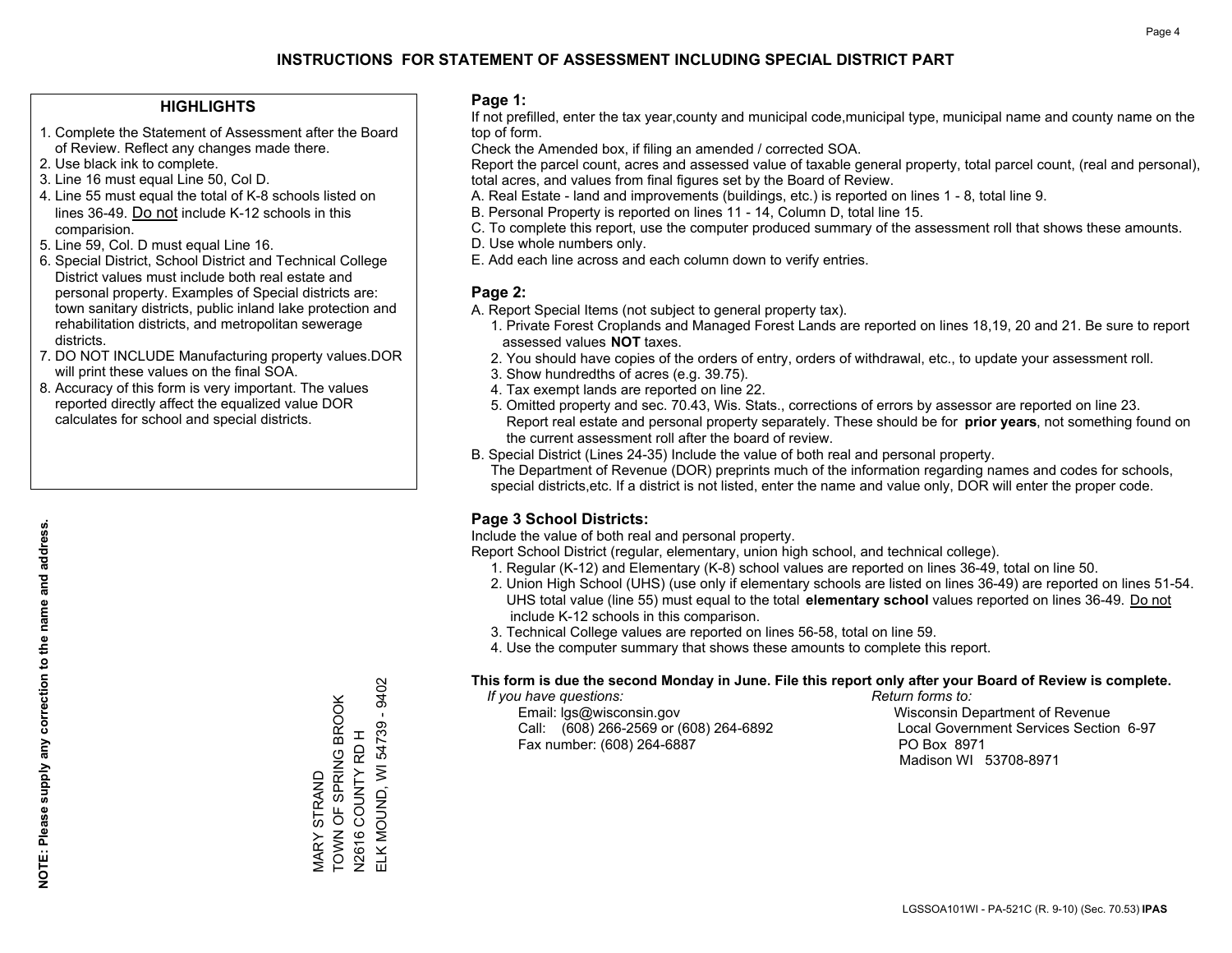**FINAL - EQUATED**

**STATEMENT OF ASSESSMENT FOR 2017** 

| 0502 | Check if this is an Amended Return |
|------|------------------------------------|
|------|------------------------------------|

|                | <b>FOR</b>                                                                                                                                                                                                 | <b>TOWN OF</b><br>OF                                         | <b>STANTON</b>           |                           | <b>DUNN COUNTY</b>           |                         |                      | <b>WHEN COMPLETING THIS DOCUMENT</b><br>DO NOT WRITE OVER X's OR IN SHADED AREAS |
|----------------|------------------------------------------------------------------------------------------------------------------------------------------------------------------------------------------------------------|--------------------------------------------------------------|--------------------------|---------------------------|------------------------------|-------------------------|----------------------|----------------------------------------------------------------------------------|
|                |                                                                                                                                                                                                            | Town - Village - City                                        | <b>Municipality Name</b> |                           | <b>County Name</b>           |                         |                      |                                                                                  |
|                |                                                                                                                                                                                                            | <b>REAL ESTATE</b>                                           |                          | PARCEL COUNT              | NO. OF ACRES<br><b>WHOLE</b> | <b>VALUE OF</b>         | <b>VALUE OF</b>      | TOTAL VALUE OF LAND                                                              |
| Line<br>No.    |                                                                                                                                                                                                            | (See Lines 18 - 22 for<br>other Real Estate)                 |                          | TOTAL LAND   IMPROVEMENTS | <b>NUMBERS ONLY</b>          | <b>LAND</b>             | <b>IMPROVEMENTS</b>  | AND IMPROVEMENTS                                                                 |
|                |                                                                                                                                                                                                            |                                                              | Col. A                   | Col. B                    | Col. C                       | Col. D                  | Col. E               | Col. F                                                                           |
| $\mathbf 1$    |                                                                                                                                                                                                            | <b>RESIDENTIAL - Class 1</b>                                 | 251                      | 247                       | 653                          | 3,381,000               | 33,063,900           | 36,444,900                                                                       |
| 2              |                                                                                                                                                                                                            | <b>COMMERCIAL - Class 2</b>                                  | 6                        | 4                         | 24                           | 88,100                  | 162,100              | 250,200                                                                          |
| 3              |                                                                                                                                                                                                            | <b>MANUFACTURING - Class 3</b>                               |                          | $\Omega$                  | 32                           | 160,900                 | 0                    | 160,900                                                                          |
| 4              |                                                                                                                                                                                                            | <b>AGRICULTURAL - Class 4</b>                                | 573                      |                           | 11,470                       | 1,481,700               |                      | 1,481,700                                                                        |
| 5              |                                                                                                                                                                                                            | <b>UNDEVELOPED - Class 5</b>                                 | 304                      |                           | 1,736                        | 1,513,200               |                      | 1,513,200                                                                        |
| 6              |                                                                                                                                                                                                            | AGRICULTURAL FOREST - Class 5m                               | 280                      |                           | 4,157                        | 4,131,100               |                      | 4,131,100                                                                        |
| $\overline{7}$ |                                                                                                                                                                                                            | FOREST LANDS - Class 6                                       | 66                       |                           | 814                          | 1,610,900               |                      | 1,610,900                                                                        |
| 8              |                                                                                                                                                                                                            | OTHER - Class 7                                              | 102                      | 102                       | 200                          | 1,135,200               | 9,535,300            | 10,670,500                                                                       |
| 9              |                                                                                                                                                                                                            | TOTAL - ALL COLUMNS                                          | 1,583                    | 353                       | 19,086                       | 13,502,100              | 42,761,300           | 56,263,400                                                                       |
| 10             |                                                                                                                                                                                                            | NUMBER OF PERSONAL PROPERTY ACCOUNTS IN ROLL                 |                          |                           | 12                           | <b>LOCALLY ASSESSED</b> | <b>MANUFACTURING</b> | <b>MERGED</b>                                                                    |
| 11             |                                                                                                                                                                                                            | BOATS AND OTHER WATERCRAFT NOT EXEMPT - Code 1               |                          |                           |                              | $\Omega$                | $\Omega$             | $\Omega$                                                                         |
| 12             |                                                                                                                                                                                                            | MACHINERY, TOOLS AND PATTERNS - Code 2                       |                          |                           |                              | 237,300                 |                      | 0<br>237,300                                                                     |
| 13             |                                                                                                                                                                                                            | FURNITURE, FIXTURES AND EQUIPMENT - Code 3                   |                          |                           |                              | 700                     | 0                    | 700                                                                              |
| 14             |                                                                                                                                                                                                            | ALL OTHER PERSONAL PROPERTY NOT EXEMPT - Codes 4A, 4B, 4C    |                          |                           |                              | 120,500                 |                      | $\Omega$<br>120,500                                                              |
| 15             |                                                                                                                                                                                                            | TOTAL OF PERSONAL PROPERTY NOT EXEMPT (Total of Lines 11-14) |                          |                           |                              | 358,500                 |                      | 358,500<br>0                                                                     |
| 16             | AGGREGATE ASSESSED VALUE OF ALL PROPERTY SUBJECT TO THE GENERAL PROPERTY TAX (Total of Lines 9F and 15F)<br>MUST EQUAL TOTAL VALUE OF THE SCHOOL DISTRICTS (K-12 PLUS K-8) - Line 50, Col. F<br>56,621,900 |                                                              |                          |                           |                              |                         |                      |                                                                                  |
| 17             |                                                                                                                                                                                                            | <b>BOARD OF REVIEW</b>                                       |                          |                           | Name of Assessor             |                         | Telephone #          |                                                                                  |
|                |                                                                                                                                                                                                            | DATE OF FINAL ADJOURNMENT                                    | 05/11/2017               |                           | <b>RANDY PROCHNOW</b>        | (715) 632-2116          |                      |                                                                                  |

*CO*

*MUN*

*ACCT NO*

*<sup>17</sup> <sup>036</sup>*

REMARKS

The Assessment Ratio to be used in calculating the estimated Fair Market Value on tax bills for this tax district is 1.006799252<br>This ratio should be used to convert assessed values to "Calculate Equalized Values" in Step Commission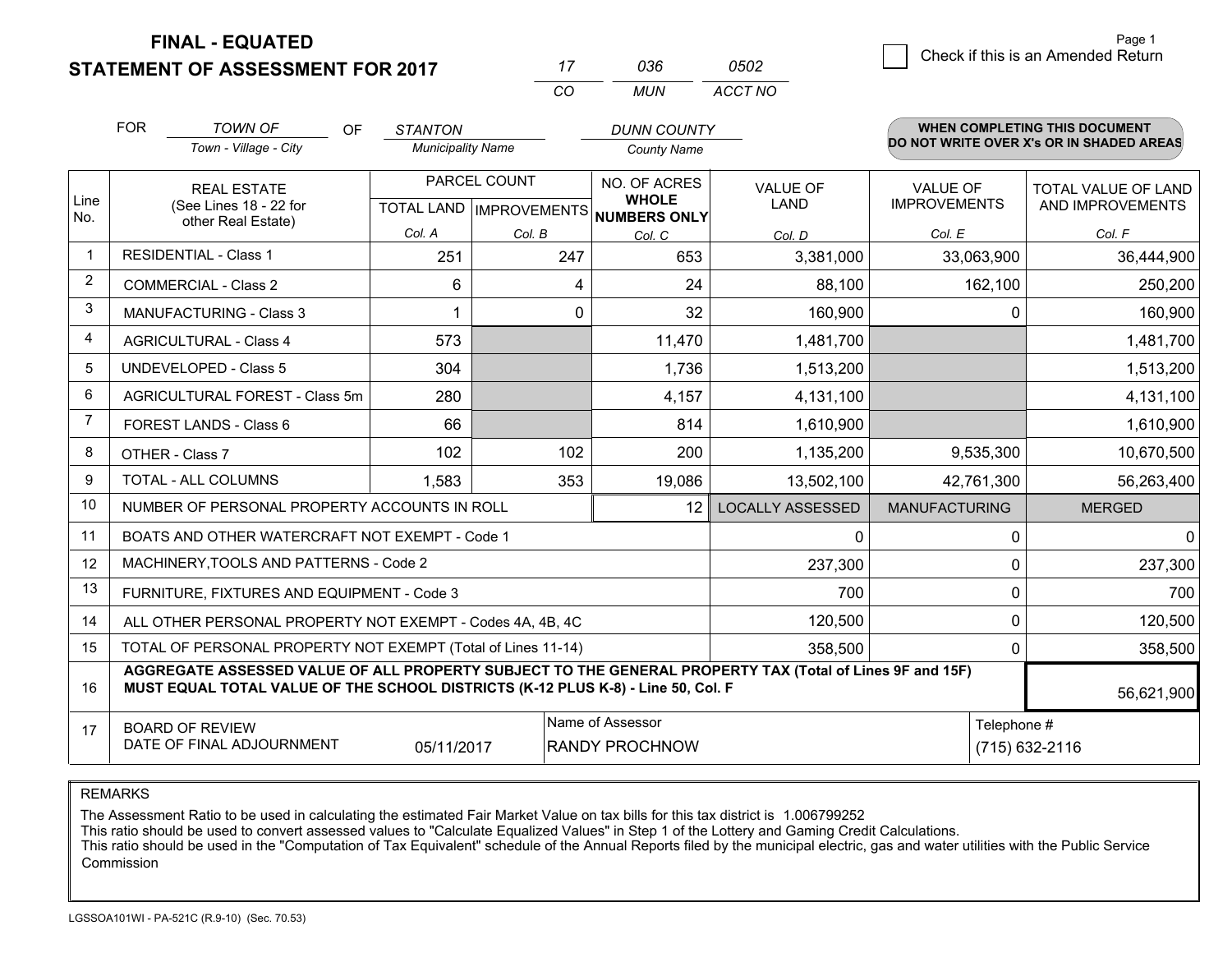*YEAR CO MUN ACCT NO* <u>2017 - 17 036 0502</u> Page 2

Do not confuse FOREST LANDS (Line 7) with FOREST CROPS (in this section) - They are **NOT** the same

|    |                                            |                 |                                                    | Private Forest Crop - Reg Class @ 10¢ per acre                                 |                                                               | Private Forest Crop - Reg Class @ \$2.52 per acre     |                                                                    |  |                                                                              |  |
|----|--------------------------------------------|-----------------|----------------------------------------------------|--------------------------------------------------------------------------------|---------------------------------------------------------------|-------------------------------------------------------|--------------------------------------------------------------------|--|------------------------------------------------------------------------------|--|
| 18 | (a) PARCELS                                | (b) ACRES       |                                                    | (c) ASSESSED VALUE                                                             |                                                               | (d) PARCELS                                           | (e) ACRES                                                          |  | (f) ASSESSED VALUE                                                           |  |
|    |                                            |                 |                                                    |                                                                                |                                                               |                                                       |                                                                    |  |                                                                              |  |
|    |                                            |                 | Private Forest Crop - Special Class @ 20¢ per acre |                                                                                |                                                               |                                                       |                                                                    |  | Entered Before 2005 Managed Forest - Ferrous Mining CLOSED @ \$8.27 per acre |  |
| 19 | (a) PARCELS                                | (b) ACRES       |                                                    | (c) ASSESSED VALUE                                                             |                                                               | (d) PARCELS                                           | (e) ACRES                                                          |  | (f) ASSESSED VALUE                                                           |  |
|    |                                            |                 |                                                    |                                                                                |                                                               |                                                       |                                                                    |  |                                                                              |  |
|    |                                            |                 |                                                    | Entered Before 2005 Managed Forest - OPEN @ \$.79 per acre                     |                                                               |                                                       | Entered Before 2005 Managed Forest - CLOSED @ \$1.87 per acre      |  |                                                                              |  |
|    | (a) PARCELS                                | (b) ACRES       |                                                    | (c) ASSESSED VALUE                                                             |                                                               | (d) PARCELS                                           | (e) ACRES                                                          |  | (f) ASSESSED VALUE                                                           |  |
| 20 |                                            |                 |                                                    |                                                                                |                                                               |                                                       |                                                                    |  |                                                                              |  |
|    | 6                                          | 146             |                                                    | 253,000                                                                        | 28                                                            |                                                       | 721.55                                                             |  | 1,390,100                                                                    |  |
|    | Entered After 2004 Managed Forest - OPEN @ | \$2.14 per acre |                                                    |                                                                                | Entered After 2004 Managed Forest - CLOSED @ \$10.68 per acre |                                                       |                                                                    |  |                                                                              |  |
| 21 | (a) PARCELS                                | (b) ACRES       |                                                    | (c) ASSESSED VALUE                                                             | (d) PARCELS                                                   |                                                       | (e) ACRES                                                          |  | (f) ASSESSED VALUE                                                           |  |
|    |                                            |                 |                                                    |                                                                                |                                                               |                                                       |                                                                    |  |                                                                              |  |
|    |                                            | 228.5           |                                                    | 468,400                                                                        |                                                               | 46                                                    | 1.216.34                                                           |  | 2,043,700                                                                    |  |
|    | (a) County Forest Cropland Acres           |                 |                                                    | (b) Federal Acres                                                              |                                                               | (d) County (NOT FOREST CROP) Acres<br>(c) State Acres |                                                                    |  | (e) Other Acres                                                              |  |
| 22 |                                            |                 |                                                    |                                                                                |                                                               |                                                       |                                                                    |  |                                                                              |  |
|    |                                            |                 |                                                    |                                                                                |                                                               | 112.98                                                | 160.92                                                             |  | 171.25                                                                       |  |
|    |                                            |                 |                                                    | Assessed Value of Omitted Property From Prior Years (Sec. 70.44)               |                                                               |                                                       | Assessed Value of Sec. 70.43 Corrections of Errors by Assessors    |  |                                                                              |  |
| 23 |                                            | (a) REAL ESTATE |                                                    | (b) PERSONAL                                                                   |                                                               |                                                       | (c1) REAL ESTATE                                                   |  | (c2) PERSONAL                                                                |  |
|    |                                            |                 |                                                    |                                                                                |                                                               |                                                       |                                                                    |  |                                                                              |  |
|    |                                            |                 |                                                    | Manufacturing Equated Value of Omitted Property From Prior Years (Sec. 70.995) |                                                               |                                                       | Mfg. Equated Value of Sec.70.43 Corrections of Errors by Assessors |  |                                                                              |  |
|    |                                            | (d) REAL ESTATE |                                                    | (e) PERSONAL                                                                   |                                                               | (f1) REAL ESTATE                                      |                                                                    |  | (f2) PERSONAL                                                                |  |
|    |                                            |                 |                                                    |                                                                                |                                                               |                                                       |                                                                    |  |                                                                              |  |
|    |                                            |                 |                                                    |                                                                                |                                                               |                                                       |                                                                    |  |                                                                              |  |

# **SPECIAL DISTRICTS**

| Line<br>No. | Enter 6-digit<br><b>Special District</b><br>Code (Col. A) | <b>Account</b><br><b>Number</b><br>(Col. B) | <b>Special District Name</b><br>(Col. C) | <b>Locally Assessed Value</b><br>of Real Estate and<br>Personal Property (Col. D) | Mfg Value of Real Estate<br>and Personal Property<br>(Col. E) | <b>Merged Value of</b><br><b>Real Estate and</b><br>Personal Property (Col. F) |
|-------------|-----------------------------------------------------------|---------------------------------------------|------------------------------------------|-----------------------------------------------------------------------------------|---------------------------------------------------------------|--------------------------------------------------------------------------------|
| 24          |                                                           |                                             |                                          |                                                                                   |                                                               |                                                                                |
| 25          |                                                           |                                             |                                          |                                                                                   |                                                               |                                                                                |
| 26          |                                                           |                                             |                                          |                                                                                   |                                                               |                                                                                |
| 27          |                                                           |                                             |                                          |                                                                                   |                                                               |                                                                                |
| 28          |                                                           |                                             |                                          |                                                                                   |                                                               |                                                                                |
| 29          |                                                           |                                             |                                          |                                                                                   |                                                               |                                                                                |
| 30          |                                                           |                                             |                                          |                                                                                   |                                                               |                                                                                |
| 31          |                                                           |                                             |                                          |                                                                                   |                                                               |                                                                                |
| 32          |                                                           |                                             |                                          |                                                                                   |                                                               |                                                                                |
| 33          |                                                           |                                             |                                          |                                                                                   |                                                               |                                                                                |
| 34          |                                                           |                                             |                                          |                                                                                   |                                                               |                                                                                |
| 35          |                                                           |                                             |                                          |                                                                                   |                                                               |                                                                                |

LGSSOA101WI-PA - 521C (R. 9-10) (Sec. 70.53)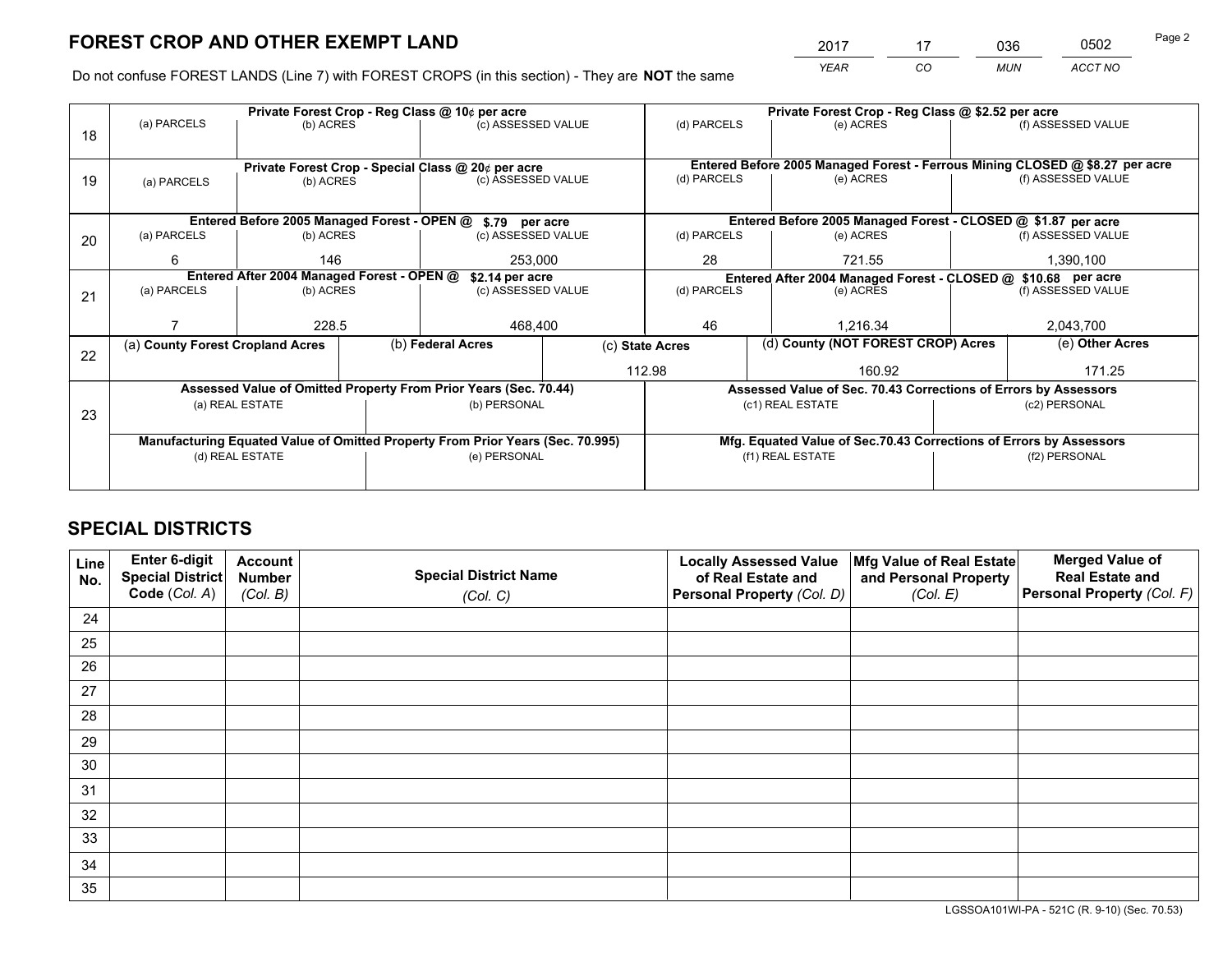|             |                                                          |                                             |                                                         | YEAR                                                                              | CO.<br><b>MUN</b>                                             | ACCT NO                                                                        |
|-------------|----------------------------------------------------------|---------------------------------------------|---------------------------------------------------------|-----------------------------------------------------------------------------------|---------------------------------------------------------------|--------------------------------------------------------------------------------|
| Line<br>No. | Enter 6-digit<br><b>School District</b><br>Code (Col. A) | <b>Account</b><br><b>Number</b><br>(Col. B) | <b>School District Name</b><br>(Col. C)                 | <b>Locally Assessed Value</b><br>of Real Estate and<br>Personal Property (Col. D) | Mfg Value of Real Estate<br>and Personal Property<br>(Col. E) | <b>Merged Value of</b><br><b>Real Estate and</b><br>Personal Property (Col. F) |
|             | A. SCHOOL DISTRICTS (K-8 and K-12)                       |                                             |                                                         |                                                                                   |                                                               |                                                                                |
| 36          | 170637                                                   | 0114                                        | SCH D OF BOYCEVILLE COMMUNITY                           | 34,806,900                                                                        |                                                               | 34,806,900                                                                     |
| 37          | 173444                                                   | 0117                                        | SCH D OF MENOMONIE AREA                                 | 7,309,800                                                                         |                                                               | 7,309,800                                                                      |
| 38          | 552198                                                   | 0328                                        | SCH D OF GLENWOOD CITY                                  | 14,344,300                                                                        | 160,900                                                       | 14,505,200                                                                     |
| 39          |                                                          |                                             |                                                         |                                                                                   |                                                               |                                                                                |
| 40          |                                                          |                                             |                                                         |                                                                                   |                                                               |                                                                                |
| 41          |                                                          |                                             |                                                         |                                                                                   |                                                               |                                                                                |
| 42          |                                                          |                                             |                                                         |                                                                                   |                                                               |                                                                                |
| 43          |                                                          |                                             |                                                         |                                                                                   |                                                               |                                                                                |
| 44          |                                                          |                                             |                                                         |                                                                                   |                                                               |                                                                                |
| 45          |                                                          |                                             |                                                         |                                                                                   |                                                               |                                                                                |
| 46          |                                                          |                                             |                                                         |                                                                                   |                                                               |                                                                                |
| 47<br>48    |                                                          |                                             |                                                         |                                                                                   |                                                               |                                                                                |
| 49          |                                                          |                                             |                                                         |                                                                                   |                                                               |                                                                                |
| 50          |                                                          |                                             | TOTAL ASSESSED VALUE OF SCHOOL DISTRICTS (K-8 and K-12) | 56,461,000                                                                        | 160,900                                                       | 56,621,900                                                                     |
|             | <b>B.</b><br><b>UNION HIGH SCHOOL DISTRICTS</b>          |                                             |                                                         |                                                                                   |                                                               |                                                                                |
| 51          |                                                          |                                             |                                                         |                                                                                   |                                                               |                                                                                |
| 52          |                                                          |                                             |                                                         |                                                                                   |                                                               |                                                                                |
| 53          |                                                          |                                             |                                                         |                                                                                   |                                                               |                                                                                |
| 54          |                                                          |                                             |                                                         |                                                                                   |                                                               |                                                                                |
| 55          |                                                          |                                             | TOTAL ASSESSED VALUE OF UNION HIGH SCHOOLS              |                                                                                   |                                                               |                                                                                |
|             | C.<br><b>TECHNICAL COLLEGE DISTRICTS</b>                 |                                             |                                                         |                                                                                   |                                                               |                                                                                |
| 56          | 000100                                                   | 0001                                        | CHIPPEWA VALLEY TECHNICAL COLLEGE EAUC                  | 56,461,000                                                                        | 160,900                                                       | 56,621,900                                                                     |
| 57          |                                                          |                                             |                                                         |                                                                                   |                                                               |                                                                                |
| 58          |                                                          |                                             |                                                         |                                                                                   |                                                               |                                                                                |
| 59          |                                                          |                                             | TOTAL ASSESSED VALUE OF TECHNICAL COLLEGES              | 56,461,000                                                                        | 160,900                                                       | 56,621,900                                                                     |

17

036

 *I hereby certify, to the best of my knowledge and belief, this form is complete and correct.*

**SCHOOL DISTRICTS**

| Print name of preparer | Title                    |                | Date (MM / DD / CCYY) |
|------------------------|--------------------------|----------------|-----------------------|
|                        |                          |                |                       |
| Signature of preparer  | Contact Telephone Number | E-mail address |                       |
|                        | $\sim$                   |                |                       |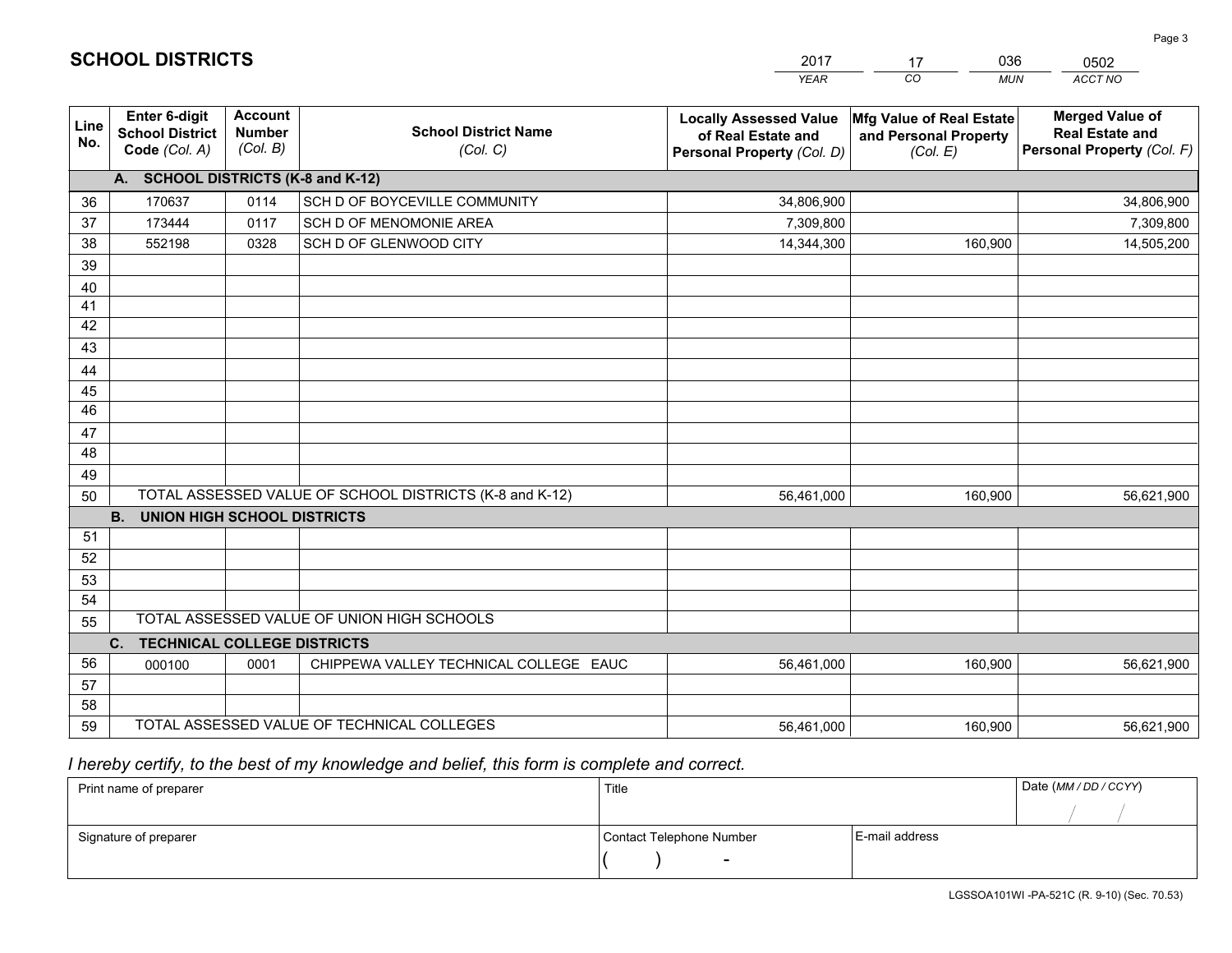## **HIGHLIGHTS**

- 1. Complete the Statement of Assessment after the Board of Review. Reflect any changes made there.
- 2. Use black ink to complete.
- 3. Line 16 must equal Line 50, Col D.
- 4. Line 55 must equal the total of K-8 schools listed on lines 36-49. Do not include K-12 schools in this comparision.
- 5. Line 59, Col. D must equal Line 16.
- 6. Special District, School District and Technical College District values must include both real estate and personal property. Examples of Special districts are: town sanitary districts, public inland lake protection and rehabilitation districts, and metropolitan sewerage districts.
- 7. DO NOT INCLUDE Manufacturing property values.DOR will print these values on the final SOA.
- 8. Accuracy of this form is very important. The values reported directly affect the equalized value DOR calculates for school and special districts.

### **Page 1:**

 If not prefilled, enter the tax year,county and municipal code,municipal type, municipal name and county name on the top of form.

Check the Amended box, if filing an amended / corrected SOA.

 Report the parcel count, acres and assessed value of taxable general property, total parcel count, (real and personal), total acres, and values from final figures set by the Board of Review.

- A. Real Estate land and improvements (buildings, etc.) is reported on lines 1 8, total line 9.
- B. Personal Property is reported on lines 11 14, Column D, total line 15.
- C. To complete this report, use the computer produced summary of the assessment roll that shows these amounts.
- D. Use whole numbers only.
- E. Add each line across and each column down to verify entries.

## **Page 2:**

- A. Report Special Items (not subject to general property tax).
- 1. Private Forest Croplands and Managed Forest Lands are reported on lines 18,19, 20 and 21. Be sure to report assessed values **NOT** taxes.
- 2. You should have copies of the orders of entry, orders of withdrawal, etc., to update your assessment roll.
	- 3. Show hundredths of acres (e.g. 39.75).
- 4. Tax exempt lands are reported on line 22.
- 5. Omitted property and sec. 70.43, Wis. Stats., corrections of errors by assessor are reported on line 23. Report real estate and personal property separately. These should be for **prior years**, not something found on the current assessment roll after the board of review.
- B. Special District (Lines 24-35) Include the value of both real and personal property.
- The Department of Revenue (DOR) preprints much of the information regarding names and codes for schools, special districts,etc. If a district is not listed, enter the name and value only, DOR will enter the proper code.

## **Page 3 School Districts:**

Include the value of both real and personal property.

Report School District (regular, elementary, union high school, and technical college).

- 1. Regular (K-12) and Elementary (K-8) school values are reported on lines 36-49, total on line 50.
- 2. Union High School (UHS) (use only if elementary schools are listed on lines 36-49) are reported on lines 51-54. UHS total value (line 55) must equal to the total **elementary school** values reported on lines 36-49. Do notinclude K-12 schools in this comparison.
- 3. Technical College values are reported on lines 56-58, total on line 59.
- 4. Use the computer summary that shows these amounts to complete this report.

#### **This form is due the second Monday in June. File this report only after your Board of Review is complete.**

 *If you have questions: Return forms to:*

 Email: lgs@wisconsin.gov Wisconsin Department of RevenueCall:  $(608)$  266-2569 or  $(608)$  264-6892 Fax number: (608) 264-6887 PO Box 8971

Local Government Services Section 6-97 Madison WI 53708-8971

<NAPP, WI 54749 - 9039 KNAPP, WI 54749 - 9039 N8414 COUNTY RD O N8414 COUNTY RD O TOWN OF STANTON VALERIE WINDSOR<br>TOWN OF STANTON VALERIE WINDSOR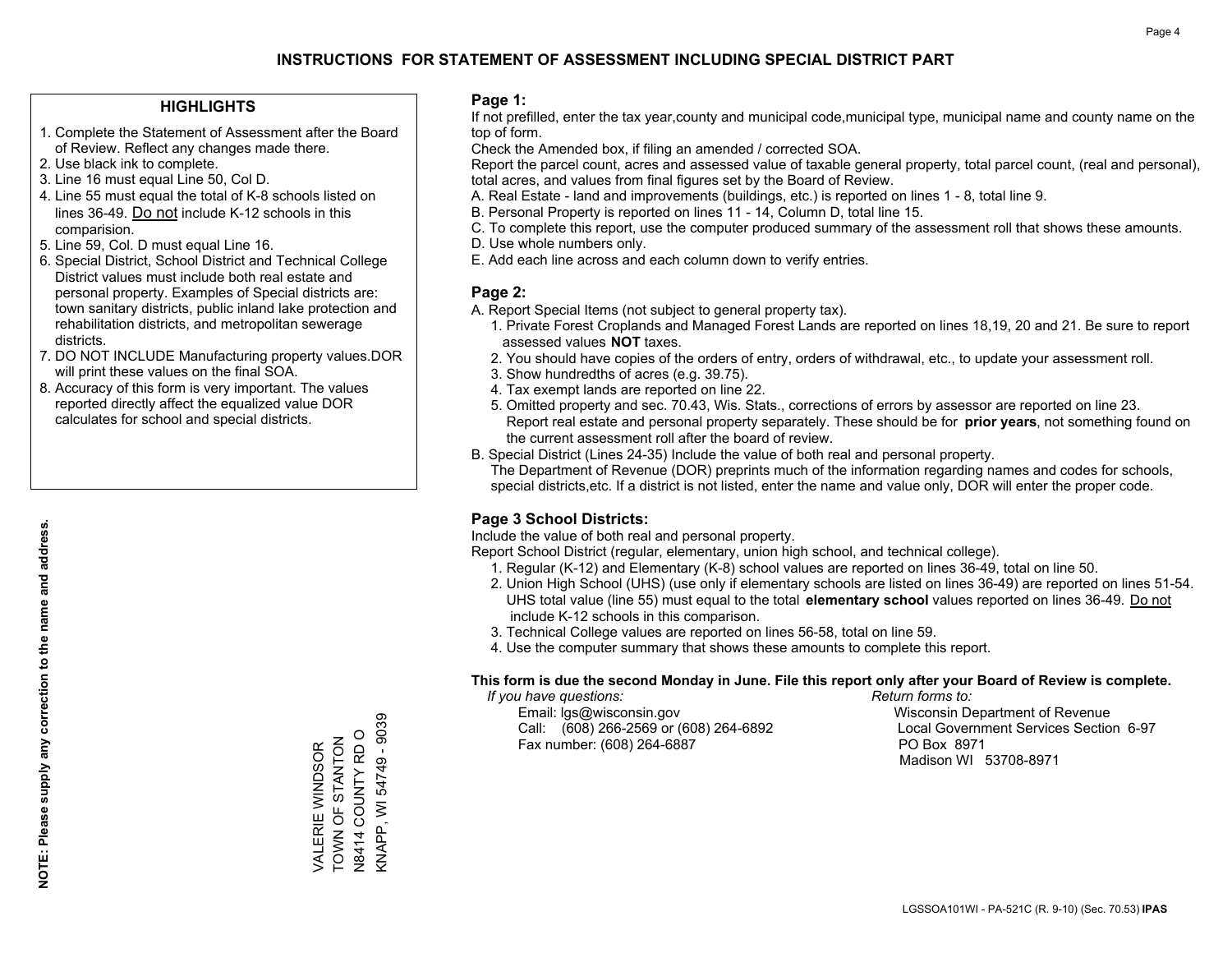**FINAL - EQUATED**

**STATEMENT OF ASSESSMENT FOR 2017** 

|   |                                    | Paue i |
|---|------------------------------------|--------|
| 3 | Check if this is an Amended Return |        |
|   |                                    |        |

Page 1

|                | <b>FOR</b>                     | <b>TOWN OF</b><br>OF.                                                                                                                                                                        | <b>TAINTER</b>           |                              | <b>DUNN COUNTY</b>                  |                         |                      | WHEN COMPLETING THIS DOCUMENT            |  |
|----------------|--------------------------------|----------------------------------------------------------------------------------------------------------------------------------------------------------------------------------------------|--------------------------|------------------------------|-------------------------------------|-------------------------|----------------------|------------------------------------------|--|
|                |                                | Town - Village - City                                                                                                                                                                        | <b>Municipality Name</b> |                              | <b>County Name</b>                  |                         |                      | DO NOT WRITE OVER X's OR IN SHADED AREAS |  |
|                |                                | <b>REAL ESTATE</b>                                                                                                                                                                           |                          | PARCEL COUNT<br>NO. OF ACRES |                                     | <b>VALUE OF</b>         | <b>VALUE OF</b>      | <b>TOTAL VALUE OF LAND</b>               |  |
| Line<br>No.    |                                | (See Lines 18 - 22 for<br>other Real Estate)                                                                                                                                                 |                          | TOTAL LAND   IMPROVEMENTS    | <b>WHOLE</b><br><b>NUMBERS ONLY</b> | <b>LAND</b>             | <b>IMPROVEMENTS</b>  | AND IMPROVEMENTS                         |  |
|                |                                |                                                                                                                                                                                              | Col. A                   | Col. B                       | Col. C                              | Col. D                  | Col. E               | Col. F                                   |  |
| $\overline{1}$ |                                | <b>RESIDENTIAL - Class 1</b>                                                                                                                                                                 | 1,476                    | 1,162                        | 1,654                               | 50,739,600              | 132,025,500          | 182,765,100                              |  |
| 2              |                                | <b>COMMERCIAL - Class 2</b>                                                                                                                                                                  | 33                       | 20                           | 226                                 | 1,031,100               | 2,531,200            | 3,562,300                                |  |
| 3              |                                | <b>MANUFACTURING - Class 3</b>                                                                                                                                                               | $\Omega$                 | 0                            | $\Omega$                            | $\Omega$                | 0                    |                                          |  |
| $\overline{4}$ |                                | <b>AGRICULTURAL - Class 4</b>                                                                                                                                                                | 419                      |                              | 10,519                              | 1,521,200               |                      | 1,521,200                                |  |
| 5              | <b>UNDEVELOPED - Class 5</b>   |                                                                                                                                                                                              | 196                      |                              | 1,105                               | 658,400                 |                      | 658,400                                  |  |
| 6              | AGRICULTURAL FOREST - Class 5m |                                                                                                                                                                                              | 139                      |                              | 1,585                               | 1,813,100               |                      | 1,813,100                                |  |
| $\overline{7}$ | FOREST LANDS - Class 6         |                                                                                                                                                                                              | 139                      |                              | 2,027                               | 4,792,700               |                      | 4,792,700                                |  |
| 8              |                                | OTHER - Class 7                                                                                                                                                                              | 69                       | 69                           | 145                                 | 661,200                 | 5,815,000            | 6,476,200                                |  |
| 9              |                                | TOTAL - ALL COLUMNS                                                                                                                                                                          | 2,471                    | 1,251                        | 17,261                              | 61,217,300              | 140,371,700          | 201,589,000                              |  |
| 10             |                                | NUMBER OF PERSONAL PROPERTY ACCOUNTS IN ROLL                                                                                                                                                 |                          |                              | 16                                  | <b>LOCALLY ASSESSED</b> | <b>MANUFACTURING</b> | <b>MERGED</b>                            |  |
| 11             |                                | BOATS AND OTHER WATERCRAFT NOT EXEMPT - Code 1                                                                                                                                               |                          |                              |                                     | 500                     | 0                    | 500                                      |  |
| 12             |                                | MACHINERY, TOOLS AND PATTERNS - Code 2                                                                                                                                                       |                          |                              |                                     | 7,500                   | 0                    | 7,500                                    |  |
| 13             |                                | FURNITURE, FIXTURES AND EQUIPMENT - Code 3                                                                                                                                                   |                          |                              |                                     | 73,900                  | $\mathbf{0}$         | 73,900                                   |  |
| 14             |                                | ALL OTHER PERSONAL PROPERTY NOT EXEMPT - Codes 4A, 4B, 4C                                                                                                                                    |                          |                              |                                     | $\Omega$                | 0                    | 0                                        |  |
| 15             |                                | TOTAL OF PERSONAL PROPERTY NOT EXEMPT (Total of Lines 11-14)                                                                                                                                 |                          |                              |                                     | 81,900                  | $\mathbf 0$          | 81,900                                   |  |
| 16             |                                | AGGREGATE ASSESSED VALUE OF ALL PROPERTY SUBJECT TO THE GENERAL PROPERTY TAX (Total of Lines 9F and 15F)<br>MUST EQUAL TOTAL VALUE OF THE SCHOOL DISTRICTS (K-12 PLUS K-8) - Line 50, Col. F |                          |                              |                                     |                         |                      | 201,670,900                              |  |
| 17             |                                | <b>BOARD OF REVIEW</b>                                                                                                                                                                       |                          |                              | Name of Assessor                    |                         | Telephone #          |                                          |  |
|                |                                | DATE OF FINAL ADJOURNMENT                                                                                                                                                                    | 05/08/2017               |                              | <b>RONALD A MEYER</b>               | (715) 232-9068          |                      |                                          |  |

*CO*

*MUN*

*ACCT NO0503*

*<sup>17</sup> <sup>038</sup>*

REMARKS

The Assessment Ratio to be used in calculating the estimated Fair Market Value on tax bills for this tax district is .936140179<br>This ratio should be used to convert assessed values to "Calculate Equalized Values" in Step 1 Commission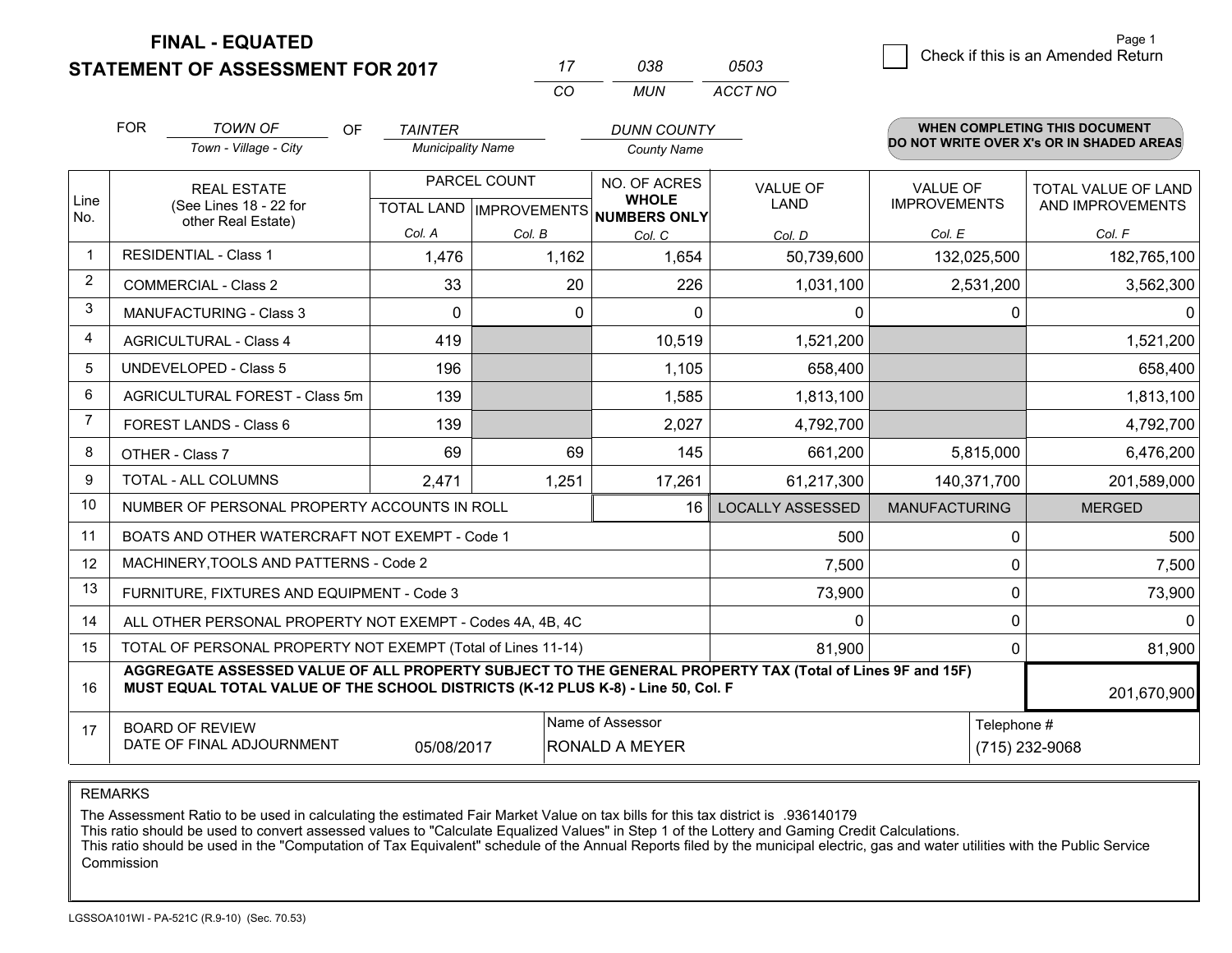*YEAR CO MUN ACCT NO* <sup>2017</sup> <sup>17</sup> <sup>038</sup> <sup>0503</sup> Page 2

Do not confuse FOREST LANDS (Line 7) with FOREST CROPS (in this section) - They are **NOT** the same

|    |                                                               |                 |  | Private Forest Crop - Reg Class @ 10¢ per acre                                 | Private Forest Crop - Reg Class @ \$2.52 per acre |                                                               |  |                                                                                     |                    |                                                                              |
|----|---------------------------------------------------------------|-----------------|--|--------------------------------------------------------------------------------|---------------------------------------------------|---------------------------------------------------------------|--|-------------------------------------------------------------------------------------|--------------------|------------------------------------------------------------------------------|
| 18 | (a) PARCELS<br>(b) ACRES                                      |                 |  | (c) ASSESSED VALUE                                                             |                                                   | (d) PARCELS                                                   |  | (e) ACRES                                                                           |                    | (f) ASSESSED VALUE                                                           |
|    |                                                               |                 |  |                                                                                |                                                   |                                                               |  |                                                                                     |                    |                                                                              |
|    |                                                               |                 |  | Private Forest Crop - Special Class @ 20¢ per acre                             |                                                   |                                                               |  |                                                                                     |                    | Entered Before 2005 Managed Forest - Ferrous Mining CLOSED @ \$8.27 per acre |
| 19 | (a) PARCELS                                                   | (b) ACRES       |  | (c) ASSESSED VALUE                                                             |                                                   | (d) PARCELS                                                   |  | (e) ACRES                                                                           |                    | (f) ASSESSED VALUE                                                           |
|    |                                                               |                 |  |                                                                                |                                                   |                                                               |  |                                                                                     |                    |                                                                              |
|    |                                                               |                 |  | Entered Before 2005 Managed Forest - OPEN @ \$.79 per acre                     |                                                   |                                                               |  | Entered Before 2005 Managed Forest - CLOSED @ \$1.87 per acre                       |                    |                                                                              |
| 20 | (a) PARCELS                                                   | (b) ACRES       |  | (c) ASSESSED VALUE                                                             |                                                   | (d) PARCELS                                                   |  | (e) ACRES                                                                           |                    | (f) ASSESSED VALUE                                                           |
|    | 10                                                            | 288.57          |  | 516,200                                                                        |                                                   | 30                                                            |  | 766.98                                                                              | 1,700,300          |                                                                              |
|    | Entered After 2004 Managed Forest - OPEN @<br>\$2.14 per acre |                 |  |                                                                                |                                                   | Entered After 2004 Managed Forest - CLOSED @ \$10.68 per acre |  |                                                                                     |                    |                                                                              |
| 21 | (a) PARCELS                                                   | (b) ACRES       |  | (c) ASSESSED VALUE                                                             |                                                   | (d) PARCELS<br>(e) ACRES                                      |  |                                                                                     | (f) ASSESSED VALUE |                                                                              |
|    |                                                               |                 |  |                                                                                |                                                   |                                                               |  |                                                                                     |                    |                                                                              |
|    | 5                                                             | 72.35           |  |                                                                                | 179,000                                           |                                                               |  | 760.35                                                                              |                    | 1,816,400                                                                    |
|    | (a) County Forest Cropland Acres                              |                 |  | (b) Federal Acres                                                              |                                                   | (d) County (NOT FOREST CROP) Acres<br>(c) State Acres         |  |                                                                                     | (e) Other Acres    |                                                                              |
| 22 |                                                               |                 |  |                                                                                |                                                   | 771.84                                                        |  | 230.62                                                                              |                    | 796.94                                                                       |
|    |                                                               |                 |  | Assessed Value of Omitted Property From Prior Years (Sec. 70.44)               |                                                   |                                                               |  |                                                                                     |                    |                                                                              |
|    |                                                               | (a) REAL ESTATE |  | (b) PERSONAL                                                                   |                                                   |                                                               |  | Assessed Value of Sec. 70.43 Corrections of Errors by Assessors<br>(c1) REAL ESTATE |                    | (c2) PERSONAL                                                                |
| 23 |                                                               |                 |  |                                                                                |                                                   |                                                               |  |                                                                                     |                    |                                                                              |
|    |                                                               |                 |  |                                                                                |                                                   |                                                               |  |                                                                                     |                    |                                                                              |
|    |                                                               |                 |  | Manufacturing Equated Value of Omitted Property From Prior Years (Sec. 70.995) |                                                   |                                                               |  | Mfg. Equated Value of Sec.70.43 Corrections of Errors by Assessors                  |                    |                                                                              |
|    |                                                               | (d) REAL ESTATE |  | (e) PERSONAL                                                                   |                                                   |                                                               |  | (f1) REAL ESTATE                                                                    | (f2) PERSONAL      |                                                                              |
|    |                                                               |                 |  |                                                                                |                                                   |                                                               |  |                                                                                     |                    |                                                                              |

# **SPECIAL DISTRICTS**

| Line<br>No. | Enter 6-digit<br><b>Special District</b> | <b>Account</b><br><b>Number</b> | <b>Special District Name</b> | <b>Locally Assessed Value</b><br>of Real Estate and | Mfg Value of Real Estate<br>and Personal Property | <b>Merged Value of</b><br><b>Real Estate and</b> |
|-------------|------------------------------------------|---------------------------------|------------------------------|-----------------------------------------------------|---------------------------------------------------|--------------------------------------------------|
|             | Code (Col. A)                            | (Col. B)                        | (Col. C)                     | Personal Property (Col. D)                          | (Col. E)                                          | Personal Property (Col. F)                       |
| 24          |                                          |                                 |                              |                                                     |                                                   |                                                  |
| 25          |                                          |                                 |                              |                                                     |                                                   |                                                  |
| 26          |                                          |                                 |                              |                                                     |                                                   |                                                  |
| 27          |                                          |                                 |                              |                                                     |                                                   |                                                  |
| 28          |                                          |                                 |                              |                                                     |                                                   |                                                  |
| 29          |                                          |                                 |                              |                                                     |                                                   |                                                  |
| 30          |                                          |                                 |                              |                                                     |                                                   |                                                  |
| 31          |                                          |                                 |                              |                                                     |                                                   |                                                  |
| 32          |                                          |                                 |                              |                                                     |                                                   |                                                  |
| 33          |                                          |                                 |                              |                                                     |                                                   |                                                  |
| 34          |                                          |                                 |                              |                                                     |                                                   |                                                  |
| 35          |                                          |                                 |                              |                                                     |                                                   |                                                  |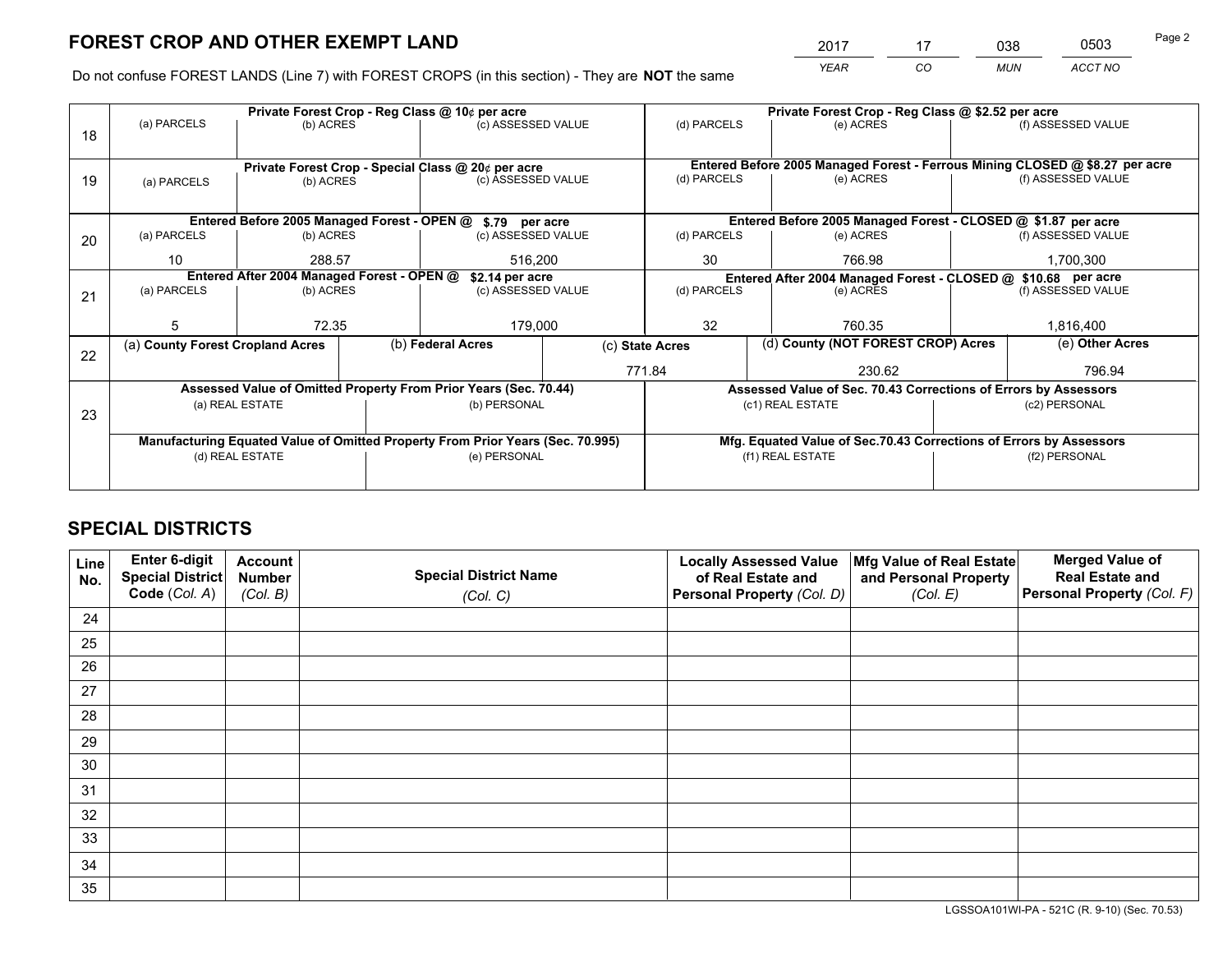|             |                                                          |                                             |                                                         | <b>YEAR</b>                                                                       | CO<br><b>MUN</b>                                              | ACCT NO                                                                        |
|-------------|----------------------------------------------------------|---------------------------------------------|---------------------------------------------------------|-----------------------------------------------------------------------------------|---------------------------------------------------------------|--------------------------------------------------------------------------------|
| Line<br>No. | Enter 6-digit<br><b>School District</b><br>Code (Col. A) | <b>Account</b><br><b>Number</b><br>(Col. B) | <b>School District Name</b><br>(Col. C)                 | <b>Locally Assessed Value</b><br>of Real Estate and<br>Personal Property (Col. D) | Mfg Value of Real Estate<br>and Personal Property<br>(Col. E) | <b>Merged Value of</b><br><b>Real Estate and</b><br>Personal Property (Col. F) |
|             | A. SCHOOL DISTRICTS (K-8 and K-12)                       |                                             |                                                         |                                                                                   |                                                               |                                                                                |
| 36          | 170637                                                   | 0114                                        | SCH D OF BOYCEVILLE COMMUNITY                           | 27,211,800                                                                        |                                                               | 27,211,800                                                                     |
| 37          | 171176                                                   | 0115                                        | SCH D OF COLFAX                                         | 44,631,600                                                                        |                                                               | 44,631,600                                                                     |
| 38          | 173444                                                   | 0117                                        | SCH D OF MENOMONIE AREA                                 | 129,827,500                                                                       |                                                               | 129,827,500                                                                    |
| 39          |                                                          |                                             |                                                         |                                                                                   |                                                               |                                                                                |
| 40          |                                                          |                                             |                                                         |                                                                                   |                                                               |                                                                                |
| 41          |                                                          |                                             |                                                         |                                                                                   |                                                               |                                                                                |
| 42          |                                                          |                                             |                                                         |                                                                                   |                                                               |                                                                                |
| 43          |                                                          |                                             |                                                         |                                                                                   |                                                               |                                                                                |
| 44          |                                                          |                                             |                                                         |                                                                                   |                                                               |                                                                                |
| 45          |                                                          |                                             |                                                         |                                                                                   |                                                               |                                                                                |
| 46          |                                                          |                                             |                                                         |                                                                                   |                                                               |                                                                                |
| 47          |                                                          |                                             |                                                         |                                                                                   |                                                               |                                                                                |
| 48          |                                                          |                                             |                                                         |                                                                                   |                                                               |                                                                                |
| 49          |                                                          |                                             |                                                         |                                                                                   |                                                               |                                                                                |
| 50          |                                                          |                                             | TOTAL ASSESSED VALUE OF SCHOOL DISTRICTS (K-8 and K-12) | 201,670,900                                                                       |                                                               | 201,670,900                                                                    |
|             | <b>B.</b><br><b>UNION HIGH SCHOOL DISTRICTS</b>          |                                             |                                                         |                                                                                   |                                                               |                                                                                |
| 51          |                                                          |                                             |                                                         |                                                                                   |                                                               |                                                                                |
| 52          |                                                          |                                             |                                                         |                                                                                   |                                                               |                                                                                |
| 53          |                                                          |                                             |                                                         |                                                                                   |                                                               |                                                                                |
| 54          |                                                          |                                             | TOTAL ASSESSED VALUE OF UNION HIGH SCHOOLS              |                                                                                   |                                                               |                                                                                |
| 55          |                                                          |                                             |                                                         |                                                                                   |                                                               |                                                                                |
|             | C.<br><b>TECHNICAL COLLEGE DISTRICTS</b>                 |                                             |                                                         |                                                                                   |                                                               |                                                                                |
| 56          | 000100                                                   | 0001                                        | CHIPPEWA VALLEY TECHNICAL COLLEGE EAUC                  | 201,670,900                                                                       |                                                               | 201,670,900                                                                    |
| 57          |                                                          |                                             |                                                         |                                                                                   |                                                               |                                                                                |
| 58<br>59    |                                                          |                                             | TOTAL ASSESSED VALUE OF TECHNICAL COLLEGES              |                                                                                   |                                                               |                                                                                |
|             |                                                          |                                             |                                                         | 201,670,900                                                                       |                                                               | 201,670,900                                                                    |

17

038

 *I hereby certify, to the best of my knowledge and belief, this form is complete and correct.*

**SCHOOL DISTRICTS**

| Print name of preparer | Title                    |                | Date (MM / DD / CCYY) |
|------------------------|--------------------------|----------------|-----------------------|
|                        |                          |                |                       |
| Signature of preparer  | Contact Telephone Number | E-mail address |                       |
|                        | $\overline{\phantom{0}}$ |                |                       |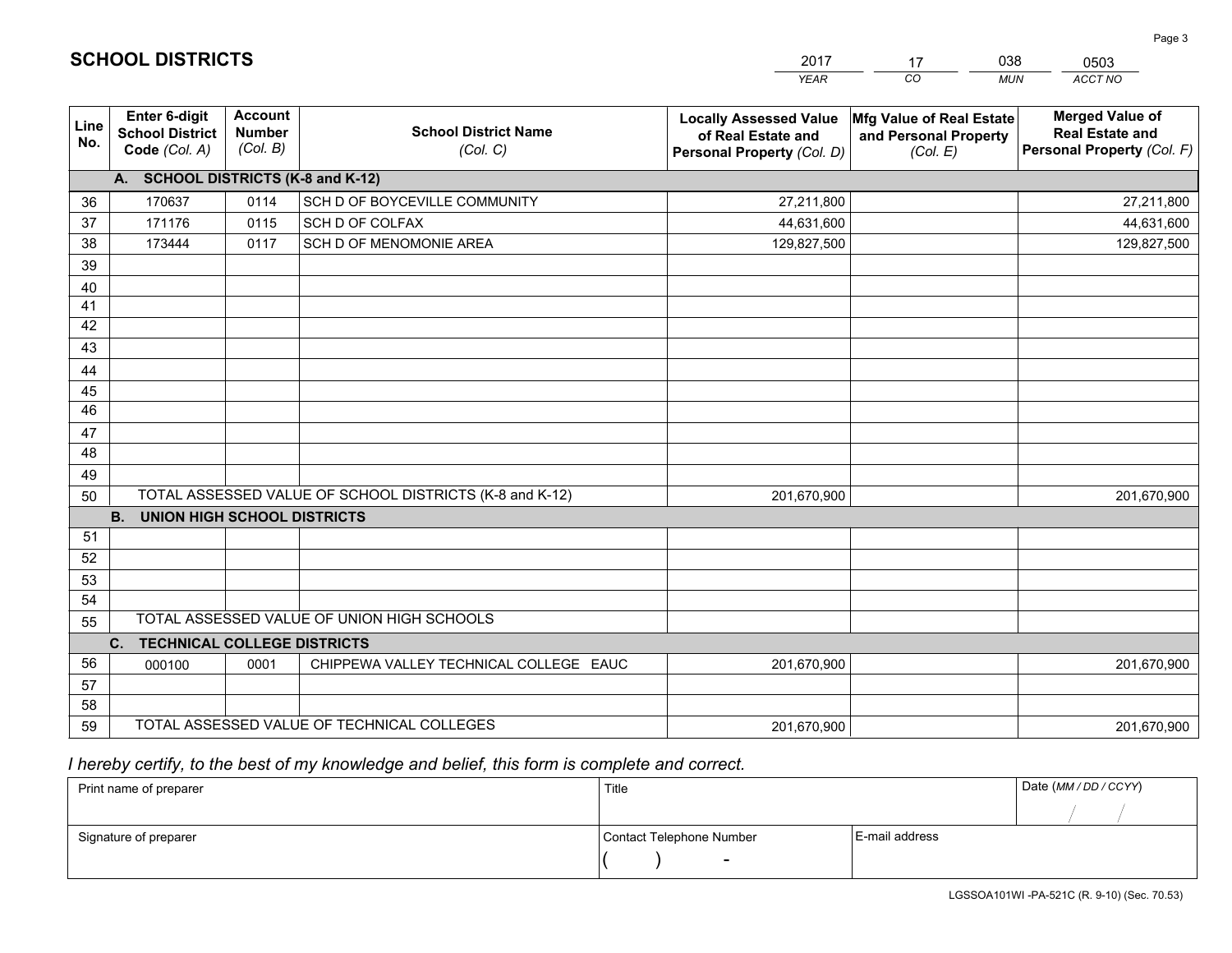## **HIGHLIGHTS**

- 1. Complete the Statement of Assessment after the Board of Review. Reflect any changes made there.
- 2. Use black ink to complete.

**NOTE: Please supply any correction to the name and address.**

NOTE: Please supply any correction to the name and address.

- 3. Line 16 must equal Line 50, Col D.
- 4. Line 55 must equal the total of K-8 schools listed on lines 36-49. Do not include K-12 schools in this comparision.
- 5. Line 59, Col. D must equal Line 16.
- 6. Special District, School District and Technical College District values must include both real estate and personal property. Examples of Special districts are: town sanitary districts, public inland lake protection and rehabilitation districts, and metropolitan sewerage districts.
- 7. DO NOT INCLUDE Manufacturing property values.DOR will print these values on the final SOA.
- 8. Accuracy of this form is very important. The values reported directly affect the equalized value DOR calculates for school and special districts.

### **Page 1:**

 If not prefilled, enter the tax year,county and municipal code,municipal type, municipal name and county name on the top of form.

Check the Amended box, if filing an amended / corrected SOA.

 Report the parcel count, acres and assessed value of taxable general property, total parcel count, (real and personal), total acres, and values from final figures set by the Board of Review.

- A. Real Estate land and improvements (buildings, etc.) is reported on lines 1 8, total line 9.
- B. Personal Property is reported on lines 11 14, Column D, total line 15.
- C. To complete this report, use the computer produced summary of the assessment roll that shows these amounts.
- D. Use whole numbers only.
- E. Add each line across and each column down to verify entries.

### **Page 2:**

- A. Report Special Items (not subject to general property tax).
- 1. Private Forest Croplands and Managed Forest Lands are reported on lines 18,19, 20 and 21. Be sure to report assessed values **NOT** taxes.
- 2. You should have copies of the orders of entry, orders of withdrawal, etc., to update your assessment roll.
	- 3. Show hundredths of acres (e.g. 39.75).
- 4. Tax exempt lands are reported on line 22.
- 5. Omitted property and sec. 70.43, Wis. Stats., corrections of errors by assessor are reported on line 23. Report real estate and personal property separately. These should be for **prior years**, not something found on the current assessment roll after the board of review.
- B. Special District (Lines 24-35) Include the value of both real and personal property.
- The Department of Revenue (DOR) preprints much of the information regarding names and codes for schools, special districts,etc. If a district is not listed, enter the name and value only, DOR will enter the proper code.

## **Page 3 School Districts:**

Include the value of both real and personal property.

Report School District (regular, elementary, union high school, and technical college).

- 1. Regular (K-12) and Elementary (K-8) school values are reported on lines 36-49, total on line 50.
- 2. Union High School (UHS) (use only if elementary schools are listed on lines 36-49) are reported on lines 51-54. UHS total value (line 55) must equal to the total **elementary school** values reported on lines 36-49. Do notinclude K-12 schools in this comparison.
- 3. Technical College values are reported on lines 56-58, total on line 59.
- 4. Use the computer summary that shows these amounts to complete this report.

#### **This form is due the second Monday in June. File this report only after your Board of Review is complete.**

 *If you have questions: Return forms to:*

 Email: lgs@wisconsin.gov Wisconsin Department of RevenueCall:  $(608)$  266-2569 or  $(608)$  264-6892 Fax number: (608) 264-6887 PO Box 8971

Local Government Services Section 6-97 Madison WI 53708-8971

: CONNINGER<br>TOWN OF TAINTER<br>N8150 COUNTY RD DG N8150 COUNTY RD DG TOWN OF TAINTER **JUDITH ALBRICHT** JUDITH ALBRICHT

COLFAX, WI 54730 - 4526

COLFAX, WI 54730 - 4526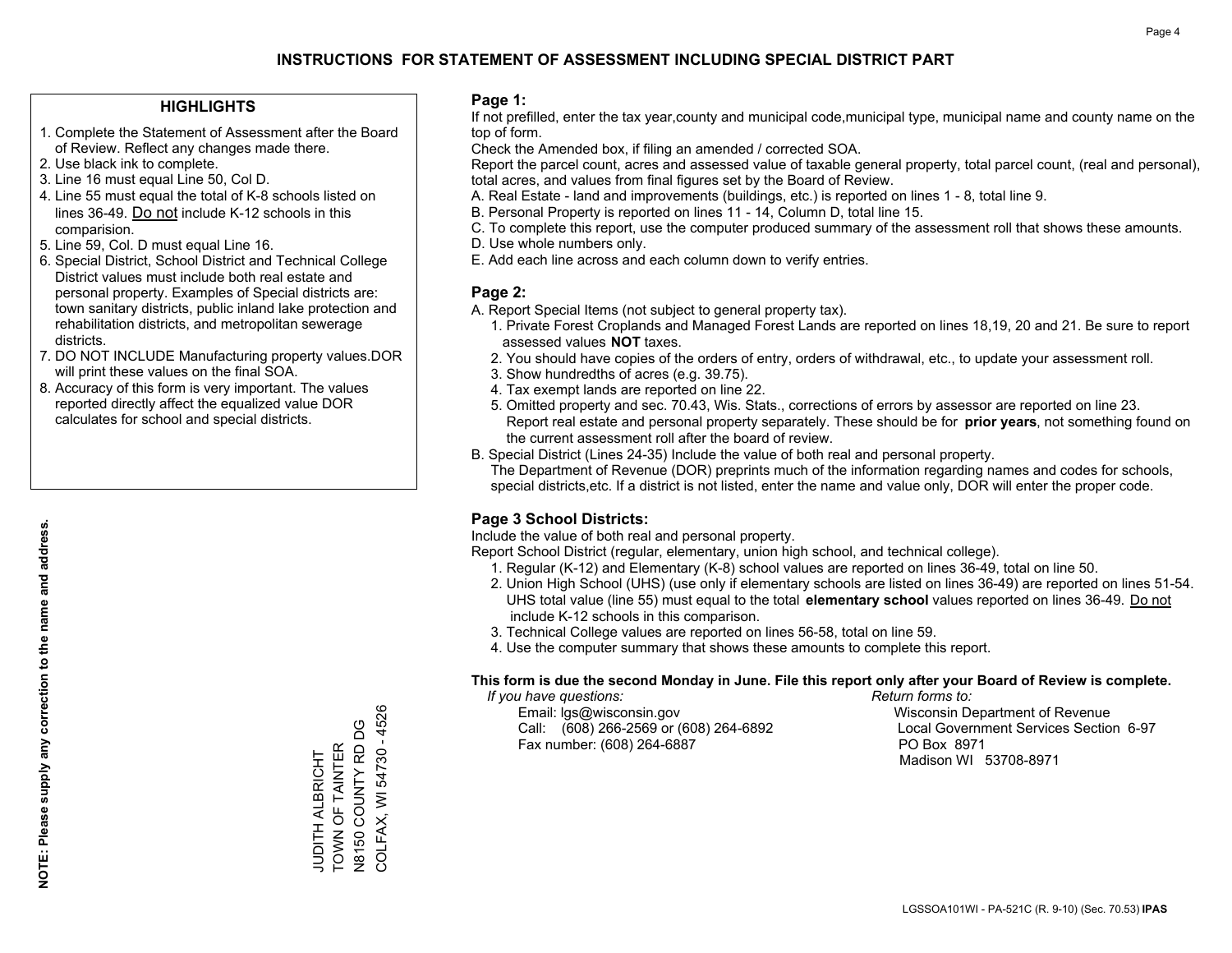**FINAL - EQUATED**

**STATEMENT OF ASSESSMENT FOR 2017** 

|   | Page 1                             |
|---|------------------------------------|
| ⊿ | Check if this is an Amended Return |
|   |                                    |

|                | <b>FOR</b>                                                                                                     | <b>TOWN OF</b><br><b>OF</b><br>Town - Village - City                                                                                                                                         | <b>TIFFANY</b><br><b>Municipality Name</b>           |        | <b>DUNN COUNTY</b><br><b>County Name</b> |                         |                                 | <b>WHEN COMPLETING THIS DOCUMENT</b><br>DO NOT WRITE OVER X's OR IN SHADED AREAS |
|----------------|----------------------------------------------------------------------------------------------------------------|----------------------------------------------------------------------------------------------------------------------------------------------------------------------------------------------|------------------------------------------------------|--------|------------------------------------------|-------------------------|---------------------------------|----------------------------------------------------------------------------------|
| Line<br>No.    |                                                                                                                | <b>REAL ESTATE</b><br>(See Lines 18 - 22 for<br>other Real Estate)                                                                                                                           | PARCEL COUNT<br>TOTAL LAND IMPROVEMENTS NUMBERS ONLY |        | NO. OF ACRES<br><b>WHOLE</b>             | VALUE OF<br><b>LAND</b> | VALUE OF<br><b>IMPROVEMENTS</b> | TOTAL VALUE OF LAND<br>AND IMPROVEMENTS                                          |
|                |                                                                                                                |                                                                                                                                                                                              | Col. A                                               | Col. B | Col. C                                   | Col. D                  | Col. E                          | Col. F                                                                           |
| 1              |                                                                                                                | <b>RESIDENTIAL - Class 1</b>                                                                                                                                                                 | 213                                                  | 197    | 482                                      | 1,847,900               | 20,075,200                      | 21,923,100                                                                       |
| $\overline{2}$ |                                                                                                                | <b>COMMERCIAL - Class 2</b>                                                                                                                                                                  | 10                                                   |        | 5<br>126                                 | 221,000                 | 896,400                         | 1,117,400                                                                        |
| 3              |                                                                                                                | <b>MANUFACTURING - Class 3</b>                                                                                                                                                               | $\mathbf 0$                                          |        | 0<br>$\mathbf{0}$                        | 0                       | 0                               | $\mathbf{0}$                                                                     |
| 4              |                                                                                                                | <b>AGRICULTURAL - Class 4</b>                                                                                                                                                                | 546                                                  |        | 11,181                                   | 1,521,100               |                                 | 1,521,100                                                                        |
| 5              | <b>UNDEVELOPED - Class 5</b>                                                                                   |                                                                                                                                                                                              | 344                                                  |        | 1,647                                    | 928,150                 |                                 | 928,150                                                                          |
| 6              | AGRICULTURAL FOREST - Class 5m                                                                                 |                                                                                                                                                                                              | 267                                                  |        | 2,776                                    | 2,596,200               |                                 | 2,596,200                                                                        |
| 7              |                                                                                                                | FOREST LANDS - Class 6                                                                                                                                                                       | 93                                                   |        | 1,044                                    | 2,092,050               |                                 | 2,092,050                                                                        |
| 8              |                                                                                                                | OTHER - Class 7                                                                                                                                                                              | 79                                                   | 79     | 156                                      | 592,200                 | 5,711,500                       | 6,303,700                                                                        |
| 9              |                                                                                                                | TOTAL - ALL COLUMNS                                                                                                                                                                          | 1,552                                                | 281    | 17,412                                   | 9,798,600               | 26,683,100                      | 36,481,700                                                                       |
| 10             |                                                                                                                | NUMBER OF PERSONAL PROPERTY ACCOUNTS IN ROLL                                                                                                                                                 |                                                      |        | 21                                       | <b>LOCALLY ASSESSED</b> | <b>MANUFACTURING</b>            | <b>MERGED</b>                                                                    |
| 11             |                                                                                                                | BOATS AND OTHER WATERCRAFT NOT EXEMPT - Code 1                                                                                                                                               |                                                      |        |                                          | $\mathbf{0}$            | $\Omega$                        | $\mathbf{0}$                                                                     |
| 12             |                                                                                                                | MACHINERY, TOOLS AND PATTERNS - Code 2                                                                                                                                                       |                                                      |        |                                          | 334,000                 | 30,300                          | 364,300                                                                          |
| 13             |                                                                                                                | FURNITURE, FIXTURES AND EQUIPMENT - Code 3                                                                                                                                                   |                                                      |        |                                          | 37,190                  | $\Omega$                        | 37,190                                                                           |
| 14             |                                                                                                                | ALL OTHER PERSONAL PROPERTY NOT EXEMPT - Codes 4A, 4B, 4C                                                                                                                                    |                                                      |        |                                          | 219,150                 | 100                             | 219,250                                                                          |
| 15             |                                                                                                                | TOTAL OF PERSONAL PROPERTY NOT EXEMPT (Total of Lines 11-14)                                                                                                                                 |                                                      |        |                                          | 590,340                 | 30,400                          | 620,740                                                                          |
| 16             |                                                                                                                | AGGREGATE ASSESSED VALUE OF ALL PROPERTY SUBJECT TO THE GENERAL PROPERTY TAX (Total of Lines 9F and 15F)<br>MUST EQUAL TOTAL VALUE OF THE SCHOOL DISTRICTS (K-12 PLUS K-8) - Line 50, Col. F |                                                      |        |                                          |                         |                                 | 37,102,440                                                                       |
| 17             | Name of Assessor<br><b>BOARD OF REVIEW</b><br>DATE OF FINAL ADJOURNMENT<br>05/17/2017<br><b>DARRELL KLEVEN</b> |                                                                                                                                                                                              |                                                      |        |                                          |                         |                                 | Telephone #<br>(715) 287-4737                                                    |

*CO*

*MUN*

*ACCT NO0504*

*<sup>17</sup> <sup>040</sup>*

REMARKS

The Assessment Ratio to be used in calculating the estimated Fair Market Value on tax bills for this tax district is .915564732<br>This ratio should be used to convert assessed values to "Calculate Equalized Values" in Step 1 Commission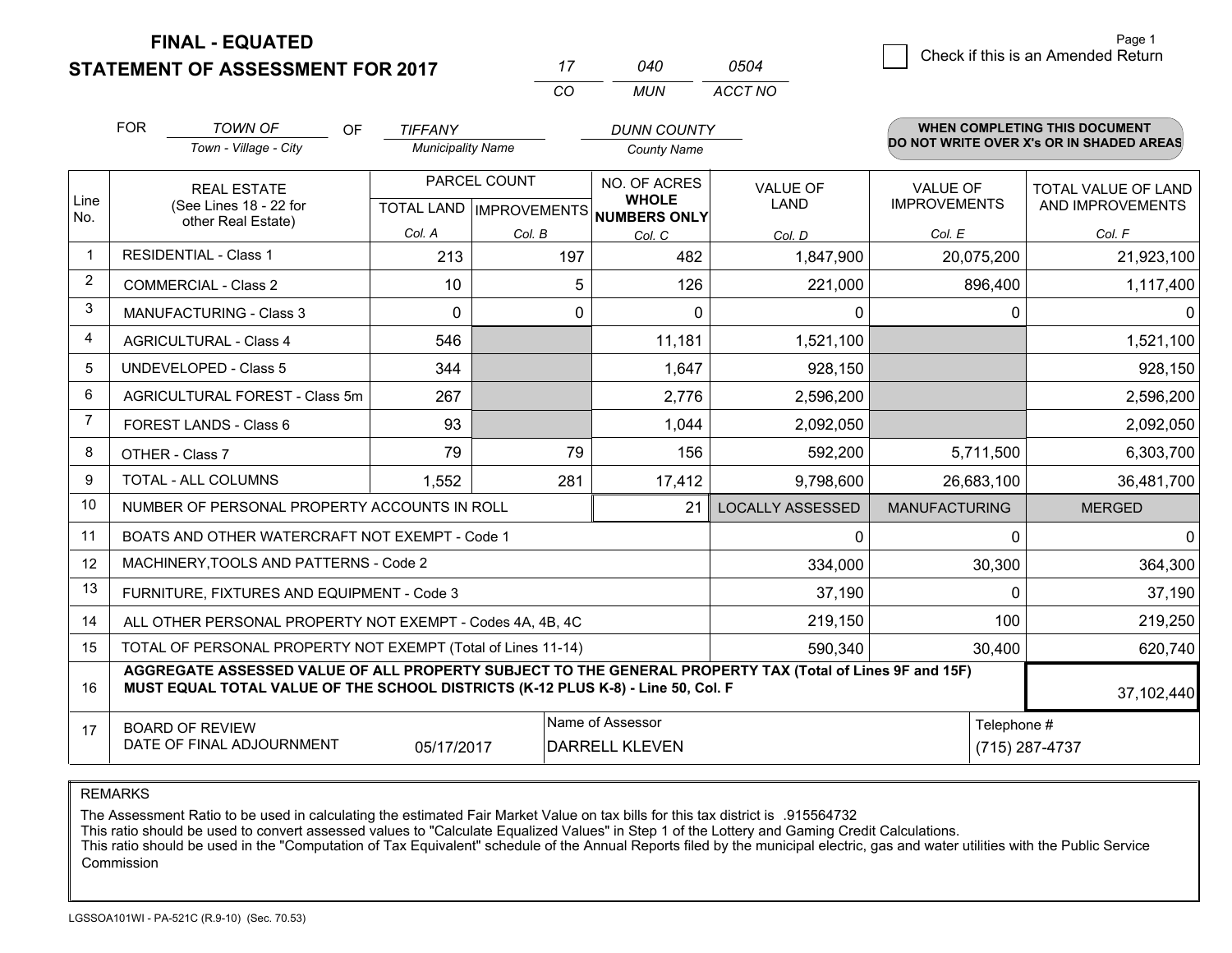*YEAR CO MUN ACCT NO* <sup>2017</sup> <sup>17</sup> <sup>040</sup> <sup>0504</sup>

Do not confuse FOREST LANDS (Line 7) with FOREST CROPS (in this section) - They are **NOT** the same

|    |                                                      |                 |  | Private Forest Crop - Reg Class @ 10¢ per acre                                 |  | Private Forest Crop - Reg Class @ \$2.52 per acre                                                  |                  |                                                                    |                 |                                                                              |  |
|----|------------------------------------------------------|-----------------|--|--------------------------------------------------------------------------------|--|----------------------------------------------------------------------------------------------------|------------------|--------------------------------------------------------------------|-----------------|------------------------------------------------------------------------------|--|
| 18 | (a) PARCELS                                          | (b) ACRES       |  | (c) ASSESSED VALUE                                                             |  | (d) PARCELS                                                                                        |                  | (e) ACRES                                                          |                 | (f) ASSESSED VALUE                                                           |  |
|    |                                                      |                 |  |                                                                                |  |                                                                                                    |                  |                                                                    |                 |                                                                              |  |
|    |                                                      |                 |  | Private Forest Crop - Special Class @ 20¢ per acre                             |  |                                                                                                    |                  |                                                                    |                 | Entered Before 2005 Managed Forest - Ferrous Mining CLOSED @ \$8.27 per acre |  |
| 19 | (a) PARCELS                                          | (b) ACRES       |  | (c) ASSESSED VALUE                                                             |  | (d) PARCELS                                                                                        |                  | (e) ACRES                                                          |                 | (f) ASSESSED VALUE                                                           |  |
|    |                                                      |                 |  |                                                                                |  |                                                                                                    |                  |                                                                    |                 |                                                                              |  |
|    |                                                      |                 |  | Entered Before 2005 Managed Forest - OPEN @ \$.79 per acre                     |  |                                                                                                    |                  | Entered Before 2005 Managed Forest - CLOSED @ \$1.87 per acre      |                 |                                                                              |  |
| 20 | (a) PARCELS                                          | (b) ACRES       |  | (c) ASSESSED VALUE                                                             |  | (d) PARCELS                                                                                        |                  | (e) ACRES                                                          |                 | (f) ASSESSED VALUE                                                           |  |
|    | $\mathcal{P}$                                        | 31              |  |                                                                                |  | 42                                                                                                 |                  | 1,140.64                                                           |                 | 1,932,300                                                                    |  |
|    | 66,500<br>Entered After 2004 Managed Forest - OPEN @ |                 |  |                                                                                |  |                                                                                                    |                  |                                                                    |                 |                                                                              |  |
|    | (a) PARCELS<br>(b) ACRES                             |                 |  | \$2.14 per acre<br>(c) ASSESSED VALUE                                          |  | Entered After 2004 Managed Forest - CLOSED @ \$10.68 per acre<br>(d) PARCELS<br>(f) ASSESSED VALUE |                  |                                                                    |                 |                                                                              |  |
| 21 |                                                      |                 |  |                                                                                |  |                                                                                                    |                  | (e) ACRES                                                          |                 |                                                                              |  |
|    |                                                      |                 |  |                                                                                |  |                                                                                                    |                  |                                                                    |                 |                                                                              |  |
|    |                                                      | 51              |  | 99,500                                                                         |  | 25                                                                                                 |                  | 601.96                                                             |                 | 953,500                                                                      |  |
|    | (a) County Forest Cropland Acres                     |                 |  | (b) Federal Acres                                                              |  | (d) County (NOT FOREST CROP) Acres<br>(c) State Acres                                              |                  |                                                                    | (e) Other Acres |                                                                              |  |
| 22 |                                                      |                 |  |                                                                                |  | 51.33                                                                                              |                  | 112.92                                                             |                 | 40.17                                                                        |  |
|    |                                                      |                 |  | Assessed Value of Omitted Property From Prior Years (Sec. 70.44)               |  |                                                                                                    |                  | Assessed Value of Sec. 70.43 Corrections of Errors by Assessors    |                 |                                                                              |  |
|    |                                                      | (a) REAL ESTATE |  | (b) PERSONAL                                                                   |  |                                                                                                    | (c1) REAL ESTATE |                                                                    |                 | (c2) PERSONAL                                                                |  |
| 23 |                                                      |                 |  |                                                                                |  |                                                                                                    |                  |                                                                    |                 |                                                                              |  |
|    |                                                      |                 |  |                                                                                |  |                                                                                                    |                  |                                                                    |                 |                                                                              |  |
|    |                                                      |                 |  | Manufacturing Equated Value of Omitted Property From Prior Years (Sec. 70.995) |  |                                                                                                    |                  | Mfg. Equated Value of Sec.70.43 Corrections of Errors by Assessors |                 |                                                                              |  |
|    |                                                      | (d) REAL ESTATE |  | (e) PERSONAL                                                                   |  |                                                                                                    | (f1) REAL ESTATE |                                                                    | (f2) PERSONAL   |                                                                              |  |
|    |                                                      |                 |  |                                                                                |  |                                                                                                    |                  |                                                                    |                 |                                                                              |  |

# **SPECIAL DISTRICTS**

| Line<br>No. | Enter 6-digit<br><b>Special District</b> | <b>Account</b><br><b>Number</b> | <b>Special District Name</b> | <b>Locally Assessed Value</b><br>of Real Estate and | Mfg Value of Real Estate<br>and Personal Property | <b>Merged Value of</b><br><b>Real Estate and</b> |
|-------------|------------------------------------------|---------------------------------|------------------------------|-----------------------------------------------------|---------------------------------------------------|--------------------------------------------------|
|             | Code (Col. A)                            | (Col. B)                        | (Col. C)                     | Personal Property (Col. D)                          | (Col. E)                                          | Personal Property (Col. F)                       |
| 24          |                                          |                                 |                              |                                                     |                                                   |                                                  |
| 25          |                                          |                                 |                              |                                                     |                                                   |                                                  |
| 26          |                                          |                                 |                              |                                                     |                                                   |                                                  |
| 27          |                                          |                                 |                              |                                                     |                                                   |                                                  |
| 28          |                                          |                                 |                              |                                                     |                                                   |                                                  |
| 29          |                                          |                                 |                              |                                                     |                                                   |                                                  |
| 30          |                                          |                                 |                              |                                                     |                                                   |                                                  |
| 31          |                                          |                                 |                              |                                                     |                                                   |                                                  |
| 32          |                                          |                                 |                              |                                                     |                                                   |                                                  |
| 33          |                                          |                                 |                              |                                                     |                                                   |                                                  |
| 34          |                                          |                                 |                              |                                                     |                                                   |                                                  |
| 35          |                                          |                                 |                              |                                                     |                                                   |                                                  |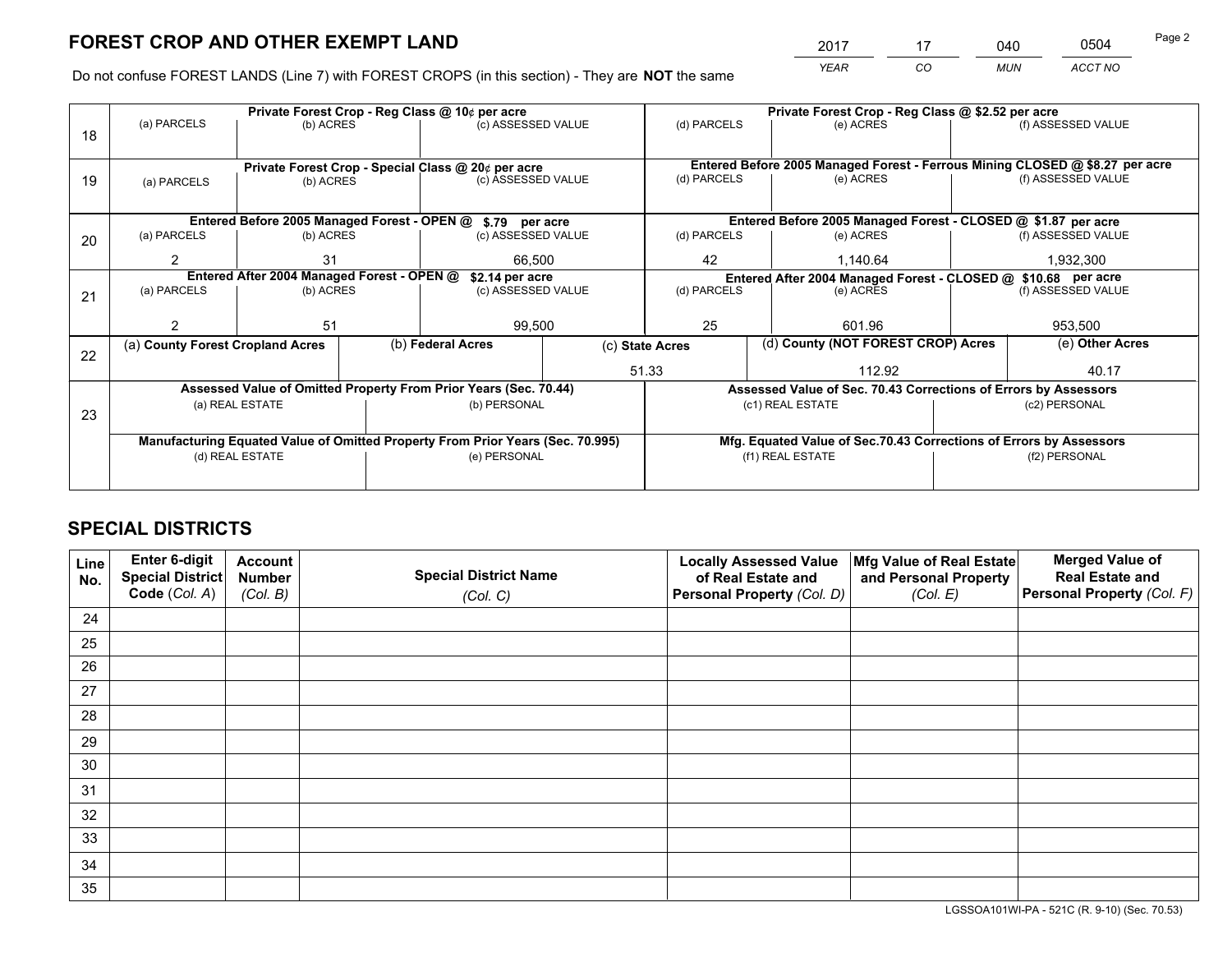|             |                                                          |                                             |                                                         | YEAR                                                                              | CO.<br><b>MUN</b>                                             | ACCT NO                                                                        |
|-------------|----------------------------------------------------------|---------------------------------------------|---------------------------------------------------------|-----------------------------------------------------------------------------------|---------------------------------------------------------------|--------------------------------------------------------------------------------|
| Line<br>No. | Enter 6-digit<br><b>School District</b><br>Code (Col. A) | <b>Account</b><br><b>Number</b><br>(Col. B) | <b>School District Name</b><br>(Col. C)                 | <b>Locally Assessed Value</b><br>of Real Estate and<br>Personal Property (Col. D) | Mfg Value of Real Estate<br>and Personal Property<br>(Col. E) | <b>Merged Value of</b><br><b>Real Estate and</b><br>Personal Property (Col. F) |
|             | A. SCHOOL DISTRICTS (K-8 and K-12)                       |                                             |                                                         |                                                                                   |                                                               |                                                                                |
| 36          | 170637                                                   | 0114                                        | SCH D OF BOYCEVILLE COMMUNITY                           | 27,640,000                                                                        |                                                               | 27,640,000                                                                     |
| 37          | 552198                                                   | 0328                                        | SCH D OF GLENWOOD CITY                                  | 9,432,040                                                                         | 30,400                                                        | 9,462,440                                                                      |
| 38          |                                                          |                                             |                                                         |                                                                                   |                                                               |                                                                                |
| 39          |                                                          |                                             |                                                         |                                                                                   |                                                               |                                                                                |
| 40          |                                                          |                                             |                                                         |                                                                                   |                                                               |                                                                                |
| 41          |                                                          |                                             |                                                         |                                                                                   |                                                               |                                                                                |
| 42          |                                                          |                                             |                                                         |                                                                                   |                                                               |                                                                                |
| 43          |                                                          |                                             |                                                         |                                                                                   |                                                               |                                                                                |
| 44<br>45    |                                                          |                                             |                                                         |                                                                                   |                                                               |                                                                                |
| 46          |                                                          |                                             |                                                         |                                                                                   |                                                               |                                                                                |
| 47          |                                                          |                                             |                                                         |                                                                                   |                                                               |                                                                                |
| 48          |                                                          |                                             |                                                         |                                                                                   |                                                               |                                                                                |
| 49          |                                                          |                                             |                                                         |                                                                                   |                                                               |                                                                                |
| 50          |                                                          |                                             | TOTAL ASSESSED VALUE OF SCHOOL DISTRICTS (K-8 and K-12) | 37,072,040                                                                        | 30,400                                                        | 37,102,440                                                                     |
|             | <b>B.</b><br><b>UNION HIGH SCHOOL DISTRICTS</b>          |                                             |                                                         |                                                                                   |                                                               |                                                                                |
| 51          |                                                          |                                             |                                                         |                                                                                   |                                                               |                                                                                |
| 52          |                                                          |                                             |                                                         |                                                                                   |                                                               |                                                                                |
| 53          |                                                          |                                             |                                                         |                                                                                   |                                                               |                                                                                |
| 54          |                                                          |                                             |                                                         |                                                                                   |                                                               |                                                                                |
| 55          |                                                          |                                             | TOTAL ASSESSED VALUE OF UNION HIGH SCHOOLS              |                                                                                   |                                                               |                                                                                |
|             | C.<br><b>TECHNICAL COLLEGE DISTRICTS</b>                 |                                             |                                                         |                                                                                   |                                                               |                                                                                |
| 56          | 000100                                                   | 0001                                        | CHIPPEWA VALLEY TECHNICAL COLLEGE EAUC                  | 37,072,040                                                                        | 30,400                                                        | 37,102,440                                                                     |
| 57<br>58    |                                                          |                                             |                                                         |                                                                                   |                                                               |                                                                                |
| 59          |                                                          |                                             | TOTAL ASSESSED VALUE OF TECHNICAL COLLEGES              | 37,072,040                                                                        | 30,400                                                        | 37,102,440                                                                     |
|             |                                                          |                                             |                                                         |                                                                                   |                                                               |                                                                                |

17

040

 *I hereby certify, to the best of my knowledge and belief, this form is complete and correct.*

**SCHOOL DISTRICTS**

| Print name of preparer | Title                    |                | Date (MM/DD/CCYY) |
|------------------------|--------------------------|----------------|-------------------|
|                        |                          |                |                   |
| Signature of preparer  | Contact Telephone Number | E-mail address |                   |
|                        | $\overline{\phantom{0}}$ |                |                   |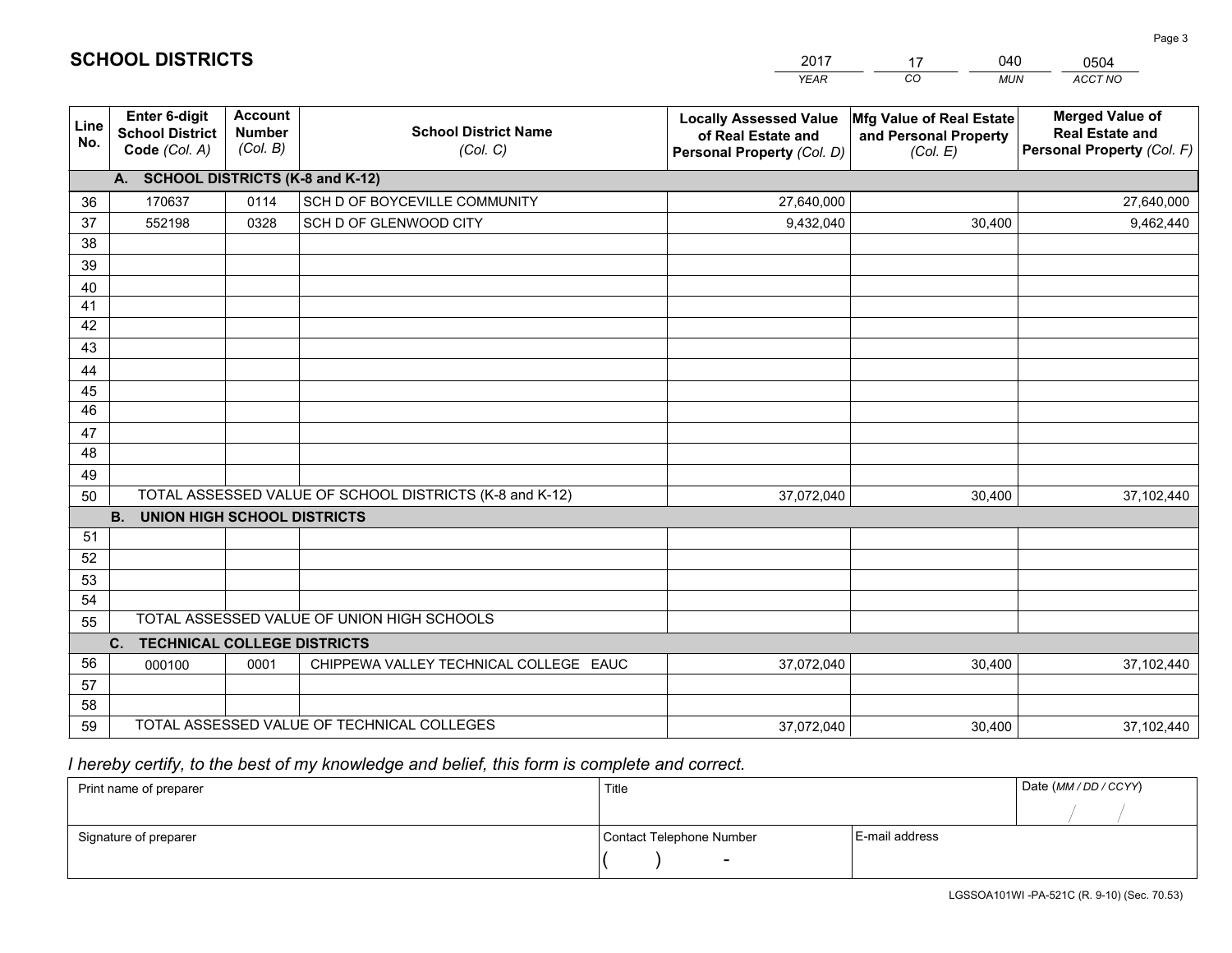## **HIGHLIGHTS**

- 1. Complete the Statement of Assessment after the Board of Review. Reflect any changes made there.
- 2. Use black ink to complete.
- 3. Line 16 must equal Line 50, Col D.
- 4. Line 55 must equal the total of K-8 schools listed on lines 36-49. Do not include K-12 schools in this comparision.
- 5. Line 59, Col. D must equal Line 16.
- 6. Special District, School District and Technical College District values must include both real estate and personal property. Examples of Special districts are: town sanitary districts, public inland lake protection and rehabilitation districts, and metropolitan sewerage districts.
- 7. DO NOT INCLUDE Manufacturing property values.DOR will print these values on the final SOA.
- 8. Accuracy of this form is very important. The values reported directly affect the equalized value DOR calculates for school and special districts.

### **Page 1:**

 If not prefilled, enter the tax year,county and municipal code,municipal type, municipal name and county name on the top of form.

Check the Amended box, if filing an amended / corrected SOA.

 Report the parcel count, acres and assessed value of taxable general property, total parcel count, (real and personal), total acres, and values from final figures set by the Board of Review.

- A. Real Estate land and improvements (buildings, etc.) is reported on lines 1 8, total line 9.
- B. Personal Property is reported on lines 11 14, Column D, total line 15.
- C. To complete this report, use the computer produced summary of the assessment roll that shows these amounts.
- D. Use whole numbers only.
- E. Add each line across and each column down to verify entries.

### **Page 2:**

- A. Report Special Items (not subject to general property tax).
- 1. Private Forest Croplands and Managed Forest Lands are reported on lines 18,19, 20 and 21. Be sure to report assessed values **NOT** taxes.
- 2. You should have copies of the orders of entry, orders of withdrawal, etc., to update your assessment roll.
	- 3. Show hundredths of acres (e.g. 39.75).
- 4. Tax exempt lands are reported on line 22.
- 5. Omitted property and sec. 70.43, Wis. Stats., corrections of errors by assessor are reported on line 23. Report real estate and personal property separately. These should be for **prior years**, not something found on the current assessment roll after the board of review.
- B. Special District (Lines 24-35) Include the value of both real and personal property.
- The Department of Revenue (DOR) preprints much of the information regarding names and codes for schools, special districts,etc. If a district is not listed, enter the name and value only, DOR will enter the proper code.

## **Page 3 School Districts:**

Include the value of both real and personal property.

Report School District (regular, elementary, union high school, and technical college).

- 1. Regular (K-12) and Elementary (K-8) school values are reported on lines 36-49, total on line 50.
- 2. Union High School (UHS) (use only if elementary schools are listed on lines 36-49) are reported on lines 51-54. UHS total value (line 55) must equal to the total **elementary school** values reported on lines 36-49. Do notinclude K-12 schools in this comparison.
- 3. Technical College values are reported on lines 56-58, total on line 59.
- 4. Use the computer summary that shows these amounts to complete this report.

#### **This form is due the second Monday in June. File this report only after your Board of Review is complete.**

 *If you have questions: Return forms to:*

 Email: lgs@wisconsin.gov Wisconsin Department of RevenueCall:  $(608)$  266-2569 or  $(608)$  264-6892 Fax number: (608) 264-6887 PO Box 8971

Local Government Services Section 6-97 Madison WI 53708-8971

N12045 COUNTY ROAD Q N12045 COUNTY ROAD<br>DOWNING, WI 54734 DOWNING, WI 54734 TOWN OF TIFFANY KATIE MOLL<br>TOWN OF TIFFANY KATIE MOLL

 $\circ$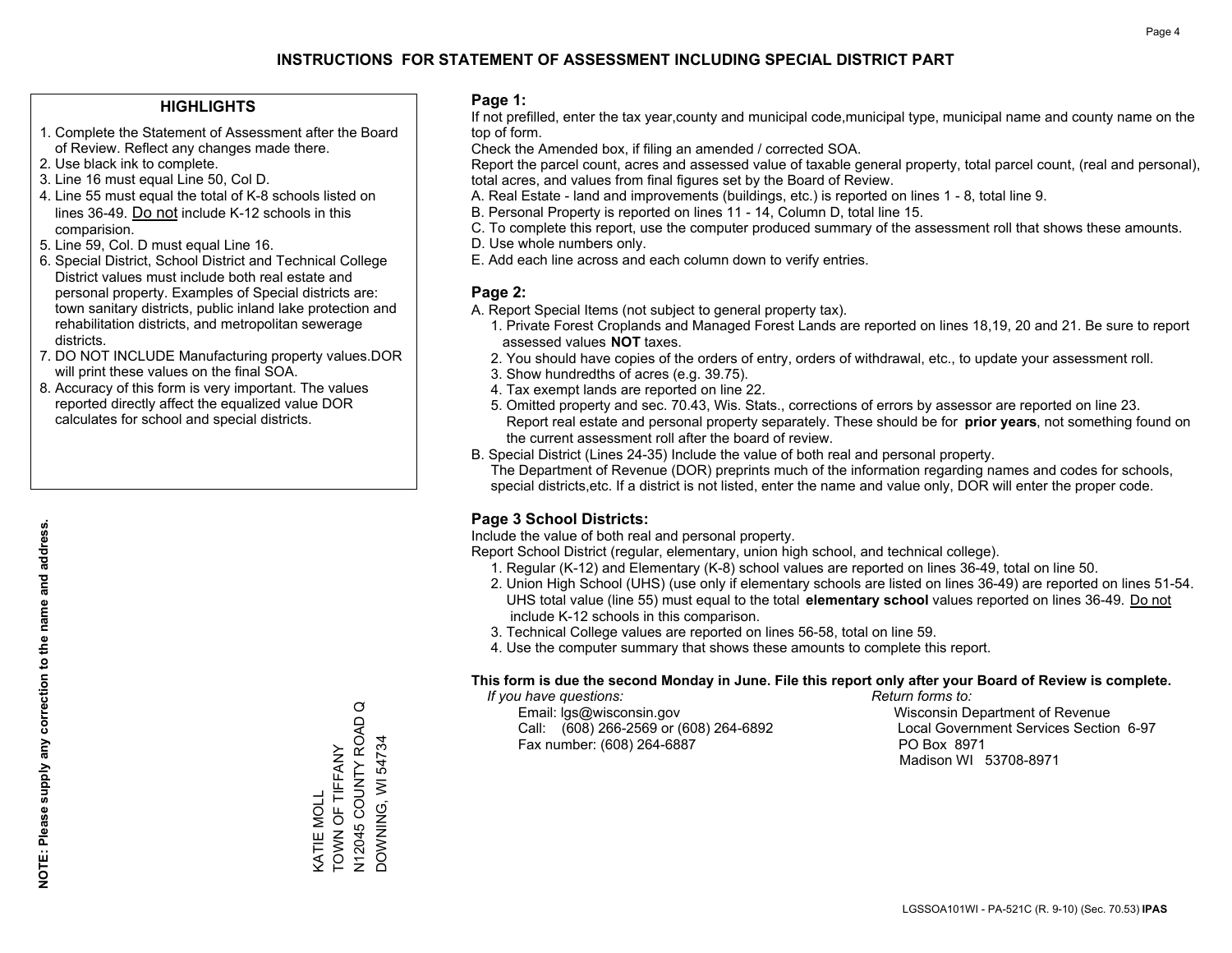**FINAL - EQUATED**

**STATEMENT OF ASSESSMENT FOR 2017** 

|   | Page 1                             |
|---|------------------------------------|
| 5 | Check if this is an Amended Return |
|   |                                    |

| 17  | 042 | 0505    |
|-----|-----|---------|
| ΓO. | MUN | ACCT NO |

|                | <b>FOR</b>                                                                                                      | <b>TOWN OF</b><br><b>OF</b>                                                                                                                                                                  | <b>WESTON</b>            |              | <b>DUNN COUNTY</b>                                   |                         |                               | <b>WHEN COMPLETING THIS DOCUMENT</b><br>DO NOT WRITE OVER X's OR IN SHADED AREAS |         |
|----------------|-----------------------------------------------------------------------------------------------------------------|----------------------------------------------------------------------------------------------------------------------------------------------------------------------------------------------|--------------------------|--------------|------------------------------------------------------|-------------------------|-------------------------------|----------------------------------------------------------------------------------|---------|
|                |                                                                                                                 | Town - Village - City                                                                                                                                                                        | <b>Municipality Name</b> |              | <b>County Name</b>                                   |                         |                               |                                                                                  |         |
|                |                                                                                                                 | <b>REAL ESTATE</b>                                                                                                                                                                           |                          | PARCEL COUNT | NO. OF ACRES                                         | <b>VALUE OF</b>         | <b>VALUE OF</b>               | <b>TOTAL VALUE OF LAND</b>                                                       |         |
| Line<br>No.    |                                                                                                                 | (See Lines 18 - 22 for<br>other Real Estate)                                                                                                                                                 |                          |              | <b>WHOLE</b><br>TOTAL LAND IMPROVEMENTS NUMBERS ONLY | <b>LAND</b>             | <b>IMPROVEMENTS</b>           | AND IMPROVEMENTS                                                                 |         |
|                |                                                                                                                 |                                                                                                                                                                                              | Col. A                   | Col. B       | Col. C                                               | Col. D                  | Col. E                        | Col. F                                                                           |         |
| $\mathbf 1$    |                                                                                                                 | <b>RESIDENTIAL - Class 1</b>                                                                                                                                                                 | 258                      | 190          | 405                                                  | 1,818,000               | 21,988,200                    | 23,806,200                                                                       |         |
| $\overline{2}$ |                                                                                                                 | <b>COMMERCIAL - Class 2</b>                                                                                                                                                                  | 9                        | 3            | 6                                                    | 30,800                  | 312,100                       |                                                                                  | 342,900 |
| 3              |                                                                                                                 | MANUFACTURING - Class 3                                                                                                                                                                      | $\Omega$                 | 0            | $\Omega$                                             | $\mathbf 0$             |                               | 0                                                                                | 0       |
| 4              |                                                                                                                 | <b>AGRICULTURAL - Class 4</b>                                                                                                                                                                | 729                      |              | 16,367                                               | 2,460,050               |                               | 2,460,050                                                                        |         |
| 5              |                                                                                                                 | <b>UNDEVELOPED - Class 5</b>                                                                                                                                                                 | 365                      |              | 1,048                                                | 561,650                 |                               |                                                                                  | 561,650 |
| 6              |                                                                                                                 | AGRICULTURAL FOREST - Class 5m                                                                                                                                                               | 226                      |              | 3,102                                                | 3,722,800               |                               | 3,722,800                                                                        |         |
| 7              |                                                                                                                 | FOREST LANDS - Class 6                                                                                                                                                                       | 31                       |              | 394                                                  | 916,000                 |                               |                                                                                  | 916,000 |
| 8              |                                                                                                                 | OTHER - Class 7                                                                                                                                                                              | 112                      | 112          | 207                                                  | 717,200                 | 14,616,000                    | 15,333,200                                                                       |         |
| 9              |                                                                                                                 | TOTAL - ALL COLUMNS                                                                                                                                                                          | 1,730                    | 305          | 21,529                                               | 10,226,500              | 36,916,300                    | 47,142,800                                                                       |         |
| 10             |                                                                                                                 | NUMBER OF PERSONAL PROPERTY ACCOUNTS IN ROLL                                                                                                                                                 |                          |              | 16                                                   | <b>LOCALLY ASSESSED</b> | <b>MANUFACTURING</b>          | <b>MERGED</b>                                                                    |         |
| 11             |                                                                                                                 | BOATS AND OTHER WATERCRAFT NOT EXEMPT - Code 1                                                                                                                                               |                          |              |                                                      | 0                       |                               | $\Omega$                                                                         | 0       |
| 12             |                                                                                                                 | MACHINERY, TOOLS AND PATTERNS - Code 2                                                                                                                                                       |                          |              |                                                      | 207,300                 |                               | $\mathbf 0$                                                                      | 207,300 |
| 13             |                                                                                                                 | FURNITURE, FIXTURES AND EQUIPMENT - Code 3                                                                                                                                                   |                          |              |                                                      | 6,600                   |                               | 0                                                                                | 6,600   |
| 14             |                                                                                                                 | ALL OTHER PERSONAL PROPERTY NOT EXEMPT - Codes 4A, 4B, 4C                                                                                                                                    |                          |              |                                                      | 79,200                  |                               | $\Omega$                                                                         | 79,200  |
| 15             | TOTAL OF PERSONAL PROPERTY NOT EXEMPT (Total of Lines 11-14)<br>293,100                                         |                                                                                                                                                                                              |                          |              |                                                      |                         | 0                             | 293,100                                                                          |         |
| 16             |                                                                                                                 | AGGREGATE ASSESSED VALUE OF ALL PROPERTY SUBJECT TO THE GENERAL PROPERTY TAX (Total of Lines 9F and 15F)<br>MUST EQUAL TOTAL VALUE OF THE SCHOOL DISTRICTS (K-12 PLUS K-8) - Line 50, Col. F |                          |              |                                                      |                         |                               | 47,435,900                                                                       |         |
| 17             | Name of Assessor<br><b>BOARD OF REVIEW</b><br>DATE OF FINAL ADJOURNMENT<br><b>BARRETT BRENNER</b><br>05/24/2017 |                                                                                                                                                                                              |                          |              |                                                      |                         | Telephone #<br>(715) 926-3199 |                                                                                  |         |

REMARKS

The Assessment Ratio to be used in calculating the estimated Fair Market Value on tax bills for this tax district is .99672632<br>This ratio should be used to convert assessed values to "Calculate Equalized Values" in Step 1 Commission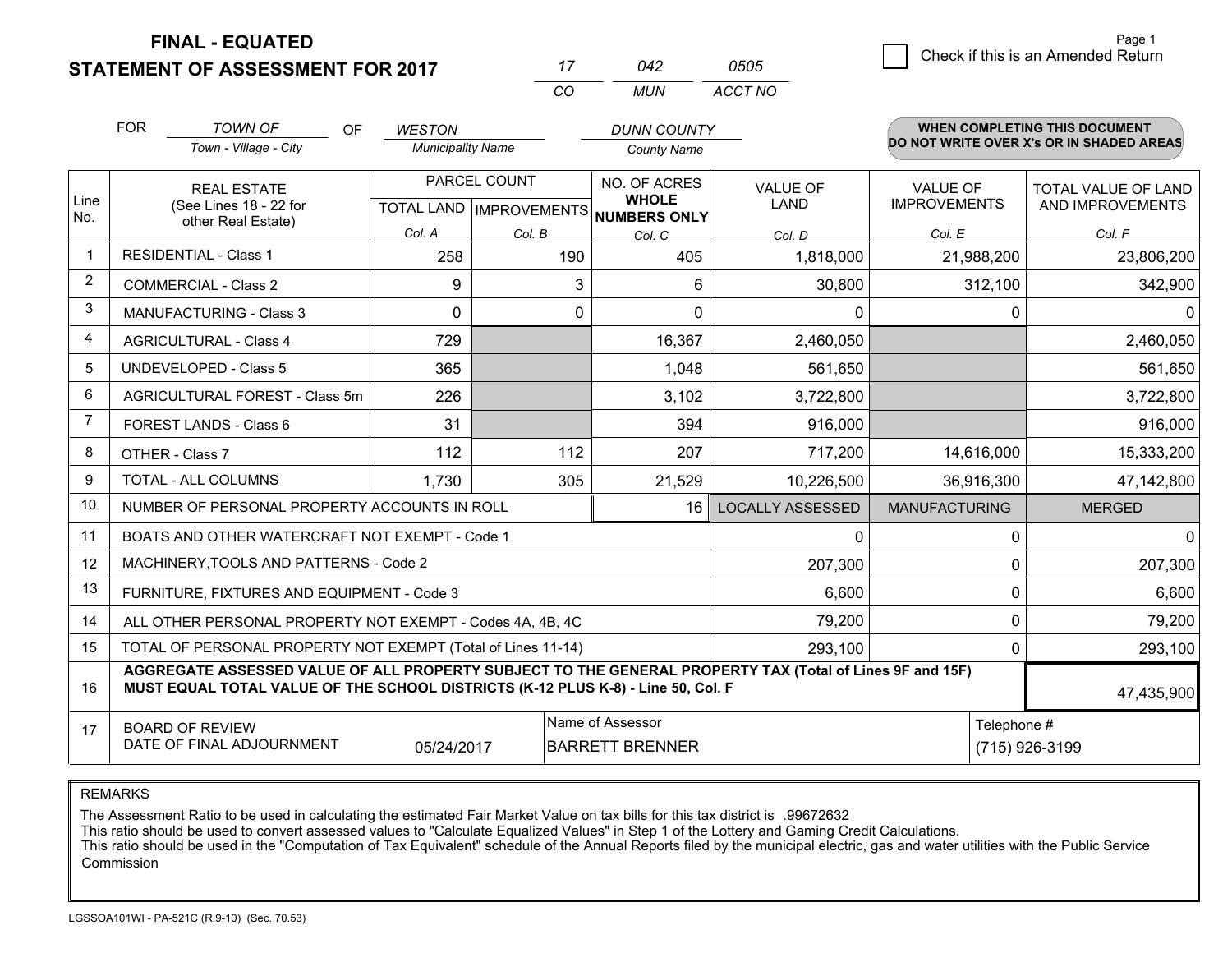*YEAR CO MUN ACCT NO* <sup>2017</sup> <sup>17</sup> <sup>042</sup> <sup>0505</sup>

Do not confuse FOREST LANDS (Line 7) with FOREST CROPS (in this section) - They are **NOT** the same

|    |                                                                        |                 |  | Private Forest Crop - Reg Class @ 10¢ per acre                                 |                 | Private Forest Crop - Reg Class @ \$2.52 per acre             |  |                                                                    |  |                                                                              |
|----|------------------------------------------------------------------------|-----------------|--|--------------------------------------------------------------------------------|-----------------|---------------------------------------------------------------|--|--------------------------------------------------------------------|--|------------------------------------------------------------------------------|
| 18 | (a) PARCELS                                                            | (b) ACRES       |  | (c) ASSESSED VALUE                                                             |                 | (d) PARCELS                                                   |  | (e) ACRES                                                          |  | (f) ASSESSED VALUE                                                           |
|    |                                                                        |                 |  |                                                                                |                 |                                                               |  |                                                                    |  |                                                                              |
|    |                                                                        |                 |  | Private Forest Crop - Special Class @ 20¢ per acre                             |                 |                                                               |  |                                                                    |  | Entered Before 2005 Managed Forest - Ferrous Mining CLOSED @ \$8.27 per acre |
| 19 | (a) PARCELS                                                            | (b) ACRES       |  | (c) ASSESSED VALUE                                                             |                 | (d) PARCELS                                                   |  | (e) ACRES                                                          |  | (f) ASSESSED VALUE                                                           |
|    |                                                                        |                 |  |                                                                                |                 |                                                               |  |                                                                    |  |                                                                              |
|    |                                                                        |                 |  | Entered Before 2005 Managed Forest - OPEN @ \$.79 per acre                     |                 |                                                               |  | Entered Before 2005 Managed Forest - CLOSED @ \$1.87 per acre      |  |                                                                              |
| 20 | (a) PARCELS                                                            | (b) ACRES       |  | (c) ASSESSED VALUE                                                             |                 | (d) PARCELS                                                   |  | (e) ACRES                                                          |  | (f) ASSESSED VALUE                                                           |
|    | 17                                                                     | 492             |  | 1,046,400                                                                      |                 | 100                                                           |  | 2,693.25                                                           |  | 4,960,200                                                                    |
|    |                                                                        |                 |  |                                                                                |                 |                                                               |  |                                                                    |  |                                                                              |
|    | Entered After 2004 Managed Forest - OPEN @<br>(a) PARCELS<br>(b) ACRES |                 |  | \$2.14 per acre<br>(c) ASSESSED VALUE                                          |                 | Entered After 2004 Managed Forest - CLOSED @ \$10.68 per acre |  |                                                                    |  |                                                                              |
| 21 |                                                                        |                 |  |                                                                                | (d) PARCELS     |                                                               |  | (e) ACRES                                                          |  | (f) ASSESSED VALUE                                                           |
|    |                                                                        |                 |  |                                                                                |                 |                                                               |  |                                                                    |  |                                                                              |
|    | 13                                                                     | 309             |  | 464.400                                                                        |                 | 55                                                            |  | 1.425                                                              |  | 2,600,300                                                                    |
|    | (a) County Forest Cropland Acres                                       |                 |  | (b) Federal Acres                                                              | (c) State Acres |                                                               |  | (d) County (NOT FOREST CROP) Acres                                 |  | (e) Other Acres                                                              |
| 22 |                                                                        |                 |  | 37.44                                                                          |                 | 76.04                                                         |  | 31                                                                 |  | 13.23                                                                        |
|    |                                                                        |                 |  | Assessed Value of Omitted Property From Prior Years (Sec. 70.44)               |                 |                                                               |  | Assessed Value of Sec. 70.43 Corrections of Errors by Assessors    |  |                                                                              |
|    |                                                                        | (a) REAL ESTATE |  |                                                                                |                 |                                                               |  |                                                                    |  |                                                                              |
| 23 |                                                                        |                 |  | (b) PERSONAL                                                                   |                 |                                                               |  | (c1) REAL ESTATE                                                   |  | (c2) PERSONAL                                                                |
|    |                                                                        |                 |  |                                                                                |                 |                                                               |  |                                                                    |  |                                                                              |
|    |                                                                        |                 |  | Manufacturing Equated Value of Omitted Property From Prior Years (Sec. 70.995) |                 |                                                               |  | Mfg. Equated Value of Sec.70.43 Corrections of Errors by Assessors |  |                                                                              |
|    |                                                                        | (d) REAL ESTATE |  | (e) PERSONAL                                                                   |                 |                                                               |  | (f1) REAL ESTATE                                                   |  | (f2) PERSONAL                                                                |
|    |                                                                        |                 |  |                                                                                |                 |                                                               |  |                                                                    |  |                                                                              |
|    |                                                                        |                 |  |                                                                                |                 |                                                               |  |                                                                    |  |                                                                              |

# **SPECIAL DISTRICTS**

| Line<br>No. | Enter 6-digit<br>Special District<br>Code (Col. A) | <b>Account</b><br><b>Number</b> | <b>Special District Name</b> | <b>Locally Assessed Value</b><br>of Real Estate and | Mfg Value of Real Estate<br>and Personal Property | <b>Merged Value of</b><br><b>Real Estate and</b><br>Personal Property (Col. F) |
|-------------|----------------------------------------------------|---------------------------------|------------------------------|-----------------------------------------------------|---------------------------------------------------|--------------------------------------------------------------------------------|
|             |                                                    | (Col. B)                        | (Col. C)                     | Personal Property (Col. D)                          | (Col. E)                                          |                                                                                |
| 24          |                                                    |                                 |                              |                                                     |                                                   |                                                                                |
| 25          |                                                    |                                 |                              |                                                     |                                                   |                                                                                |
| 26          |                                                    |                                 |                              |                                                     |                                                   |                                                                                |
| 27          |                                                    |                                 |                              |                                                     |                                                   |                                                                                |
| 28          |                                                    |                                 |                              |                                                     |                                                   |                                                                                |
| 29          |                                                    |                                 |                              |                                                     |                                                   |                                                                                |
| 30          |                                                    |                                 |                              |                                                     |                                                   |                                                                                |
| 31          |                                                    |                                 |                              |                                                     |                                                   |                                                                                |
| 32          |                                                    |                                 |                              |                                                     |                                                   |                                                                                |
| 33          |                                                    |                                 |                              |                                                     |                                                   |                                                                                |
| 34          |                                                    |                                 |                              |                                                     |                                                   |                                                                                |
| 35          |                                                    |                                 |                              |                                                     |                                                   |                                                                                |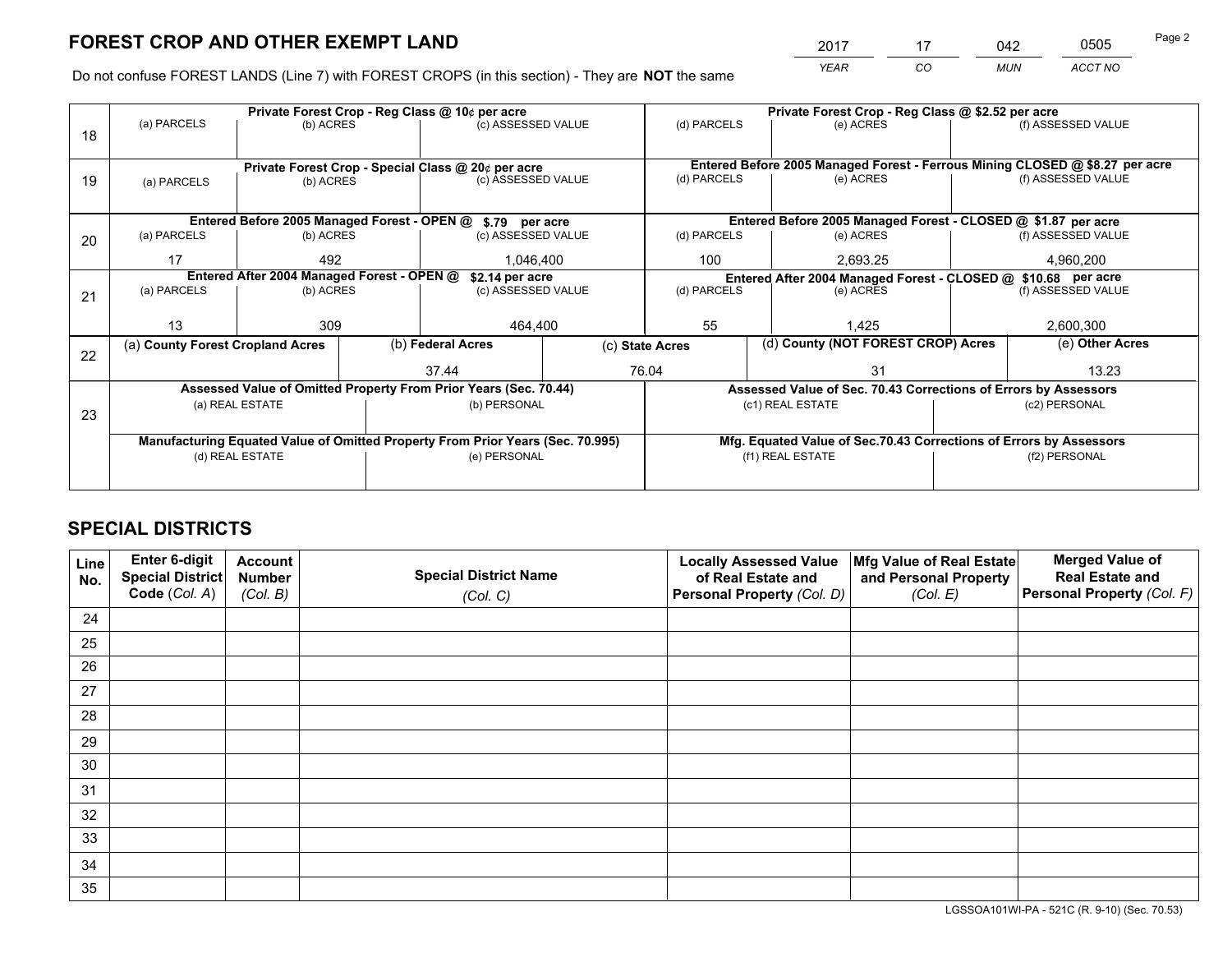|             |                                                                 |                                             |                                                         | <b>YEAR</b>                                                                       | CO<br><b>MUN</b>                                              | ACCT NO                                                                        |
|-------------|-----------------------------------------------------------------|---------------------------------------------|---------------------------------------------------------|-----------------------------------------------------------------------------------|---------------------------------------------------------------|--------------------------------------------------------------------------------|
| Line<br>No. | <b>Enter 6-digit</b><br><b>School District</b><br>Code (Col. A) | <b>Account</b><br><b>Number</b><br>(Col. B) | <b>School District Name</b><br>(Col. C)                 | <b>Locally Assessed Value</b><br>of Real Estate and<br>Personal Property (Col. D) | Mfg Value of Real Estate<br>and Personal Property<br>(Col. E) | <b>Merged Value of</b><br><b>Real Estate and</b><br>Personal Property (Col. F) |
|             | A. SCHOOL DISTRICTS (K-8 and K-12)                              |                                             |                                                         |                                                                                   |                                                               |                                                                                |
| 36          | 173444                                                          | 0117                                        | SCH D OF MENOMONIE AREA                                 | 25,007,000                                                                        |                                                               | 25,007,000                                                                     |
| 37          | 471666                                                          | 0281                                        | SCH D OF ELMWOOD                                        | 22,428,900                                                                        |                                                               | 22,428,900                                                                     |
| 38          |                                                                 |                                             |                                                         |                                                                                   |                                                               |                                                                                |
| 39          |                                                                 |                                             |                                                         |                                                                                   |                                                               |                                                                                |
| 40          |                                                                 |                                             |                                                         |                                                                                   |                                                               |                                                                                |
| 41          |                                                                 |                                             |                                                         |                                                                                   |                                                               |                                                                                |
| 42          |                                                                 |                                             |                                                         |                                                                                   |                                                               |                                                                                |
| 43          |                                                                 |                                             |                                                         |                                                                                   |                                                               |                                                                                |
| 44          |                                                                 |                                             |                                                         |                                                                                   |                                                               |                                                                                |
| 45<br>46    |                                                                 |                                             |                                                         |                                                                                   |                                                               |                                                                                |
|             |                                                                 |                                             |                                                         |                                                                                   |                                                               |                                                                                |
| 47<br>48    |                                                                 |                                             |                                                         |                                                                                   |                                                               |                                                                                |
| 49          |                                                                 |                                             |                                                         |                                                                                   |                                                               |                                                                                |
| 50          |                                                                 |                                             | TOTAL ASSESSED VALUE OF SCHOOL DISTRICTS (K-8 and K-12) | 47,435,900                                                                        |                                                               | 47,435,900                                                                     |
|             | <b>B.</b><br><b>UNION HIGH SCHOOL DISTRICTS</b>                 |                                             |                                                         |                                                                                   |                                                               |                                                                                |
| 51          |                                                                 |                                             |                                                         |                                                                                   |                                                               |                                                                                |
| 52          |                                                                 |                                             |                                                         |                                                                                   |                                                               |                                                                                |
| 53          |                                                                 |                                             |                                                         |                                                                                   |                                                               |                                                                                |
| 54          |                                                                 |                                             |                                                         |                                                                                   |                                                               |                                                                                |
| 55          |                                                                 |                                             | TOTAL ASSESSED VALUE OF UNION HIGH SCHOOLS              |                                                                                   |                                                               |                                                                                |
|             | C.<br><b>TECHNICAL COLLEGE DISTRICTS</b>                        |                                             |                                                         |                                                                                   |                                                               |                                                                                |
| 56          | 000100                                                          | 0001                                        | CHIPPEWA VALLEY TECHNICAL COLLEGE EAUC                  | 47,435,900                                                                        |                                                               | 47,435,900                                                                     |
| 57          |                                                                 |                                             |                                                         |                                                                                   |                                                               |                                                                                |
| 58          |                                                                 |                                             |                                                         |                                                                                   |                                                               |                                                                                |
| 59          |                                                                 |                                             | TOTAL ASSESSED VALUE OF TECHNICAL COLLEGES              | 47,435,900                                                                        |                                                               | 47,435,900                                                                     |

17

042

 *I hereby certify, to the best of my knowledge and belief, this form is complete and correct.*

**SCHOOL DISTRICTS**

| Print name of preparer | Title                    |                | Date (MM / DD / CCYY) |
|------------------------|--------------------------|----------------|-----------------------|
|                        |                          |                |                       |
| Signature of preparer  | Contact Telephone Number | E-mail address |                       |
|                        | $\overline{\phantom{0}}$ |                |                       |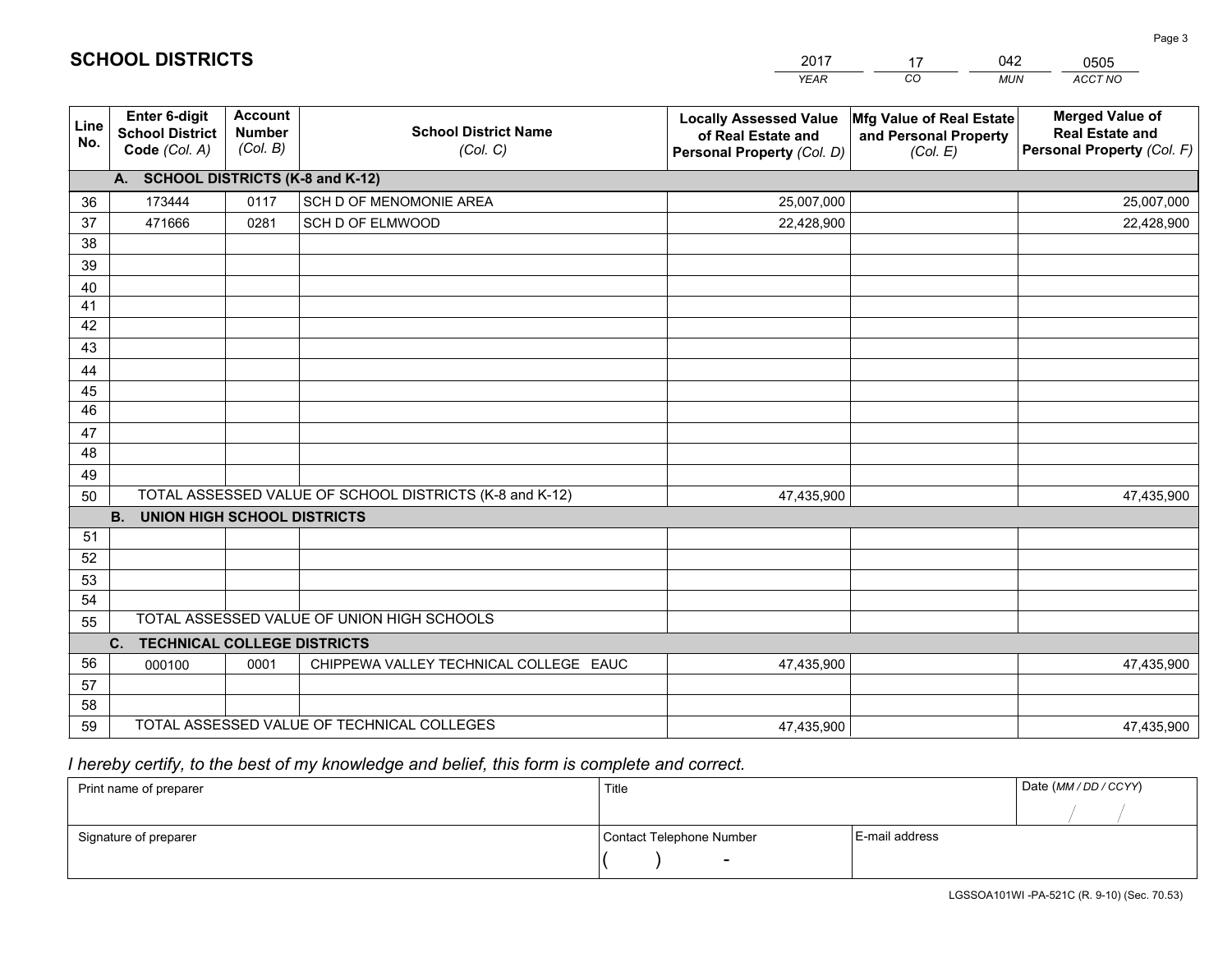## **HIGHLIGHTS**

- 1. Complete the Statement of Assessment after the Board of Review. Reflect any changes made there.
- 2. Use black ink to complete.
- 3. Line 16 must equal Line 50, Col D.
- 4. Line 55 must equal the total of K-8 schools listed on lines 36-49. Do not include K-12 schools in this comparision.
- 5. Line 59, Col. D must equal Line 16.
- 6. Special District, School District and Technical College District values must include both real estate and personal property. Examples of Special districts are: town sanitary districts, public inland lake protection and rehabilitation districts, and metropolitan sewerage districts.
- 7. DO NOT INCLUDE Manufacturing property values.DOR will print these values on the final SOA.

PATRICIA PICKERIGN TOWN OF WESTON E3359 STATE RD 72

PATRICIA PICKERIGN<br>TOWN OF WESTON E3359 STATE RD 72 MENOMONIE, WI 54751 - 6200

VIENOMONIE, WI 54751

 $-6200$ 

 8. Accuracy of this form is very important. The values reported directly affect the equalized value DOR calculates for school and special districts.

### **Page 1:**

 If not prefilled, enter the tax year,county and municipal code,municipal type, municipal name and county name on the top of form.

Check the Amended box, if filing an amended / corrected SOA.

 Report the parcel count, acres and assessed value of taxable general property, total parcel count, (real and personal), total acres, and values from final figures set by the Board of Review.

- A. Real Estate land and improvements (buildings, etc.) is reported on lines 1 8, total line 9.
- B. Personal Property is reported on lines 11 14, Column D, total line 15.
- C. To complete this report, use the computer produced summary of the assessment roll that shows these amounts.
- D. Use whole numbers only.
- E. Add each line across and each column down to verify entries.

## **Page 2:**

- A. Report Special Items (not subject to general property tax).
- 1. Private Forest Croplands and Managed Forest Lands are reported on lines 18,19, 20 and 21. Be sure to report assessed values **NOT** taxes.
- 2. You should have copies of the orders of entry, orders of withdrawal, etc., to update your assessment roll.
	- 3. Show hundredths of acres (e.g. 39.75).
- 4. Tax exempt lands are reported on line 22.
- 5. Omitted property and sec. 70.43, Wis. Stats., corrections of errors by assessor are reported on line 23. Report real estate and personal property separately. These should be for **prior years**, not something found on the current assessment roll after the board of review.
- B. Special District (Lines 24-35) Include the value of both real and personal property.

 The Department of Revenue (DOR) preprints much of the information regarding names and codes for schools, special districts,etc. If a district is not listed, enter the name and value only, DOR will enter the proper code.

## **Page 3 School Districts:**

Include the value of both real and personal property.

Report School District (regular, elementary, union high school, and technical college).

- 1. Regular (K-12) and Elementary (K-8) school values are reported on lines 36-49, total on line 50.
- 2. Union High School (UHS) (use only if elementary schools are listed on lines 36-49) are reported on lines 51-54. UHS total value (line 55) must equal to the total **elementary school** values reported on lines 36-49. Do notinclude K-12 schools in this comparison.
- 3. Technical College values are reported on lines 56-58, total on line 59.
- 4. Use the computer summary that shows these amounts to complete this report.

#### **This form is due the second Monday in June. File this report only after your Board of Review is complete.**

 *If you have questions: Return forms to:*

 Email: lgs@wisconsin.gov Wisconsin Department of RevenueCall:  $(608)$  266-2569 or  $(608)$  264-6892 Fax number: (608) 264-6887 PO Box 8971

Local Government Services Section 6-97 Madison WI 53708-8971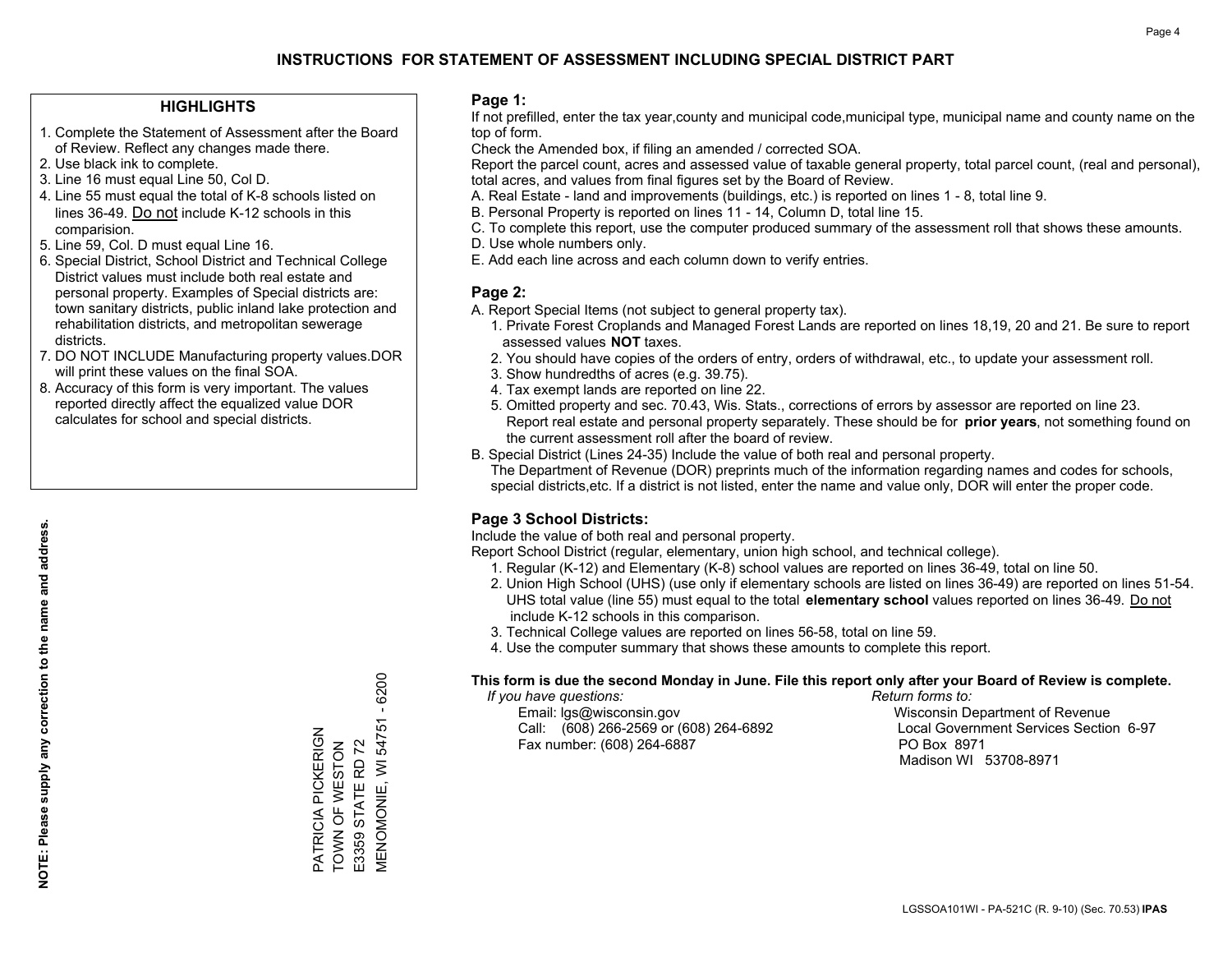**FINAL - EQUATED**

**STATEMENT OF ASSESSMENT FOR 2017** 

|   |                                    | Page 1 |
|---|------------------------------------|--------|
| 6 | Check if this is an Amended Return |        |

|                | <b>FOR</b><br><b>TOWN OF</b><br><b>OF</b><br>Town - Village - City                                                                                                                           | <b>WILSON</b><br><b>Municipality Name</b> |                                           | <b>DUNN COUNTY</b><br><b>County Name</b>                             |                                |                                        | <b>WHEN COMPLETING THIS DOCUMENT</b><br>DO NOT WRITE OVER X's OR IN SHADED AREAS |
|----------------|----------------------------------------------------------------------------------------------------------------------------------------------------------------------------------------------|-------------------------------------------|-------------------------------------------|----------------------------------------------------------------------|--------------------------------|----------------------------------------|----------------------------------------------------------------------------------|
| Line<br>No.    | <b>REAL ESTATE</b><br>(See Lines 18 - 22 for                                                                                                                                                 |                                           | PARCEL COUNT                              | NO. OF ACRES<br><b>WHOLE</b><br>TOTAL LAND IMPROVEMENTS NUMBERS ONLY | <b>VALUE OF</b><br><b>LAND</b> | <b>VALUE OF</b><br><b>IMPROVEMENTS</b> | TOTAL VALUE OF LAND<br>AND IMPROVEMENTS                                          |
|                | other Real Estate)                                                                                                                                                                           | Col. A                                    | Col. B                                    | Col. C                                                               | Col. D                         | Col. E                                 | Col. F                                                                           |
|                | <b>RESIDENTIAL - Class 1</b>                                                                                                                                                                 | 223                                       | 210                                       | 450                                                                  | 2,286,100                      | 16,391,800                             | 18,677,900                                                                       |
| 2              | <b>COMMERCIAL - Class 2</b>                                                                                                                                                                  | 3                                         | $\overline{2}$                            | 16                                                                   | 47,600                         | 141,000                                | 188,600                                                                          |
| 3              | <b>MANUFACTURING - Class 3</b>                                                                                                                                                               | 0                                         | 0                                         | 0                                                                    | 0                              | 0                                      | 0                                                                                |
| 4              | <b>AGRICULTURAL - Class 4</b>                                                                                                                                                                | 502                                       |                                           | 9,114                                                                | 1,241,800                      |                                        | 1,241,800                                                                        |
| 5              | <b>UNDEVELOPED - Class 5</b>                                                                                                                                                                 | 248                                       |                                           | 1,550                                                                | 1,176,100                      |                                        | 1,176,100                                                                        |
| 6              | AGRICULTURAL FOREST - Class 5m                                                                                                                                                               | 283                                       |                                           | 4,256                                                                | 4,392,000                      |                                        | 4,392,000                                                                        |
| $\overline{7}$ | FOREST LANDS - Class 6                                                                                                                                                                       | 139                                       |                                           | 2,602                                                                | 5,514,200                      |                                        | 5,514,200                                                                        |
| 8              | OTHER - Class 7                                                                                                                                                                              | 48                                        | 48                                        | 116                                                                  | 522,500                        | 5,290,400                              | 5,812,900                                                                        |
| 9              | TOTAL - ALL COLUMNS                                                                                                                                                                          | 1,446                                     | 260                                       | 18,104                                                               | 15,180,300                     | 21,823,200                             | 37,003,500                                                                       |
| 10             | NUMBER OF PERSONAL PROPERTY ACCOUNTS IN ROLL                                                                                                                                                 |                                           |                                           | 9                                                                    | <b>LOCALLY ASSESSED</b>        | <b>MANUFACTURING</b>                   | <b>MERGED</b>                                                                    |
| 11             | BOATS AND OTHER WATERCRAFT NOT EXEMPT - Code 1                                                                                                                                               |                                           |                                           |                                                                      | 0                              | 0                                      | $\overline{0}$                                                                   |
| 12             | MACHINERY, TOOLS AND PATTERNS - Code 2                                                                                                                                                       |                                           |                                           |                                                                      | 1,300                          | 0                                      | 1,300                                                                            |
| 13             | FURNITURE, FIXTURES AND EQUIPMENT - Code 3                                                                                                                                                   |                                           |                                           |                                                                      | 100                            | 0                                      | 100                                                                              |
| 14             | ALL OTHER PERSONAL PROPERTY NOT EXEMPT - Codes 4A, 4B, 4C                                                                                                                                    |                                           |                                           |                                                                      | 48,600                         | 0                                      | 48,600                                                                           |
| 15             | TOTAL OF PERSONAL PROPERTY NOT EXEMPT (Total of Lines 11-14)                                                                                                                                 |                                           | 50,000                                    | $\Omega$                                                             | 50,000                         |                                        |                                                                                  |
| 16             | AGGREGATE ASSESSED VALUE OF ALL PROPERTY SUBJECT TO THE GENERAL PROPERTY TAX (Total of Lines 9F and 15F)<br>MUST EQUAL TOTAL VALUE OF THE SCHOOL DISTRICTS (K-12 PLUS K-8) - Line 50, Col. F |                                           |                                           |                                                                      |                                |                                        | 37,053,500                                                                       |
| 17             | <b>BOARD OF REVIEW</b><br>DATE OF FINAL ADJOURNMENT                                                                                                                                          | 05/18/2017                                | Name of Assessor<br><b>ROBERT J IRWIN</b> |                                                                      | Telephone #                    | (715) 235-6941                         |                                                                                  |

*CO*

*MUN*

*ACCT NO0506*

*<sup>17</sup> <sup>044</sup>*

REMARKS

The Assessment Ratio to be used in calculating the estimated Fair Market Value on tax bills for this tax district is .974335713<br>This ratio should be used to convert assessed values to "Calculate Equalized Values" in Step 1 Commission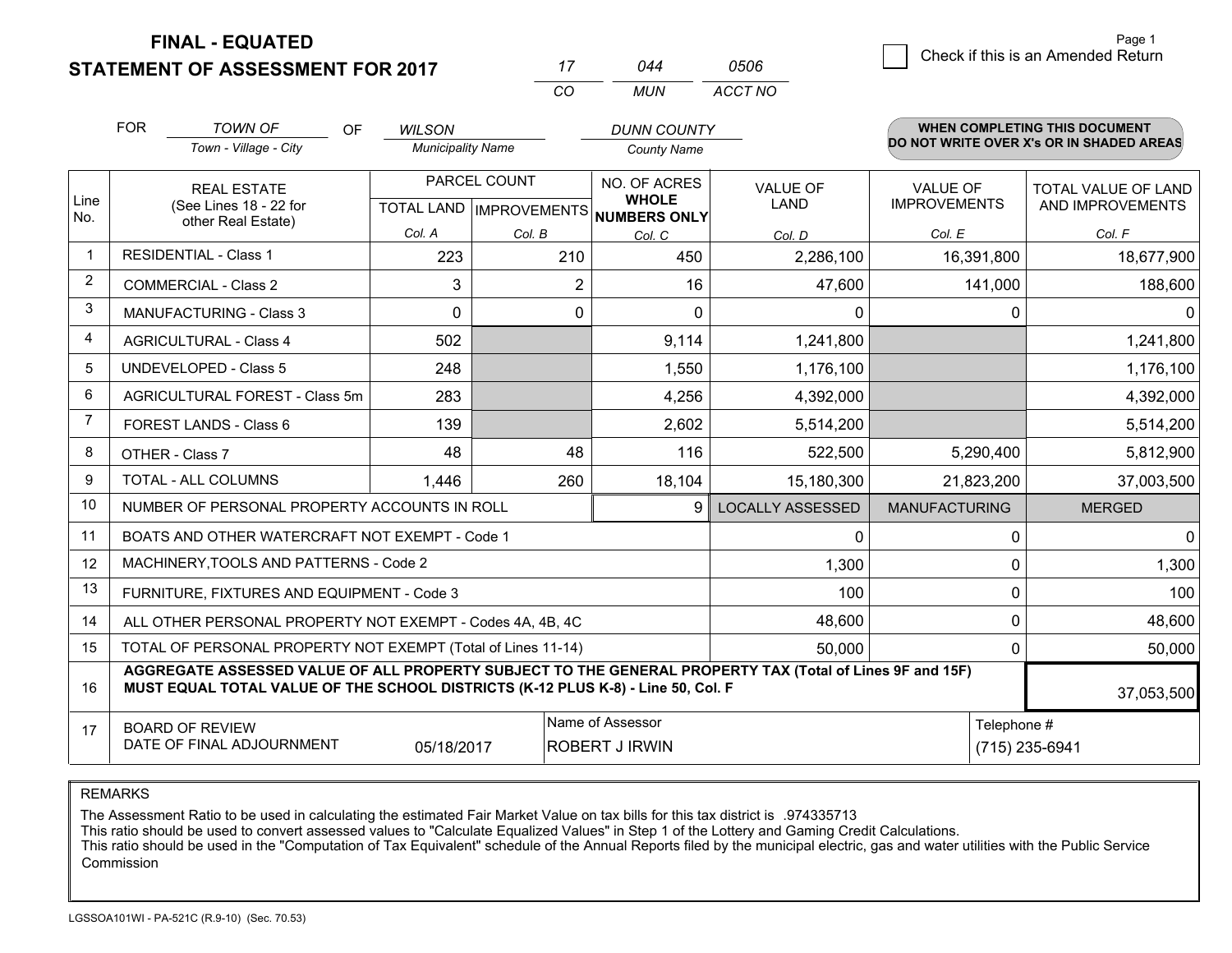*YEAR CO MUN ACCT NO* <sup>2017</sup> <sup>17</sup> <sup>044</sup> <sup>0506</sup>

Do not confuse FOREST LANDS (Line 7) with FOREST CROPS (in this section) - They are **NOT** the same

|    |                                            |                 |  | Private Forest Crop - Reg Class @ 10¢ per acre                                 |  | Private Forest Crop - Reg Class @ \$2.52 per acre             |                                                                              |  |                    |  |
|----|--------------------------------------------|-----------------|--|--------------------------------------------------------------------------------|--|---------------------------------------------------------------|------------------------------------------------------------------------------|--|--------------------|--|
| 18 | (a) PARCELS                                | (b) ACRES       |  | (c) ASSESSED VALUE                                                             |  | (d) PARCELS                                                   | (e) ACRES                                                                    |  | (f) ASSESSED VALUE |  |
|    |                                            |                 |  |                                                                                |  |                                                               |                                                                              |  |                    |  |
|    |                                            |                 |  | Private Forest Crop - Special Class @ 20¢ per acre                             |  |                                                               | Entered Before 2005 Managed Forest - Ferrous Mining CLOSED @ \$8.27 per acre |  |                    |  |
| 19 | (a) PARCELS                                | (b) ACRES       |  | (c) ASSESSED VALUE                                                             |  | (d) PARCELS                                                   | (e) ACRES                                                                    |  | (f) ASSESSED VALUE |  |
|    |                                            |                 |  |                                                                                |  |                                                               |                                                                              |  |                    |  |
|    |                                            |                 |  | Entered Before 2005 Managed Forest - OPEN @ \$.79 per acre                     |  |                                                               | Entered Before 2005 Managed Forest - CLOSED @ \$1.87 per acre                |  |                    |  |
| 20 | (a) PARCELS                                | (b) ACRES       |  | (c) ASSESSED VALUE                                                             |  | (d) PARCELS                                                   | (e) ACRES                                                                    |  | (f) ASSESSED VALUE |  |
|    | 17                                         | 350.22          |  | 607.600                                                                        |  | 98                                                            | 2.576.62                                                                     |  | 4,199,300          |  |
|    | Entered After 2004 Managed Forest - OPEN @ |                 |  | \$2.14 per acre                                                                |  | Entered After 2004 Managed Forest - CLOSED @ \$10.68 per acre |                                                                              |  |                    |  |
| 21 | (a) PARCELS                                | (b) ACRES       |  | (c) ASSESSED VALUE                                                             |  | (d) PARCELS<br>(e) ACRES                                      |                                                                              |  | (f) ASSESSED VALUE |  |
|    |                                            |                 |  |                                                                                |  |                                                               |                                                                              |  |                    |  |
|    | 9                                          | 327             |  | 647,400                                                                        |  | 59                                                            | 1.446.43                                                                     |  | 2,495,000          |  |
| 22 | (a) County Forest Cropland Acres           |                 |  | (b) Federal Acres                                                              |  | (c) State Acres                                               | (d) County (NOT FOREST CROP) Acres                                           |  | (e) Other Acres    |  |
|    |                                            |                 |  |                                                                                |  | 121                                                           | 6.56                                                                         |  | 24.89              |  |
|    |                                            |                 |  | Assessed Value of Omitted Property From Prior Years (Sec. 70.44)               |  |                                                               | Assessed Value of Sec. 70.43 Corrections of Errors by Assessors              |  |                    |  |
|    |                                            | (a) REAL ESTATE |  | (b) PERSONAL                                                                   |  |                                                               | (c1) REAL ESTATE                                                             |  | (c2) PERSONAL      |  |
| 23 |                                            |                 |  |                                                                                |  |                                                               |                                                                              |  |                    |  |
|    |                                            |                 |  | Manufacturing Equated Value of Omitted Property From Prior Years (Sec. 70.995) |  |                                                               | Mfg. Equated Value of Sec.70.43 Corrections of Errors by Assessors           |  |                    |  |
|    | (d) REAL ESTATE                            |                 |  | (e) PERSONAL                                                                   |  |                                                               | (f1) REAL ESTATE                                                             |  | (f2) PERSONAL      |  |
|    |                                            |                 |  |                                                                                |  |                                                               |                                                                              |  |                    |  |

# **SPECIAL DISTRICTS**

| Line<br>No. | Enter 6-digit<br><b>Special District</b> | <b>Account</b><br><b>Number</b> | <b>Special District Name</b> | <b>Locally Assessed Value</b><br>of Real Estate and | Mfg Value of Real Estate<br>and Personal Property | <b>Merged Value of</b><br><b>Real Estate and</b> |
|-------------|------------------------------------------|---------------------------------|------------------------------|-----------------------------------------------------|---------------------------------------------------|--------------------------------------------------|
|             | Code (Col. A)                            | (Col. B)                        | (Col. C)                     | Personal Property (Col. D)                          | (Col. E)                                          | Personal Property (Col. F)                       |
| 24          |                                          |                                 |                              |                                                     |                                                   |                                                  |
| 25          |                                          |                                 |                              |                                                     |                                                   |                                                  |
| 26          |                                          |                                 |                              |                                                     |                                                   |                                                  |
| 27          |                                          |                                 |                              |                                                     |                                                   |                                                  |
| 28          |                                          |                                 |                              |                                                     |                                                   |                                                  |
| 29          |                                          |                                 |                              |                                                     |                                                   |                                                  |
| 30          |                                          |                                 |                              |                                                     |                                                   |                                                  |
| 31          |                                          |                                 |                              |                                                     |                                                   |                                                  |
| 32          |                                          |                                 |                              |                                                     |                                                   |                                                  |
| 33          |                                          |                                 |                              |                                                     |                                                   |                                                  |
| 34          |                                          |                                 |                              |                                                     |                                                   |                                                  |
| 35          |                                          |                                 |                              |                                                     |                                                   |                                                  |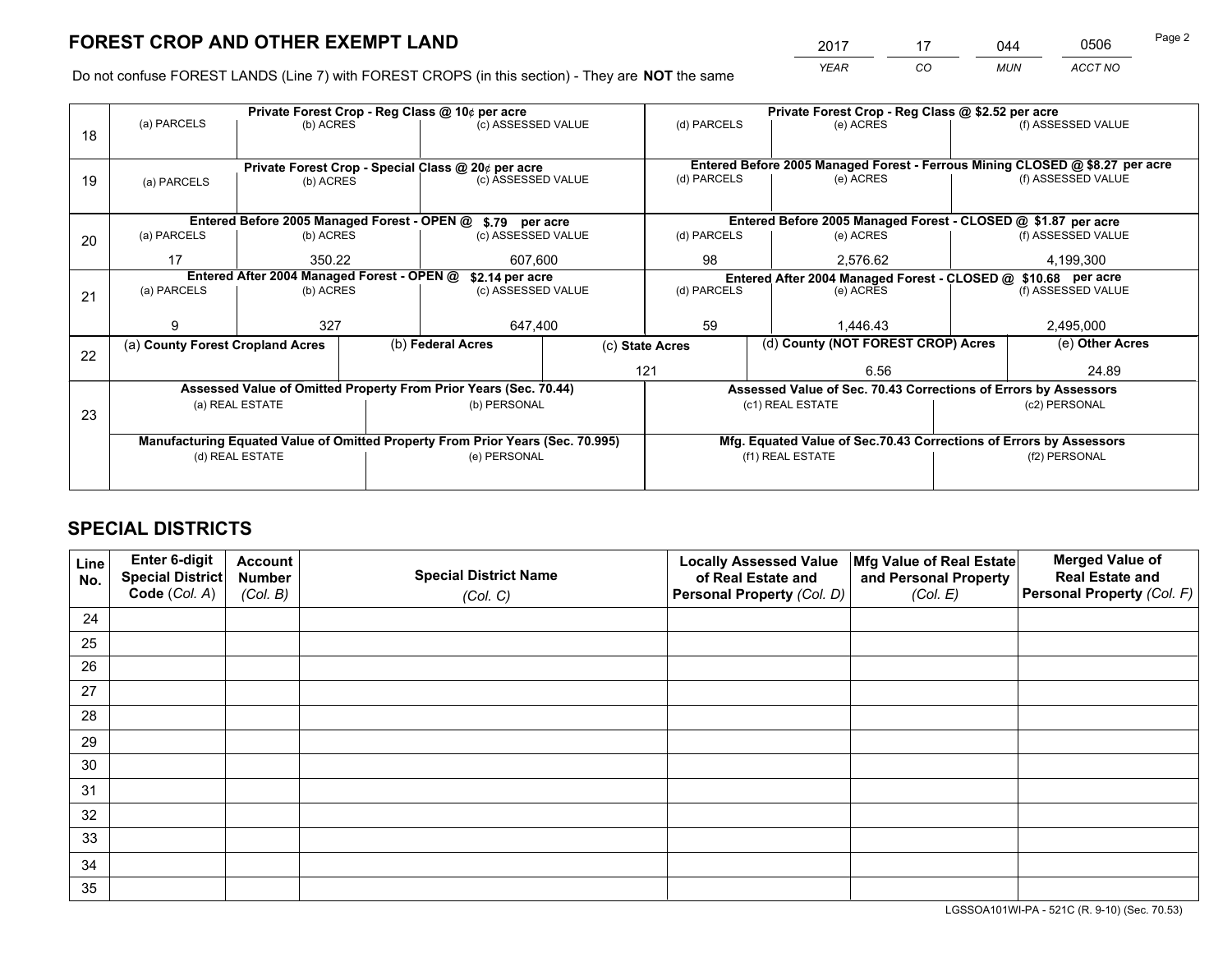|             |                                                          |                                             |                                                         | YEAR                                                                              | CO.<br><b>MUN</b>                                             | ACCT NO                                                                        |
|-------------|----------------------------------------------------------|---------------------------------------------|---------------------------------------------------------|-----------------------------------------------------------------------------------|---------------------------------------------------------------|--------------------------------------------------------------------------------|
| Line<br>No. | Enter 6-digit<br><b>School District</b><br>Code (Col. A) | <b>Account</b><br><b>Number</b><br>(Col. B) | <b>School District Name</b><br>(Col. C)                 | <b>Locally Assessed Value</b><br>of Real Estate and<br>Personal Property (Col. D) | Mfg Value of Real Estate<br>and Personal Property<br>(Col. E) | <b>Merged Value of</b><br><b>Real Estate and</b><br>Personal Property (Col. F) |
|             | A. SCHOOL DISTRICTS (K-8 and K-12)                       |                                             |                                                         |                                                                                   |                                                               |                                                                                |
| 36          | 030308                                                   | 0022                                        | SCH D OF BARRON AREA                                    | 15,270,500                                                                        |                                                               | 15,270,500                                                                     |
| 37          | 034557                                                   | 0026                                        | <b>SCH D OF PRAIRIE FARM</b>                            | 3,664,400                                                                         |                                                               | 3,664,400                                                                      |
| 38          | 170637                                                   | 0114                                        | SCH D OF BOYCEVILLE COMMUNITY                           | 156,500                                                                           |                                                               | 156,500                                                                        |
| 39          | 171176                                                   | 0115                                        | SCH D OF COLFAX                                         | 17,962,100                                                                        |                                                               | 17,962,100                                                                     |
| 40          |                                                          |                                             |                                                         |                                                                                   |                                                               |                                                                                |
| 41          |                                                          |                                             |                                                         |                                                                                   |                                                               |                                                                                |
| 42          |                                                          |                                             |                                                         |                                                                                   |                                                               |                                                                                |
| 43          |                                                          |                                             |                                                         |                                                                                   |                                                               |                                                                                |
| 44          |                                                          |                                             |                                                         |                                                                                   |                                                               |                                                                                |
| 45          |                                                          |                                             |                                                         |                                                                                   |                                                               |                                                                                |
| 46          |                                                          |                                             |                                                         |                                                                                   |                                                               |                                                                                |
| 47          |                                                          |                                             |                                                         |                                                                                   |                                                               |                                                                                |
| 48          |                                                          |                                             |                                                         |                                                                                   |                                                               |                                                                                |
| 49          |                                                          |                                             |                                                         |                                                                                   |                                                               |                                                                                |
| 50          |                                                          |                                             | TOTAL ASSESSED VALUE OF SCHOOL DISTRICTS (K-8 and K-12) | 37,053,500                                                                        |                                                               | 37,053,500                                                                     |
|             | <b>B.</b><br><b>UNION HIGH SCHOOL DISTRICTS</b>          |                                             |                                                         |                                                                                   |                                                               |                                                                                |
| 51          |                                                          |                                             |                                                         |                                                                                   |                                                               |                                                                                |
| 52          |                                                          |                                             |                                                         |                                                                                   |                                                               |                                                                                |
| 53          |                                                          |                                             |                                                         |                                                                                   |                                                               |                                                                                |
| 54          |                                                          |                                             |                                                         |                                                                                   |                                                               |                                                                                |
| 55          |                                                          |                                             | TOTAL ASSESSED VALUE OF UNION HIGH SCHOOLS              |                                                                                   |                                                               |                                                                                |
|             | C.<br><b>TECHNICAL COLLEGE DISTRICTS</b>                 |                                             |                                                         |                                                                                   |                                                               |                                                                                |
| 56          | 000100                                                   | 0001                                        | CHIPPEWA VALLEY TECHNICAL COLLEGE EAUC                  | 37,053,500                                                                        |                                                               | 37,053,500                                                                     |
| 57          |                                                          |                                             |                                                         |                                                                                   |                                                               |                                                                                |
| 58          |                                                          |                                             |                                                         |                                                                                   |                                                               |                                                                                |
| 59          |                                                          |                                             | TOTAL ASSESSED VALUE OF TECHNICAL COLLEGES              | 37,053,500                                                                        |                                                               | 37,053,500                                                                     |

17

044

 *I hereby certify, to the best of my knowledge and belief, this form is complete and correct.*

**SCHOOL DISTRICTS**

| Print name of preparer | Title                    |                | Date (MM / DD / CCYY) |
|------------------------|--------------------------|----------------|-----------------------|
|                        |                          |                |                       |
| Signature of preparer  | Contact Telephone Number | E-mail address |                       |
|                        | $\sim$                   |                |                       |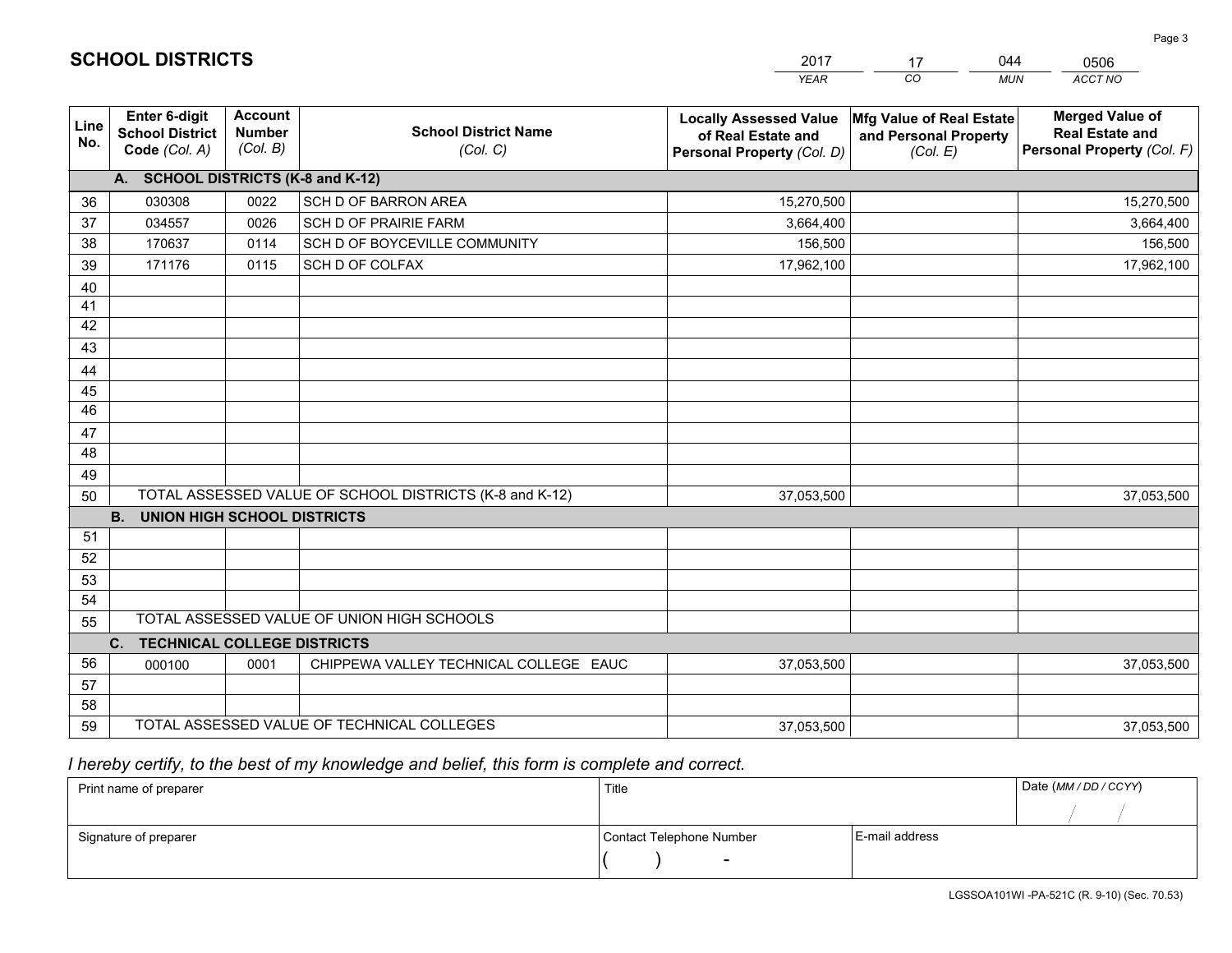## **HIGHLIGHTS**

- 1. Complete the Statement of Assessment after the Board of Review. Reflect any changes made there.
- 2. Use black ink to complete.
- 3. Line 16 must equal Line 50, Col D.
- 4. Line 55 must equal the total of K-8 schools listed on lines 36-49. Do not include K-12 schools in this comparision.
- 5. Line 59, Col. D must equal Line 16.
- 6. Special District, School District and Technical College District values must include both real estate and personal property. Examples of Special districts are: town sanitary districts, public inland lake protection and rehabilitation districts, and metropolitan sewerage districts.
- 7. DO NOT INCLUDE Manufacturing property values.DOR will print these values on the final SOA.

SUSAN VARNES TOWN OF WILSON N13202 530TH ST

SUSAN VARNES<br>TOWN OF WILSON

RIDGELAND, WI 54763 - 9578

N13202 530TH ST<br>RIDGELAND, WI 54763 - 9578

 8. Accuracy of this form is very important. The values reported directly affect the equalized value DOR calculates for school and special districts.

### **Page 1:**

 If not prefilled, enter the tax year,county and municipal code,municipal type, municipal name and county name on the top of form.

Check the Amended box, if filing an amended / corrected SOA.

 Report the parcel count, acres and assessed value of taxable general property, total parcel count, (real and personal), total acres, and values from final figures set by the Board of Review.

- A. Real Estate land and improvements (buildings, etc.) is reported on lines 1 8, total line 9.
- B. Personal Property is reported on lines 11 14, Column D, total line 15.
- C. To complete this report, use the computer produced summary of the assessment roll that shows these amounts.
- D. Use whole numbers only.
- E. Add each line across and each column down to verify entries.

### **Page 2:**

- A. Report Special Items (not subject to general property tax).
- 1. Private Forest Croplands and Managed Forest Lands are reported on lines 18,19, 20 and 21. Be sure to report assessed values **NOT** taxes.
- 2. You should have copies of the orders of entry, orders of withdrawal, etc., to update your assessment roll.
	- 3. Show hundredths of acres (e.g. 39.75).
- 4. Tax exempt lands are reported on line 22.
- 5. Omitted property and sec. 70.43, Wis. Stats., corrections of errors by assessor are reported on line 23. Report real estate and personal property separately. These should be for **prior years**, not something found on the current assessment roll after the board of review.
- B. Special District (Lines 24-35) Include the value of both real and personal property.
- The Department of Revenue (DOR) preprints much of the information regarding names and codes for schools, special districts,etc. If a district is not listed, enter the name and value only, DOR will enter the proper code.

## **Page 3 School Districts:**

Include the value of both real and personal property.

Report School District (regular, elementary, union high school, and technical college).

- 1. Regular (K-12) and Elementary (K-8) school values are reported on lines 36-49, total on line 50.
- 2. Union High School (UHS) (use only if elementary schools are listed on lines 36-49) are reported on lines 51-54. UHS total value (line 55) must equal to the total **elementary school** values reported on lines 36-49. Do notinclude K-12 schools in this comparison.
- 3. Technical College values are reported on lines 56-58, total on line 59.
- 4. Use the computer summary that shows these amounts to complete this report.

#### **This form is due the second Monday in June. File this report only after your Board of Review is complete.**

 *If you have questions: Return forms to:*

 Email: lgs@wisconsin.gov Wisconsin Department of RevenueCall:  $(608)$  266-2569 or  $(608)$  264-6892 Fax number: (608) 264-6887 PO Box 8971

Local Government Services Section 6-97 Madison WI 53708-8971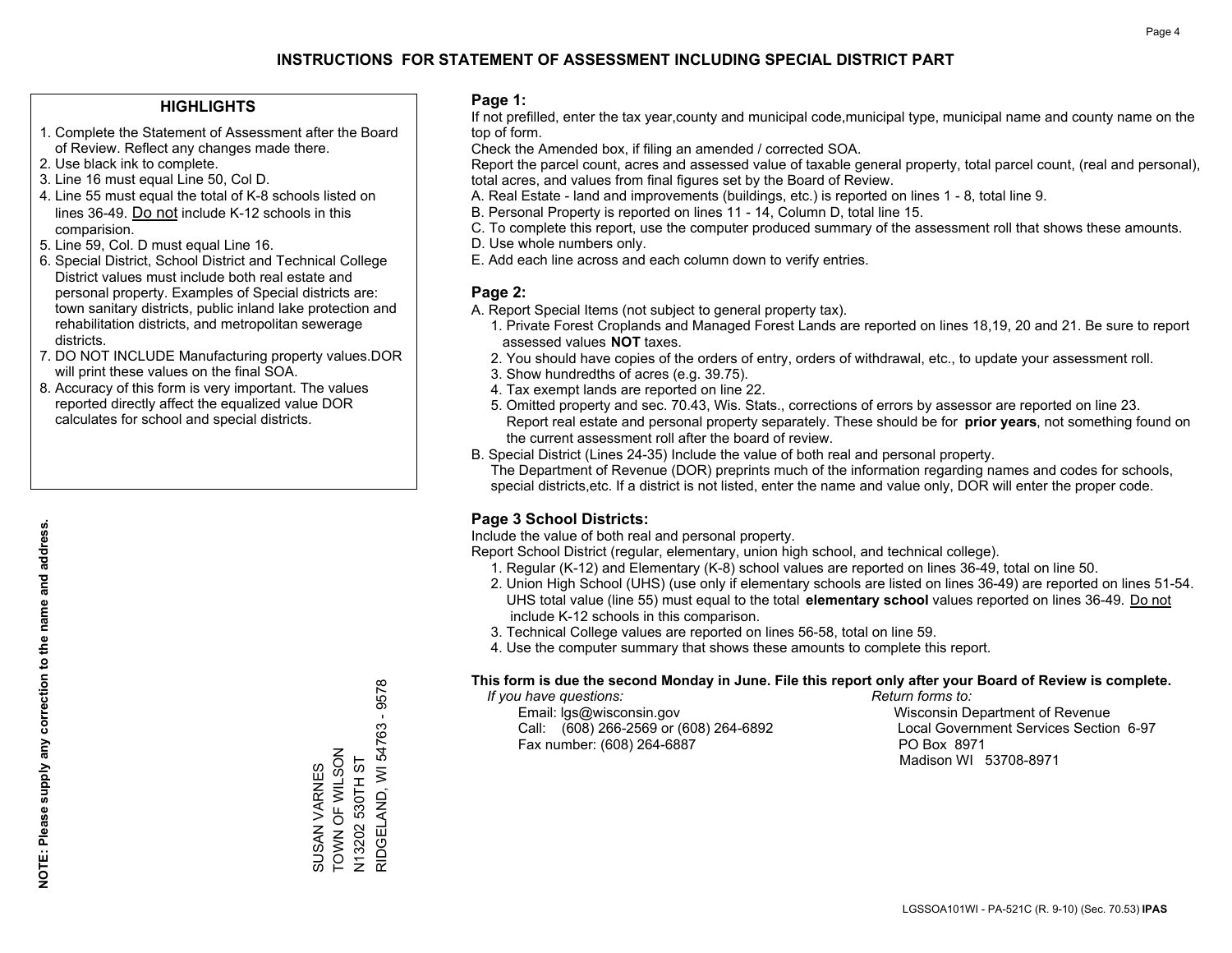**STATEMENT OF ASSESSMENT FOR 2017** 

**FINAL - EQUATED**

|             | <b>FOR</b>                                                                                                   | <b>VILLAGE OF</b><br><b>OF</b><br>Town - Village - City                                                                                                                                      | <b>BOYCEVILLE</b><br><b>Municipality Name</b> |              | <b>DUNN COUNTY</b><br><b>County Name</b>                                 |                                |                                        | WHEN COMPLETING THIS DOCUMENT<br>DO NOT WRITE OVER X's OR IN SHADED AREAS |
|-------------|--------------------------------------------------------------------------------------------------------------|----------------------------------------------------------------------------------------------------------------------------------------------------------------------------------------------|-----------------------------------------------|--------------|--------------------------------------------------------------------------|--------------------------------|----------------------------------------|---------------------------------------------------------------------------|
| Line<br>No. |                                                                                                              | <b>REAL ESTATE</b><br>(See Lines 18 - 22 for                                                                                                                                                 |                                               | PARCEL COUNT | NO. OF ACRES<br><b>WHOLE</b><br>TOTAL LAND   IMPROVEMENTS   NUMBERS ONLY | <b>VALUE OF</b><br><b>LAND</b> | <b>VALUE OF</b><br><b>IMPROVEMENTS</b> | <b>TOTAL VALUE OF LAND</b><br>AND IMPROVEMENTS                            |
|             |                                                                                                              | other Real Estate)                                                                                                                                                                           | Col. A                                        | Col. B       | Col. C                                                                   | Col. D                         | Col. E                                 | Col. F                                                                    |
|             |                                                                                                              | <b>RESIDENTIAL - Class 1</b>                                                                                                                                                                 | 434                                           | 334          | 193                                                                      | 2,972,300                      | 28,342,000                             | 31,314,300                                                                |
| 2           |                                                                                                              | <b>COMMERCIAL - Class 2</b>                                                                                                                                                                  | 52                                            | 39           | 43                                                                       | 707,200                        | 3,804,100                              | 4,511,300                                                                 |
| 3           |                                                                                                              | <b>MANUFACTURING - Class 3</b>                                                                                                                                                               | 6                                             |              | 29<br>4                                                                  | 193,900                        | 2,708,700                              | 2,902,600                                                                 |
| 4           |                                                                                                              | <b>AGRICULTURAL - Class 4</b>                                                                                                                                                                | 108                                           |              | 1,175                                                                    | 151,200                        |                                        | 151,200                                                                   |
| 5           |                                                                                                              | <b>UNDEVELOPED - Class 5</b>                                                                                                                                                                 | 8                                             |              | 76                                                                       | 46,700                         |                                        | 46,700                                                                    |
| 6           | AGRICULTURAL FOREST - Class 5m                                                                               |                                                                                                                                                                                              | 1                                             |              |                                                                          | 1,300                          |                                        | 1,300                                                                     |
| 7           |                                                                                                              | FOREST LANDS - Class 6                                                                                                                                                                       | 3                                             |              | 40                                                                       | 63,500                         |                                        | 63,500                                                                    |
| 8           |                                                                                                              | OTHER - Class 7                                                                                                                                                                              | 13                                            | 13           | 18                                                                       | 161,200                        | 976,300                                | 1,137,500                                                                 |
| 9           |                                                                                                              | <b>TOTAL - ALL COLUMNS</b>                                                                                                                                                                   | 625                                           | 390          | 1,575                                                                    | 4,297,300                      | 35,831,100                             | 40,128,400                                                                |
| 10          |                                                                                                              | NUMBER OF PERSONAL PROPERTY ACCOUNTS IN ROLL                                                                                                                                                 |                                               |              | 57                                                                       | <b>LOCALLY ASSESSED</b>        | <b>MANUFACTURING</b>                   | <b>MERGED</b>                                                             |
| 11          |                                                                                                              | BOATS AND OTHER WATERCRAFT NOT EXEMPT - Code 1                                                                                                                                               |                                               |              |                                                                          | 0                              | $\Omega$                               | $\Omega$                                                                  |
| 12          |                                                                                                              | MACHINERY, TOOLS AND PATTERNS - Code 2                                                                                                                                                       |                                               |              |                                                                          | 500,785                        | 1,504,800                              | 2,005,585                                                                 |
| 13          |                                                                                                              | FURNITURE, FIXTURES AND EQUIPMENT - Code 3                                                                                                                                                   |                                               |              |                                                                          | 177,130                        | 76,600                                 | 253,730                                                                   |
| 14          |                                                                                                              | ALL OTHER PERSONAL PROPERTY NOT EXEMPT - Codes 4A, 4B, 4C                                                                                                                                    |                                               |              |                                                                          | 425,600                        | 36,400                                 | 462,000                                                                   |
| 15          |                                                                                                              | TOTAL OF PERSONAL PROPERTY NOT EXEMPT (Total of Lines 11-14)                                                                                                                                 |                                               |              |                                                                          | 1,103,515                      | 1,617,800                              | 2,721,315                                                                 |
| 16          |                                                                                                              | AGGREGATE ASSESSED VALUE OF ALL PROPERTY SUBJECT TO THE GENERAL PROPERTY TAX (Total of Lines 9F and 15F)<br>MUST EQUAL TOTAL VALUE OF THE SCHOOL DISTRICTS (K-12 PLUS K-8) - Line 50, Col. F |                                               |              |                                                                          |                                |                                        | 42,849,715                                                                |
| 17          | Name of Assessor<br><b>BOARD OF REVIEW</b><br>DATE OF FINAL ADJOURNMENT<br>06/28/2017<br><b>GALEN SEIPEL</b> |                                                                                                                                                                                              |                                               |              |                                                                          |                                | Telephone #                            | (715) 262-5777                                                            |

*CO*

*MUN*

*ACCT NO0507*

*<sup>17</sup> <sup>106</sup>*

REMARKS

The Assessment Ratio to be used in calculating the estimated Fair Market Value on tax bills for this tax district is .94354425<br>This ratio should be used to convert assessed values to "Calculate Equalized Values" in Step 1 Commission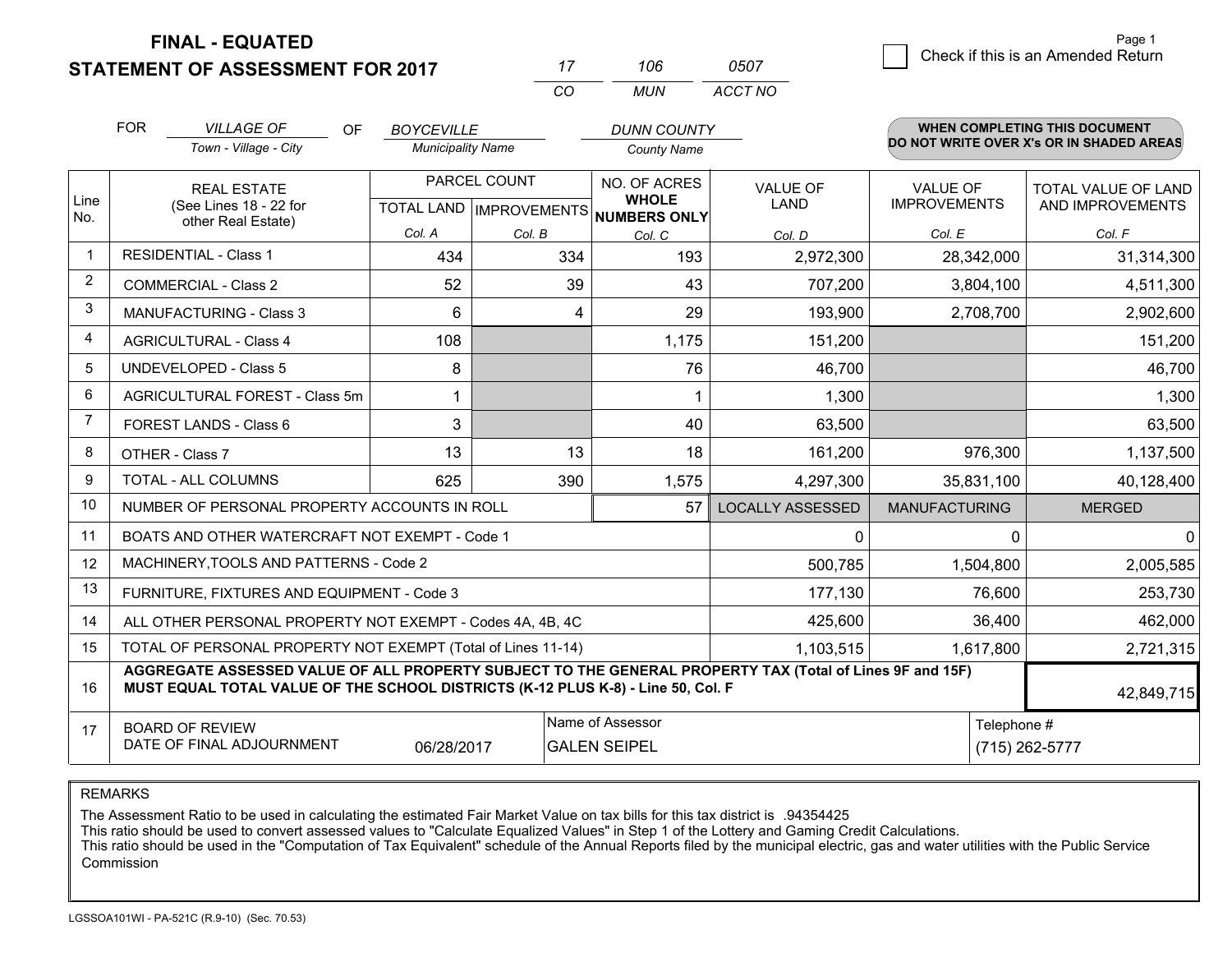*YEAR CO MUN ACCT NO* <u>2017 - 17 106 - 0507</u>

Do not confuse FOREST LANDS (Line 7) with FOREST CROPS (in this section) - They are **NOT** the same

|    |                                                                                |                                             |  | Private Forest Crop - Reg Class @ 10¢ per acre                   |                                   | Private Forest Crop - Reg Class @ \$2.52 per acre                  |                                                                                                    |               |                    |  |
|----|--------------------------------------------------------------------------------|---------------------------------------------|--|------------------------------------------------------------------|-----------------------------------|--------------------------------------------------------------------|----------------------------------------------------------------------------------------------------|---------------|--------------------|--|
| 18 | (a) PARCELS                                                                    | (b) ACRES                                   |  | (c) ASSESSED VALUE                                               |                                   | (d) PARCELS                                                        | (e) ACRES                                                                                          |               | (f) ASSESSED VALUE |  |
|    |                                                                                |                                             |  |                                                                  |                                   |                                                                    |                                                                                                    |               |                    |  |
|    |                                                                                |                                             |  | Private Forest Crop - Special Class @ 20¢ per acre               |                                   | (d) PARCELS                                                        | Entered Before 2005 Managed Forest - Ferrous Mining CLOSED @ \$8.27 per acre<br>(f) ASSESSED VALUE |               |                    |  |
| 19 | (a) PARCELS                                                                    | (b) ACRES                                   |  | (c) ASSESSED VALUE                                               |                                   |                                                                    | (e) ACRES                                                                                          |               |                    |  |
|    |                                                                                |                                             |  |                                                                  |                                   |                                                                    |                                                                                                    |               |                    |  |
|    |                                                                                | Entered Before 2005 Managed Forest - OPEN @ |  | \$.79 per acre                                                   |                                   |                                                                    | Entered Before 2005 Managed Forest - CLOSED @ \$1.87 per acre                                      |               |                    |  |
| 20 | (a) PARCELS                                                                    | (b) ACRES                                   |  | (c) ASSESSED VALUE                                               |                                   | (d) PARCELS                                                        | (e) ACRES                                                                                          |               | (f) ASSESSED VALUE |  |
|    |                                                                                |                                             |  |                                                                  |                                   |                                                                    |                                                                                                    |               |                    |  |
|    | Entered After 2004 Managed Forest - OPEN @<br>\$2.14 per acre                  |                                             |  |                                                                  |                                   |                                                                    |                                                                                                    |               |                    |  |
|    | (a) PARCELS                                                                    | (b) ACRES                                   |  |                                                                  | (c) ASSESSED VALUE<br>(d) PARCELS |                                                                    | Entered After 2004 Managed Forest - CLOSED @ \$10.68 per acre<br>(f) ASSESSED VALUE<br>(e) ACRES   |               |                    |  |
| 21 |                                                                                |                                             |  |                                                                  |                                   |                                                                    |                                                                                                    |               |                    |  |
|    |                                                                                |                                             |  |                                                                  |                                   | 2<br>66                                                            |                                                                                                    |               | 85,900             |  |
|    | (a) County Forest Cropland Acres                                               |                                             |  | (b) Federal Acres                                                |                                   | (d) County (NOT FOREST CROP) Acres<br>(c) State Acres              |                                                                                                    |               | (e) Other Acres    |  |
| 22 |                                                                                |                                             |  |                                                                  |                                   |                                                                    |                                                                                                    |               |                    |  |
|    |                                                                                |                                             |  |                                                                  |                                   | 9.28                                                               | 40.41                                                                                              |               | 652.69             |  |
|    |                                                                                |                                             |  | Assessed Value of Omitted Property From Prior Years (Sec. 70.44) |                                   |                                                                    | Assessed Value of Sec. 70.43 Corrections of Errors by Assessors                                    |               |                    |  |
| 23 |                                                                                | (a) REAL ESTATE                             |  | (b) PERSONAL                                                     |                                   |                                                                    | (c1) REAL ESTATE                                                                                   |               | (c2) PERSONAL      |  |
|    |                                                                                |                                             |  |                                                                  |                                   |                                                                    |                                                                                                    |               |                    |  |
|    | Manufacturing Equated Value of Omitted Property From Prior Years (Sec. 70.995) |                                             |  |                                                                  |                                   | Mfg. Equated Value of Sec.70.43 Corrections of Errors by Assessors |                                                                                                    |               |                    |  |
|    |                                                                                | (d) REAL ESTATE                             |  | (e) PERSONAL                                                     |                                   | (f1) REAL ESTATE                                                   |                                                                                                    | (f2) PERSONAL |                    |  |
|    |                                                                                |                                             |  |                                                                  |                                   |                                                                    |                                                                                                    |               |                    |  |
|    |                                                                                |                                             |  |                                                                  |                                   |                                                                    |                                                                                                    |               |                    |  |

# **SPECIAL DISTRICTS**

| Line<br>No. | Enter 6-digit<br><b>Special District</b> | <b>Account</b><br><b>Number</b> | <b>Special District Name</b> | <b>Locally Assessed Value</b><br>of Real Estate and | Mfg Value of Real Estate<br>and Personal Property | <b>Merged Value of</b><br><b>Real Estate and</b> |
|-------------|------------------------------------------|---------------------------------|------------------------------|-----------------------------------------------------|---------------------------------------------------|--------------------------------------------------|
|             | Code (Col. A)                            | (Col. B)                        | (Col. C)                     | Personal Property (Col. D)                          | (Col. E)                                          | Personal Property (Col. F)                       |
| 24          |                                          |                                 |                              |                                                     |                                                   |                                                  |
| 25          |                                          |                                 |                              |                                                     |                                                   |                                                  |
| 26          |                                          |                                 |                              |                                                     |                                                   |                                                  |
| 27          |                                          |                                 |                              |                                                     |                                                   |                                                  |
| 28          |                                          |                                 |                              |                                                     |                                                   |                                                  |
| 29          |                                          |                                 |                              |                                                     |                                                   |                                                  |
| 30          |                                          |                                 |                              |                                                     |                                                   |                                                  |
| 31          |                                          |                                 |                              |                                                     |                                                   |                                                  |
| 32          |                                          |                                 |                              |                                                     |                                                   |                                                  |
| 33          |                                          |                                 |                              |                                                     |                                                   |                                                  |
| 34          |                                          |                                 |                              |                                                     |                                                   |                                                  |
| 35          |                                          |                                 |                              |                                                     |                                                   |                                                  |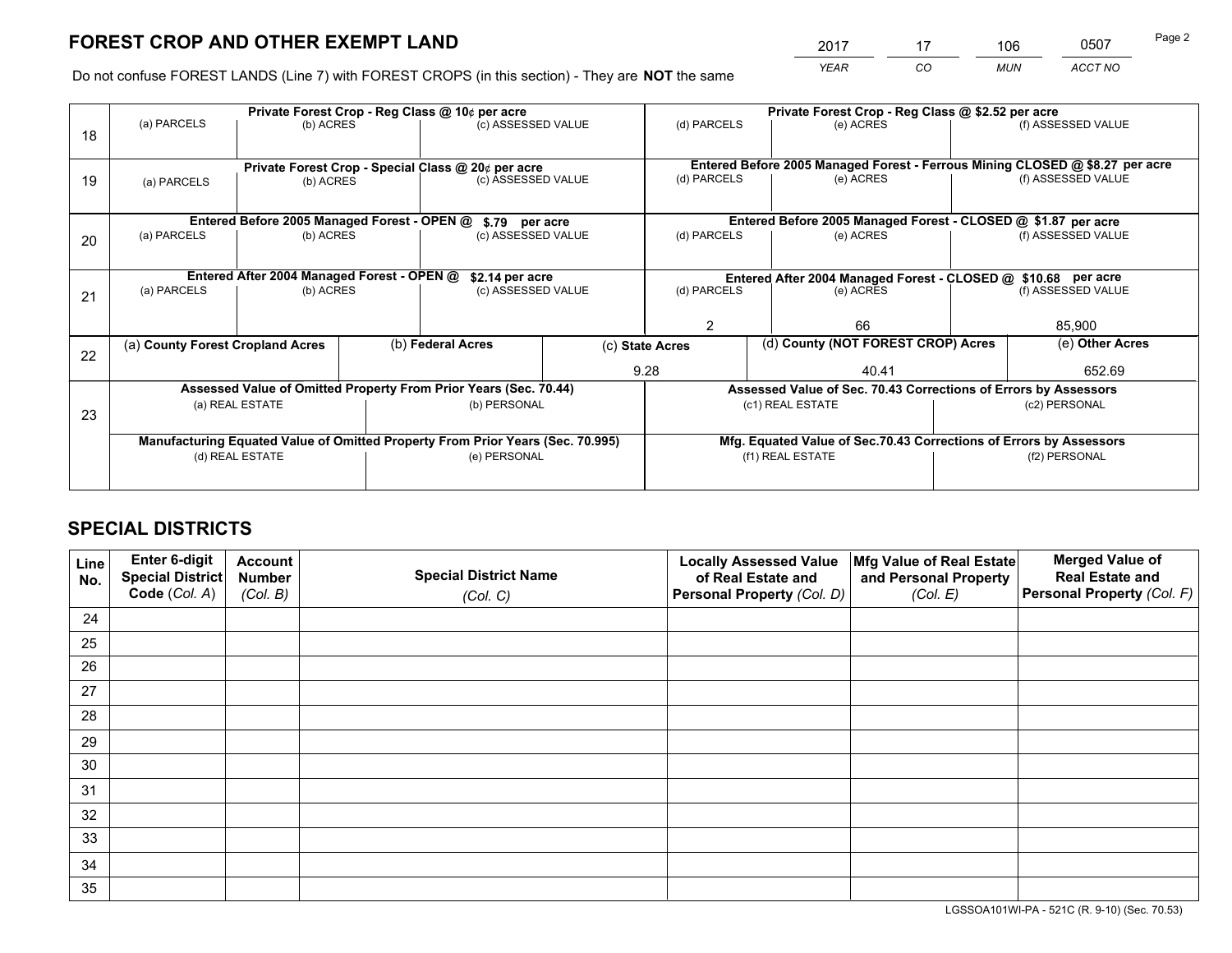|             |                                                          |                                             |                                                         | YEAR                                                                              | CO.<br><b>MUN</b>                                             | ACCT NO                                                                        |  |  |
|-------------|----------------------------------------------------------|---------------------------------------------|---------------------------------------------------------|-----------------------------------------------------------------------------------|---------------------------------------------------------------|--------------------------------------------------------------------------------|--|--|
| Line<br>No. | Enter 6-digit<br><b>School District</b><br>Code (Col. A) | <b>Account</b><br><b>Number</b><br>(Col. B) | <b>School District Name</b><br>(Col. C)                 | <b>Locally Assessed Value</b><br>of Real Estate and<br>Personal Property (Col. D) | Mfg Value of Real Estate<br>and Personal Property<br>(Col. E) | <b>Merged Value of</b><br><b>Real Estate and</b><br>Personal Property (Col. F) |  |  |
|             | A. SCHOOL DISTRICTS (K-8 and K-12)                       |                                             |                                                         |                                                                                   |                                                               |                                                                                |  |  |
| 36          | 170637                                                   | 0114                                        | SCH D OF BOYCEVILLE COMMUNITY                           | 38,329,315                                                                        | 4,520,400                                                     | 42,849,715                                                                     |  |  |
| 37          |                                                          |                                             |                                                         |                                                                                   |                                                               |                                                                                |  |  |
| 38          |                                                          |                                             |                                                         |                                                                                   |                                                               |                                                                                |  |  |
| 39          |                                                          |                                             |                                                         |                                                                                   |                                                               |                                                                                |  |  |
| 40          |                                                          |                                             |                                                         |                                                                                   |                                                               |                                                                                |  |  |
| 41<br>42    |                                                          |                                             |                                                         |                                                                                   |                                                               |                                                                                |  |  |
| 43          |                                                          |                                             |                                                         |                                                                                   |                                                               |                                                                                |  |  |
| 44          |                                                          |                                             |                                                         |                                                                                   |                                                               |                                                                                |  |  |
| 45          |                                                          |                                             |                                                         |                                                                                   |                                                               |                                                                                |  |  |
| 46          |                                                          |                                             |                                                         |                                                                                   |                                                               |                                                                                |  |  |
| 47          |                                                          |                                             |                                                         |                                                                                   |                                                               |                                                                                |  |  |
| 48          |                                                          |                                             |                                                         |                                                                                   |                                                               |                                                                                |  |  |
| 49          |                                                          |                                             |                                                         |                                                                                   |                                                               |                                                                                |  |  |
| 50          |                                                          |                                             | TOTAL ASSESSED VALUE OF SCHOOL DISTRICTS (K-8 and K-12) | 38,329,315                                                                        | 4,520,400                                                     | 42,849,715                                                                     |  |  |
|             | <b>B. UNION HIGH SCHOOL DISTRICTS</b>                    |                                             |                                                         |                                                                                   |                                                               |                                                                                |  |  |
| 51<br>52    |                                                          |                                             |                                                         |                                                                                   |                                                               |                                                                                |  |  |
| 53          |                                                          |                                             |                                                         |                                                                                   |                                                               |                                                                                |  |  |
| 54          |                                                          |                                             |                                                         |                                                                                   |                                                               |                                                                                |  |  |
| 55          |                                                          |                                             | TOTAL ASSESSED VALUE OF UNION HIGH SCHOOLS              |                                                                                   |                                                               |                                                                                |  |  |
|             | C.<br><b>TECHNICAL COLLEGE DISTRICTS</b>                 |                                             |                                                         |                                                                                   |                                                               |                                                                                |  |  |
| 56          | 000100                                                   | 0001                                        | CHIPPEWA VALLEY TECHNICAL COLLEGE EAUC                  | 38,329,315                                                                        | 4,520,400                                                     | 42,849,715                                                                     |  |  |
| 57          |                                                          |                                             |                                                         |                                                                                   |                                                               |                                                                                |  |  |
| 58          |                                                          |                                             |                                                         |                                                                                   |                                                               |                                                                                |  |  |
| 59          |                                                          |                                             | TOTAL ASSESSED VALUE OF TECHNICAL COLLEGES              | 38,329,315                                                                        | 4,520,400                                                     | 42,849,715                                                                     |  |  |

17

106

 *I hereby certify, to the best of my knowledge and belief, this form is complete and correct.*

**SCHOOL DISTRICTS**

| Print name of preparer | Title                    |                | Date (MM/DD/CCYY) |
|------------------------|--------------------------|----------------|-------------------|
|                        |                          |                |                   |
| Signature of preparer  | Contact Telephone Number | E-mail address |                   |
|                        | $\overline{\phantom{a}}$ |                |                   |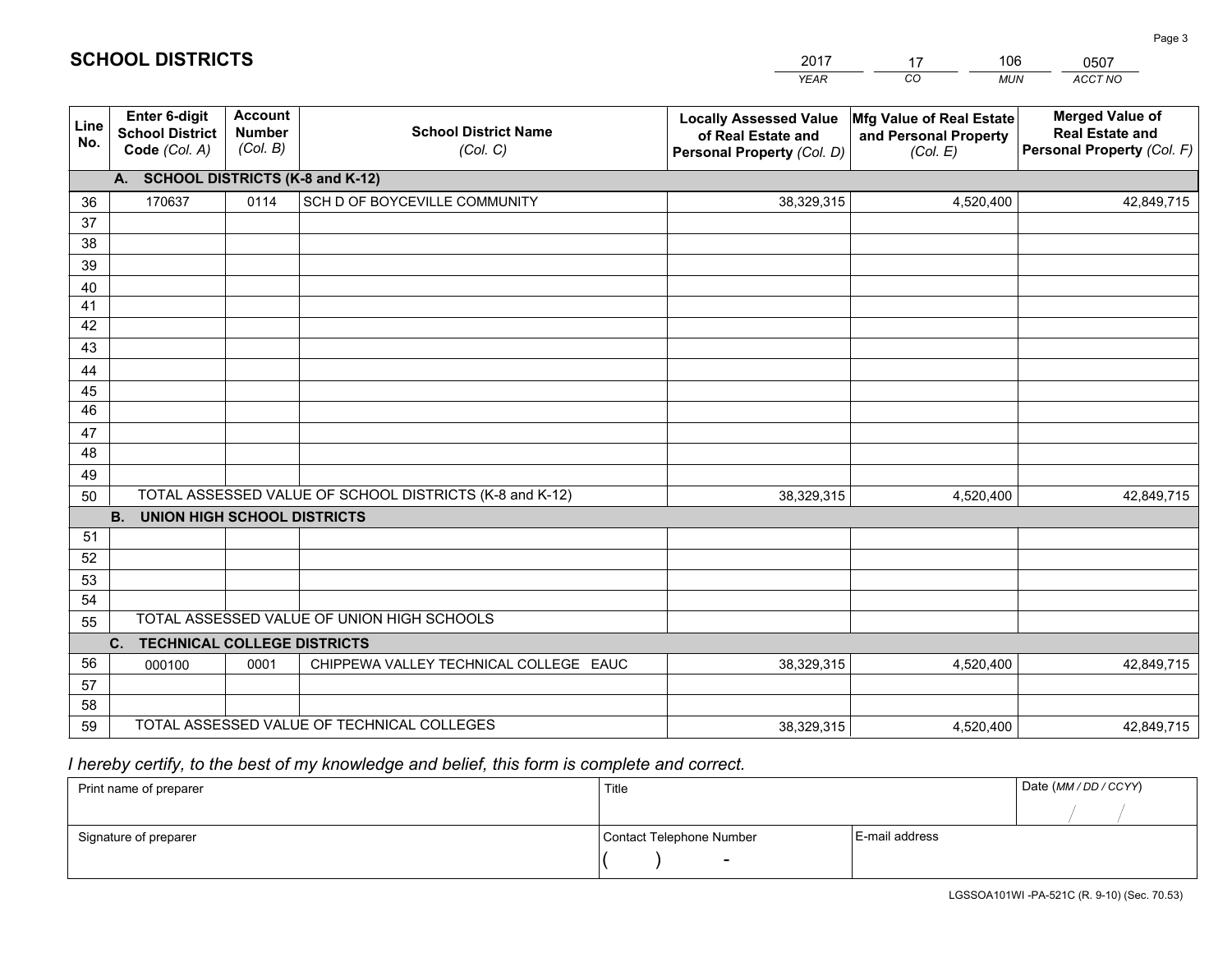## **HIGHLIGHTS**

- 1. Complete the Statement of Assessment after the Board of Review. Reflect any changes made there.
- 2. Use black ink to complete.
- 3. Line 16 must equal Line 50, Col D.
- 4. Line 55 must equal the total of K-8 schools listed on lines 36-49. Do not include K-12 schools in this comparision.
- 5. Line 59, Col. D must equal Line 16.
- 6. Special District, School District and Technical College District values must include both real estate and personal property. Examples of Special districts are: town sanitary districts, public inland lake protection and rehabilitation districts, and metropolitan sewerage districts.
- 7. DO NOT INCLUDE Manufacturing property values.DOR will print these values on the final SOA.

DARLENE LEE

DARLENE LEE

VILLAGE OF BOYCEVILLE

VILLAGE OF BOYCEVILLE

PO BOX 368

 $\overline{S}$ 

BOX 368

BOYCEVILLE, WI 54725 - 0368

3OYCEVILLE, WI 54725

 $-0368$ 

 8. Accuracy of this form is very important. The values reported directly affect the equalized value DOR calculates for school and special districts.

### **Page 1:**

 If not prefilled, enter the tax year,county and municipal code,municipal type, municipal name and county name on the top of form.

Check the Amended box, if filing an amended / corrected SOA.

 Report the parcel count, acres and assessed value of taxable general property, total parcel count, (real and personal), total acres, and values from final figures set by the Board of Review.

- A. Real Estate land and improvements (buildings, etc.) is reported on lines 1 8, total line 9.
- B. Personal Property is reported on lines 11 14, Column D, total line 15.
- C. To complete this report, use the computer produced summary of the assessment roll that shows these amounts.
- D. Use whole numbers only.
- E. Add each line across and each column down to verify entries.

## **Page 2:**

- A. Report Special Items (not subject to general property tax).
- 1. Private Forest Croplands and Managed Forest Lands are reported on lines 18,19, 20 and 21. Be sure to report assessed values **NOT** taxes.
- 2. You should have copies of the orders of entry, orders of withdrawal, etc., to update your assessment roll.
	- 3. Show hundredths of acres (e.g. 39.75).
- 4. Tax exempt lands are reported on line 22.
- 5. Omitted property and sec. 70.43, Wis. Stats., corrections of errors by assessor are reported on line 23. Report real estate and personal property separately. These should be for **prior years**, not something found on the current assessment roll after the board of review.
- B. Special District (Lines 24-35) Include the value of both real and personal property.

 The Department of Revenue (DOR) preprints much of the information regarding names and codes for schools, special districts,etc. If a district is not listed, enter the name and value only, DOR will enter the proper code.

## **Page 3 School Districts:**

Include the value of both real and personal property.

Report School District (regular, elementary, union high school, and technical college).

- 1. Regular (K-12) and Elementary (K-8) school values are reported on lines 36-49, total on line 50.
- 2. Union High School (UHS) (use only if elementary schools are listed on lines 36-49) are reported on lines 51-54. UHS total value (line 55) must equal to the total **elementary school** values reported on lines 36-49. Do notinclude K-12 schools in this comparison.
- 3. Technical College values are reported on lines 56-58, total on line 59.
- 4. Use the computer summary that shows these amounts to complete this report.

#### **This form is due the second Monday in June. File this report only after your Board of Review is complete.**

 *If you have questions: Return forms to:*

 Email: lgs@wisconsin.gov Wisconsin Department of RevenueCall:  $(608)$  266-2569 or  $(608)$  264-6892 Fax number: (608) 264-6887 PO Box 8971

Local Government Services Section 6-97 Madison WI 53708-8971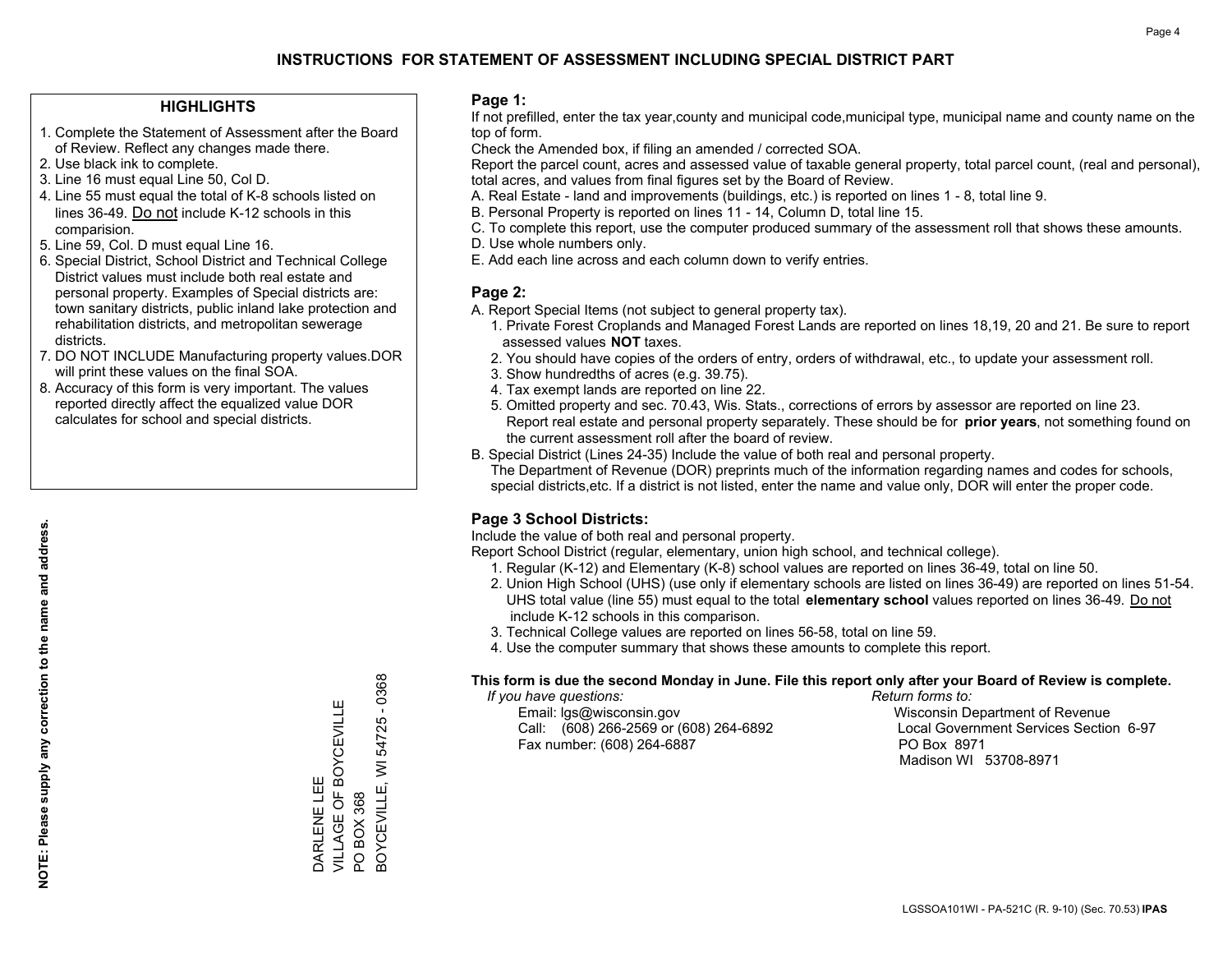**FINAL - EQUATED**

# **STATEMENT OF ASSESSMENT FOR 2017**

| 17  | 111 | 0508    |
|-----|-----|---------|
| CO. | MUN | ACCT NO |

|                | <b>FOR</b>                                                                                                                                         | <b>VILLAGE OF</b><br>OF                                                                                                                                                                      | <b>COLFAX</b>            |                | <b>DUNN COUNTY</b>                                   |                         |                      | <b>WHEN COMPLETING THIS DOCUMENT</b><br>DO NOT WRITE OVER X's OR IN SHADED AREAS |
|----------------|----------------------------------------------------------------------------------------------------------------------------------------------------|----------------------------------------------------------------------------------------------------------------------------------------------------------------------------------------------|--------------------------|----------------|------------------------------------------------------|-------------------------|----------------------|----------------------------------------------------------------------------------|
|                |                                                                                                                                                    | Town - Village - City                                                                                                                                                                        | <b>Municipality Name</b> |                | <b>County Name</b>                                   |                         |                      |                                                                                  |
|                |                                                                                                                                                    | <b>REAL ESTATE</b>                                                                                                                                                                           |                          | PARCEL COUNT   | NO. OF ACRES                                         | <b>VALUE OF</b>         | <b>VALUE OF</b>      | TOTAL VALUE OF LAND                                                              |
| Line<br>No.    |                                                                                                                                                    | (See Lines 18 - 22 for<br>other Real Estate)                                                                                                                                                 |                          |                | <b>WHOLE</b><br>TOTAL LAND IMPROVEMENTS NUMBERS ONLY | <b>LAND</b>             | <b>IMPROVEMENTS</b>  | AND IMPROVEMENTS                                                                 |
|                |                                                                                                                                                    |                                                                                                                                                                                              | Col. A                   | Col. B         | Col. C                                               | Col. D                  | Col. E               | Col. F                                                                           |
| $\mathbf 1$    |                                                                                                                                                    | <b>RESIDENTIAL - Class 1</b>                                                                                                                                                                 | 423                      | 363            | 58                                                   | 5,230,100               | 31,058,100           | 36,288,200                                                                       |
| $\overline{2}$ |                                                                                                                                                    | <b>COMMERCIAL - Class 2</b>                                                                                                                                                                  | 82                       | 57             | 56                                                   | 1,831,200               | 7,369,000            | 9,200,200                                                                        |
| 3              |                                                                                                                                                    | <b>MANUFACTURING - Class 3</b>                                                                                                                                                               | 11                       | 10             | 33                                                   | 163,000                 | 1,744,600            | 1,907,600                                                                        |
| $\overline{4}$ |                                                                                                                                                    | <b>AGRICULTURAL - Class 4</b>                                                                                                                                                                | 17                       |                | 370                                                  | 67,300                  |                      | 67,300                                                                           |
| 5              |                                                                                                                                                    | <b>UNDEVELOPED - Class 5</b>                                                                                                                                                                 | 5                        |                | 4                                                    | 500                     |                      | 500                                                                              |
| 6              |                                                                                                                                                    | AGRICULTURAL FOREST - Class 5m                                                                                                                                                               | 0                        |                | 0                                                    | 0                       |                      | 0                                                                                |
| $\overline{7}$ |                                                                                                                                                    | FOREST LANDS - Class 6                                                                                                                                                                       | 0                        |                | 0                                                    | 0                       |                      |                                                                                  |
| 8              |                                                                                                                                                    | OTHER - Class 7                                                                                                                                                                              | $\overline{2}$           | $\overline{2}$ | 4                                                    | 35,000                  | 387,300              | 422,300                                                                          |
| 9              |                                                                                                                                                    | TOTAL - ALL COLUMNS                                                                                                                                                                          | 540                      | 432            | 525                                                  | 7,327,100               | 40,559,000           | 47,886,100                                                                       |
| 10             |                                                                                                                                                    | NUMBER OF PERSONAL PROPERTY ACCOUNTS IN ROLL                                                                                                                                                 |                          |                | 79                                                   | <b>LOCALLY ASSESSED</b> | <b>MANUFACTURING</b> | <b>MERGED</b>                                                                    |
| 11             |                                                                                                                                                    | BOATS AND OTHER WATERCRAFT NOT EXEMPT - Code 1                                                                                                                                               |                          |                |                                                      | 0                       | 0                    |                                                                                  |
| 12             |                                                                                                                                                    | MACHINERY, TOOLS AND PATTERNS - Code 2                                                                                                                                                       |                          |                |                                                      | 754,300                 | 251,300              | 1,005,600                                                                        |
| 13             |                                                                                                                                                    | FURNITURE, FIXTURES AND EQUIPMENT - Code 3                                                                                                                                                   |                          |                |                                                      | 501,500                 | 5,900                | 507,400                                                                          |
| 14             |                                                                                                                                                    | ALL OTHER PERSONAL PROPERTY NOT EXEMPT - Codes 4A, 4B, 4C                                                                                                                                    |                          |                |                                                      | 137,400                 | 62,600               | 200,000                                                                          |
| 15             |                                                                                                                                                    | TOTAL OF PERSONAL PROPERTY NOT EXEMPT (Total of Lines 11-14)                                                                                                                                 |                          |                |                                                      | 1,393,200               | 319,800              | 1,713,000                                                                        |
| 16             |                                                                                                                                                    | AGGREGATE ASSESSED VALUE OF ALL PROPERTY SUBJECT TO THE GENERAL PROPERTY TAX (Total of Lines 9F and 15F)<br>MUST EQUAL TOTAL VALUE OF THE SCHOOL DISTRICTS (K-12 PLUS K-8) - Line 50, Col. F |                          |                |                                                      |                         |                      | 49,599,100                                                                       |
| 17             | Name of Assessor<br>Telephone #<br><b>BOARD OF REVIEW</b><br>DATE OF FINAL ADJOURNMENT<br><b>BARBARA L. ZEMPEL</b><br>(715) 839-8618<br>05/23/2017 |                                                                                                                                                                                              |                          |                |                                                      |                         |                      |                                                                                  |

REMARKS

The Assessment Ratio to be used in calculating the estimated Fair Market Value on tax bills for this tax district is .981253897<br>This ratio should be used to convert assessed values to "Calculate Equalized Values" in Step 1 Commission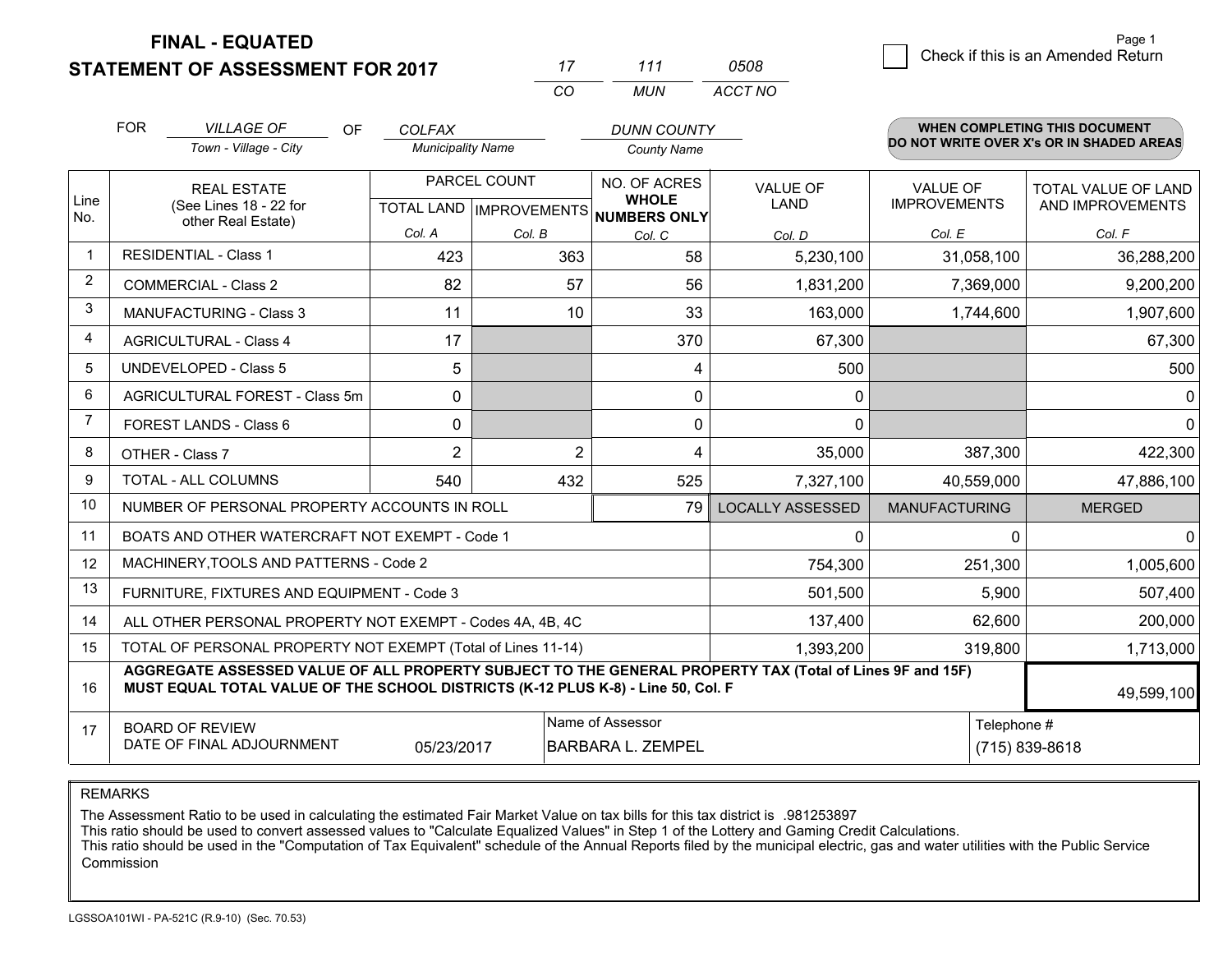*YEAR CO MUN ACCT NO* <sup>2017</sup> <sup>17</sup> <sup>111</sup> <sup>0508</sup>

Do not confuse FOREST LANDS (Line 7) with FOREST CROPS (in this section) - They are **NOT** the same

|    |                                                               |                                             |  | Private Forest Crop - Reg Class @ 10¢ per acre                                 |  | Private Forest Crop - Reg Class @ \$2.52 per acre |                                                                              |  |                    |  |
|----|---------------------------------------------------------------|---------------------------------------------|--|--------------------------------------------------------------------------------|--|---------------------------------------------------|------------------------------------------------------------------------------|--|--------------------|--|
| 18 | (a) PARCELS                                                   | (b) ACRES                                   |  | (c) ASSESSED VALUE                                                             |  | (d) PARCELS                                       | (e) ACRES                                                                    |  | (f) ASSESSED VALUE |  |
|    |                                                               |                                             |  |                                                                                |  |                                                   |                                                                              |  |                    |  |
|    |                                                               |                                             |  | Private Forest Crop - Special Class @ 20¢ per acre                             |  |                                                   | Entered Before 2005 Managed Forest - Ferrous Mining CLOSED @ \$8.27 per acre |  |                    |  |
| 19 | (a) PARCELS                                                   | (b) ACRES                                   |  | (c) ASSESSED VALUE                                                             |  | (d) PARCELS                                       | (e) ACRES                                                                    |  | (f) ASSESSED VALUE |  |
|    |                                                               |                                             |  |                                                                                |  |                                                   |                                                                              |  |                    |  |
|    |                                                               | Entered Before 2005 Managed Forest - OPEN @ |  | \$.79 per acre                                                                 |  |                                                   | Entered Before 2005 Managed Forest - CLOSED @ \$1.87 per acre                |  |                    |  |
| 20 | (a) PARCELS                                                   | (b) ACRES                                   |  | (c) ASSESSED VALUE                                                             |  | (d) PARCELS                                       | (e) ACRES                                                                    |  | (f) ASSESSED VALUE |  |
|    |                                                               |                                             |  |                                                                                |  |                                                   |                                                                              |  |                    |  |
|    | Entered After 2004 Managed Forest - OPEN @<br>\$2.14 per acre |                                             |  |                                                                                |  |                                                   | Entered After 2004 Managed Forest - CLOSED @ \$10.68 per acre                |  |                    |  |
| 21 | (a) PARCELS                                                   | (b) ACRES                                   |  | (c) ASSESSED VALUE                                                             |  | (d) PARCELS<br>(e) ACRES                          |                                                                              |  | (f) ASSESSED VALUE |  |
|    |                                                               |                                             |  |                                                                                |  |                                                   |                                                                              |  |                    |  |
|    |                                                               |                                             |  |                                                                                |  |                                                   | (d) County (NOT FOREST CROP) Acres                                           |  |                    |  |
| 22 | (a) County Forest Cropland Acres                              |                                             |  | (b) Federal Acres                                                              |  | (c) State Acres                                   |                                                                              |  | (e) Other Acres    |  |
|    |                                                               |                                             |  |                                                                                |  | .67                                               | .12                                                                          |  | 139.19             |  |
|    |                                                               |                                             |  | Assessed Value of Omitted Property From Prior Years (Sec. 70.44)               |  |                                                   | Assessed Value of Sec. 70.43 Corrections of Errors by Assessors              |  |                    |  |
| 23 |                                                               | (a) REAL ESTATE                             |  | (b) PERSONAL                                                                   |  |                                                   | (c1) REAL ESTATE                                                             |  | (c2) PERSONAL      |  |
|    |                                                               |                                             |  |                                                                                |  |                                                   |                                                                              |  |                    |  |
|    |                                                               |                                             |  | Manufacturing Equated Value of Omitted Property From Prior Years (Sec. 70.995) |  |                                                   | Mfg. Equated Value of Sec.70.43 Corrections of Errors by Assessors           |  |                    |  |
|    |                                                               | (d) REAL ESTATE                             |  | (e) PERSONAL                                                                   |  | (f1) REAL ESTATE                                  |                                                                              |  | (f2) PERSONAL      |  |
|    |                                                               |                                             |  |                                                                                |  |                                                   |                                                                              |  |                    |  |

# **SPECIAL DISTRICTS**

| Line<br>No. | Enter 6-digit<br>Special District<br>Code (Col. A) | <b>Account</b><br><b>Number</b> | <b>Special District Name</b> | <b>Locally Assessed Value</b><br>of Real Estate and | Mfg Value of Real Estate<br>and Personal Property | <b>Merged Value of</b><br><b>Real Estate and</b><br>Personal Property (Col. F) |
|-------------|----------------------------------------------------|---------------------------------|------------------------------|-----------------------------------------------------|---------------------------------------------------|--------------------------------------------------------------------------------|
|             |                                                    | (Col. B)                        | (Col. C)                     | Personal Property (Col. D)                          | (Col. E)                                          |                                                                                |
| 24          |                                                    |                                 |                              |                                                     |                                                   |                                                                                |
| 25          |                                                    |                                 |                              |                                                     |                                                   |                                                                                |
| 26          |                                                    |                                 |                              |                                                     |                                                   |                                                                                |
| 27          |                                                    |                                 |                              |                                                     |                                                   |                                                                                |
| 28          |                                                    |                                 |                              |                                                     |                                                   |                                                                                |
| 29          |                                                    |                                 |                              |                                                     |                                                   |                                                                                |
| 30          |                                                    |                                 |                              |                                                     |                                                   |                                                                                |
| 31          |                                                    |                                 |                              |                                                     |                                                   |                                                                                |
| 32          |                                                    |                                 |                              |                                                     |                                                   |                                                                                |
| 33          |                                                    |                                 |                              |                                                     |                                                   |                                                                                |
| 34          |                                                    |                                 |                              |                                                     |                                                   |                                                                                |
| 35          |                                                    |                                 |                              |                                                     |                                                   |                                                                                |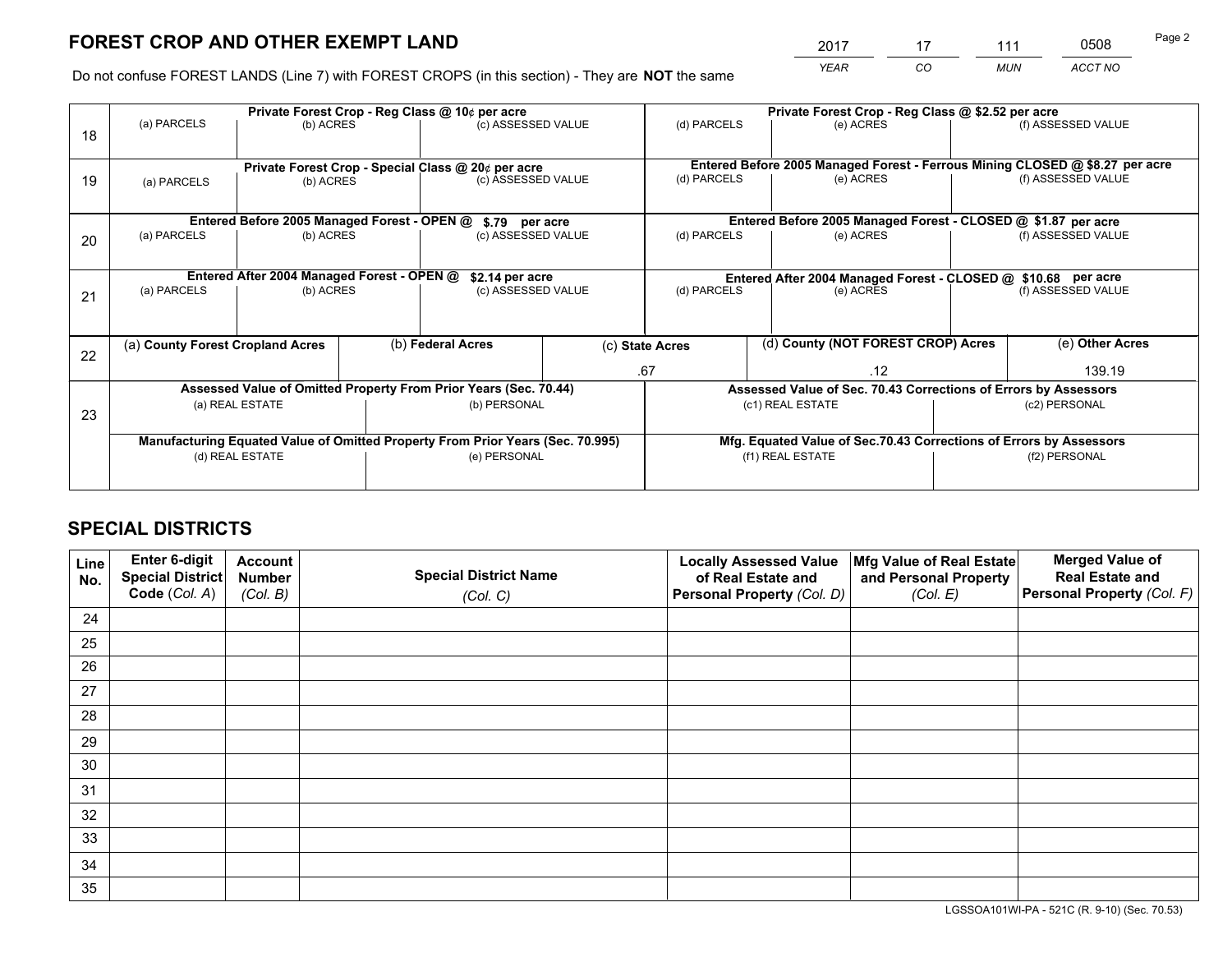| <b>Account</b><br><b>Merged Value of</b><br>Enter 6-digit<br><b>Locally Assessed Value</b><br>Mfg Value of Real Estate<br>Line<br><b>School District Name</b><br><b>Number</b><br><b>School District</b><br><b>Real Estate and</b><br>of Real Estate and<br>and Personal Property<br>No.<br>(Col. B)<br>Personal Property (Col. F)<br>Code (Col. A)<br>(Col. C)<br>Personal Property (Col. D)<br>(Col. E)<br>A. SCHOOL DISTRICTS (K-8 and K-12)<br>SCH D OF COLFAX<br>171176<br>0115<br>47,371,700<br>2,227,400<br>36<br>49,599,100<br>37<br>38<br>39<br>40<br>41<br>42<br>43<br>44<br>45<br>46<br>47<br>48<br>49<br>TOTAL ASSESSED VALUE OF SCHOOL DISTRICTS (K-8 and K-12)<br>50<br>47,371,700<br>2,227,400<br>49,599,100<br><b>B. UNION HIGH SCHOOL DISTRICTS</b><br>51<br>52<br>53<br>54<br>TOTAL ASSESSED VALUE OF UNION HIGH SCHOOLS<br>55<br>$C_{1}$<br><b>TECHNICAL COLLEGE DISTRICTS</b><br>56<br>CHIPPEWA VALLEY TECHNICAL COLLEGE EAUC<br>0001<br>47,371,700<br>2,227,400<br>000100<br>49,599,100<br>57<br>58<br>TOTAL ASSESSED VALUE OF TECHNICAL COLLEGES<br>59 |  |  | YEAR       | CO.<br><b>MUN</b> | ACCT NO    |
|------------------------------------------------------------------------------------------------------------------------------------------------------------------------------------------------------------------------------------------------------------------------------------------------------------------------------------------------------------------------------------------------------------------------------------------------------------------------------------------------------------------------------------------------------------------------------------------------------------------------------------------------------------------------------------------------------------------------------------------------------------------------------------------------------------------------------------------------------------------------------------------------------------------------------------------------------------------------------------------------------------------------------------------------------------------------------|--|--|------------|-------------------|------------|
|                                                                                                                                                                                                                                                                                                                                                                                                                                                                                                                                                                                                                                                                                                                                                                                                                                                                                                                                                                                                                                                                              |  |  |            |                   |            |
|                                                                                                                                                                                                                                                                                                                                                                                                                                                                                                                                                                                                                                                                                                                                                                                                                                                                                                                                                                                                                                                                              |  |  |            |                   |            |
|                                                                                                                                                                                                                                                                                                                                                                                                                                                                                                                                                                                                                                                                                                                                                                                                                                                                                                                                                                                                                                                                              |  |  |            |                   |            |
|                                                                                                                                                                                                                                                                                                                                                                                                                                                                                                                                                                                                                                                                                                                                                                                                                                                                                                                                                                                                                                                                              |  |  |            |                   |            |
|                                                                                                                                                                                                                                                                                                                                                                                                                                                                                                                                                                                                                                                                                                                                                                                                                                                                                                                                                                                                                                                                              |  |  |            |                   |            |
|                                                                                                                                                                                                                                                                                                                                                                                                                                                                                                                                                                                                                                                                                                                                                                                                                                                                                                                                                                                                                                                                              |  |  |            |                   |            |
|                                                                                                                                                                                                                                                                                                                                                                                                                                                                                                                                                                                                                                                                                                                                                                                                                                                                                                                                                                                                                                                                              |  |  |            |                   |            |
|                                                                                                                                                                                                                                                                                                                                                                                                                                                                                                                                                                                                                                                                                                                                                                                                                                                                                                                                                                                                                                                                              |  |  |            |                   |            |
|                                                                                                                                                                                                                                                                                                                                                                                                                                                                                                                                                                                                                                                                                                                                                                                                                                                                                                                                                                                                                                                                              |  |  |            |                   |            |
|                                                                                                                                                                                                                                                                                                                                                                                                                                                                                                                                                                                                                                                                                                                                                                                                                                                                                                                                                                                                                                                                              |  |  |            |                   |            |
|                                                                                                                                                                                                                                                                                                                                                                                                                                                                                                                                                                                                                                                                                                                                                                                                                                                                                                                                                                                                                                                                              |  |  |            |                   |            |
|                                                                                                                                                                                                                                                                                                                                                                                                                                                                                                                                                                                                                                                                                                                                                                                                                                                                                                                                                                                                                                                                              |  |  |            |                   |            |
|                                                                                                                                                                                                                                                                                                                                                                                                                                                                                                                                                                                                                                                                                                                                                                                                                                                                                                                                                                                                                                                                              |  |  |            |                   |            |
|                                                                                                                                                                                                                                                                                                                                                                                                                                                                                                                                                                                                                                                                                                                                                                                                                                                                                                                                                                                                                                                                              |  |  |            |                   |            |
|                                                                                                                                                                                                                                                                                                                                                                                                                                                                                                                                                                                                                                                                                                                                                                                                                                                                                                                                                                                                                                                                              |  |  |            |                   |            |
|                                                                                                                                                                                                                                                                                                                                                                                                                                                                                                                                                                                                                                                                                                                                                                                                                                                                                                                                                                                                                                                                              |  |  |            |                   |            |
|                                                                                                                                                                                                                                                                                                                                                                                                                                                                                                                                                                                                                                                                                                                                                                                                                                                                                                                                                                                                                                                                              |  |  |            |                   |            |
|                                                                                                                                                                                                                                                                                                                                                                                                                                                                                                                                                                                                                                                                                                                                                                                                                                                                                                                                                                                                                                                                              |  |  |            |                   |            |
|                                                                                                                                                                                                                                                                                                                                                                                                                                                                                                                                                                                                                                                                                                                                                                                                                                                                                                                                                                                                                                                                              |  |  |            |                   |            |
|                                                                                                                                                                                                                                                                                                                                                                                                                                                                                                                                                                                                                                                                                                                                                                                                                                                                                                                                                                                                                                                                              |  |  |            |                   |            |
|                                                                                                                                                                                                                                                                                                                                                                                                                                                                                                                                                                                                                                                                                                                                                                                                                                                                                                                                                                                                                                                                              |  |  |            |                   |            |
|                                                                                                                                                                                                                                                                                                                                                                                                                                                                                                                                                                                                                                                                                                                                                                                                                                                                                                                                                                                                                                                                              |  |  |            |                   |            |
|                                                                                                                                                                                                                                                                                                                                                                                                                                                                                                                                                                                                                                                                                                                                                                                                                                                                                                                                                                                                                                                                              |  |  |            |                   |            |
|                                                                                                                                                                                                                                                                                                                                                                                                                                                                                                                                                                                                                                                                                                                                                                                                                                                                                                                                                                                                                                                                              |  |  |            |                   |            |
|                                                                                                                                                                                                                                                                                                                                                                                                                                                                                                                                                                                                                                                                                                                                                                                                                                                                                                                                                                                                                                                                              |  |  |            |                   |            |
|                                                                                                                                                                                                                                                                                                                                                                                                                                                                                                                                                                                                                                                                                                                                                                                                                                                                                                                                                                                                                                                                              |  |  | 47,371,700 | 2,227,400         | 49,599,100 |

17

111

 *I hereby certify, to the best of my knowledge and belief, this form is complete and correct.*

**SCHOOL DISTRICTS**

| Print name of preparer | Title                    |                | Date (MM / DD / CCYY) |
|------------------------|--------------------------|----------------|-----------------------|
|                        |                          |                |                       |
| Signature of preparer  | Contact Telephone Number | E-mail address |                       |
|                        | $\sim$                   |                |                       |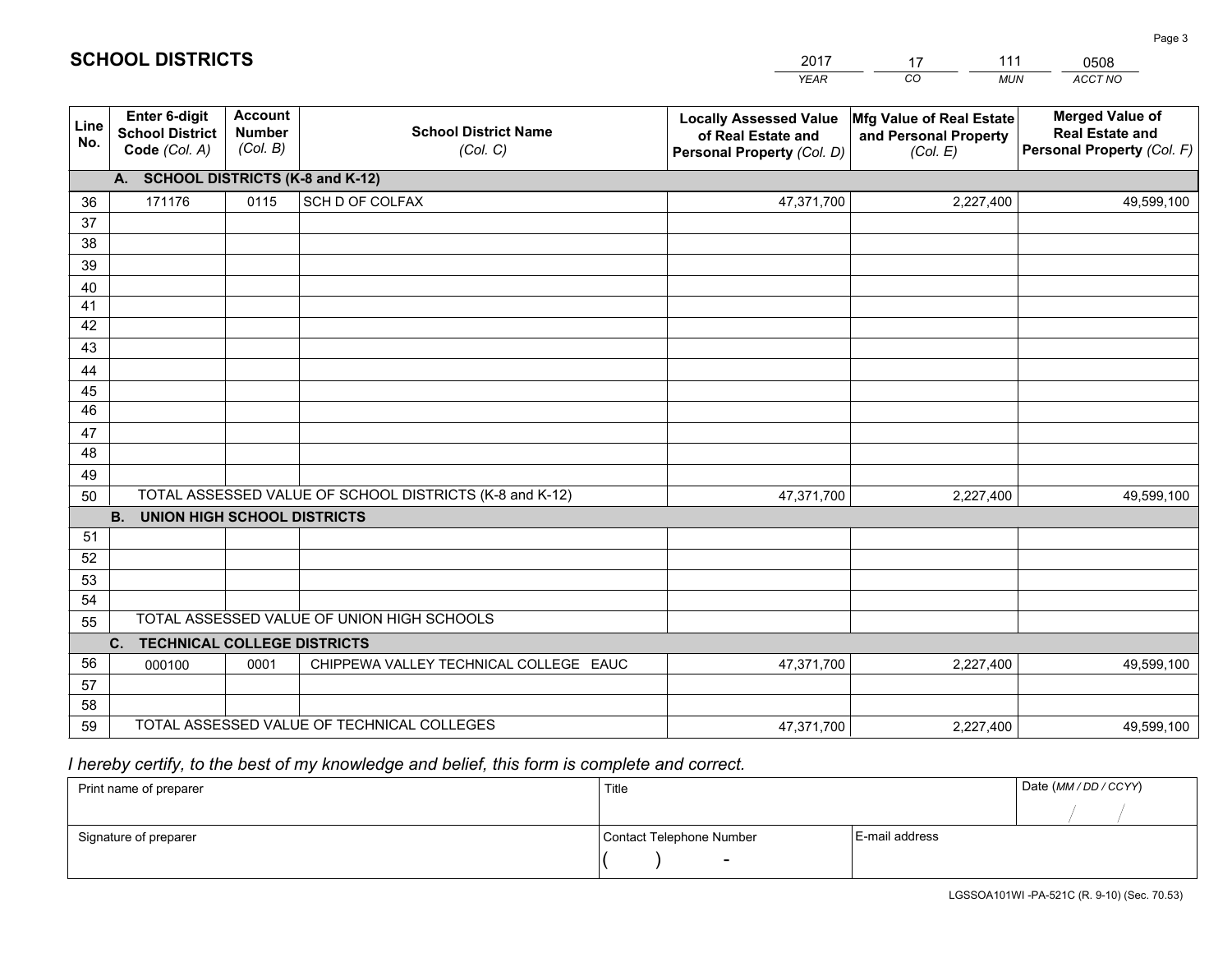## **HIGHLIGHTS**

- 1. Complete the Statement of Assessment after the Board of Review. Reflect any changes made there.
- 2. Use black ink to complete.
- 3. Line 16 must equal Line 50, Col D.
- 4. Line 55 must equal the total of K-8 schools listed on lines 36-49. Do not include K-12 schools in this comparision.
- 5. Line 59, Col. D must equal Line 16.
- 6. Special District, School District and Technical College District values must include both real estate and personal property. Examples of Special districts are: town sanitary districts, public inland lake protection and rehabilitation districts, and metropolitan sewerage districts.
- 7. DO NOT INCLUDE Manufacturing property values.DOR will print these values on the final SOA.
- 8. Accuracy of this form is very important. The values reported directly affect the equalized value DOR calculates for school and special districts.

### **Page 1:**

 If not prefilled, enter the tax year,county and municipal code,municipal type, municipal name and county name on the top of form.

Check the Amended box, if filing an amended / corrected SOA.

 Report the parcel count, acres and assessed value of taxable general property, total parcel count, (real and personal), total acres, and values from final figures set by the Board of Review.

- A. Real Estate land and improvements (buildings, etc.) is reported on lines 1 8, total line 9.
- B. Personal Property is reported on lines 11 14, Column D, total line 15.
- C. To complete this report, use the computer produced summary of the assessment roll that shows these amounts.
- D. Use whole numbers only.
- E. Add each line across and each column down to verify entries.

## **Page 2:**

- A. Report Special Items (not subject to general property tax).
- 1. Private Forest Croplands and Managed Forest Lands are reported on lines 18,19, 20 and 21. Be sure to report assessed values **NOT** taxes.
- 2. You should have copies of the orders of entry, orders of withdrawal, etc., to update your assessment roll.
	- 3. Show hundredths of acres (e.g. 39.75).
- 4. Tax exempt lands are reported on line 22.
- 5. Omitted property and sec. 70.43, Wis. Stats., corrections of errors by assessor are reported on line 23. Report real estate and personal property separately. These should be for **prior years**, not something found on the current assessment roll after the board of review.
- B. Special District (Lines 24-35) Include the value of both real and personal property.
- The Department of Revenue (DOR) preprints much of the information regarding names and codes for schools, special districts,etc. If a district is not listed, enter the name and value only, DOR will enter the proper code.

## **Page 3 School Districts:**

Include the value of both real and personal property.

Report School District (regular, elementary, union high school, and technical college).

- 1. Regular (K-12) and Elementary (K-8) school values are reported on lines 36-49, total on line 50.
- 2. Union High School (UHS) (use only if elementary schools are listed on lines 36-49) are reported on lines 51-54. UHS total value (line 55) must equal to the total **elementary school** values reported on lines 36-49. Do notinclude K-12 schools in this comparison.
- 3. Technical College values are reported on lines 56-58, total on line 59.
- 4. Use the computer summary that shows these amounts to complete this report.

#### **This form is due the second Monday in June. File this report only after your Board of Review is complete.**

 *If you have questions: Return forms to:*

 Email: lgs@wisconsin.gov Wisconsin Department of RevenueCall:  $(608)$  266-2569 or  $(608)$  264-6892 Fax number: (608) 264-6887 PO Box 8971

Local Government Services Section 6-97 Madison WI 53708-8971

COLFAX, WI 54730 - 0417 COLFAX, WI 54730 - 0417 VILLAGE OF COLFAX LYNN NIGGEMANN<br>VILLAGE OF COLFAX ZZYMIUGUN ZZYJ PO BOX 417 PO BOX 417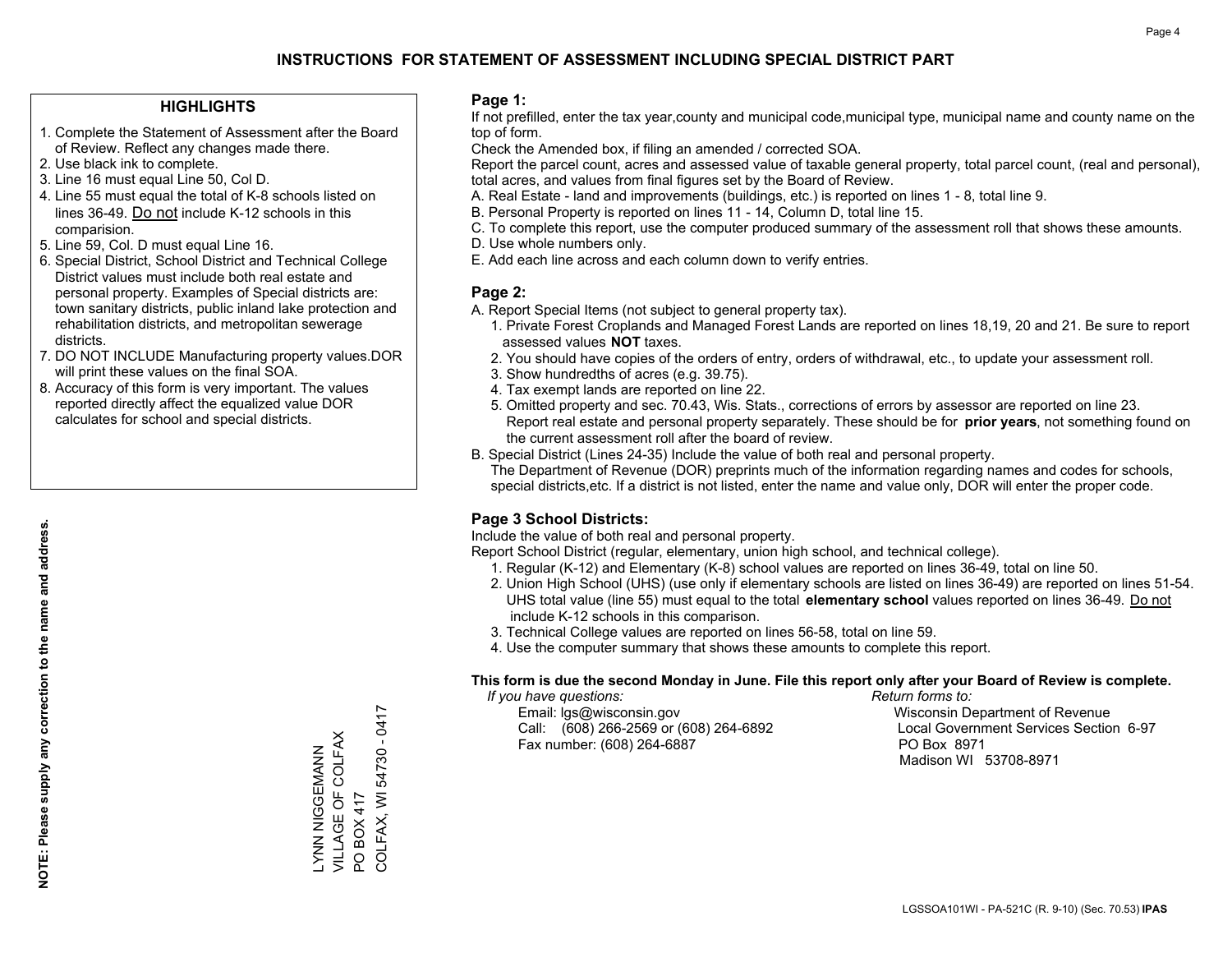**STATEMENT OF ASSESSMENT FOR 2017 FINAL - EQUATED**

|                | <b>FOR</b>                                                                         | <b>VILLAGE OF</b><br>OF.                                                                                                                                                                     | <b>DOWNING</b>           |                           | <b>DUNN COUNTY</b>                  |                         |                      | WHEN COMPLETING THIS DOCUMENT            |
|----------------|------------------------------------------------------------------------------------|----------------------------------------------------------------------------------------------------------------------------------------------------------------------------------------------|--------------------------|---------------------------|-------------------------------------|-------------------------|----------------------|------------------------------------------|
|                |                                                                                    | Town - Village - City                                                                                                                                                                        | <b>Municipality Name</b> |                           | <b>County Name</b>                  |                         |                      | DO NOT WRITE OVER X's OR IN SHADED AREAS |
|                |                                                                                    | <b>REAL ESTATE</b>                                                                                                                                                                           |                          | PARCEL COUNT              | NO. OF ACRES                        | <b>VALUE OF</b>         | <b>VALUE OF</b>      | TOTAL VALUE OF LAND                      |
| Line<br>No.    |                                                                                    | (See Lines 18 - 22 for<br>other Real Estate)                                                                                                                                                 |                          | TOTAL LAND   IMPROVEMENTS | <b>WHOLE</b><br><b>NUMBERS ONLY</b> | <b>LAND</b>             | <b>IMPROVEMENTS</b>  | AND IMPROVEMENTS                         |
|                |                                                                                    |                                                                                                                                                                                              | Col. A                   | Col. B                    | Col. C                              | Col. D                  | Col. E               | Col. F                                   |
|                |                                                                                    | <b>RESIDENTIAL - Class 1</b>                                                                                                                                                                 | 162                      | 100                       | 89                                  | 572,600                 | 6,930,500            | 7,503,100                                |
| 2              |                                                                                    | <b>COMMERCIAL - Class 2</b>                                                                                                                                                                  | 18                       |                           | 3<br>9                              | 70,000                  | 632,600              | 702,600                                  |
| 3              |                                                                                    | <b>MANUFACTURING - Class 3</b>                                                                                                                                                               | $\Omega$                 |                           | $\Omega$<br>$\mathbf{0}$            | $\Omega$                | 0                    |                                          |
| 4              |                                                                                    | <b>AGRICULTURAL - Class 4</b>                                                                                                                                                                | 64                       |                           | 1,328                               | 163,500                 |                      | 163,500                                  |
| 5              |                                                                                    | <b>UNDEVELOPED - Class 5</b>                                                                                                                                                                 | 16                       |                           | 160                                 | 88,300                  |                      | 88,300                                   |
| 6              |                                                                                    | AGRICULTURAL FOREST - Class 5m                                                                                                                                                               | 17                       |                           | 134                                 | 133,900                 |                      | 133,900                                  |
| $\overline{7}$ |                                                                                    | FOREST LANDS - Class 6                                                                                                                                                                       | $\overline{7}$           |                           | 80                                  | 154,900                 |                      | 154,900                                  |
| 8              |                                                                                    | OTHER - Class 7                                                                                                                                                                              | 9                        |                           | 9<br>17                             | 51,000                  | 608,800              | 659,800                                  |
| 9              |                                                                                    | <b>TOTAL - ALL COLUMNS</b>                                                                                                                                                                   | 293                      | 118                       | 1,811                               | 1,234,200               | 8,171,900            | 9,406,100                                |
| 10             |                                                                                    | NUMBER OF PERSONAL PROPERTY ACCOUNTS IN ROLL                                                                                                                                                 |                          |                           | 20                                  | <b>LOCALLY ASSESSED</b> | <b>MANUFACTURING</b> | <b>MERGED</b>                            |
| 11             |                                                                                    | BOATS AND OTHER WATERCRAFT NOT EXEMPT - Code 1                                                                                                                                               |                          |                           |                                     | 0                       | 0                    |                                          |
| 12             |                                                                                    | MACHINERY, TOOLS AND PATTERNS - Code 2                                                                                                                                                       |                          |                           |                                     | 27,100                  | 0                    | 27,100                                   |
| 13             |                                                                                    | FURNITURE, FIXTURES AND EQUIPMENT - Code 3                                                                                                                                                   |                          |                           |                                     | 46,700                  | 0                    | 46,700                                   |
| 14             |                                                                                    | ALL OTHER PERSONAL PROPERTY NOT EXEMPT - Codes 4A, 4B, 4C                                                                                                                                    |                          |                           |                                     | 1,000                   | 0                    | 1,000                                    |
| 15             |                                                                                    | TOTAL OF PERSONAL PROPERTY NOT EXEMPT (Total of Lines 11-14)                                                                                                                                 |                          |                           |                                     | 74,800                  | 0                    | 74,800                                   |
| 16             |                                                                                    | AGGREGATE ASSESSED VALUE OF ALL PROPERTY SUBJECT TO THE GENERAL PROPERTY TAX (Total of Lines 9F and 15F)<br>MUST EQUAL TOTAL VALUE OF THE SCHOOL DISTRICTS (K-12 PLUS K-8) - Line 50, Col. F |                          |                           |                                     |                         |                      | 9,480,900                                |
| 17             |                                                                                    | <b>BOARD OF REVIEW</b>                                                                                                                                                                       |                          |                           | Name of Assessor                    |                         | Telephone #          |                                          |
|                | DATE OF FINAL ADJOURNMENT<br>(715) 235-6941<br>06/03/2017<br><b>ROBERT J IRWIN</b> |                                                                                                                                                                                              |                          |                           |                                     |                         |                      |                                          |

*CO*

*MUN*

*ACCT NO0509*

*<sup>17</sup> <sup>116</sup>*

REMARKS

The Assessment Ratio to be used in calculating the estimated Fair Market Value on tax bills for this tax district is .977049755<br>This ratio should be used to convert assessed values to "Calculate Equalized Values" in Step 1 Commission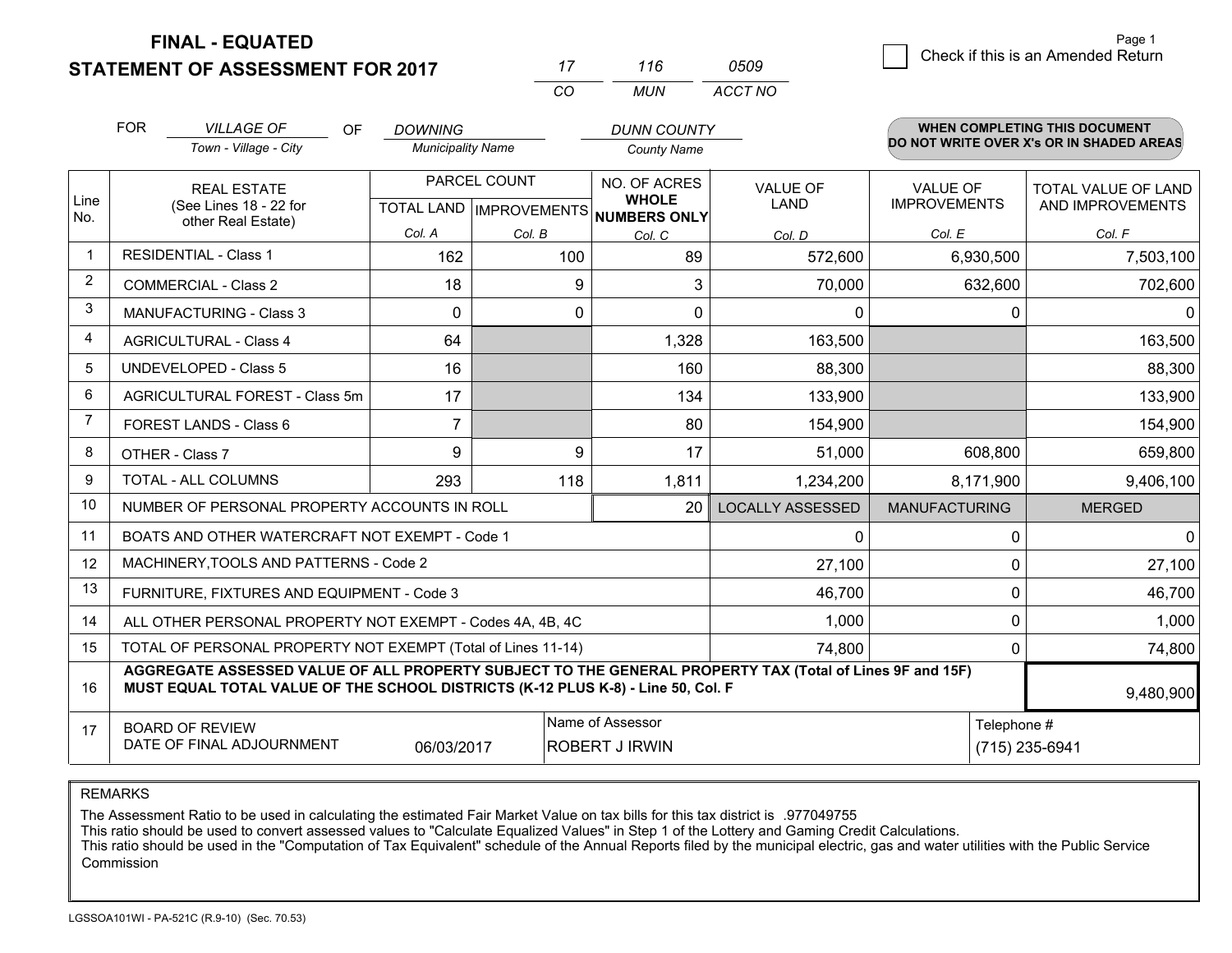*YEAR CO MUN ACCT NO* <sup>2017</sup> <sup>17</sup> <sup>116</sup> <sup>0509</sup>

Do not confuse FOREST LANDS (Line 7) with FOREST CROPS (in this section) - They are **NOT** the same

|    |                                                                                |                                                    |  | Private Forest Crop - Reg Class @ 10¢ per acre                   |                                   | Private Forest Crop - Reg Class @ \$2.52 per acre                            |  |                                                                    |               |                    |
|----|--------------------------------------------------------------------------------|----------------------------------------------------|--|------------------------------------------------------------------|-----------------------------------|------------------------------------------------------------------------------|--|--------------------------------------------------------------------|---------------|--------------------|
| 18 | (a) PARCELS                                                                    | (b) ACRES                                          |  | (c) ASSESSED VALUE                                               |                                   | (d) PARCELS                                                                  |  | (e) ACRES                                                          |               | (f) ASSESSED VALUE |
|    |                                                                                | Private Forest Crop - Special Class @ 20¢ per acre |  |                                                                  |                                   | Entered Before 2005 Managed Forest - Ferrous Mining CLOSED @ \$8.27 per acre |  |                                                                    |               |                    |
| 19 | (a) PARCELS                                                                    | (b) ACRES                                          |  | (c) ASSESSED VALUE                                               |                                   | (d) PARCELS                                                                  |  | (e) ACRES                                                          |               | (f) ASSESSED VALUE |
|    |                                                                                | Entered Before 2005 Managed Forest - OPEN @        |  | \$.79 per acre                                                   |                                   |                                                                              |  | Entered Before 2005 Managed Forest - CLOSED @ \$1.87 per acre      |               |                    |
| 20 | (a) PARCELS                                                                    | (b) ACRES                                          |  | (c) ASSESSED VALUE                                               |                                   | (d) PARCELS                                                                  |  | (e) ACRES                                                          |               | (f) ASSESSED VALUE |
|    |                                                                                |                                                    |  |                                                                  | 23<br>2                           |                                                                              |  | 23,000                                                             |               |                    |
|    | Entered After 2004 Managed Forest - OPEN @<br>\$2.14 per acre                  |                                                    |  |                                                                  |                                   |                                                                              |  | Entered After 2004 Managed Forest - CLOSED @ \$10.68 per acre      |               |                    |
| 21 | (a) PARCELS                                                                    | (b) ACRES                                          |  |                                                                  | (d) PARCELS<br>(c) ASSESSED VALUE |                                                                              |  | (e) ACRES                                                          |               | (f) ASSESSED VALUE |
|    |                                                                                |                                                    |  |                                                                  |                                   |                                                                              |  |                                                                    |               |                    |
| 22 | (a) County Forest Cropland Acres                                               |                                                    |  | (b) Federal Acres                                                |                                   | (d) County (NOT FOREST CROP) Acres<br>(c) State Acres                        |  |                                                                    |               | (e) Other Acres    |
|    |                                                                                |                                                    |  |                                                                  |                                   | 10                                                                           |  |                                                                    |               | 25                 |
|    |                                                                                |                                                    |  | Assessed Value of Omitted Property From Prior Years (Sec. 70.44) |                                   |                                                                              |  | Assessed Value of Sec. 70.43 Corrections of Errors by Assessors    |               |                    |
| 23 |                                                                                | (a) REAL ESTATE                                    |  | (b) PERSONAL                                                     |                                   |                                                                              |  | (c1) REAL ESTATE                                                   |               | (c2) PERSONAL      |
|    |                                                                                |                                                    |  |                                                                  |                                   |                                                                              |  |                                                                    |               |                    |
|    | Manufacturing Equated Value of Omitted Property From Prior Years (Sec. 70.995) |                                                    |  |                                                                  |                                   |                                                                              |  | Mfg. Equated Value of Sec.70.43 Corrections of Errors by Assessors |               |                    |
|    | (d) REAL ESTATE                                                                |                                                    |  | (e) PERSONAL                                                     |                                   |                                                                              |  | (f1) REAL ESTATE                                                   | (f2) PERSONAL |                    |
|    |                                                                                |                                                    |  |                                                                  |                                   |                                                                              |  |                                                                    |               |                    |

# **SPECIAL DISTRICTS**

| Line<br>No. | Enter 6-digit<br>Special District<br>Code (Col. A) | <b>Account</b><br><b>Number</b> | <b>Special District Name</b> | <b>Locally Assessed Value</b><br>of Real Estate and | Mfg Value of Real Estate<br>and Personal Property | <b>Merged Value of</b><br><b>Real Estate and</b><br>Personal Property (Col. F) |
|-------------|----------------------------------------------------|---------------------------------|------------------------------|-----------------------------------------------------|---------------------------------------------------|--------------------------------------------------------------------------------|
|             |                                                    | (Col. B)                        | (Col. C)                     | Personal Property (Col. D)                          | (Col. E)                                          |                                                                                |
| 24          |                                                    |                                 |                              |                                                     |                                                   |                                                                                |
| 25          |                                                    |                                 |                              |                                                     |                                                   |                                                                                |
| 26          |                                                    |                                 |                              |                                                     |                                                   |                                                                                |
| 27          |                                                    |                                 |                              |                                                     |                                                   |                                                                                |
| 28          |                                                    |                                 |                              |                                                     |                                                   |                                                                                |
| 29          |                                                    |                                 |                              |                                                     |                                                   |                                                                                |
| 30          |                                                    |                                 |                              |                                                     |                                                   |                                                                                |
| 31          |                                                    |                                 |                              |                                                     |                                                   |                                                                                |
| 32          |                                                    |                                 |                              |                                                     |                                                   |                                                                                |
| 33          |                                                    |                                 |                              |                                                     |                                                   |                                                                                |
| 34          |                                                    |                                 |                              |                                                     |                                                   |                                                                                |
| 35          |                                                    |                                 |                              |                                                     |                                                   |                                                                                |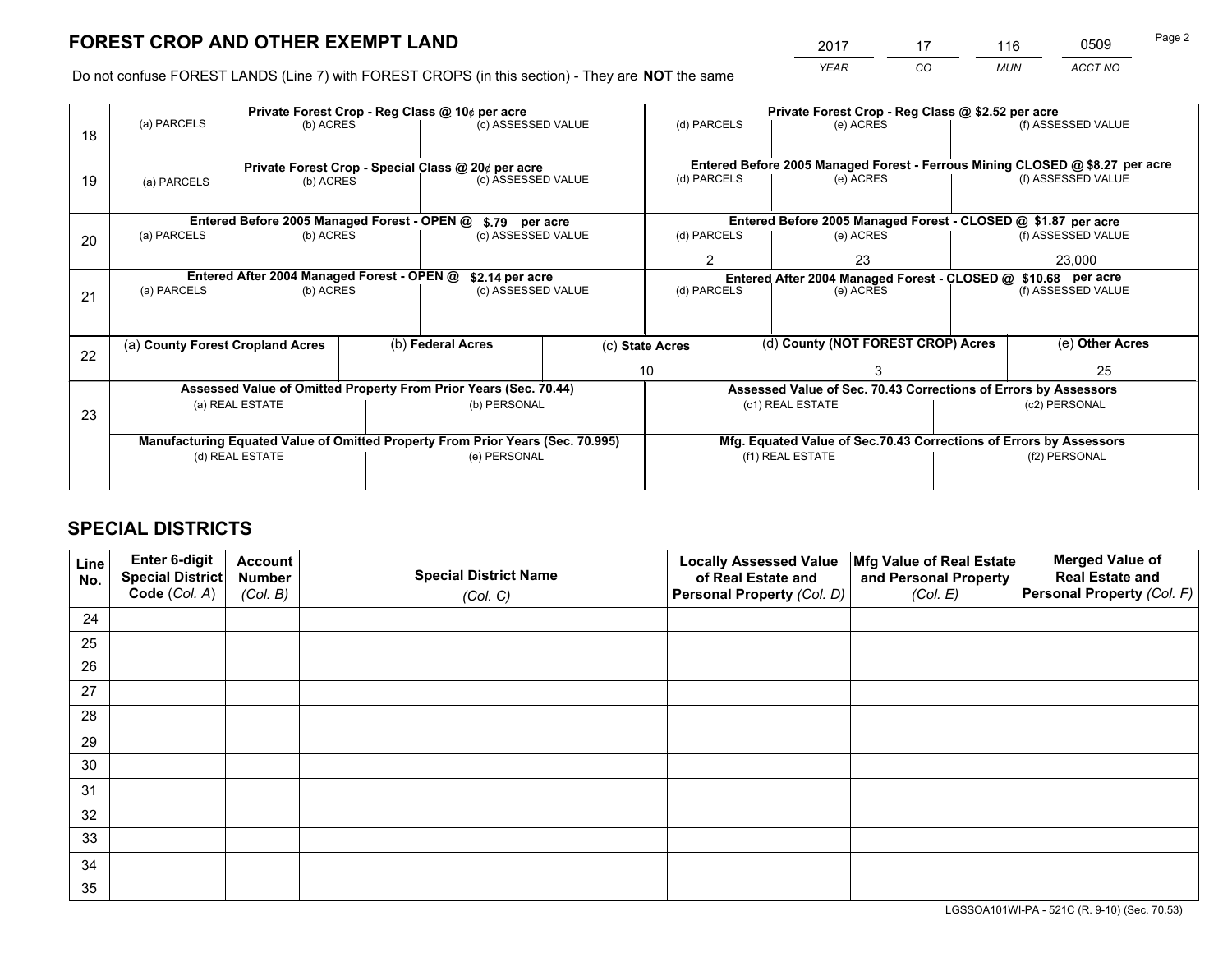|             |                                                          |                                             |                                                         | YEAR                                                                              | CO.<br><b>MUN</b>                                             | ACCT NO                                                                        |
|-------------|----------------------------------------------------------|---------------------------------------------|---------------------------------------------------------|-----------------------------------------------------------------------------------|---------------------------------------------------------------|--------------------------------------------------------------------------------|
| Line<br>No. | Enter 6-digit<br><b>School District</b><br>Code (Col. A) | <b>Account</b><br><b>Number</b><br>(Col. B) | <b>School District Name</b><br>(Col. C)                 | <b>Locally Assessed Value</b><br>of Real Estate and<br>Personal Property (Col. D) | Mfg Value of Real Estate<br>and Personal Property<br>(Col. E) | <b>Merged Value of</b><br><b>Real Estate and</b><br>Personal Property (Col. F) |
|             | A. SCHOOL DISTRICTS (K-8 and K-12)                       |                                             |                                                         |                                                                                   |                                                               |                                                                                |
| 36          | 552198                                                   | 0328                                        | SCH D OF GLENWOOD CITY                                  | 9,480,900                                                                         |                                                               | 9,480,900                                                                      |
| 37          |                                                          |                                             |                                                         |                                                                                   |                                                               |                                                                                |
| 38          |                                                          |                                             |                                                         |                                                                                   |                                                               |                                                                                |
| 39          |                                                          |                                             |                                                         |                                                                                   |                                                               |                                                                                |
| 40          |                                                          |                                             |                                                         |                                                                                   |                                                               |                                                                                |
| 41          |                                                          |                                             |                                                         |                                                                                   |                                                               |                                                                                |
| 42          |                                                          |                                             |                                                         |                                                                                   |                                                               |                                                                                |
| 43          |                                                          |                                             |                                                         |                                                                                   |                                                               |                                                                                |
| 44          |                                                          |                                             |                                                         |                                                                                   |                                                               |                                                                                |
| 45<br>46    |                                                          |                                             |                                                         |                                                                                   |                                                               |                                                                                |
| 47          |                                                          |                                             |                                                         |                                                                                   |                                                               |                                                                                |
| 48          |                                                          |                                             |                                                         |                                                                                   |                                                               |                                                                                |
| 49          |                                                          |                                             |                                                         |                                                                                   |                                                               |                                                                                |
| 50          |                                                          |                                             | TOTAL ASSESSED VALUE OF SCHOOL DISTRICTS (K-8 and K-12) | 9,480,900                                                                         |                                                               | 9,480,900                                                                      |
|             | <b>UNION HIGH SCHOOL DISTRICTS</b><br><b>B.</b>          |                                             |                                                         |                                                                                   |                                                               |                                                                                |
| 51          |                                                          |                                             |                                                         |                                                                                   |                                                               |                                                                                |
| 52          |                                                          |                                             |                                                         |                                                                                   |                                                               |                                                                                |
| 53          |                                                          |                                             |                                                         |                                                                                   |                                                               |                                                                                |
| 54          |                                                          |                                             |                                                         |                                                                                   |                                                               |                                                                                |
| 55          |                                                          |                                             | TOTAL ASSESSED VALUE OF UNION HIGH SCHOOLS              |                                                                                   |                                                               |                                                                                |
|             | C.<br><b>TECHNICAL COLLEGE DISTRICTS</b>                 |                                             |                                                         |                                                                                   |                                                               |                                                                                |
| 56          | 000100                                                   | 0001                                        | CHIPPEWA VALLEY TECHNICAL COLLEGE EAUC                  | 9,480,900                                                                         |                                                               | 9,480,900                                                                      |
| 57          |                                                          |                                             |                                                         |                                                                                   |                                                               |                                                                                |
| 58          |                                                          |                                             |                                                         |                                                                                   |                                                               |                                                                                |
| 59          |                                                          |                                             | TOTAL ASSESSED VALUE OF TECHNICAL COLLEGES              | 9,480,900                                                                         |                                                               | 9,480,900                                                                      |

17

116

 *I hereby certify, to the best of my knowledge and belief, this form is complete and correct.*

**SCHOOL DISTRICTS**

| Print name of preparer | Title                    |                | Date (MM/DD/CCYY) |
|------------------------|--------------------------|----------------|-------------------|
|                        |                          |                |                   |
| Signature of preparer  | Contact Telephone Number | E-mail address |                   |
|                        | $\overline{\phantom{0}}$ |                |                   |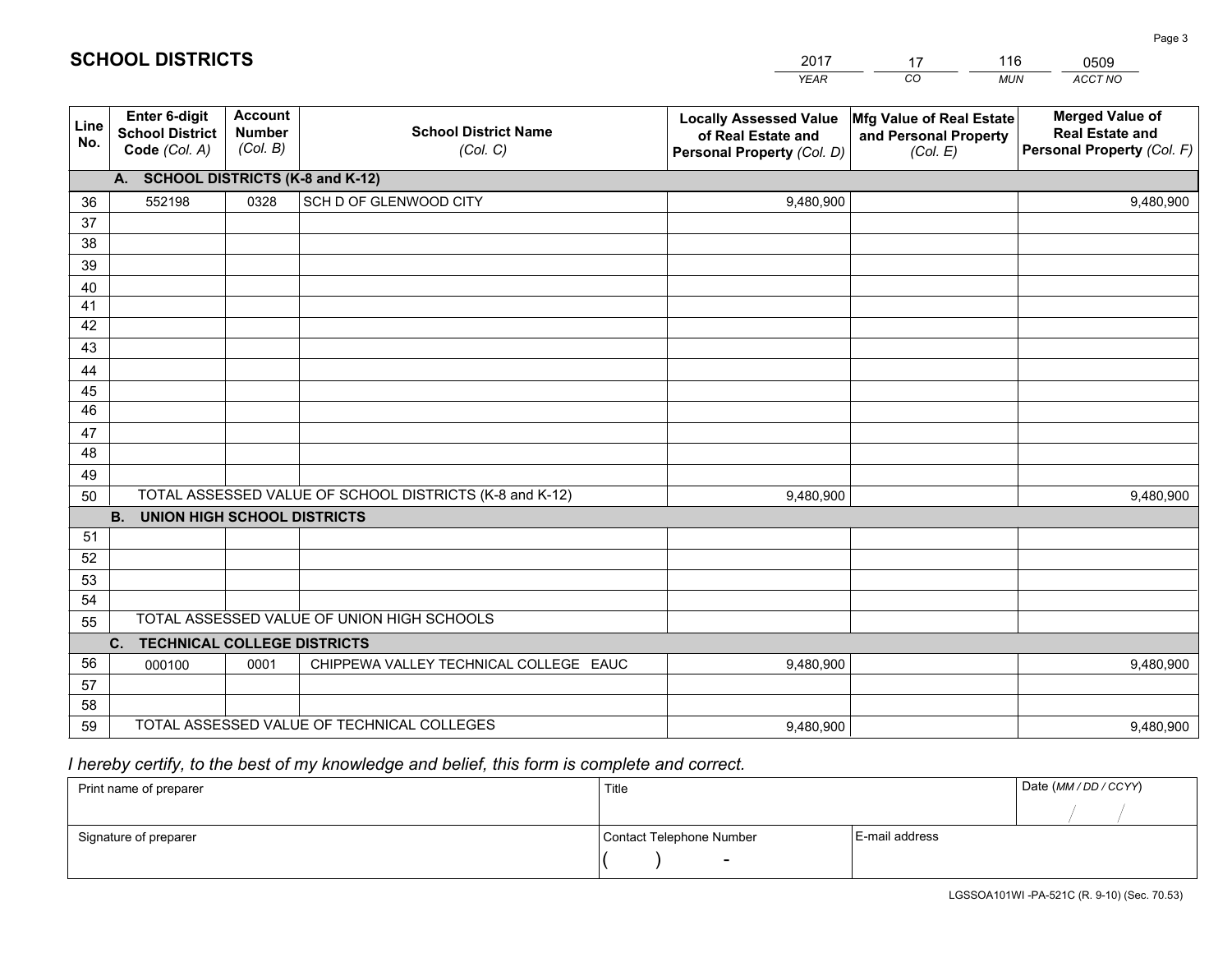## **HIGHLIGHTS**

- 1. Complete the Statement of Assessment after the Board of Review. Reflect any changes made there.
- 2. Use black ink to complete.
- 3. Line 16 must equal Line 50, Col D.
- 4. Line 55 must equal the total of K-8 schools listed on lines 36-49. Do not include K-12 schools in this comparision.
- 5. Line 59, Col. D must equal Line 16.
- 6. Special District, School District and Technical College District values must include both real estate and personal property. Examples of Special districts are: town sanitary districts, public inland lake protection and rehabilitation districts, and metropolitan sewerage districts.
- 7. DO NOT INCLUDE Manufacturing property values.DOR will print these values on the final SOA.

SUSAN PETRANOVICH VILLAGE OF DOWNING 120 MAIN STREET DOWNING, WI 54734

SUSAN PETRANOVICH<br>VILLAGE OF DOWNING<br>120 MAIN STREET

DOWNING, WI 54734

 8. Accuracy of this form is very important. The values reported directly affect the equalized value DOR calculates for school and special districts.

### **Page 1:**

 If not prefilled, enter the tax year,county and municipal code,municipal type, municipal name and county name on the top of form.

Check the Amended box, if filing an amended / corrected SOA.

 Report the parcel count, acres and assessed value of taxable general property, total parcel count, (real and personal), total acres, and values from final figures set by the Board of Review.

- A. Real Estate land and improvements (buildings, etc.) is reported on lines 1 8, total line 9.
- B. Personal Property is reported on lines 11 14, Column D, total line 15.
- C. To complete this report, use the computer produced summary of the assessment roll that shows these amounts.
- D. Use whole numbers only.
- E. Add each line across and each column down to verify entries.

## **Page 2:**

- A. Report Special Items (not subject to general property tax).
- 1. Private Forest Croplands and Managed Forest Lands are reported on lines 18,19, 20 and 21. Be sure to report assessed values **NOT** taxes.
- 2. You should have copies of the orders of entry, orders of withdrawal, etc., to update your assessment roll.
	- 3. Show hundredths of acres (e.g. 39.75).
- 4. Tax exempt lands are reported on line 22.
- 5. Omitted property and sec. 70.43, Wis. Stats., corrections of errors by assessor are reported on line 23. Report real estate and personal property separately. These should be for **prior years**, not something found on the current assessment roll after the board of review.
- B. Special District (Lines 24-35) Include the value of both real and personal property.

 The Department of Revenue (DOR) preprints much of the information regarding names and codes for schools, special districts,etc. If a district is not listed, enter the name and value only, DOR will enter the proper code.

## **Page 3 School Districts:**

Include the value of both real and personal property.

Report School District (regular, elementary, union high school, and technical college).

- 1. Regular (K-12) and Elementary (K-8) school values are reported on lines 36-49, total on line 50.
- 2. Union High School (UHS) (use only if elementary schools are listed on lines 36-49) are reported on lines 51-54. UHS total value (line 55) must equal to the total **elementary school** values reported on lines 36-49. Do notinclude K-12 schools in this comparison.
- 3. Technical College values are reported on lines 56-58, total on line 59.
- 4. Use the computer summary that shows these amounts to complete this report.

#### **This form is due the second Monday in June. File this report only after your Board of Review is complete.**

 *If you have questions: Return forms to:*

 Email: lgs@wisconsin.gov Wisconsin Department of RevenueCall:  $(608)$  266-2569 or  $(608)$  264-6892 Fax number: (608) 264-6887 PO Box 8971

Local Government Services Section 6-97

Madison WI 53708-8971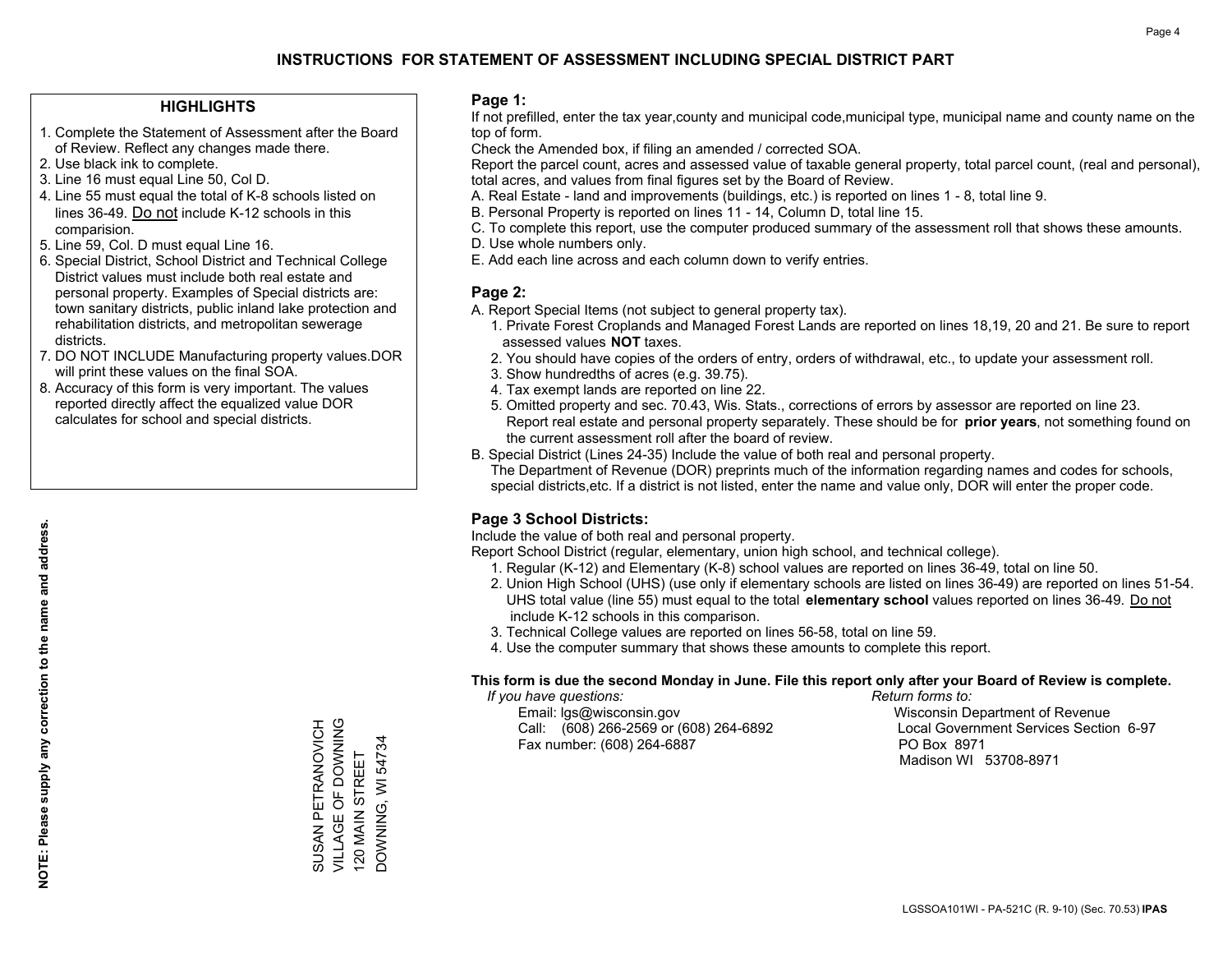**STATEMENT OF ASSESSMENT FOR 2017 FINAL - EQUATED**

|   |                                    | Page 1 |
|---|------------------------------------|--------|
| 0 | Check if this is an Amended Return |        |
|   |                                    |        |

|                | <b>FOR</b>                                                        | <b>VILLAGE OF</b><br><b>OF</b><br>Town - Village - City                                                                                                                                      | <b>ELK MOUND</b><br><b>Municipality Name</b> |                                                | <b>DUNN COUNTY</b><br><b>County Name</b>     |                         |                                        | <b>WHEN COMPLETING THIS DOCUMENT</b><br>DO NOT WRITE OVER X's OR IN SHADED AREAS |
|----------------|-------------------------------------------------------------------|----------------------------------------------------------------------------------------------------------------------------------------------------------------------------------------------|----------------------------------------------|------------------------------------------------|----------------------------------------------|-------------------------|----------------------------------------|----------------------------------------------------------------------------------|
| Line<br>No.    |                                                                   | <b>REAL ESTATE</b><br>(See Lines 18 - 22 for                                                                                                                                                 |                                              | PARCEL COUNT<br><b>TOTAL LAND IMPROVEMENTS</b> | NO. OF ACRES<br><b>WHOLE</b><br>NUMBERS ONLY | <b>VALUE OF</b><br>LAND | <b>VALUE OF</b><br><b>IMPROVEMENTS</b> | TOTAL VALUE OF LAND<br>AND IMPROVEMENTS                                          |
|                |                                                                   | other Real Estate)                                                                                                                                                                           | Col. A                                       | Col. B                                         | Col. C                                       | Col. D                  | Col. E                                 | Col. F                                                                           |
|                |                                                                   | <b>RESIDENTIAL - Class 1</b>                                                                                                                                                                 | 262                                          | 227                                            | 87                                           | 3,917,900               | 22,577,700                             | 26,495,600                                                                       |
| $\overline{2}$ |                                                                   | <b>COMMERCIAL - Class 2</b>                                                                                                                                                                  | 32                                           | 31                                             | 26                                           | 656,000                 | 5,210,600                              | 5,866,600                                                                        |
| 3              |                                                                   | <b>MANUFACTURING - Class 3</b>                                                                                                                                                               | 0                                            | $\mathbf{0}$                                   | $\mathbf{0}$                                 | 0                       | 0                                      | $\mathbf{0}$                                                                     |
| 4              |                                                                   | <b>AGRICULTURAL - Class 4</b>                                                                                                                                                                | 29                                           |                                                | 713                                          | 117,200                 |                                        | 117,200                                                                          |
| 5              |                                                                   | <b>UNDEVELOPED - Class 5</b>                                                                                                                                                                 | 14                                           |                                                | 97                                           | 29,000                  |                                        | 29,000                                                                           |
| 6              |                                                                   | AGRICULTURAL FOREST - Class 5m                                                                                                                                                               | 12                                           |                                                | 111                                          | 106,100                 |                                        | 106,100                                                                          |
| 7              |                                                                   | FOREST LANDS - Class 6                                                                                                                                                                       | 5                                            |                                                | 83                                           | 217,100                 |                                        | 217,100                                                                          |
| 8              |                                                                   | OTHER - Class 7                                                                                                                                                                              | 4                                            | 4                                              | 6                                            | 33,700                  | 452,900                                | 486,600                                                                          |
| 9              |                                                                   | TOTAL - ALL COLUMNS                                                                                                                                                                          | 358                                          | 262                                            | 1,123                                        | 5,077,000               | 28,241,200                             | 33,318,200                                                                       |
| 10             |                                                                   | NUMBER OF PERSONAL PROPERTY ACCOUNTS IN ROLL                                                                                                                                                 |                                              |                                                | 30                                           | <b>LOCALLY ASSESSED</b> | <b>MANUFACTURING</b>                   | <b>MERGED</b>                                                                    |
| 11             |                                                                   | BOATS AND OTHER WATERCRAFT NOT EXEMPT - Code 1                                                                                                                                               |                                              |                                                |                                              | 0                       | $\Omega$                               | $\Omega$                                                                         |
| 12             |                                                                   | MACHINERY, TOOLS AND PATTERNS - Code 2                                                                                                                                                       |                                              |                                                |                                              | 35,450                  | $\mathbf{0}$                           | 35,450                                                                           |
| 13             |                                                                   | FURNITURE, FIXTURES AND EQUIPMENT - Code 3                                                                                                                                                   |                                              |                                                |                                              | 125,030                 | $\mathbf 0$                            | 125,030                                                                          |
| 14             |                                                                   | ALL OTHER PERSONAL PROPERTY NOT EXEMPT - Codes 4A, 4B, 4C                                                                                                                                    |                                              |                                                |                                              | 11,600                  | $\Omega$                               | 11,600                                                                           |
| 15             |                                                                   | TOTAL OF PERSONAL PROPERTY NOT EXEMPT (Total of Lines 11-14)                                                                                                                                 |                                              |                                                |                                              | 172,080                 | $\mathbf{0}$                           | 172,080                                                                          |
| 16             |                                                                   | AGGREGATE ASSESSED VALUE OF ALL PROPERTY SUBJECT TO THE GENERAL PROPERTY TAX (Total of Lines 9F and 15F)<br>MUST EQUAL TOTAL VALUE OF THE SCHOOL DISTRICTS (K-12 PLUS K-8) - Line 50, Col. F |                                              |                                                |                                              |                         |                                        | 33,490,280                                                                       |
| 17             | <b>BOARD OF REVIEW</b><br>DATE OF FINAL ADJOURNMENT<br>05/15/2017 |                                                                                                                                                                                              |                                              |                                                | Name of Assessor<br><b>GREG LAFOND</b>       |                         | Telephone #<br>(715) 834-5801          |                                                                                  |

*CO*

*MUN*

*ACCT NO0510*

*<sup>17</sup> <sup>121</sup>*

REMARKS

The Assessment Ratio to be used in calculating the estimated Fair Market Value on tax bills for this tax district is .964742958<br>This ratio should be used to convert assessed values to "Calculate Equalized Values" in Step 1 Commission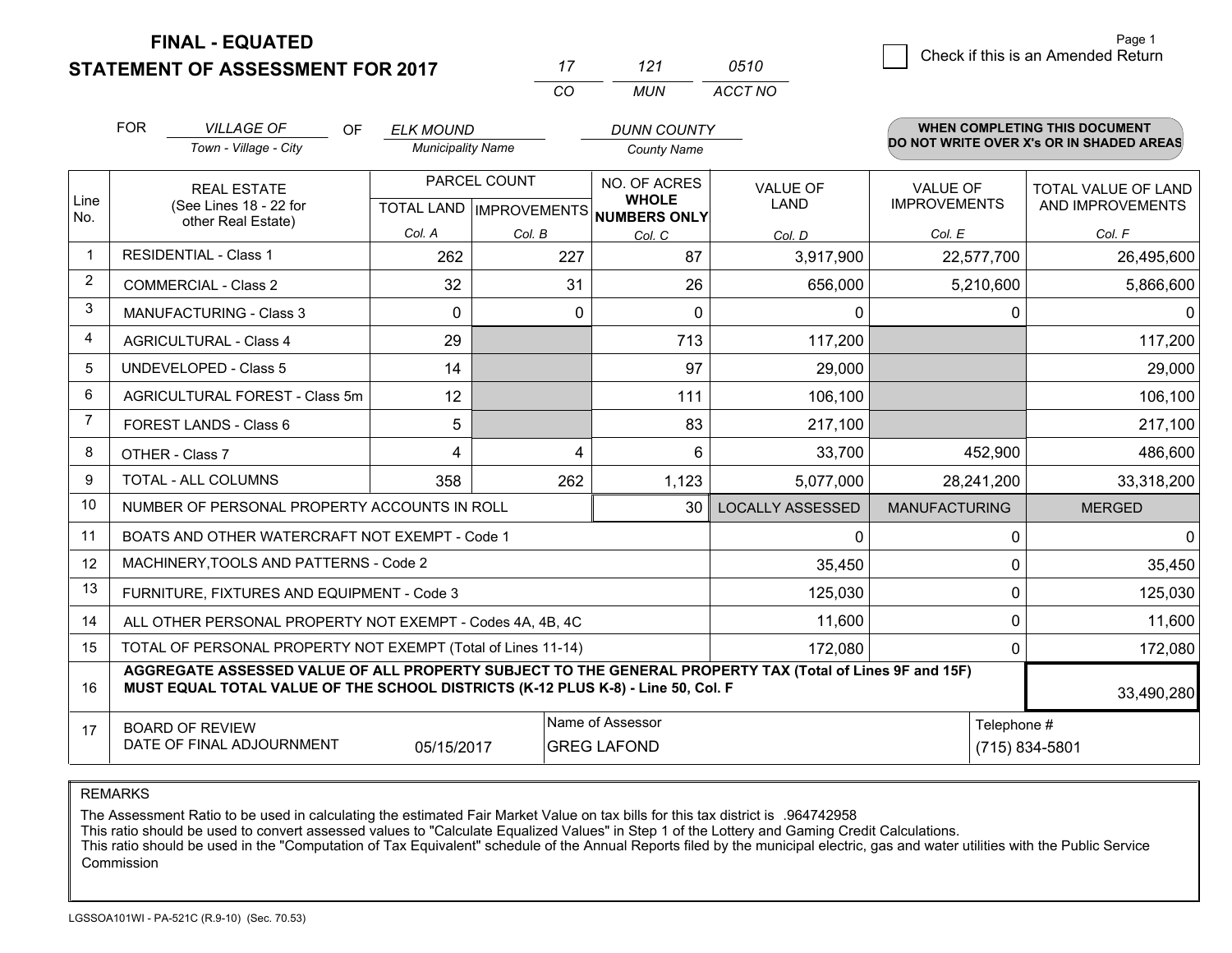*YEAR CO MUN ACCT NO* <sup>2017</sup> <sup>17</sup> <sup>121</sup> <sup>0510</sup>

Do not confuse FOREST LANDS (Line 7) with FOREST CROPS (in this section) - They are **NOT** the same

|    |                                                                                |                                                    |                 | Private Forest Crop - Reg Class @ 10¢ per acre                   |  | Private Forest Crop - Reg Class @ \$2.52 per acre                            |                                                                    |                    |                    |  |
|----|--------------------------------------------------------------------------------|----------------------------------------------------|-----------------|------------------------------------------------------------------|--|------------------------------------------------------------------------------|--------------------------------------------------------------------|--------------------|--------------------|--|
| 18 | (a) PARCELS                                                                    | (b) ACRES                                          |                 | (c) ASSESSED VALUE                                               |  | (d) PARCELS                                                                  | (e) ACRES                                                          |                    | (f) ASSESSED VALUE |  |
|    |                                                                                | Private Forest Crop - Special Class @ 20¢ per acre |                 |                                                                  |  | Entered Before 2005 Managed Forest - Ferrous Mining CLOSED @ \$8.27 per acre |                                                                    |                    |                    |  |
| 19 | (a) PARCELS                                                                    | (b) ACRES                                          |                 | (c) ASSESSED VALUE                                               |  | (d) PARCELS                                                                  | (e) ACRES                                                          |                    | (f) ASSESSED VALUE |  |
|    |                                                                                | Entered Before 2005 Managed Forest - OPEN @        |                 | \$.79 per acre                                                   |  |                                                                              | Entered Before 2005 Managed Forest - CLOSED @ \$1.87 per acre      |                    |                    |  |
| 20 | (a) PARCELS                                                                    | (b) ACRES                                          |                 | (c) ASSESSED VALUE                                               |  | (d) PARCELS<br>(e) ACRES                                                     |                                                                    |                    | (f) ASSESSED VALUE |  |
|    | Entered After 2004 Managed Forest - OPEN @                                     |                                                    |                 |                                                                  |  | Entered After 2004 Managed Forest - CLOSED @ \$10.68 per acre                |                                                                    |                    |                    |  |
|    | (a) PARCELS<br>(b) ACRES                                                       |                                                    | \$2.14 per acre | (c) ASSESSED VALUE<br>(d) PARCELS                                |  | (e) ACRES                                                                    |                                                                    | (f) ASSESSED VALUE |                    |  |
| 21 |                                                                                |                                                    |                 |                                                                  |  |                                                                              |                                                                    |                    |                    |  |
|    |                                                                                |                                                    |                 |                                                                  |  |                                                                              |                                                                    |                    |                    |  |
| 22 | (a) County Forest Cropland Acres                                               |                                                    |                 | (b) Federal Acres                                                |  | (d) County (NOT FOREST CROP) Acres<br>(c) State Acres                        |                                                                    |                    | (e) Other Acres    |  |
|    |                                                                                |                                                    |                 |                                                                  |  | 49                                                                           |                                                                    |                    | 176                |  |
|    |                                                                                |                                                    |                 | Assessed Value of Omitted Property From Prior Years (Sec. 70.44) |  |                                                                              | Assessed Value of Sec. 70.43 Corrections of Errors by Assessors    |                    |                    |  |
| 23 | (a) REAL ESTATE                                                                |                                                    |                 | (b) PERSONAL                                                     |  |                                                                              | (c1) REAL ESTATE                                                   |                    | (c2) PERSONAL      |  |
|    | Manufacturing Equated Value of Omitted Property From Prior Years (Sec. 70.995) |                                                    |                 |                                                                  |  |                                                                              | Mfg. Equated Value of Sec.70.43 Corrections of Errors by Assessors |                    |                    |  |
|    |                                                                                | (d) REAL ESTATE                                    |                 | (e) PERSONAL                                                     |  |                                                                              | (f1) REAL ESTATE                                                   |                    | (f2) PERSONAL      |  |
|    |                                                                                |                                                    |                 |                                                                  |  |                                                                              |                                                                    |                    |                    |  |
|    |                                                                                |                                                    |                 |                                                                  |  |                                                                              |                                                                    |                    |                    |  |

# **SPECIAL DISTRICTS**

| Line<br>No. | Enter 6-digit<br>Special District<br>Code (Col. A) | <b>Account</b><br><b>Number</b><br>(Col. B) | <b>Special District Name</b><br>(Col. C) | <b>Locally Assessed Value</b><br>of Real Estate and<br>Personal Property (Col. D) | Mfg Value of Real Estate<br>and Personal Property<br>(Col. E) | <b>Merged Value of</b><br><b>Real Estate and</b><br>Personal Property (Col. F) |
|-------------|----------------------------------------------------|---------------------------------------------|------------------------------------------|-----------------------------------------------------------------------------------|---------------------------------------------------------------|--------------------------------------------------------------------------------|
| 24          |                                                    |                                             |                                          |                                                                                   |                                                               |                                                                                |
| 25          |                                                    |                                             |                                          |                                                                                   |                                                               |                                                                                |
| 26          |                                                    |                                             |                                          |                                                                                   |                                                               |                                                                                |
| 27          |                                                    |                                             |                                          |                                                                                   |                                                               |                                                                                |
| 28          |                                                    |                                             |                                          |                                                                                   |                                                               |                                                                                |
| 29          |                                                    |                                             |                                          |                                                                                   |                                                               |                                                                                |
| 30          |                                                    |                                             |                                          |                                                                                   |                                                               |                                                                                |
| 31          |                                                    |                                             |                                          |                                                                                   |                                                               |                                                                                |
| 32          |                                                    |                                             |                                          |                                                                                   |                                                               |                                                                                |
| 33          |                                                    |                                             |                                          |                                                                                   |                                                               |                                                                                |
| 34          |                                                    |                                             |                                          |                                                                                   |                                                               |                                                                                |
| 35          |                                                    |                                             |                                          |                                                                                   |                                                               |                                                                                |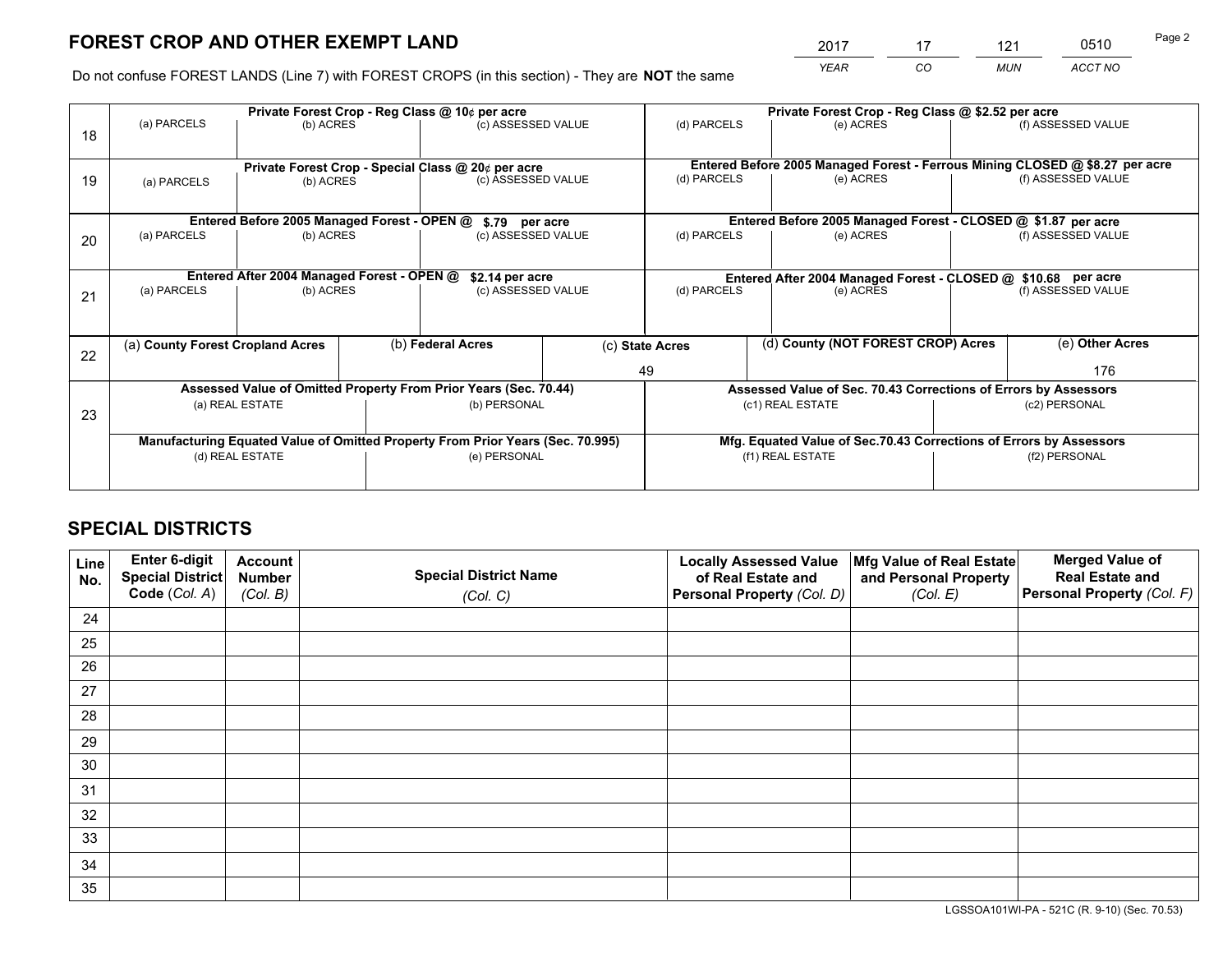|             |                                                          |                                             |                                                         | YEAR                                                                              | CO.<br><b>MUN</b>                                             | ACCT NO                                                                        |
|-------------|----------------------------------------------------------|---------------------------------------------|---------------------------------------------------------|-----------------------------------------------------------------------------------|---------------------------------------------------------------|--------------------------------------------------------------------------------|
| Line<br>No. | Enter 6-digit<br><b>School District</b><br>Code (Col. A) | <b>Account</b><br><b>Number</b><br>(Col. B) | <b>School District Name</b><br>(Col. C)                 | <b>Locally Assessed Value</b><br>of Real Estate and<br>Personal Property (Col. D) | Mfg Value of Real Estate<br>and Personal Property<br>(Col. E) | <b>Merged Value of</b><br><b>Real Estate and</b><br>Personal Property (Col. F) |
|             | A. SCHOOL DISTRICTS (K-8 and K-12)                       |                                             |                                                         |                                                                                   |                                                               |                                                                                |
| 36          | 171645                                                   | 0116                                        | SCH D OF ELK MOUND AREA                                 | 33,490,280                                                                        |                                                               | 33,490,280                                                                     |
| 37          |                                                          |                                             |                                                         |                                                                                   |                                                               |                                                                                |
| 38          |                                                          |                                             |                                                         |                                                                                   |                                                               |                                                                                |
| 39          |                                                          |                                             |                                                         |                                                                                   |                                                               |                                                                                |
| 40          |                                                          |                                             |                                                         |                                                                                   |                                                               |                                                                                |
| 41          |                                                          |                                             |                                                         |                                                                                   |                                                               |                                                                                |
| 42          |                                                          |                                             |                                                         |                                                                                   |                                                               |                                                                                |
| 43          |                                                          |                                             |                                                         |                                                                                   |                                                               |                                                                                |
| 44          |                                                          |                                             |                                                         |                                                                                   |                                                               |                                                                                |
| 45<br>46    |                                                          |                                             |                                                         |                                                                                   |                                                               |                                                                                |
| 47          |                                                          |                                             |                                                         |                                                                                   |                                                               |                                                                                |
| 48          |                                                          |                                             |                                                         |                                                                                   |                                                               |                                                                                |
| 49          |                                                          |                                             |                                                         |                                                                                   |                                                               |                                                                                |
| 50          |                                                          |                                             | TOTAL ASSESSED VALUE OF SCHOOL DISTRICTS (K-8 and K-12) | 33,490,280                                                                        |                                                               | 33,490,280                                                                     |
|             | <b>B.</b><br><b>UNION HIGH SCHOOL DISTRICTS</b>          |                                             |                                                         |                                                                                   |                                                               |                                                                                |
| 51          |                                                          |                                             |                                                         |                                                                                   |                                                               |                                                                                |
| 52          |                                                          |                                             |                                                         |                                                                                   |                                                               |                                                                                |
| 53          |                                                          |                                             |                                                         |                                                                                   |                                                               |                                                                                |
| 54          |                                                          |                                             |                                                         |                                                                                   |                                                               |                                                                                |
| 55          |                                                          |                                             | TOTAL ASSESSED VALUE OF UNION HIGH SCHOOLS              |                                                                                   |                                                               |                                                                                |
|             | C.<br><b>TECHNICAL COLLEGE DISTRICTS</b>                 |                                             |                                                         |                                                                                   |                                                               |                                                                                |
| 56          | 000100                                                   | 0001                                        | CHIPPEWA VALLEY TECHNICAL COLLEGE EAUC                  | 33,490,280                                                                        |                                                               | 33,490,280                                                                     |
| 57          |                                                          |                                             |                                                         |                                                                                   |                                                               |                                                                                |
| 58          |                                                          |                                             |                                                         |                                                                                   |                                                               |                                                                                |
| 59          |                                                          |                                             | TOTAL ASSESSED VALUE OF TECHNICAL COLLEGES              | 33,490,280                                                                        |                                                               | 33,490,280                                                                     |

17

121

 *I hereby certify, to the best of my knowledge and belief, this form is complete and correct.*

**SCHOOL DISTRICTS**

| Print name of preparer | Title                    |                | Date (MM/DD/CCYY) |
|------------------------|--------------------------|----------------|-------------------|
|                        |                          |                |                   |
| Signature of preparer  | Contact Telephone Number | E-mail address |                   |
|                        | $\overline{\phantom{a}}$ |                |                   |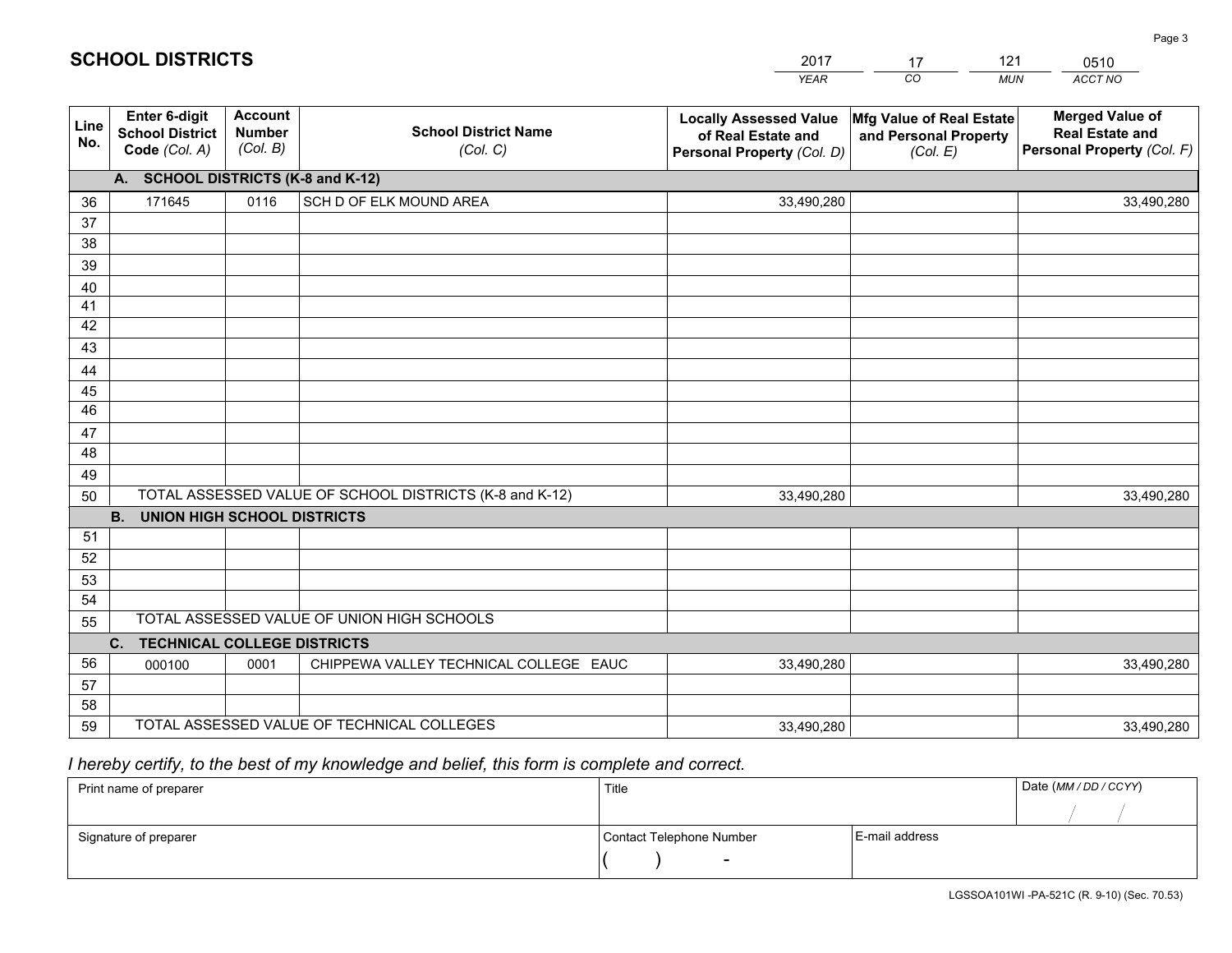## **HIGHLIGHTS**

- 1. Complete the Statement of Assessment after the Board of Review. Reflect any changes made there.
- 2. Use black ink to complete.
- 3. Line 16 must equal Line 50, Col D.
- 4. Line 55 must equal the total of K-8 schools listed on lines 36-49. Do not include K-12 schools in this comparision.
- 5. Line 59, Col. D must equal Line 16.
- 6. Special District, School District and Technical College District values must include both real estate and personal property. Examples of Special districts are: town sanitary districts, public inland lake protection and rehabilitation districts, and metropolitan sewerage districts.
- 7. DO NOT INCLUDE Manufacturing property values.DOR will print these values on the final SOA.

PATRICIA HAHN

PATRICIA HAHN

VILLAGE OF ELK MOUND

VILLAGE OF ELK MOUND

PO BOX 188

 $\overline{S}$ 

**BOX 188** 

ELK MOUND, WI 54739 - 0188

ELK MOUND, WI

54739

 $-0188$ 

 8. Accuracy of this form is very important. The values reported directly affect the equalized value DOR calculates for school and special districts.

#### **Page 1:**

 If not prefilled, enter the tax year,county and municipal code,municipal type, municipal name and county name on the top of form.

Check the Amended box, if filing an amended / corrected SOA.

 Report the parcel count, acres and assessed value of taxable general property, total parcel count, (real and personal), total acres, and values from final figures set by the Board of Review.

- A. Real Estate land and improvements (buildings, etc.) is reported on lines 1 8, total line 9.
- B. Personal Property is reported on lines 11 14, Column D, total line 15.
- C. To complete this report, use the computer produced summary of the assessment roll that shows these amounts.
- D. Use whole numbers only.
- E. Add each line across and each column down to verify entries.

## **Page 2:**

- A. Report Special Items (not subject to general property tax).
- 1. Private Forest Croplands and Managed Forest Lands are reported on lines 18,19, 20 and 21. Be sure to report assessed values **NOT** taxes.
- 2. You should have copies of the orders of entry, orders of withdrawal, etc., to update your assessment roll.
	- 3. Show hundredths of acres (e.g. 39.75).
- 4. Tax exempt lands are reported on line 22.
- 5. Omitted property and sec. 70.43, Wis. Stats., corrections of errors by assessor are reported on line 23. Report real estate and personal property separately. These should be for **prior years**, not something found on the current assessment roll after the board of review.
- B. Special District (Lines 24-35) Include the value of both real and personal property.

 The Department of Revenue (DOR) preprints much of the information regarding names and codes for schools, special districts,etc. If a district is not listed, enter the name and value only, DOR will enter the proper code.

## **Page 3 School Districts:**

Include the value of both real and personal property.

Report School District (regular, elementary, union high school, and technical college).

- 1. Regular (K-12) and Elementary (K-8) school values are reported on lines 36-49, total on line 50.
- 2. Union High School (UHS) (use only if elementary schools are listed on lines 36-49) are reported on lines 51-54. UHS total value (line 55) must equal to the total **elementary school** values reported on lines 36-49. Do notinclude K-12 schools in this comparison.
- 3. Technical College values are reported on lines 56-58, total on line 59.
- 4. Use the computer summary that shows these amounts to complete this report.

#### **This form is due the second Monday in June. File this report only after your Board of Review is complete.**

 *If you have questions: Return forms to:*

 Email: lgs@wisconsin.gov Wisconsin Department of RevenueCall:  $(608)$  266-2569 or  $(608)$  264-6892 Fax number: (608) 264-6887 PO Box 8971

Local Government Services Section 6-97 Madison WI 53708-8971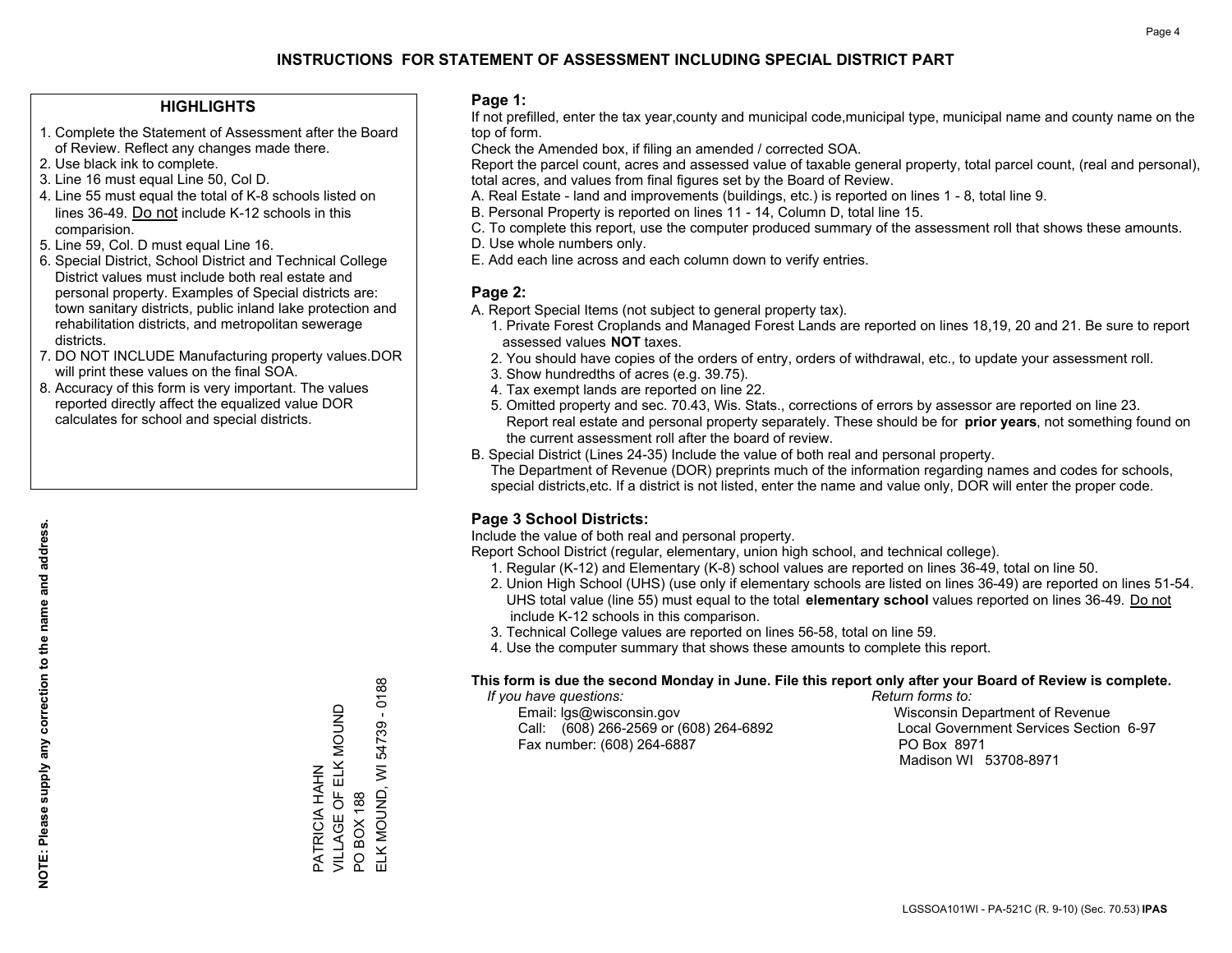**FINAL - EQUATED**

**STATEMENT OF ASSESSMENT FOR 2017** 

*CO MUN <sup>17</sup> <sup>141</sup> ACCT NO0511*

|              | <b>FOR</b>                                                                                                                                                                                                 | <b>VILLAGE OF</b><br><b>OF</b>                               | <b>KNAPP</b>             |                                           | <b>DUNN COUNTY</b>                           |                                |                                        | <b>WHEN COMPLETING THIS DOCUMENT</b>     |  |
|--------------|------------------------------------------------------------------------------------------------------------------------------------------------------------------------------------------------------------|--------------------------------------------------------------|--------------------------|-------------------------------------------|----------------------------------------------|--------------------------------|----------------------------------------|------------------------------------------|--|
|              |                                                                                                                                                                                                            | Town - Village - City                                        | <b>Municipality Name</b> |                                           | <b>County Name</b>                           |                                |                                        | DO NOT WRITE OVER X's OR IN SHADED AREAS |  |
| Line<br>No.  |                                                                                                                                                                                                            | <b>REAL ESTATE</b><br>(See Lines 18 - 22 for                 |                          | PARCEL COUNT<br>TOTAL LAND   IMPROVEMENTS | NO. OF ACRES<br><b>WHOLE</b><br>NUMBERS ONLY | <b>VALUE OF</b><br><b>LAND</b> | <b>VALUE OF</b><br><b>IMPROVEMENTS</b> | TOTAL VALUE OF LAND<br>AND IMPROVEMENTS  |  |
|              |                                                                                                                                                                                                            | other Real Estate)                                           | Col. A                   | Col. B                                    | Col. C                                       | Col. D                         | Col. E                                 | Col. F                                   |  |
| $\mathbf{1}$ |                                                                                                                                                                                                            | <b>RESIDENTIAL - Class 1</b>                                 | 194                      | 157                                       | 31                                           | 1,450,200                      | 12,786,400                             | 14,236,600                               |  |
| 2            |                                                                                                                                                                                                            | <b>COMMERCIAL - Class 2</b>                                  | 32                       | 21                                        | 68                                           | 250,500                        | 2,473,900                              | 2,724,400                                |  |
| 3            |                                                                                                                                                                                                            | <b>MANUFACTURING - Class 3</b>                               | 7                        | 7                                         | 10                                           | 135,700                        | 1,837,900                              | 1,973,600                                |  |
| 4            |                                                                                                                                                                                                            | <b>AGRICULTURAL - Class 4</b>                                | 14                       |                                           | 248                                          | 35,400                         |                                        | 35,400                                   |  |
| 5            |                                                                                                                                                                                                            | <b>UNDEVELOPED - Class 5</b>                                 | 25                       |                                           | 39                                           | 30,200                         |                                        | 30,200                                   |  |
| 6            |                                                                                                                                                                                                            | AGRICULTURAL FOREST - Class 5m                               | 8                        |                                           | 105                                          | 96,300                         |                                        | 96,300                                   |  |
| 7            |                                                                                                                                                                                                            | FOREST LANDS - Class 6                                       | 15                       |                                           | 217                                          | 437,000                        |                                        | 437,000                                  |  |
| 8            |                                                                                                                                                                                                            | OTHER - Class 7                                              | $\Omega$                 | 0                                         | 0                                            | $\mathbf{0}$                   | $\Omega$                               | 0                                        |  |
| 9            |                                                                                                                                                                                                            | TOTAL - ALL COLUMNS                                          | 295                      | 185                                       | 718                                          | 2,435,300                      | 17,098,200                             | 19,533,500                               |  |
| 10           |                                                                                                                                                                                                            | NUMBER OF PERSONAL PROPERTY ACCOUNTS IN ROLL                 |                          |                                           | 27                                           | <b>LOCALLY ASSESSED</b>        | <b>MANUFACTURING</b>                   | <b>MERGED</b>                            |  |
| 11           |                                                                                                                                                                                                            | BOATS AND OTHER WATERCRAFT NOT EXEMPT - Code 1               |                          |                                           |                                              | 4,600                          | 0                                      | 4,600                                    |  |
| 12           |                                                                                                                                                                                                            | MACHINERY, TOOLS AND PATTERNS - Code 2                       |                          |                                           |                                              | 2,124,500                      | 110,400                                | 2,234,900                                |  |
| 13           |                                                                                                                                                                                                            | FURNITURE, FIXTURES AND EQUIPMENT - Code 3                   |                          |                                           |                                              | 49,300                         | 19,100                                 | 68,400                                   |  |
| 14           |                                                                                                                                                                                                            | ALL OTHER PERSONAL PROPERTY NOT EXEMPT - Codes 4A, 4B, 4C    |                          |                                           |                                              | 21,700                         | 43,200                                 | 64,900                                   |  |
| 15           |                                                                                                                                                                                                            | TOTAL OF PERSONAL PROPERTY NOT EXEMPT (Total of Lines 11-14) |                          |                                           |                                              | 2,200,100                      | 172,700                                | 2,372,800                                |  |
| 16           | AGGREGATE ASSESSED VALUE OF ALL PROPERTY SUBJECT TO THE GENERAL PROPERTY TAX (Total of Lines 9F and 15F)<br>MUST EQUAL TOTAL VALUE OF THE SCHOOL DISTRICTS (K-12 PLUS K-8) - Line 50, Col. F<br>21,906,300 |                                                              |                          |                                           |                                              |                                |                                        |                                          |  |
| 17           | Name of Assessor<br>Telephone #<br><b>BOARD OF REVIEW</b><br>DATE OF FINAL ADJOURNMENT<br>06/21/2017<br><b>RANDY DULIN</b><br>(715) 235-0908                                                               |                                                              |                          |                                           |                                              |                                |                                        |                                          |  |

REMARKS

The Assessment Ratio to be used in calculating the estimated Fair Market Value on tax bills for this tax district is .962522042<br>This ratio should be used to convert assessed values to "Calculate Equalized Values" in Step 1 Commission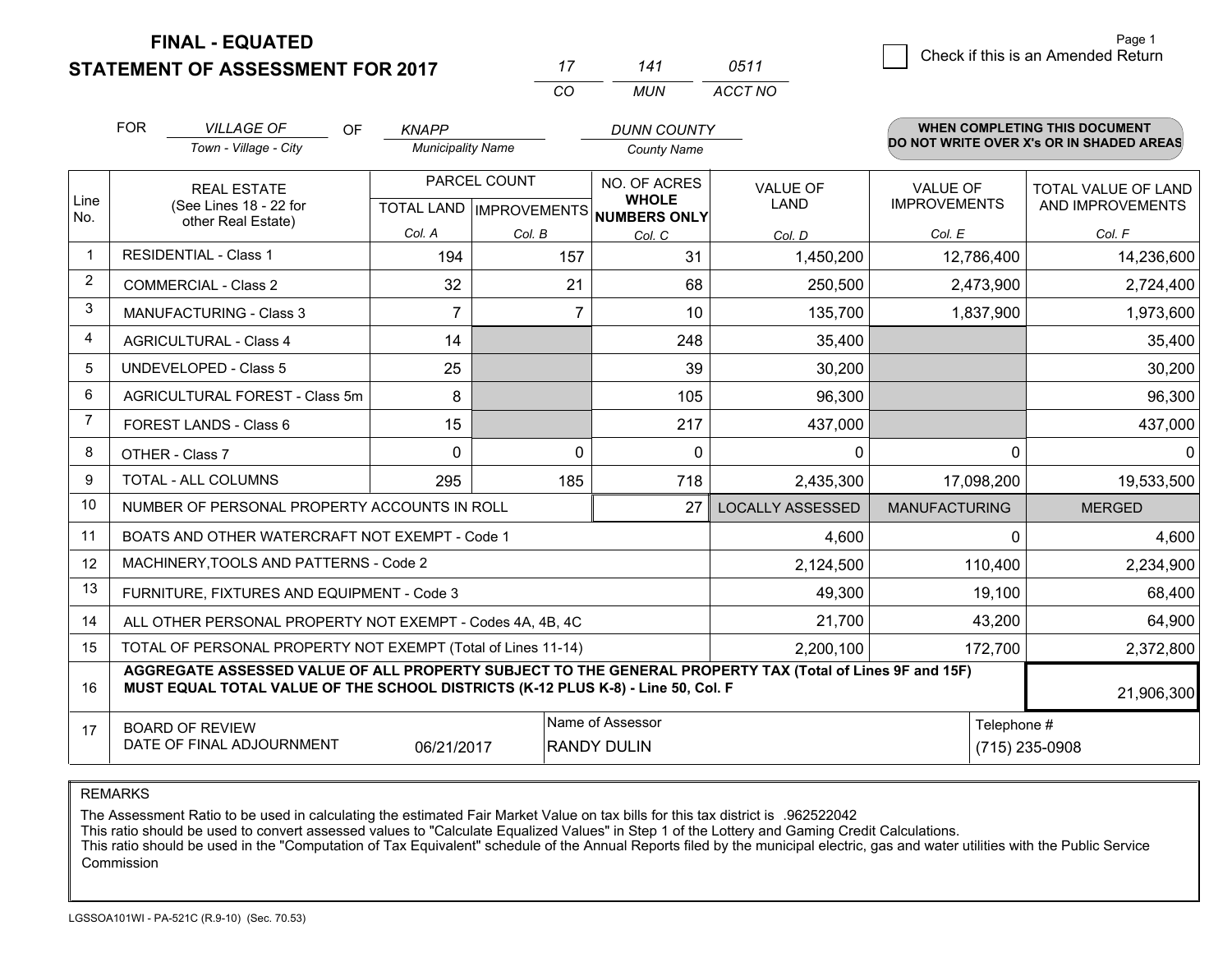*YEAR CO MUN ACCT NO* <sup>2017</sup> <sup>17</sup> <sup>141</sup> <sup>0511</sup>

Do not confuse FOREST LANDS (Line 7) with FOREST CROPS (in this section) - They are **NOT** the same

|    | Private Forest Crop - Reg Class @ 10¢ per acre                                 |                                                                 |              |                                      |                  | Private Forest Crop - Reg Class @ \$2.52 per acre                            |               |                    |                 |                    |  |
|----|--------------------------------------------------------------------------------|-----------------------------------------------------------------|--------------|--------------------------------------|------------------|------------------------------------------------------------------------------|---------------|--------------------|-----------------|--------------------|--|
| 18 | (a) PARCELS                                                                    | (b) ACRES                                                       |              | (c) ASSESSED VALUE                   |                  | (d) PARCELS                                                                  |               | (e) ACRES          |                 | (f) ASSESSED VALUE |  |
|    |                                                                                |                                                                 |              |                                      |                  | Entered Before 2005 Managed Forest - Ferrous Mining CLOSED @ \$8.27 per acre |               |                    |                 |                    |  |
| 19 | (a) PARCELS                                                                    | Private Forest Crop - Special Class @ 20¢ per acre<br>(b) ACRES |              | (c) ASSESSED VALUE                   |                  | (d) PARCELS                                                                  |               | (e) ACRES          |                 | (f) ASSESSED VALUE |  |
|    | Entered Before 2005 Managed Forest - OPEN @                                    |                                                                 |              |                                      |                  | Entered Before 2005 Managed Forest - CLOSED @ \$1.87 per acre                |               |                    |                 |                    |  |
|    | (a) PARCELS                                                                    | (b) ACRES                                                       |              | \$.79 per acre<br>(c) ASSESSED VALUE |                  | (d) PARCELS<br>(e) ACRES                                                     |               | (f) ASSESSED VALUE |                 |                    |  |
| 20 |                                                                                |                                                                 |              |                                      |                  |                                                                              |               |                    |                 |                    |  |
|    | Entered After 2004 Managed Forest - OPEN @<br>\$2.14 per acre                  |                                                                 |              |                                      |                  | Entered After 2004 Managed Forest - CLOSED @ \$10.68 per acre                |               |                    |                 |                    |  |
| 21 | (a) PARCELS                                                                    | (b) ACRES                                                       |              | (c) ASSESSED VALUE                   |                  | (d) PARCELS<br>(e) ACRES                                                     |               | (f) ASSESSED VALUE |                 |                    |  |
|    |                                                                                |                                                                 |              |                                      |                  |                                                                              |               |                    |                 |                    |  |
| 22 | (a) County Forest Cropland Acres                                               |                                                                 |              | (b) Federal Acres                    |                  | (d) County (NOT FOREST CROP) Acres<br>(c) State Acres                        |               |                    | (e) Other Acres |                    |  |
|    |                                                                                |                                                                 |              |                                      |                  | .94                                                                          |               | 106.87             |                 |                    |  |
|    | Assessed Value of Omitted Property From Prior Years (Sec. 70.44)               |                                                                 |              |                                      |                  | Assessed Value of Sec. 70.43 Corrections of Errors by Assessors              |               |                    |                 |                    |  |
| 23 | (b) PERSONAL<br>(a) REAL ESTATE                                                |                                                                 |              | (c1) REAL ESTATE                     |                  |                                                                              | (c2) PERSONAL |                    |                 |                    |  |
|    |                                                                                |                                                                 |              |                                      |                  |                                                                              |               |                    |                 |                    |  |
|    | Manufacturing Equated Value of Omitted Property From Prior Years (Sec. 70.995) |                                                                 |              |                                      |                  | Mfg. Equated Value of Sec.70.43 Corrections of Errors by Assessors           |               |                    |                 |                    |  |
|    | (d) REAL ESTATE                                                                |                                                                 | (e) PERSONAL |                                      | (f1) REAL ESTATE |                                                                              | (f2) PERSONAL |                    |                 |                    |  |
|    |                                                                                |                                                                 |              |                                      |                  |                                                                              |               |                    |                 |                    |  |

# **SPECIAL DISTRICTS**

| Line<br>No. | Enter 6-digit<br>Special District<br>Code (Col. A) | <b>Account</b><br><b>Number</b> | <b>Special District Name</b> | <b>Locally Assessed Value</b><br>of Real Estate and | Mfg Value of Real Estate<br>and Personal Property | <b>Merged Value of</b><br><b>Real Estate and</b><br>Personal Property (Col. F) |
|-------------|----------------------------------------------------|---------------------------------|------------------------------|-----------------------------------------------------|---------------------------------------------------|--------------------------------------------------------------------------------|
|             |                                                    | (Col. B)                        | (Col. C)                     | Personal Property (Col. D)                          | (Col. E)                                          |                                                                                |
| 24          |                                                    |                                 |                              |                                                     |                                                   |                                                                                |
| 25          |                                                    |                                 |                              |                                                     |                                                   |                                                                                |
| 26          |                                                    |                                 |                              |                                                     |                                                   |                                                                                |
| 27          |                                                    |                                 |                              |                                                     |                                                   |                                                                                |
| 28          |                                                    |                                 |                              |                                                     |                                                   |                                                                                |
| 29          |                                                    |                                 |                              |                                                     |                                                   |                                                                                |
| 30          |                                                    |                                 |                              |                                                     |                                                   |                                                                                |
| 31          |                                                    |                                 |                              |                                                     |                                                   |                                                                                |
| 32          |                                                    |                                 |                              |                                                     |                                                   |                                                                                |
| 33          |                                                    |                                 |                              |                                                     |                                                   |                                                                                |
| 34          |                                                    |                                 |                              |                                                     |                                                   |                                                                                |
| 35          |                                                    |                                 |                              |                                                     |                                                   |                                                                                |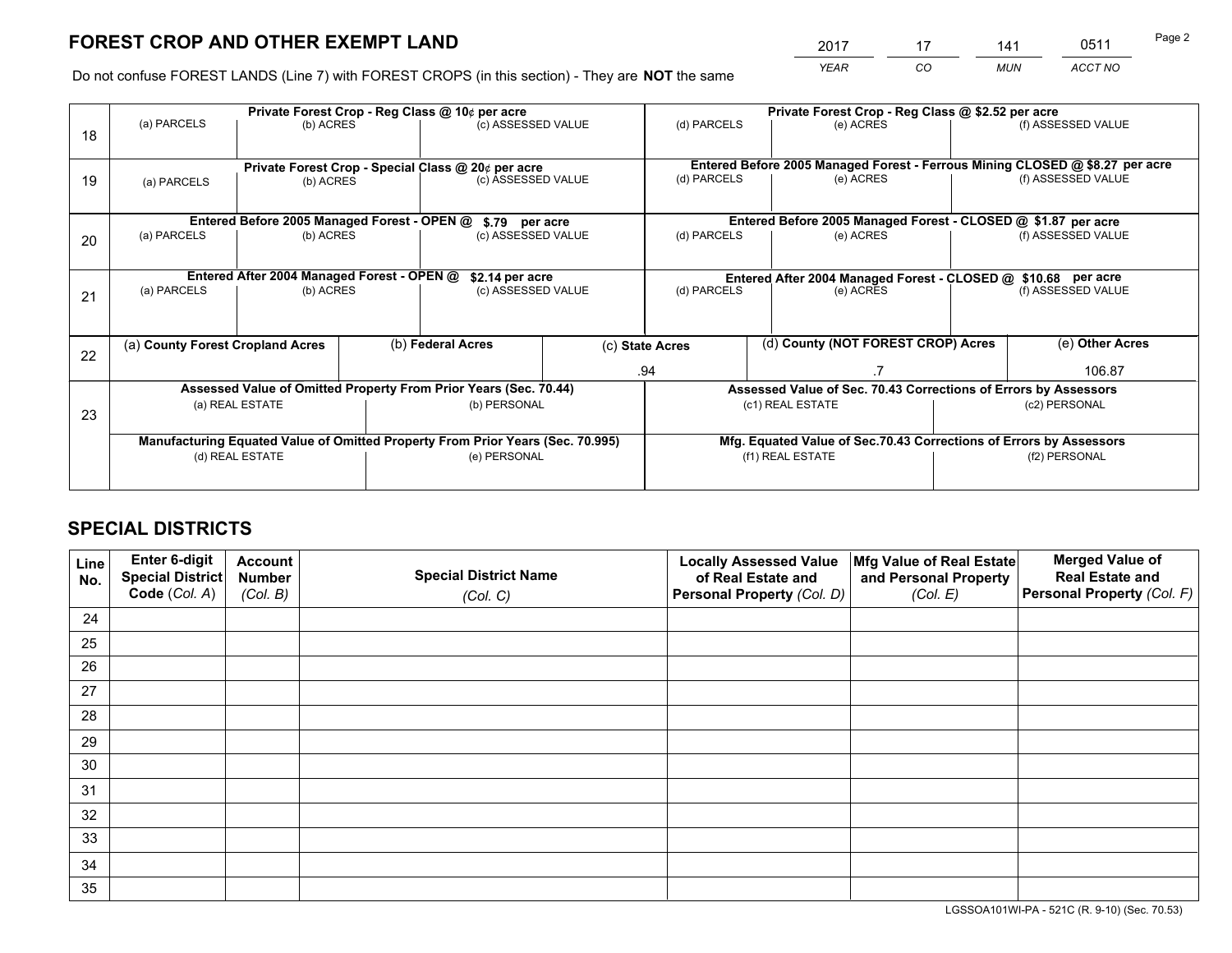|                 |                                                                                                  |                                             |                                            | YEAR                                                                              | CO.<br><b>MUN</b>                                             | ACCT NO                                                                        |  |  |  |
|-----------------|--------------------------------------------------------------------------------------------------|---------------------------------------------|--------------------------------------------|-----------------------------------------------------------------------------------|---------------------------------------------------------------|--------------------------------------------------------------------------------|--|--|--|
| Line<br>No.     | Enter 6-digit<br><b>School District</b><br>Code (Col. A)                                         | <b>Account</b><br><b>Number</b><br>(Col. B) | <b>School District Name</b><br>(Col. C)    | <b>Locally Assessed Value</b><br>of Real Estate and<br>Personal Property (Col. D) | Mfg Value of Real Estate<br>and Personal Property<br>(Col. E) | <b>Merged Value of</b><br><b>Real Estate and</b><br>Personal Property (Col. F) |  |  |  |
|                 | A. SCHOOL DISTRICTS (K-8 and K-12)                                                               |                                             |                                            |                                                                                   |                                                               |                                                                                |  |  |  |
| 36              | 170637                                                                                           | 0114                                        | SCH D OF BOYCEVILLE COMMUNITY              | 93,800                                                                            |                                                               | 93,800                                                                         |  |  |  |
| 37              | 173444                                                                                           | 0117                                        | SCH D OF MENOMONIE AREA                    | 19,666,200                                                                        | 2,146,300                                                     | 21,812,500                                                                     |  |  |  |
| 38              |                                                                                                  |                                             |                                            |                                                                                   |                                                               |                                                                                |  |  |  |
| 39              |                                                                                                  |                                             |                                            |                                                                                   |                                                               |                                                                                |  |  |  |
| 40              |                                                                                                  |                                             |                                            |                                                                                   |                                                               |                                                                                |  |  |  |
| 41<br>42        |                                                                                                  |                                             |                                            |                                                                                   |                                                               |                                                                                |  |  |  |
| 43              |                                                                                                  |                                             |                                            |                                                                                   |                                                               |                                                                                |  |  |  |
| 44              |                                                                                                  |                                             |                                            |                                                                                   |                                                               |                                                                                |  |  |  |
| 45              |                                                                                                  |                                             |                                            |                                                                                   |                                                               |                                                                                |  |  |  |
| $\overline{46}$ |                                                                                                  |                                             |                                            |                                                                                   |                                                               |                                                                                |  |  |  |
| 47              |                                                                                                  |                                             |                                            |                                                                                   |                                                               |                                                                                |  |  |  |
| 48              |                                                                                                  |                                             |                                            |                                                                                   |                                                               |                                                                                |  |  |  |
| 49              |                                                                                                  |                                             |                                            |                                                                                   |                                                               |                                                                                |  |  |  |
| 50              | TOTAL ASSESSED VALUE OF SCHOOL DISTRICTS (K-8 and K-12)<br>19,760,000<br>2,146,300<br>21,906,300 |                                             |                                            |                                                                                   |                                                               |                                                                                |  |  |  |
|                 | <b>B.</b><br><b>UNION HIGH SCHOOL DISTRICTS</b>                                                  |                                             |                                            |                                                                                   |                                                               |                                                                                |  |  |  |
| 51              |                                                                                                  |                                             |                                            |                                                                                   |                                                               |                                                                                |  |  |  |
| 52              |                                                                                                  |                                             |                                            |                                                                                   |                                                               |                                                                                |  |  |  |
| 53              |                                                                                                  |                                             |                                            |                                                                                   |                                                               |                                                                                |  |  |  |
| 54              |                                                                                                  |                                             |                                            |                                                                                   |                                                               |                                                                                |  |  |  |
|                 | TOTAL ASSESSED VALUE OF UNION HIGH SCHOOLS<br>55<br><b>TECHNICAL COLLEGE DISTRICTS</b>           |                                             |                                            |                                                                                   |                                                               |                                                                                |  |  |  |
| 56              | C.                                                                                               |                                             |                                            |                                                                                   |                                                               |                                                                                |  |  |  |
| 57              | 000100                                                                                           | 0001                                        | CHIPPEWA VALLEY TECHNICAL COLLEGE EAUC     | 19,760,000                                                                        | 2,146,300                                                     | 21,906,300                                                                     |  |  |  |
| 58              |                                                                                                  |                                             |                                            |                                                                                   |                                                               |                                                                                |  |  |  |
| 59              |                                                                                                  |                                             | TOTAL ASSESSED VALUE OF TECHNICAL COLLEGES | 19,760,000                                                                        | 2,146,300                                                     | 21,906,300                                                                     |  |  |  |
|                 |                                                                                                  |                                             |                                            |                                                                                   |                                                               |                                                                                |  |  |  |

17

141

 *I hereby certify, to the best of my knowledge and belief, this form is complete and correct.*

**SCHOOL DISTRICTS**

| Print name of preparer | Title                    | Date (MM / DD / CCYY) |  |
|------------------------|--------------------------|-----------------------|--|
|                        |                          |                       |  |
| Signature of preparer  | Contact Telephone Number | E-mail address        |  |
|                        | $\overline{\phantom{0}}$ |                       |  |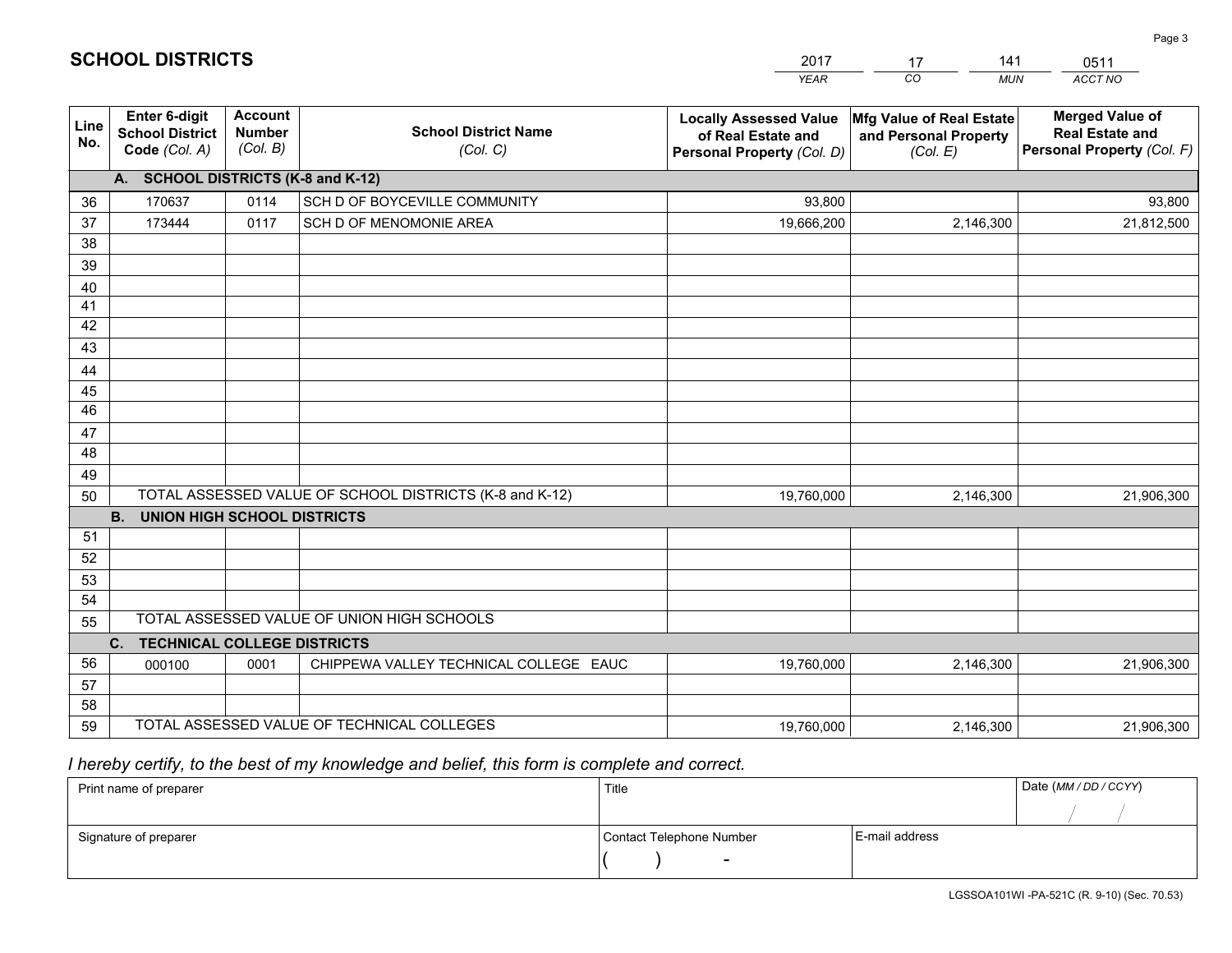## **HIGHLIGHTS**

- 1. Complete the Statement of Assessment after the Board of Review. Reflect any changes made there.
- 2. Use black ink to complete.
- 3. Line 16 must equal Line 50, Col D.
- 4. Line 55 must equal the total of K-8 schools listed on lines 36-49. Do not include K-12 schools in this comparision.
- 5. Line 59, Col. D must equal Line 16.
- 6. Special District, School District and Technical College District values must include both real estate and personal property. Examples of Special districts are: town sanitary districts, public inland lake protection and rehabilitation districts, and metropolitan sewerage districts.
- 7. DO NOT INCLUDE Manufacturing property values.DOR will print these values on the final SOA.
- 8. Accuracy of this form is very important. The values reported directly affect the equalized value DOR calculates for school and special districts.

#### **Page 1:**

 If not prefilled, enter the tax year,county and municipal code,municipal type, municipal name and county name on the top of form.

Check the Amended box, if filing an amended / corrected SOA.

 Report the parcel count, acres and assessed value of taxable general property, total parcel count, (real and personal), total acres, and values from final figures set by the Board of Review.

- A. Real Estate land and improvements (buildings, etc.) is reported on lines 1 8, total line 9.
- B. Personal Property is reported on lines 11 14, Column D, total line 15.
- C. To complete this report, use the computer produced summary of the assessment roll that shows these amounts.
- D. Use whole numbers only.
- E. Add each line across and each column down to verify entries.

## **Page 2:**

- A. Report Special Items (not subject to general property tax).
- 1. Private Forest Croplands and Managed Forest Lands are reported on lines 18,19, 20 and 21. Be sure to report assessed values **NOT** taxes.
- 2. You should have copies of the orders of entry, orders of withdrawal, etc., to update your assessment roll.
	- 3. Show hundredths of acres (e.g. 39.75).
- 4. Tax exempt lands are reported on line 22.
- 5. Omitted property and sec. 70.43, Wis. Stats., corrections of errors by assessor are reported on line 23. Report real estate and personal property separately. These should be for **prior years**, not something found on the current assessment roll after the board of review.
- B. Special District (Lines 24-35) Include the value of both real and personal property.
- The Department of Revenue (DOR) preprints much of the information regarding names and codes for schools, special districts,etc. If a district is not listed, enter the name and value only, DOR will enter the proper code.

## **Page 3 School Districts:**

Include the value of both real and personal property.

Report School District (regular, elementary, union high school, and technical college).

- 1. Regular (K-12) and Elementary (K-8) school values are reported on lines 36-49, total on line 50.
- 2. Union High School (UHS) (use only if elementary schools are listed on lines 36-49) are reported on lines 51-54. UHS total value (line 55) must equal to the total **elementary school** values reported on lines 36-49. Do notinclude K-12 schools in this comparison.
- 3. Technical College values are reported on lines 56-58, total on line 59.
- 4. Use the computer summary that shows these amounts to complete this report.

#### **This form is due the second Monday in June. File this report only after your Board of Review is complete.**

 *If you have questions: Return forms to:*

 Email: lgs@wisconsin.gov Wisconsin Department of RevenueCall:  $(608)$  266-2569 or  $(608)$  264-6892 Fax number: (608) 264-6887 PO Box 8971

Local Government Services Section 6-97

Madison WI 53708-8971

VILLAGE OF KNAPP VILLAGE OF KNAPP THERESA KOPACZ THERESA KOPACZ **KNAPP, WI 54749** KNAPP, WI 54749 P.O. BOX 86 P.O. BOX 86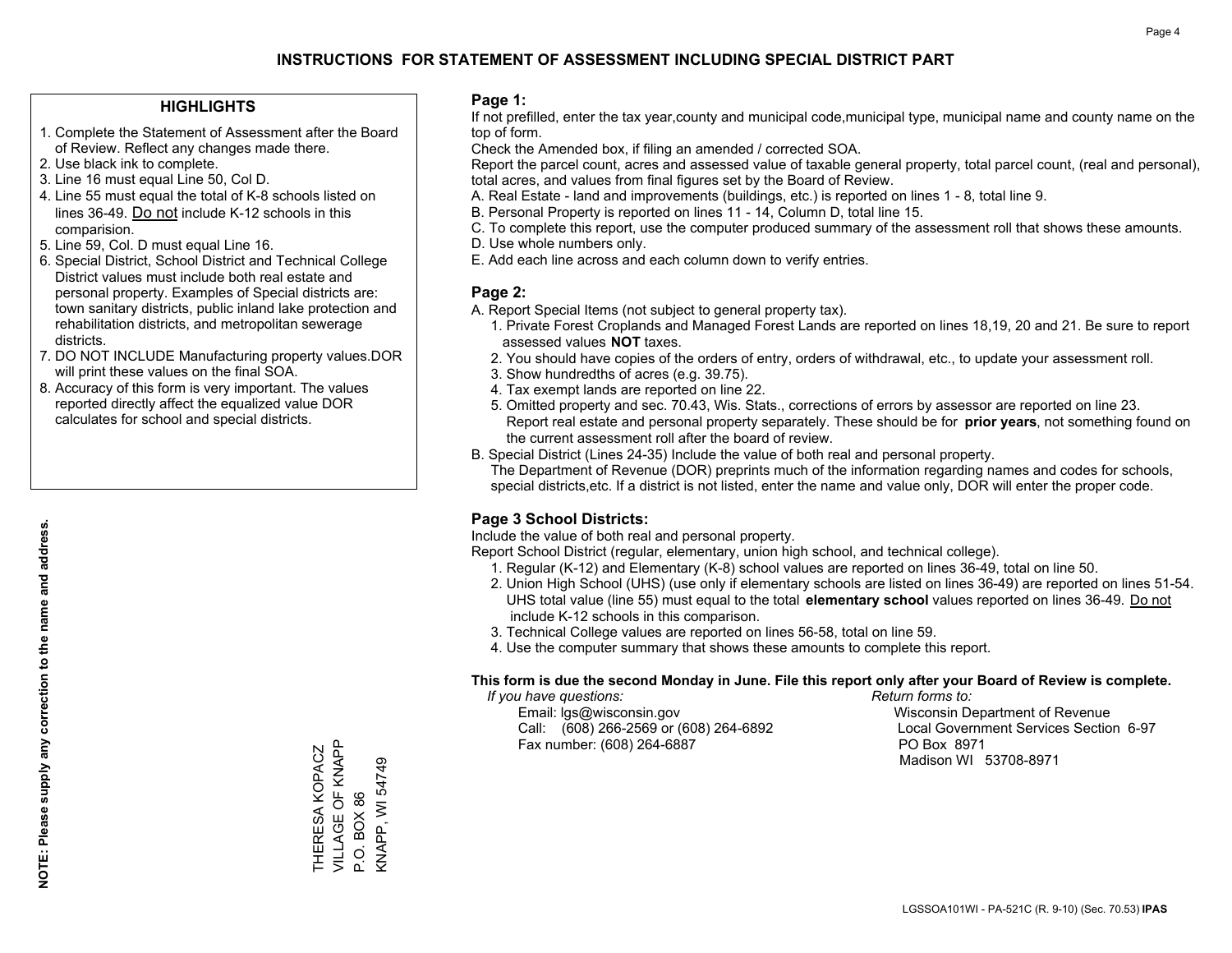**STATEMENT OF ASSESSMENT FOR 2017** 

**FINAL - EQUATED**

|                | <b>FOR</b>                                                                                                     | <b>VILLAGE OF</b><br>OF                                                                                                                                                                      | <b>RIDGELAND</b>         |              | <b>DUNN COUNTY</b>                                   |                         |                      | <b>WHEN COMPLETING THIS DOCUMENT</b>     |
|----------------|----------------------------------------------------------------------------------------------------------------|----------------------------------------------------------------------------------------------------------------------------------------------------------------------------------------------|--------------------------|--------------|------------------------------------------------------|-------------------------|----------------------|------------------------------------------|
|                |                                                                                                                | Town - Village - City                                                                                                                                                                        | <b>Municipality Name</b> |              | <b>County Name</b>                                   |                         |                      | DO NOT WRITE OVER X's OR IN SHADED AREAS |
|                |                                                                                                                | <b>REAL ESTATE</b>                                                                                                                                                                           |                          | PARCEL COUNT | NO. OF ACRES                                         | <b>VALUE OF</b>         | <b>VALUE OF</b>      | TOTAL VALUE OF LAND                      |
| Line<br>No.    |                                                                                                                | (See Lines 18 - 22 for<br>other Real Estate)                                                                                                                                                 |                          |              | <b>WHOLE</b><br>TOTAL LAND IMPROVEMENTS NUMBERS ONLY | LAND                    | <b>IMPROVEMENTS</b>  | AND IMPROVEMENTS                         |
|                |                                                                                                                |                                                                                                                                                                                              | Col. A                   | Col. B       | Col. C                                               | Col. D                  | Col. E               | Col. F                                   |
| $\mathbf 1$    |                                                                                                                | <b>RESIDENTIAL - Class 1</b>                                                                                                                                                                 | 129                      | 108          | 30                                                   | 482,300                 | 7,247,500            | 7,729,800                                |
| 2              |                                                                                                                | <b>COMMERCIAL - Class 2</b>                                                                                                                                                                  | 44                       | 30           | 13                                                   | 178,100                 | 3,840,400            | 4,018,500                                |
| 3              |                                                                                                                | <b>MANUFACTURING - Class 3</b>                                                                                                                                                               | 5                        | 4            | 11                                                   | 54,200                  | 743,100              | 797,300                                  |
| 4              |                                                                                                                | <b>AGRICULTURAL - Class 4</b>                                                                                                                                                                | 6                        |              | 48                                                   | 5,200                   |                      | 5,200                                    |
| 5              |                                                                                                                | <b>UNDEVELOPED - Class 5</b>                                                                                                                                                                 | 10                       |              | 61                                                   | 30,700                  |                      | 30,700                                   |
| 6              | AGRICULTURAL FOREST - Class 5m                                                                                 |                                                                                                                                                                                              | $\Omega$                 |              | 0                                                    | $\mathbf{0}$            |                      | $\mathbf{0}$                             |
| $\overline{7}$ |                                                                                                                | FOREST LANDS - Class 6                                                                                                                                                                       | $\Omega$                 |              | $\Omega$                                             | $\mathbf{0}$            |                      | $\mathbf{0}$                             |
| 8              |                                                                                                                | OTHER - Class 7                                                                                                                                                                              | $\Omega$                 | $\Omega$     | $\Omega$                                             | $\Omega$                | $\Omega$             | $\Omega$                                 |
| 9              |                                                                                                                | TOTAL - ALL COLUMNS                                                                                                                                                                          | 194                      | 142          | 163                                                  | 750,500                 | 11,831,000           | 12,581,500                               |
| 10             |                                                                                                                | NUMBER OF PERSONAL PROPERTY ACCOUNTS IN ROLL                                                                                                                                                 |                          |              | 36                                                   | <b>LOCALLY ASSESSED</b> | <b>MANUFACTURING</b> | <b>MERGED</b>                            |
| 11             |                                                                                                                | BOATS AND OTHER WATERCRAFT NOT EXEMPT - Code 1                                                                                                                                               |                          |              |                                                      | $\mathbf{0}$            | $\Omega$             | $\Omega$                                 |
| 12             |                                                                                                                | MACHINERY, TOOLS AND PATTERNS - Code 2                                                                                                                                                       |                          |              |                                                      | 463,300                 | 72,300               | 535,600                                  |
| 13             |                                                                                                                | FURNITURE, FIXTURES AND EQUIPMENT - Code 3                                                                                                                                                   |                          |              |                                                      | 183,900                 | 36,100               | 220,000                                  |
| 14             |                                                                                                                | ALL OTHER PERSONAL PROPERTY NOT EXEMPT - Codes 4A, 4B, 4C                                                                                                                                    |                          |              |                                                      | 9,400                   | 1,600                | 11,000                                   |
| 15             | TOTAL OF PERSONAL PROPERTY NOT EXEMPT (Total of Lines 11-14)                                                   |                                                                                                                                                                                              |                          |              |                                                      | 656,600                 | 110,000              | 766,600                                  |
| 16             |                                                                                                                | AGGREGATE ASSESSED VALUE OF ALL PROPERTY SUBJECT TO THE GENERAL PROPERTY TAX (Total of Lines 9F and 15F)<br>MUST EQUAL TOTAL VALUE OF THE SCHOOL DISTRICTS (K-12 PLUS K-8) - Line 50, Col. F |                          |              |                                                      |                         |                      | 13,348,100                               |
| 17             | Name of Assessor<br><b>BOARD OF REVIEW</b><br>DATE OF FINAL ADJOURNMENT<br>06/05/2017<br><b>ROBERT J IRWIN</b> |                                                                                                                                                                                              |                          |              |                                                      |                         | Telephone #          | (715) 235-6941                           |

*CO*

*MUN*

*ACCT NO0512*

*<sup>17</sup> <sup>176</sup>*

REMARKS

The Assessment Ratio to be used in calculating the estimated Fair Market Value on tax bills for this tax district is .943872054<br>This ratio should be used to convert assessed values to "Calculate Equalized Values" in Step 1 Commission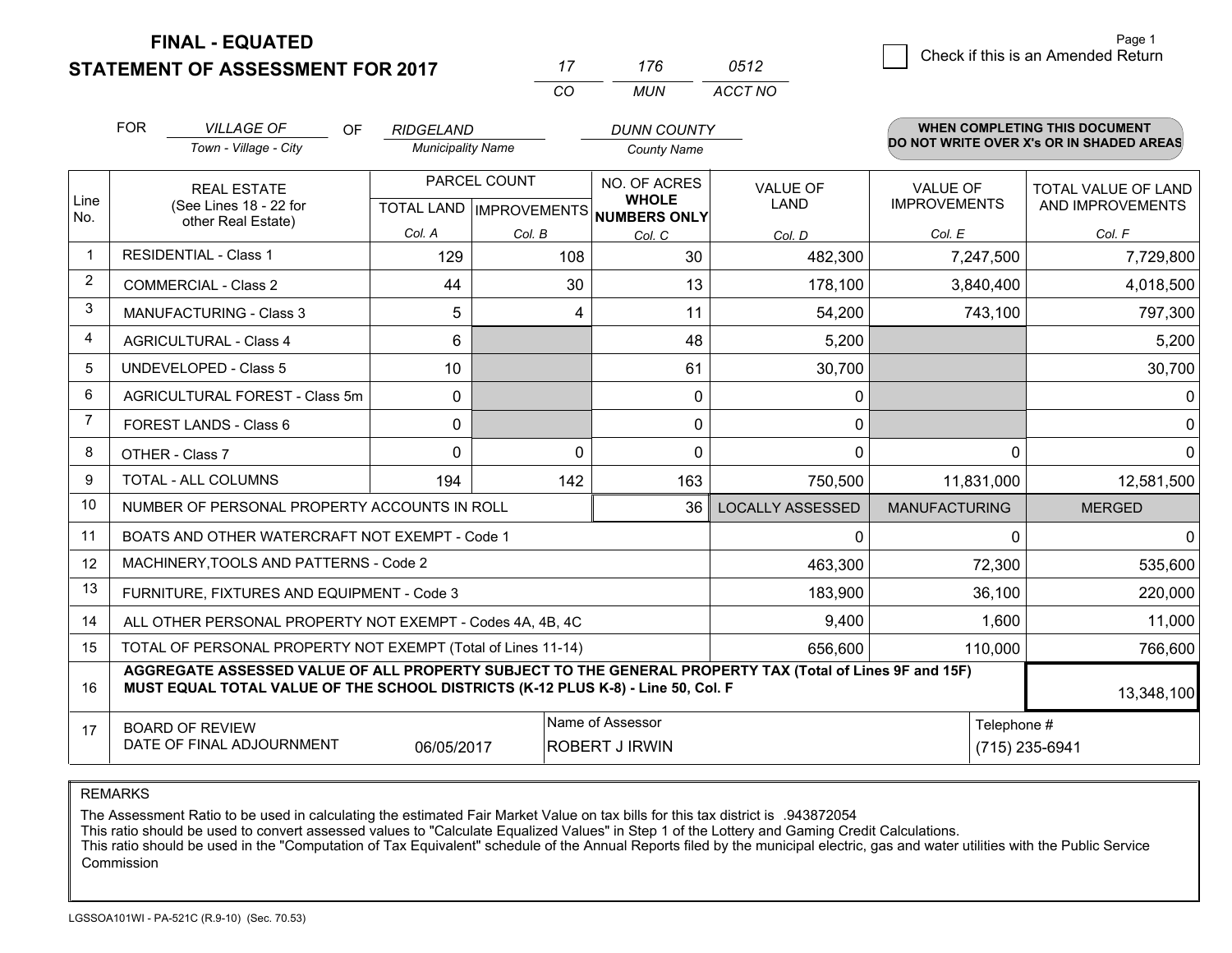# **FOREST CROP AND OTHER EXEMPT LAND**

 *YEAR CO MUN ACCT NO* <sup>2017</sup> <sup>17</sup> <sup>176</sup> <sup>0512</sup>

Do not confuse FOREST LANDS (Line 7) with FOREST CROPS (in this section) - They are **NOT** the same

|    |                                                                                |                                             |  | Private Forest Crop - Reg Class @ 10¢ per acre                           |  |                                                               | Private Forest Crop - Reg Class @ \$2.52 per acre                            |               |                    |  |
|----|--------------------------------------------------------------------------------|---------------------------------------------|--|--------------------------------------------------------------------------|--|---------------------------------------------------------------|------------------------------------------------------------------------------|---------------|--------------------|--|
| 18 | (a) PARCELS                                                                    | (b) ACRES                                   |  | (c) ASSESSED VALUE                                                       |  | (d) PARCELS                                                   | (e) ACRES                                                                    |               | (f) ASSESSED VALUE |  |
|    |                                                                                |                                             |  |                                                                          |  |                                                               |                                                                              |               |                    |  |
|    |                                                                                |                                             |  |                                                                          |  |                                                               | Entered Before 2005 Managed Forest - Ferrous Mining CLOSED @ \$8.27 per acre |               |                    |  |
| 19 | (a) PARCELS                                                                    | (b) ACRES                                   |  | Private Forest Crop - Special Class @ 20¢ per acre<br>(c) ASSESSED VALUE |  | (d) PARCELS                                                   | (e) ACRES                                                                    |               | (f) ASSESSED VALUE |  |
|    |                                                                                |                                             |  |                                                                          |  |                                                               |                                                                              |               |                    |  |
|    |                                                                                |                                             |  |                                                                          |  |                                                               |                                                                              |               |                    |  |
|    |                                                                                | Entered Before 2005 Managed Forest - OPEN @ |  | \$.79 per acre                                                           |  |                                                               | Entered Before 2005 Managed Forest - CLOSED @ \$1.87 per acre                |               |                    |  |
| 20 | (a) PARCELS                                                                    | (b) ACRES                                   |  | (c) ASSESSED VALUE                                                       |  | (d) PARCELS                                                   | (e) ACRES                                                                    |               | (f) ASSESSED VALUE |  |
|    |                                                                                |                                             |  |                                                                          |  |                                                               |                                                                              |               |                    |  |
|    |                                                                                | Entered After 2004 Managed Forest - OPEN @  |  | \$2.14 per acre                                                          |  | Entered After 2004 Managed Forest - CLOSED @ \$10.68 per acre |                                                                              |               |                    |  |
| 21 | (a) PARCELS                                                                    | (b) ACRES                                   |  | (c) ASSESSED VALUE                                                       |  | (d) PARCELS<br>(e) ACRES                                      |                                                                              |               | (f) ASSESSED VALUE |  |
|    |                                                                                |                                             |  |                                                                          |  |                                                               |                                                                              |               |                    |  |
|    |                                                                                |                                             |  |                                                                          |  |                                                               |                                                                              |               |                    |  |
|    | (a) County Forest Cropland Acres                                               |                                             |  | (b) Federal Acres                                                        |  | (c) State Acres                                               | (d) County (NOT FOREST CROP) Acres                                           |               | (e) Other Acres    |  |
| 22 |                                                                                |                                             |  |                                                                          |  |                                                               |                                                                              |               |                    |  |
|    |                                                                                |                                             |  |                                                                          |  | .37<br>.01                                                    |                                                                              |               | 25.99              |  |
|    | Assessed Value of Omitted Property From Prior Years (Sec. 70.44)               |                                             |  |                                                                          |  |                                                               | Assessed Value of Sec. 70.43 Corrections of Errors by Assessors              |               |                    |  |
| 23 | (a) REAL ESTATE                                                                |                                             |  | (b) PERSONAL                                                             |  | (c1) REAL ESTATE                                              |                                                                              | (c2) PERSONAL |                    |  |
|    |                                                                                |                                             |  |                                                                          |  |                                                               |                                                                              |               |                    |  |
|    | Manufacturing Equated Value of Omitted Property From Prior Years (Sec. 70.995) |                                             |  |                                                                          |  |                                                               | Mfg. Equated Value of Sec.70.43 Corrections of Errors by Assessors           |               |                    |  |
|    | (d) REAL ESTATE                                                                |                                             |  | (e) PERSONAL                                                             |  |                                                               | (f1) REAL ESTATE                                                             | (f2) PERSONAL |                    |  |
|    |                                                                                |                                             |  |                                                                          |  |                                                               |                                                                              |               |                    |  |
|    |                                                                                |                                             |  |                                                                          |  |                                                               |                                                                              |               |                    |  |

# **SPECIAL DISTRICTS**

| Line<br>No. | Enter 6-digit<br>Special District<br>Code (Col. A) | <b>Account</b><br><b>Number</b> | <b>Special District Name</b> | <b>Locally Assessed Value</b><br>of Real Estate and | Mfg Value of Real Estate<br>and Personal Property | <b>Merged Value of</b><br><b>Real Estate and</b><br>Personal Property (Col. F) |
|-------------|----------------------------------------------------|---------------------------------|------------------------------|-----------------------------------------------------|---------------------------------------------------|--------------------------------------------------------------------------------|
|             |                                                    | (Col. B)                        | (Col. C)                     | Personal Property (Col. D)                          | (Col. E)                                          |                                                                                |
| 24          |                                                    |                                 |                              |                                                     |                                                   |                                                                                |
| 25          |                                                    |                                 |                              |                                                     |                                                   |                                                                                |
| 26          |                                                    |                                 |                              |                                                     |                                                   |                                                                                |
| 27          |                                                    |                                 |                              |                                                     |                                                   |                                                                                |
| 28          |                                                    |                                 |                              |                                                     |                                                   |                                                                                |
| 29          |                                                    |                                 |                              |                                                     |                                                   |                                                                                |
| 30          |                                                    |                                 |                              |                                                     |                                                   |                                                                                |
| 31          |                                                    |                                 |                              |                                                     |                                                   |                                                                                |
| 32          |                                                    |                                 |                              |                                                     |                                                   |                                                                                |
| 33          |                                                    |                                 |                              |                                                     |                                                   |                                                                                |
| 34          |                                                    |                                 |                              |                                                     |                                                   |                                                                                |
| 35          |                                                    |                                 |                              |                                                     |                                                   |                                                                                |

LGSSOA101WI-PA - 521C (R. 9-10) (Sec. 70.53)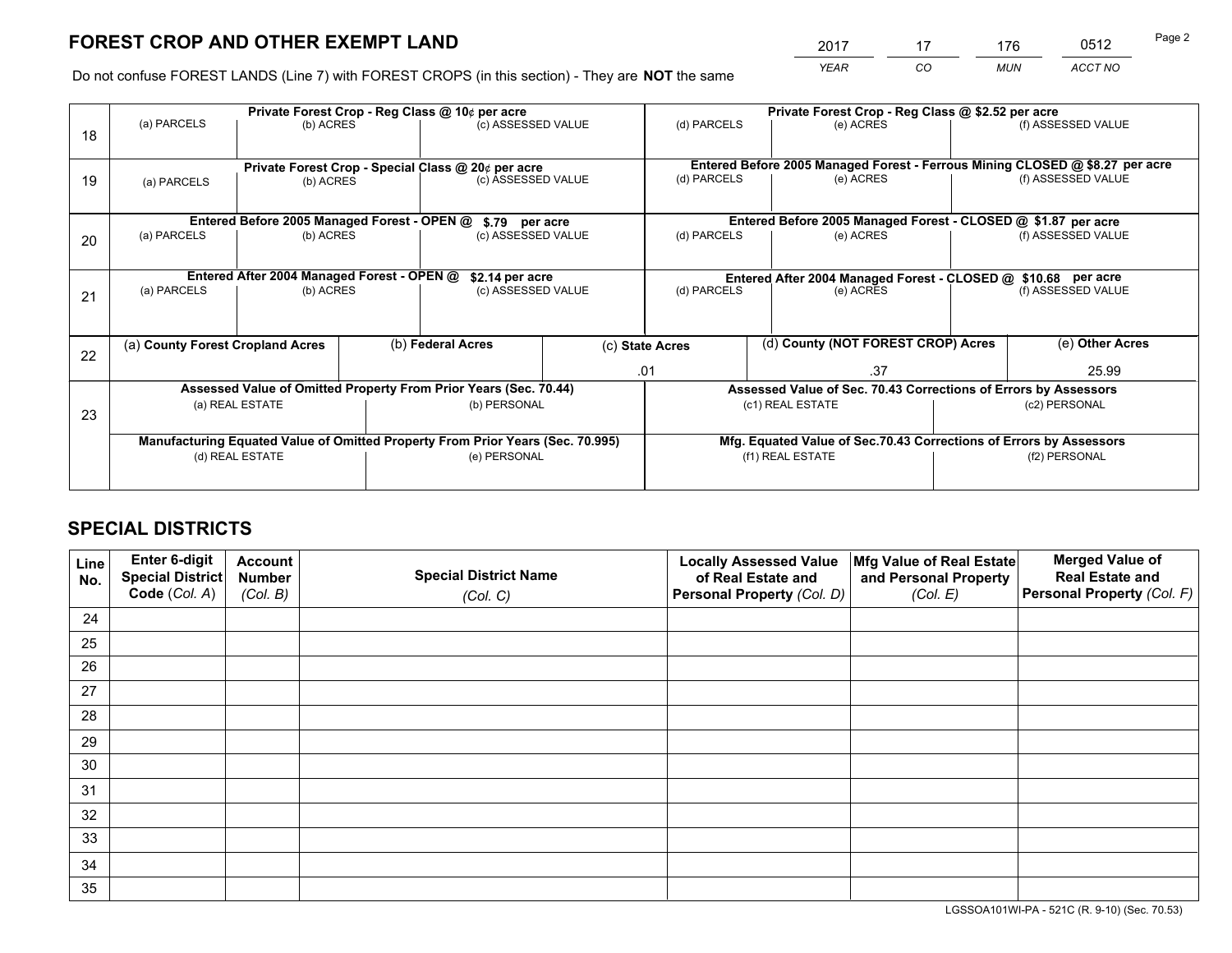|             |                                                          |                                             |                                                         | YEAR                                                                              | CO.<br><b>MUN</b>                                             | ACCT NO                                                                        |  |
|-------------|----------------------------------------------------------|---------------------------------------------|---------------------------------------------------------|-----------------------------------------------------------------------------------|---------------------------------------------------------------|--------------------------------------------------------------------------------|--|
| Line<br>No. | Enter 6-digit<br><b>School District</b><br>Code (Col. A) | <b>Account</b><br><b>Number</b><br>(Col. B) | <b>School District Name</b><br>(Col. C)                 | <b>Locally Assessed Value</b><br>of Real Estate and<br>Personal Property (Col. D) | Mfg Value of Real Estate<br>and Personal Property<br>(Col. E) | <b>Merged Value of</b><br><b>Real Estate and</b><br>Personal Property (Col. F) |  |
|             | A. SCHOOL DISTRICTS (K-8 and K-12)                       |                                             |                                                         |                                                                                   |                                                               |                                                                                |  |
| 36          | 030308                                                   | 0022                                        | SCH D OF BARRON AREA                                    | 12,440,800                                                                        | 907,300                                                       | 13,348,100                                                                     |  |
| 37          |                                                          |                                             |                                                         |                                                                                   |                                                               |                                                                                |  |
| 38          |                                                          |                                             |                                                         |                                                                                   |                                                               |                                                                                |  |
| 39          |                                                          |                                             |                                                         |                                                                                   |                                                               |                                                                                |  |
| 40          |                                                          |                                             |                                                         |                                                                                   |                                                               |                                                                                |  |
| 41          |                                                          |                                             |                                                         |                                                                                   |                                                               |                                                                                |  |
| 42<br>43    |                                                          |                                             |                                                         |                                                                                   |                                                               |                                                                                |  |
| 44          |                                                          |                                             |                                                         |                                                                                   |                                                               |                                                                                |  |
| 45          |                                                          |                                             |                                                         |                                                                                   |                                                               |                                                                                |  |
| 46          |                                                          |                                             |                                                         |                                                                                   |                                                               |                                                                                |  |
| 47          |                                                          |                                             |                                                         |                                                                                   |                                                               |                                                                                |  |
| 48          |                                                          |                                             |                                                         |                                                                                   |                                                               |                                                                                |  |
| 49          |                                                          |                                             |                                                         |                                                                                   |                                                               |                                                                                |  |
| 50          |                                                          |                                             | TOTAL ASSESSED VALUE OF SCHOOL DISTRICTS (K-8 and K-12) | 12,440,800                                                                        | 907,300                                                       | 13,348,100                                                                     |  |
|             | <b>B.</b><br>UNION HIGH SCHOOL DISTRICTS                 |                                             |                                                         |                                                                                   |                                                               |                                                                                |  |
| 51          |                                                          |                                             |                                                         |                                                                                   |                                                               |                                                                                |  |
| 52          |                                                          |                                             |                                                         |                                                                                   |                                                               |                                                                                |  |
| 53          |                                                          |                                             |                                                         |                                                                                   |                                                               |                                                                                |  |
| 54          |                                                          |                                             |                                                         |                                                                                   |                                                               |                                                                                |  |
| 55          |                                                          |                                             | TOTAL ASSESSED VALUE OF UNION HIGH SCHOOLS              |                                                                                   |                                                               |                                                                                |  |
|             | C.<br><b>TECHNICAL COLLEGE DISTRICTS</b>                 |                                             |                                                         |                                                                                   |                                                               |                                                                                |  |
| 56<br>57    | 000100                                                   | 0001                                        | CHIPPEWA VALLEY TECHNICAL COLLEGE EAUC                  | 12,440,800                                                                        | 907,300                                                       | 13,348,100                                                                     |  |
| 58          |                                                          |                                             |                                                         |                                                                                   |                                                               |                                                                                |  |
| 59          |                                                          |                                             | TOTAL ASSESSED VALUE OF TECHNICAL COLLEGES              | 12,440,800                                                                        | 907,300                                                       | 13,348,100                                                                     |  |
|             |                                                          |                                             |                                                         |                                                                                   |                                                               |                                                                                |  |

2017

17

176

 *I hereby certify, to the best of my knowledge and belief, this form is complete and correct.*

**SCHOOL DISTRICTS**

| Print name of preparer | Title                    |                | Date (MM / DD / CCYY) |
|------------------------|--------------------------|----------------|-----------------------|
|                        |                          |                |                       |
| Signature of preparer  | Contact Telephone Number | E-mail address |                       |
|                        | $\sim$                   |                |                       |

0512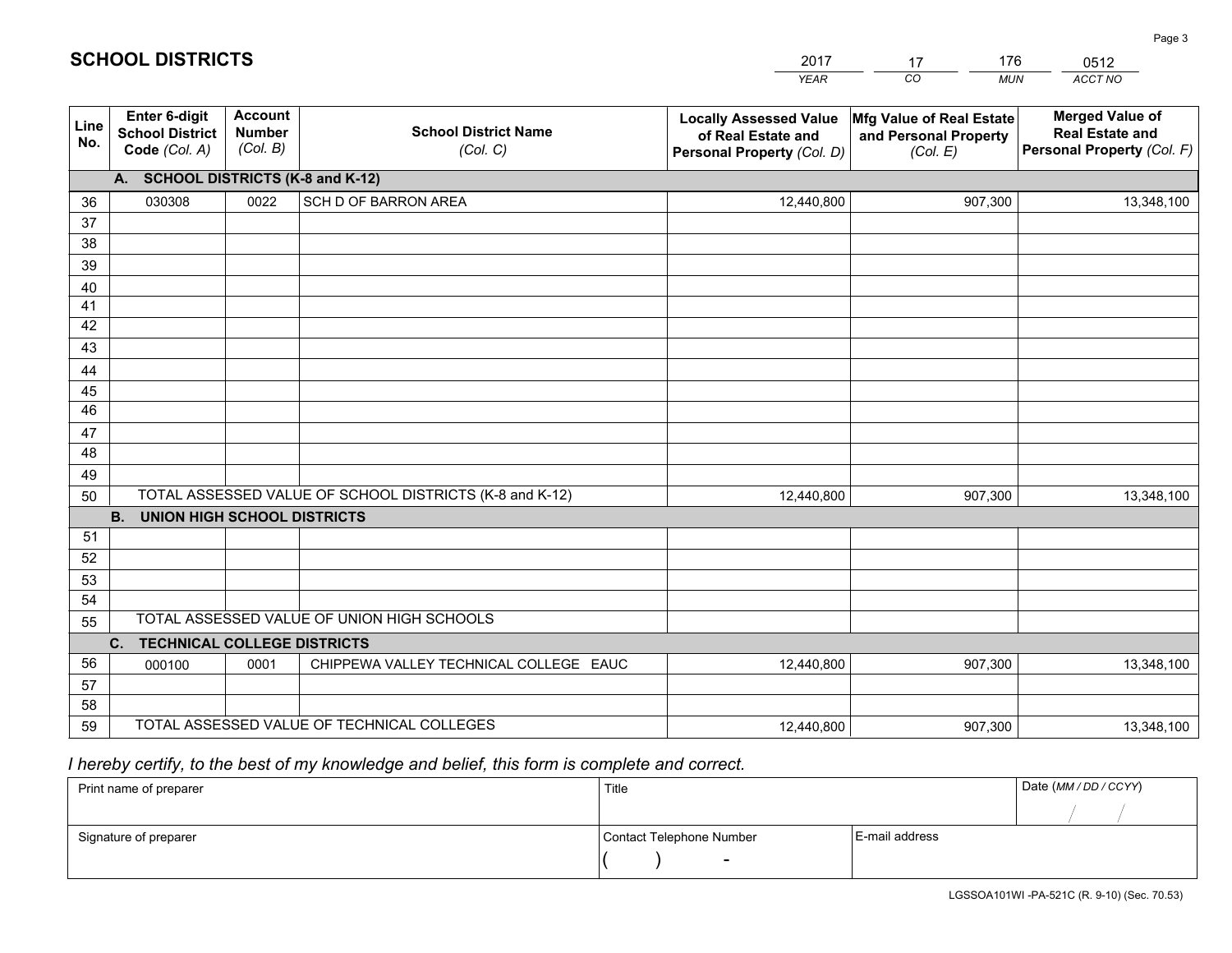## **INSTRUCTIONS FOR STATEMENT OF ASSESSMENT INCLUDING SPECIAL DISTRICT PART**

#### **HIGHLIGHTS**

- 1. Complete the Statement of Assessment after the Board of Review. Reflect any changes made there.
- 2. Use black ink to complete.
- 3. Line 16 must equal Line 50, Col D.
- 4. Line 55 must equal the total of K-8 schools listed on lines 36-49. Do not include K-12 schools in this comparision.
- 5. Line 59, Col. D must equal Line 16.
- 6. Special District, School District and Technical College District values must include both real estate and personal property. Examples of Special districts are: town sanitary districts, public inland lake protection and rehabilitation districts, and metropolitan sewerage districts.
- 7. DO NOT INCLUDE Manufacturing property values.DOR will print these values on the final SOA.

KRISTIN HUSET

**KRISTIN HUSET** 

VILLAGE OF RIDGELAND 110 ELLIOTT STREET

VILLAGE OF RIDGELAND

RIDGELAND, WI 54763 - 0216

RIDGELAND, WI 54763 110 ELLIOTT STREET

 $-0216$ 

 8. Accuracy of this form is very important. The values reported directly affect the equalized value DOR calculates for school and special districts.

#### **Page 1:**

 If not prefilled, enter the tax year,county and municipal code,municipal type, municipal name and county name on the top of form.

Check the Amended box, if filing an amended / corrected SOA.

 Report the parcel count, acres and assessed value of taxable general property, total parcel count, (real and personal), total acres, and values from final figures set by the Board of Review.

- A. Real Estate land and improvements (buildings, etc.) is reported on lines 1 8, total line 9.
- B. Personal Property is reported on lines 11 14, Column D, total line 15.
- C. To complete this report, use the computer produced summary of the assessment roll that shows these amounts.
- D. Use whole numbers only.
- E. Add each line across and each column down to verify entries.

#### **Page 2:**

- A. Report Special Items (not subject to general property tax).
- 1. Private Forest Croplands and Managed Forest Lands are reported on lines 18,19, 20 and 21. Be sure to report assessed values **NOT** taxes.
- 2. You should have copies of the orders of entry, orders of withdrawal, etc., to update your assessment roll.
	- 3. Show hundredths of acres (e.g. 39.75).
- 4. Tax exempt lands are reported on line 22.
- 5. Omitted property and sec. 70.43, Wis. Stats., corrections of errors by assessor are reported on line 23. Report real estate and personal property separately. These should be for **prior years**, not something found on the current assessment roll after the board of review.
- B. Special District (Lines 24-35) Include the value of both real and personal property.

 The Department of Revenue (DOR) preprints much of the information regarding names and codes for schools, special districts,etc. If a district is not listed, enter the name and value only, DOR will enter the proper code.

### **Page 3 School Districts:**

Include the value of both real and personal property.

Report School District (regular, elementary, union high school, and technical college).

- 1. Regular (K-12) and Elementary (K-8) school values are reported on lines 36-49, total on line 50.
- 2. Union High School (UHS) (use only if elementary schools are listed on lines 36-49) are reported on lines 51-54. UHS total value (line 55) must equal to the total **elementary school** values reported on lines 36-49. Do notinclude K-12 schools in this comparison.
- 3. Technical College values are reported on lines 56-58, total on line 59.
- 4. Use the computer summary that shows these amounts to complete this report.

#### **This form is due the second Monday in June. File this report only after your Board of Review is complete.**

 *If you have questions: Return forms to:*

 Email: lgs@wisconsin.gov Wisconsin Department of RevenueCall:  $(608)$  266-2569 or  $(608)$  264-6892 Fax number: (608) 264-6887 PO Box 8971

Local Government Services Section 6-97 Madison WI 53708-8971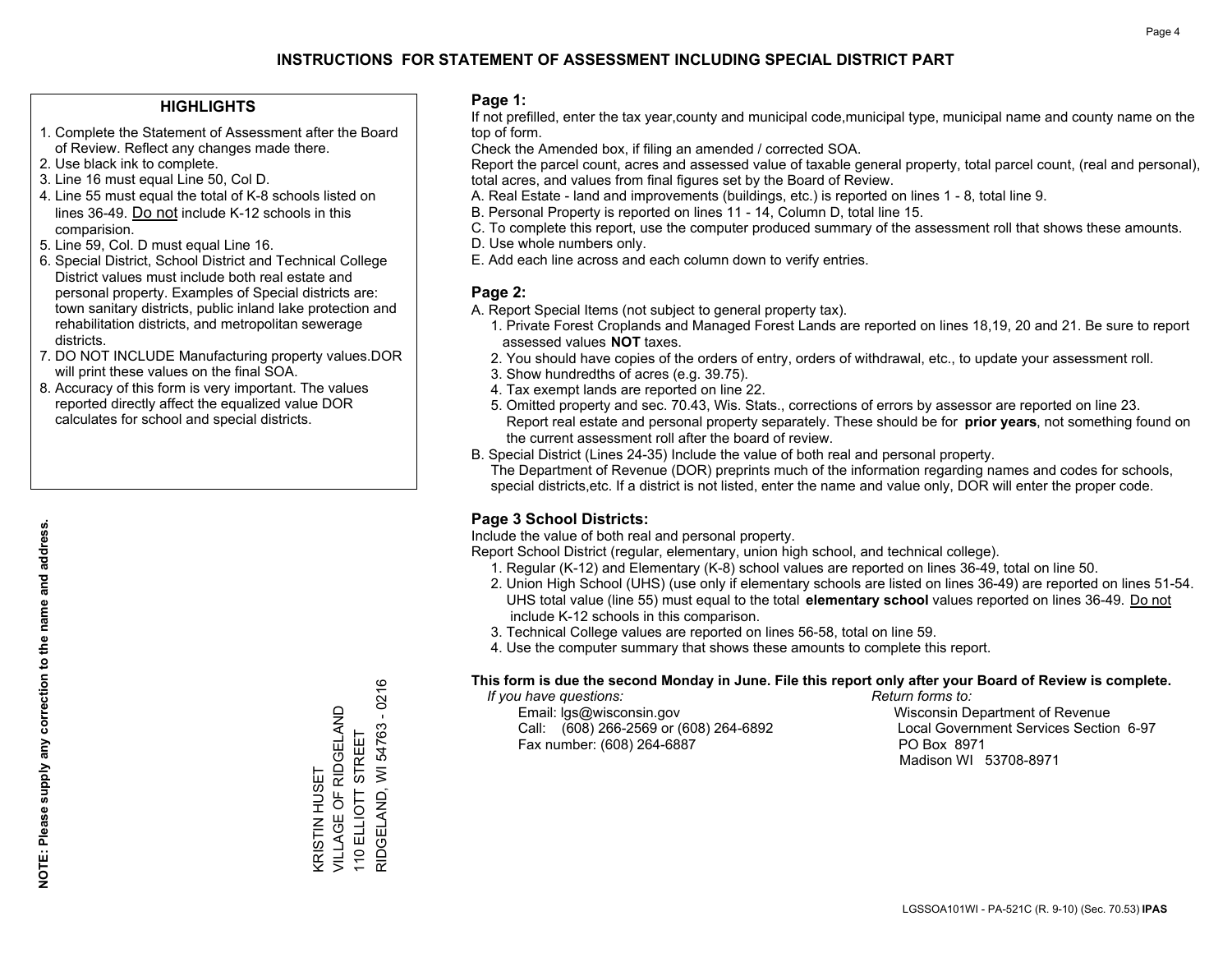**FINAL - EQUATED**

|          | 191 | 0513    |
|----------|-----|---------|
| $\cdots$ | MUN | ACCT NO |

|                | <b>FOR</b>                                                                           | <b>VILLAGE OF</b><br><b>OF</b>                                                                                                                                                               | <b>WHEELER</b>           |                           | <b>DUNN COUNTY</b>           |                                |                                        | <b>WHEN COMPLETING THIS DOCUMENT</b>     |
|----------------|--------------------------------------------------------------------------------------|----------------------------------------------------------------------------------------------------------------------------------------------------------------------------------------------|--------------------------|---------------------------|------------------------------|--------------------------------|----------------------------------------|------------------------------------------|
|                |                                                                                      | Town - Village - City                                                                                                                                                                        | <b>Municipality Name</b> |                           | <b>County Name</b>           |                                |                                        | DO NOT WRITE OVER X's OR IN SHADED AREAS |
| Line           | <b>REAL ESTATE</b><br>(See Lines 18 - 22 for                                         |                                                                                                                                                                                              |                          | PARCEL COUNT              | NO. OF ACRES<br><b>WHOLE</b> | <b>VALUE OF</b><br><b>LAND</b> | <b>VALUE OF</b><br><b>IMPROVEMENTS</b> | TOTAL VALUE OF LAND<br>AND IMPROVEMENTS  |
| No.            |                                                                                      | other Real Estate)                                                                                                                                                                           |                          | TOTAL LAND   IMPROVEMENTS | NUMBERS ONLY                 |                                |                                        |                                          |
|                |                                                                                      |                                                                                                                                                                                              | Col. A                   | Col. B                    | Col. C                       | Col. D                         | Col. E                                 | Col. F                                   |
|                |                                                                                      | <b>RESIDENTIAL - Class 1</b>                                                                                                                                                                 | 128                      | 110                       | 71                           | 719,300                        | 5,924,600                              | 6,643,900                                |
| 2              |                                                                                      | <b>COMMERCIAL - Class 2</b>                                                                                                                                                                  | 19                       | 14                        | 28                           | 119,500                        | 895,400                                | 1,014,900                                |
| 3              |                                                                                      | <b>MANUFACTURING - Class 3</b>                                                                                                                                                               | $\Omega$                 | 0                         | $\Omega$                     | 0                              | $\Omega$                               | $\Omega$                                 |
| 4              |                                                                                      | <b>AGRICULTURAL - Class 4</b>                                                                                                                                                                | 13                       |                           | 108                          | 14,400                         |                                        | 14,400                                   |
| 5              |                                                                                      | <b>UNDEVELOPED - Class 5</b>                                                                                                                                                                 | 10                       |                           | 19                           | 14,900                         |                                        | 14,900                                   |
| 6              |                                                                                      | AGRICULTURAL FOREST - Class 5m                                                                                                                                                               | 13                       |                           | 194                          | 199,700                        |                                        | 199,700                                  |
| $\overline{7}$ |                                                                                      | FOREST LANDS - Class 6                                                                                                                                                                       | 5                        |                           | 49                           | 108,100                        |                                        | 108,100                                  |
| 8              |                                                                                      | OTHER - Class 7                                                                                                                                                                              | $\overline{2}$           | $\overline{2}$            | 4                            | 14,200                         | 122,300                                | 136,500                                  |
| 9              |                                                                                      | TOTAL - ALL COLUMNS                                                                                                                                                                          | 190                      | 126                       | 473                          | 1,190,100                      | 6,942,300                              | 8,132,400                                |
| 10             |                                                                                      | NUMBER OF PERSONAL PROPERTY ACCOUNTS IN ROLL                                                                                                                                                 |                          |                           | 20                           | <b>LOCALLY ASSESSED</b>        | <b>MANUFACTURING</b>                   | <b>MERGED</b>                            |
| 11             |                                                                                      | BOATS AND OTHER WATERCRAFT NOT EXEMPT - Code 1                                                                                                                                               |                          |                           |                              | 0                              | $\Omega$                               | 0                                        |
| 12             |                                                                                      | MACHINERY, TOOLS AND PATTERNS - Code 2                                                                                                                                                       |                          |                           |                              | 38,800                         | 41,300                                 | 80,100                                   |
| 13             |                                                                                      | FURNITURE, FIXTURES AND EQUIPMENT - Code 3                                                                                                                                                   |                          |                           |                              | 75,700                         | $\Omega$                               | 75,700                                   |
| 14             | 3,800<br>1,487,900<br>ALL OTHER PERSONAL PROPERTY NOT EXEMPT - Codes 4A, 4B, 4C      |                                                                                                                                                                                              |                          |                           |                              |                                |                                        | 1,491,700                                |
| 15             | TOTAL OF PERSONAL PROPERTY NOT EXEMPT (Total of Lines 11-14)<br>118,300<br>1,529,200 |                                                                                                                                                                                              |                          |                           |                              |                                |                                        | 1,647,500                                |
| 16             |                                                                                      | AGGREGATE ASSESSED VALUE OF ALL PROPERTY SUBJECT TO THE GENERAL PROPERTY TAX (Total of Lines 9F and 15F)<br>MUST EQUAL TOTAL VALUE OF THE SCHOOL DISTRICTS (K-12 PLUS K-8) - Line 50, Col. F |                          |                           |                              |                                |                                        | 9,779,900                                |
| 17             |                                                                                      | <b>BOARD OF REVIEW</b>                                                                                                                                                                       |                          |                           | Name of Assessor             |                                | Telephone #                            |                                          |
|                | DATE OF FINAL ADJOURNMENT<br>(715) 235-0908<br>07/18/2017<br><b>RANDY DULIN</b>      |                                                                                                                                                                                              |                          |                           |                              |                                |                                        |                                          |

REMARKS

The Assessment Ratio to be used in calculating the estimated Fair Market Value on tax bills for this tax district is 1.057727809

This ratio should be used to convert assessed values to "Calculate Equalized Values" in Step 1 of the Lottery and Gaming Credit Calculations.<br>This ratio should be used in the "Computation of Tax Equivalent" schedule of the Commission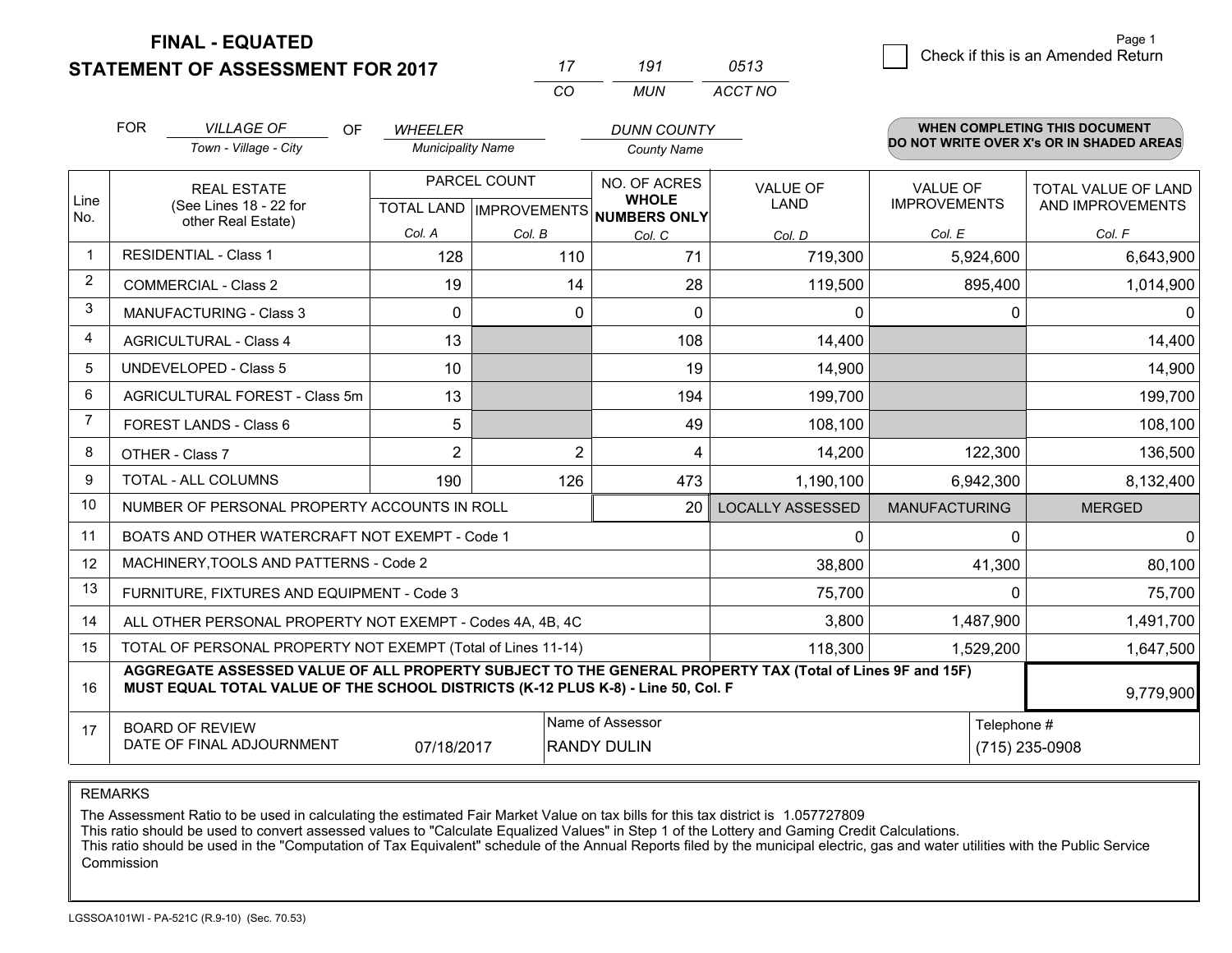# **FOREST CROP AND OTHER EXEMPT LAND**

 *YEAR CO MUN ACCT NO* <sup>2017</sup> <sup>17</sup> <sup>191</sup> <sup>0513</sup>

Do not confuse FOREST LANDS (Line 7) with FOREST CROPS (in this section) - They are **NOT** the same

|    | Private Forest Crop - Reg Class @ 10¢ per acre                                 |                                             |                    |                                                    |             |                                                                              | Private Forest Crop - Reg Class @ \$2.52 per acre               |                                                                    |                    |  |
|----|--------------------------------------------------------------------------------|---------------------------------------------|--------------------|----------------------------------------------------|-------------|------------------------------------------------------------------------------|-----------------------------------------------------------------|--------------------------------------------------------------------|--------------------|--|
| 18 | (a) PARCELS                                                                    | (b) ACRES                                   | (c) ASSESSED VALUE |                                                    | (d) PARCELS | (e) ACRES                                                                    |                                                                 | (f) ASSESSED VALUE                                                 |                    |  |
|    |                                                                                |                                             |                    |                                                    |             |                                                                              |                                                                 |                                                                    |                    |  |
|    |                                                                                |                                             |                    | Private Forest Crop - Special Class @ 20¢ per acre |             | Entered Before 2005 Managed Forest - Ferrous Mining CLOSED @ \$8.27 per acre |                                                                 |                                                                    |                    |  |
| 19 | (a) PARCELS                                                                    | (b) ACRES                                   |                    | (c) ASSESSED VALUE                                 |             | (d) PARCELS                                                                  | (e) ACRES                                                       |                                                                    | (f) ASSESSED VALUE |  |
|    |                                                                                |                                             |                    |                                                    |             |                                                                              |                                                                 |                                                                    |                    |  |
|    |                                                                                | Entered Before 2005 Managed Forest - OPEN @ |                    | \$.79 per acre                                     |             |                                                                              | Entered Before 2005 Managed Forest - CLOSED @ \$1.87 per acre   |                                                                    |                    |  |
| 20 | (a) PARCELS                                                                    | (b) ACRES                                   |                    | (c) ASSESSED VALUE                                 |             | (d) PARCELS                                                                  | (e) ACRES                                                       |                                                                    | (f) ASSESSED VALUE |  |
|    |                                                                                |                                             |                    |                                                    |             |                                                                              |                                                                 |                                                                    |                    |  |
|    | Entered After 2004 Managed Forest - OPEN @                                     |                                             |                    | \$2.14 per acre                                    |             | Entered After 2004 Managed Forest - CLOSED @ \$10.68 per acre                |                                                                 |                                                                    |                    |  |
| 21 | (a) PARCELS                                                                    | (b) ACRES                                   |                    | (c) ASSESSED VALUE                                 |             | (d) PARCELS<br>(e) ACRES                                                     |                                                                 | (f) ASSESSED VALUE                                                 |                    |  |
|    |                                                                                |                                             |                    |                                                    |             |                                                                              |                                                                 |                                                                    |                    |  |
|    | (a) County Forest Cropland Acres                                               |                                             |                    | (b) Federal Acres                                  |             | (c) State Acres                                                              | (d) County (NOT FOREST CROP) Acres                              |                                                                    | (e) Other Acres    |  |
| 22 |                                                                                |                                             |                    |                                                    |             |                                                                              |                                                                 |                                                                    |                    |  |
|    |                                                                                |                                             |                    |                                                    |             | .14<br>.73                                                                   |                                                                 |                                                                    | 46.97              |  |
|    | Assessed Value of Omitted Property From Prior Years (Sec. 70.44)               |                                             |                    |                                                    |             |                                                                              | Assessed Value of Sec. 70.43 Corrections of Errors by Assessors |                                                                    |                    |  |
| 23 | (a) REAL ESTATE                                                                |                                             |                    | (b) PERSONAL                                       |             | (c1) REAL ESTATE                                                             |                                                                 | (c2) PERSONAL                                                      |                    |  |
|    |                                                                                |                                             |                    |                                                    |             |                                                                              |                                                                 |                                                                    |                    |  |
|    | Manufacturing Equated Value of Omitted Property From Prior Years (Sec. 70.995) |                                             |                    |                                                    |             |                                                                              |                                                                 | Mfg. Equated Value of Sec.70.43 Corrections of Errors by Assessors |                    |  |
|    |                                                                                | (d) REAL ESTATE                             |                    | (e) PERSONAL                                       |             |                                                                              | (f1) REAL ESTATE                                                | (f2) PERSONAL                                                      |                    |  |
|    |                                                                                |                                             |                    |                                                    |             |                                                                              |                                                                 |                                                                    |                    |  |

# **SPECIAL DISTRICTS**

| Line<br>No. | Enter 6-digit<br>Special District<br>Code (Col. A) | <b>Account</b><br><b>Number</b> | <b>Special District Name</b> | <b>Locally Assessed Value</b><br>of Real Estate and | Mfg Value of Real Estate<br>and Personal Property | <b>Merged Value of</b><br><b>Real Estate and</b><br>Personal Property (Col. F) |
|-------------|----------------------------------------------------|---------------------------------|------------------------------|-----------------------------------------------------|---------------------------------------------------|--------------------------------------------------------------------------------|
|             |                                                    | (Col. B)                        | (Col. C)                     | Personal Property (Col. D)                          | (Col. E)                                          |                                                                                |
| 24          |                                                    |                                 |                              |                                                     |                                                   |                                                                                |
| 25          |                                                    |                                 |                              |                                                     |                                                   |                                                                                |
| 26          |                                                    |                                 |                              |                                                     |                                                   |                                                                                |
| 27          |                                                    |                                 |                              |                                                     |                                                   |                                                                                |
| 28          |                                                    |                                 |                              |                                                     |                                                   |                                                                                |
| 29          |                                                    |                                 |                              |                                                     |                                                   |                                                                                |
| 30          |                                                    |                                 |                              |                                                     |                                                   |                                                                                |
| 31          |                                                    |                                 |                              |                                                     |                                                   |                                                                                |
| 32          |                                                    |                                 |                              |                                                     |                                                   |                                                                                |
| 33          |                                                    |                                 |                              |                                                     |                                                   |                                                                                |
| 34          |                                                    |                                 |                              |                                                     |                                                   |                                                                                |
| 35          |                                                    |                                 |                              |                                                     |                                                   |                                                                                |

LGSSOA101WI-PA - 521C (R. 9-10) (Sec. 70.53)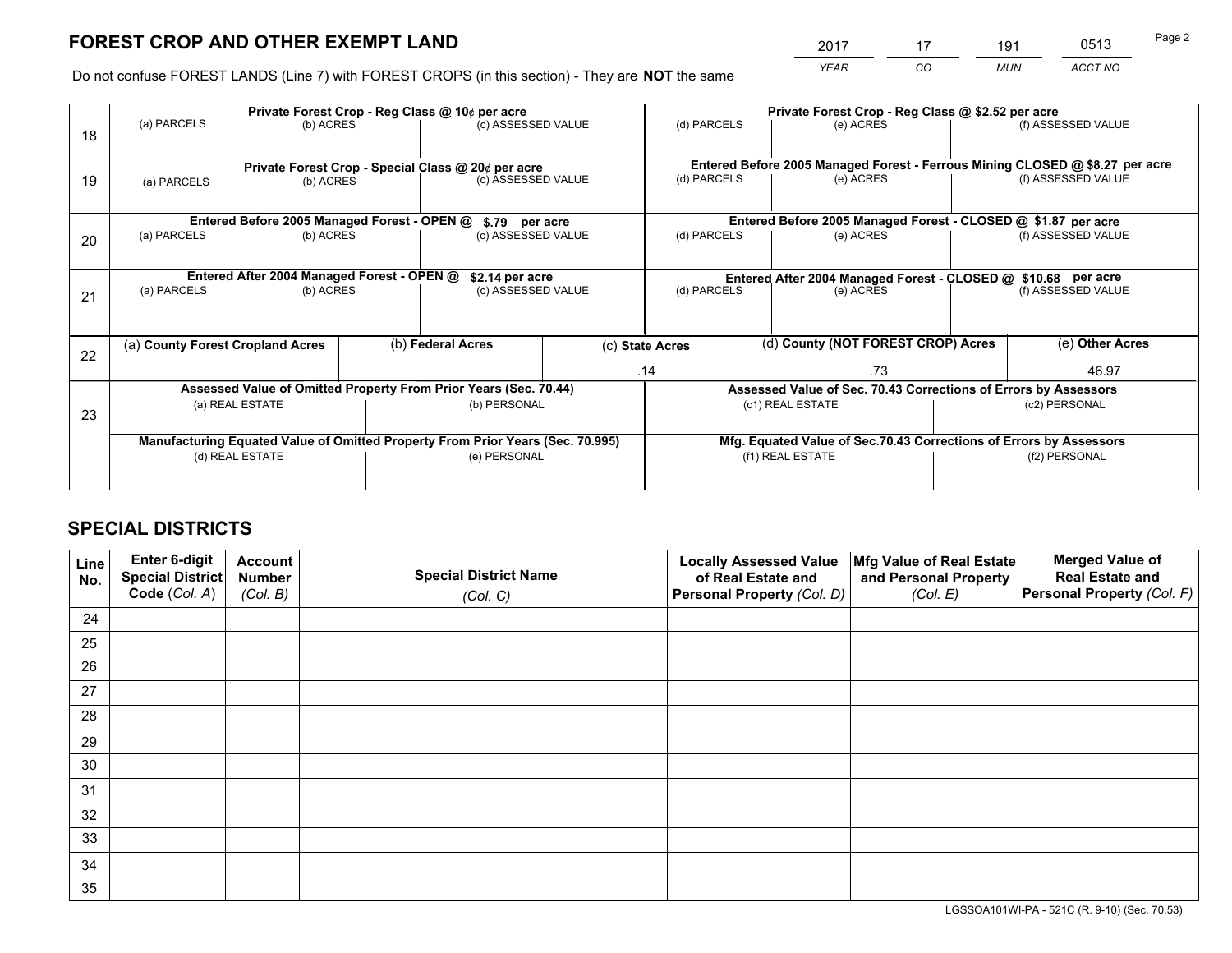|             |                                                          |                                             |                                                         | YEAR                                                                              | CO.<br><b>MUN</b>                                             | ACCT NO                                                                        |
|-------------|----------------------------------------------------------|---------------------------------------------|---------------------------------------------------------|-----------------------------------------------------------------------------------|---------------------------------------------------------------|--------------------------------------------------------------------------------|
| Line<br>No. | Enter 6-digit<br><b>School District</b><br>Code (Col. A) | <b>Account</b><br><b>Number</b><br>(Col. B) | <b>School District Name</b><br>(Col. C)                 | <b>Locally Assessed Value</b><br>of Real Estate and<br>Personal Property (Col. D) | Mfg Value of Real Estate<br>and Personal Property<br>(Col. E) | <b>Merged Value of</b><br><b>Real Estate and</b><br>Personal Property (Col. F) |
|             | A. SCHOOL DISTRICTS (K-8 and K-12)                       |                                             |                                                         |                                                                                   |                                                               |                                                                                |
| 36          | 170637                                                   | 0114                                        | SCH D OF BOYCEVILLE COMMUNITY                           | 8,250,700                                                                         | 1,529,200                                                     | 9,779,900                                                                      |
| 37          |                                                          |                                             |                                                         |                                                                                   |                                                               |                                                                                |
| 38          |                                                          |                                             |                                                         |                                                                                   |                                                               |                                                                                |
| 39          |                                                          |                                             |                                                         |                                                                                   |                                                               |                                                                                |
| 40          |                                                          |                                             |                                                         |                                                                                   |                                                               |                                                                                |
| 41<br>42    |                                                          |                                             |                                                         |                                                                                   |                                                               |                                                                                |
| 43          |                                                          |                                             |                                                         |                                                                                   |                                                               |                                                                                |
| 44          |                                                          |                                             |                                                         |                                                                                   |                                                               |                                                                                |
| 45          |                                                          |                                             |                                                         |                                                                                   |                                                               |                                                                                |
| 46          |                                                          |                                             |                                                         |                                                                                   |                                                               |                                                                                |
| 47          |                                                          |                                             |                                                         |                                                                                   |                                                               |                                                                                |
| 48          |                                                          |                                             |                                                         |                                                                                   |                                                               |                                                                                |
| 49          |                                                          |                                             |                                                         |                                                                                   |                                                               |                                                                                |
| 50          |                                                          |                                             | TOTAL ASSESSED VALUE OF SCHOOL DISTRICTS (K-8 and K-12) | 8,250,700                                                                         | 1,529,200                                                     | 9,779,900                                                                      |
|             | <b>B. UNION HIGH SCHOOL DISTRICTS</b>                    |                                             |                                                         |                                                                                   |                                                               |                                                                                |
| 51<br>52    |                                                          |                                             |                                                         |                                                                                   |                                                               |                                                                                |
| 53          |                                                          |                                             |                                                         |                                                                                   |                                                               |                                                                                |
| 54          |                                                          |                                             |                                                         |                                                                                   |                                                               |                                                                                |
| 55          |                                                          |                                             | TOTAL ASSESSED VALUE OF UNION HIGH SCHOOLS              |                                                                                   |                                                               |                                                                                |
|             | C.<br><b>TECHNICAL COLLEGE DISTRICTS</b>                 |                                             |                                                         |                                                                                   |                                                               |                                                                                |
| 56          | 000100                                                   | 0001                                        | CHIPPEWA VALLEY TECHNICAL COLLEGE EAUC                  | 8,250,700                                                                         | 1,529,200                                                     | 9,779,900                                                                      |
| 57          |                                                          |                                             |                                                         |                                                                                   |                                                               |                                                                                |
| 58          |                                                          |                                             |                                                         |                                                                                   |                                                               |                                                                                |
| 59          |                                                          |                                             | TOTAL ASSESSED VALUE OF TECHNICAL COLLEGES              | 8,250,700                                                                         | 1,529,200                                                     | 9,779,900                                                                      |

2017

17

191

 *I hereby certify, to the best of my knowledge and belief, this form is complete and correct.*

**SCHOOL DISTRICTS**

| Print name of preparer | Title                    |                | Date (MM / DD / CCYY) |
|------------------------|--------------------------|----------------|-----------------------|
|                        |                          |                |                       |
| Signature of preparer  | Contact Telephone Number | E-mail address |                       |
|                        |                          |                |                       |

0513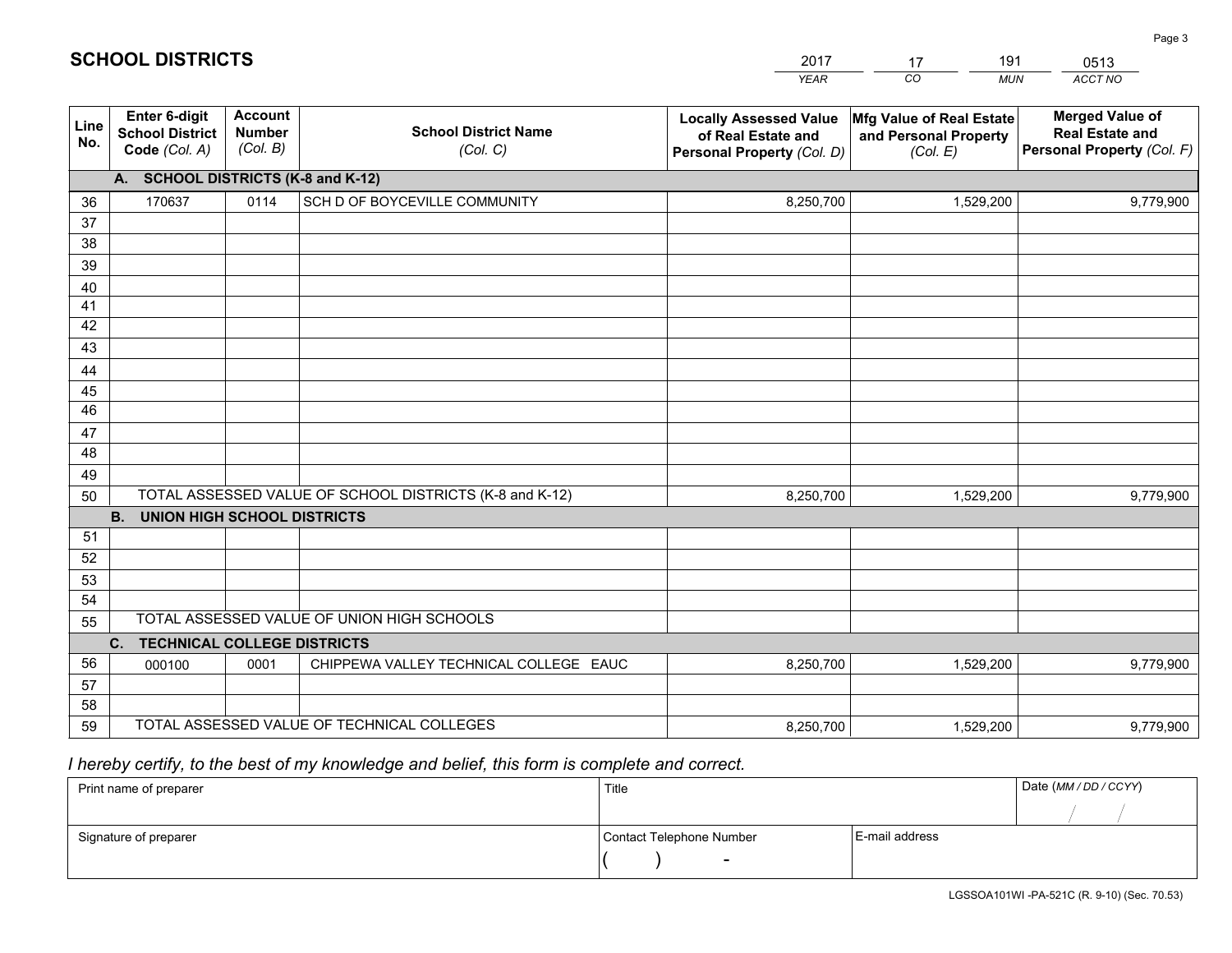## **INSTRUCTIONS FOR STATEMENT OF ASSESSMENT INCLUDING SPECIAL DISTRICT PART**

#### **HIGHLIGHTS**

- 1. Complete the Statement of Assessment after the Board of Review. Reflect any changes made there.
- 2. Use black ink to complete.
- 3. Line 16 must equal Line 50, Col D.
- 4. Line 55 must equal the total of K-8 schools listed on lines 36-49. Do not include K-12 schools in this comparision.
- 5. Line 59, Col. D must equal Line 16.
- 6. Special District, School District and Technical College District values must include both real estate and personal property. Examples of Special districts are: town sanitary districts, public inland lake protection and rehabilitation districts, and metropolitan sewerage districts.
- 7. DO NOT INCLUDE Manufacturing property values.DOR will print these values on the final SOA.

ROBIN K. GOODELL VILLAGE OF WHEELER

ROBIN K. GOODELL<br>VILLAGE OF WHEELER

PO BOX 16

 $\overline{S}$ 

WHEELER, WI 54772 - 0016

WHEELER, WI BOX 16

54772 - 0016

 8. Accuracy of this form is very important. The values reported directly affect the equalized value DOR calculates for school and special districts.

#### **Page 1:**

 If not prefilled, enter the tax year,county and municipal code,municipal type, municipal name and county name on the top of form.

Check the Amended box, if filing an amended / corrected SOA.

 Report the parcel count, acres and assessed value of taxable general property, total parcel count, (real and personal), total acres, and values from final figures set by the Board of Review.

- A. Real Estate land and improvements (buildings, etc.) is reported on lines 1 8, total line 9.
- B. Personal Property is reported on lines 11 14, Column D, total line 15.
- C. To complete this report, use the computer produced summary of the assessment roll that shows these amounts.
- D. Use whole numbers only.
- E. Add each line across and each column down to verify entries.

#### **Page 2:**

- A. Report Special Items (not subject to general property tax).
- 1. Private Forest Croplands and Managed Forest Lands are reported on lines 18,19, 20 and 21. Be sure to report assessed values **NOT** taxes.
- 2. You should have copies of the orders of entry, orders of withdrawal, etc., to update your assessment roll.
	- 3. Show hundredths of acres (e.g. 39.75).
- 4. Tax exempt lands are reported on line 22.
- 5. Omitted property and sec. 70.43, Wis. Stats., corrections of errors by assessor are reported on line 23. Report real estate and personal property separately. These should be for **prior years**, not something found on the current assessment roll after the board of review.
- B. Special District (Lines 24-35) Include the value of both real and personal property.
- The Department of Revenue (DOR) preprints much of the information regarding names and codes for schools, special districts,etc. If a district is not listed, enter the name and value only, DOR will enter the proper code.

## **Page 3 School Districts:**

Include the value of both real and personal property.

Report School District (regular, elementary, union high school, and technical college).

- 1. Regular (K-12) and Elementary (K-8) school values are reported on lines 36-49, total on line 50.
- 2. Union High School (UHS) (use only if elementary schools are listed on lines 36-49) are reported on lines 51-54. UHS total value (line 55) must equal to the total **elementary school** values reported on lines 36-49. Do notinclude K-12 schools in this comparison.
- 3. Technical College values are reported on lines 56-58, total on line 59.
- 4. Use the computer summary that shows these amounts to complete this report.

#### **This form is due the second Monday in June. File this report only after your Board of Review is complete.**

 *If you have questions: Return forms to:*

 Email: lgs@wisconsin.gov Wisconsin Department of RevenueCall:  $(608)$  266-2569 or  $(608)$  264-6892 Fax number: (608) 264-6887 PO Box 8971

Local Government Services Section 6-97 Madison WI 53708-8971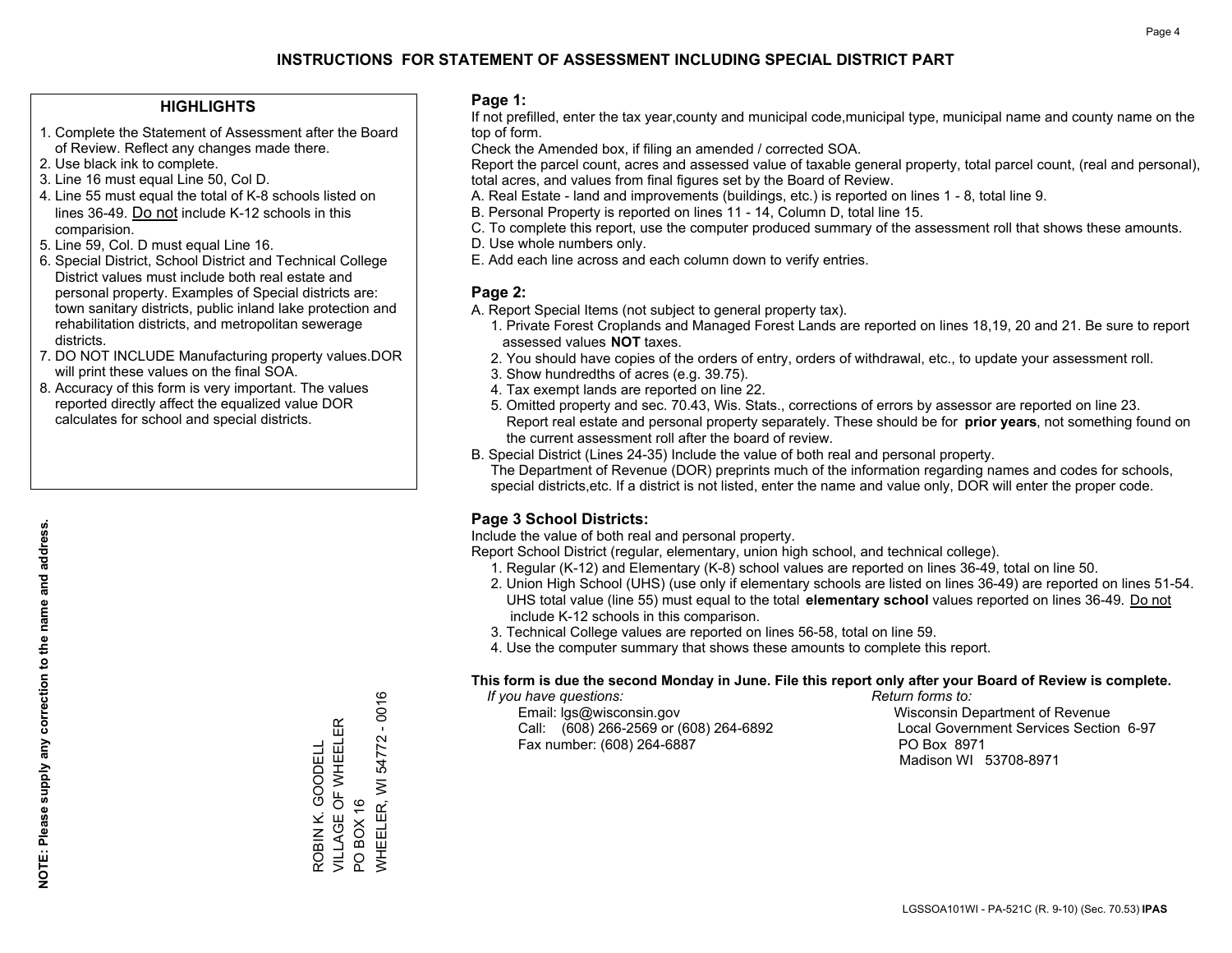**STATEMENT OF ASSESSMENT FOR 2017 FINAL - EQUATED**

|                | <b>FOR</b>                                                                                                                                                                                                  | CITY OF<br><b>OF</b><br>Town - Village - City                | <b>MENOMONIE</b><br><b>Municipality Name</b>     |        | <b>DUNN COUNTY</b><br><b>County Name</b>            |                                |                                        | <b>WHEN COMPLETING THIS DOCUMENT</b><br>DO NOT WRITE OVER X's OR IN SHADED AREAS |
|----------------|-------------------------------------------------------------------------------------------------------------------------------------------------------------------------------------------------------------|--------------------------------------------------------------|--------------------------------------------------|--------|-----------------------------------------------------|--------------------------------|----------------------------------------|----------------------------------------------------------------------------------|
| Line<br>No.    | <b>REAL ESTATE</b><br>(See Lines 18 - 22 for<br>other Real Estate)                                                                                                                                          |                                                              | PARCEL COUNT<br><b>TOTAL LAND   IMPROVEMENTS</b> |        | NO. OF ACRES<br><b>WHOLE</b><br><b>NUMBERS ONLY</b> | <b>VALUE OF</b><br><b>LAND</b> | <b>VALUE OF</b><br><b>IMPROVEMENTS</b> | TOTAL VALUE OF LAND<br>AND IMPROVEMENTS                                          |
|                |                                                                                                                                                                                                             |                                                              | Col. A                                           | Col. B | Col. C                                              | Col. D                         | Col. E                                 | Col. F                                                                           |
| 1              | <b>RESIDENTIAL - Class 1</b>                                                                                                                                                                                |                                                              | 3,414                                            | 3,051  | 637                                                 | 62,839,900                     | 354,868,900                            | 417,708,800                                                                      |
| $\overline{2}$ |                                                                                                                                                                                                             | <b>COMMERCIAL - Class 2</b>                                  | 769                                              | 705    | 908                                                 | 60,912,200                     | 335,661,200                            | 396,573,400                                                                      |
| 3              |                                                                                                                                                                                                             | <b>MANUFACTURING - Class 3</b>                               | 42                                               | 34     | 451                                                 | 7,879,600                      | 88,701,100                             | 96,580,700                                                                       |
| $\overline{4}$ |                                                                                                                                                                                                             | <b>AGRICULTURAL - Class 4</b>                                | 66                                               |        | 868                                                 | 155,700                        |                                        | 155,700                                                                          |
| 5              |                                                                                                                                                                                                             | <b>UNDEVELOPED - Class 5</b>                                 | 35                                               |        | 311                                                 | 420,500                        |                                        | 420,500                                                                          |
| 6              | AGRICULTURAL FOREST - Class 5m                                                                                                                                                                              |                                                              | 13                                               |        | 123                                                 | 149,300                        |                                        | 149,300                                                                          |
| $\overline{7}$ | FOREST LANDS - Class 6                                                                                                                                                                                      |                                                              | 26                                               |        | 151                                                 | 362,500                        |                                        | 362,500                                                                          |
| 8              | OTHER - Class 7                                                                                                                                                                                             |                                                              |                                                  |        |                                                     | 100                            | 17,300                                 | 17,400                                                                           |
| 9              | <b>TOTAL - ALL COLUMNS</b>                                                                                                                                                                                  |                                                              | 4,366                                            | 3,791  | 3,450                                               | 132,719,800                    | 779,248,500                            | 911,968,300                                                                      |
| 10             | NUMBER OF PERSONAL PROPERTY ACCOUNTS IN ROLL<br>779                                                                                                                                                         |                                                              |                                                  |        |                                                     | <b>LOCALLY ASSESSED</b>        | <b>MANUFACTURING</b>                   | <b>MERGED</b>                                                                    |
| 11             | BOATS AND OTHER WATERCRAFT NOT EXEMPT - Code 1                                                                                                                                                              |                                                              |                                                  |        |                                                     | 0                              | $\Omega$                               |                                                                                  |
| 12             |                                                                                                                                                                                                             | MACHINERY, TOOLS AND PATTERNS - Code 2                       |                                                  |        |                                                     | 23,227,700                     | 10,258,800                             | 33,486,500                                                                       |
| 13             | FURNITURE, FIXTURES AND EQUIPMENT - Code 3                                                                                                                                                                  |                                                              |                                                  |        |                                                     | 21,894,000                     | 4,748,500                              | 26,642,500                                                                       |
| 14             |                                                                                                                                                                                                             | ALL OTHER PERSONAL PROPERTY NOT EXEMPT - Codes 4A, 4B, 4C    |                                                  |        | 3,817,300                                           | 1,524,900                      | 5,342,200                              |                                                                                  |
| 15             |                                                                                                                                                                                                             | TOTAL OF PERSONAL PROPERTY NOT EXEMPT (Total of Lines 11-14) |                                                  |        | 48,939,000                                          | 16,532,200                     | 65,471,200                             |                                                                                  |
| 16             | AGGREGATE ASSESSED VALUE OF ALL PROPERTY SUBJECT TO THE GENERAL PROPERTY TAX (Total of Lines 9F and 15F)<br>MUST EQUAL TOTAL VALUE OF THE SCHOOL DISTRICTS (K-12 PLUS K-8) - Line 50, Col. F<br>977,439,500 |                                                              |                                                  |        |                                                     |                                |                                        |                                                                                  |
| 17             | Name of Assessor<br><b>BOARD OF REVIEW</b><br>DATE OF FINAL ADJOURNMENT<br>09/14/2017<br><b>ERIC KLEVEN</b>                                                                                                 |                                                              |                                                  |        |                                                     | Telephone #                    |                                        | (715) 529-1032                                                                   |

*CO*

*MUN*

*ACCT NO0514*

*<sup>17</sup> <sup>251</sup>*

REMARKS

The Assessment Ratio to be used in calculating the estimated Fair Market Value on tax bills for this tax district is .928521214<br>This ratio should be used to convert assessed values to "Calculate Equalized Values" in Step 1 Commission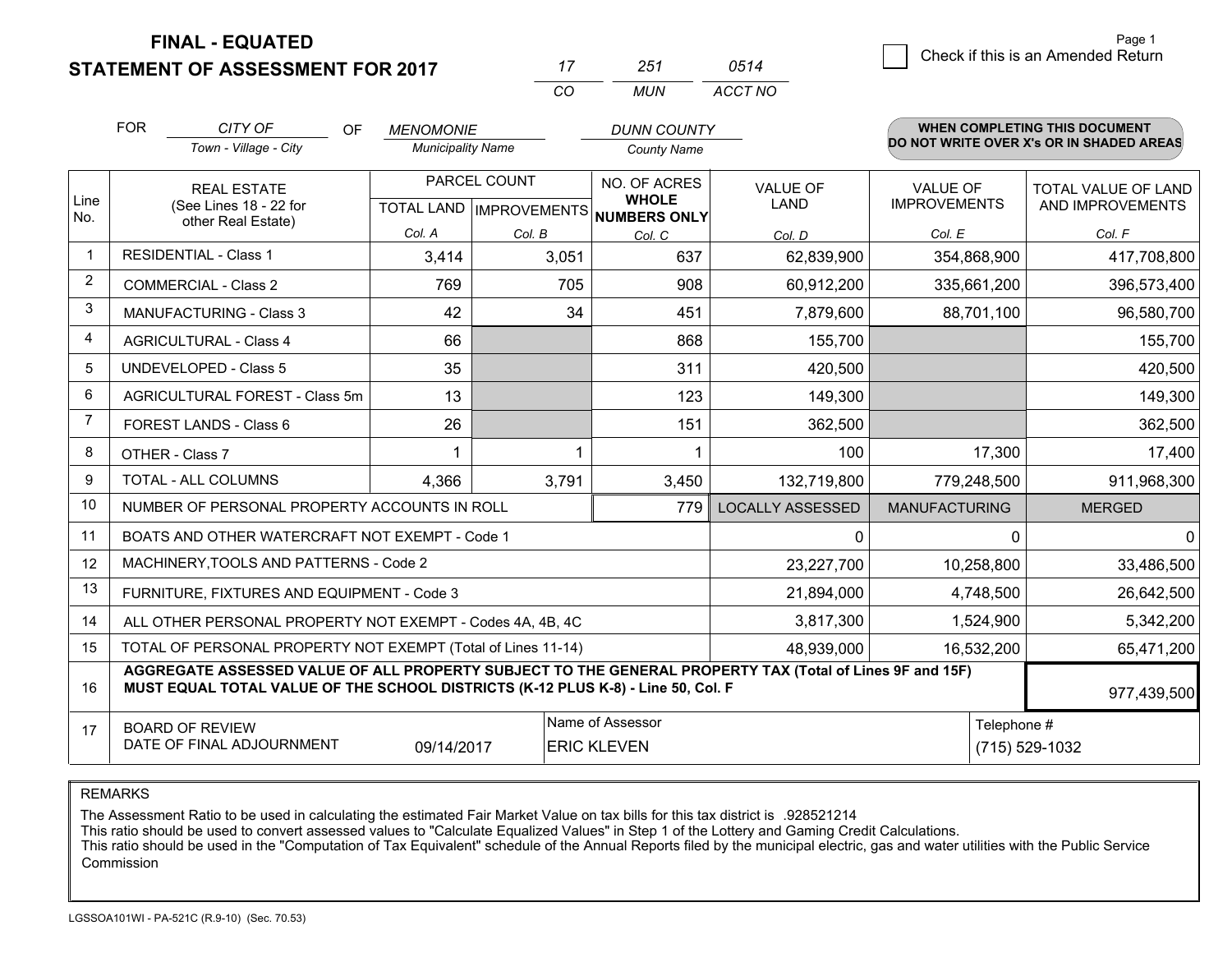# **FOREST CROP AND OTHER EXEMPT LAND**

 *YEAR CO MUN ACCT NO* <sup>2017</sup> <sup>17</sup> <sup>251</sup> <sup>0514</sup>

Do not confuse FOREST LANDS (Line 7) with FOREST CROPS (in this section) - They are **NOT** the same

|    | Private Forest Crop - Reg Class @ 10¢ per acre                                 |                                                               |                   |                                                                  |                                                                              | Private Forest Crop - Reg Class @ \$2.52 per acre                  |                                                               |                                                                 |                    |  |
|----|--------------------------------------------------------------------------------|---------------------------------------------------------------|-------------------|------------------------------------------------------------------|------------------------------------------------------------------------------|--------------------------------------------------------------------|---------------------------------------------------------------|-----------------------------------------------------------------|--------------------|--|
| 18 | (a) PARCELS<br>(b) ACRES                                                       |                                                               |                   | (c) ASSESSED VALUE                                               |                                                                              | (d) PARCELS                                                        | (e) ACRES                                                     |                                                                 | (f) ASSESSED VALUE |  |
|    |                                                                                |                                                               |                   |                                                                  |                                                                              |                                                                    |                                                               |                                                                 |                    |  |
|    | Private Forest Crop - Special Class @ 20¢ per acre                             |                                                               |                   |                                                                  | Entered Before 2005 Managed Forest - Ferrous Mining CLOSED @ \$8.27 per acre |                                                                    |                                                               |                                                                 |                    |  |
| 19 | (a) PARCELS                                                                    | (b) ACRES                                                     |                   | (c) ASSESSED VALUE                                               |                                                                              | (d) PARCELS                                                        | (e) ACRES                                                     |                                                                 | (f) ASSESSED VALUE |  |
|    |                                                                                |                                                               |                   |                                                                  |                                                                              |                                                                    |                                                               |                                                                 |                    |  |
|    |                                                                                | Entered Before 2005 Managed Forest - OPEN @                   |                   | \$.79 per acre                                                   |                                                                              | Entered Before 2005 Managed Forest - CLOSED @ \$1.87 per acre      |                                                               |                                                                 |                    |  |
| 20 | (a) PARCELS<br>(b) ACRES                                                       |                                                               |                   | (c) ASSESSED VALUE                                               |                                                                              | (d) PARCELS                                                        | (e) ACRES                                                     |                                                                 |                    |  |
|    |                                                                                |                                                               |                   |                                                                  |                                                                              |                                                                    |                                                               |                                                                 |                    |  |
|    |                                                                                | Entered After 2004 Managed Forest - OPEN @<br>\$2.14 per acre |                   |                                                                  |                                                                              |                                                                    | Entered After 2004 Managed Forest - CLOSED @ \$10.68 per acre |                                                                 |                    |  |
| 21 | (a) PARCELS                                                                    | (c) ASSESSED VALUE<br>(b) ACRES                               |                   |                                                                  | (d) PARCELS                                                                  |                                                                    | (e) ACRES                                                     |                                                                 | (f) ASSESSED VALUE |  |
|    |                                                                                |                                                               |                   |                                                                  |                                                                              |                                                                    |                                                               |                                                                 |                    |  |
|    | (a) County Forest Cropland Acres                                               |                                                               | (b) Federal Acres |                                                                  | (d) County (NOT FOREST CROP) Acres<br>(c) State Acres                        |                                                                    |                                                               | (e) Other Acres                                                 |                    |  |
| 22 |                                                                                |                                                               |                   |                                                                  |                                                                              |                                                                    |                                                               |                                                                 |                    |  |
|    |                                                                                |                                                               |                   |                                                                  |                                                                              | 399.15<br>535.19                                                   |                                                               | 2,132.4                                                         |                    |  |
|    |                                                                                |                                                               |                   | Assessed Value of Omitted Property From Prior Years (Sec. 70.44) |                                                                              |                                                                    |                                                               | Assessed Value of Sec. 70.43 Corrections of Errors by Assessors |                    |  |
| 23 | (a) REAL ESTATE                                                                |                                                               |                   | (b) PERSONAL                                                     |                                                                              | (c1) REAL ESTATE                                                   |                                                               | (c2) PERSONAL                                                   |                    |  |
|    |                                                                                |                                                               |                   |                                                                  |                                                                              |                                                                    |                                                               |                                                                 |                    |  |
|    | Manufacturing Equated Value of Omitted Property From Prior Years (Sec. 70.995) |                                                               |                   |                                                                  |                                                                              | Mfg. Equated Value of Sec.70.43 Corrections of Errors by Assessors |                                                               |                                                                 |                    |  |
|    | (d) REAL ESTATE                                                                |                                                               |                   | (e) PERSONAL                                                     |                                                                              | (f1) REAL ESTATE                                                   |                                                               | (f2) PERSONAL                                                   |                    |  |
|    |                                                                                |                                                               |                   |                                                                  |                                                                              |                                                                    |                                                               |                                                                 |                    |  |

# **SPECIAL DISTRICTS**

| Line<br>No. | Enter 6-digit<br><b>Special District</b><br>Code (Col. A) | <b>Account</b><br><b>Number</b><br>(Col. B) | <b>Special District Name</b> | <b>Locally Assessed Value</b><br>of Real Estate and<br>Personal Property (Col. D) | Mfg Value of Real Estate<br>and Personal Property<br>(Col. E) | <b>Merged Value of</b><br><b>Real Estate and</b><br>Personal Property (Col. F) |
|-------------|-----------------------------------------------------------|---------------------------------------------|------------------------------|-----------------------------------------------------------------------------------|---------------------------------------------------------------|--------------------------------------------------------------------------------|
|             |                                                           |                                             | (Col. C)                     |                                                                                   |                                                               |                                                                                |
| 24          |                                                           |                                             |                              |                                                                                   |                                                               |                                                                                |
| 25          |                                                           |                                             |                              |                                                                                   |                                                               |                                                                                |
| 26          |                                                           |                                             |                              |                                                                                   |                                                               |                                                                                |
| 27          |                                                           |                                             |                              |                                                                                   |                                                               |                                                                                |
| 28          |                                                           |                                             |                              |                                                                                   |                                                               |                                                                                |
| 29          |                                                           |                                             |                              |                                                                                   |                                                               |                                                                                |
| 30          |                                                           |                                             |                              |                                                                                   |                                                               |                                                                                |
| 31          |                                                           |                                             |                              |                                                                                   |                                                               |                                                                                |
| 32          |                                                           |                                             |                              |                                                                                   |                                                               |                                                                                |
| 33          |                                                           |                                             |                              |                                                                                   |                                                               |                                                                                |
| 34          |                                                           |                                             |                              |                                                                                   |                                                               |                                                                                |
| 35          |                                                           |                                             |                              |                                                                                   |                                                               |                                                                                |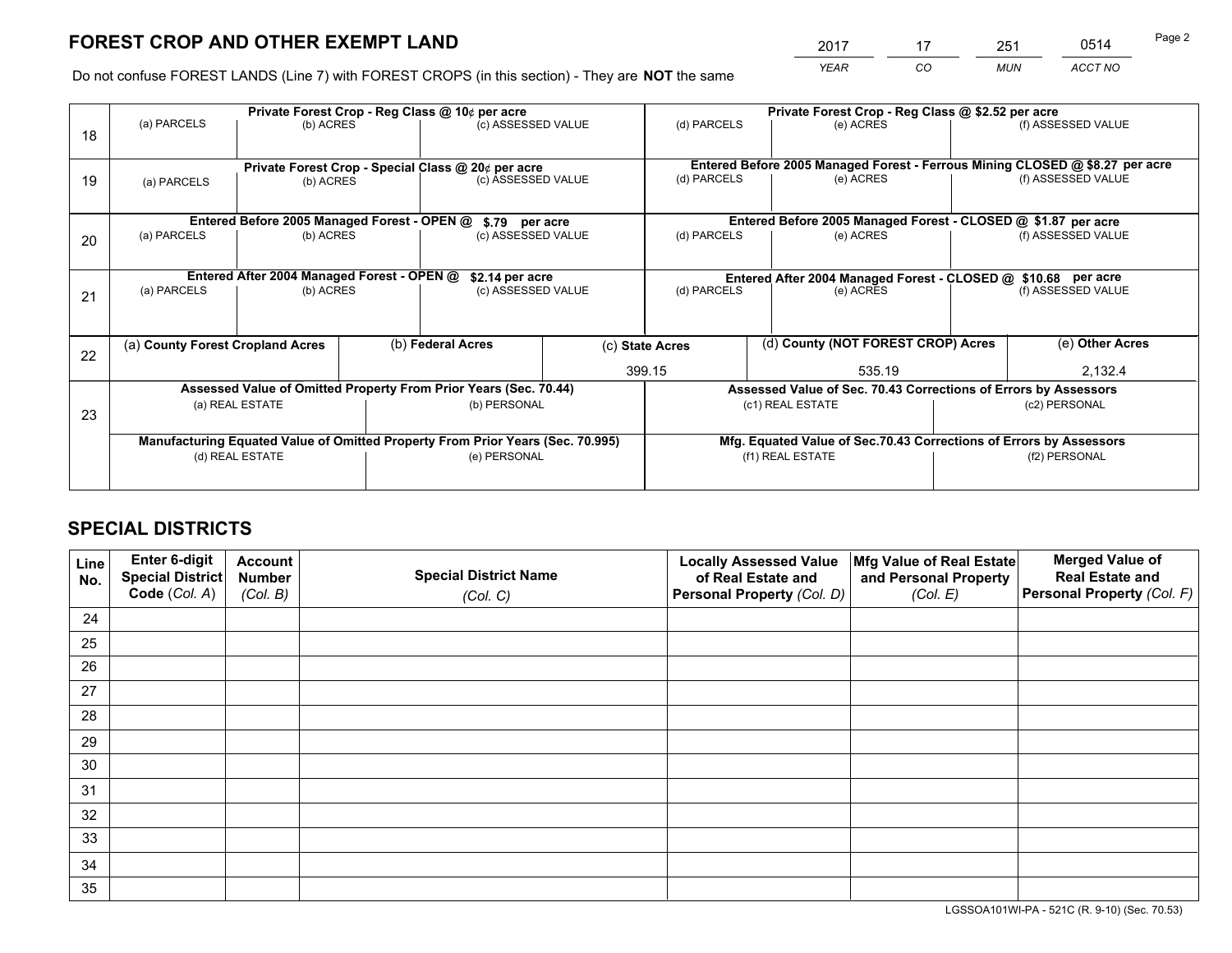|             |                                                                 |                                             |                                                         | <b>YEAR</b>                                                                       | CO<br><b>MUN</b>                                              | ACCT NO                                                                        |  |  |
|-------------|-----------------------------------------------------------------|---------------------------------------------|---------------------------------------------------------|-----------------------------------------------------------------------------------|---------------------------------------------------------------|--------------------------------------------------------------------------------|--|--|
| Line<br>No. | <b>Enter 6-digit</b><br><b>School District</b><br>Code (Col. A) | <b>Account</b><br><b>Number</b><br>(Col. B) | <b>School District Name</b><br>(Col. C)                 | <b>Locally Assessed Value</b><br>of Real Estate and<br>Personal Property (Col. D) | Mfg Value of Real Estate<br>and Personal Property<br>(Col. E) | <b>Merged Value of</b><br><b>Real Estate and</b><br>Personal Property (Col. F) |  |  |
|             | A. SCHOOL DISTRICTS (K-8 and K-12)                              |                                             |                                                         |                                                                                   |                                                               |                                                                                |  |  |
| 36          | 173444                                                          | 0117                                        | SCH D OF MENOMONIE AREA                                 | 864,326,600                                                                       | 113,112,900                                                   | 977,439,500                                                                    |  |  |
| 37          |                                                                 |                                             |                                                         |                                                                                   |                                                               |                                                                                |  |  |
| 38          |                                                                 |                                             |                                                         |                                                                                   |                                                               |                                                                                |  |  |
| 39          |                                                                 |                                             |                                                         |                                                                                   |                                                               |                                                                                |  |  |
| 40          |                                                                 |                                             |                                                         |                                                                                   |                                                               |                                                                                |  |  |
| 41<br>42    |                                                                 |                                             |                                                         |                                                                                   |                                                               |                                                                                |  |  |
| 43          |                                                                 |                                             |                                                         |                                                                                   |                                                               |                                                                                |  |  |
| 44          |                                                                 |                                             |                                                         |                                                                                   |                                                               |                                                                                |  |  |
| 45          |                                                                 |                                             |                                                         |                                                                                   |                                                               |                                                                                |  |  |
| 46          |                                                                 |                                             |                                                         |                                                                                   |                                                               |                                                                                |  |  |
| 47          |                                                                 |                                             |                                                         |                                                                                   |                                                               |                                                                                |  |  |
| 48          |                                                                 |                                             |                                                         |                                                                                   |                                                               |                                                                                |  |  |
| 49          |                                                                 |                                             |                                                         |                                                                                   |                                                               |                                                                                |  |  |
| 50          |                                                                 |                                             | TOTAL ASSESSED VALUE OF SCHOOL DISTRICTS (K-8 and K-12) | 864,326,600                                                                       | 113,112,900                                                   | 977,439,500                                                                    |  |  |
|             | <b>B. UNION HIGH SCHOOL DISTRICTS</b>                           |                                             |                                                         |                                                                                   |                                                               |                                                                                |  |  |
| 51          |                                                                 |                                             |                                                         |                                                                                   |                                                               |                                                                                |  |  |
| 52          |                                                                 |                                             |                                                         |                                                                                   |                                                               |                                                                                |  |  |
| 53<br>54    |                                                                 |                                             |                                                         |                                                                                   |                                                               |                                                                                |  |  |
| 55          |                                                                 |                                             | TOTAL ASSESSED VALUE OF UNION HIGH SCHOOLS              |                                                                                   |                                                               |                                                                                |  |  |
|             | C.<br><b>TECHNICAL COLLEGE DISTRICTS</b>                        |                                             |                                                         |                                                                                   |                                                               |                                                                                |  |  |
| 56          | 000100                                                          | 0001                                        | CHIPPEWA VALLEY TECHNICAL COLLEGE EAUC                  | 864,326,600                                                                       | 113,112,900                                                   | 977,439,500                                                                    |  |  |
| 57          |                                                                 |                                             |                                                         |                                                                                   |                                                               |                                                                                |  |  |
| 58          |                                                                 |                                             |                                                         |                                                                                   |                                                               |                                                                                |  |  |
| 59          |                                                                 |                                             | TOTAL ASSESSED VALUE OF TECHNICAL COLLEGES              | 864,326,600                                                                       | 113,112,900                                                   | 977,439,500                                                                    |  |  |

2017

17

251

 *I hereby certify, to the best of my knowledge and belief, this form is complete and correct.*

**SCHOOL DISTRICTS**

| Print name of preparer | Title                    | Date (MM / DD / CCYY) |  |
|------------------------|--------------------------|-----------------------|--|
|                        |                          |                       |  |
| Signature of preparer  | Contact Telephone Number | E-mail address        |  |
|                        | $\sim$                   |                       |  |

0514